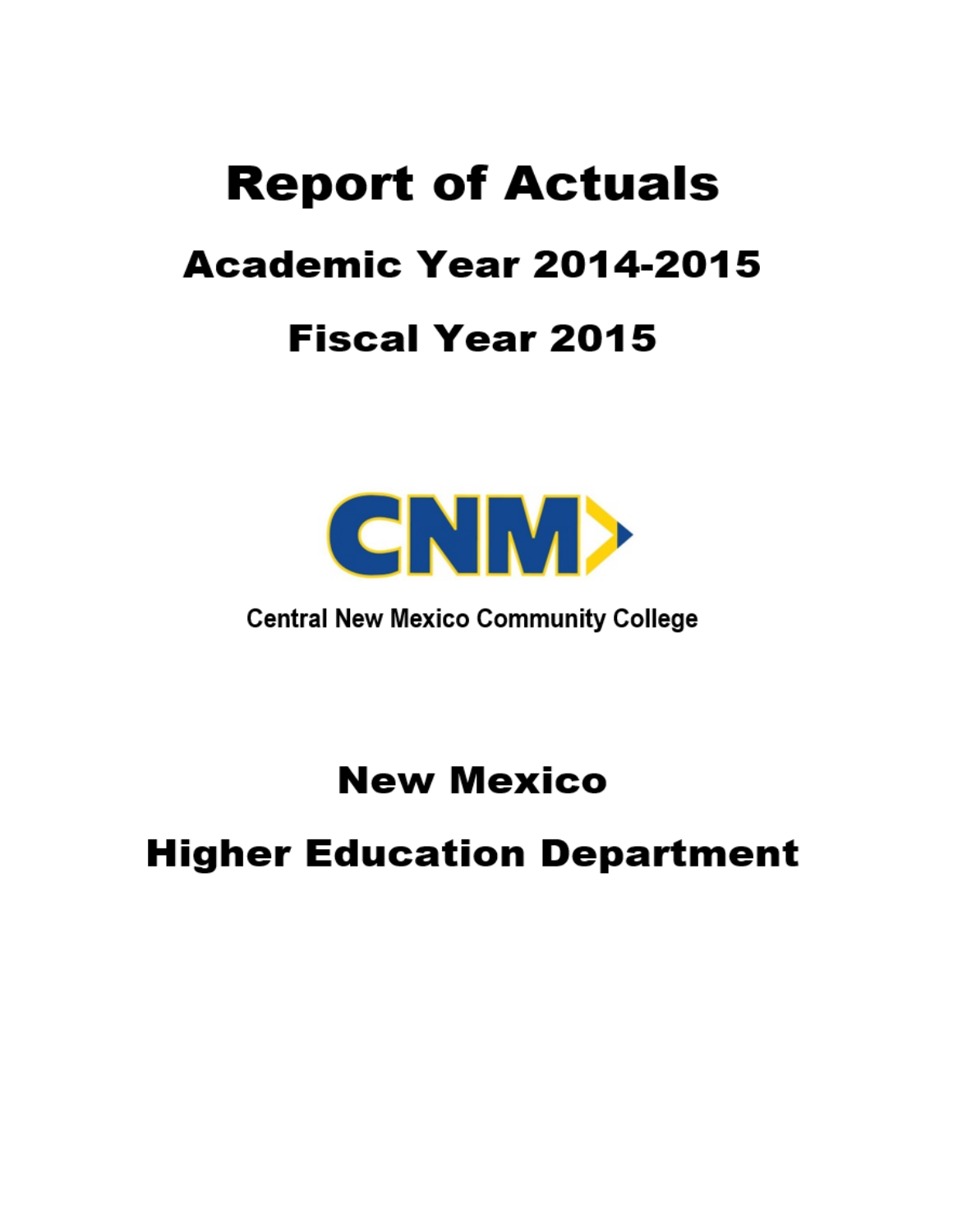### **Central New Mexico Community College (CNM) Report of Actuals 2014-2015**

#### **Table of Contents**

|             |                                                                          | Page |
|-------------|--------------------------------------------------------------------------|------|
| Exhibit 1   | Summary of Current and Plant Funds                                       | 3    |
| Exhibit 1A  | <b>Detail of Transfers</b>                                               | 5    |
| Exhibit 1B  | Analysis of Unrestricted Current Funds Balances                          | 6    |
| Exhibit 2   | Summary of Instruction and General                                       | 7    |
| Exhibit 3   | Summary of Student Tuition and Fees for Instruction and General          | 8    |
| Exhibit 4   | Summary of Governmental Appropriations for Instruction and General       | 9    |
| Exhibit 5   | Summary of Governmental Grants and Contracts for Instruction and General | 9    |
| Exhibit 6   | Private Gifts, Grants, and Contracts for Instruction and General         | 10   |
| Exhibit 7   | Endowment, Land, Permanent Fund Incomes for Instruction and General      | 10   |
| Exhibit 8   | Sales and Services of Educational Activities for Instruction and General | 10   |
| Exhibit 9   | Other Sources of Revenues for Instruction and General                    | 10   |
| Exhibit 10  | Summary of Expenditures for Instruction                                  | 11   |
| Exhibit 10A | <b>Expenditures for Instruction-Detail</b>                               | 12   |
| Exhibit 11  | Summary of Expenditures for Academic Support                             | 28   |
| Exhibit 11A | <b>Expenditures for Academic Support-Detail</b>                          | 29   |
| Exhibit 12  | Summary of Expenditures for Student Services                             | 38   |
| Exhibit 12A | <b>Expenditures for Student Services-Detail</b>                          | 39   |
| Exhibit 13  | Summary of Expenditures for Institutional Support                        | 51   |
| Exhibit 13A | Expenditures for Institutional Support-Detail                            | 53   |
| Exhibit 14  | Summary of Expenditures for Operations and Maintenance                   | 67   |
| Exhibit 14A | <b>Expenditures for Operations and Maintenance-Detail</b>                | 68   |
| Exhibit 15  | <b>Student Social and Cultural Development Activities</b>                | 72   |
| Exhibit 17  | <b>Summary of Public Service</b>                                         | 73   |
| Exhibit 17A | <b>Public Service-Detail</b>                                             | 74   |
| Exhibit 18  | <b>Summary of Internal Services</b>                                      | 80   |
| Exhibit 18A | Internal Services-Detail                                                 | 81   |
| Exhibit 19  | Summary of Student Grants and Stipends                                   | 84   |
| Exhibit 20  | <b>Summary of Auxiliary Enterprises</b>                                  | 85   |
| Exhibit 20A | <b>Auxiliary Enterprises-Detail</b>                                      | 86   |
| Exhibit I   | <b>Summary of Capital Outlay</b>                                         | 91   |
| Exhibit II  | Summary of Renewals and Replacements                                     | 92   |
| Exhibit III | <b>Summary of Debt Services</b>                                          | 93   |
| Exhibit a   | Summary of Current Funds Revenue by Source                               | 94   |
| Exhibit b   | Summary of Salaries in All Current Funds                                 | 96   |
| Exhibit e   | <b>Salaries of Principal Officers</b>                                    | 99   |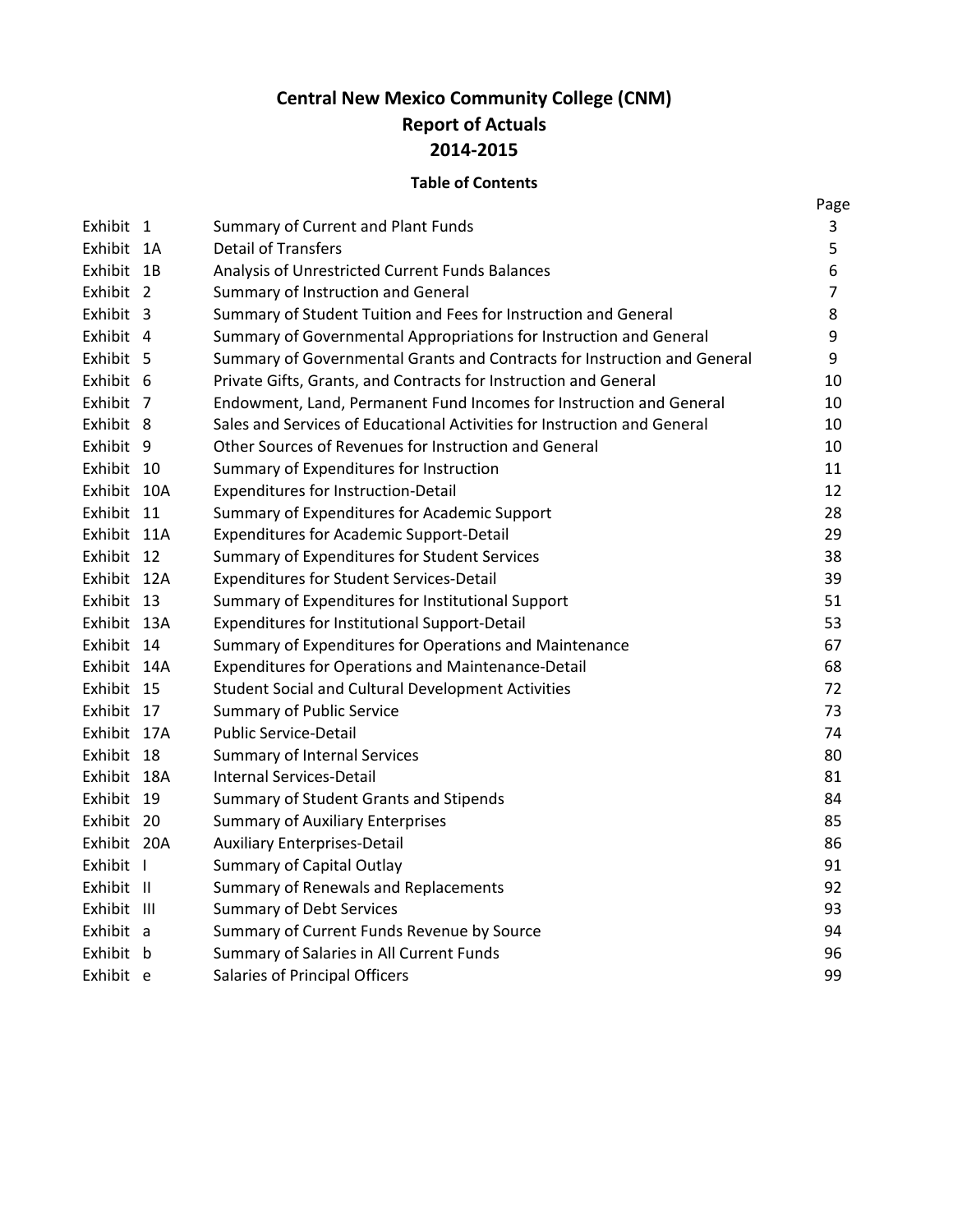#### **Central New Mexico Community College Exhibit 1- Summary of Current and Plant Funds Page 1 of 2**

|                |                                        | Approved                |              | Estimated           |             |                     |             |  |
|----------------|----------------------------------------|-------------------------|--------------|---------------------|-------------|---------------------|-------------|--|
|                |                                        | <b>Budget</b>           |              | Actuals             |             | Actuals             |             |  |
|                |                                        | 2014-2015               |              | 2014-2015           |             | 2014-2015           |             |  |
|                |                                        | Unrest.                 | Rest.        | Unrest.             | Rest.       | Unrest.             | Rest.       |  |
|                | 1 Revenues                             |                         |              |                     |             |                     |             |  |
| $\overline{c}$ | <b>Instruction and General</b>         | 134,160,110             | 6,876,194    | 134,452,746         | 7,883,455   | 131,805,422         | 5,963,965   |  |
| 3              | <b>Student Social and Cultural</b>     | 150,000                 | $\Omega$     | 140,000             | 4,000       | 123,286             | $\Omega$    |  |
| $\overline{4}$ | Research                               |                         |              |                     |             |                     |             |  |
| 5              | <b>Public Service</b>                  | 100,000                 | 923,857      | 100,000             | 808,809     | 86,007              | 491,871     |  |
| 6              | <b>Internal Services</b>               | 50,000                  | 78,419       | 25,000              | 72,799      | 18,045              | 73,202      |  |
| $\overline{7}$ | <b>Student Aid Grants and Stipends</b> | 10,000                  | 50,408,699   | 20,000              | 39,934,374  | 7,500               | 33,394,570  |  |
| 8              | <b>Auxiliary Enterprises</b>           | 3,489,750               | 44,909       | 3,920,500           | 45,182      | 3,149,744           | 31,300      |  |
| 9              | Intercollegiate Athletics              |                         |              |                     |             |                     |             |  |
| 10             | <b>Independent Operations</b>          |                         |              |                     |             |                     |             |  |
| 11             | Subtotal - Current Funds               | 137,959,860             | 58,332,078   | 138,658,246         | 48,748,619  | 135,190,004         | 39,954,908  |  |
| 12             | Capital Outlay                         | 39,620,000              |              | 24,250,000          |             | 15,633,907          |             |  |
| 13             | Renewals and Replacements              | 2,305,828               |              | 2,170,000           |             | 2,011,317           |             |  |
| 14             | Retirement of Indebtedness             | 9,550,000               |              | 9,550,000           |             | 9,446,294           |             |  |
|                | 15 Total Revenues                      | 189,435,688             | 58,332,078   | 174,628,246         | 48,748,619  | 162,281,522         | 39,954,908  |  |
| 16             |                                        |                         |              |                     |             |                     |             |  |
|                | 17 Beginning Balances                  |                         |              |                     |             |                     |             |  |
| 18             | Instruction and General                | 13,690,811              | $\mathbf 0$  | 15,635,281          | 0           | 15,635,281          | $\Omega$    |  |
| 19             | <b>Student Social and Cultural</b>     | 314,373                 | $\mathbf 0$  | 404,050             | $\mathbf 0$ | 404,050             | $\Omega$    |  |
| 20             | Research                               |                         |              |                     |             |                     |             |  |
| 21             | <b>Public Service</b>                  | 161,899                 | 0            | 219,799             | $\mathbf 0$ | 219.799             | $\mathbf 0$ |  |
| 22             | <b>Internal Services</b>               | 0                       | $\Omega$     | $\Omega$            | $\mathbf 0$ | $\Omega$            | $\Omega$    |  |
| 23             | <b>Student Aid Grants and Stipends</b> | $\mathbf 0$             | 0            | 124,484             | $\mathbf 0$ | 124,484             | $\mathbf 0$ |  |
| 24             | <b>Auxiliary Enterprises</b>           | 2,447,396               | $\Omega$     | 3,323,993           | 0           | 3,323,993           | $\Omega$    |  |
| 25             | Intercollegiate Athletics              |                         |              |                     |             |                     |             |  |
| 26             | <b>Independent Operations</b>          |                         |              |                     |             |                     |             |  |
| 27             | Subtotal - Current Funds               | 16,614,479              | $\mathbf{0}$ | 19,707,607          | 0           | 19,707,607          | $\bf{0}$    |  |
| 28             | Capital Outlay                         | 11,434,027              |              | 10,473,441          |             | 10,473,441          |             |  |
| 29             | Renewals and Replacements              | 10,951,794              |              | 11,236,226          |             | 11,236,226          |             |  |
| 30             | Retirement of Indebtedness             |                         |              | 5,973,925           |             | 5,973,925           |             |  |
|                |                                        | 5,208,108<br>44,208,408 | $\mathbf 0$  | 47,391,199          | 0           | 47,391,199          | $\mathbf 0$ |  |
| 32             | 31 Total Beginning Balances            |                         |              |                     |             |                     |             |  |
|                | 33 Total Available                     |                         |              |                     |             |                     |             |  |
| 34             | Instruction and General                | 147,850,921             | 6,876,194    | 150,088,027         | 7,883,455   | 147,440,703         | 5,963,965   |  |
| 35             | <b>Student Social and Cultural</b>     | 464,373                 | $\mathbf 0$  |                     | 4,000       |                     | $\Omega$    |  |
|                |                                        | $\Omega$                | $\Omega$     | 544,050<br>$\Omega$ | $\Omega$    | 527,336<br>$\Omega$ | $\Omega$    |  |
| 36             | Research                               |                         |              |                     |             |                     |             |  |
| 37             | <b>Public Service</b>                  | 261,899                 | 923,857      | 319,799             | 808,809     | 305,806             | 491,871     |  |
| 38             | <b>Internal Services</b>               | 50,000                  | 78,419       | 25,000              | 72,799      | 18,045              | 73,202      |  |
| 39             | <b>Student Aid Grants and Stipends</b> | 10,000                  | 50,408,699   | 144,484             | 39,934,374  | 131,984             | 33,394,570  |  |
| 40             | <b>Auxiliary Enterprises</b>           | 5,937,146               | 44,909       | 7,244,493           | 45,182      | 6,473,737           | 31,300      |  |
| 41             | Intercollegiate Athletics              | 0                       | $\mathbf 0$  | $\mathbf 0$         | $\mathbf 0$ | $\mathbf 0$         | $\mathbf 0$ |  |
| 42             | <b>Independent Operations</b>          | $\mathbf 0$             | $\mathbf 0$  | $\mathbf 0$         | $\mathbf 0$ | $\mathbf 0$         | $\mathbf 0$ |  |
| 43             | Subtotal - Current Funds               | 154,574,339             | 58,332,078   | 158,365,853         | 48,748,619  | 154,897,611         | 39,954,908  |  |
| 44             | <b>Capital Outlay</b>                  | 51,054,027              | $\mathbf 0$  | 34,723,441          | $\mathbf 0$ | 26,107,348          | $\mathbf 0$ |  |
| 45             | Renewals and Replacements              | 13,257,622              | $\Omega$     | 13,406,226          | $\mathbf 0$ | 13,247,543          | $\Omega$    |  |
| 46             | Retirement of Indebtedness             | 14,758,108              | $\mathbf 0$  | 15,523,925          | $\Omega$    | 15,420,219          | $\mathbf 0$ |  |
|                | 47 Total Available                     | 233,644,095             | 58,332,078   | 222,019,445         | 48,748,619  | 209,672,721         | 39,954,908  |  |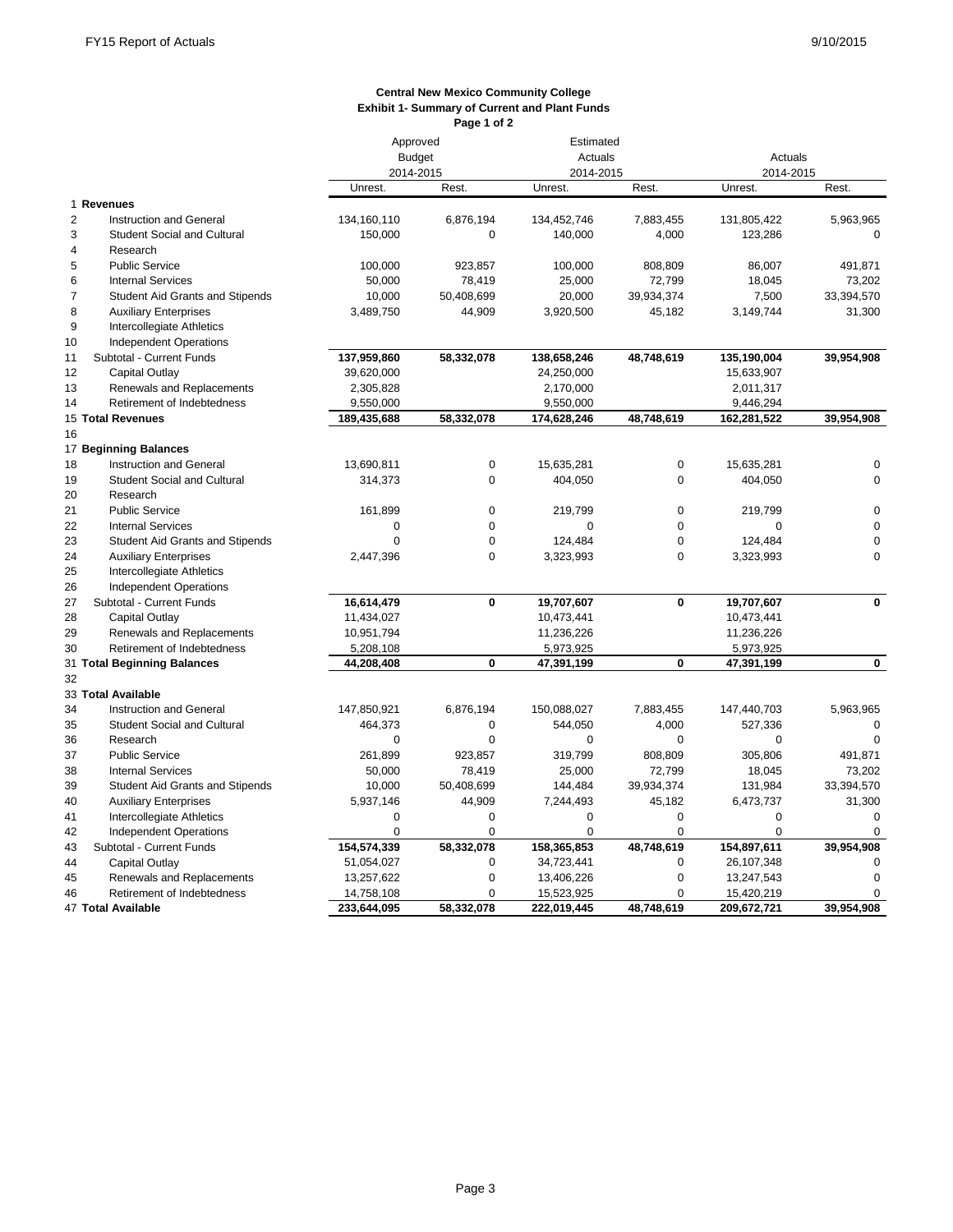#### **Exhibit 1- Summary of Current and Plant Funds Page 2 of 2 Central New Mexico Community College**

|                |                                                            | Approved               |                            | Estimated            |              |                      |                         |  |
|----------------|------------------------------------------------------------|------------------------|----------------------------|----------------------|--------------|----------------------|-------------------------|--|
|                |                                                            | <b>Budget</b>          |                            | Actuals              |              | Actuals              |                         |  |
|                |                                                            | 2014-2015<br>Unrest.   | Rest.                      | 2014-2015<br>Unrest. | Rest.        | 2014-2015<br>Unrest. | Rest.                   |  |
|                | 1 Expenditures                                             |                        |                            |                      |              |                      |                         |  |
| $\overline{2}$ | Instruction and General                                    | 129,717,762            | 6,876,194                  | 134,604,081          | 7,883,455    | 130,126,618          | 5,963,965               |  |
| 3              | <b>Student Social and Cultural</b>                         | 203,352                | $\mathbf 0$                | 189,830              | 4,000        | 134,441              | $\Omega$                |  |
| $\overline{4}$ | Research                                                   |                        |                            |                      |              |                      |                         |  |
| 5              | <b>Public Service</b>                                      | 125,000                | 923,857                    | 130,000              | 808,809      | 107,252              | 491,871                 |  |
| 6              | <b>Internal Services</b>                                   | 50,000                 | 78,419                     | 25,000               | 72,799       | 18,045               | 73,202                  |  |
| $\overline{7}$ | <b>Student Aid Grants and Stipends</b>                     | 2,553,051              | 50,408,699                 | 2,605,672            | 39,934,374   | 2,424,542            | 33,394,570              |  |
| 8              | <b>Auxiliary Enterprises</b>                               | 3,286,118              | 44,909                     | 2,486,867            | 45,182       | 2,033,515            | 31,300                  |  |
| 9              | Intercollegiate Athletics                                  |                        |                            |                      |              |                      |                         |  |
| 10             | <b>Independent Operations</b>                              |                        |                            |                      |              |                      |                         |  |
| 11             | Subtotal - Current Funds                                   | 135,935,283            | 58,332,078                 | 140,041,450          | 48,748,619   | 134,844,413          | 39,954,908              |  |
| 12             | Capital Outlay                                             | 42,700,000             |                            | 26,200,000           |              | 17,456,875           |                         |  |
| 13             | Renewals and Replacements                                  | 8,666,308              |                            | 11,563,128           |              | 7,832,391            |                         |  |
| 14             | Retirement of Indebtedness                                 | 11,004,000             |                            | 11,004,000           |              | 9,690,187            |                         |  |
|                | 15 Total Expenditures                                      | 198,305,591            | 58,332,078                 | 188,808,578          | 48,748,619   | 169,823,866          | 39,954,908              |  |
| 16             |                                                            |                        |                            |                      |              |                      |                         |  |
|                | 17 Transfer to (from)                                      |                        |                            |                      |              |                      |                         |  |
| 18             | <b>Instruction and General</b>                             | (4,080,140)            | 0                          | (3,098,277)          | $\mathbf 0$  | (3,098,277)          | $\mathbf 0$             |  |
| 19             | <b>Student Social and Cultural</b>                         | (3,600)                | $\mathbf 0$                | (3,600)              | $\mathbf 0$  | (3,600)              | $\Omega$                |  |
| 20             | Research                                                   |                        |                            |                      |              |                      |                         |  |
| 21             | <b>Public Service</b>                                      | $\mathbf 0$            | $\mathbf 0$                | 0                    | $\mathbf 0$  | $\Omega$             | $\mathbf 0$             |  |
| 22             | <b>Internal Services</b>                                   | 0                      | $\mathbf 0$                | 0                    | 0            | 0                    | $\mathbf 0$             |  |
| 23             | <b>Student Aid Grants and Stipends</b>                     | 2,543,051              | $\mathbf 0$                | 2,461,188            | $\mathbf 0$  | 2,461,188            | $\mathbf 0$             |  |
| 24             | <b>Auxiliary Enterprises</b>                               | (801, 200)             | $\mathbf 0$                | (1,050,000)          | $\mathbf 0$  | (1,050,000)          | $\mathbf 0$             |  |
| 25             |                                                            |                        |                            |                      |              |                      |                         |  |
| 26             | Intercollegiate Athletics<br><b>Independent Operations</b> |                        |                            |                      |              |                      |                         |  |
|                | Subtotal - Current Funds                                   | (2, 341, 889)          | $\mathbf 0$                | (1,690,689)          | 0            | (1,690,689)          | $\mathbf{0}$            |  |
| 27<br>28       |                                                            |                        |                            |                      |              |                      |                         |  |
| 29             | Capital Outlay                                             | 671,101                |                            | 671,101              |              | 671,101              |                         |  |
|                | Renewals and Replacements                                  | 1,670,788              |                            | 1,019,588            |              | 1,019,588            |                         |  |
| 30             | Retirement of Indebtedness<br>31 Total Transfers           | 0<br>$\mathbf{0}$      | $\mathbf{0}$               | 0<br>0               | $\mathbf{0}$ | 0<br>0               | $\mathbf 0$             |  |
| 32             |                                                            |                        |                            |                      |              |                      |                         |  |
|                | 33 Ending Balances                                         |                        |                            |                      |              |                      |                         |  |
| 34             | Instruction and General                                    | 14,053,019             | $\mathbf 0$                | 12,385,669           | (0)          | 14,215,808           | $\mathbf 0$             |  |
| 35             | <b>Student Social and Cultural</b>                         | 257,421                | $\mathbf 0$                | 350,620              | $\pmb{0}$    | 389,295              | $\Omega$                |  |
| 36             | Research                                                   | $\mathbf 0$            | $\mathbf 0$                | 0                    | $\pmb{0}$    | 0                    | $\mathbf 0$             |  |
| 37             | <b>Public Service</b>                                      |                        | $\mathbf 0$                |                      | $\pmb{0}$    |                      | $\overline{0}$          |  |
| 38             | <b>Internal Services</b>                                   | 136,899<br>$\mathbf 0$ | $\mathbf 0$                | 189,799<br>0         | 0            | 198,555<br>(0)       | $\mathbf 0$             |  |
| 39             | Student Aid Grants and Stipends                            | 0                      | $\mathbf 0$                | 0                    | $\mathbf 0$  | 168,630              | 0                       |  |
| 40             |                                                            |                        | $\mathbf 0$                | 3,707,626            | $\mathbf 0$  |                      | $\mathbf 0$             |  |
|                | <b>Auxiliary Enterprises</b>                               | 1,849,827              | $\mathbf 0$                |                      | 0            | 3,390,222            | $\mathbf 0$             |  |
| 41             | Intercollegiate Athletics                                  | 0                      |                            | 0                    |              | 0<br>$\Omega$        |                         |  |
| 42             | Independent Operations                                     | 0                      | $\mathbf 0$<br>$\mathbf 0$ | 0                    | 0            |                      | $\mathbf 0$<br>$\bf{0}$ |  |
| 43             | Subtotal - Current Funds                                   | 16,297,166             |                            | 16,633,714           | (0)          | 18,362,509           |                         |  |
| 44             | Capital Outlay                                             | 9,025,128              | $\mathbf 0$                | 9,194,542            | $\mathsf 0$  | 9,321,574            | $\mathbf 0$             |  |
| 45             | Renewals and Replacements                                  | 6,262,102              | $\mathsf 0$                | 2,862,686            | 0            | 6,434,740            | $\mathbf 0$             |  |
| 46             | Retirement of Indebtedness                                 | 3,754,108              | $\mathbf 0$                | 4,519,925            | $\mathbf 0$  | 5,730,031            | $\mathbf 0$             |  |
|                | 47 Total Ending Balances                                   | 35,338,504             | $\mathbf 0$                | 33,210,867           | (0)          | 39,848,855           | $\mathbf 0$             |  |
| 48             |                                                            |                        |                            |                      |              |                      |                         |  |
|                | 49 Total Expenditures, Transfers, & Balances               | 233,644,095            | 58,332,078                 | 222,019,445          | 48.748.619   | 209,672,721          | 39,954,908              |  |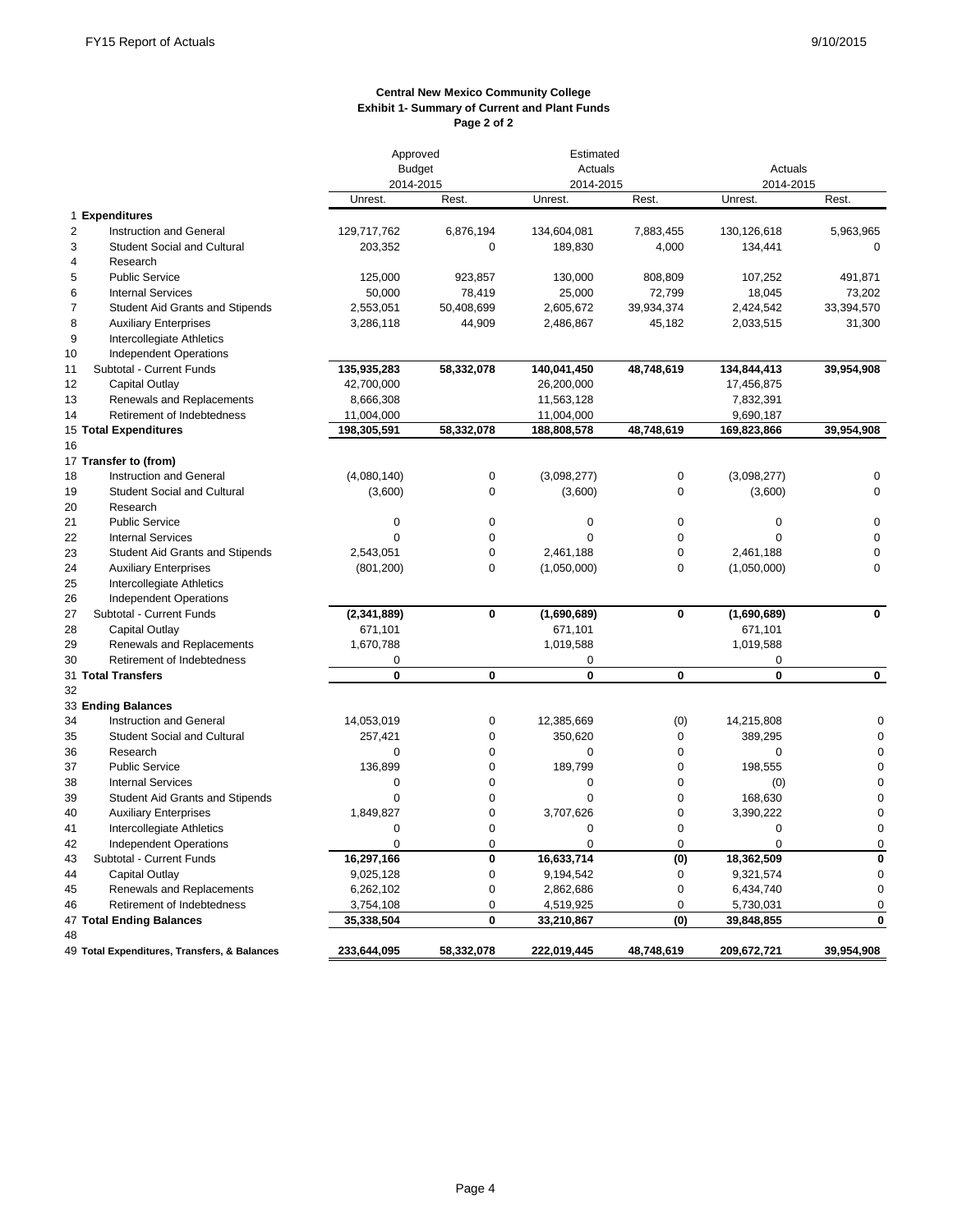#### **Central New Mexico Community College Detail of Transfers Exhibit 1A**

|                                               | Approved<br><b>Budget</b><br>2014-2015 | Estimated<br>Actuals<br>2014-2015 | Actuals<br>2014-2015    |
|-----------------------------------------------|----------------------------------------|-----------------------------------|-------------------------|
| 1 From Instruction and General                |                                        |                                   |                         |
| 2<br><b>Mandatory Transfers</b>               |                                        |                                   |                         |
| 3<br>Renewals and Replacements                |                                        |                                   |                         |
| <b>Debt Service</b><br>4                      | $\mathbf 0$                            | 0                                 | 0                       |
| 5<br><b>Total Mandatory Transfers</b>         | $\Omega$                               | 0                                 | $\Omega$                |
| 6                                             |                                        |                                   |                         |
| $\overline{7}$<br>Non-mandatory Transfers     |                                        |                                   |                         |
| 8<br><b>Public Service</b>                    | $\mathbf 0$                            | $\mathbf 0$                       |                         |
| 9<br>Research                                 |                                        |                                   |                         |
| 10<br><b>Auxiliary Enterprises</b>            | 0                                      | 900,000                           | 900,000                 |
| <b>Student Aid Grants and Stipends</b><br>11  | (2,389,451)                            | (2,307,588)                       | (2,307,588)             |
| Plant Fund Capital Outlay<br>12               | (671, 101)                             | (671, 101)                        | (671, 101)              |
| 13<br>Renewals and Replacements               | (1,019,588)                            | (1,019,588)                       | (1,019,588)             |
| 14<br><b>Total Non-mandatory Transfers</b>    | (4,080,140)                            | (3,098,277)                       | (3,098,277)             |
| 15 Total From Instruction and General         | (4,080,140)                            | (3,098,277)                       | (3,098,277)             |
| 16                                            |                                        |                                   |                         |
| 17 From Internal Services                     |                                        |                                   |                         |
| 18<br>Renewals and Replacements               | 0                                      | 0                                 |                         |
| 19 Total Internal Services                    | $\overline{0}$                         | $\overline{0}$                    | $\overline{0}$          |
| 20                                            |                                        |                                   |                         |
| 21 Net Current Fund Transfers To (From)       |                                        |                                   |                         |
| 22<br><b>Instruction and General</b>          | (4,080,140)                            | (3,098,277)                       | (3,098,277)             |
| 23<br>Student Social and Cultural Development | (3,600)                                | (3,600)                           | (3,600)                 |
| 24<br><b>Public Service</b>                   | 0                                      | 0                                 | 0                       |
| 25<br><b>Internal Services</b>                | 0                                      | 0                                 | 0                       |
| 26<br>Research                                |                                        |                                   |                         |
| 27<br><b>Student Aid and Grants</b>           | 2,543,051                              | 2,461,188                         | 2,461,188               |
| 28<br><b>Auxiliary Enterprises</b>            | (801, 200)                             | (1,050,000)                       | (1,050,000)             |
| 29 Net Current Fund Transfers To (From)       | (2,341,889)                            | (1,690,689)                       | (1,690,689)             |
| 30 Plant Funds                                | 671,101                                | 671,101                           | 671,101                 |
| 31 Renewals and Replacements                  | 1,670,788                              | 1,019,588                         | 1,019,588               |
| 32 Debt Service                               | 0                                      | 0                                 | 0                       |
| 33 Net Total Transfers                        | $\overline{\mathbf{0}}$                | $\overline{\mathbf{0}}$           | $\overline{\mathbf{0}}$ |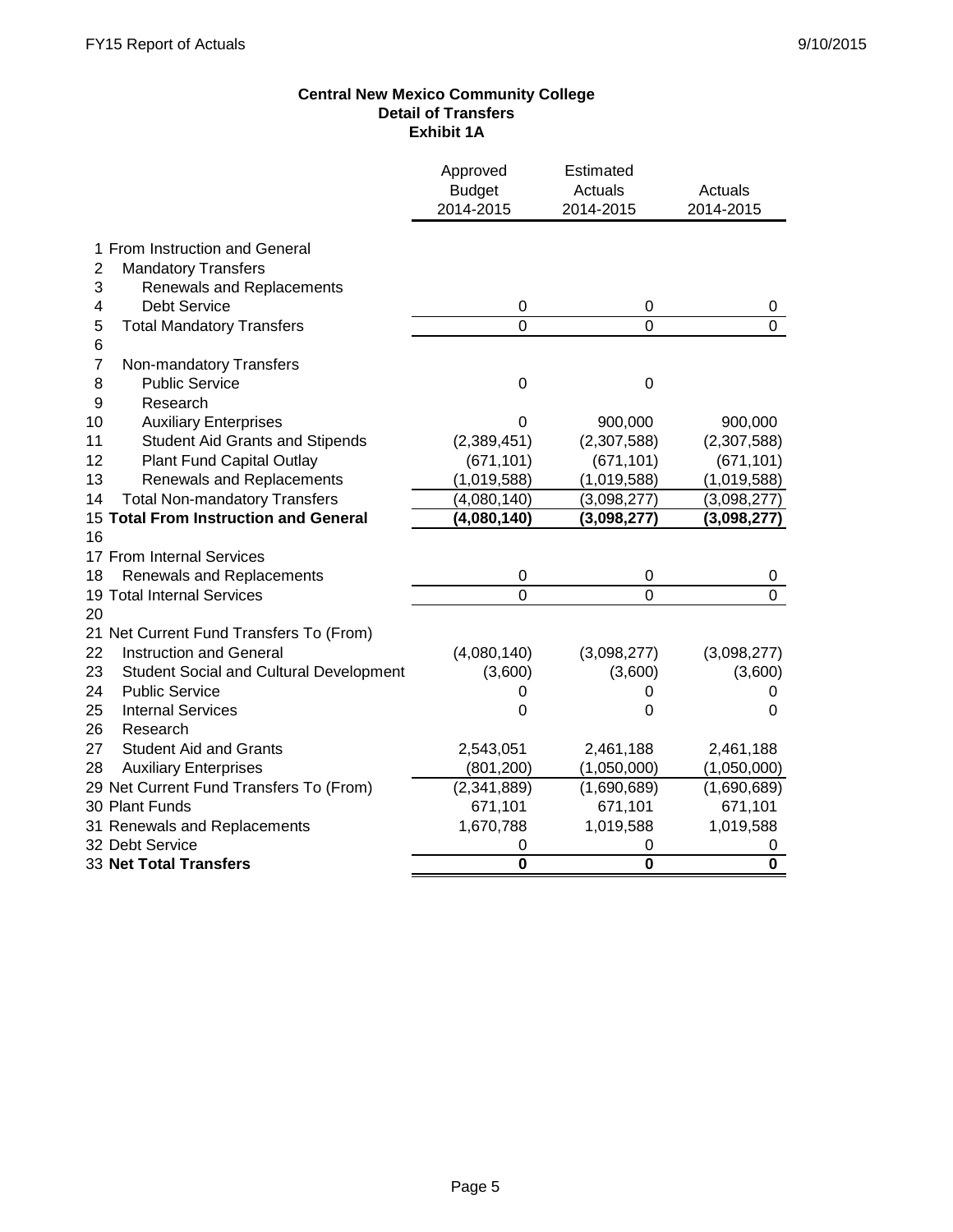#### **Central New Mexico Community College Analysis of Unrestricted Current Funds Balances Exhibit 1B**

|                |                                           | Approved<br><b>Budget</b><br>2014-2015 | Estimated<br>Actuals<br>2014-2015 | Actuals<br>2014-2015 |
|----------------|-------------------------------------------|----------------------------------------|-----------------------------------|----------------------|
|                | 1 Instruction and General                 |                                        |                                   |                      |
| $\overline{2}$ | <b>Beginning Balance</b>                  | 13,690,811                             | 15,635,281                        | 15,635,281           |
| 3              |                                           |                                        |                                   |                      |
| $\overline{4}$ | <b>Ending Balance</b>                     | 14,053,019                             | 12,385,669                        | 14,215,808           |
| 5              | Reserved for Cash Flow                    | 6,020,766                              | 6,784,011                         | 6,125,143            |
| 6              | HED 6% Reserve                            | 8,032,253                              | 5,601,658                         | 8,090,665            |
| $\overline{7}$ |                                           |                                        |                                   |                      |
|                | 8 Student Social and Cultural Development |                                        |                                   |                      |
| 9<br>10        | <b>Beginning Balance</b>                  | 314,373                                | 404,050                           | 404,050              |
| 11<br>12       | <b>Ending Balance</b>                     | 257,421                                | 350,620                           | 389,295              |
|                | 13 Research                               |                                        |                                   |                      |
| 14<br>15       | <b>Beginning Balance</b>                  |                                        |                                   |                      |
| 16<br>17       | <b>Ending Balance</b>                     |                                        |                                   |                      |
|                | 18 Public Service                         |                                        |                                   |                      |
| 19<br>20       | <b>Beginning Balance</b>                  | 161,899                                | 219,799                           | 219,799              |
| 21<br>22       | <b>Ending Balance</b>                     | 136,899                                | 189,799                           | 198,555              |
|                | 23 Internal Services                      |                                        |                                   |                      |
| 24<br>25       | <b>Beginning Balance</b>                  | 0                                      | 0                                 | 0                    |
| 26<br>27       | <b>Ending Balance</b>                     | 0                                      | $\mathbf 0$                       | (0)                  |
|                | 28 Student Aid Grants and Stipends        |                                        |                                   |                      |
| 29<br>30       | <b>Beginning Balance</b>                  | 0                                      | 124,484                           | 124,484              |
| 31<br>32       | <b>Ending Balance</b>                     | 0                                      | 0                                 | 168,630              |
|                | 33 Auxiliary Enterprises                  |                                        |                                   |                      |
| 34<br>35       | <b>Beginning Balance</b>                  | 2,447,396                              | 3,323,993                         | 3,323,993            |
| 36<br>37       | <b>Ending Balance</b>                     | 1,849,828                              | 3,707,626                         | 3,390,222            |
|                | 38 Intercollegiate Athletics              |                                        |                                   |                      |
| 39<br>40       | <b>Beginning Balance</b>                  |                                        |                                   |                      |
| 41             | <b>Ending Balance</b>                     |                                        |                                   |                      |

\*\*CNM Governing Board policy requires 12%-18% reserve of budgeted current funds expenditures.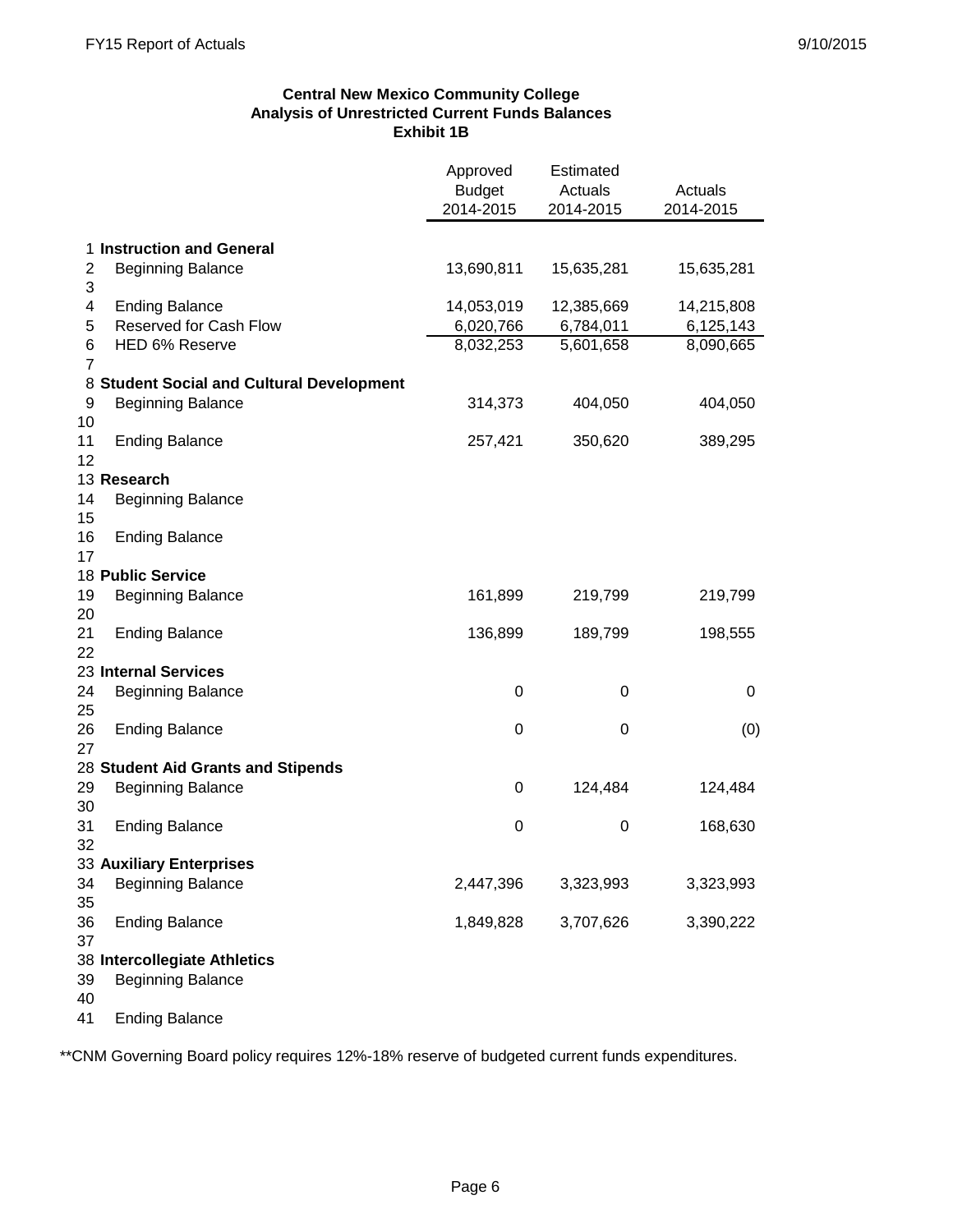#### **Central New Mexico Community College Summary of Instruction and General Exhibit 2**

|                |                                             | Approved      |           | Estimated   |             |             |             |
|----------------|---------------------------------------------|---------------|-----------|-------------|-------------|-------------|-------------|
|                |                                             | <b>Budget</b> |           | Actuals     |             | Actuals     |             |
|                |                                             | 2014-2015     |           | 2014-2015   |             | 2014-2015   |             |
|                |                                             | Unrest.       | Rest.     | Unrest.     | Rest.       | Unrest.     | Rest.       |
|                | 1 Revenues                                  |               |           |             |             |             |             |
| $\overline{2}$ | <b>Tuition and Fees</b>                     | 25,718,086    | 48,690    | 24,578,084  | 40,000      | 22,611,667  | 8,457       |
| 3              | <b>Federal Govt Appropriations</b>          |               |           |             |             |             |             |
| $\overline{4}$ | <b>State Govt Appropriations</b>            | 55,644,400    |           | 55,644,400  |             | 55,644,425  |             |
| 5              | <b>Local Govt Appropriations</b>            | 48,986,756    |           | 49,925,747  |             | 49,257,788  |             |
| 6              | <b>Federal Govt Grants and Contracts</b>    | 260,000       | 3,576,633 | 260,000     | 3,907,707   | 72,418      | 3,125,192   |
| $\overline{7}$ | <b>State Govt Grants and Contracts</b>      | 115,038       | 1,772,864 | 141,426     | 1,855,122   | 121,426     | 1,977,853   |
| 8              | <b>Local Govt Grants and Contracts</b>      |               | $\Omega$  |             | 10,000      |             | 9,734       |
| 9              | Private Gifts, Grants, and Contracts        | 66,000        | 1,447,262 | 63,500      | 2,055,626   | 22,500      | 827,940     |
| 10             | Endowment, Land, and Permanent Fund         |               | 30,745    |             | 15,000      |             | 14,789      |
| 11             | Sales and Service of Educational Activities | 1,016,500     | 0         | 1,351,000   | $\mathbf 0$ | 1,371,036   | $\Omega$    |
| 12             | <b>Other Sources</b>                        | 2,353,330     |           | 2,488,589   |             | 2,704,161   |             |
|                | 13 Total Revenues                           | 134,160,110   | 6,876,194 | 134,452,746 | 7,883,455   | 131,805,422 | 5,963,965   |
| 14             |                                             |               |           |             |             |             |             |
|                | 15 Beginning Balance                        | 13,690,811    |           | 15,635,281  |             | 15,635,281  |             |
| 16             |                                             |               |           |             |             |             |             |
|                | 17 Total Available                          | 147,850,921   | 6,876,194 | 150,088,027 | 7,883,455   | 147,440,703 | 5,963,965   |
| 18             |                                             |               |           |             |             |             |             |
|                | 19 Expenditures                             |               |           |             |             |             |             |
| 20             | Instruction                                 | 60,349,034    | 3,389,885 | 59,968,034  | 3,825,368   | 58,290,998  | 3,149,689   |
| 21             | Academic Support                            | 14,386,347    | 1,044,377 | 16,172,451  | 1,006,753   | 15,840,378  | 600,188     |
| 22             | <b>Student Services</b>                     | 19,538,578    | 1,874,760 | 20,881,324  | 2,145,205   | 20,164,542  | 1,632,737   |
| 23             | <b>Institutional Support</b>                | 20,993,855    | 526,229   | 20,806,358  | 881,422     | 19,880,068  | 566,986     |
| 24             | Operations and Maintenance of Plant         | 14,449,949    | 40,943    | 16,775,914  | 24,707      | 15,950,632  | 14,365      |
|                | 25 Total Expenditures                       | 129,717,762   | 6,876,194 | 134,604,081 | 7,883,455   | 130,126,618 | 5,963,965   |
| 26             |                                             |               |           |             |             |             |             |
|                | 27 Transfers to (from)                      |               |           |             |             |             |             |
| 28             | <b>Mandatory Transfers</b>                  |               |           |             |             |             |             |
| 29             | <b>Debt Service</b>                         |               |           |             |             |             |             |
| 30             | <b>Required Transfers</b>                   |               |           |             |             |             |             |
| 31             | Plant Fund                                  |               |           |             |             |             |             |
| 32             | <b>Renewals and Replacements</b>            |               |           |             |             |             |             |
| 33             | Non-mandatory Transfers                     |               |           |             |             |             |             |
| 34             | Plant Fund                                  | 671,101       |           | 671,101     |             | 671,101     |             |
| 35             | Renewals and Replacements                   | 1,019,588     |           | 1,019,588   |             | 1,019,588   |             |
| 36             | <b>Student Aid</b>                          | 2,389,451     |           | 2,307,588   |             | 2,307,588   |             |
| 37             | Auxiliary                                   | 0             |           | (900,000)   |             | (900,000)   |             |
|                | 38 Net Transfers                            | 4,080,140     | 0         | 3,098,277   | $\mathbf 0$ | 3,098,277   | $\mathbf 0$ |
| 39             |                                             |               |           |             |             |             |             |
|                | 40 Ending Balance                           | 14.053.019    | 0         | 12,385,669  | (0)         | 14.215.808  | $\mathbf 0$ |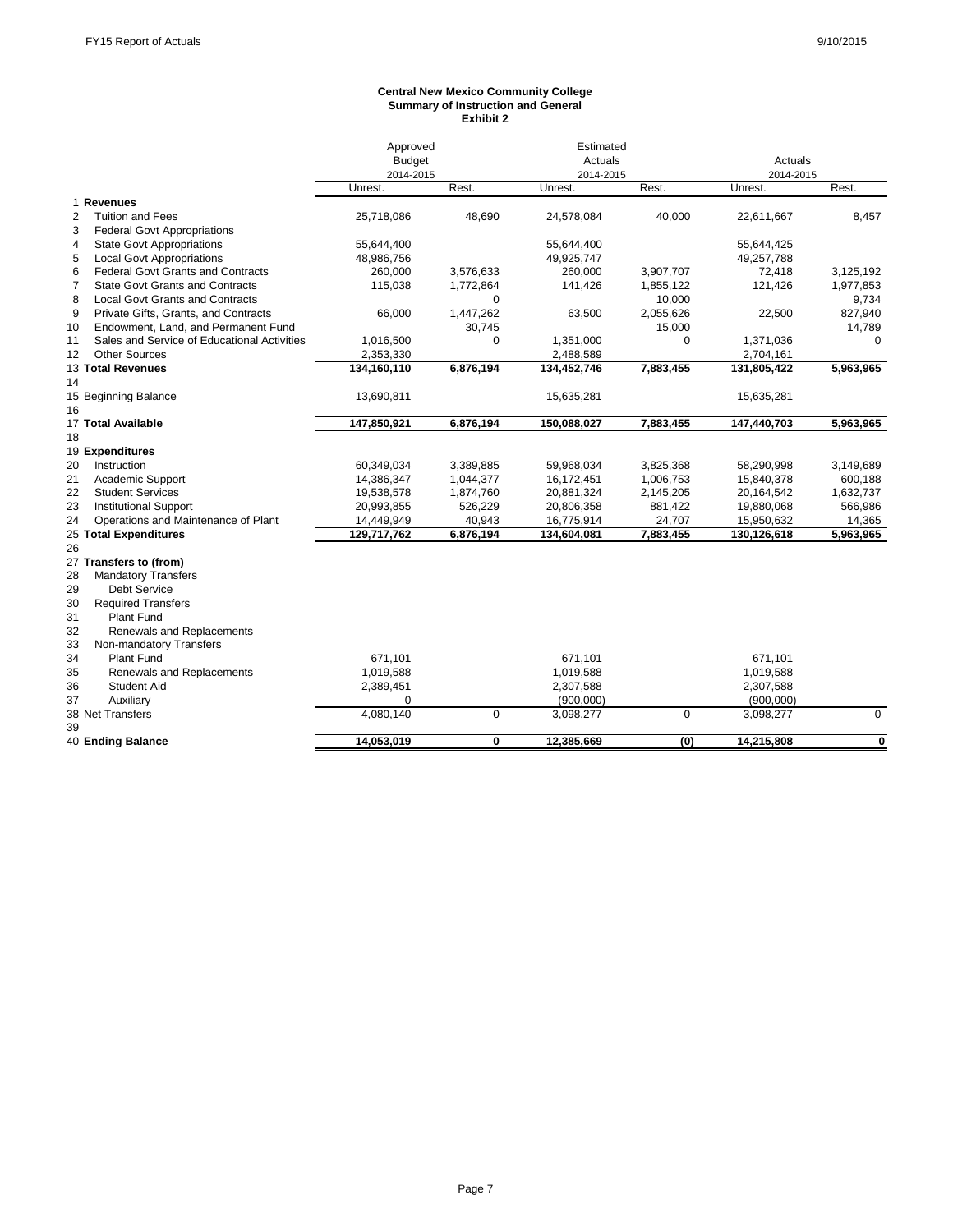#### **Central New Mexico Community College Tuition and Fees for Instruction and General Exhibit 3**

|                      |    |                                                                                                         | Approved<br><b>Budget</b><br>2014-2015 | Estimated<br>Actuals<br>2014-2015 | Actuals<br>2014-2015 |
|----------------------|----|---------------------------------------------------------------------------------------------------------|----------------------------------------|-----------------------------------|----------------------|
| 1<br>$\overline{2}$  | I. | Regular Academic                                                                                        |                                        |                                   |                      |
| 3<br>4<br>5          |    | <b>Resident Tuition</b>                                                                                 | 20,535,072                             | 19,016,908                        | 17,518,447           |
| 6                    |    | <b>Total Resident Tuition</b>                                                                           | 20,535,072                             | 19,016,908                        | 17,518,447           |
| 7<br>8<br>9<br>10    |    | Non-resident Tuition                                                                                    | 1,469,632                              | 1,483,426                         | 1,440,640            |
| 11                   |    | <b>Total Non-resident Tuition</b>                                                                       | 1,469,632                              | 1,483,426                         | 1,440,640            |
| 12<br>13             |    | <b>Total Tuition</b>                                                                                    | 22,004,704                             | 20,500,334                        | 18,959,087           |
| 14<br>15<br>16<br>17 | Ш. | Miscellaneous Fees<br><b>Registration Fee</b><br><b>Technology Fee</b><br><b>Distance Education Fee</b> | 3,096,280                              | 3,322,750                         | 2,342,435            |
| 18                   |    | Laboratory Fees                                                                                         | 617,102                                | 755,000                           | 1,310,145            |
| 19<br>20             |    | <b>Total Miscellaneous Fees</b>                                                                         | 3,713,382                              | 4,077,750                         | 3,652,580            |
|                      |    | 21 Total Tuition and Miscellaneous Fees                                                                 | 25,718,086                             | 24,578,084                        | 22,611,667           |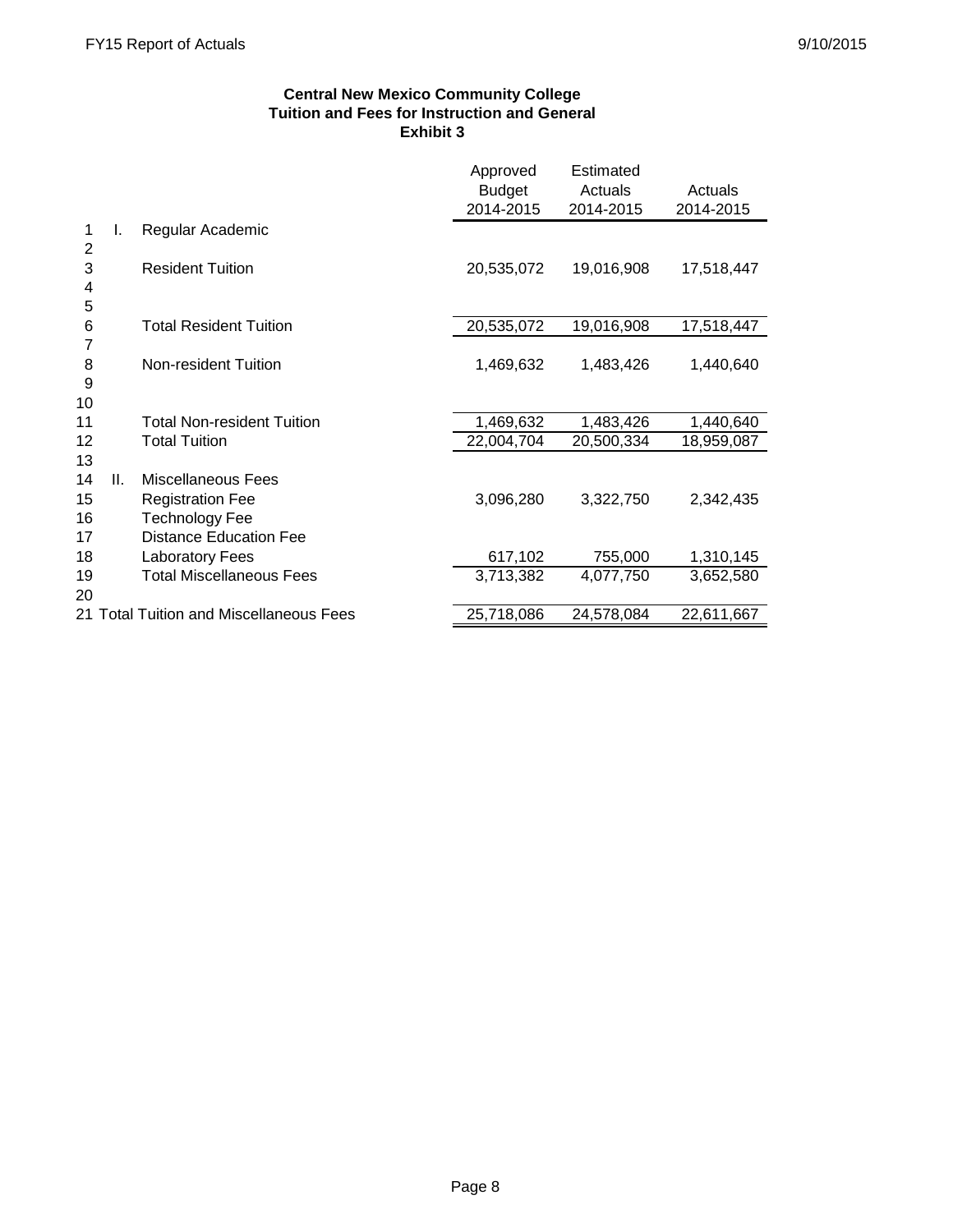#### **Central New Mexico Community College Governmental Appropriations and Grants for Instruction and General Exhibits 4 and 5**

|                                                      | Approved<br>Estimated<br><b>Budget</b><br>Actuals<br>2014-2015<br>2014-2015 |    | Actuals<br>2014-2015 |                  |
|------------------------------------------------------|-----------------------------------------------------------------------------|----|----------------------|------------------|
| 1 Exhibit 4                                          |                                                                             |    |                      |                  |
| <b>Governmental Appropriations</b><br>$\overline{2}$ |                                                                             |    |                      |                  |
| for Instruction and General<br>3                     |                                                                             |    |                      |                  |
| 4                                                    |                                                                             |    |                      |                  |
| 5 Federal Appropriations                             |                                                                             |    |                      |                  |
| 6 State Appropriations                               | \$<br>55,644,400                                                            | \$ | 55,644,400           | \$<br>55,644,425 |
| $\overline{7}$                                       |                                                                             |    |                      |                  |
| 8 Local Mill Levy                                    | 48,986,756                                                                  |    | 49,925,747           | 49,257,788       |
| 9                                                    |                                                                             |    |                      |                  |
| 10                                                   |                                                                             |    |                      |                  |
| 11 Exhibit 5                                         |                                                                             |    |                      |                  |
| 12<br><b>Governmental Grants and Contracts for</b>   |                                                                             |    |                      |                  |
| <b>Instruction and General</b><br>13                 |                                                                             |    |                      |                  |
| 14                                                   |                                                                             |    |                      |                  |
| 15 Federal Grants                                    | 260,000                                                                     |    | 260,000              | 72,418           |
| 16 State Grants                                      | 115,038                                                                     |    | 141,426              | 121,426          |
| 17<br>18 Restricted Federal:                         |                                                                             |    |                      |                  |
| 19<br>Workstudy funds - I & G Portion                | 552,585                                                                     |    | 484,872              | 485,856          |
| 20<br><b>Instructional Programs</b>                  | 3,024,048                                                                   |    | 3,422,835            | 2,639,336        |
| 21 Total Federal                                     | 3,576,633                                                                   |    | 3,907,707            | 3,125,192        |
| 22                                                   |                                                                             |    |                      |                  |
| 23 Restricted State:                                 |                                                                             |    |                      |                  |
| 24<br>Workstudy Funds - I & G Portion                | 1,132,704                                                                   |    | 1,035,816            | 1,034,493        |
| <b>Instructional Programs</b><br>25                  | 640,160                                                                     |    | 819,306              | 943,360          |
| 26 Total State                                       | 1,772,864                                                                   |    | 1,855,122            | 1,977,853        |
| 27                                                   |                                                                             |    |                      |                  |
| 28 Restricted Local                                  | 0                                                                           |    | 10,000               | 9,734            |
| 29 Total Local                                       | $\bf{0}$                                                                    |    | 10,000               | 9,734            |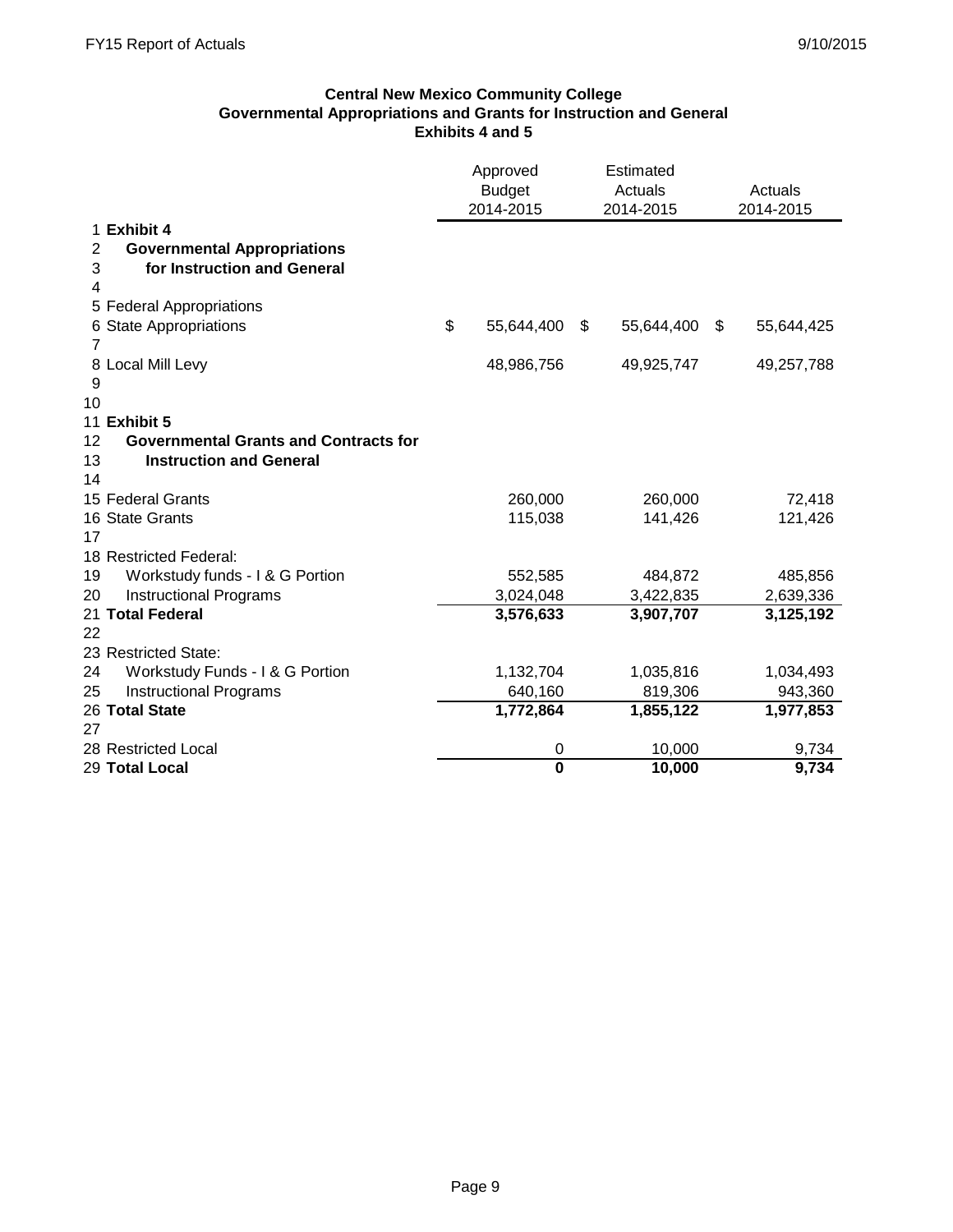#### **Central New Mexico Community College Revenues - Instruction and General Exhibits 6 through 9**

|                                     |                                                     | Approved<br><b>Budget</b><br>2014-2015 | <b>Estimated</b><br>Actuals<br>2014-2015 | Actuals<br>2014-2015 |
|-------------------------------------|-----------------------------------------------------|----------------------------------------|------------------------------------------|----------------------|
| 1 Exhibit 6                         |                                                     |                                        |                                          |                      |
| $\overline{2}$                      | <b>Private Grants and Contracts for</b>             |                                        |                                          |                      |
| 3                                   | <b>Instruction and General</b>                      |                                        |                                          |                      |
| 4                                   |                                                     |                                        |                                          |                      |
| 5 Unrestricted                      |                                                     | 66,000                                 | 63,500                                   | 22,500               |
| 6 Restricted                        |                                                     | 1,447,262                              | 2,055,626                                | 827,940              |
| 7                                   |                                                     |                                        |                                          |                      |
| 8                                   |                                                     |                                        |                                          |                      |
| 9                                   |                                                     |                                        |                                          |                      |
| 10 Exhibit 7                        |                                                     |                                        |                                          |                      |
| 11                                  | <b>Endowment, Land, and Permanent Fund</b>          |                                        |                                          |                      |
| 12                                  | <b>Income for Instruction and General</b>           |                                        |                                          |                      |
| 13                                  |                                                     |                                        |                                          |                      |
| 14 Unrestricted                     |                                                     | 0                                      | 0                                        | 0                    |
| 15 Restricted from Endowments<br>16 |                                                     | 30,745                                 | 15,000                                   | 14,789               |
| 17 Exhibit 8                        |                                                     |                                        |                                          |                      |
| 18                                  | <b>Sales and Services of Educational Activities</b> |                                        |                                          |                      |
| 19                                  |                                                     |                                        |                                          |                      |
| 20 Unrestricted                     |                                                     | 1,016,500                              | 1,351,000                                | 1,371,036            |
| 21 Restricted                       |                                                     | 0                                      | 0                                        | 0                    |
| 22                                  |                                                     |                                        |                                          |                      |
| 23 Exhibit 9                        |                                                     |                                        |                                          |                      |
| 24                                  | <b>Other Sources of Revenue for Instruction</b>     |                                        |                                          |                      |
| 25<br>and General                   |                                                     |                                        |                                          |                      |
| 26                                  |                                                     |                                        |                                          |                      |
| 27 Unrestricted                     |                                                     |                                        |                                          |                      |
| 28<br><b>C&amp;G IDC Revenue</b>    |                                                     | 0                                      | 0                                        | 250,085              |
| 29                                  | Interest Income on Current Funds                    | 30,450                                 | 35,450                                   | 32,578               |
| 30                                  | Other Local - Miscellaneous                         | 2,322,880                              | 2,453,139                                | 2,421,498            |
| 31 Total Unrestricted               |                                                     | 2,353,330                              | 2,488,589                                | 2,704,161            |
| 32                                  |                                                     |                                        |                                          |                      |
| 33 Restricted                       |                                                     | 0                                      | 0                                        | 0                    |
|                                     |                                                     |                                        |                                          |                      |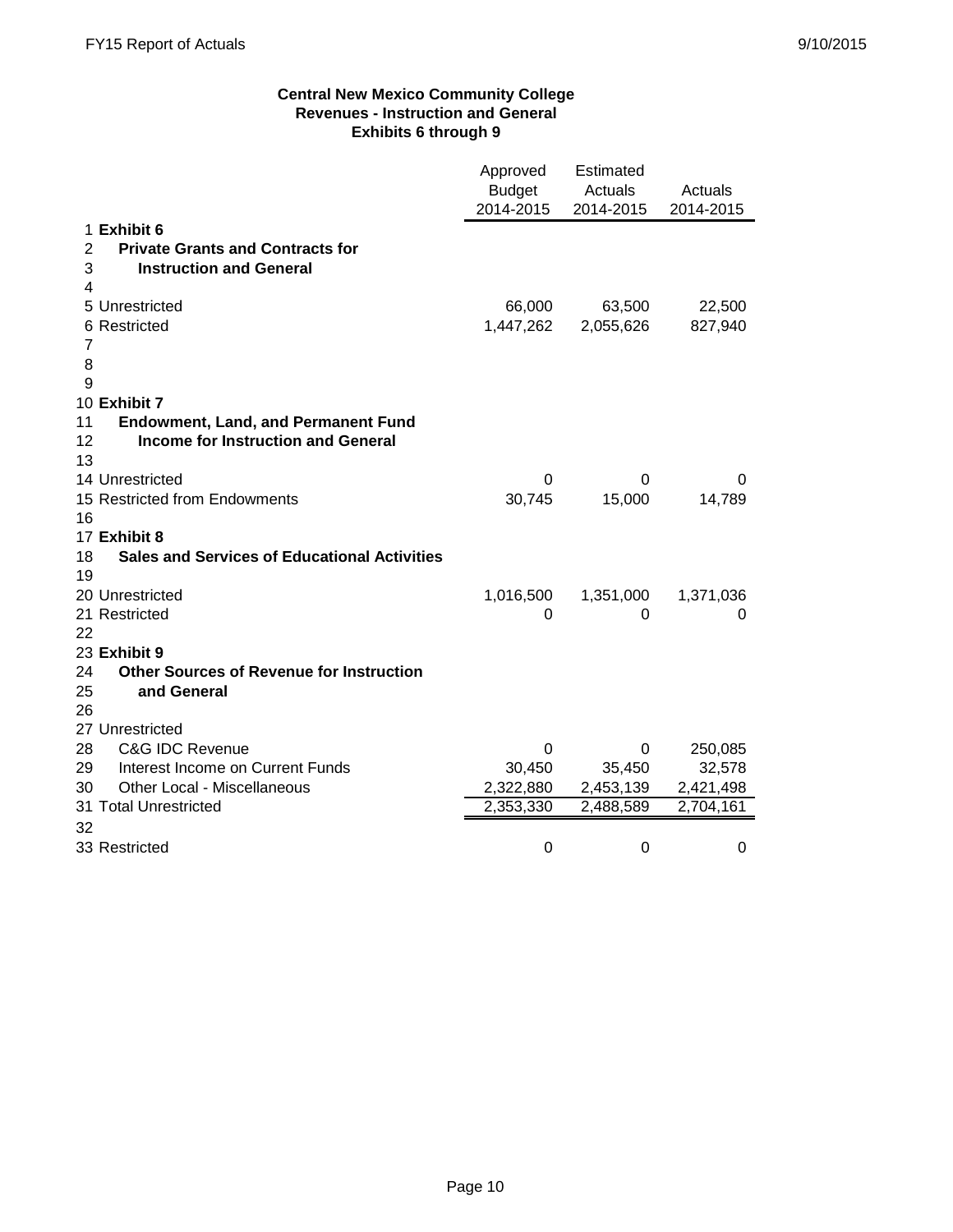#### **Central New Mexico Community College Expenditures for Instruction Exhibit 10**

| Approved<br><b>Budget</b><br>Actuals<br>Actuals<br>2014-2015<br>2014-2015<br>2014-2015<br>Rest.<br>Unrest.<br>Unrest.<br>Unrest.<br>Rest.<br>1 General Academic Instruction by Department<br>Communication, Humanities, & Social So<br>$\overline{c}$<br>10,530,956<br>10,335<br>9,927,711<br>116,088<br>10,276,169<br>Math, Science, and Engineering<br>3<br>6,657,541<br>0<br>7,440,347<br>19,344<br>7,730,052<br>4 Total General Academic<br>17,188,497<br>10,335<br>17,368,058<br>135,432<br>18,006,221<br>5<br>6 Vocational Programs<br><b>Applied Technologies</b><br>1,103,627<br>992,413<br>5,575,868<br>5,788,061<br>5,734,101<br>7 | Rest.<br>15,539<br>11,187<br>26,726<br>1,185,758<br>125,338<br>14,789 |
|----------------------------------------------------------------------------------------------------------------------------------------------------------------------------------------------------------------------------------------------------------------------------------------------------------------------------------------------------------------------------------------------------------------------------------------------------------------------------------------------------------------------------------------------------------------------------------------------------------------------------------------------|-----------------------------------------------------------------------|
|                                                                                                                                                                                                                                                                                                                                                                                                                                                                                                                                                                                                                                              |                                                                       |
|                                                                                                                                                                                                                                                                                                                                                                                                                                                                                                                                                                                                                                              |                                                                       |
|                                                                                                                                                                                                                                                                                                                                                                                                                                                                                                                                                                                                                                              |                                                                       |
|                                                                                                                                                                                                                                                                                                                                                                                                                                                                                                                                                                                                                                              |                                                                       |
|                                                                                                                                                                                                                                                                                                                                                                                                                                                                                                                                                                                                                                              |                                                                       |
|                                                                                                                                                                                                                                                                                                                                                                                                                                                                                                                                                                                                                                              |                                                                       |
|                                                                                                                                                                                                                                                                                                                                                                                                                                                                                                                                                                                                                                              |                                                                       |
|                                                                                                                                                                                                                                                                                                                                                                                                                                                                                                                                                                                                                                              |                                                                       |
|                                                                                                                                                                                                                                                                                                                                                                                                                                                                                                                                                                                                                                              |                                                                       |
|                                                                                                                                                                                                                                                                                                                                                                                                                                                                                                                                                                                                                                              |                                                                       |
| Business and Information Technology<br>7,007,162<br>175,454<br>6,604,767<br>6,524,788<br>8<br>16,555                                                                                                                                                                                                                                                                                                                                                                                                                                                                                                                                         |                                                                       |
| Health, Wellness, and Public Safety<br>9<br>8,982,790<br>30,745<br>8,512,460<br>541,580<br>8,811,181                                                                                                                                                                                                                                                                                                                                                                                                                                                                                                                                         |                                                                       |
| School of Adult General Education<br>6,647,230<br>4,626,282<br>10<br>0<br>4,805,060<br>2,000                                                                                                                                                                                                                                                                                                                                                                                                                                                                                                                                                 | 23,011                                                                |
| 11 Total Vocational Programs<br>28,425,243<br>1,309,826<br>25,656,388<br>1,552,548<br>25,538,119                                                                                                                                                                                                                                                                                                                                                                                                                                                                                                                                             | 1,348,896                                                             |
| 12                                                                                                                                                                                                                                                                                                                                                                                                                                                                                                                                                                                                                                           |                                                                       |
| 13 Community Education                                                                                                                                                                                                                                                                                                                                                                                                                                                                                                                                                                                                                       |                                                                       |
| <b>Workforce Training</b><br>646,566<br>184,985<br>1,172,990<br>158,759<br>14<br>920,451                                                                                                                                                                                                                                                                                                                                                                                                                                                                                                                                                     | 172,611                                                               |
| <b>Community Education</b><br>15<br>0<br>0<br>0                                                                                                                                                                                                                                                                                                                                                                                                                                                                                                                                                                                              |                                                                       |
| <b>Adult Basic Education</b><br>323,244<br>16<br>987,110<br>200,261<br>959,361<br>183,818                                                                                                                                                                                                                                                                                                                                                                                                                                                                                                                                                    | 935,470                                                               |
| 17 Total Community Education<br>969,810<br>1,172,095<br>1,373,251<br>1,118,120<br>1,104,269                                                                                                                                                                                                                                                                                                                                                                                                                                                                                                                                                  | 1,108,081                                                             |
| 18                                                                                                                                                                                                                                                                                                                                                                                                                                                                                                                                                                                                                                           |                                                                       |
| 19 Instructional Division<br>400,000<br>500,000<br>1,000,000<br>400,000<br>1,031,556                                                                                                                                                                                                                                                                                                                                                                                                                                                                                                                                                         | 164,967                                                               |
| 20 Computer Labs<br>829,270<br>1,193,345<br>0                                                                                                                                                                                                                                                                                                                                                                                                                                                                                                                                                                                                |                                                                       |
| 21 Distance Education<br>0<br>0<br>0                                                                                                                                                                                                                                                                                                                                                                                                                                                                                                                                                                                                         |                                                                       |
| 24,900<br>41,917<br>22 Multi-Campus Instructional<br>52,716                                                                                                                                                                                                                                                                                                                                                                                                                                                                                                                                                                                  |                                                                       |
| 23<br>0<br>0<br>0                                                                                                                                                                                                                                                                                                                                                                                                                                                                                                                                                                                                                            |                                                                       |
| 24                                                                                                                                                                                                                                                                                                                                                                                                                                                                                                                                                                                                                                           |                                                                       |
| 25 State Workstudy<br>123,914<br>96,368                                                                                                                                                                                                                                                                                                                                                                                                                                                                                                                                                                                                      | 109,394                                                               |
| 29,699<br>45,096<br>26 Federal Workstudy                                                                                                                                                                                                                                                                                                                                                                                                                                                                                                                                                                                                     | 37,709                                                                |
| 27 Retirement<br>138,150<br>202,386<br>5,105,083<br>4,841,324<br>5,048,965                                                                                                                                                                                                                                                                                                                                                                                                                                                                                                                                                                   | 157,221                                                               |
| 28 Social Security<br>2,820,730<br>78,949<br>2,917,694<br>89,769<br>2,811,132                                                                                                                                                                                                                                                                                                                                                                                                                                                                                                                                                                | 86,328                                                                |
| 112,407<br>3,370,004<br>29 Group Insurance<br>3,551,239<br>91,445<br>3,813,973                                                                                                                                                                                                                                                                                                                                                                                                                                                                                                                                                               | 75,563                                                                |
| 30 Worker's Compensation<br>468,646<br>29,374<br>288,266<br>270,846<br>8,763                                                                                                                                                                                                                                                                                                                                                                                                                                                                                                                                                                 | 8,208                                                                 |
| 31 Unemployment<br>146,089<br>4,601<br>232,789<br>14,666<br>140,175                                                                                                                                                                                                                                                                                                                                                                                                                                                                                                                                                                          | 3,981                                                                 |
| 32 Retiree Health<br>735,023<br>21,023<br>711,188<br>29,202<br>721,842                                                                                                                                                                                                                                                                                                                                                                                                                                                                                                                                                                       | 22,615                                                                |
| 33 Tuition Waivers<br>46,062<br>1,085<br>141,820<br>121,615<br>0                                                                                                                                                                                                                                                                                                                                                                                                                                                                                                                                                                             | 0                                                                     |
| 34 Total Items not Included in 10A's<br>12,411,314<br>497,629<br>13,335,075<br>619,268<br>12,558,117                                                                                                                                                                                                                                                                                                                                                                                                                                                                                                                                         | 501,019                                                               |
| 35                                                                                                                                                                                                                                                                                                                                                                                                                                                                                                                                                                                                                                           |                                                                       |
| 36                                                                                                                                                                                                                                                                                                                                                                                                                                                                                                                                                                                                                                           |                                                                       |
| 3,389,885<br>3,825,368<br>37 Total Expenditures for Instruction<br>60,349,034<br>59,968,034<br>58,290,998                                                                                                                                                                                                                                                                                                                                                                                                                                                                                                                                    | 3,149,689                                                             |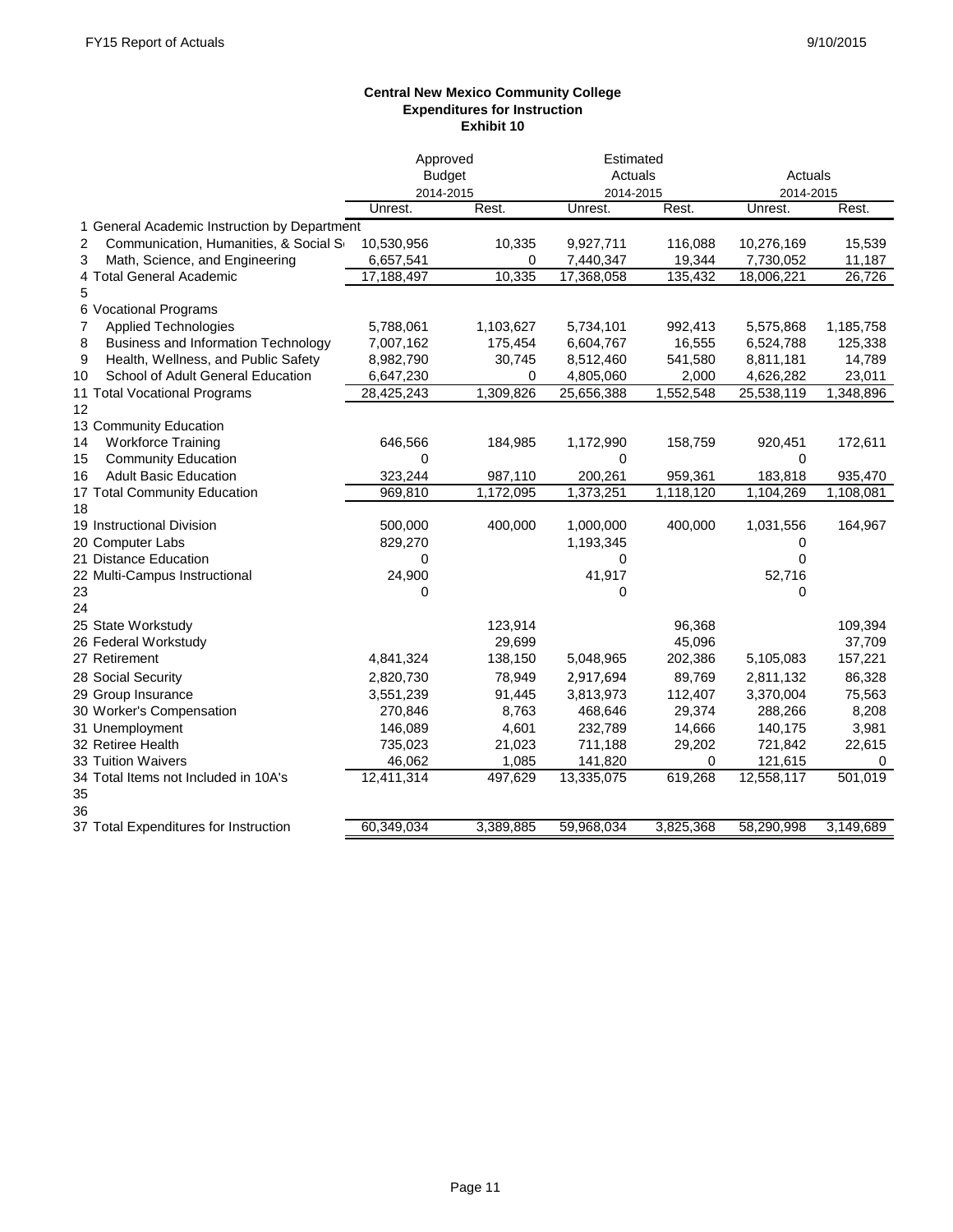|                                         |               | Approved     | Estimated  |              |            |              |  |
|-----------------------------------------|---------------|--------------|------------|--------------|------------|--------------|--|
|                                         | <b>Budget</b> |              | Actuals    |              | Actuals    |              |  |
|                                         |               | 2014-2015    | 2014-2015  |              | 2014-2015  |              |  |
|                                         | <b>FTE</b>    | Unrestricted | <b>FTE</b> | Unrestricted | <b>FTE</b> | Unrestricted |  |
| 1 Health, Wellness, and Public Safety   |               |              |            |              |            |              |  |
| <b>Faculty Salaries</b><br>2            | 95.97         | 5,366,833    | 84.54      | 4,993,804    | 85.32      | 5,039,870    |  |
| 3<br><b>Professional Salaries</b>       | 0.00          | 0            | 0.00       |              | 0.00       |              |  |
| <b>Support Staff Salaries</b><br>4      | 6.59          | 224,011      | 3.05       | 104,372      | 4.07       | 139,316      |  |
| <b>GA/TA/RA Salaries</b><br>5           |               |              |            |              |            |              |  |
| <b>Student Salaries</b><br>6            | 0.55          | 8,258        | 0.50       | 8,940        | 0.05       | 890          |  |
| <b>Federal Workstudy Salaries</b><br>7  | 0.00          |              | 0.06       | 1,076        | 0.04       | 680          |  |
| 8<br><b>State Workstudy Salaries</b>    | 0.27          | 4,038        | 0.20       | 3,622        | 0.17       | 3,033        |  |
| 9<br><b>Other Salaries</b>              |               |              |            |              |            |              |  |
| Supplies and Expenses<br>10             |               | 908,175      |            | 1,149,409    |            | 1,244,870    |  |
| 11<br>Travel                            |               | 9,207        |            | 12,388       |            | 12,987       |  |
| 12<br>Equipment                         |               |              |            | 16,273       |            | 5,039        |  |
| 13 Total                                | 103.37        | 6,520,522    | 88.34      | 6,289,884    | 89.64      | 6,446,685    |  |
| 14                                      |               |              |            |              |            |              |  |
| 15 Math, Science, and Engineering       |               |              |            |              |            |              |  |
| <b>Faculty Salaries</b><br>16           | 102.69        | 5,742,752    | 107.31     | 6,338,932    | 111.88     | 6,608,876    |  |
| 17<br><b>Professional Salaries</b>      | 0.00          |              | 0.00       |              |            |              |  |
| 18<br><b>Support Staff Salaries</b>     | 8.79          | 298,868      | 8.68       | 297,425      | 8.90       | 304,942      |  |
| GA/TA/RA Salaries<br>19                 |               |              |            |              |            |              |  |
| 20<br><b>Student Salaries</b>           | 40.42         | 609,545      | 0.48       | 8,640        | 0.15       | 2,610        |  |
| 21<br><b>Federal Workstudy Salaries</b> | 0.00          |              | 0.22       | 3,987        | 0.26       | 4,664        |  |
| 22<br><b>State Workstudy Salaries</b>   | 0.00          |              | 0.17       | 3,132        | 0.14       | 2,523        |  |
| 23<br><b>Other Salaries</b>             |               |              |            |              |            |              |  |
| 24<br>Supplies and Expenses             |               | 0            |            | 772,855      |            | 792,079      |  |
| Travel<br>25                            |               | 6,376        |            | 15,376       |            | 14,358       |  |
| 26<br>Equipment                         |               |              |            |              |            |              |  |
| 27 Total                                | 151.90        | 6,657,541    | 116.87     | 7,440,347    | 121.32     | 7,730,052    |  |
| 28                                      |               |              |            |              |            |              |  |
| 29 School of Adult & General Education  |               |              |            |              |            |              |  |
| <b>Faculty Salaries</b><br>30           | 103.83        | 5,806,130    | 69.90      | 4,129,042    | 68.45      | 4,043,313    |  |
| <b>Professional Salaries</b><br>31      | 0.69          | 40,627       | 0.68       | 40,627       | 0.68       | 40,905       |  |
| 32<br><b>Support Staff Salaries</b>     | 2.13          | 72,306       | 2.45       | 83,813       | 2.62       | 89,774       |  |
| 33<br><b>GA/TA/RA Salaries</b>          |               |              |            |              |            |              |  |
| 34<br><b>Student Salaries</b>           |               |              |            |              |            |              |  |
| 35<br><b>Federal Workstudy Salaries</b> |               |              |            |              |            |              |  |
| <b>State Workstudy Salaries</b><br>36   |               |              |            |              |            |              |  |
| <b>Other Salaries</b><br>37             |               |              |            |              |            |              |  |
| 38<br>Supplies and Expenses             |               | 707,400      |            | 530,811      |            | 440,199      |  |
| 39<br>Travel                            |               | 20,767       |            | 20,767       |            | 12,091       |  |
| 40<br>Equipment                         |               |              |            |              |            |              |  |
| 41 Total                                | 106.64        | 6,647,230    | 73.02      | 4,805,060    | 71.75      | 4,626,282    |  |
|                                         |               |              |            |              |            |              |  |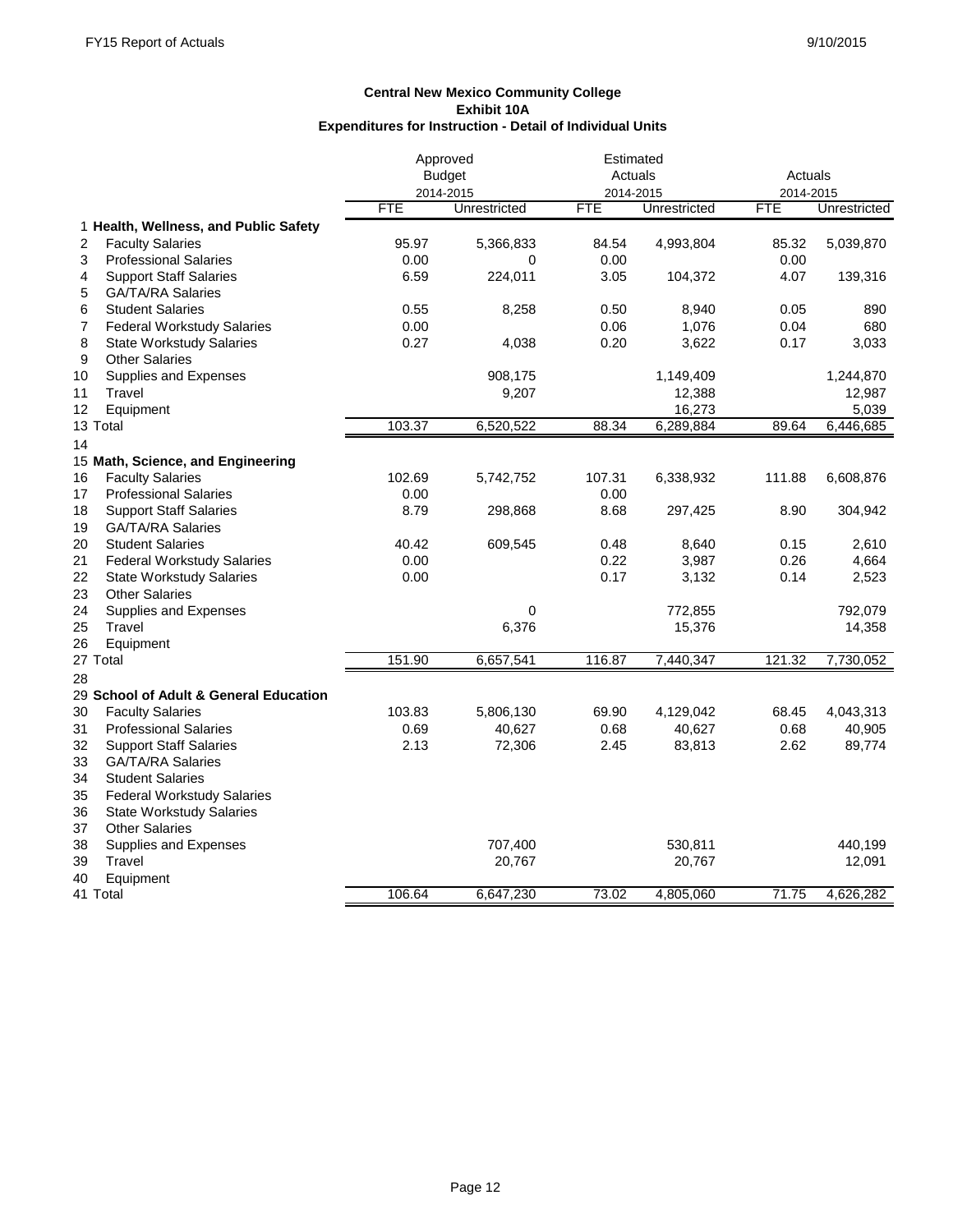|                                                   |               | Approved     | Estimated  |              |            |              |  |
|---------------------------------------------------|---------------|--------------|------------|--------------|------------|--------------|--|
|                                                   | <b>Budget</b> |              | Actuals    |              | Actuals    |              |  |
|                                                   |               | 2014-2015    | 2014-2015  |              | 2014-2015  |              |  |
|                                                   | <b>FTE</b>    | Unrestricted | <b>FTE</b> | Unrestricted | <b>FTE</b> | Unrestricted |  |
| 1 Applied Technologies                            |               |              |            |              |            |              |  |
| <b>Faculty Salaries</b><br>2                      | 63.41         | 3,546,107    | 56.57      | 3,341,490    | 59.40      | 3,508,713    |  |
| <b>Professional Salaries</b><br>3                 | 0.00          | 0            | 0.00       |              | 0.01       | 860          |  |
| 4<br><b>Support Staff Salaries</b>                | 15.50         | 527,279      | 12.63      | 432,655      | 11.90      | 407,800      |  |
| 5<br><b>GA/TA/RA Salaries</b>                     |               |              |            |              |            |              |  |
| 6<br><b>Student Salaries</b>                      | 0.98          | 14,729       | 1.07       | 19,280       | 0.14       | 2,494        |  |
| 7<br><b>Federal Workstudy Salaries</b>            | 0.23          | 3,445        | 0.31       | 5,546        | 0.32       | 5,779        |  |
| 8<br><b>State Workstudy Salaries</b>              | 0.82          | 12,407       | 0.50       | 8,891        | 0.55       | 9,802        |  |
| 9<br><b>Other Salaries</b>                        |               |              |            |              |            |              |  |
| Supplies and Expenses<br>10                       |               | 1,661,094    |            | 1,903,383    |            | 1,513,718    |  |
| 11<br>Travel                                      |               | 23,000       |            | 22,856       |            | 24,436       |  |
| 12<br>Equipment                                   |               |              |            |              |            | 102,266      |  |
| 13 Total                                          | 80.94         | 5,788,061    | 71.07      | 5,734,101    | 72.32      | 5,575,868    |  |
| 14                                                |               |              |            |              |            |              |  |
| 15 Business and Information Technology            |               |              |            |              |            |              |  |
| <b>Faculty Salaries</b><br>16                     | 97.92         | 5,476,094    | 89.91      | 5,311,076    | 89.76      | 5,302,535    |  |
| 17<br><b>Professional Salaries</b>                | 0.82          | 48,552       | 0.07       | 4,000        | 0.03       | 1,674        |  |
| 18<br><b>Support Staff Salaries</b>               | 9.12          | 310,313      | 6.38       | 218,578      | 6.11       | 209,238      |  |
| <b>GA/TA/RA Salaries</b><br>19                    |               |              |            |              |            |              |  |
| 20<br><b>Student Salaries</b>                     | 0.44          | 6,645        | 0.57       | 10,280       | 0.33       | 5,936        |  |
| 21<br><b>Federal Workstudy Salaries</b>           | 0.00          | 0            | 0.16       | 2,935        | 0.07       | 1,284        |  |
| 22<br><b>State Workstudy Salaries</b>             | 0.42          | 6,310        | 0.32       | 5,723        | 0.40       | 7,104        |  |
| 23<br><b>Other Salaries</b>                       |               |              |            |              |            |              |  |
| 24<br>Supplies and Expenses                       |               | 1,144,554    |            | 1,037,481    |            | 985,319      |  |
| 25<br>Travel                                      |               | 14,694       |            | 14,694       |            | 11,698       |  |
| Equipment<br>26                                   |               |              |            |              |            |              |  |
| 27 Total                                          | 108.73        | 7,007,162    | 97.41      | 6,604,767    | 96.70      | 6,524,788    |  |
| 28                                                |               |              |            |              |            |              |  |
| 29 Communication, Humanities, and Social Sciences |               |              |            |              |            |              |  |
| <b>Faculty Salaries</b><br>30                     | 171.29        | 9,578,623    | 152.74     | 9,022,527    | 158.96     | 9,390,293    |  |
| <b>Professional Salaries</b><br>31                |               |              |            |              |            |              |  |
| 32<br><b>Support Staff Salaries</b>               | 2.55          |              | 2.50       | 85,605       | 2.35       | 80,679       |  |
| GA/TA/RA Salaries<br>33                           |               | 86,761       |            |              |            |              |  |
|                                                   |               |              |            |              |            |              |  |
| 34<br><b>Student Salaries</b>                     | 0.00<br>0.12  | 0            | 0.29       | 5,120        | 0.12       | 2,085<br>232 |  |
| 35<br><b>Federal Workstudy Salaries</b>           |               | 1,758        | 0.08       | 1,488        | 0.01       |              |  |
| 36<br><b>State Workstudy Salaries</b>             | 0.26          | 3,888        | 0.22       | 3,924        | 0.27       | 4,850        |  |
| <b>Other Salaries</b><br>37                       |               |              |            |              |            |              |  |
| 38<br>Supplies and Expenses                       |               | 856,582      |            | 795,703      |            | 781,767      |  |
| Travel<br>39                                      |               | 3,344        |            | 13,344       |            | 16,263       |  |
| 40<br>Equipment                                   |               |              |            |              |            |              |  |
| 41 Total                                          | 174.21        | 10,530,956   | 155.82     | 9,927,711    | 161.72     | 10,276,169   |  |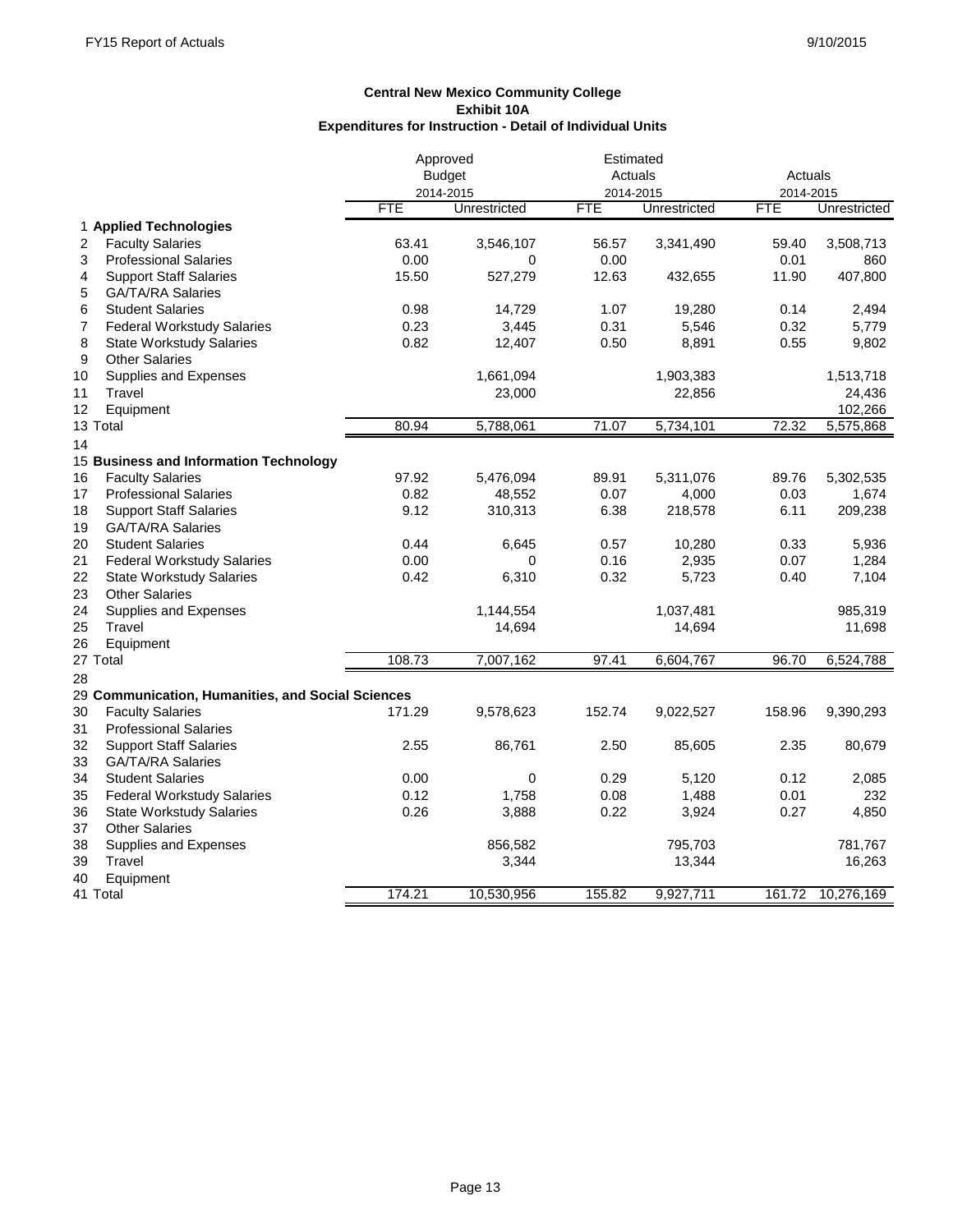|                                         | Approved   |               | Estimated  |              |            |                |
|-----------------------------------------|------------|---------------|------------|--------------|------------|----------------|
|                                         |            | <b>Budget</b> | Actuals    |              | Actuals    |                |
|                                         |            | 2014-2015     | 2014-2015  |              | 2014-2015  |                |
|                                         | <b>FTE</b> | Unrestricted  | <b>FTE</b> | Unrestricted | <b>FTE</b> | Unrestricted   |
| 1 Nursing                               |            |               |            |              |            |                |
| 2<br><b>Faculty Salaries</b>            | 33.50      | 1,873,472     | 28.27      | 1,669,838    | 30.58      | 1,806,537      |
| 3<br><b>Professional Salaries</b>       |            |               |            |              |            |                |
| <b>Support Staff Salaries</b><br>4      | 3.23       | 109,782       | 3.49       | 119,512      | 3.15       | 108,088        |
| <b>GA/TA/RA Salaries</b><br>5           |            |               |            |              |            |                |
| <b>Student Salaries</b><br>6            |            |               |            |              |            |                |
| 7<br><b>Federal Workstudy Salaries</b>  |            |               |            |              |            |                |
| 8<br><b>State Workstudy Salaries</b>    |            |               |            |              |            |                |
| <b>Other Salaries</b><br>9              |            |               |            |              |            |                |
| 10<br>Supplies and Expenses             |            | 278,933       |            | 213,778      |            | 276,953        |
| 11<br>Travel                            |            | 4,181         |            | 1,000        |            | 628            |
| 12<br>Equipment                         |            | 0             |            | 22,648       |            | 0              |
| 13 Total                                | 36.74      | 2,266,368     | 31.76      | 2,026,776    | 33.74      | 2,192,206      |
| 14                                      |            |               |            |              |            |                |
| 15 Computer Labs                        |            |               |            |              |            |                |
| <b>Faculty Salaries</b><br>16           |            |               |            |              |            |                |
| <b>Professional Salaries</b><br>17      |            |               |            |              |            |                |
| <b>Support Staff Salaries</b><br>18     |            |               |            |              |            |                |
| <b>GA/TA/RA Salaries</b><br>19          |            |               |            |              |            |                |
| <b>Student Salaries</b><br>20           |            |               |            |              |            |                |
| 21<br><b>Federal Workstudy Salaries</b> |            |               |            |              |            |                |
| <b>State Workstudy Salaries</b><br>22   |            |               |            |              |            |                |
| <b>Other Salaries</b><br>23             |            |               |            |              |            |                |
| 24<br>Supplies and Expenses             |            | 829,270       |            | 1,111,094    |            | 0              |
| 25<br>Travel                            |            |               |            |              |            |                |
| 26<br>Equipment                         |            |               |            |              |            |                |
| 27 Total                                | 0.00       | 829,270       | 0.00       | 1,111,094    | 0.00       | $\overline{0}$ |
| 28                                      |            |               |            |              |            |                |
| 29 Multi-Campus Instructional           |            |               |            |              |            |                |
| <b>Faculty Salaries</b><br>30           |            |               |            |              |            |                |
| <b>Professional Salaries</b><br>31      |            |               |            |              |            |                |
| 32<br><b>Support Staff Salaries</b>     |            |               |            |              |            |                |
| <b>GA/TA/RA Salaries</b><br>33          |            |               |            |              |            |                |
| <b>Student Salaries</b><br>34           |            |               |            |              |            |                |
| 35<br><b>Federal Workstudy Salaries</b> |            |               |            |              |            |                |
| <b>State Workstudy Salaries</b><br>36   |            |               |            |              |            |                |
| <b>Other Salaries</b><br>37             |            |               |            |              |            |                |
| 38<br>Supplies and Expenses             |            | 24,900        |            | 41,917       |            | 52,716         |
| Travel<br>39                            |            |               |            |              |            |                |
| 40                                      |            |               |            |              |            |                |
| Equipment<br>41 Total                   | 0.00       | 24,900        | 0.00       | 41,917       | 0.00       | 52,716         |
|                                         |            |               |            |              |            |                |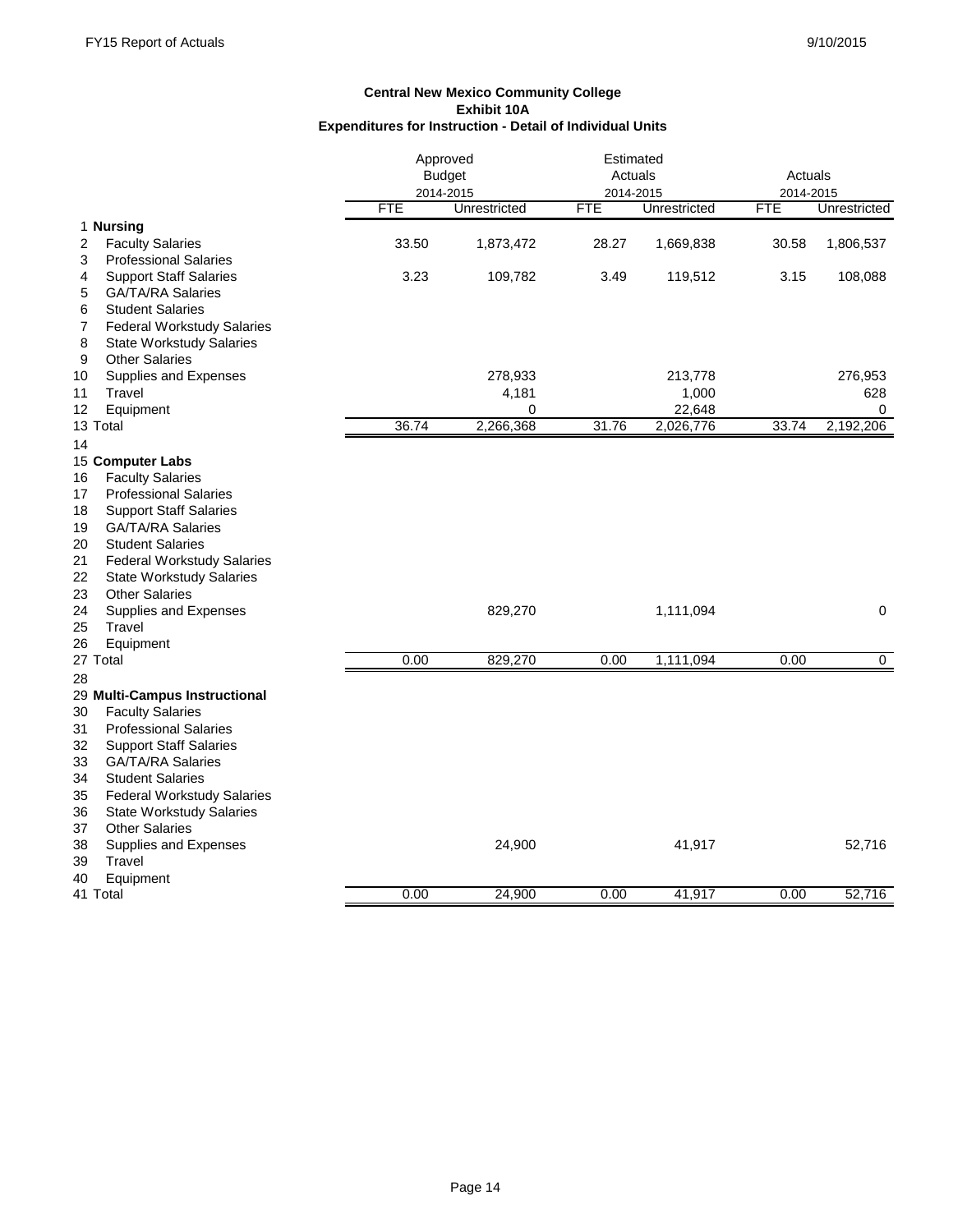|                                                                     |            | Approved<br><b>Budget</b><br>2014-2015 |            | Estimated<br>Actuals<br>2014-2015 |            | Actuals<br>2014-2015 |  |
|---------------------------------------------------------------------|------------|----------------------------------------|------------|-----------------------------------|------------|----------------------|--|
|                                                                     | <b>FTE</b> | Unrestricted                           | <b>FTE</b> | Unrestricted                      | <b>FTE</b> | Unrestricted         |  |
| 1 Instructional Division<br>2<br><b>Faculty Salaries</b>            |            |                                        |            |                                   |            |                      |  |
| 3<br><b>Professional Salaries</b>                                   |            |                                        |            |                                   |            |                      |  |
| <b>Support Staff Salaries</b><br>4                                  |            |                                        |            |                                   |            |                      |  |
| <b>GA/TA/RA Salaries</b><br>5                                       |            |                                        |            |                                   |            |                      |  |
| 6<br><b>Student Salaries</b>                                        |            |                                        |            |                                   |            |                      |  |
| <b>Federal Workstudy Salaries</b><br>7                              |            |                                        |            |                                   |            |                      |  |
| 8<br><b>State Workstudy Salaries</b>                                |            |                                        |            |                                   |            |                      |  |
| <b>Other Salaries</b><br>9                                          |            |                                        |            |                                   |            |                      |  |
| Supplies and Expenses<br>10                                         |            | $\mathbf 0$                            |            | 500,000                           |            | 523,132              |  |
| 11<br>Travel                                                        |            |                                        |            |                                   |            |                      |  |
| Equipment<br>12                                                     |            |                                        |            |                                   |            |                      |  |
| 13 Total                                                            | 0.00       | $\mathbf 0$                            | 0.00       | 500,000                           | 0.00       | 523,132              |  |
| 14                                                                  |            |                                        |            |                                   |            |                      |  |
| 15 Ingenuity                                                        |            |                                        |            |                                   |            |                      |  |
| <b>Faculty Salaries</b><br>16<br>17<br><b>Professional Salaries</b> |            |                                        |            |                                   |            |                      |  |
| 18<br><b>Support Staff Salaries</b>                                 |            |                                        | 0.37       | 12,536                            | 0.00       | 0                    |  |
| <b>GA/TA/RA Salaries</b><br>19                                      |            |                                        |            |                                   |            |                      |  |
| <b>Student Salaries</b><br>20                                       |            |                                        |            |                                   |            |                      |  |
| 21<br><b>Federal Workstudy Salaries</b>                             |            |                                        |            |                                   |            |                      |  |
| 22<br><b>State Workstudy Salaries</b>                               |            |                                        |            |                                   |            |                      |  |
| 23<br><b>Other Salaries</b>                                         |            |                                        |            |                                   |            |                      |  |
| 24<br>Supplies and Expenses                                         |            |                                        |            | 31,173                            | 0          | 0                    |  |
| Travel<br>25                                                        |            |                                        |            |                                   |            |                      |  |
| 26<br>Equipment                                                     |            |                                        |            | 38,542                            | 0          | 0                    |  |
| 27 Total                                                            | 0.00       | 0                                      | 0.37       | 82,251                            | 0.00       | $\overline{0}$       |  |
| 28                                                                  |            |                                        |            |                                   |            |                      |  |
| 29 Workforce Training Center                                        |            |                                        |            |                                   |            |                      |  |
| 30<br><b>Faculty Salaries</b>                                       | 6.31       | 352,927                                | 7.35       | 434,073                           | 6.88       | 406,534              |  |
| <b>Professional Salaries</b><br>31                                  | 2.74       | 161,667                                | 2.69       | 161,667                           | 2.38       | 143,138              |  |
| 32<br><b>Support Staff Salaries</b>                                 | 0.83       | 28,156                                 | 1.58       | 54,010                            | 1.40       | 47,930               |  |
| 33<br><b>GA/TA/RA Salaries</b>                                      |            |                                        |            |                                   |            |                      |  |
| <b>Student Salaries</b><br>34                                       |            |                                        |            |                                   |            |                      |  |
| 35<br><b>Federal Workstudy Salaries</b>                             |            |                                        |            |                                   |            |                      |  |
| 36<br><b>State Workstudy Salaries</b>                               |            |                                        |            |                                   |            |                      |  |
| <b>Other Salaries</b><br>37                                         |            |                                        |            |                                   |            |                      |  |
| 38<br>Supplies and Expenses                                         |            | 103,816                                |            | 480,240                           |            | 290,128              |  |
| Travel<br>39                                                        |            | 0                                      |            | 43,000                            |            | 32,721               |  |
| 40<br>Equipment                                                     | 9.88       | 646,566                                | 11.62      | 1,172,990                         | 10.67      | 920,451              |  |
| 41 Total                                                            |            |                                        |            |                                   |            |                      |  |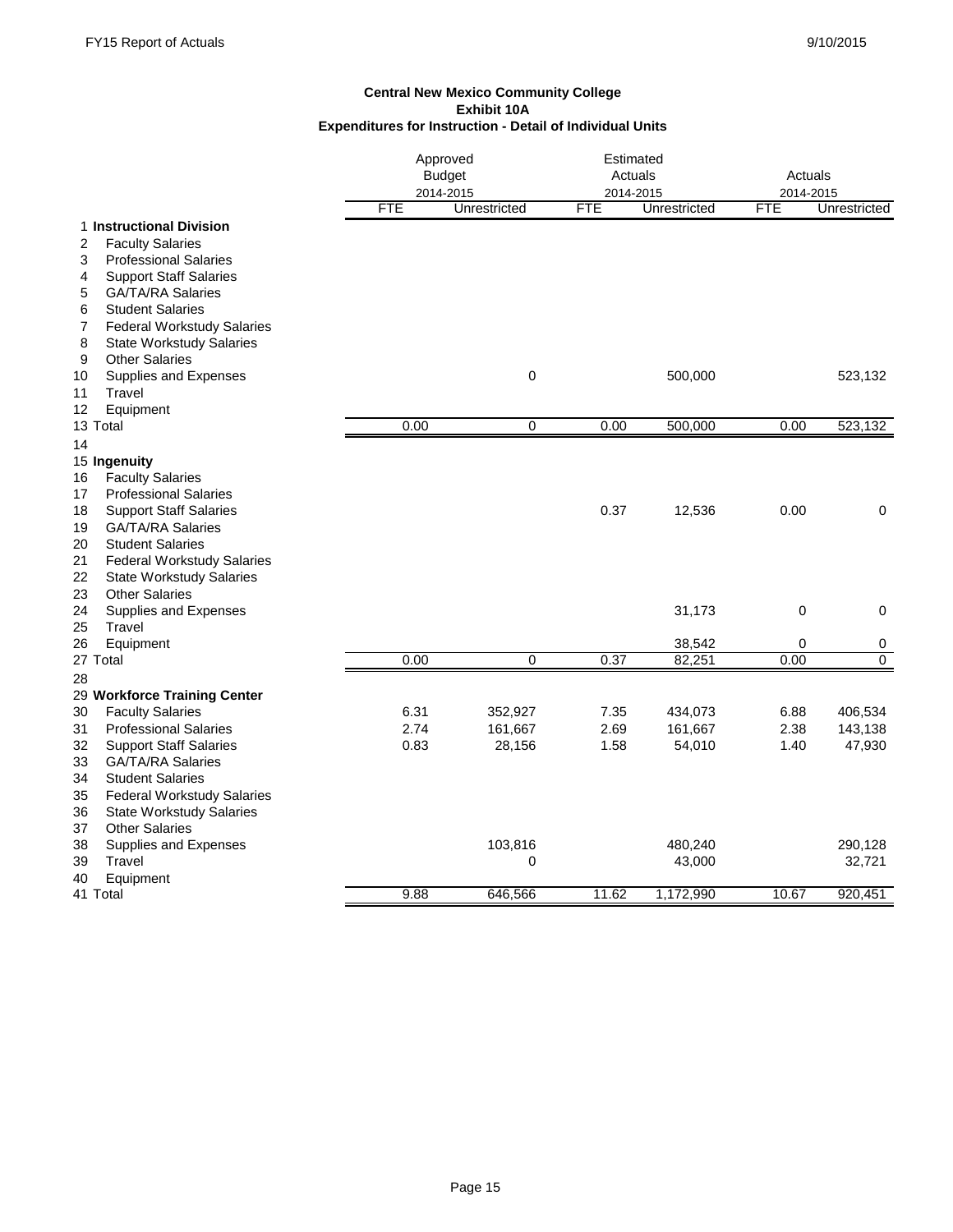|                                         |            | Approved      | Estimated  |              |            |              |
|-----------------------------------------|------------|---------------|------------|--------------|------------|--------------|
|                                         |            | <b>Budget</b> |            | Actuals      | Actuals    |              |
|                                         |            | 2014-2015     |            | 2014-2015    | 2014-2015  |              |
|                                         | <b>FTE</b> | Unrestricted  | <b>FTE</b> | Unrestricted | <b>FTE</b> | Unrestricted |
| 1 Adult Basic Education                 |            |               |            |              |            |              |
| 2<br><b>Faculty Salaries</b>            | 4.88       | 272,898       | 1.39       | 82,000       | 1.35       | 79,802       |
| 3<br><b>Professional Salaries</b>       |            |               | 0.40       | 24,000       | 0.25       | 14,748       |
| <b>Support Staff Salaries</b><br>4      |            |               | 2.16       | 74,000       | 2.26       | 77,550       |
| <b>GA/TA/RA Salaries</b><br>5           |            |               |            |              |            |              |
| <b>Student Salaries</b><br>6            |            |               |            |              |            |              |
| 7<br><b>Federal Workstudy Salaries</b>  |            | 3,182         |            | 0            |            | 0            |
| 8<br><b>State Workstudy Salaries</b>    |            | 1,806         |            | 0            |            | 0            |
| <b>Other Salaries</b><br>9              |            |               |            |              |            |              |
| Supplies and Expenses<br>10             |            | 41,625        |            | 14,386       |            | 9,421        |
| Travel<br>11                            |            | 3,733         |            | 5,875        |            | 2,297        |
| 12<br>Equipment                         |            |               |            |              |            |              |
| 13 Total                                | 4.88       | 323,244       | 3.95       | 200,261      | 3.86       | 183,818      |
| 14                                      |            |               |            |              |            |              |
| <b>15 Nursing Enhancement</b>           |            |               |            |              |            |              |
| <b>Faculty Salaries</b><br>16           | 3.50       | 195,900       | 3.31       | 195,800      | 2.63       | 155,476      |
| <b>Professional Salaries</b><br>17      |            |               |            |              |            |              |
| <b>Support Staff Salaries</b><br>18     |            |               |            |              |            |              |
| GA/TA/RA Salaries<br>19                 |            |               |            |              |            |              |
| 20<br><b>Student Salaries</b>           |            |               |            |              |            |              |
| 21<br><b>Federal Workstudy Salaries</b> |            |               |            |              |            |              |
| 22<br><b>State Workstudy Salaries</b>   |            |               |            |              |            |              |
| 23<br><b>Other Salaries</b>             |            |               |            |              |            |              |
| 24<br>Supplies and Expenses             |            | $\mathbf 0$   |            | 0            |            | 16,814       |
| 25<br>Travel                            |            |               |            |              |            |              |
| 26<br>Equipment                         |            |               |            |              |            |              |
| 27 Total                                | 3.50       | 195,900       | 3.31       | 195,800      | 2.63       | 172,290      |
| 28                                      |            |               |            |              |            |              |
| 29 Classroom Technology                 |            |               |            |              |            |              |
| <b>Faculty Salaries</b><br>30           |            |               |            |              |            |              |
| <b>Professional Salaries</b><br>31      |            |               |            |              |            |              |
| 32<br><b>Support Staff Salaries</b>     |            |               |            |              |            |              |
| 33<br><b>GA/TA/RA Salaries</b>          |            |               |            |              |            |              |
| 34<br><b>Student Salaries</b>           |            |               |            |              |            |              |
| 35<br><b>Federal Workstudy Salaries</b> |            |               |            |              |            |              |
| 36<br><b>State Workstudy Salaries</b>   |            |               |            |              |            |              |
| <b>Other Salaries</b><br>37             |            |               |            |              |            |              |
| Supplies and Expenses<br>38             |            | 500,000       |            | 500,000      |            | 283,977      |
| Travel<br>39                            |            | 0             |            | 0            |            | 224,447      |
| 40<br>Equipment                         |            |               |            |              |            |              |
| 41 Total                                | 0.00       | 500,000       | 0.00       | 500,000      | 0.00       | 508,424      |
|                                         |            |               |            |              |            |              |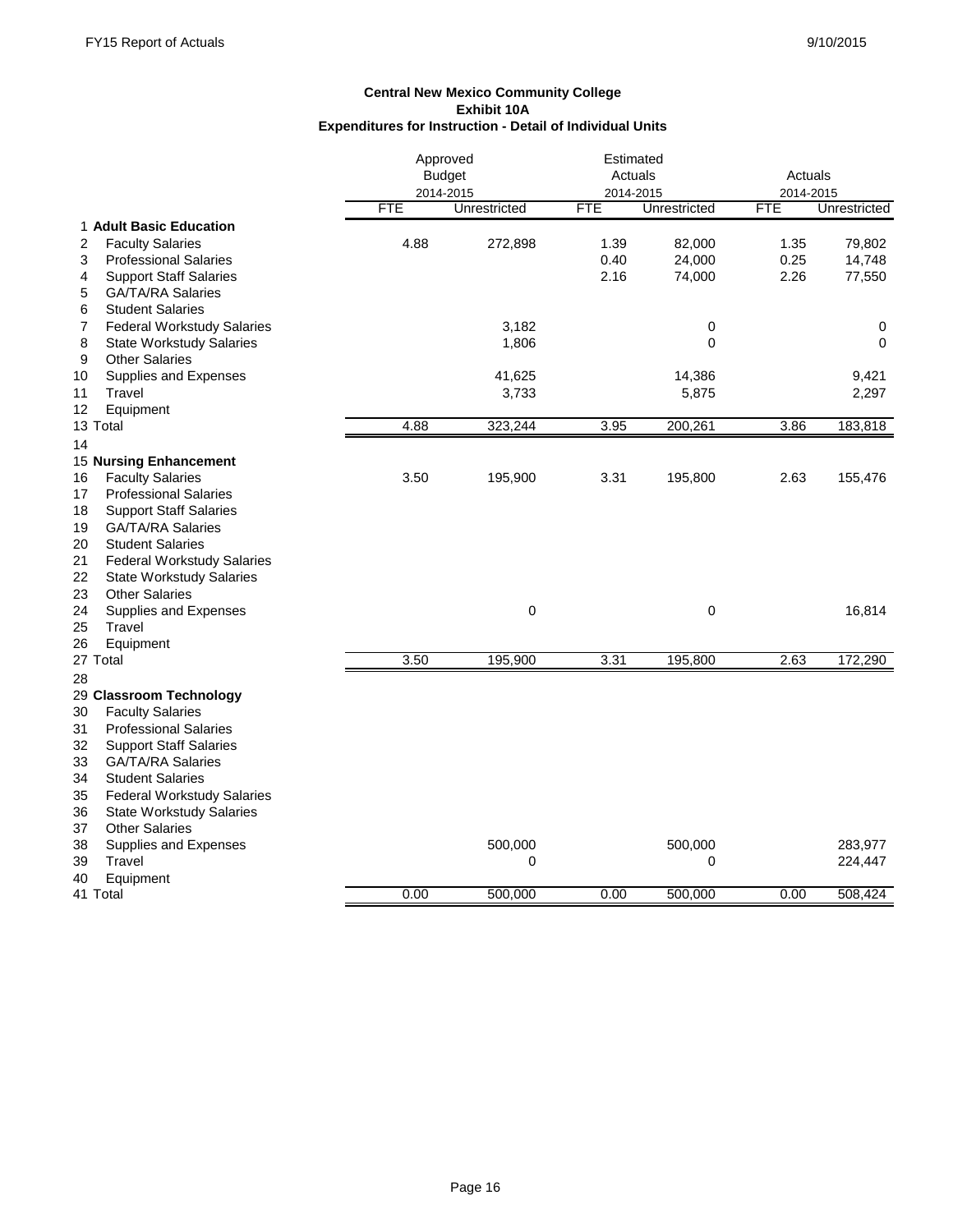|          |                                   | Approved      |            | Estimated  |            |              |            |
|----------|-----------------------------------|---------------|------------|------------|------------|--------------|------------|
|          |                                   | <b>Budget</b> |            | Actuals    |            | Actuals<br>0 |            |
|          |                                   | 0             |            | 0          |            |              |            |
|          |                                   | <b>FTE</b>    | Restricted | <b>FTE</b> | Restricted | <b>FTE</b>   | Restricted |
|          | 28 Total Unrestricted Instruction |               |            |            |            |              |            |
| 29       | <b>Faculty Salaries</b>           | 683.30        | 38.211.736 | 601.28     | 35,518,582 | 615.21       | 36,341,949 |
| 30       | <b>Professional Salaries</b>      | 4.25          | 250.846    | 3.84       | 230.294    | 3.35         | 201,325    |
| 31       | <b>Support Staff Salaries</b>     | 48.73         | 1,657,476  | 43.26      | 1,482,506  | 42.76        | 1,465,317  |
| 32       | <b>GA/TA/RA Salaries</b>          |               |            |            |            |              |            |
| 33       | <b>Student Salaries</b>           | 42.39         | 639,177    | 2.91       | 52,260     | 0.78         | 803,484    |
| 34       | <b>Federal Workstudy Salaries</b> | 0.35          | 8.385      | 0.84       | 15,032     | 0.70         | 12,639     |
| 35       | <b>State Workstudy Salaries</b>   | 1.77          | 28.449     | 1.41       | 25,292     | 1.52         | 27,312     |
| 36       | <b>Other Salaries</b>             |               |            |            |            |              |            |
| 37       | Supplies and Expenses             |               | 7,056,349  |            | 9,082,230  |              | 7,211,093  |
| 38       | Travel                            |               | 85,302     |            | 149.300    |              | 351,926    |
| 39       | Equipment                         |               | 0          |            | 77.463     |              | 107,305    |
| 40 Total |                                   | 780.78        | 47.937.720 | 653.53     | 46.632.959 | 664.33       | 46.522.350 |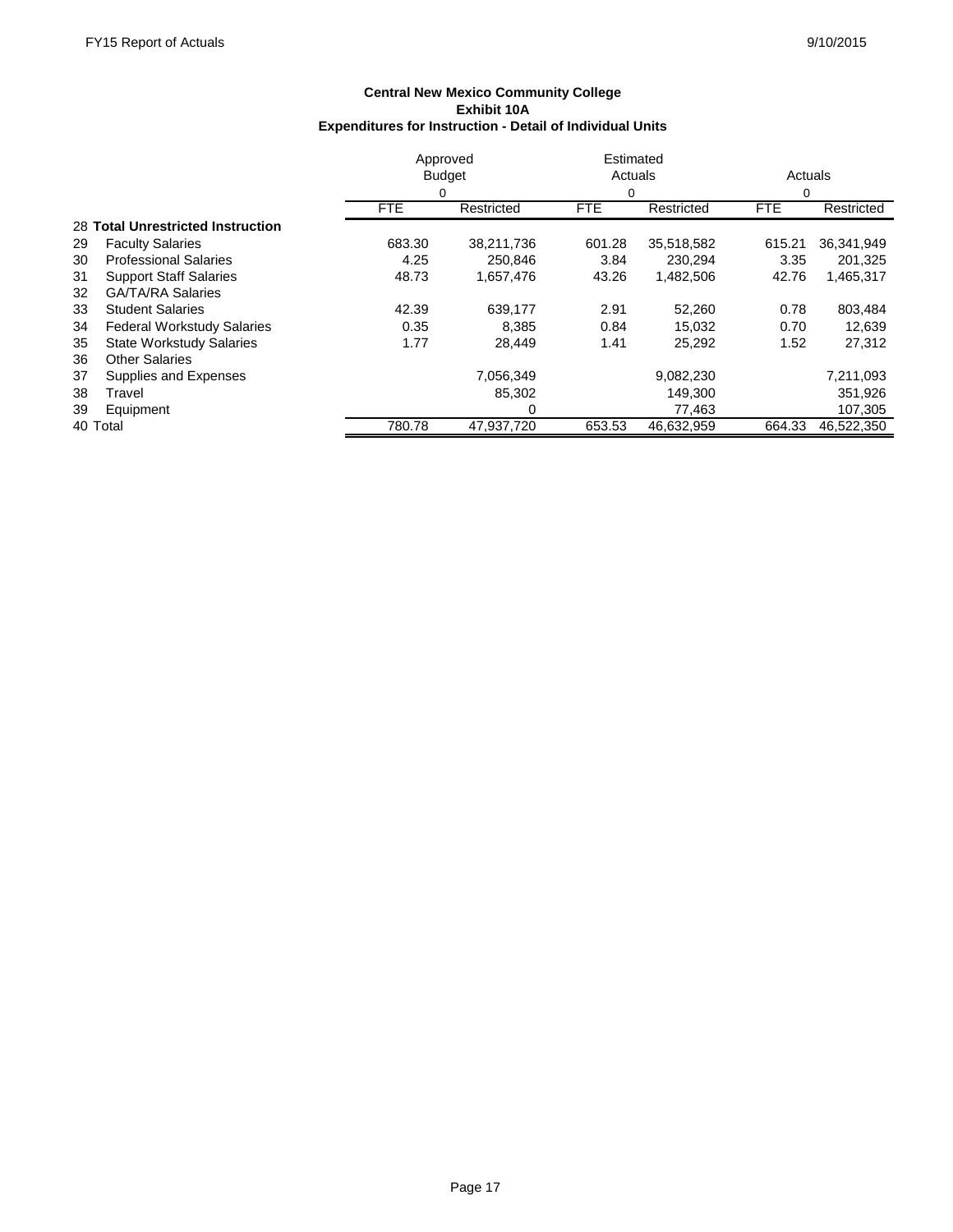|                                                                                                                                                                                                                                                                                                                                                                                   |            | Approved<br><b>Budget</b><br>2014-2015 |            | Estimated<br>Actuals<br>2014-2015 |                          | Actuals<br>2014-2015 |  |
|-----------------------------------------------------------------------------------------------------------------------------------------------------------------------------------------------------------------------------------------------------------------------------------------------------------------------------------------------------------------------------------|------------|----------------------------------------|------------|-----------------------------------|--------------------------|----------------------|--|
|                                                                                                                                                                                                                                                                                                                                                                                   | <b>FTE</b> | Restricted                             | <b>FTE</b> | Restricted                        | <b>FTE</b><br>Restricted |                      |  |
| 1 State Instructional Materials<br>$\overline{\mathbf{c}}$<br><b>Faculty Salaries</b><br><b>Professional Salaries</b><br>3<br><b>Support Staff Salaries</b><br>4<br><b>GA/TA/RA Salaries</b><br>5                                                                                                                                                                                 |            |                                        |            |                                   |                          |                      |  |
| 6<br><b>Student Salaries</b><br><b>Federal Workstudy Salaries</b><br>7<br>8<br><b>State Workstudy Salaries</b><br><b>Other Salaries</b><br>9                                                                                                                                                                                                                                      |            |                                        |            |                                   |                          |                      |  |
| Supplies and Expenses<br>10<br>Travel<br>11<br>Equipment<br>12                                                                                                                                                                                                                                                                                                                    |            | 60,501                                 |            | 49,999                            |                          | 48,515               |  |
| 13 Total                                                                                                                                                                                                                                                                                                                                                                          | 0.00       | 60,501                                 | 0.00       | 49,999                            | 0.00                     | 48,515               |  |
| 14                                                                                                                                                                                                                                                                                                                                                                                |            |                                        |            |                                   |                          |                      |  |
| 15 USDA Fit for Life<br><b>Faculty Salaries</b><br>16<br><b>Professional Salaries</b><br>17<br><b>Support Staff Salaries</b><br>18<br><b>GA/TA/RA Salaries</b><br>19<br><b>Student Salaries</b><br>20<br>21<br><b>Federal Workstudy Salaries</b><br>22<br><b>State Workstudy Salaries</b><br><b>Other Salaries</b><br>23                                                          |            |                                        |            |                                   |                          |                      |  |
| Supplies and Expenses<br>24<br>Travel<br>25<br>26<br>Equipment                                                                                                                                                                                                                                                                                                                    |            | $\mathbf 0$                            |            | 0                                 |                          | (395)                |  |
| 27 Total                                                                                                                                                                                                                                                                                                                                                                          | 0.00       | $\overline{0}$                         | 0.00       | $\overline{0}$                    | 0.00                     | (395)                |  |
| 28<br>29 CNM FND - Caterpillar<br>30<br><b>Faculty Salaries</b><br><b>Professional Salaries</b><br>31<br><b>Support Staff Salaries</b><br>32<br><b>GA/TA/RA Salaries</b><br>33<br>34<br><b>Student Salaries</b><br>35<br><b>Federal Workstudy Salaries</b><br><b>State Workstudy Salaries</b><br>36<br><b>Other Salaries</b><br>37<br>38<br>Supplies and Expenses<br>Travel<br>39 |            | 0                                      |            | 12,876                            |                          | 17,658               |  |
| 40<br>Equipment                                                                                                                                                                                                                                                                                                                                                                   |            |                                        |            |                                   |                          | 5,353                |  |
| 41 Total                                                                                                                                                                                                                                                                                                                                                                          | 0.00       | 0                                      | 0.00       | 12,876                            | 0.00                     | 23,011               |  |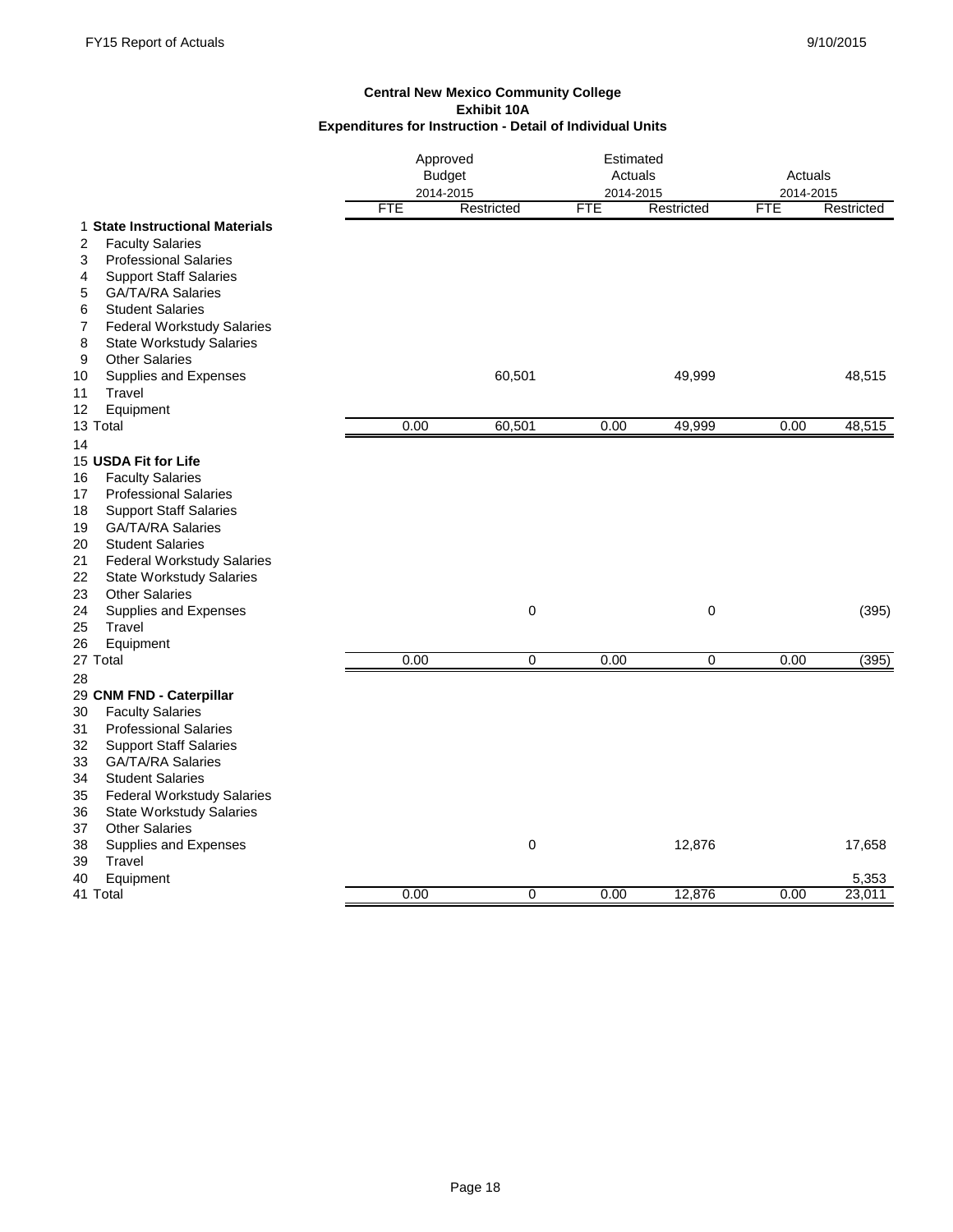|                                         | Approved<br><b>Budget</b><br>2014-2015 |             | Estimated<br>Actuals<br>2014-2015 |            | Actuals<br>2014-2015 |            |
|-----------------------------------------|----------------------------------------|-------------|-----------------------------------|------------|----------------------|------------|
|                                         | <b>FTE</b>                             | Restricted  | <b>FTE</b>                        | Restricted | <b>FTE</b>           | Restricted |
| 1 Perkins                               |                                        |             |                                   |            |                      |            |
| <b>Faculty Salaries</b><br>2            | 0.54                                   | 30,000      | 1.37                              | 80,947     | 1.11                 | 65,631     |
| 3<br><b>Professional Salaries</b>       | 0.46                                   | 27,000      | 2.80                              | 167,773    | 2.11                 | 126,579    |
| <b>Support Staff Salaries</b><br>4      |                                        |             |                                   |            |                      |            |
| 5<br><b>GA/TA/RA Salaries</b>           |                                        |             |                                   |            |                      |            |
| 6<br><b>Student Salaries</b>            |                                        |             |                                   |            |                      |            |
| 7<br><b>Federal Workstudy Salaries</b>  |                                        |             |                                   |            |                      |            |
| 8<br><b>State Workstudy Salaries</b>    |                                        |             |                                   |            |                      |            |
| 9<br><b>Other Salaries</b>              |                                        |             |                                   |            |                      |            |
| Supplies and Expenses<br>10             |                                        | 281,224     |                                   | 448,958    |                      | 430,509    |
| Travel<br>11                            |                                        | 150,825     |                                   | 111,379    |                      | 59,223     |
| 12<br>Equipment                         |                                        | 610,278     |                                   | 113,400    |                      | 128,590    |
| 13 Total                                | 1.00                                   | 1,099,327   | 4.17                              | 922,457    | 3.22                 | 810,532    |
| 14                                      |                                        |             |                                   |            |                      |            |
| 15                                      |                                        |             |                                   |            |                      |            |
| 16 NM Manufacturing Extension Partners  |                                        |             |                                   |            |                      |            |
| <b>Faculty Salaries</b><br>17           |                                        |             |                                   |            |                      |            |
| <b>Professional Salaries</b><br>18      |                                        |             |                                   |            |                      |            |
| <b>Support Staff Salaries</b><br>19     |                                        |             |                                   |            |                      |            |
| 20<br><b>GA/TA/RA Salaries</b>          |                                        |             |                                   |            |                      |            |
| 21<br><b>Student Salaries</b>           |                                        |             |                                   |            |                      |            |
| 22<br><b>Federal Workstudy Salaries</b> |                                        |             |                                   |            |                      |            |
| 23<br><b>State Workstudy Salaries</b>   |                                        |             |                                   |            |                      |            |
| <b>Other Salaries</b><br>24             |                                        |             |                                   |            |                      |            |
| 25<br>Supplies and Expenses             |                                        | 0           |                                   | 13,800     |                      | 13,800     |
| Travel<br>26                            |                                        |             |                                   |            |                      |            |
| 27<br>Equipment                         |                                        |             |                                   |            |                      |            |
| 28 Total                                |                                        |             |                                   | 13,800     |                      | 13,800     |
| 29                                      |                                        |             |                                   |            |                      |            |
| 30 AT Automotive Technical Tools        |                                        |             |                                   |            |                      |            |
| 31<br><b>Faculty Salaries</b>           |                                        | $\mathbf 0$ |                                   | 2,000      |                      | 0          |
| <b>Professional Salaries</b><br>32      |                                        |             |                                   |            |                      |            |
| <b>Support Staff Salaries</b><br>33     |                                        |             |                                   |            |                      |            |
| 34<br><b>GA/TA/RA Salaries</b>          |                                        |             |                                   |            |                      |            |
| 35<br><b>Student Salaries</b>           |                                        |             |                                   |            |                      |            |
| 36<br><b>Federal Workstudy Salaries</b> |                                        |             |                                   |            |                      |            |
| <b>State Workstudy Salaries</b><br>37   |                                        |             |                                   |            |                      |            |
| 38<br><b>Other Salaries</b>             |                                        |             |                                   |            |                      |            |
| Supplies and Expenses<br>39             |                                        |             |                                   |            |                      |            |
| Travel<br>40                            |                                        |             |                                   |            |                      |            |
| Equipment<br>41                         |                                        |             |                                   |            |                      |            |
| 42 Total                                |                                        | $\mathbf 0$ |                                   | 2.000      |                      | 0          |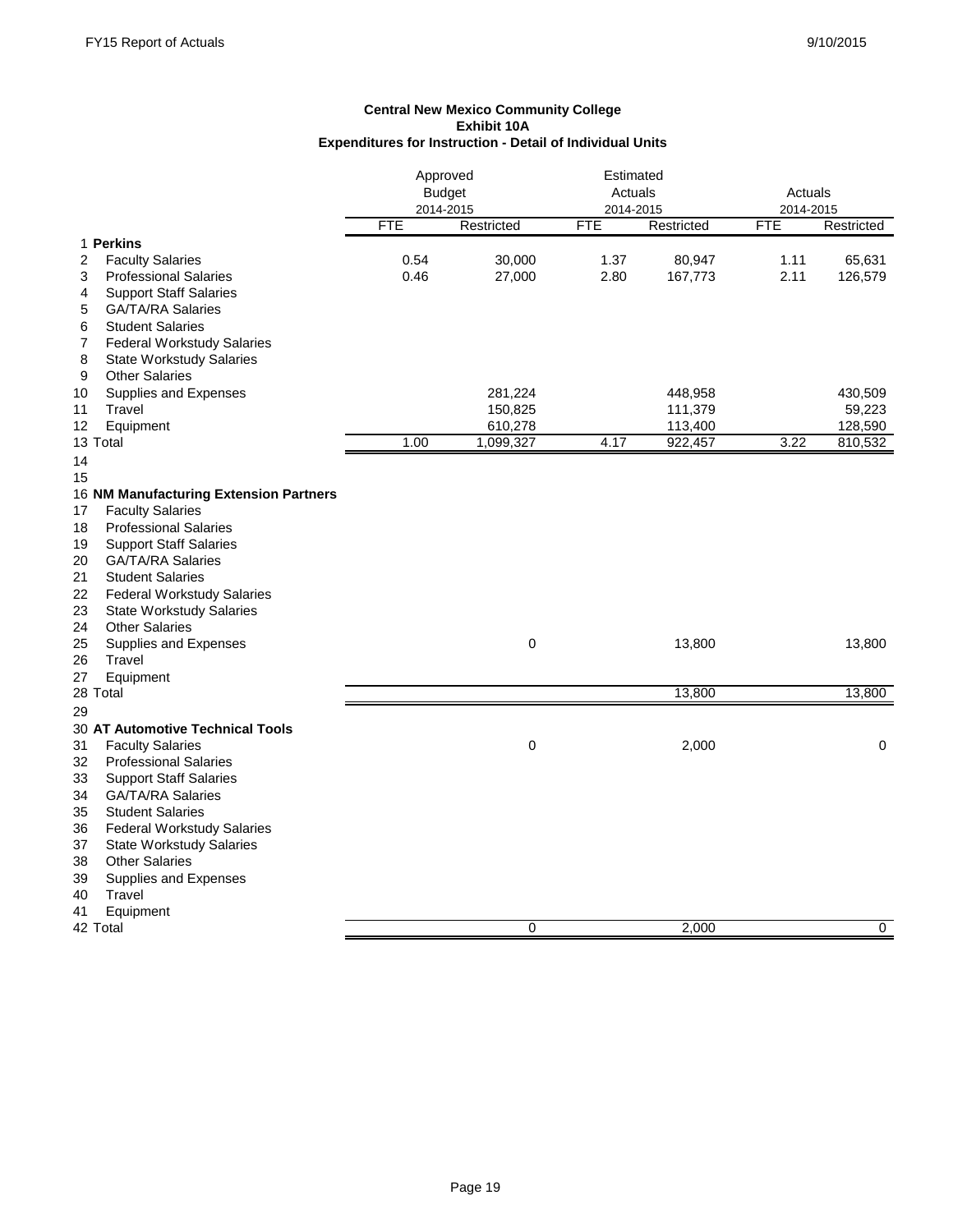|                                                                 |            | Approved<br><b>Budget</b><br>2014-2015 |            | Estimated<br>Actuals<br>2014-2015 |            | Actuals<br>2014-2015 |  |
|-----------------------------------------------------------------|------------|----------------------------------------|------------|-----------------------------------|------------|----------------------|--|
|                                                                 | <b>FTE</b> | Restricted                             | <b>FTE</b> | Restricted                        | <b>FTE</b> | Restricted           |  |
| 1 Emily Tuttle - Nursing<br><b>Faculty Salaries</b><br>2        |            |                                        |            |                                   |            |                      |  |
| <b>Professional Salaries</b><br>3                               |            |                                        |            |                                   |            |                      |  |
| 4<br><b>Support Staff Salaries</b>                              |            |                                        |            |                                   |            |                      |  |
| <b>GA/TA/RA Salaries</b><br>5                                   |            |                                        |            |                                   |            |                      |  |
| 6<br><b>Student Salaries</b>                                    |            |                                        |            |                                   |            |                      |  |
| 7<br><b>Federal Workstudy Salaries</b>                          |            |                                        |            |                                   |            |                      |  |
| 8<br><b>State Workstudy Salaries</b>                            |            |                                        |            |                                   |            |                      |  |
| <b>Other Salaries</b><br>9                                      |            |                                        |            |                                   |            |                      |  |
| Supplies and Expenses<br>10                                     |            | 10,000                                 |            | 5,000                             |            | 6,749                |  |
| Travel<br>11                                                    |            | 15,745                                 |            | 5,000                             |            | 3,040                |  |
| Equipment<br>12                                                 |            |                                        |            |                                   |            |                      |  |
| 13 Total                                                        | 0.00       | 25,745                                 | 0.00       | 10,000                            | 0.00       | 9,789                |  |
| 14                                                              |            |                                        |            |                                   |            |                      |  |
| 15 NM AMP Senior Alliance-NSF                                   |            |                                        |            |                                   |            |                      |  |
| <b>Faculty Salaries</b><br>16                                   |            |                                        |            |                                   |            |                      |  |
| 17<br><b>Professional Salaries</b>                              |            |                                        |            |                                   |            |                      |  |
| <b>Support Staff Salaries</b><br>18<br><b>GA/TA/RA Salaries</b> |            |                                        |            |                                   |            |                      |  |
| 19<br><b>Student Salaries</b>                                   |            |                                        |            |                                   |            |                      |  |
| 20<br>21<br><b>Federal Workstudy Salaries</b>                   |            |                                        |            |                                   |            |                      |  |
| <b>State Workstudy Salaries</b><br>22                           |            |                                        |            |                                   |            |                      |  |
| 23<br><b>Other Salaries</b>                                     |            |                                        |            |                                   |            |                      |  |
| Supplies and Expenses<br>24                                     |            |                                        |            | 2,970                             |            | 140                  |  |
| Travel<br>25                                                    |            |                                        |            | 500                               |            | 337                  |  |
| 26<br>Equipment                                                 |            |                                        |            |                                   |            |                      |  |
| 27 Total                                                        | 0.00       | $\overline{0}$                         | 0.00       | 3,470                             | 0.00       | 477                  |  |
| 28                                                              |            |                                        |            |                                   |            |                      |  |
| 29 Adult Basic Education                                        |            |                                        |            |                                   |            |                      |  |
| <b>Faculty Salaries</b><br>30                                   | 11.64      | 650,912                                | 11.39      | 673,107                           | 10.54      | 622,601              |  |
| 31<br><b>Professional Salaries</b>                              | 1.66       | 98,000                                 | 1.38       | 83,052                            | 1.69       | 101,194              |  |
| <b>Support Staff Salaries</b><br>32                             | 5.20       | 176,697                                | 4.24       | 145,403                           | 4.24       | 145,403              |  |
| <b>GA/TA/RA Salaries</b><br>33                                  |            |                                        |            |                                   |            |                      |  |
| 34<br><b>Student Salaries</b>                                   |            |                                        |            |                                   |            |                      |  |
| 35<br><b>Federal Workstudy Salaries</b>                         |            |                                        |            |                                   |            |                      |  |
| 36<br><b>State Workstudy Salaries</b>                           |            |                                        |            |                                   |            |                      |  |
| 37<br><b>Other Salaries</b>                                     |            |                                        |            |                                   |            |                      |  |
| 38<br>Supplies and Expenses                                     |            | 0                                      |            | 0                                 |            | 8,457                |  |
| Travel<br>39                                                    |            |                                        |            |                                   |            |                      |  |
| 40<br>Equipment                                                 |            |                                        |            |                                   |            |                      |  |
| 41 Total                                                        | 18.48      | 925,609                                | 17.02      | 901,562                           | 16.47      | 877,655              |  |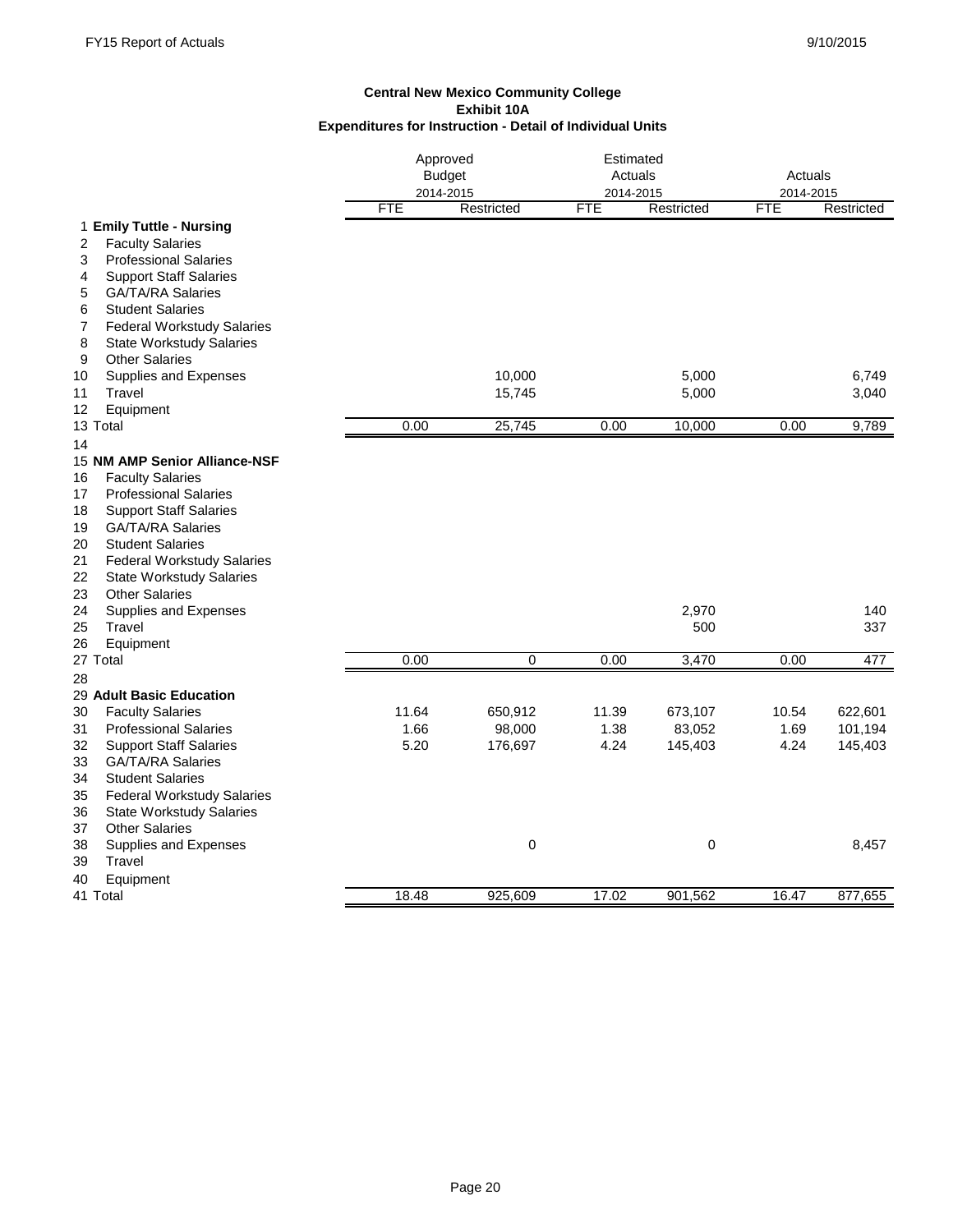|                                                                                                                                                                                                                                                                                                                                     | Approved<br><b>Budget</b><br>2014-2015 |      |                  | Estimated<br>Actuals<br>2014-2015 |                 | Actuals<br>2014-2015 |                |
|-------------------------------------------------------------------------------------------------------------------------------------------------------------------------------------------------------------------------------------------------------------------------------------------------------------------------------------|----------------------------------------|------|------------------|-----------------------------------|-----------------|----------------------|----------------|
|                                                                                                                                                                                                                                                                                                                                     |                                        | FTE  | Restricted       | <b>FTE</b>                        | Restricted      | <b>FTE</b>           | Restricted     |
| 1 Park Saiz Endowment<br>2<br><b>Faculty Salaries</b><br><b>Professional Salaries</b><br>3<br><b>Support Staff Salaries</b><br>4                                                                                                                                                                                                    |                                        |      |                  |                                   |                 |                      |                |
| <b>GA/TA/RA Salaries</b><br>5<br>6<br><b>Student Salaries</b><br><b>Federal Workstudy Salaries</b><br>7<br>8<br><b>State Workstudy Salaries</b>                                                                                                                                                                                     |                                        |      |                  |                                   |                 |                      |                |
| <b>Other Salaries</b><br>9<br>Supplies and Expenses<br>10<br>Travel<br>11<br>Equipment<br>12                                                                                                                                                                                                                                        |                                        |      | 4,300            |                                   | 0               |                      | 4,463          |
| 13 Total                                                                                                                                                                                                                                                                                                                            |                                        | 0.00 | 4,300            | 0.00                              | 0               | 0.00                 | 4,463          |
| 14                                                                                                                                                                                                                                                                                                                                  |                                        |      |                  |                                   |                 |                      |                |
| 15 CNM FND - GED Test Fees<br><b>Faculty Salaries</b><br>16<br><b>Professional Salaries</b><br>17<br><b>Support Staff Salaries</b><br>18<br><b>GA/TA/RA Salaries</b><br>19<br><b>Student Salaries</b><br>20<br>21<br><b>Federal Workstudy Salaries</b><br>22<br><b>State Workstudy Salaries</b><br><b>Other Salaries</b><br>23      |                                        |      |                  |                                   |                 |                      |                |
| 24<br>Supplies and Expenses<br>25<br>Travel<br>26<br>Equipment                                                                                                                                                                                                                                                                      |                                        |      | 0                |                                   | 7,800           |                      | 9,300          |
| 27 Total                                                                                                                                                                                                                                                                                                                            |                                        | 0.00 | $\pmb{0}$        | 0.00                              | 7,800           | 0.00                 | 9,300          |
| 28<br>29 Wildland Fire Training<br><b>Faculty Salaries</b><br>30<br>31<br><b>Professional Salaries</b><br><b>Support Staff Salaries</b><br>32<br><b>GA/TA/RA Salaries</b><br>33<br><b>Student Salaries</b><br>34<br>35<br><b>Federal Workstudy Salaries</b><br>36<br><b>State Workstudy Salaries</b><br><b>Other Salaries</b><br>37 |                                        | 0.00 | 0                | 0.27                              | 16,144          | 0.10                 | 6,039          |
| 38<br>Supplies and Expenses                                                                                                                                                                                                                                                                                                         |                                        |      | 0                |                                   | 14,607          |                      | 0              |
| Travel<br>39<br>40<br>Equipment<br>41 Total                                                                                                                                                                                                                                                                                         |                                        | 0.00 | 0<br>$\mathbf 0$ | 0.27                              | 4,708<br>35,459 | 0.10                 | 2,225<br>8,264 |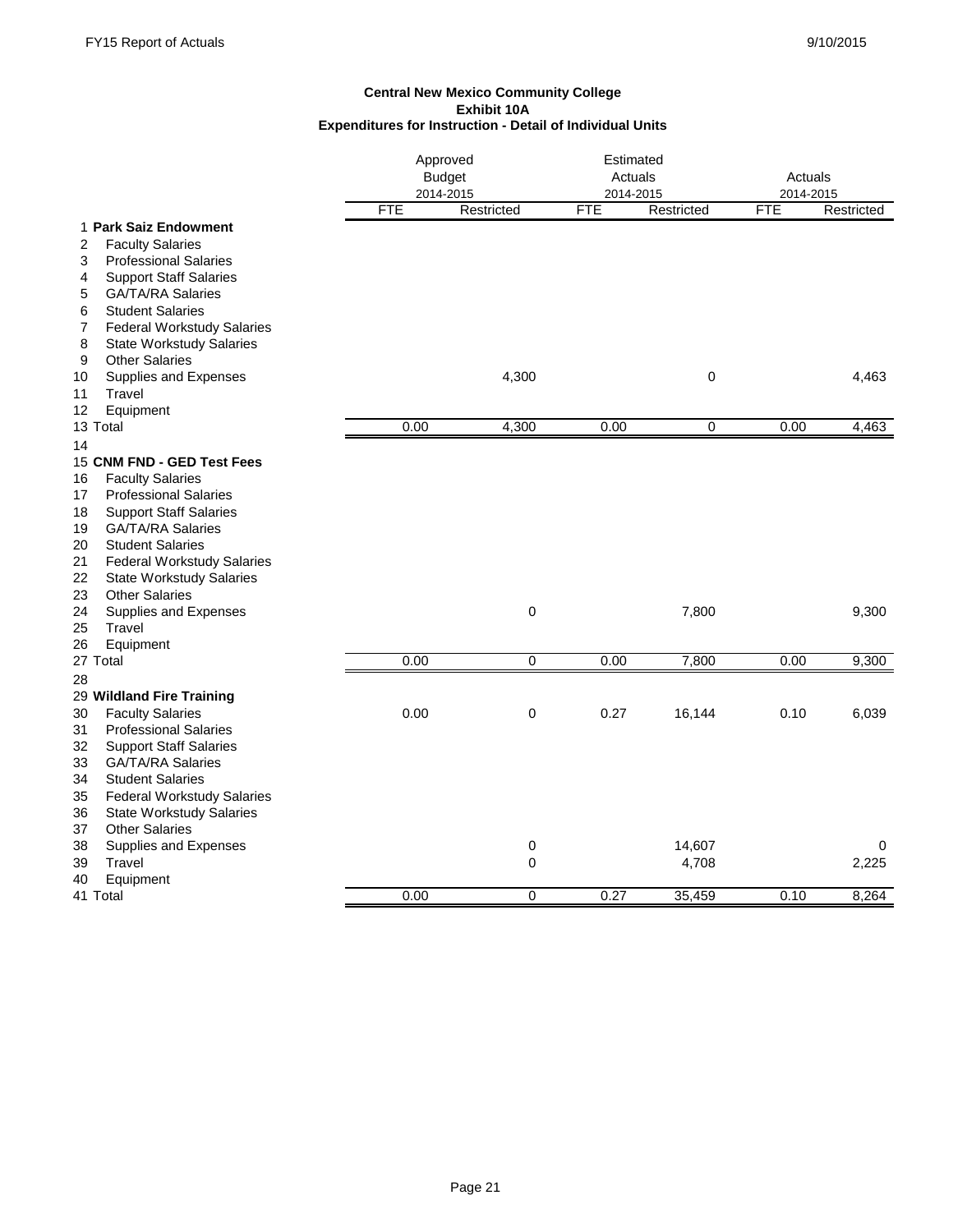|                                                                    | Approved<br><b>Budget</b><br>2014-2015 |            | Estimated<br>Actuals<br>2014-2015 |             | Actuals<br>2014-2015 |             |
|--------------------------------------------------------------------|----------------------------------------|------------|-----------------------------------|-------------|----------------------|-------------|
|                                                                    | <b>FTE</b>                             | Restricted | <b>FTE</b>                        | Restricted  | <b>FTE</b>           | Restricted  |
| 1 ASERT (UNM)                                                      |                                        |            |                                   |             |                      |             |
| <b>Faculty Salaries</b><br>2                                       | 0.16                                   | 8,751      | 0.04                              | 2,075       | 0.00                 | $\mathbf 0$ |
| <b>Professional Salaries</b><br>3                                  |                                        |            |                                   |             |                      |             |
| <b>Support Staff Salaries</b><br>4                                 |                                        |            |                                   |             |                      |             |
| <b>GA/TA/RA Salaries</b><br>5                                      |                                        |            |                                   |             |                      |             |
| <b>Student Salaries</b><br>6                                       |                                        |            |                                   |             |                      |             |
| <b>Federal Workstudy Salaries</b><br>7                             |                                        |            |                                   |             |                      |             |
| 8<br><b>State Workstudy Salaries</b><br><b>Other Salaries</b><br>9 |                                        |            |                                   |             |                      |             |
| Supplies and Expenses<br>10                                        |                                        | 922        |                                   | 213         |                      | 829         |
| 11<br>Travel                                                       |                                        | 662        |                                   | $\mathbf 0$ |                      | 910         |
| Equipment<br>12                                                    |                                        |            |                                   |             |                      |             |
| 13 Total                                                           | 0.16                                   | 10,335     | 0.04                              | 2,288       | 0.00                 | 1,739       |
| 14                                                                 |                                        |            |                                   |             |                      |             |
| 15 Financial/College Planning Coaching                             |                                        |            |                                   |             |                      |             |
| <b>Faculty Salaries</b><br>16                                      | 1                                      | 53,500     | 0.37                              | 21,860      | 0.30                 | 17,500      |
| 17<br><b>Professional Salaries</b>                                 | 0.15                                   | 8,889      | 0.25                              | 14,825      | 0.06                 | 3,633       |
| 18<br><b>Support Staff Salaries</b>                                | 0.00                                   | 0          | 0.17                              | 10,114      | 0.18                 | 6,261       |
| <b>GA/TA/RA Salaries</b><br>19                                     |                                        |            |                                   |             |                      |             |
| 20<br><b>Student Salaries</b>                                      |                                        |            |                                   |             |                      |             |
| 21<br><b>Federal Workstudy Salaries</b>                            |                                        |            |                                   |             |                      |             |
| 22<br><b>State Workstudy Salaries</b>                              |                                        |            |                                   |             |                      |             |
| 23<br><b>Other Salaries</b>                                        |                                        |            |                                   |             |                      |             |
| 24<br>Supplies and Expenses                                        |                                        | 101,931    |                                   | 82,188      |                      | 145,217     |
| Travel<br>25                                                       |                                        | 20,665     |                                   | 29,772      |                      | 0           |
| 26<br>Equipment                                                    |                                        |            |                                   |             |                      |             |
| 27 Total                                                           | 1.11                                   | 184,985    | 0.79                              | 158,759     | 0.54                 | 172.611     |
| 28                                                                 |                                        |            |                                   |             |                      |             |
| 29 CNM Foundation - Sage                                           |                                        |            |                                   |             |                      |             |
| <b>Faculty Salaries</b><br>30                                      |                                        |            |                                   |             |                      |             |
| <b>Professional Salaries</b><br>31                                 |                                        |            |                                   |             |                      |             |
| 32<br><b>Support Staff Salaries</b><br><b>GA/TA/RA Salaries</b>    |                                        |            |                                   |             |                      |             |
| 33<br><b>Student Salaries</b>                                      |                                        |            |                                   |             |                      |             |
| 34<br>35<br><b>Federal Workstudy Salaries</b>                      |                                        |            |                                   |             |                      |             |
| <b>State Workstudy Salaries</b><br>36                              |                                        |            |                                   |             |                      |             |
| <b>Other Salaries</b><br>37                                        |                                        |            |                                   |             |                      |             |
| 38<br>Supplies and Expenses                                        |                                        | 600        |                                   | $\mathbf 0$ |                      | 0           |
| Travel<br>39                                                       |                                        |            |                                   |             |                      |             |
| 40<br>Equipment                                                    |                                        |            |                                   |             |                      |             |
| 41 Total                                                           | 0.00                                   | 600        | 0.00                              | 0           | 0.00                 | $\mathbf 0$ |
|                                                                    |                                        |            |                                   |             |                      |             |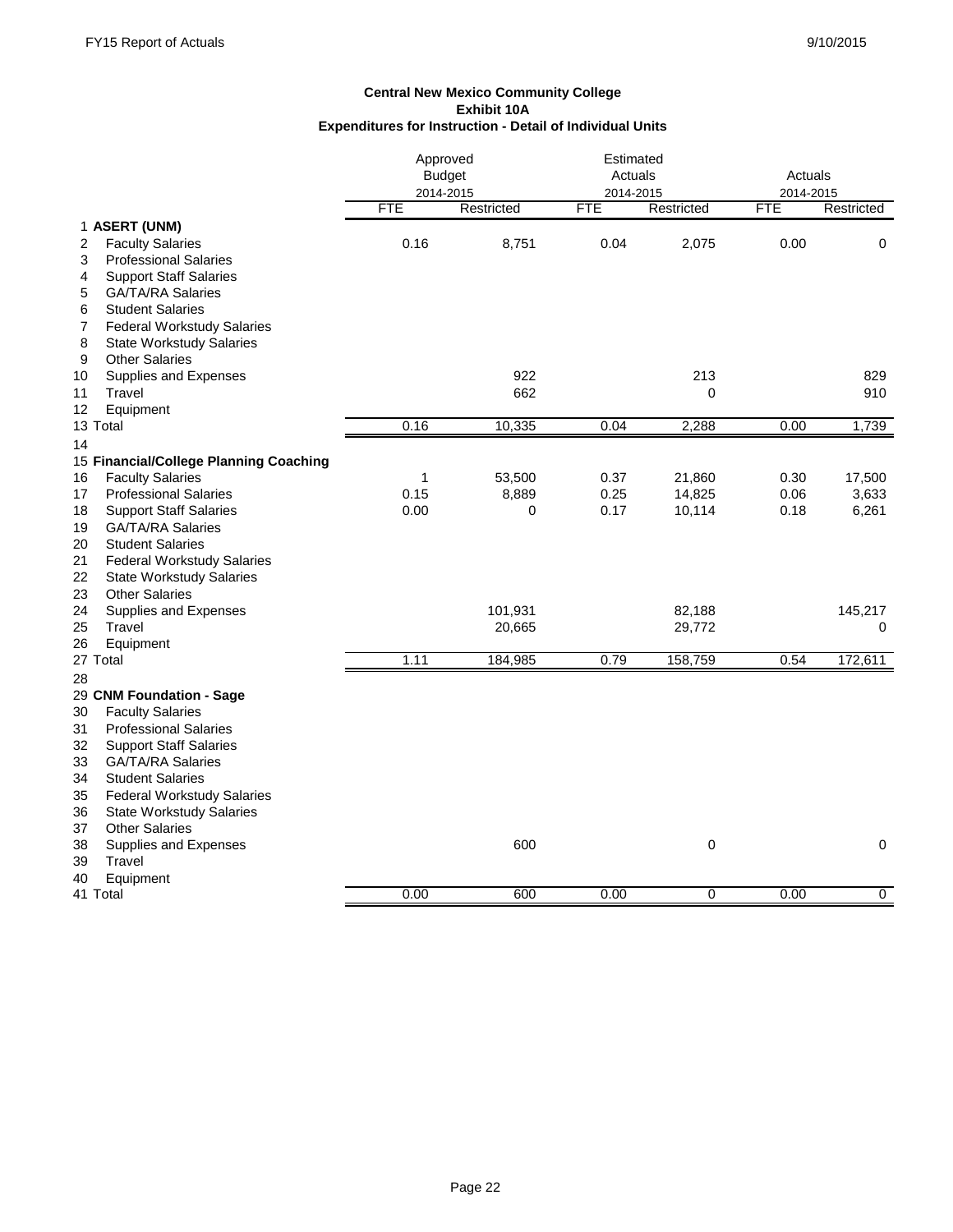|                                          | Approved<br><b>Budget</b> |                | Estimated<br>Actuals |            | Actuals    |            |
|------------------------------------------|---------------------------|----------------|----------------------|------------|------------|------------|
|                                          | 2014-2015                 |                | 2014-2015            |            | 2014-2015  |            |
|                                          | <b>FTE</b>                | Restricted     | <b>FTE</b>           | Restricted | <b>FTE</b> | Restricted |
| 1 Legislative Nursing Endow              |                           |                |                      |            |            |            |
| <b>Faculty Salaries</b><br>2             |                           |                |                      |            |            |            |
| <b>Professional Salaries</b><br>3        |                           |                |                      |            |            |            |
| <b>Support Staff Salaries</b><br>4       |                           |                |                      |            |            |            |
| <b>GA/TA/RA Salaries</b><br>5            |                           |                |                      |            |            |            |
| 6<br><b>Student Salaries</b>             |                           |                |                      |            |            |            |
| <b>Federal Workstudy Salaries</b><br>7   |                           |                |                      |            |            |            |
| 8<br><b>State Workstudy Salaries</b>     |                           |                |                      |            |            |            |
| <b>Other Salaries</b><br>9               |                           |                |                      |            |            |            |
| Supplies and Expenses<br>10              |                           | 5,000          |                      | 5,000      |            | 5,000      |
| Travel<br>11                             |                           |                |                      |            |            |            |
| Equipment<br>12<br>13 Total              | 0.00                      | 5,000          | 0.00                 | 5,000      | 0.00       | 5,000      |
|                                          |                           |                |                      |            |            |            |
| 14<br>15 CNM Foundation - AT Faculty Dev |                           |                |                      |            |            |            |
| <b>Faculty Salaries</b><br>16            |                           |                |                      |            |            |            |
| <b>Professional Salaries</b><br>17       |                           |                |                      |            |            |            |
| <b>Support Staff Salaries</b><br>18      |                           |                |                      |            |            |            |
| <b>GA/TA/RA Salaries</b><br>19           |                           |                |                      |            |            |            |
| <b>Student Salaries</b><br>20            |                           |                |                      |            |            |            |
| <b>Federal Workstudy Salaries</b><br>21  |                           |                |                      |            |            |            |
| 22<br><b>State Workstudy Salaries</b>    |                           |                |                      |            |            |            |
| <b>Other Salaries</b><br>23              |                           |                |                      |            |            |            |
| Supplies and Expenses<br>24              |                           | 0              |                      | 0          |            | 1,998      |
| Travel<br>25                             |                           | $\mathbf 0$    |                      | 165        |            | 0          |
| 26<br>Equipment                          |                           |                |                      |            |            |            |
| 27 Total                                 | 0.00                      | $\overline{0}$ | 0.00                 | 165        | 0.00       | 1,998      |
| 28                                       |                           |                |                      |            |            |            |
| 29 Street Food Institute - Prof. Cooking |                           |                |                      |            |            |            |
| 30<br><b>Faculty Salaries</b>            |                           |                |                      |            |            |            |
| <b>Professional Salaries</b><br>31       |                           |                |                      |            |            |            |
| <b>Support Staff Salaries</b><br>32      |                           |                |                      |            |            |            |
| <b>GA/TA/RA Salaries</b><br>33           |                           |                |                      |            |            |            |
| <b>Student Salaries</b><br>34            |                           |                |                      |            |            |            |
| 35<br><b>Federal Workstudy Salaries</b>  |                           |                |                      |            |            |            |
| <b>State Workstudy Salaries</b><br>36    |                           |                |                      |            |            |            |
| <b>Other Salaries</b><br>37              |                           |                |                      |            |            |            |
| 38<br>Supplies and Expenses              |                           | $\mathbf 0$    |                      | 1,285      |            | 0          |
| Travel<br>39                             |                           |                |                      |            |            |            |
| 40<br>Equipment<br>41 Total              | 0.00                      | 0              | 0.00                 | 1,285      | 0.00       | 0          |
|                                          |                           |                |                      |            |            |            |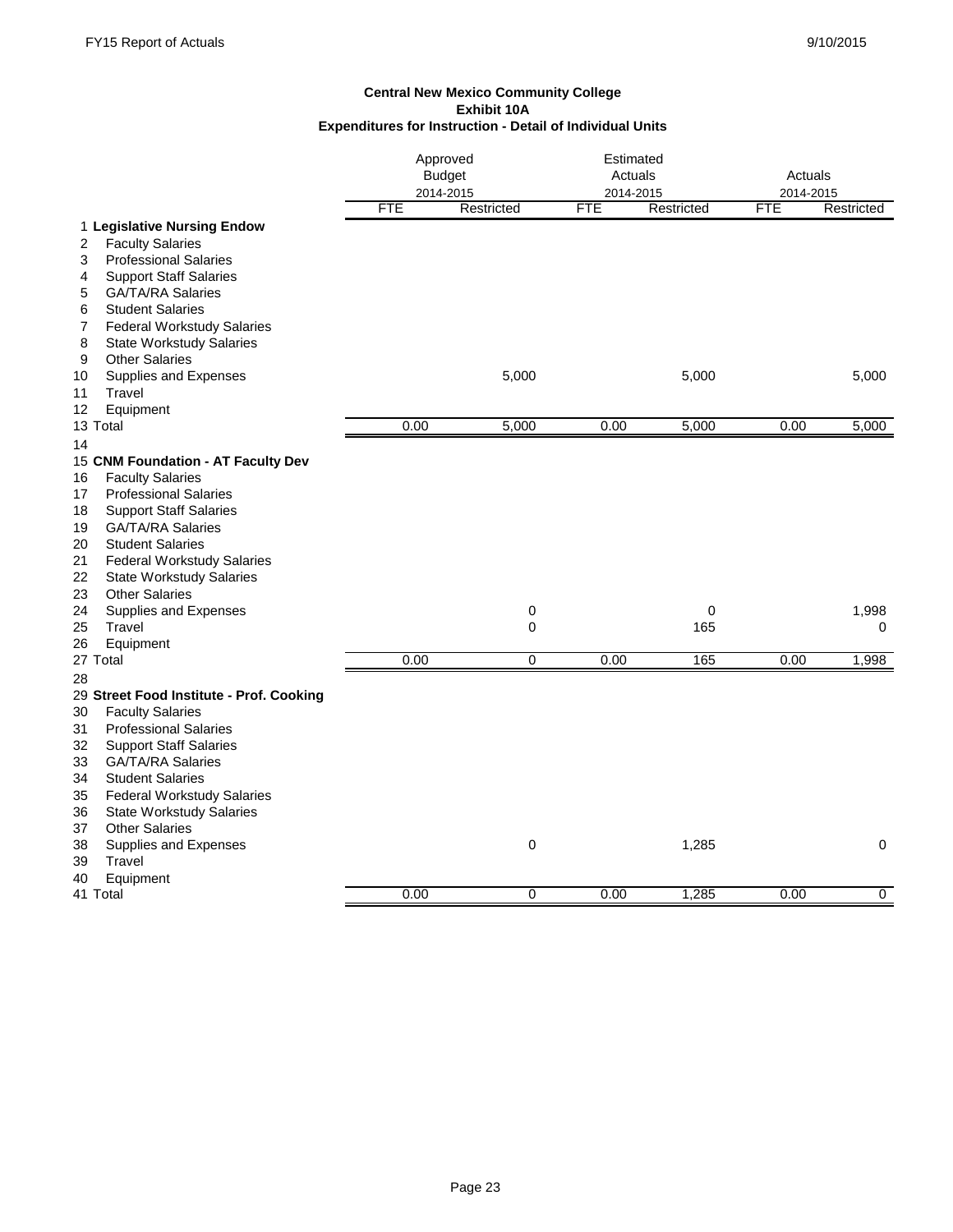|                                                                          | Approved<br><b>Budget</b><br>2014-2015 |             | Estimated<br>Actuals<br>2014-2015 |            | Actuals<br>2014-2015 |            |
|--------------------------------------------------------------------------|----------------------------------------|-------------|-----------------------------------|------------|----------------------|------------|
|                                                                          | <b>FTE</b>                             | Restricted  | <b>FTE</b>                        | Restricted | <b>FTE</b>           | Restricted |
| 1 Perkins - Redistribution<br><b>Faculty Salaries</b><br>2               |                                        |             |                                   |            |                      |            |
| <b>Professional Salaries</b><br>3                                        |                                        |             |                                   |            |                      |            |
| <b>Support Staff Salaries</b><br>4                                       |                                        |             |                                   |            |                      |            |
| <b>GA/TA/RA Salaries</b><br>5                                            |                                        |             |                                   |            |                      |            |
| <b>Student Salaries</b><br>6                                             |                                        |             |                                   |            |                      |            |
| 7<br><b>Federal Workstudy Salaries</b>                                   |                                        |             |                                   |            |                      |            |
| 8<br><b>State Workstudy Salaries</b>                                     |                                        |             |                                   |            |                      |            |
| <b>Other Salaries</b><br>9                                               |                                        |             |                                   |            |                      |            |
| Supplies and Expenses<br>10                                              |                                        | 120,979     |                                   | 105,276    |                      | 59,569     |
| Travel<br>11                                                             |                                        | 32,817      |                                   | 0          |                      | 0          |
| 12<br>Equipment                                                          |                                        | 22,058      |                                   | 125,910    |                      | 64,164     |
| 13 Total                                                                 | 0.00                                   | 175,854     | 0.00                              | 231,186    | 0.00                 | 123,733    |
| 14                                                                       |                                        |             |                                   |            |                      |            |
| 15 Stocker Fnd-Culinary Arts                                             |                                        |             |                                   |            |                      |            |
| <b>Faculty Salaries</b><br>16                                            |                                        |             |                                   |            |                      |            |
| <b>Professional Salaries</b><br>17                                       |                                        |             |                                   |            |                      |            |
| <b>Support Staff Salaries</b><br>18<br><b>GA/TA/RA Salaries</b><br>19    |                                        |             |                                   |            |                      |            |
| <b>Student Salaries</b><br>20                                            |                                        |             |                                   |            |                      |            |
| 21<br><b>Federal Workstudy Salaries</b>                                  |                                        |             |                                   |            |                      |            |
| 22<br><b>State Workstudy Salaries</b>                                    |                                        |             |                                   |            |                      |            |
| <b>Other Salaries</b><br>23                                              |                                        |             |                                   |            |                      |            |
| 24<br>Supplies and Expenses                                              |                                        | 0           |                                   | 16,555     | 0                    | 14,932     |
| 25<br>Travel                                                             |                                        |             |                                   |            |                      |            |
| 26<br>Equipment                                                          |                                        |             |                                   |            |                      |            |
| 27 Total                                                                 | 0.00                                   | $\mathbf 0$ | 0.00                              | 16,555     | 0.00                 | 14,932     |
| 28                                                                       |                                        |             |                                   |            |                      |            |
| 29 Kellogg Fnd-Opening Pathways                                          |                                        |             |                                   |            |                      |            |
| <b>Faculty Salaries</b><br>30                                            |                                        |             | 0.03                              | 2,000      | 0.01                 | 877        |
| 31<br><b>Professional Salaries</b>                                       |                                        |             |                                   |            |                      |            |
| <b>Support Staff Salaries</b><br>32                                      |                                        |             |                                   |            |                      |            |
| 33<br>GA/TA/RA Salaries                                                  |                                        |             |                                   |            |                      |            |
| <b>Student Salaries</b><br>34<br>35<br><b>Federal Workstudy Salaries</b> |                                        |             |                                   |            |                      |            |
| 36<br><b>State Workstudy Salaries</b>                                    |                                        |             |                                   |            |                      |            |
| 37<br><b>Other Salaries</b>                                              |                                        |             |                                   |            |                      |            |
| 38<br>Supplies and Expenses                                              |                                        |             |                                   | 88,000     |                      | 84,866     |
| Travel<br>39                                                             |                                        |             |                                   | 10,000     |                      | 4,308      |
| 40<br>Equipment                                                          |                                        |             |                                   |            |                      |            |
| 41 Total                                                                 | 0.00                                   | $\Omega$    | 0.03                              | 100,000    | 0.01                 | 90,051     |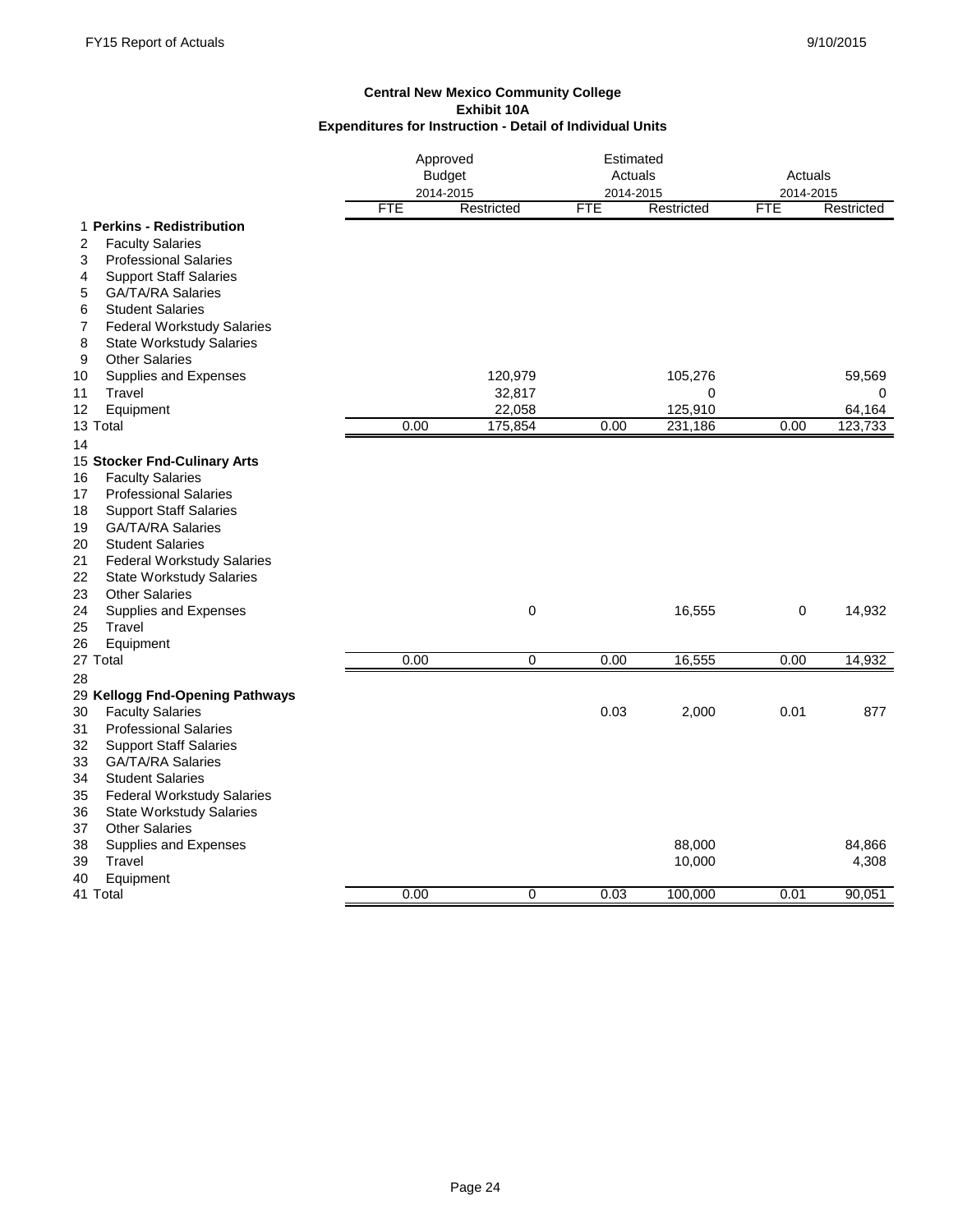|                                                               | Approved<br><b>Budget</b><br>2014-2015 |                | Estimated<br>Actuals<br>2014-2015 |                   | Actuals<br>2014-2015 |                   |
|---------------------------------------------------------------|----------------------------------------|----------------|-----------------------------------|-------------------|----------------------|-------------------|
|                                                               | <b>FTE</b>                             | Restricted     | <b>FTE</b>                        | Restricted        | <b>FTE</b>           | Restricted        |
| 1 Carino Early Childhood Toy Lending                          |                                        |                |                                   |                   |                      |                   |
| 2<br><b>Faculty Salaries</b>                                  |                                        |                |                                   |                   |                      |                   |
| <b>Professional Salaries</b><br>3                             |                                        |                |                                   |                   |                      |                   |
| 4<br><b>Support Staff Salaries</b>                            |                                        |                |                                   |                   |                      |                   |
| <b>GA/TA/RA Salaries</b><br>5                                 |                                        |                |                                   |                   |                      |                   |
| <b>Student Salaries</b><br>6                                  |                                        |                |                                   |                   |                      |                   |
| 7<br><b>Federal Workstudy Salaries</b>                        |                                        |                |                                   |                   |                      |                   |
| 8<br><b>State Workstudy Salaries</b><br><b>Other Salaries</b> |                                        |                |                                   |                   |                      |                   |
| 9                                                             |                                        |                |                                   |                   |                      | 2,074             |
| Supplies and Expenses<br>10<br>Travel<br>11                   |                                        |                |                                   | 9,381<br>560      |                      | 0                 |
| 12<br>Equipment                                               |                                        |                |                                   |                   |                      |                   |
| 13 Total                                                      | 0.00                                   | 0              | 0.00                              | 9,941             | 0.00                 | 2,074             |
| 14                                                            |                                        |                |                                   |                   |                      |                   |
| 15 University of Florida-OP TEC                               |                                        |                |                                   |                   |                      |                   |
| <b>Faculty Salaries</b><br>16                                 | 0.00                                   | 0              | 0.17                              | 9,956             | 0.00                 | 0                 |
| <b>Professional Salaries</b><br>17                            | 0.00                                   | $\Omega$       | 0.00                              | 0                 | 0.01                 | 860               |
| 18<br><b>Support Staff Salaries</b>                           |                                        |                |                                   |                   |                      |                   |
| 19<br><b>GA/TA/RA Salaries</b>                                |                                        |                |                                   |                   |                      |                   |
| 20<br><b>Student Salaries</b>                                 |                                        |                |                                   |                   |                      |                   |
| 21<br><b>Federal Workstudy Salaries</b>                       |                                        |                |                                   |                   |                      |                   |
| 22<br><b>State Workstudy Salaries</b>                         |                                        |                |                                   |                   |                      |                   |
| 23<br><b>Other Salaries</b>                                   |                                        |                |                                   |                   |                      |                   |
| 24<br>Supplies and Expenses                                   |                                        |                |                                   | 1,559             |                      | $\pmb{0}$         |
| 25<br>Travel                                                  |                                        |                |                                   |                   |                      |                   |
| Equipment<br>26                                               |                                        |                |                                   |                   |                      |                   |
| 27 Total                                                      | 0.00                                   | $\overline{0}$ | 0.17                              | 11,515            | 0.01                 | 860               |
| 28                                                            |                                        |                |                                   |                   |                      |                   |
| 29 Sunpath TAACCCT                                            |                                        |                |                                   |                   |                      |                   |
| 30<br><b>Faculty Salaries</b>                                 |                                        |                | 2.05                              | 121,216           | 0.30                 | 17,461            |
| 31<br><b>Professional Salaries</b>                            |                                        |                | 1.17                              | 69,367            | 0.27                 | 16,264            |
| 32<br><b>Support Staff Salaries</b>                           |                                        |                | 0.54                              | 31,848            | 0.34                 | 11,792            |
| 33<br><b>GA/TA/RA Salaries</b>                                |                                        |                |                                   |                   |                      |                   |
| 34<br><b>Student Salaries</b>                                 |                                        |                |                                   |                   |                      |                   |
| 35<br><b>Federal Workstudy Salaries</b>                       |                                        |                |                                   |                   |                      |                   |
| 36<br><b>State Workstudy Salaries</b>                         |                                        |                |                                   |                   |                      |                   |
| <b>Other Salaries</b><br>37                                   |                                        |                |                                   |                   |                      |                   |
| 38<br>Supplies and Expenses                                   |                                        |                |                                   | 47,322            |                      | 90,255            |
| 39<br>Travel<br>40                                            |                                        |                |                                   | 1,856             |                      | 4,270             |
| Equipment<br>41 Total                                         | 0.00                                   | 0              | 3.77                              | 22,500<br>294,109 | 0.91                 | 67,014<br>207,056 |
|                                                               |                                        |                |                                   |                   |                      |                   |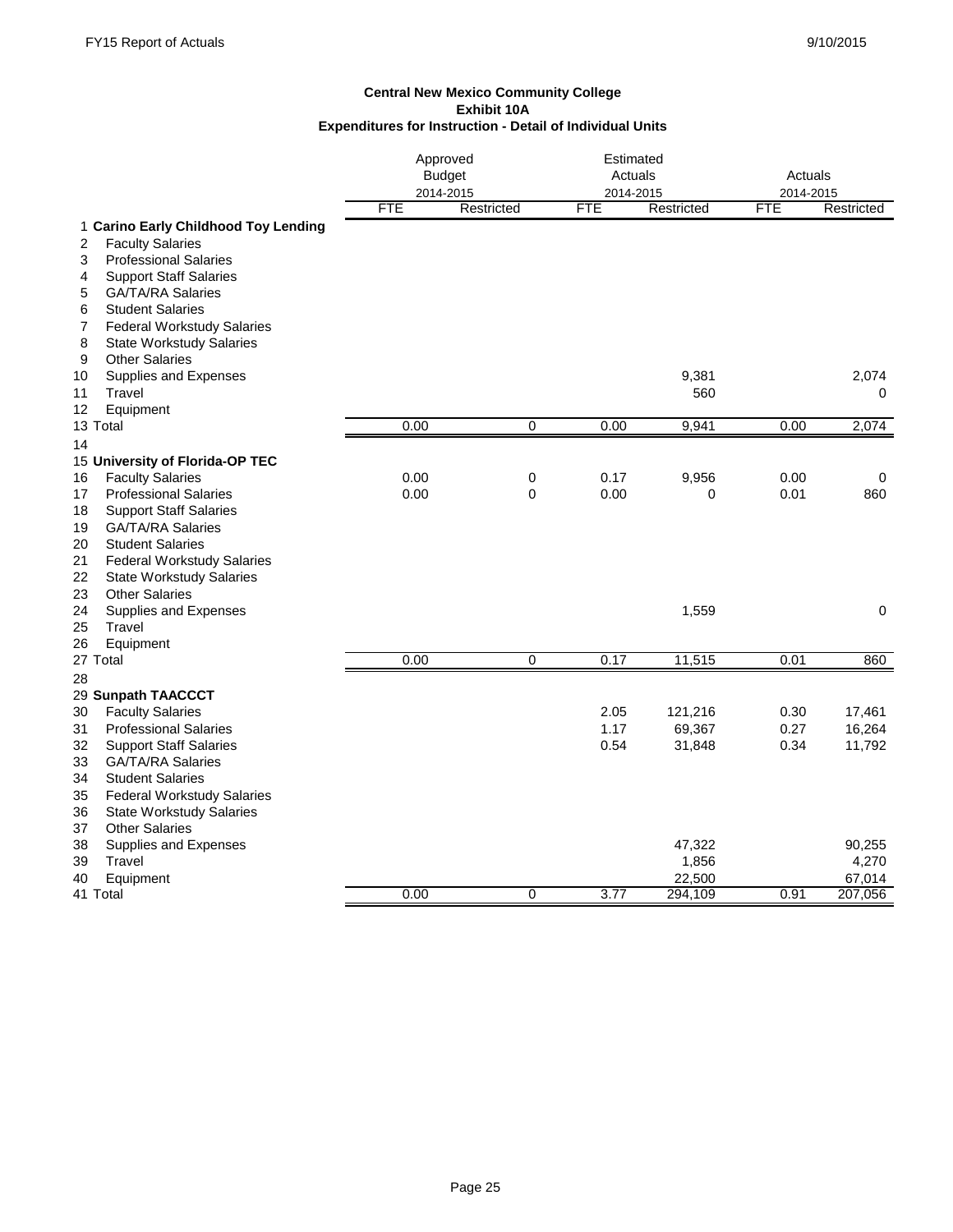|                                                                                                         | Approved<br><b>Budget</b><br>2014-2015 |            | Estimated<br>Actuals<br>2014-2015 |             | Actuals<br>2014-2015 |            |  |
|---------------------------------------------------------------------------------------------------------|----------------------------------------|------------|-----------------------------------|-------------|----------------------|------------|--|
|                                                                                                         | <b>FTE</b>                             | Restricted | FTE                               | Restricted  | <b>FTE</b>           | Restricted |  |
| 1 Thornburg Fnd-Early Childhood Ed<br><b>Faculty Salaries</b><br>2<br><b>Professional Salaries</b><br>3 |                                        |            |                                   |             | 0.03                 | 1,920      |  |
| <b>Support Staff Salaries</b><br>4                                                                      |                                        |            |                                   |             |                      |            |  |
| 5<br><b>GA/TA/RA Salaries</b><br><b>Student Salaries</b><br>6                                           |                                        |            |                                   |             |                      |            |  |
| <b>Federal Workstudy Salaries</b><br>7                                                                  |                                        |            |                                   |             |                      |            |  |
| 8<br><b>State Workstudy Salaries</b>                                                                    |                                        |            |                                   |             |                      |            |  |
| <b>Other Salaries</b><br>9                                                                              |                                        |            |                                   |             |                      |            |  |
| Supplies and Expenses<br>10                                                                             |                                        |            |                                   |             | $\mathbf 0$          | 41,574     |  |
| Travel<br>11                                                                                            |                                        |            |                                   |             |                      |            |  |
| 12<br>Equipment                                                                                         |                                        |            |                                   |             |                      |            |  |
| 13 Total<br>14                                                                                          | 0.00                                   | 0          | 0.00                              | $\mathbf 0$ | 0.03                 | 43,494     |  |
| 15 CNM Fnd- James P Toler Enwd                                                                          |                                        |            |                                   |             |                      |            |  |
| <b>Faculty Salaries</b><br>16                                                                           |                                        |            |                                   |             |                      |            |  |
| <b>Professional Salaries</b><br>17                                                                      |                                        |            |                                   |             |                      |            |  |
| 18<br><b>Support Staff Salaries</b>                                                                     |                                        |            |                                   |             |                      |            |  |
| <b>GA/TA/RA Salaries</b><br>19                                                                          |                                        |            |                                   |             |                      |            |  |
| <b>Student Salaries</b><br>20                                                                           |                                        |            |                                   |             |                      |            |  |
| 21<br><b>Federal Workstudy Salaries</b>                                                                 |                                        |            |                                   |             |                      |            |  |
| 22<br><b>State Workstudy Salaries</b>                                                                   |                                        |            |                                   |             |                      |            |  |
| <b>Other Salaries</b><br>23<br>24                                                                       |                                        |            |                                   |             |                      |            |  |
| Supplies and Expenses<br>Travel<br>25                                                                   |                                        | 0          |                                   | 0           | 0                    | 2,034      |  |
| 26<br>Equipment                                                                                         |                                        |            |                                   |             |                      |            |  |
| 27 Total                                                                                                | 0.00                                   | 0          | 0.00                              | 0           | 0.00                 | 2,034      |  |
| 28                                                                                                      |                                        |            |                                   |             |                      |            |  |
| 29 CNM Foundation in-kind for instruction                                                               |                                        |            |                                   |             |                      |            |  |
| <b>Faculty Salaries</b><br>30                                                                           |                                        |            |                                   |             |                      |            |  |
| 31<br><b>Professional Salaries</b>                                                                      |                                        |            |                                   |             |                      |            |  |
| 32<br><b>Support Staff Salaries</b>                                                                     |                                        |            |                                   |             |                      |            |  |
| <b>GA/TA/RA Salaries</b><br>33                                                                          |                                        |            |                                   |             |                      |            |  |
| 34<br><b>Student Salaries</b>                                                                           |                                        |            |                                   |             |                      |            |  |
| 35<br><b>Federal Workstudy Salaries</b>                                                                 |                                        |            |                                   |             |                      |            |  |
| <b>State Workstudy Salaries</b><br>36<br><b>Other Salaries</b><br>37                                    |                                        |            |                                   |             |                      |            |  |
| Supplies and Expenses<br>38                                                                             |                                        | 400,000    |                                   | 400,000     |                      | 164,967    |  |
| 39<br>Travel                                                                                            |                                        |            |                                   |             |                      |            |  |
| 40<br>Equipment                                                                                         |                                        |            |                                   |             |                      |            |  |
| 41 Total                                                                                                | $\mathbf 0$                            | 400,000    | $\mathbf 0$                       | 400,000     | 0                    | 164,967    |  |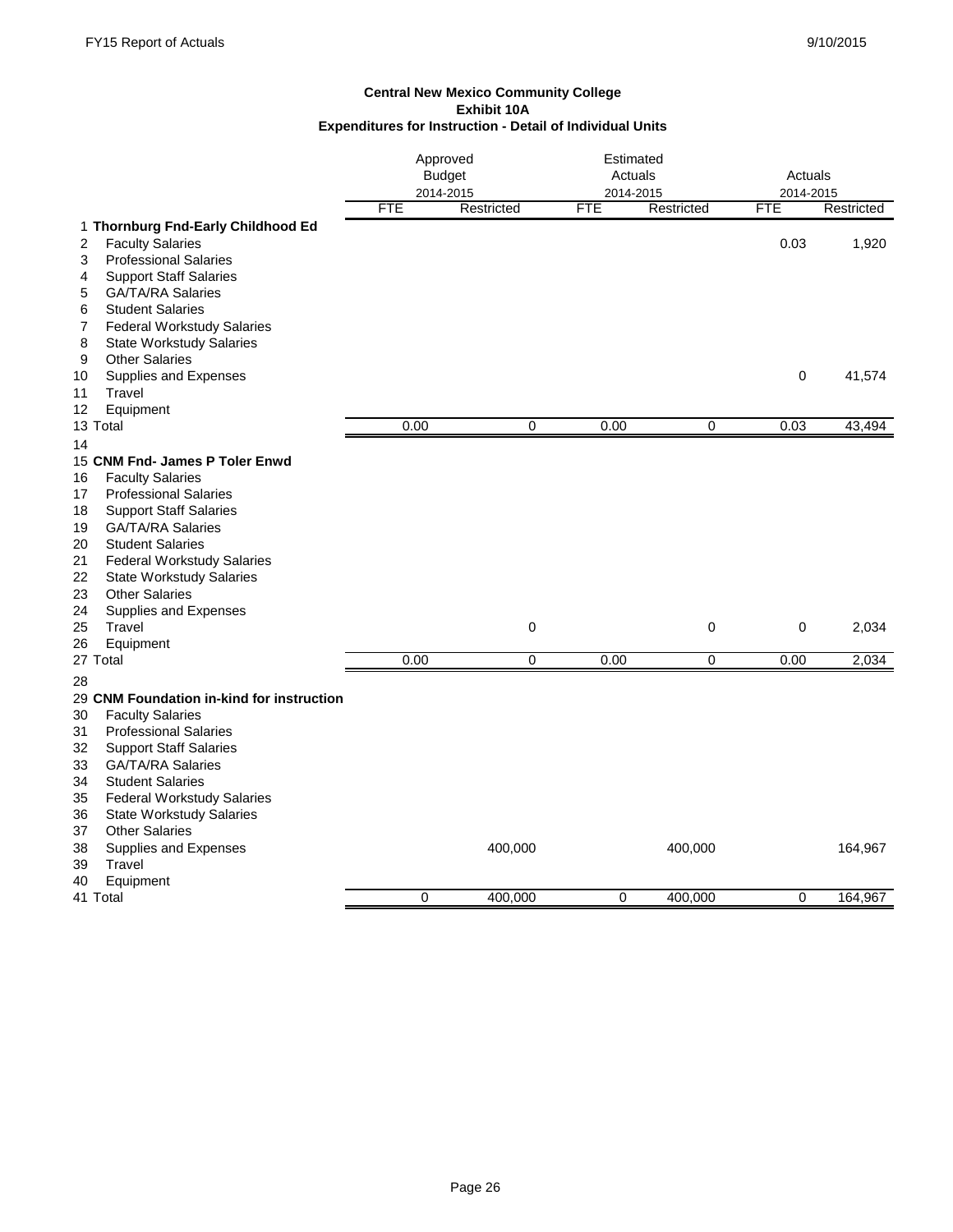|                                         | Approved<br><b>Budget</b><br>2014-2015 |            | Estimated<br>Actuals<br>2014-2015 |            | Actuals<br>2014-2015 |            |
|-----------------------------------------|----------------------------------------|------------|-----------------------------------|------------|----------------------|------------|
|                                         | <b>FTE</b>                             | Restricted | <b>FTE</b>                        | Restricted | <b>FTE</b>           | Restricted |
| 1 CNM Fnd-Culinary Arts General         |                                        |            |                                   |            |                      |            |
| <b>Faculty Salaries</b><br>2            |                                        |            |                                   |            |                      |            |
| 3<br><b>Professional Salaries</b>       |                                        |            |                                   |            |                      |            |
| <b>Support Staff Salaries</b><br>4      |                                        |            |                                   |            |                      |            |
| <b>GA/TA/RA Salaries</b><br>5           |                                        |            |                                   |            |                      |            |
| <b>Student Salaries</b><br>6            |                                        |            |                                   |            |                      |            |
| <b>Federal Workstudy Salaries</b><br>7  |                                        |            |                                   |            |                      |            |
| <b>State Workstudy Salaries</b><br>8    |                                        |            |                                   |            |                      |            |
| <b>Other Salaries</b><br>9              |                                        |            |                                   |            |                      |            |
| 10<br>Supplies and Expenses             |                                        | $\pmb{0}$  |                                   | 0          |                      | 160        |
| Travel<br>11                            |                                        | 0          |                                   | 0          |                      | 1,840      |
| 12<br>Equipment                         |                                        |            |                                   |            |                      |            |
| 13 Total                                | 0.00                                   | 0          | 0.00                              | 0          | 0.00                 | 2,000      |
| 14                                      |                                        |            |                                   |            |                      |            |
| 15 NSF SW Center for Microsystems Ed    |                                        |            |                                   |            |                      |            |
| 16<br><b>Faculty Salaries</b>           |                                        | 0          | 0.18                              | 10,911     | 0.13                 | 7,435      |
| <b>Professional Salaries</b><br>17      |                                        |            |                                   |            |                      |            |
| 18<br><b>Support Staff Salaries</b>     |                                        |            |                                   |            |                      |            |
| 19<br><b>GA/TA/RA Salaries</b>          |                                        |            |                                   |            |                      |            |
| 20<br><b>Student Salaries</b>           |                                        |            |                                   |            |                      |            |
| 21<br><b>Federal Workstudy Salaries</b> |                                        |            |                                   |            |                      |            |
| 22<br><b>State Workstudy Salaries</b>   |                                        |            |                                   |            |                      |            |
| 23<br><b>Other Salaries</b>             |                                        |            |                                   |            |                      |            |
| 24<br>Supplies and Expenses             |                                        | 0          |                                   | 4,963      |                      | 3,275      |
| Travel<br>25                            |                                        |            |                                   |            |                      |            |
| 26<br>Equipment                         |                                        |            |                                   |            |                      |            |
| 27 Total                                | 0.00                                   | 0          | 0.18                              | 15,874     | 0.13                 | 10,710     |
| 28                                      |                                        |            |                                   |            |                      |            |
| 29 Total Restricted Instruction         |                                        |            |                                   |            |                      |            |
| <b>Faculty Salaries</b><br>30           | 13.29                                  | 743,163    | 15.88                             | 940,216    | 12.52                | 739,464    |
| 31<br><b>Professional Salaries</b>      | 2.27                                   | 133,889    | 5.60                              | 335,017    | 4.14                 | 248,530    |
| 32<br><b>Support Staff Salaries</b>     | 5.20                                   | 176,697    | 4.95                              | 187,365    | 4.77                 | 163,456    |
| <b>GA/TA/RA Salaries</b><br>33          |                                        | 0          |                                   | 0          |                      | 0          |
| 34<br><b>Student Salaries</b>           | 0.00                                   | 0          | 0.00                              | 0          | 0.00                 | 0          |
| 35<br><b>Federal Workstudy Salaries</b> | 0.00                                   | 0          | 0.00                              | 0          | 0.00                 | 0          |
| 36<br><b>State Workstudy Salaries</b>   | 0.00                                   | 0          | 0.00                              | 0          | 0.00                 | 0          |
| <b>Other Salaries</b><br>37             |                                        | $\Omega$   |                                   | 0          |                      | $\Omega$   |
| 38<br>Supplies and Expenses             |                                        | 985,457    |                                   | 1,317,752  |                      | 1,153,912  |
| Travel<br>39                            |                                        | 220,714    |                                   | 163,940    |                      | 78,187     |
| 40<br>Equipment                         |                                        | 632,336    |                                   | 261,810    |                      | 265,121    |
| 41 Total                                | 20.75                                  | 2,892,256  | 26.43                             | 3,206,100  | 21.43                | 2,648,670  |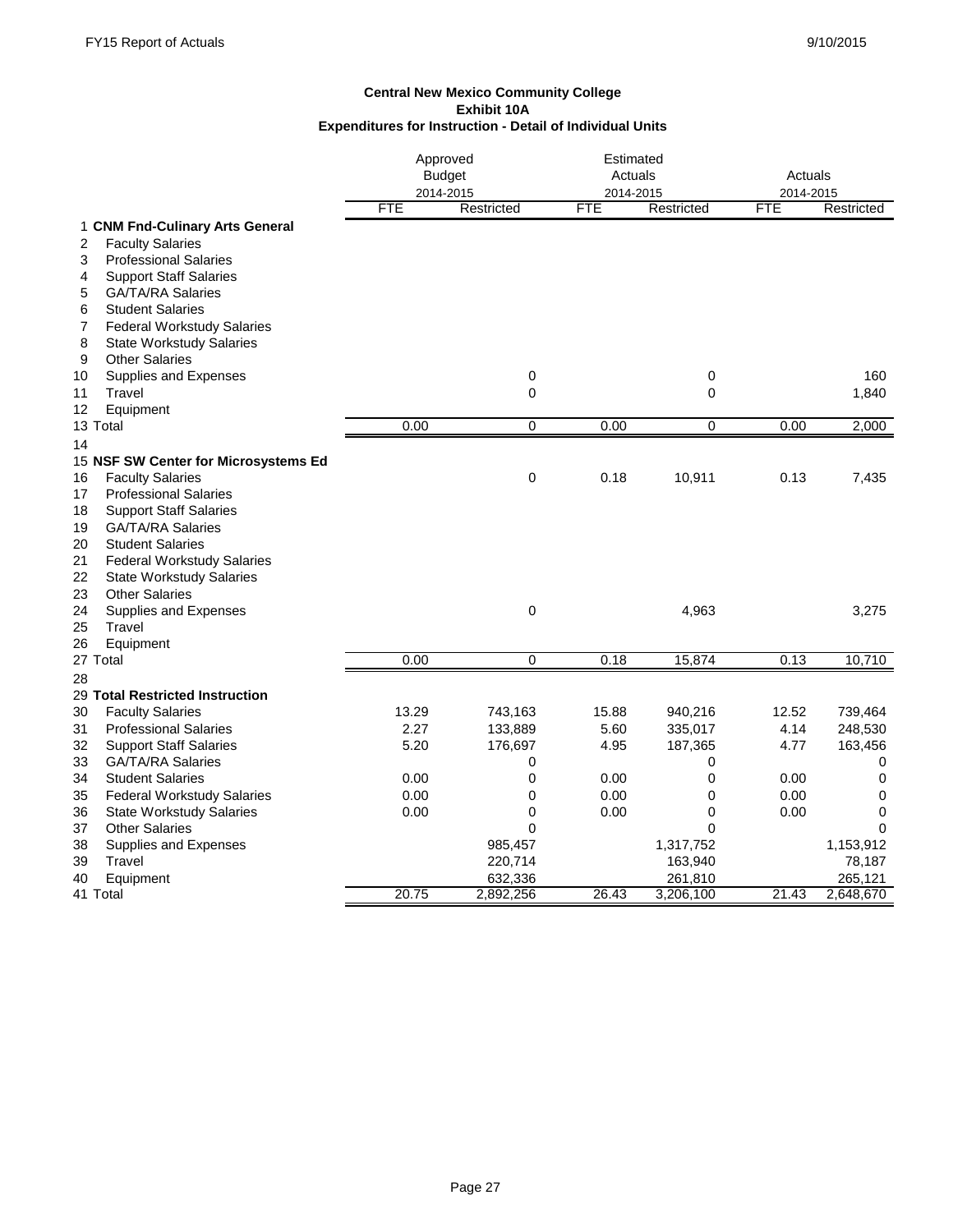#### **Central New Mexico Community College Expenditures for Academic Support Exhibit 11**

|                                                  | Approved<br><b>Budget</b><br>2014-2015 |           | Estimated<br>Actuals<br>2014-2015 |           | Actuals<br>2014-2015 |              |
|--------------------------------------------------|----------------------------------------|-----------|-----------------------------------|-----------|----------------------|--------------|
|                                                  | Unrest.                                | Rest.     | Unrest.                           | Rest.     | Unrest.              | Rest.        |
| 1 Libraries                                      |                                        |           |                                   |           |                      |              |
| $\overline{2}$<br><b>All Locations</b><br>3      | 1,210,774                              | 239,133   | 1,318,140                         | 239,897   | 1,303,287            | 126,302      |
| 4 Total Libraries<br>5                           | 1,210,774                              | 239,133   | 1,318,140                         | 239,897   | 1,303,287            | 126,302      |
| 6 Instructional Media Services<br>7              | 1,092,604                              |           | 1,121,040                         |           | 1,093,845            |              |
| 8 Academic Administration and Personnel          |                                        |           |                                   |           |                      |              |
| 9<br>Communication, Humanities, & Social Sci     | 816,712                                |           | 964,197                           |           | 964,153              |              |
| 10<br>Business and Information Technology        | 903,566                                |           | 1,061,475                         |           | 1,106,455            |              |
| 11<br>School of Adult and General Education      | 1,113,377                              |           | 815,648                           |           | 780,219              |              |
| 12<br>Health, Wellness, and Public Safety        | 1,161,114                              |           | 1,312,773                         |           | 1,323,733            |              |
| 13<br>Math, Science, and Engineering             | 683,843                                |           | 821,447                           |           | 839,094              |              |
| 14<br><b>Applied Technology</b>                  | 782,452                                |           | 807,240                           |           | 793,547              |              |
| 15<br>Academic Support Technology                | 543,600                                |           | 277,064                           |           | 486,998              |              |
| <b>Educational Collaboration</b><br>16           | 302,416                                |           | 343,323                           |           | 327,416              |              |
| 17<br>Associate VP Academic Affairs              | 483,578                                |           | 630,281                           |           | 614,462              |              |
| <b>Workforce Training Center</b><br>18           | 1,105,700                              |           | 1,081,822                         |           | 1,005,748            |              |
| 19<br>Distance Learning                          | 597,009                                |           | 963,856                           |           | 908,962              |              |
| 20<br>Academic Support                           | 537,104                                | 150,000   | 1,029,432                         | 150,000   | 690,712              | $\mathbf 0$  |
| <b>Presidential Fellows</b><br>21                | 0                                      |           | 191,603                           |           | 262,857              |              |
| 22 Total Academic Admin and Personnel Devl<br>23 | 9,030,471                              | 150,000   | 10,300,161                        | 150,000   | 10,104,356           | $\mathbf{0}$ |
| 24 Course and Curriculum Development             |                                        |           |                                   |           |                      |              |
| 25<br>Career and Course Development<br>26        |                                        | 201,820   |                                   | 199,499   |                      | 69,319       |
| 27                                               |                                        |           |                                   |           |                      |              |
| 28 Total Course and Curriculum Development<br>29 | $\Omega$                               | 201,820   | $\Omega$                          | 199,499   | $\mathbf 0$          | 69,319       |
| 30 State Workstudy                               |                                        | 268,940   |                                   | 261,944   |                      | 263,931      |
| 31 Federal Workstudy                             |                                        | 141,330   |                                   | 122,622   |                      | 128,767      |
| 32 Retirement                                    | 1,058,348                              | 16,969    | 1,218,204                         | 13,612    | 1,233,915            | 5,122        |
| 33 Social Security                               | 599,892                                | 14,119    | 651,360                           | 6,070     | 658,009              | 2,859        |
| 34 Group Insurance                               | 1,133,577                              | 7,436     | 1,179,687                         | 6,597     | 1,127,648            | 2,376        |
| 35 Worker's Compensation                         | 58,963                                 | 1,505     | 107,780                           | 1,875     | 65,567               | 519          |
| 36 Unemployment                                  | 29,358                                 | 582       | 53,558                            | 932       | 31,508               | 256          |
| 37 Retiree Health                                | 158,398                                | 2,543     | 176,957                           | 3,705     | 174,784              | 737          |
| <b>38 Tuition Waivers</b>                        | 13,963                                 |           | 45,564                            |           | 47,459               |              |
| 39 Total Items not Included in 11A's<br>40       | 3,052,498                              | 453,424   | 3,433,110                         | 417,357   | 3,338,890            | 404,567      |
| 41<br>42 Total Expenditures for Academic Support | 14,386,347                             | 1,044,377 | 16,172,451                        | 1,006,753 | 15,840,378           | 600,188      |
|                                                  |                                        |           |                                   |           |                      |              |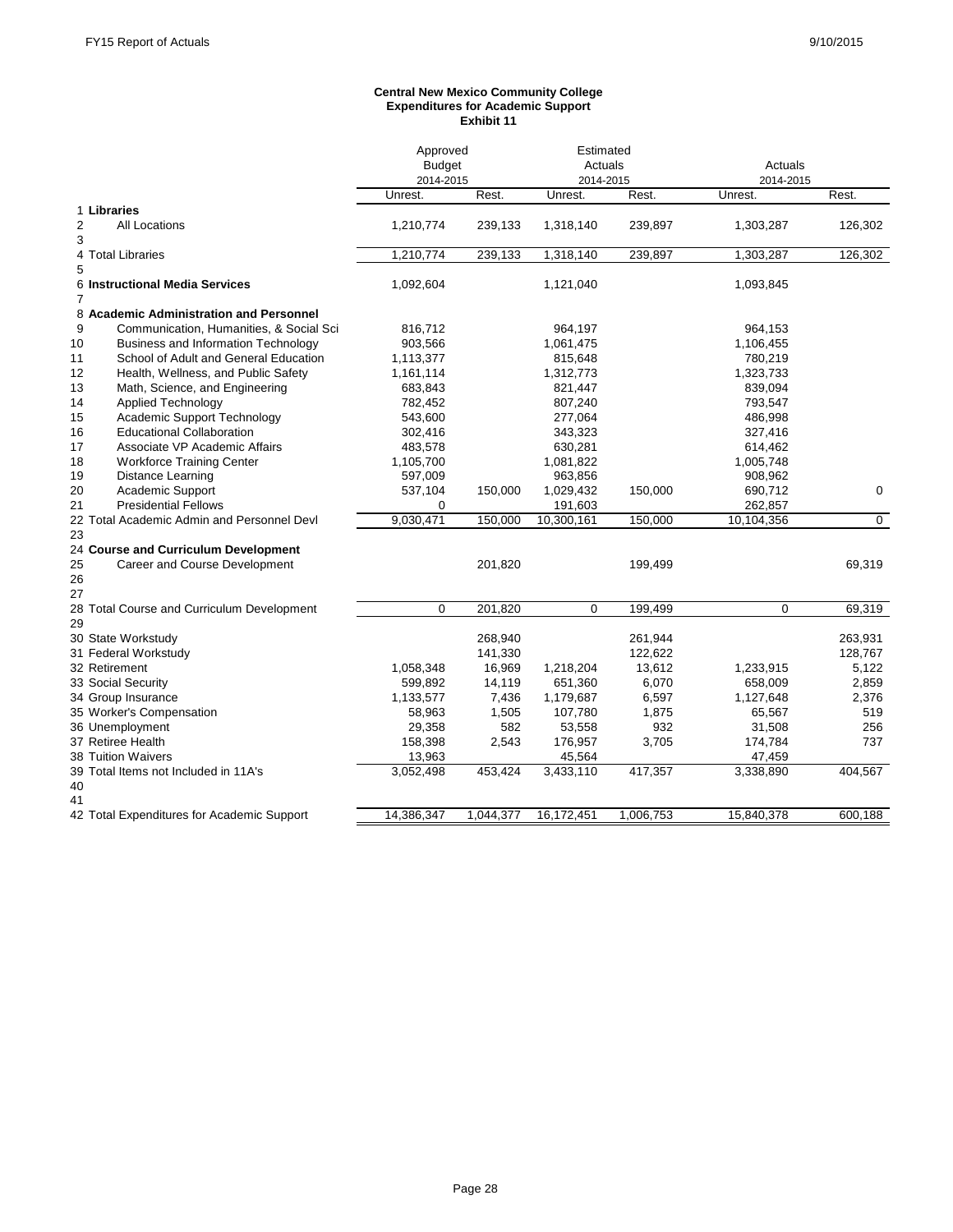| <b>Budget</b><br>Actuals<br>2014-2015<br>2014-2015<br>2014-2015<br>Unrestricted<br><b>FTE</b><br><b>FTE</b><br>Unrestricted<br><b>FTE</b><br>Unrestricted<br>1 Main Library<br>$\overline{2}$<br><b>Faculty Salaries</b><br>377,987<br>6.42<br>385,534<br>7.09<br>425,837<br>3<br><b>Professional Salaries</b><br>6.40<br>12.44<br>423,208<br>12.41<br>425,189<br>11.56<br>396,270<br><b>Support Staff Salaries</b><br>4<br>5<br><b>GA/TA/RA Salaries</b><br>2,348<br>6<br><b>Student Salaries</b><br>0.07<br>1,104<br>1.00<br>17,940<br>0.13<br>$\overline{7}$<br>0.95<br>0.85<br>15,198<br>0.95<br><b>Federal Workstudy Salaries</b><br>14,336<br>17,088<br>0.30<br>0.18<br>8<br>4,529<br>3,235<br>0.10<br>1,761<br><b>State Workstudy Salaries</b><br>9<br><b>Other Salaries</b><br>10<br>Supplies and Expenses<br>338,677<br>213,024<br>311,489<br>11<br>Travel<br>$\mathbf 0$<br>4,500<br>6,397<br><b>Library Books</b><br>12<br>176,586<br>155,055<br>114,909<br>19.83<br>13 Total<br>20.17<br>1,210,774<br>20.86<br>1,318,140<br>1,303,287<br>14<br>15 Media Production Services<br>16<br><b>Faculty Salaries</b><br>17<br><b>Professional Salaries</b><br>1.08<br>64,080<br>3.31<br>198,895<br>204,118<br>3.40<br>18<br><b>Support Staff Salaries</b><br>3.85<br>131,005<br>0.03<br>875<br>0.04<br>1,281<br>19<br><b>GA/TA/RA Salaries</b><br>20<br><b>Student Salaries</b><br>0.28<br>4,287<br>0.07<br>1,260<br>0.00<br>0<br><b>Federal Workstudy Salaries</b><br>21<br>22<br>0.10<br>0.07<br><b>State Workstudy Salaries</b><br>1,759<br>1,268<br>23<br><b>Other Salaries</b><br>24<br>Supplies and Expenses<br>40,369<br>74,460<br>75,671<br>25<br>2,721<br>2,721<br>Travel<br>$\mathbf 0$<br>26<br>Equipment<br>5.22<br>3.51<br>3.51<br>27 Total<br>239,741<br>279,970<br>285,059<br>28<br>29 Audio Visual Services<br><b>Faculty Salaries</b><br>30<br><b>Professional Salaries</b><br>0.88<br>51,908<br>0.90<br>53,851<br>31<br>51,908<br>0.86<br>32<br>16.67<br>16.40<br>16.36<br><b>Support Staff Salaries</b><br>566,880<br>562,111<br>560,642<br><b>GA/TA/RA Salaries</b><br>33<br>34<br><b>Student Salaries</b><br>3.46<br>52,112<br>2.78<br>49,920<br>0.78<br>13,918<br>0.27<br>4,137<br>0.34<br>6,131<br>0.41<br>35<br><b>Federal Workstudy Salaries</b><br>7,405<br>2.14<br><b>State Workstudy Salaries</b><br>32,337<br>1.50<br>27,018<br>1.71<br>30,715<br>36<br>37<br><b>Other Salaries</b><br>38<br>Supplies and Expenses<br>145,489<br>143,862<br>142,190<br>Travel<br>39<br>$\mathbf 0$<br>120<br>65<br>Equipment<br>23.42<br>808,786<br>41 Total<br>852,863<br>21.89<br>841,070<br>20.16 |    | Approved |  | Estimated<br>Actuals |  |  |  |
|-----------------------------------------------------------------------------------------------------------------------------------------------------------------------------------------------------------------------------------------------------------------------------------------------------------------------------------------------------------------------------------------------------------------------------------------------------------------------------------------------------------------------------------------------------------------------------------------------------------------------------------------------------------------------------------------------------------------------------------------------------------------------------------------------------------------------------------------------------------------------------------------------------------------------------------------------------------------------------------------------------------------------------------------------------------------------------------------------------------------------------------------------------------------------------------------------------------------------------------------------------------------------------------------------------------------------------------------------------------------------------------------------------------------------------------------------------------------------------------------------------------------------------------------------------------------------------------------------------------------------------------------------------------------------------------------------------------------------------------------------------------------------------------------------------------------------------------------------------------------------------------------------------------------------------------------------------------------------------------------------------------------------------------------------------------------------------------------------------------------------------------------------------------------------------------------------------------------------------------------------------------------------------------------------------------------------------------------------------------------------------------------------------------------------------------------------------------------------------------------------------------------------------------------------------------------------------------------------------------------------|----|----------|--|----------------------|--|--|--|
|                                                                                                                                                                                                                                                                                                                                                                                                                                                                                                                                                                                                                                                                                                                                                                                                                                                                                                                                                                                                                                                                                                                                                                                                                                                                                                                                                                                                                                                                                                                                                                                                                                                                                                                                                                                                                                                                                                                                                                                                                                                                                                                                                                                                                                                                                                                                                                                                                                                                                                                                                                                                                       |    |          |  |                      |  |  |  |
|                                                                                                                                                                                                                                                                                                                                                                                                                                                                                                                                                                                                                                                                                                                                                                                                                                                                                                                                                                                                                                                                                                                                                                                                                                                                                                                                                                                                                                                                                                                                                                                                                                                                                                                                                                                                                                                                                                                                                                                                                                                                                                                                                                                                                                                                                                                                                                                                                                                                                                                                                                                                                       |    |          |  |                      |  |  |  |
|                                                                                                                                                                                                                                                                                                                                                                                                                                                                                                                                                                                                                                                                                                                                                                                                                                                                                                                                                                                                                                                                                                                                                                                                                                                                                                                                                                                                                                                                                                                                                                                                                                                                                                                                                                                                                                                                                                                                                                                                                                                                                                                                                                                                                                                                                                                                                                                                                                                                                                                                                                                                                       |    |          |  |                      |  |  |  |
|                                                                                                                                                                                                                                                                                                                                                                                                                                                                                                                                                                                                                                                                                                                                                                                                                                                                                                                                                                                                                                                                                                                                                                                                                                                                                                                                                                                                                                                                                                                                                                                                                                                                                                                                                                                                                                                                                                                                                                                                                                                                                                                                                                                                                                                                                                                                                                                                                                                                                                                                                                                                                       |    |          |  |                      |  |  |  |
|                                                                                                                                                                                                                                                                                                                                                                                                                                                                                                                                                                                                                                                                                                                                                                                                                                                                                                                                                                                                                                                                                                                                                                                                                                                                                                                                                                                                                                                                                                                                                                                                                                                                                                                                                                                                                                                                                                                                                                                                                                                                                                                                                                                                                                                                                                                                                                                                                                                                                                                                                                                                                       |    |          |  |                      |  |  |  |
|                                                                                                                                                                                                                                                                                                                                                                                                                                                                                                                                                                                                                                                                                                                                                                                                                                                                                                                                                                                                                                                                                                                                                                                                                                                                                                                                                                                                                                                                                                                                                                                                                                                                                                                                                                                                                                                                                                                                                                                                                                                                                                                                                                                                                                                                                                                                                                                                                                                                                                                                                                                                                       |    |          |  |                      |  |  |  |
|                                                                                                                                                                                                                                                                                                                                                                                                                                                                                                                                                                                                                                                                                                                                                                                                                                                                                                                                                                                                                                                                                                                                                                                                                                                                                                                                                                                                                                                                                                                                                                                                                                                                                                                                                                                                                                                                                                                                                                                                                                                                                                                                                                                                                                                                                                                                                                                                                                                                                                                                                                                                                       |    |          |  |                      |  |  |  |
|                                                                                                                                                                                                                                                                                                                                                                                                                                                                                                                                                                                                                                                                                                                                                                                                                                                                                                                                                                                                                                                                                                                                                                                                                                                                                                                                                                                                                                                                                                                                                                                                                                                                                                                                                                                                                                                                                                                                                                                                                                                                                                                                                                                                                                                                                                                                                                                                                                                                                                                                                                                                                       |    |          |  |                      |  |  |  |
|                                                                                                                                                                                                                                                                                                                                                                                                                                                                                                                                                                                                                                                                                                                                                                                                                                                                                                                                                                                                                                                                                                                                                                                                                                                                                                                                                                                                                                                                                                                                                                                                                                                                                                                                                                                                                                                                                                                                                                                                                                                                                                                                                                                                                                                                                                                                                                                                                                                                                                                                                                                                                       |    |          |  |                      |  |  |  |
|                                                                                                                                                                                                                                                                                                                                                                                                                                                                                                                                                                                                                                                                                                                                                                                                                                                                                                                                                                                                                                                                                                                                                                                                                                                                                                                                                                                                                                                                                                                                                                                                                                                                                                                                                                                                                                                                                                                                                                                                                                                                                                                                                                                                                                                                                                                                                                                                                                                                                                                                                                                                                       |    |          |  |                      |  |  |  |
|                                                                                                                                                                                                                                                                                                                                                                                                                                                                                                                                                                                                                                                                                                                                                                                                                                                                                                                                                                                                                                                                                                                                                                                                                                                                                                                                                                                                                                                                                                                                                                                                                                                                                                                                                                                                                                                                                                                                                                                                                                                                                                                                                                                                                                                                                                                                                                                                                                                                                                                                                                                                                       |    |          |  |                      |  |  |  |
|                                                                                                                                                                                                                                                                                                                                                                                                                                                                                                                                                                                                                                                                                                                                                                                                                                                                                                                                                                                                                                                                                                                                                                                                                                                                                                                                                                                                                                                                                                                                                                                                                                                                                                                                                                                                                                                                                                                                                                                                                                                                                                                                                                                                                                                                                                                                                                                                                                                                                                                                                                                                                       |    |          |  |                      |  |  |  |
|                                                                                                                                                                                                                                                                                                                                                                                                                                                                                                                                                                                                                                                                                                                                                                                                                                                                                                                                                                                                                                                                                                                                                                                                                                                                                                                                                                                                                                                                                                                                                                                                                                                                                                                                                                                                                                                                                                                                                                                                                                                                                                                                                                                                                                                                                                                                                                                                                                                                                                                                                                                                                       |    |          |  |                      |  |  |  |
|                                                                                                                                                                                                                                                                                                                                                                                                                                                                                                                                                                                                                                                                                                                                                                                                                                                                                                                                                                                                                                                                                                                                                                                                                                                                                                                                                                                                                                                                                                                                                                                                                                                                                                                                                                                                                                                                                                                                                                                                                                                                                                                                                                                                                                                                                                                                                                                                                                                                                                                                                                                                                       |    |          |  |                      |  |  |  |
|                                                                                                                                                                                                                                                                                                                                                                                                                                                                                                                                                                                                                                                                                                                                                                                                                                                                                                                                                                                                                                                                                                                                                                                                                                                                                                                                                                                                                                                                                                                                                                                                                                                                                                                                                                                                                                                                                                                                                                                                                                                                                                                                                                                                                                                                                                                                                                                                                                                                                                                                                                                                                       |    |          |  |                      |  |  |  |
|                                                                                                                                                                                                                                                                                                                                                                                                                                                                                                                                                                                                                                                                                                                                                                                                                                                                                                                                                                                                                                                                                                                                                                                                                                                                                                                                                                                                                                                                                                                                                                                                                                                                                                                                                                                                                                                                                                                                                                                                                                                                                                                                                                                                                                                                                                                                                                                                                                                                                                                                                                                                                       |    |          |  |                      |  |  |  |
|                                                                                                                                                                                                                                                                                                                                                                                                                                                                                                                                                                                                                                                                                                                                                                                                                                                                                                                                                                                                                                                                                                                                                                                                                                                                                                                                                                                                                                                                                                                                                                                                                                                                                                                                                                                                                                                                                                                                                                                                                                                                                                                                                                                                                                                                                                                                                                                                                                                                                                                                                                                                                       |    |          |  |                      |  |  |  |
|                                                                                                                                                                                                                                                                                                                                                                                                                                                                                                                                                                                                                                                                                                                                                                                                                                                                                                                                                                                                                                                                                                                                                                                                                                                                                                                                                                                                                                                                                                                                                                                                                                                                                                                                                                                                                                                                                                                                                                                                                                                                                                                                                                                                                                                                                                                                                                                                                                                                                                                                                                                                                       |    |          |  |                      |  |  |  |
|                                                                                                                                                                                                                                                                                                                                                                                                                                                                                                                                                                                                                                                                                                                                                                                                                                                                                                                                                                                                                                                                                                                                                                                                                                                                                                                                                                                                                                                                                                                                                                                                                                                                                                                                                                                                                                                                                                                                                                                                                                                                                                                                                                                                                                                                                                                                                                                                                                                                                                                                                                                                                       |    |          |  |                      |  |  |  |
|                                                                                                                                                                                                                                                                                                                                                                                                                                                                                                                                                                                                                                                                                                                                                                                                                                                                                                                                                                                                                                                                                                                                                                                                                                                                                                                                                                                                                                                                                                                                                                                                                                                                                                                                                                                                                                                                                                                                                                                                                                                                                                                                                                                                                                                                                                                                                                                                                                                                                                                                                                                                                       |    |          |  |                      |  |  |  |
|                                                                                                                                                                                                                                                                                                                                                                                                                                                                                                                                                                                                                                                                                                                                                                                                                                                                                                                                                                                                                                                                                                                                                                                                                                                                                                                                                                                                                                                                                                                                                                                                                                                                                                                                                                                                                                                                                                                                                                                                                                                                                                                                                                                                                                                                                                                                                                                                                                                                                                                                                                                                                       |    |          |  |                      |  |  |  |
|                                                                                                                                                                                                                                                                                                                                                                                                                                                                                                                                                                                                                                                                                                                                                                                                                                                                                                                                                                                                                                                                                                                                                                                                                                                                                                                                                                                                                                                                                                                                                                                                                                                                                                                                                                                                                                                                                                                                                                                                                                                                                                                                                                                                                                                                                                                                                                                                                                                                                                                                                                                                                       |    |          |  |                      |  |  |  |
|                                                                                                                                                                                                                                                                                                                                                                                                                                                                                                                                                                                                                                                                                                                                                                                                                                                                                                                                                                                                                                                                                                                                                                                                                                                                                                                                                                                                                                                                                                                                                                                                                                                                                                                                                                                                                                                                                                                                                                                                                                                                                                                                                                                                                                                                                                                                                                                                                                                                                                                                                                                                                       |    |          |  |                      |  |  |  |
|                                                                                                                                                                                                                                                                                                                                                                                                                                                                                                                                                                                                                                                                                                                                                                                                                                                                                                                                                                                                                                                                                                                                                                                                                                                                                                                                                                                                                                                                                                                                                                                                                                                                                                                                                                                                                                                                                                                                                                                                                                                                                                                                                                                                                                                                                                                                                                                                                                                                                                                                                                                                                       |    |          |  |                      |  |  |  |
|                                                                                                                                                                                                                                                                                                                                                                                                                                                                                                                                                                                                                                                                                                                                                                                                                                                                                                                                                                                                                                                                                                                                                                                                                                                                                                                                                                                                                                                                                                                                                                                                                                                                                                                                                                                                                                                                                                                                                                                                                                                                                                                                                                                                                                                                                                                                                                                                                                                                                                                                                                                                                       |    |          |  |                      |  |  |  |
|                                                                                                                                                                                                                                                                                                                                                                                                                                                                                                                                                                                                                                                                                                                                                                                                                                                                                                                                                                                                                                                                                                                                                                                                                                                                                                                                                                                                                                                                                                                                                                                                                                                                                                                                                                                                                                                                                                                                                                                                                                                                                                                                                                                                                                                                                                                                                                                                                                                                                                                                                                                                                       |    |          |  |                      |  |  |  |
|                                                                                                                                                                                                                                                                                                                                                                                                                                                                                                                                                                                                                                                                                                                                                                                                                                                                                                                                                                                                                                                                                                                                                                                                                                                                                                                                                                                                                                                                                                                                                                                                                                                                                                                                                                                                                                                                                                                                                                                                                                                                                                                                                                                                                                                                                                                                                                                                                                                                                                                                                                                                                       |    |          |  |                      |  |  |  |
|                                                                                                                                                                                                                                                                                                                                                                                                                                                                                                                                                                                                                                                                                                                                                                                                                                                                                                                                                                                                                                                                                                                                                                                                                                                                                                                                                                                                                                                                                                                                                                                                                                                                                                                                                                                                                                                                                                                                                                                                                                                                                                                                                                                                                                                                                                                                                                                                                                                                                                                                                                                                                       |    |          |  |                      |  |  |  |
|                                                                                                                                                                                                                                                                                                                                                                                                                                                                                                                                                                                                                                                                                                                                                                                                                                                                                                                                                                                                                                                                                                                                                                                                                                                                                                                                                                                                                                                                                                                                                                                                                                                                                                                                                                                                                                                                                                                                                                                                                                                                                                                                                                                                                                                                                                                                                                                                                                                                                                                                                                                                                       |    |          |  |                      |  |  |  |
|                                                                                                                                                                                                                                                                                                                                                                                                                                                                                                                                                                                                                                                                                                                                                                                                                                                                                                                                                                                                                                                                                                                                                                                                                                                                                                                                                                                                                                                                                                                                                                                                                                                                                                                                                                                                                                                                                                                                                                                                                                                                                                                                                                                                                                                                                                                                                                                                                                                                                                                                                                                                                       |    |          |  |                      |  |  |  |
|                                                                                                                                                                                                                                                                                                                                                                                                                                                                                                                                                                                                                                                                                                                                                                                                                                                                                                                                                                                                                                                                                                                                                                                                                                                                                                                                                                                                                                                                                                                                                                                                                                                                                                                                                                                                                                                                                                                                                                                                                                                                                                                                                                                                                                                                                                                                                                                                                                                                                                                                                                                                                       |    |          |  |                      |  |  |  |
|                                                                                                                                                                                                                                                                                                                                                                                                                                                                                                                                                                                                                                                                                                                                                                                                                                                                                                                                                                                                                                                                                                                                                                                                                                                                                                                                                                                                                                                                                                                                                                                                                                                                                                                                                                                                                                                                                                                                                                                                                                                                                                                                                                                                                                                                                                                                                                                                                                                                                                                                                                                                                       |    |          |  |                      |  |  |  |
|                                                                                                                                                                                                                                                                                                                                                                                                                                                                                                                                                                                                                                                                                                                                                                                                                                                                                                                                                                                                                                                                                                                                                                                                                                                                                                                                                                                                                                                                                                                                                                                                                                                                                                                                                                                                                                                                                                                                                                                                                                                                                                                                                                                                                                                                                                                                                                                                                                                                                                                                                                                                                       |    |          |  |                      |  |  |  |
|                                                                                                                                                                                                                                                                                                                                                                                                                                                                                                                                                                                                                                                                                                                                                                                                                                                                                                                                                                                                                                                                                                                                                                                                                                                                                                                                                                                                                                                                                                                                                                                                                                                                                                                                                                                                                                                                                                                                                                                                                                                                                                                                                                                                                                                                                                                                                                                                                                                                                                                                                                                                                       |    |          |  |                      |  |  |  |
|                                                                                                                                                                                                                                                                                                                                                                                                                                                                                                                                                                                                                                                                                                                                                                                                                                                                                                                                                                                                                                                                                                                                                                                                                                                                                                                                                                                                                                                                                                                                                                                                                                                                                                                                                                                                                                                                                                                                                                                                                                                                                                                                                                                                                                                                                                                                                                                                                                                                                                                                                                                                                       |    |          |  |                      |  |  |  |
|                                                                                                                                                                                                                                                                                                                                                                                                                                                                                                                                                                                                                                                                                                                                                                                                                                                                                                                                                                                                                                                                                                                                                                                                                                                                                                                                                                                                                                                                                                                                                                                                                                                                                                                                                                                                                                                                                                                                                                                                                                                                                                                                                                                                                                                                                                                                                                                                                                                                                                                                                                                                                       |    |          |  |                      |  |  |  |
|                                                                                                                                                                                                                                                                                                                                                                                                                                                                                                                                                                                                                                                                                                                                                                                                                                                                                                                                                                                                                                                                                                                                                                                                                                                                                                                                                                                                                                                                                                                                                                                                                                                                                                                                                                                                                                                                                                                                                                                                                                                                                                                                                                                                                                                                                                                                                                                                                                                                                                                                                                                                                       |    |          |  |                      |  |  |  |
|                                                                                                                                                                                                                                                                                                                                                                                                                                                                                                                                                                                                                                                                                                                                                                                                                                                                                                                                                                                                                                                                                                                                                                                                                                                                                                                                                                                                                                                                                                                                                                                                                                                                                                                                                                                                                                                                                                                                                                                                                                                                                                                                                                                                                                                                                                                                                                                                                                                                                                                                                                                                                       |    |          |  |                      |  |  |  |
|                                                                                                                                                                                                                                                                                                                                                                                                                                                                                                                                                                                                                                                                                                                                                                                                                                                                                                                                                                                                                                                                                                                                                                                                                                                                                                                                                                                                                                                                                                                                                                                                                                                                                                                                                                                                                                                                                                                                                                                                                                                                                                                                                                                                                                                                                                                                                                                                                                                                                                                                                                                                                       |    |          |  |                      |  |  |  |
|                                                                                                                                                                                                                                                                                                                                                                                                                                                                                                                                                                                                                                                                                                                                                                                                                                                                                                                                                                                                                                                                                                                                                                                                                                                                                                                                                                                                                                                                                                                                                                                                                                                                                                                                                                                                                                                                                                                                                                                                                                                                                                                                                                                                                                                                                                                                                                                                                                                                                                                                                                                                                       |    |          |  |                      |  |  |  |
|                                                                                                                                                                                                                                                                                                                                                                                                                                                                                                                                                                                                                                                                                                                                                                                                                                                                                                                                                                                                                                                                                                                                                                                                                                                                                                                                                                                                                                                                                                                                                                                                                                                                                                                                                                                                                                                                                                                                                                                                                                                                                                                                                                                                                                                                                                                                                                                                                                                                                                                                                                                                                       |    |          |  |                      |  |  |  |
|                                                                                                                                                                                                                                                                                                                                                                                                                                                                                                                                                                                                                                                                                                                                                                                                                                                                                                                                                                                                                                                                                                                                                                                                                                                                                                                                                                                                                                                                                                                                                                                                                                                                                                                                                                                                                                                                                                                                                                                                                                                                                                                                                                                                                                                                                                                                                                                                                                                                                                                                                                                                                       |    |          |  |                      |  |  |  |
|                                                                                                                                                                                                                                                                                                                                                                                                                                                                                                                                                                                                                                                                                                                                                                                                                                                                                                                                                                                                                                                                                                                                                                                                                                                                                                                                                                                                                                                                                                                                                                                                                                                                                                                                                                                                                                                                                                                                                                                                                                                                                                                                                                                                                                                                                                                                                                                                                                                                                                                                                                                                                       | 40 |          |  |                      |  |  |  |
|                                                                                                                                                                                                                                                                                                                                                                                                                                                                                                                                                                                                                                                                                                                                                                                                                                                                                                                                                                                                                                                                                                                                                                                                                                                                                                                                                                                                                                                                                                                                                                                                                                                                                                                                                                                                                                                                                                                                                                                                                                                                                                                                                                                                                                                                                                                                                                                                                                                                                                                                                                                                                       |    |          |  |                      |  |  |  |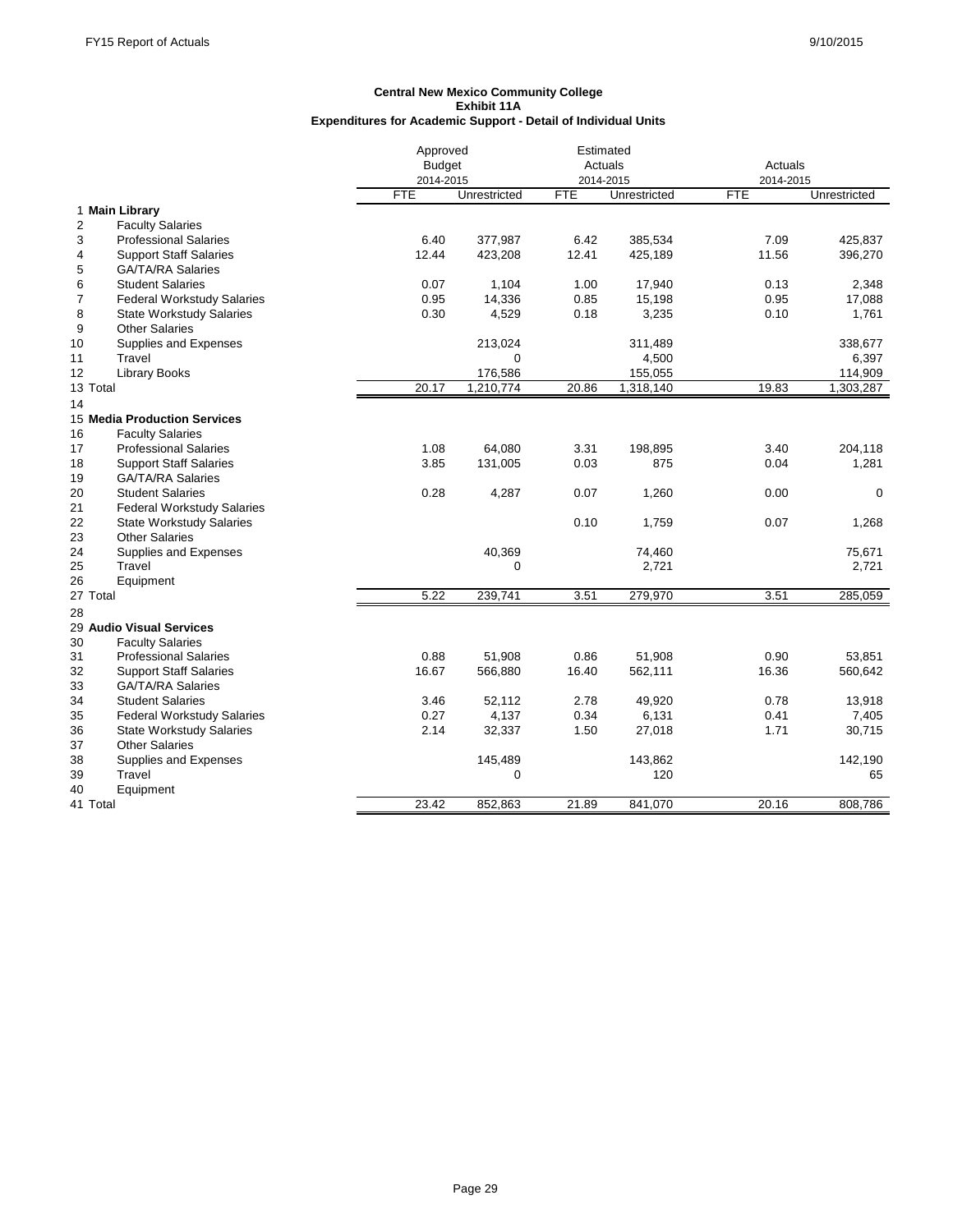|                                                  | Approved      |              | Estimated  |              |            |              |
|--------------------------------------------------|---------------|--------------|------------|--------------|------------|--------------|
|                                                  | <b>Budget</b> |              |            | Actuals      | Actuals    |              |
|                                                  | 2014-2015     |              |            | 2014-2015    | 2014-2015  |              |
|                                                  | <b>FTE</b>    | Unrestricted | <b>FTE</b> | Unrestricted | <b>FTE</b> | Unrestricted |
| 1 Communication, Humanities, and Social Sciences |               |              |            |              |            |              |
| 2<br><b>Faculty Salaries</b>                     |               |              |            |              |            |              |
| 3<br><b>Professional Salaries</b>                | 8.25          | 487,478      | 8.81       | 528,542      | 8.72       | 523,446      |
| 4<br><b>Support Staff Salaries</b>               | 6.41          | 218,023      | 6.18       | 211,947      | 6.18       | 211,927      |
| 5<br><b>GA/TA/RA Salaries</b>                    |               |              |            |              |            |              |
| 6<br><b>Student Salaries</b>                     | 0.00          | 0            | 0.28       | 5,100        | 0.01       | 14           |
| 7<br><b>Federal Workstudy Salaries</b>           | 0.00          | $\Omega$     | 0.02       | 300          | 0.06       | 1,052        |
| 8<br><b>State Workstudy Salaries</b>             | 0.20          | 2,950        | 0.13       | 2,352        | 0.07       | 1,178        |
| 9<br><b>Other Salaries</b>                       |               |              |            |              |            |              |
| Supplies and Expenses<br>10                      |               | 106,953      |            | 212,548      |            | 224,364      |
| Travel<br>11                                     |               | 1,308        |            | 3,408        |            | 2,172        |
| Equipment<br>12                                  |               |              |            |              |            |              |
| 13 Total                                         | 14.86         | 816,712      | 15.42      | 964,197      | 15.04      | 964,153      |
| 14                                               |               |              |            |              |            |              |
| 15 Business and Information Technology           |               |              |            |              |            |              |
| 16<br><b>Faculty Salaries</b>                    |               |              |            |              |            |              |
| <b>Professional Salaries</b><br>17               | 8.22          | 485,863      | 9.34       | 560,797      | 9.63       | 577,937      |
| 18<br><b>Support Staff Salaries</b>              | 8.52          | 289,692      | 6.02       | 206,312      | 6.61       | 226,386      |
| 19<br><b>GA/TA/RA Salaries</b>                   |               |              |            |              |            |              |
| 20<br><b>Student Salaries</b>                    | 0.30          | 4,587        | 0.36       | 6,420        | 0.02       | 374          |
| 21<br><b>Federal Workstudy Salaries</b>          | 0.00          | $\mathbf 0$  | 0.02       | 380          | 0.00       | $\mathbf 0$  |
| 22<br><b>State Workstudy Salaries</b>            | 0.06          | 942          | 0.26       | 4.660        | 0.21       | 3,686        |
| 23<br><b>Other Salaries</b>                      |               |              |            |              |            |              |
| 24<br>Supplies and Expenses                      |               | 120,362      |            | 280,786      |            | 295,381      |
| Travel<br>25                                     |               | 2,120        |            | 2,120        |            | 2,691        |
| 26<br>Equipment                                  |               |              |            |              |            |              |
| 27 Total                                         | 17.11         | 903,566      | 16.00      | 1,061,475    | 16.47      | 1,106,455    |
| 28                                               |               |              |            |              |            |              |
| 29 School of Adult and General Education         |               |              |            |              |            |              |
| 30<br><b>Faculty Salaries</b>                    |               |              |            |              |            |              |
| 31<br><b>Professional Salaries</b>               | 8.66          | 511,750      | 6.62       | 397,620      | 6.63       | 397,762      |
| 32<br><b>Support Staff Salaries</b>              | 13.40         | 455,737      | 7.38       | 252,941      | 7.24       | 248,084      |
| 33<br><b>GA/TA/RA Salaries</b>                   |               |              |            |              |            |              |
| 34<br><b>Student Salaries</b>                    | 0.96          | 14,450       | 1.21       | 21,720       | 0.12       | 2,126        |
| 35<br><b>Federal Workstudy Salaries</b>          | 1.25          | 18,888       | 0.53       | 9,566        | 0.71       | 12,754       |
| 36<br><b>State Workstudy Salaries</b>            | 0.30          | 4,486        | 0.31       | 5,515        | 0.17       | 3,069        |
| 37<br><b>Other Salaries</b>                      |               |              |            |              |            |              |
| 38<br>Supplies and Expenses                      |               | 126,966      |            | 122,086      |            | 111,233      |
| Travel<br>39                                     |               | 6,100        |            | 6,200        |            | 5,191        |
| 40<br>Equipment                                  |               |              |            |              |            |              |
| 41 Total                                         | 24.57         | 1,138,377    | 16.06      | 815,648      | 14.87      | 780,219      |
|                                                  |               |              |            |              |            |              |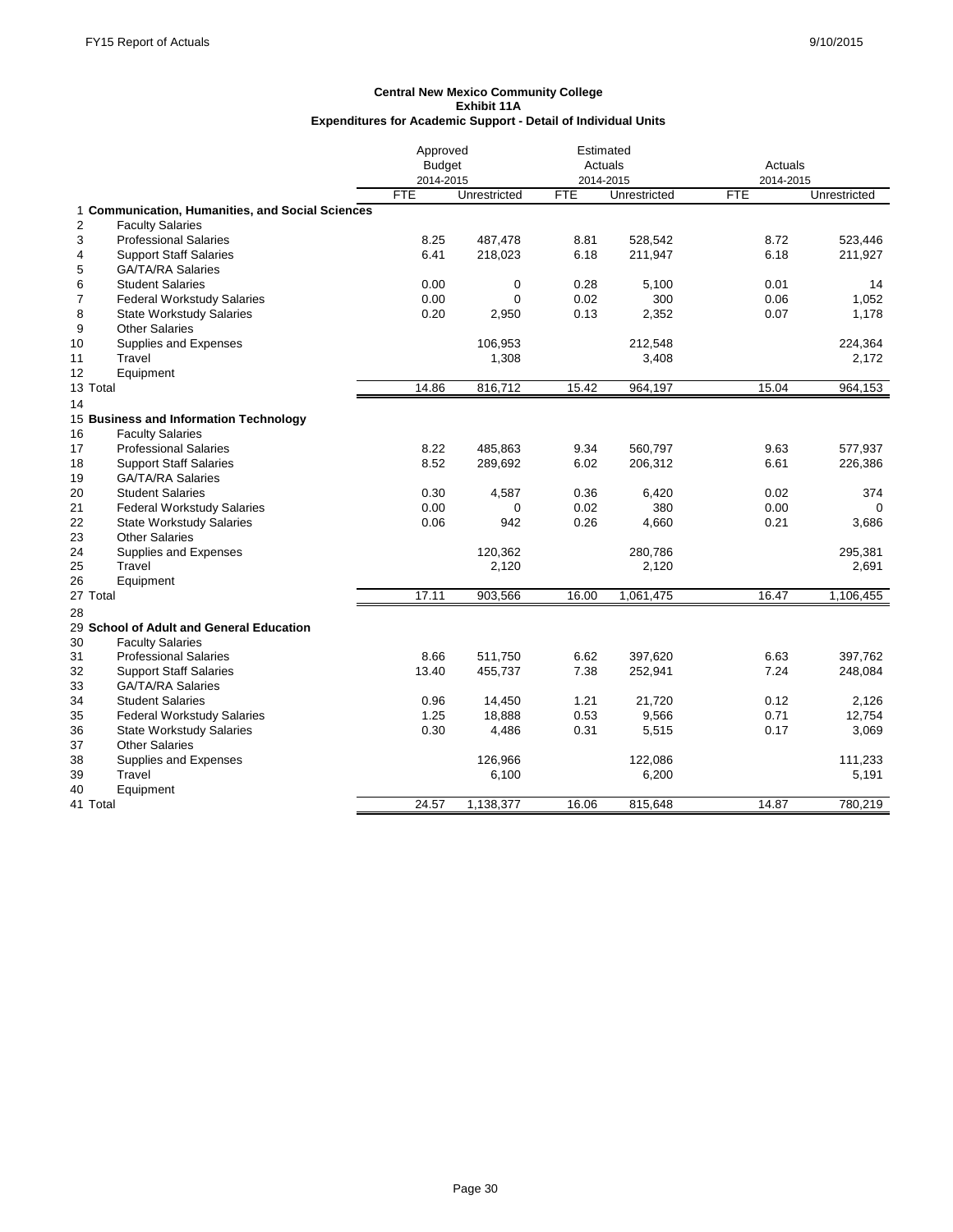|                |                                       | Approved      |              | Estimated  |              |            |              |
|----------------|---------------------------------------|---------------|--------------|------------|--------------|------------|--------------|
|                |                                       | <b>Budget</b> |              |            | Actuals      | Actuals    |              |
|                |                                       | 2014-2015     |              |            | 2014-2015    | 2014-2015  |              |
|                |                                       | <b>FTE</b>    | Unrestricted | <b>FTE</b> | Unrestricted | <b>FTE</b> | Unrestricted |
|                | 1 Health, Wellness, and Public Safety |               |              |            |              |            |              |
| $\overline{2}$ | <b>Faculty Salaries</b>               |               |              |            |              |            |              |
| 3              | <b>Professional Salaries</b>          | 11.92         | 704,222      | 11.68      | 700,813      | 11.83      | 709,961      |
| 4              | <b>Support Staff Salaries</b>         | 10.23         | 347,832      | 10.18      | 348,827      | 10.46      | 358,329      |
| 5              | <b>GA/TA/RA Salaries</b>              |               |              |            |              |            |              |
| 6              | <b>Student Salaries</b>               | 0.00          | $\mathbf 0$  | 0.64       | 11,520       | 0.07       | 1,180        |
| $\overline{7}$ | <b>Federal Workstudy Salaries</b>     | 0.08          | 1,193        | 0.00       | $\mathbf 0$  | 0.05       | 911          |
| 8              | <b>State Workstudy Salaries</b>       | 0.19          | 2,802        | 0.37       | 6,633        | 0.52       | 9,403        |
| 9              | <b>Other Salaries</b>                 |               |              |            |              |            |              |
| 10             | Supplies and Expenses                 |               | 128,065      |            | 242,980      |            | 243,323      |
| 11             | Travel                                |               | 2,000        |            | 2,000        |            | 626          |
| 12             | Equipment                             |               |              |            |              |            |              |
| 13 Total       |                                       | 22.41         | 1,186,114    | 22.87      | 1,312,773    | 22.93      | 1,323,733    |
| 14             |                                       |               |              |            |              |            |              |
|                | 15 Math, Science, and Engineering     |               |              |            |              |            |              |
| 16             | <b>Faculty Salaries</b>               |               |              |            |              |            |              |
| 17             | <b>Professional Salaries</b>          | 7.15          | 422,319      | 7.04       | 422,321      | 7.21       | 432,948      |
| 18             | <b>Support Staff Salaries</b>         | 5.57          | 189,357      | 5.59       | 191,666      | 5.55       | 190,194      |
| 19             | <b>GA/TA/RA Salaries</b>              |               |              |            |              |            |              |
| 20             | <b>Student Salaries</b>               | 0.00          | 0            | 0.04       | 1,260        | 0.00       | $\mathbf 0$  |
| 21             | <b>Federal Workstudy Salaries</b>     | 0.00          | $\mathbf 0$  | 0.07       | 1,175        | 0.11       | 1,899        |
| 22             | <b>State Workstudy Salaries</b>       | 0.10          | 1,469        |            |              |            |              |
| 23             | <b>Other Salaries</b>                 |               |              |            |              |            |              |
| 24             | Supplies and Expenses                 |               | 68,578       |            | 202,905      |            | 210,592      |
| 25             | Travel                                |               | 2,120        |            | 2,120        |            | 3,461        |
| 26             | Equipment                             |               |              |            |              |            |              |
| 27 Total       |                                       | 12.81         | 683,843      | 12.74      | 821,447      | 12.87      | 839,094      |
| 28             |                                       |               |              |            |              |            |              |
|                | 29 Applied Technology                 |               |              |            |              |            |              |
| 30             | <b>Faculty Salaries</b>               |               |              |            |              |            |              |
| 31             | <b>Professional Salaries</b>          | 7.10          | 419,201      | 6.80       | 408,361      | 6.93       | 415,723      |
| 32             | <b>Support Staff Salaries</b>         | 7.65          | 260,279      | 6.75       | 231,391      | 6.38       | 218,757      |
| 33             | <b>GA/TA/RA Salaries</b>              |               |              |            |              |            |              |
| 34             | <b>Student Salaries</b>               | 0.00          | 0            | 0.57       | 10,260       | 0.11       | 1,985        |
| 35             | <b>Federal Workstudy Salaries</b>     | 0.00          | $\mathbf 0$  | 0.14       | 2,504        | 0.02       | 387          |
| 36             | <b>State Workstudy Salaries</b>       | 0.47          | 7,086        | 0.26       | 4,731        | 0.29       | 5,181        |
| 37             | <b>Other Salaries</b>                 |               |              |            |              |            |              |
|                |                                       |               | 93,766       |            | 139,225      |            |              |
| 38<br>39       | Supplies and Expenses<br>Travel       |               | 2,120        |            | 10,768       |            | 140,666      |
|                |                                       |               |              |            |              |            | 10,848       |
| 40             | Equipment                             |               |              |            |              |            |              |
| 41 Total       |                                       | 15.22         | 782,452      | 14.53      | 807,240      | 13.73      | 793,547      |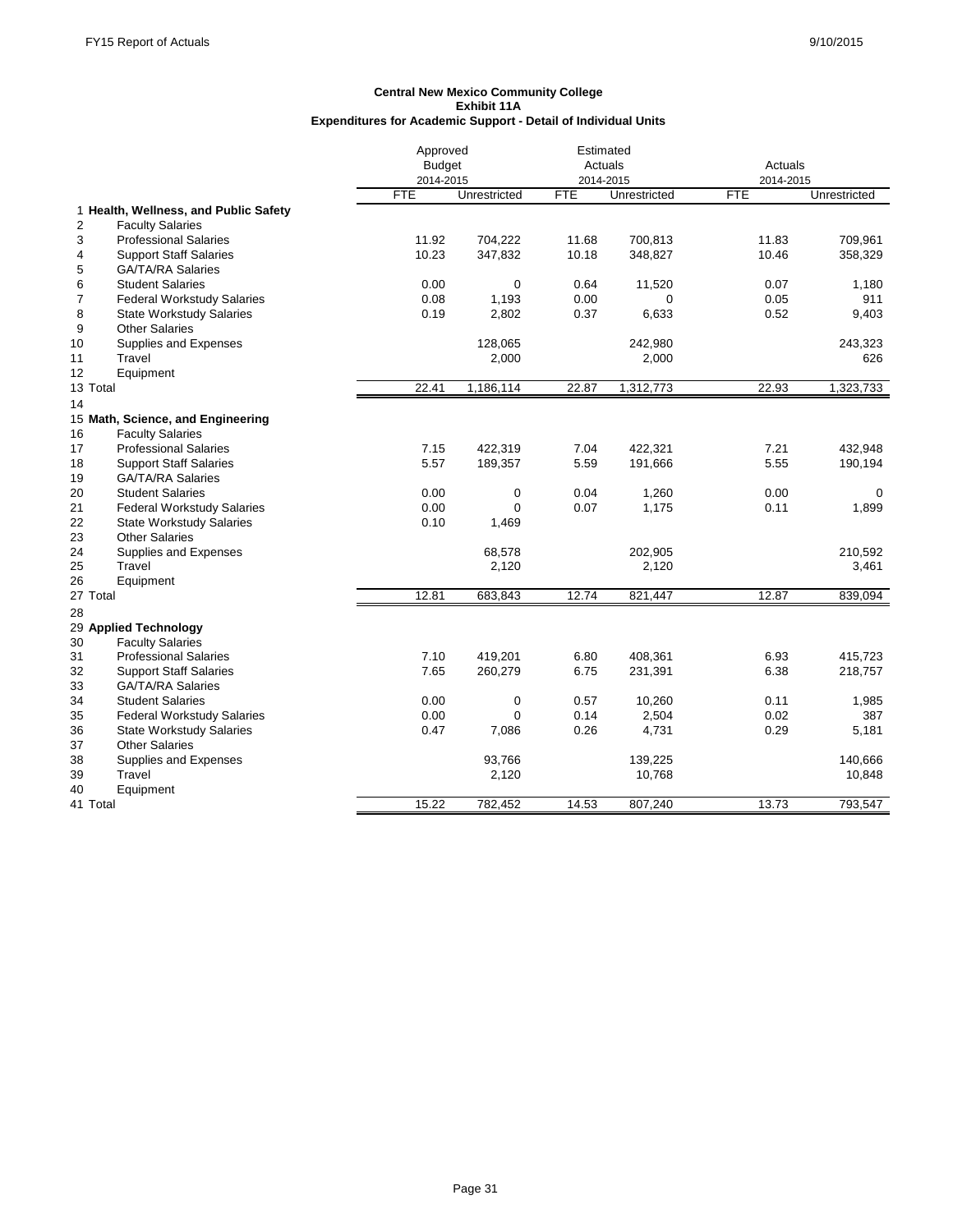|                |                                     | Approved<br><b>Budget</b><br>2014-2015 |              |            | Estimated<br>Actuals<br>Actuals<br>2014-2015 |                         |              |
|----------------|-------------------------------------|----------------------------------------|--------------|------------|----------------------------------------------|-------------------------|--------------|
|                |                                     | <b>FTE</b>                             | Unrestricted | <b>FTE</b> | Unrestricted                                 | 2014-2015<br><b>FTE</b> | Unrestricted |
|                | 1 Academic Support Technology       |                                        |              |            |                                              |                         |              |
| $\overline{2}$ | <b>Faculty Salaries</b>             | 2.00                                   | 85,000       | 0.00       | $\boldsymbol{0}$                             | 3.69                    | 218,121      |
| 3              | <b>Professional Salaries</b>        |                                        |              |            |                                              |                         |              |
| 4              | <b>Support Staff Salaries</b>       |                                        |              |            |                                              |                         |              |
| 5              | GA/TA/RA Salaries                   |                                        |              |            |                                              |                         |              |
| 6              | <b>Student Salaries</b>             |                                        |              |            |                                              |                         |              |
| 7              | <b>Federal Workstudy Salaries</b>   |                                        |              |            |                                              |                         |              |
| 8              | <b>State Workstudy Salaries</b>     |                                        |              |            |                                              |                         |              |
| 9              | <b>Other Salaries</b>               |                                        |              |            |                                              |                         |              |
| 10             | Supplies and Expenses               |                                        | 408,600      |            | 277,064                                      |                         | 244,172      |
| 11             | Travel                              |                                        | 50,000       |            | 0                                            |                         | 24,705       |
| 12             | Equipment                           |                                        |              |            |                                              |                         |              |
| 13 Total       |                                     | 2.00                                   | 543,600      | 0.00       | 277,064                                      | 3.69                    | 486,998      |
| 14             |                                     |                                        |              |            |                                              |                         |              |
|                | <b>15 Educational Collaboration</b> |                                        |              |            |                                              |                         |              |
| 16             | <b>Faculty Salaries</b>             |                                        |              |            |                                              |                         |              |
| 17             | <b>Professional Salaries</b>        | 3.44                                   | 203,161      | 3.38       | 203,161                                      | 3.13                    | 187,801      |
| 18             | <b>Support Staff Salaries</b>       | 1.09                                   | 36,973       | 1.08       | 36,979                                       | 1.08                    | 37,095       |
| 19             | <b>GA/TA/RA Salaries</b>            |                                        |              |            |                                              |                         |              |
| 20             | <b>Student Salaries</b>             |                                        |              |            |                                              |                         |              |
| 21             | <b>Federal Workstudy Salaries</b>   |                                        |              |            |                                              |                         |              |
| 22             | <b>State Workstudy Salaries</b>     |                                        |              |            |                                              |                         |              |
| 23             | <b>Other Salaries</b>               |                                        |              |            |                                              |                         |              |
| 24             | Supplies and Expenses               |                                        | 62,282       |            | 103,183                                      |                         | 102,456      |
| 25<br>26       | Travel                              |                                        | $\mathbf 0$  |            | $\mathbf 0$                                  |                         | 64           |
| 27 Total       | Equipment                           | 4.53                                   | 302,416      | 4.46       | 343,323                                      | 4.21                    | 327,416      |
|                |                                     |                                        |              |            |                                              |                         |              |
| 28             | 29 Distance Learning                |                                        |              |            |                                              |                         |              |
| 30             | <b>Faculty Salaries</b>             |                                        |              |            |                                              |                         |              |
| 31             | <b>Professional Salaries</b>        | 7.41                                   | 437,909      | 7.42       | 445,140                                      | 7.31                    | 438,713      |
| 32             | <b>Support Staff Salaries</b>       | 1.59                                   | 54,139       | 2.16       | 74,046                                       | 2.26                    | 77,427       |
| 33             | <b>GA/TA/RA Salaries</b>            |                                        |              |            |                                              |                         |              |
| 34             | <b>Student Salaries</b>             | 0.13                                   | 1,958        | 0.21       | 3,840                                        | 0.18                    | 3,161        |
| 35             | <b>Federal Workstudy Salaries</b>   | 0.17                                   | 2,556        | 0.33       | 5,920                                        | 0.04                    | 647          |
| 36             | <b>State Workstudy Salaries</b>     | 0.03                                   | 515          | 0.14       | 2,521                                        | 0.10                    | 1,789        |
| 37             | <b>Other Salaries</b>               |                                        |              |            |                                              |                         |              |
| 38             | Supplies and Expenses               |                                        | 95,182       |            | 405,294                                      |                         | 359,402      |
| 39             | Travel                              |                                        | 4,750        |            | 17,250                                       |                         | 17,978       |
| 40             | Equipment                           |                                        | $\mathbf 0$  |            | 9,845                                        |                         | 9,845        |
| 41 Total       |                                     | 9.34                                   | 597,009      | 10.26      | 963,856                                      | 9.89                    | 908,962      |
|                |                                     |                                        |              |            |                                              |                         |              |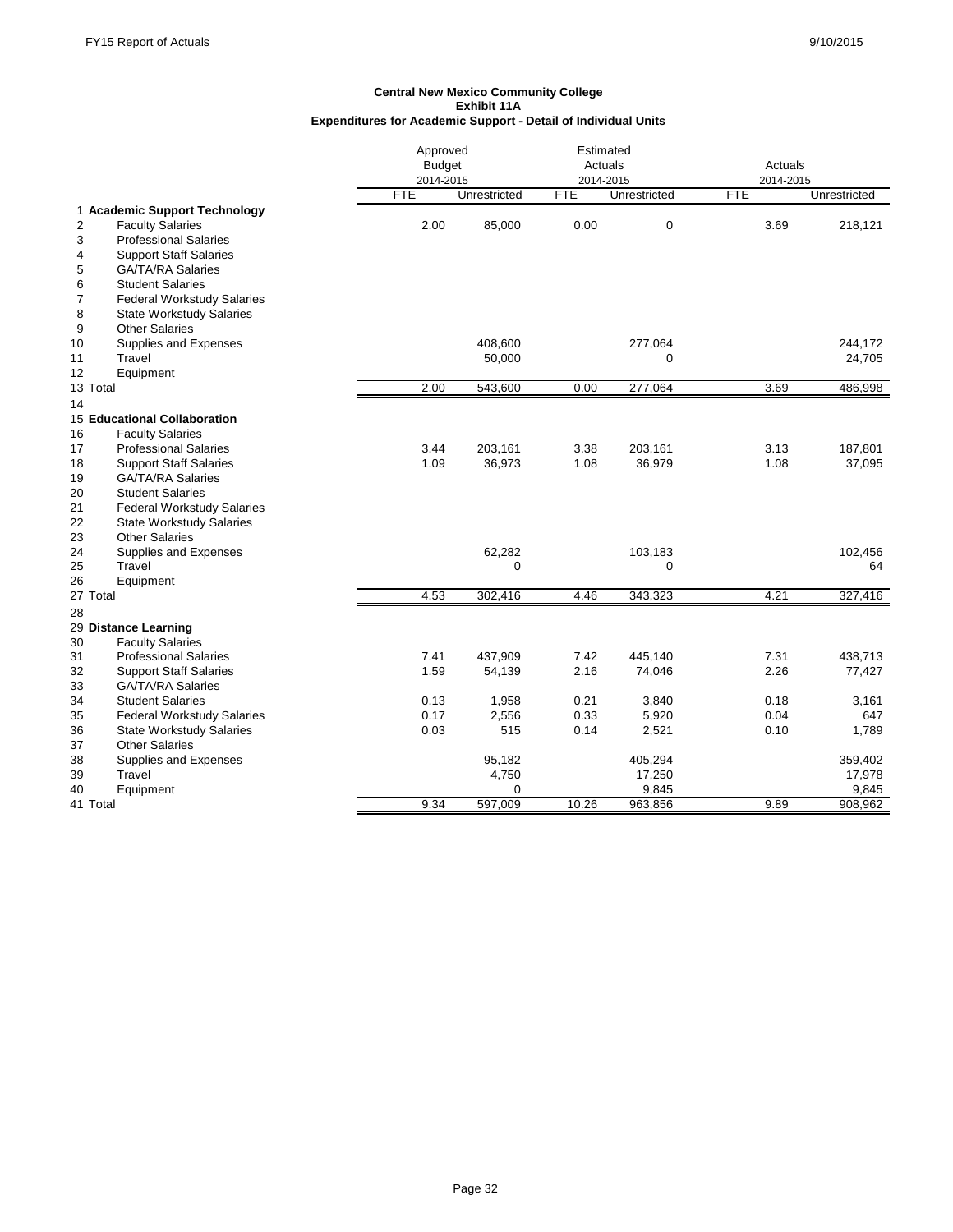|                                                     | Approved                   |              | Estimated<br>Actuals |              | Actuals    |              |
|-----------------------------------------------------|----------------------------|--------------|----------------------|--------------|------------|--------------|
|                                                     | <b>Budget</b><br>2014-2015 |              | 2014-2015            |              | 2014-2015  |              |
|                                                     | <b>FTE</b>                 | Unrestricted | <b>FTE</b>           | Unrestricted | <b>FTE</b> | Unrestricted |
| 1 Presidential Fellows                              |                            |              |                      |              |            |              |
| $\overline{2}$<br><b>Faculty Salaries</b>           |                            |              |                      |              |            |              |
| 3<br><b>Professional Salaries</b>                   | 0.00                       | 0            | 3.03                 | 182,161      | 3.87       | 232,013      |
| <b>Support Staff Salaries</b><br>4                  |                            |              |                      |              |            |              |
| 5<br><b>GA/TA/RA Salaries</b>                       |                            |              |                      |              |            |              |
| 6<br><b>Student Salaries</b>                        |                            |              |                      |              |            |              |
| $\overline{7}$<br><b>Federal Workstudy Salaries</b> |                            |              |                      |              |            |              |
| 8<br><b>State Workstudy Salaries</b>                |                            |              |                      |              |            |              |
| <b>Other Salaries</b><br>9                          |                            |              |                      |              |            |              |
| Supplies and Expenses<br>10                         |                            | $\mathbf 0$  |                      | 5,209        |            | 30,775       |
| Travel<br>11                                        |                            | $\mathbf 0$  |                      | 4,233        |            | 69           |
| Equipment<br>12                                     |                            |              |                      |              |            |              |
| 13 Total                                            | 0.00                       | 0            | 3.03                 | 191,603      | 3.87       | 262,857      |
| 14                                                  |                            |              |                      |              |            |              |
| 15 Academic Affairs Executive Director              |                            |              |                      |              |            |              |
| <b>Faculty Salaries</b><br>16                       |                            |              |                      |              |            |              |
| 17<br><b>Professional Salaries</b>                  | 6.23                       | 368,215      | 7.30                 | 438,343      | 7.41       | 444,508      |
| 18<br><b>Support Staff Salaries</b>                 | 2.07                       | 70,282       | 2.71                 | 93,037       | 2.62       | 89,768       |
| 19<br><b>GA/TA/RA Salaries</b>                      |                            |              |                      |              |            |              |
| 20<br><b>Student Salaries</b>                       | 0.00                       | $\mathbf 0$  | 0.04                 | 1,260        | 0.00       | 0            |
| 21<br><b>Federal Workstudy Salaries</b>             |                            |              |                      |              |            |              |
| 22<br><b>State Workstudy Salaries</b>               |                            |              |                      |              |            |              |
| 23<br><b>Other Salaries</b>                         |                            |              |                      |              |            |              |
| 24<br>Supplies and Expenses                         |                            | 42,081       |                      | 93,441       |            | 75,890       |
| 25<br>Travel                                        |                            | 3,000        |                      | 4,200        |            | 4,296        |
| 26<br>Equipment                                     |                            |              |                      |              |            |              |
| 27 Total                                            | 8.30                       | 483,578      | 10.05                | 630,281      | 10.03      | 614,462      |
| 28                                                  |                            |              |                      |              |            |              |
| 29 Academic Support                                 |                            |              |                      |              |            |              |
| <b>Faculty Salaries</b><br>30                       | 3.63                       | 214,200      | 7.40                 | 444,304      | 3.53       | 211,841      |
| <b>Professional Salaries</b><br>31                  | 0.00                       | 0            | 1.77                 | 60,731       | 0.00       | 0            |
| 32<br><b>Support Staff Salaries</b>                 | 0.00                       | $\mathbf 0$  | 0.29                 | 9,927        | 0.00       | $\mathbf 0$  |
| 33<br><b>GA/TA/RA Salaries</b>                      |                            |              |                      |              |            |              |
| 34<br><b>Student Salaries</b>                       |                            |              |                      |              |            |              |
| 35<br><b>Federal Workstudy Salaries</b>             |                            |              |                      |              |            |              |
| 36<br><b>State Workstudy Salaries</b>               |                            |              |                      |              |            |              |
| 37<br><b>Other Salaries</b>                         |                            |              |                      |              |            |              |
| 38<br>Supplies and Expenses                         |                            | 2,500        |                      | 170,597      |            | 166,675      |
| Travel<br>39                                        |                            | $\mathbf 0$  |                      | 40,000       |            | 4,233        |
| 40<br>Equipment                                     |                            |              |                      |              |            |              |
| 41 Total                                            | 3.63                       | 216,700      | 9.46                 | 725,559      | 3.53       | 382,749      |
|                                                     |                            |              |                      |              |            |              |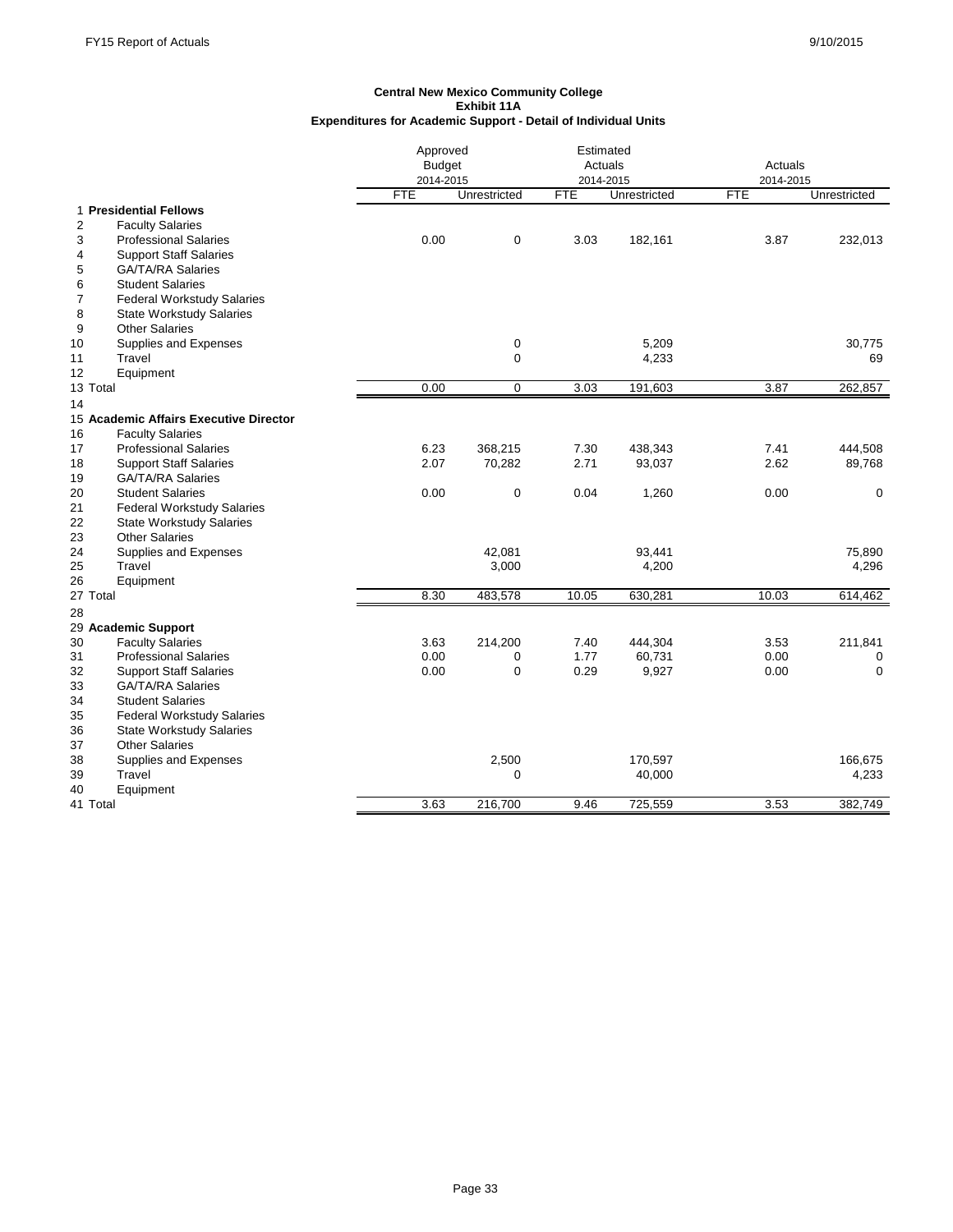|                |                                        | Approved      |              |            | Estimated    |                      |              |
|----------------|----------------------------------------|---------------|--------------|------------|--------------|----------------------|--------------|
|                |                                        | <b>Budget</b> |              |            | Actuals      | Actuals<br>2014-2015 |              |
|                |                                        | 2014-2015     |              |            | 2014-2015    |                      |              |
|                |                                        | <b>FTE</b>    | Unrestricted | <b>FTE</b> | Unrestricted | <b>FTE</b>           | Unrestricted |
|                | 1 Multi-Campus Academic Support        |               |              |            |              |                      |              |
| $\overline{c}$ | <b>Faculty Salaries</b>                |               |              |            |              |                      |              |
| 3              | <b>Professional Salaries</b>           |               |              |            |              |                      |              |
| 4              | <b>Support Staff Salaries</b>          | 7.31          | 248,543      | 6.30       | 215,911      | 6.25                 | 214,279      |
| 5              | <b>GA/TA/RA Salaries</b>               |               |              |            |              |                      |              |
| 6              | <b>Student Salaries</b>                |               |              |            |              |                      |              |
| $\overline{7}$ | <b>Federal Workstudy Salaries</b>      |               |              |            |              |                      |              |
| 8              | <b>State Workstudy Salaries</b>        |               |              |            |              |                      |              |
| 9              | <b>Other Salaries</b>                  |               |              |            |              |                      |              |
| 10             | Supplies and Expenses                  |               | 71,861       |            | 87,962       |                      | 93,684       |
| 11             | Travel                                 |               |              |            |              |                      |              |
| 12             | Equipment                              |               |              |            |              |                      |              |
| 13 Total       |                                        | 7.31          | 320,404      | 6.30       | 303,873      | 6.25                 | 307,963      |
| 14             |                                        |               |              |            |              |                      |              |
|                | 15 Workforce Training Center           |               |              |            |              |                      |              |
| 16             | <b>Faculty Salaries</b>                |               |              |            |              |                      |              |
| 17             | <b>Professional Salaries</b>           | 10.27         | 606,807      | 8.91       | 534,836      | 8.88                 | 533,226      |
| 18             | <b>Support Staff Salaries</b>          | 6.11          | 207,822      | 6.06       | 207,822      | 6.32                 | 216,514      |
| 19             | <b>GA/TA/RA Salaries</b>               |               |              |            |              |                      |              |
| 20             | <b>Student Salaries</b>                | 0.70          | 10,530       | 0.64       | 11,520       | 0.11                 | 2,036        |
| 21             | <b>Federal Workstudy Salaries</b>      | 0.00          | 0            | 0.00       | 0            | 0.06                 | 1,078        |
| 22             | <b>State Workstudy Salaries</b>        | 0.00          | $\mathbf 0$  | 0.39       | 7,062        | 0.44                 | 7,965        |
| 23             | <b>Other Salaries</b>                  | 0.33          | 8,608        | 0.00       | $\Omega$     | 0.00                 | $\mathbf 0$  |
| 24             | Supplies and Expenses                  |               | 263,623      |            | 297,143      |                      | 230,616      |
| 25             | Travel                                 |               | 8,310        |            | 18,310       |                      | 14,313       |
| 26             | Equipment                              |               | 0            |            | 5,129        |                      | 0            |
| 27 Total       |                                        | 17.41         | 1,105,700    | 16.01      | 1,081,822    | 15.81                | 1.005.748    |
| 28             |                                        |               |              |            |              |                      |              |
|                | 29 Total Unrestricted Academic Support |               |              |            |              |                      |              |
| 30             | <b>Faculty Salaries</b>                | 5.63          | 299,200      | 7.40       | 444,304      | 7.22                 | 429,962      |
| 31             | <b>Professional Salaries</b>           | 87.02         | 5,140,900    | 92.71      | 5,519,163    | 92.93                | 5,577,844    |
| 32             | <b>Support Staff Salaries</b>          | 102.90        | 3,499,772    | 89.56      | 3,068,981    | 88.92                | 3,046,953    |
| 33             | <b>GA/TA/RA Salaries</b>               |               |              |            |              |                      |              |
| 34             | <b>Student Salaries</b>                | 5.90          | 89,028       | 7.81       | 142,020      | 1.52                 | 27,142       |
| 35             | <b>Federal Workstudy Salaries</b>      | 2.73          | 41,110       | 2.36       | 41,174       | 2.41                 | 43,221       |
| 36             | <b>State Workstudy Salaries</b>        | 3.79          | 57,116       | 3.65       | 65,486       | 3.68                 | 66,015       |
| 37             | <b>Other Salaries</b>                  | 0.33          | 8,608        | 0.00       | 0            | 0.00                 | $\Omega$     |
| 38             | Supplies and Expenses                  |               | 1,989,701    |            | 3,170,234    |                      | 3,085,767    |
| 39             | Travel                                 |               | 81,828       |            | 117,950      |                      | 99,830       |
| 40             | Equipment                              |               | 176,586      |            | 170,029      |                      | 124,754      |
| 41 Total       |                                        | 208.29        | 11,383,849   | 203.49     | 12,739,341   | 196.67               | 12,501,488   |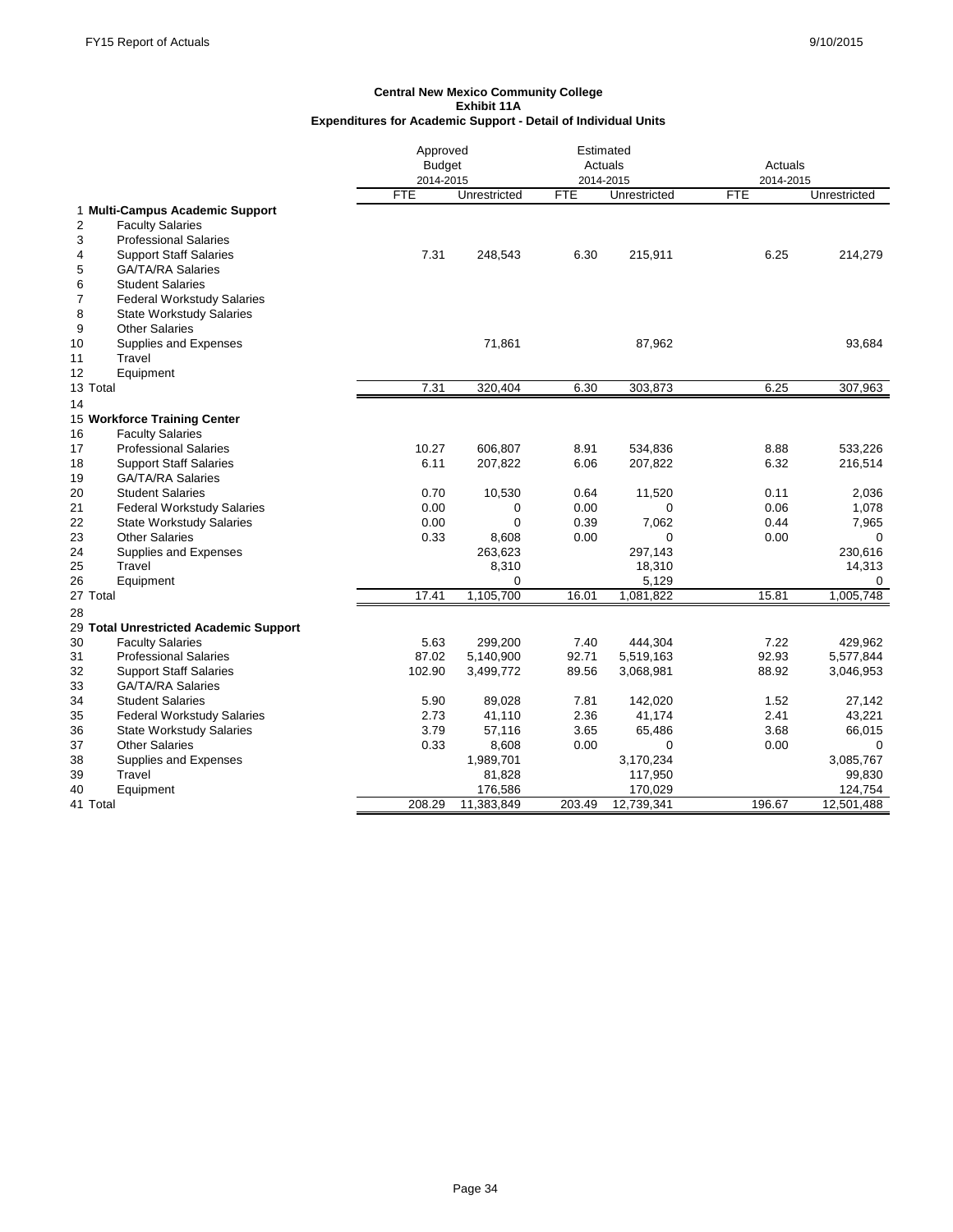|                                                                                                                                                                                                                                                                                                                                                                                                    |            | Approved<br><b>Budget</b><br>2014-2015 |            | Estimated<br>Actuals<br>2014-2015 | Actuals<br>2014-2015 |                |
|----------------------------------------------------------------------------------------------------------------------------------------------------------------------------------------------------------------------------------------------------------------------------------------------------------------------------------------------------------------------------------------------------|------------|----------------------------------------|------------|-----------------------------------|----------------------|----------------|
|                                                                                                                                                                                                                                                                                                                                                                                                    | <b>FTE</b> | Restricted                             | <b>FTE</b> | Restricted                        | <b>FTE</b>           | Restricted     |
| 1 CNM Foundation In-kind<br><b>Faculty Salaries</b><br>2<br>3<br><b>Professional Salaries</b><br><b>Support Staff Salaries</b><br>4<br><b>GA/TA/RA Salaries</b><br>5                                                                                                                                                                                                                               |            |                                        |            |                                   |                      |                |
| <b>Student Salaries</b><br>6<br><b>Federal Workstudy Salaries</b><br>7<br>8<br><b>State Workstudy Salaries</b><br><b>Other Salaries</b><br>9<br>Supplies and Expenses<br>10<br>Travel<br>11                                                                                                                                                                                                        |            | 150,000                                |            | 150,000                           |                      | 0              |
| Equipment<br>12                                                                                                                                                                                                                                                                                                                                                                                    |            |                                        |            |                                   |                      |                |
| 13 Total<br>14                                                                                                                                                                                                                                                                                                                                                                                     | 0.00       | 150,000                                | 0.00       | 150,000                           | 0.00                 | $\overline{0}$ |
| 15 Library Muslim Journeys Grant<br><b>Faculty Salaries</b><br>16<br><b>Professional Salaries</b><br>17<br><b>Support Staff Salaries</b><br>18<br><b>GA/TA/RA Salaries</b><br>19<br>20<br><b>Student Salaries</b><br>21<br><b>Federal Workstudy Salaries</b><br>22<br><b>State Workstudy Salaries</b><br>23<br><b>Other Salaries</b><br>Supplies and Expenses<br>24<br>Travel<br>25                |            | $\mathbf 0$                            |            | $\pmb{0}$                         |                      | 765            |
| 26<br>Equipment/Library Books<br>27 Total                                                                                                                                                                                                                                                                                                                                                          | 0.00       | $\mathbf 0$<br>$\mathbf 0$             | 0.00       | 765<br>765                        | 0.00                 | 0<br>765       |
| 28                                                                                                                                                                                                                                                                                                                                                                                                 |            |                                        |            |                                   |                      |                |
| 29 IPR-FHI 360 Data Contract<br><b>Faculty Salaries</b><br>30<br>31<br><b>Professional Salaries</b><br><b>Support Staff Salaries</b><br>32<br>33<br><b>GA/TA/RA Salaries</b><br><b>Student Salaries</b><br>34<br><b>Federal Workstudy Salaries</b><br>35<br><b>State Workstudy Salaries</b><br>36<br><b>Other Salaries</b><br>37<br>Supplies and Expenses<br>38<br>39<br>Travel<br>Equipment<br>40 |            |                                        |            |                                   |                      |                |
| 41 Total                                                                                                                                                                                                                                                                                                                                                                                           | 0.00       | 0                                      | 0.00       | 0                                 | 0.00                 | 0              |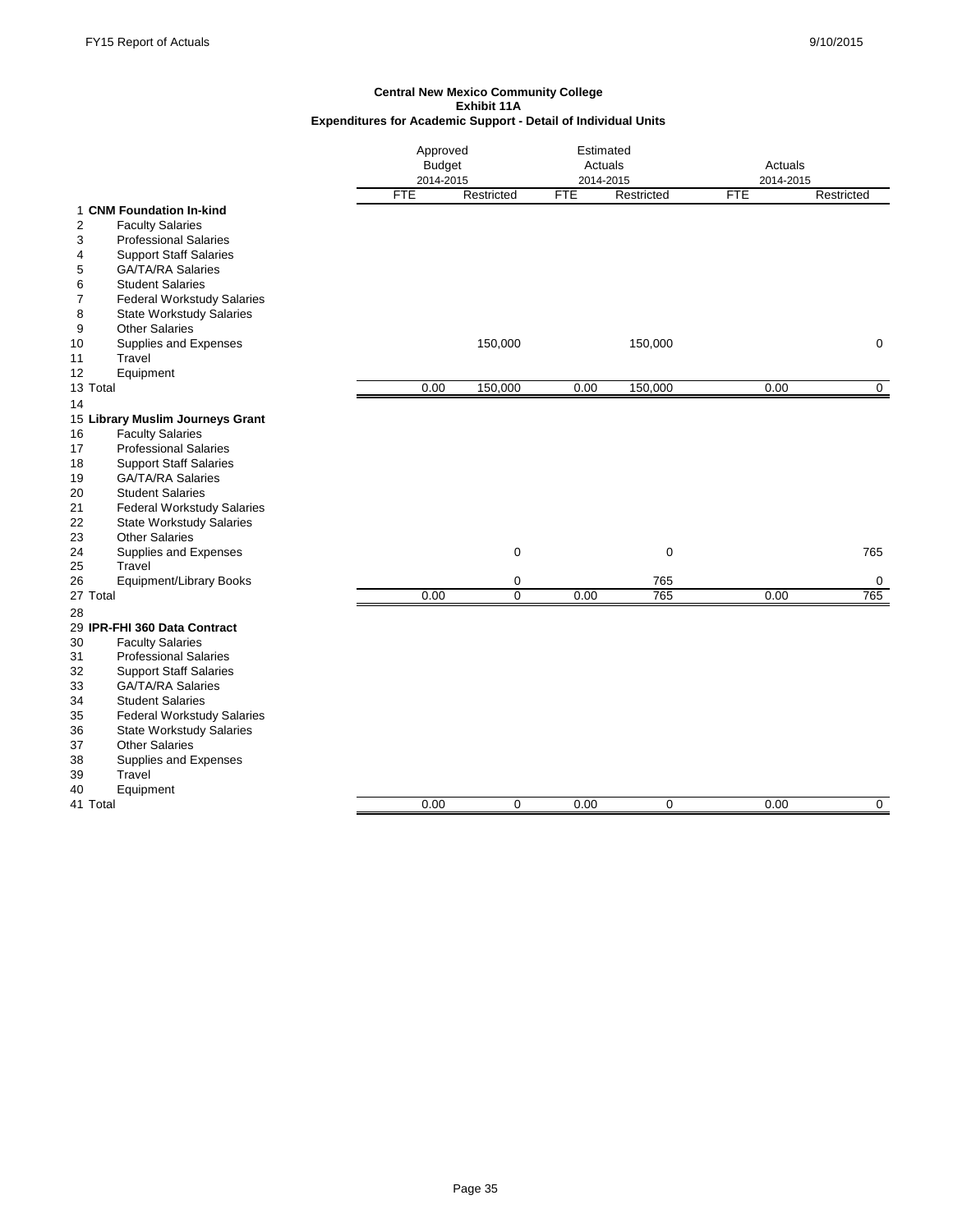|                                                      |            | Approved<br><b>Budget</b><br>2014-2015 |                         | Estimated<br>Actuals | Actuals<br>2014-2015 |             |
|------------------------------------------------------|------------|----------------------------------------|-------------------------|----------------------|----------------------|-------------|
|                                                      | <b>FTE</b> | Restricted                             | 2014-2015<br><b>FTE</b> | Restricted           | <b>FTE</b>           | Restricted  |
| 1 GOB State Library<br>2<br><b>Faculty Salaries</b>  |            |                                        |                         |                      |                      |             |
| <b>Professional Salaries</b><br>3                    |            |                                        |                         |                      |                      |             |
| <b>Support Staff Salaries</b><br>4                   |            |                                        |                         |                      |                      |             |
| GA/TA/RA Salaries<br>5                               |            |                                        |                         |                      |                      |             |
| <b>Student Salaries</b><br>6                         |            |                                        |                         |                      |                      |             |
| <b>Federal Workstudy Salaries</b><br>7               |            |                                        |                         |                      |                      |             |
| <b>State Workstudy Salaries</b><br>8                 |            |                                        |                         |                      |                      |             |
| <b>Other Salaries</b><br>9                           |            |                                        |                         |                      |                      |             |
| Supplies and Expenses<br>10                          |            | 78,839                                 |                         | 74,244               |                      | 43,699      |
| Travel<br>11                                         |            |                                        |                         |                      |                      |             |
| Equipment/Library Books<br>12                        |            | 160,294                                |                         | 164,888              |                      | 81,838      |
| 13 Total                                             | 0.00       | 239,133                                | 0.00                    | 239,132              | 0.00                 | 125,537     |
| 14                                                   |            |                                        |                         |                      |                      |             |
| 15 Perkins - Academic Support                        |            |                                        |                         |                      |                      |             |
| <b>Faculty Salaries</b><br>16                        |            |                                        |                         |                      |                      |             |
| <b>Professional Salaries</b><br>17                   | 0.00       | $\mathbf 0$                            | 1.16                    | 39,818               | 0.00                 | 0           |
| <b>Support Staff Salaries</b><br>18                  | 1.90       | 65,000                                 | 0.00                    | $\mathbf 0$          | 0.00                 | $\mathbf 0$ |
| <b>GA/TA/RA Salaries</b><br>19                       |            |                                        |                         |                      |                      |             |
| <b>Student Salaries</b><br>20                        |            |                                        |                         |                      |                      |             |
| 21<br><b>Federal Workstudy Salaries</b>              |            |                                        |                         |                      |                      |             |
| <b>State Workstudy Salaries</b><br>22                |            |                                        |                         |                      |                      |             |
| <b>Other Salaries</b><br>23                          |            |                                        |                         |                      |                      |             |
| Supplies and Expenses<br>24                          |            | 40,000                                 |                         | 49,156               |                      | 20,501      |
| Travel<br>25                                         |            | 30,000                                 |                         | 14,808               |                      | 5,678       |
| <b>Equipment/Library Books</b><br>26                 |            | $\mathbf 0$                            |                         | $\mathbf 0$          |                      | 2,369       |
| 27 Total                                             | 1.90       | 135,000                                | 1.16                    | 103,782              | 0.00                 | 28,548      |
| 28                                                   |            |                                        |                         |                      |                      |             |
| 29 WTC-McCorkie Endowment<br><b>Faculty Salaries</b> |            |                                        |                         |                      |                      |             |
| 30<br>31<br><b>Professional Salaries</b>             |            |                                        |                         |                      |                      |             |
| 32<br><b>Support Staff Salaries</b>                  |            |                                        |                         |                      |                      |             |
| <b>GA/TA/RA Salaries</b><br>33                       |            |                                        |                         |                      |                      |             |
| <b>Student Salaries</b><br>34                        |            |                                        |                         |                      |                      |             |
| 35<br><b>Federal Workstudy Salaries</b>              |            |                                        |                         |                      |                      |             |
| <b>State Workstudy Salaries</b><br>36                |            |                                        |                         |                      |                      |             |
| <b>Other Salaries</b><br>37                          |            |                                        |                         |                      |                      |             |
| 38<br>Supplies and Expenses                          |            | 800                                    |                         | 1,000                |                      | 629         |
| Travel<br>39                                         |            |                                        |                         |                      |                      |             |
| 40<br>Equipment                                      |            |                                        |                         |                      |                      |             |
| 41 Total                                             | 0.00       | 800                                    | 0.00                    | 1,000                | 0.00                 | 629         |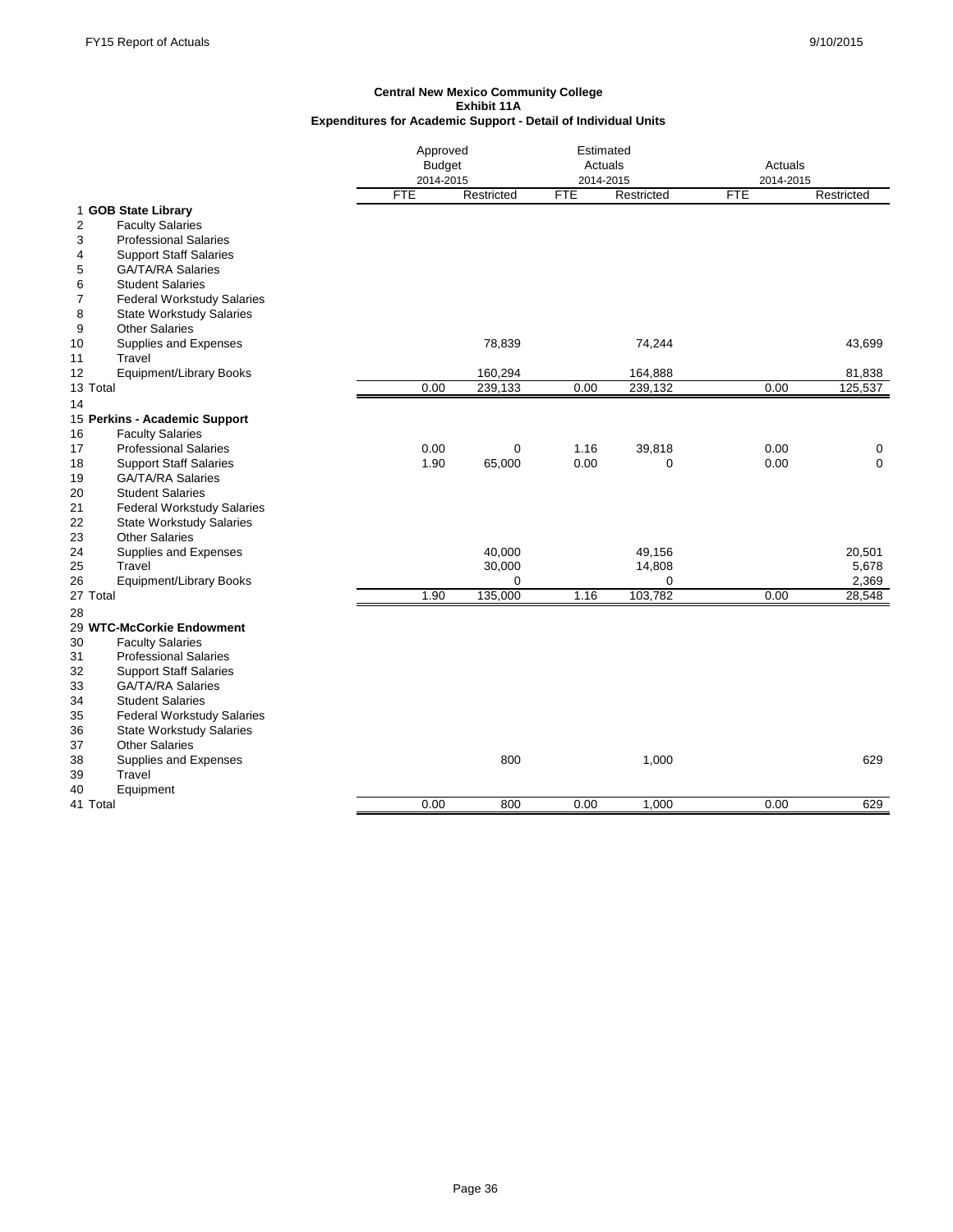|                                                                                                                                                                                              | Approved<br><b>Budget</b><br>2014-2015 |                | Estimated<br>Actuals<br>2014-2015 |                 | Actuals<br>2014-2015 |                   |
|----------------------------------------------------------------------------------------------------------------------------------------------------------------------------------------------|----------------------------------------|----------------|-----------------------------------|-----------------|----------------------|-------------------|
|                                                                                                                                                                                              | <b>FTE</b>                             | Restricted     | <b>FTE</b>                        | Restricted      | <b>FTE</b>           | Restricted        |
| 1 Hamorth FND Breast Cancer<br>$\overline{2}$<br><b>Faculty Salaries</b><br>3<br><b>Professional Salaries</b><br><b>Support Staff Salaries</b><br>4                                          |                                        |                |                                   |                 |                      |                   |
| 5<br><b>GA/TA/RA Salaries</b><br><b>Student Salaries</b><br>6<br><b>Federal Workstudy Salaries</b><br>7<br>8<br><b>State Workstudy Salaries</b><br><b>Other Salaries</b><br>9                |                                        |                |                                   |                 |                      |                   |
| Supplies and Expenses<br>10<br>11<br>Travel<br>12<br>Equipment                                                                                                                               |                                        | 6,000          |                                   | 0               |                      | 0                 |
| 13 Total                                                                                                                                                                                     | 0.00                                   | 6.000          | 0.00                              | $\mathbf 0$     | 0.00                 | 0                 |
| 14                                                                                                                                                                                           |                                        |                |                                   |                 |                      |                   |
| 15 SFCC/DOL Skill-UP / ABE I-Best/ Best Conf<br><b>Faculty Salaries</b><br>16<br>17<br><b>Professional Salaries</b><br>18<br><b>Support Staff Salaries</b><br>19<br><b>GA/TA/RA Salaries</b> | 1.07                                   | 60,000         | 1.25                              | 73,896          | 0.64                 | 37,666            |
| 20<br><b>Student Salaries</b><br>21<br><b>Federal Workstudy Salaries</b><br>22<br><b>State Workstudy Salaries</b><br>23<br><b>Other Salaries</b>                                             |                                        |                |                                   |                 |                      |                   |
| 24<br>Supplies and Expenses<br>Travel<br>25<br>26<br>Equipment                                                                                                                               |                                        | 5,000<br>1,020 |                                   | 16,336<br>4,485 |                      | 2,476<br>$\Omega$ |
| 27 Total                                                                                                                                                                                     | 1.07                                   | 66,020         | 1.25                              | 94,717          | 0.64                 | 40,142            |
| 28                                                                                                                                                                                           |                                        |                |                                   |                 |                      |                   |
| 29 Total Restricted Academic Support                                                                                                                                                         |                                        |                |                                   |                 |                      |                   |
| <b>Faculty Salaries</b><br>30                                                                                                                                                                | 1.07                                   | 60,000         | 1.25                              | 73,896          | 0.64                 | 37,666            |
| 31<br><b>Professional Salaries</b>                                                                                                                                                           | 0.00                                   | $\mathbf 0$    | 1.16                              | 39,818          | 0.00                 | 0                 |
| 32<br><b>Support Staff Salaries</b>                                                                                                                                                          | 1.90                                   | 65,000         | 0.00                              | $\mathbf 0$     | 0.00                 | $\mathbf 0$       |
| 33<br><b>GA/TA/RA Salaries</b>                                                                                                                                                               | 0.00                                   | 0              | 0.00                              | $\mathbf 0$     | 0.00                 | $\mathbf 0$       |
| 34<br><b>Student Salaries</b>                                                                                                                                                                | 0.00                                   | 0              | 0.00                              | $\mathbf 0$     | 0.00                 | $\mathbf 0$       |
| 35<br><b>Federal Workstudy Salaries</b>                                                                                                                                                      | 0.00                                   | $\mathbf 0$    | 0.00                              | $\mathbf 0$     | 0.00                 | $\mathbf 0$       |
| 36<br><b>State Workstudy Salaries</b>                                                                                                                                                        | 0.00                                   | $\mathbf 0$    | 0.00                              | $\mathbf 0$     | 0.00                 | $\mathbf 0$       |
| <b>Other Salaries</b><br>37                                                                                                                                                                  | 0.00                                   | $\mathbf 0$    | 0.00                              | $\mathbf 0$     | 0.00                 | $\Omega$          |
| 38<br>Supplies and Expenses                                                                                                                                                                  |                                        | 280,639        |                                   | 290,736         |                      | 68,070            |
| Travel<br>39                                                                                                                                                                                 |                                        | 31,020         |                                   | 19,293          |                      | 5,678             |
| 40<br>Equipment                                                                                                                                                                              | 2.97                                   | 160,294        | 2.41                              | 165,653         | 0.64                 | 84,207            |
| 41 Total                                                                                                                                                                                     |                                        | 596,953        |                                   | 589,396         |                      | 195,621           |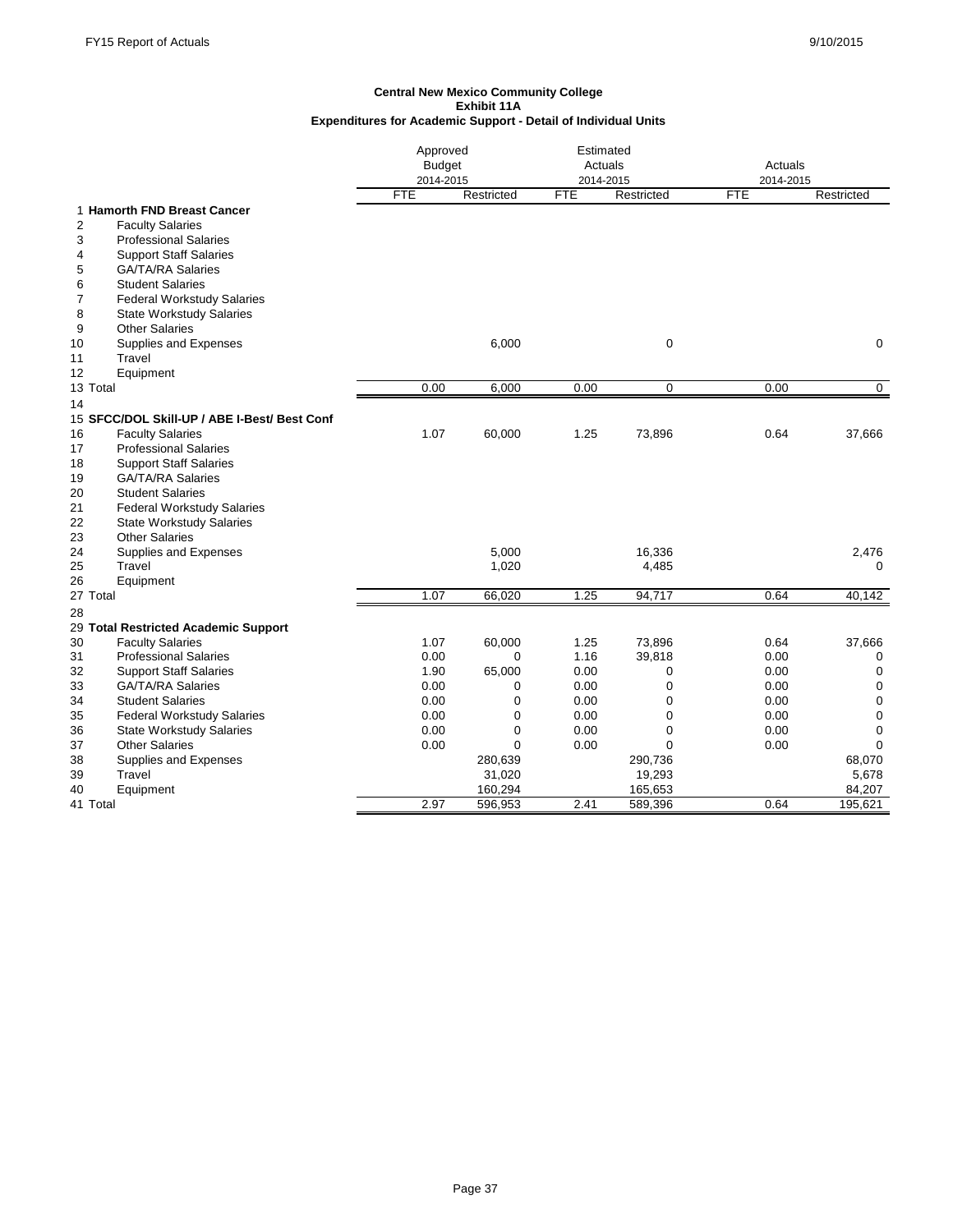#### **Central New Mexico Community College Expenditures for Student Services Exhibit 12**

|                                                        | Approved      |                | Estimated  |           |            |           |
|--------------------------------------------------------|---------------|----------------|------------|-----------|------------|-----------|
|                                                        | <b>Budget</b> |                | Actuals    |           | Actuals    |           |
|                                                        | 2014-2015     |                | 2014-2015  |           | 2014-2015  |           |
|                                                        | Unrest.       | Rest.          | Unrest.    | Rest.     | Unrest.    | Rest.     |
| 1 Student Services Administration                      |               |                |            |           |            |           |
| $\overline{2}$<br><b>Associate VP Student Services</b> | 759,056       |                | 813,967    |           | 815,634    |           |
| 3<br><b>Disability Resource Center</b>                 | 1,517,430     | 8,290          | 1,745,010  | 8,290     | 1,598,403  | 0         |
| 4<br><b>Assistance Centers for Education</b>           | 3,023,318     | 446,211        | 2,925,033  | 532,736   | 2,774,631  | 408,958   |
| 5<br><b>CNM Connect/Contact Center</b>                 | 760,747       | 9,465          | 968,148    | 231,934   | 971,345    | 59,547    |
| 6<br><b>Business Resource Center</b>                   |               |                |            |           |            |           |
| 7 Total Student Services Administration                | 6,060,551     | 463,966        | 6,452,158  | 772,960   | 6,160,013  | 468,505   |
| 8                                                      |               |                |            |           |            |           |
| 9 Counseling and Career Guidance                       |               |                |            |           |            |           |
| Dean - Student Services<br>10                          | 274,945       | 225,000        | 311,791    | 225,000   | 319,698    | 94,491    |
| <b>Advisement Center</b><br>11                         | 1,875,513     | 190,785        | 1,854,816  | 241,644   | 1,840,068  | 196,110   |
| 12<br><b>Student Job Placement</b>                     | 358,286       |                | 363,149    |           | 338,547    |           |
| <b>Assessment Centers</b><br>13                        | 1,317,202     |                | 1,335,350  | 0         | 1,320,194  | 0         |
| 14<br>South Valley Campus                              | 269,388       |                | 314,105    |           | 268,747    |           |
| 15<br>SS Admin                                         | 283,907       |                | 396,985    |           | 358,824    |           |
| <b>Student Services Technology</b><br>16               | 137,990       |                | 926,221    |           | 760,494    |           |
| 17                                                     |               |                |            |           |            |           |
| 18 Total Counseling and Career Services                | 4,517,231     | 415.785        | 5,502,417  | 466.644   | 5,206,572  | 290.601   |
| 19                                                     |               |                |            |           |            |           |
| 20 Financial Aid Administration                        |               |                |            |           |            |           |
| 21<br><b>Financial Aid Office</b>                      | 1,689,974     |                | 1,795,674  |           | 1,787,627  |           |
| 22                                                     |               |                | 0          |           | 0          |           |
| 23 Total Financial Aid Administration                  | 1,689,974     | $\mathbf 0$    | 1,795,674  | 0         | 1,787,627  | 0         |
| 24                                                     |               |                |            |           |            |           |
| 25 Student Admissions                                  |               |                |            |           |            |           |
| <b>Enrollment Services</b><br>26                       | 2,769,136     | $\pmb{0}$      | 2,505,179  | 200       | 2,515,923  | 0         |
| 27<br>Outreach                                         | 223,342       | 0              | 196,811    | 10,000    | 212,332    | 9,732     |
| 28 Total Student Admissions                            | 2,992,478     | $\overline{0}$ | 2,701,990  | 10,200    | 2,728,255  | 9,732     |
| 29                                                     |               |                |            |           |            |           |
| 30                                                     |               |                |            |           |            |           |
| 31                                                     |               |                |            |           |            |           |
| 32                                                     |               |                |            |           |            |           |
| 33 State Workstudy                                     |               | 533,604        |            | 464,900   |            | 436,032   |
| 34 Federal Workstudy                                   |               | 316,955        |            | 217,629   |            | 254,348   |
| 35 Retirement                                          | 1,540,710     | 62,426         | 1,465,310  | 73,721    | 1,482,239  | 67,536    |
| 36 Social Security                                     | 875,462       | 36,089         | 793,462    | 31,719    | 799,075    | 36,487    |
| 37 Group Insurance                                     | 1,507,538     | 29,895         | 1,611,338  | 82,303    | 1,525,301  | 54,829    |
| 38 Worker's Compensation                               | 80,108        | 4,423          | 140,708    | 9,712     | 85,178     | 3,324     |
| 39 Unemployment                                        | 16,022        | 1,961          | 72,022     | 4,809     | 41,277     | 1,565     |
| 40 Retiree Health                                      | 228,879       | 9,656          | 215,879    | 10,608    | 213,206    | 9,778     |
| <b>41 Tuition Waivers</b>                              | 29,625        |                | 130,366    |           | 135,799    |           |
| 42 Total Items not Included in 12A's                   | 4,278,344     | 995,009        | 4,429,085  | 895,401   | 4,282,075  | 863,899   |
| 43                                                     |               |                |            |           |            |           |
| 44                                                     |               |                |            |           |            |           |
| 45 Total Expenditures for Student Services             | 19,538,578    | 1,874,760      | 20,881,324 | 2,145,205 | 20,164,542 | 1,632,737 |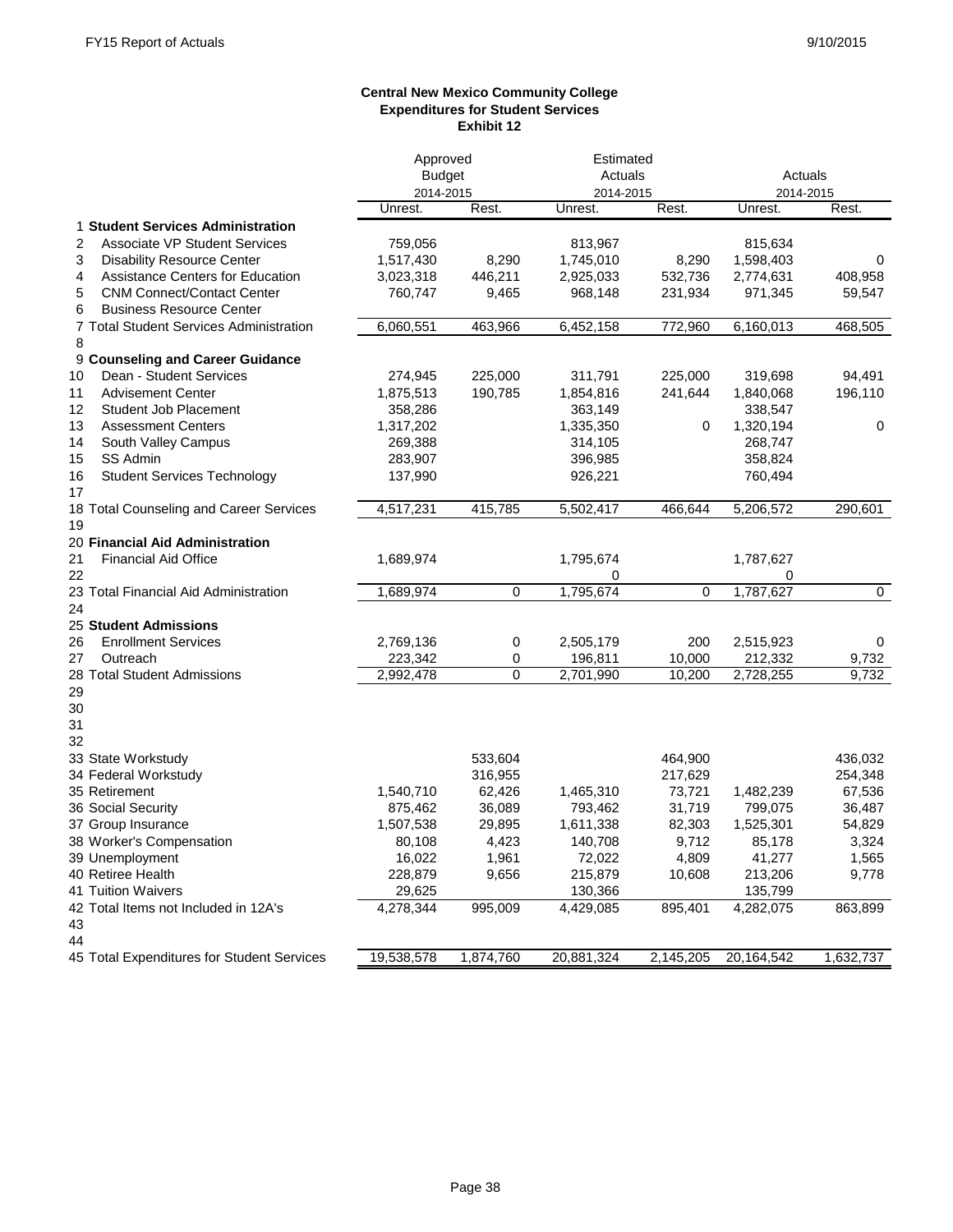|                                                          | Approved<br><b>Budget</b> |              |           | Estimated<br>Actuals |           | Actuals      |  |
|----------------------------------------------------------|---------------------------|--------------|-----------|----------------------|-----------|--------------|--|
|                                                          | 2014-2015                 |              | 2014-2015 |                      | 2014-2015 |              |  |
|                                                          | FTE                       | Unrestricted | FTE       | Unrestricted         | FTE       | Unrestricted |  |
| 1 CNM Connect                                            |                           |              |           |                      |           |              |  |
| 2<br><b>Faculty Salaries</b>                             |                           |              |           |                      |           |              |  |
| <b>Professional Salaries</b><br>3                        | 10.62                     | 627,543      | 11.20     | 672,083              | 11.17     | 670,693      |  |
| <b>Support Staff Salaries</b><br>4                       | 2.19                      | 74,457       | 2.26      | 77,409               | 2.20      | 75,453       |  |
| <b>GA/TA/RA Salaries</b><br>5                            |                           |              |           |                      |           |              |  |
| 6<br><b>Student Salaries</b>                             |                           |              |           |                      |           |              |  |
| <b>Federal Workstudy Salaries</b><br>7                   |                           |              |           |                      |           |              |  |
| 8<br><b>State Workstudy Salaries</b>                     |                           |              |           |                      |           |              |  |
| <b>Other Salaries</b><br>9                               |                           |              |           |                      |           |              |  |
| 10<br>Supplies and Expenses                              |                           | 52,747       |           | 212,656              |           | 223,582      |  |
| Travel<br>11                                             |                           | 6,000        |           | 6,000                |           | 1,617        |  |
| 12<br>Equipment                                          |                           |              |           |                      |           |              |  |
| 13 Total                                                 | 12.81                     | 760,747      | 13.46     | 968,148              | 13.37     | 971,345      |  |
| 14                                                       |                           |              |           |                      |           |              |  |
| 15 Assistance Centers for Education                      |                           |              |           |                      |           |              |  |
| <b>Faculty Salaries</b><br>16                            |                           |              |           |                      |           |              |  |
| 17<br><b>Professional Salaries</b>                       | 7.13                      | 421,014      | 5.86      | 351,590              | 5.91      | 354,946      |  |
| 18<br><b>Support Staff Salaries</b>                      | 50.55                     | 1,719,163    | 48.56     | 1,663,937            | 48.06     | 1,646,968    |  |
| 19<br><b>GA/TA/RA Salaries</b>                           |                           |              |           |                      |           |              |  |
| <b>Student Salaries</b><br>20                            | 2.49                      | 37,535       | 3.42      | 61,380               | 0.10      | 1,770        |  |
| 21<br><b>Federal Workstudy Salaries</b>                  | 3.51                      | 52,881       | 1.20      | 21,513               | 1.88      | 33,713       |  |
| 22<br><b>State Workstudy Salaries</b>                    | 0.64                      | 9,657        | 1.24      | 22,302               | 1.06      | 19,074       |  |
| 23<br><b>Other Salaries</b>                              |                           |              |           |                      |           |              |  |
| 24<br>Supplies and Expenses                              |                           | 783,068      |           | 804,311              |           | 718,160      |  |
| 25<br>Travel                                             |                           |              |           |                      |           |              |  |
| 26<br>Equipment<br>27 Total                              | 64.31                     | 3,023,318    | 60.27     | 2,925,033            | 57.01     | 2,774,631    |  |
|                                                          |                           |              |           |                      |           |              |  |
| 28                                                       |                           |              |           |                      |           |              |  |
| 29 Disability Resource Center<br><b>Faculty Salaries</b> |                           |              |           |                      |           |              |  |
| 30<br>31<br><b>Professional Salaries</b>                 | 7.28                      | 430,315      | 8.33      | 499,777              | 7.98      | 478,754      |  |
| 32<br><b>Support Staff Salaries</b>                      | 12.03                     | 409,216      | 14.55     | 498,671              | 13.23     | 453,428      |  |
| 33<br><b>GA/TA/RA Salaries</b>                           |                           |              |           |                      |           |              |  |
| 34<br><b>Student Salaries</b>                            | 0.00                      | 0            | 0.36      | 6,420                | 0.06      | 1,036        |  |
| 35<br><b>Federal Workstudy Salaries</b>                  | 0.00                      | 0            | 0.00      | 0                    | 0.02      | 431          |  |
| 36<br><b>State Workstudy Salaries</b>                    | 0.40                      | 5,959        | 0.28      | 4,960                | 0.29      | 5,168        |  |
| <b>Other Salaries</b><br>37                              |                           |              |           |                      |           |              |  |
| 38<br>Supplies and Expenses                              |                           | 669,969      |           | 733,211              |           | 651,602      |  |
| 39<br>Travel                                             |                           | 1,971        |           | 1,971                |           | 7,984        |  |
| Equipment<br>40                                          |                           |              |           |                      |           |              |  |
| 41 Total                                                 | 19.71                     | 1,517,430    | 23.51     | 1,745,010            | 21.58     | 1,598,403    |  |
|                                                          |                           |              |           |                      |           |              |  |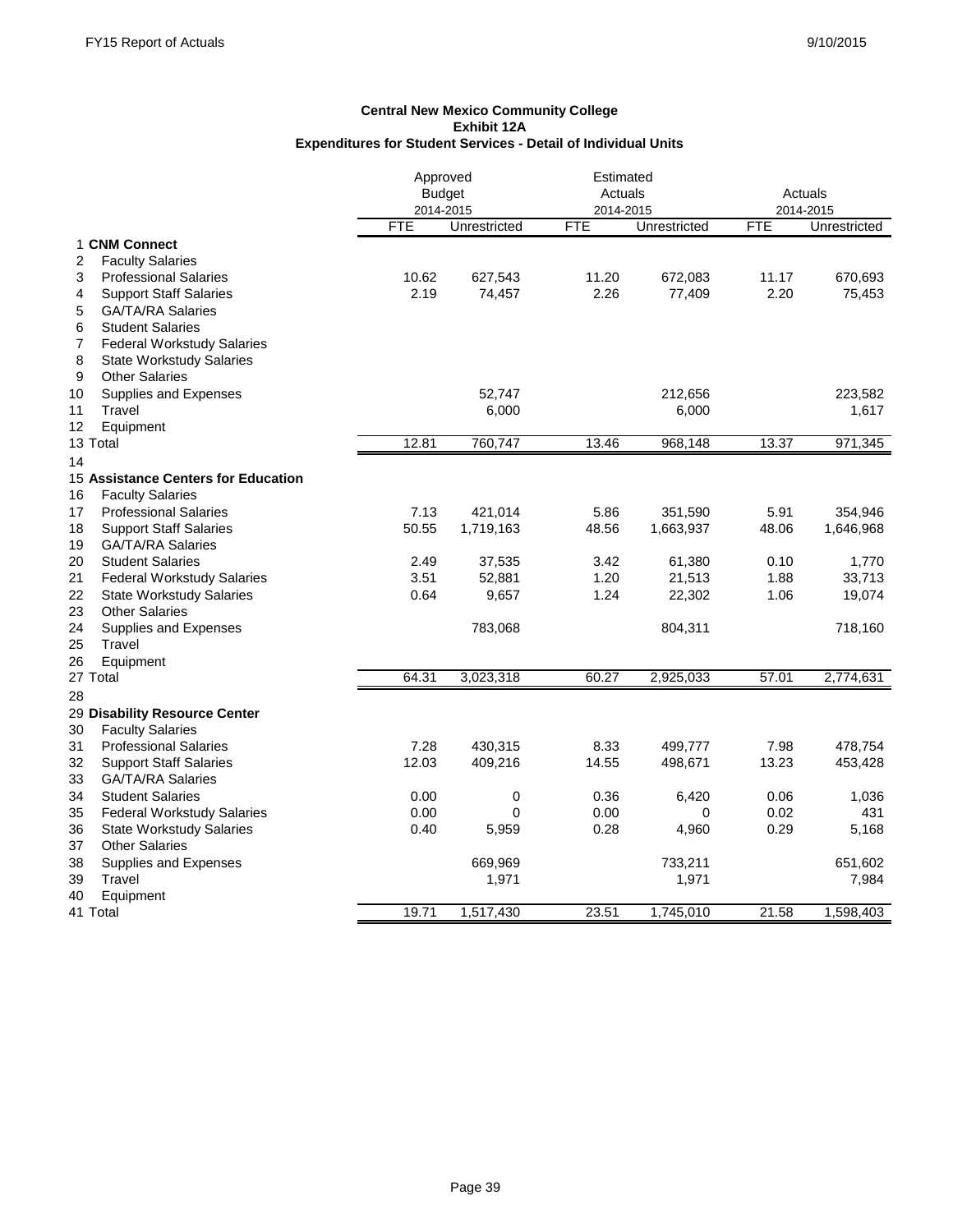|    |                                    | Approved      |              | Estimated  |              |            |              |
|----|------------------------------------|---------------|--------------|------------|--------------|------------|--------------|
|    |                                    | <b>Budget</b> |              | Actuals    |              | Actuals    |              |
|    |                                    | 2014-2015     |              | 2014-2015  |              |            | 2014-2015    |
|    |                                    | <b>FTE</b>    | Unrestricted | <b>FTE</b> | Unrestricted | <b>FTE</b> | Unrestricted |
|    | 1 Student Conduct & Responsibility |               |              |            |              |            |              |
| 2  | <b>Faculty Salaries</b>            |               |              |            |              |            |              |
| 3  | <b>Professional Salaries</b>       | 1.03          | 60,918       | 1.01       | 60,919       | 1.02       | 61,073       |
| 4  | <b>Support Staff Salaries</b>      | 0.96          | 32,543       | 1.30       | 44,719       | 1.05       | 35,822       |
| 5  | <b>GA/TA/RA Salaries</b>           |               |              |            |              |            |              |
| 6  | <b>Student Salaries</b>            |               |              |            |              |            |              |
| 7  | <b>Federal Workstudy Salaries</b>  |               |              |            |              |            |              |
| 8  | <b>State Workstudy Salaries</b>    |               |              |            |              |            |              |
| 9  | <b>Other Salaries</b>              |               |              |            |              |            |              |
| 10 | Supplies and Expenses              |               | 16,641       |            | 21,973       |            | 20,091       |
| 11 | Travel                             |               | 100          |            | 100          |            | $\mathbf 0$  |
| 12 | Equipment                          |               |              |            |              |            |              |
|    | 13 Total                           | 1.99          | 110,202      | 2.32       | 127,711      | 2.07       | 116,986      |
| 14 |                                    |               |              |            |              |            |              |
|    | <b>15 Advisement Center</b>        |               |              |            |              |            |              |
| 16 | <b>Faculty Salaries</b>            |               |              |            |              |            |              |
| 17 | <b>Professional Salaries</b>       | 21.99         | 1,298,965    | 20.20      | 1,212,396    | 20.06      | 1,203,835    |
| 18 | <b>Support Staff Salaries</b>      | 7.75          | 263,516      | 7.15       | 244,968      | 7.33       | 251,223      |
| 19 | <b>GA/TA/RA Salaries</b>           |               |              |            |              |            |              |
| 20 | <b>Student Salaries</b>            | 0.98          | 14,829       | 1.28       | 23,040       | 0.19       | 3,416        |
| 21 | <b>Federal Workstudy Salaries</b>  | 0.32          | 4,864        | 0.37       | 6,631        | 0.28       | 5,043        |
| 22 | <b>State Workstudy Salaries</b>    | 1.11          | 16,810       | 0.81       | 14,624       | 0.91       | 16,402       |
| 23 | <b>Other Salaries</b>              |               |              |            |              |            |              |
| 24 | Supplies and Expenses              |               | 272,129      |            | 348,757      |            | 357,953      |
| 25 | Travel                             |               | 4,400        |            | 4,400        |            | 2,196        |
| 26 | Equipment                          |               |              |            |              |            | 0            |
|    | 27 Total                           | 32.16         | 1,875,513    | 29.81      | 1,854,816    | 28.77      | 1,840,068    |
| 28 |                                    |               |              |            |              |            |              |
|    | 29 Job Connection Center           |               |              |            |              |            |              |
| 30 | <b>Faculty Salaries</b>            |               |              |            |              |            |              |
| 31 | <b>Professional Salaries</b>       | 2.23          | 131,792      | 2.24       | 134,686      | 2.03       | 121,808      |
| 32 | <b>Support Staff Salaries</b>      | 4.76          | 162,055      | 4.16       | 142,668      | 3.47       | 119,061      |
| 33 | GA/TA/RA Salaries                  |               |              |            |              |            |              |
| 34 | <b>Student Salaries</b>            | 0.07          | 1,009        | 0.36       | 6,420        | 0.06       | 1,032        |
| 35 | <b>Federal Workstudy Salaries</b>  | 0.50          | 7,589        | 0.39       | 7,034        | 0.43       | 7,647        |
| 36 | <b>State Workstudy Salaries</b>    | 0.05          | 705          | 0.16       | 2,960        | 0.03       | 475          |
| 37 | <b>Other Salaries</b>              |               |              |            |              |            |              |
| 38 | Supplies and Expenses              |               | 53,936       |            | 68,181       |            | 70,127       |
| 39 | Travel                             |               | 1,200        |            | 1,200        |            | 785          |
| 40 | Equipment                          |               |              |            |              |            |              |
|    | 41 Total                           | 7.61          | 358,286      | 7.32       | 363,149      | 6.02       | 320,935      |
|    |                                    |               |              |            |              |            |              |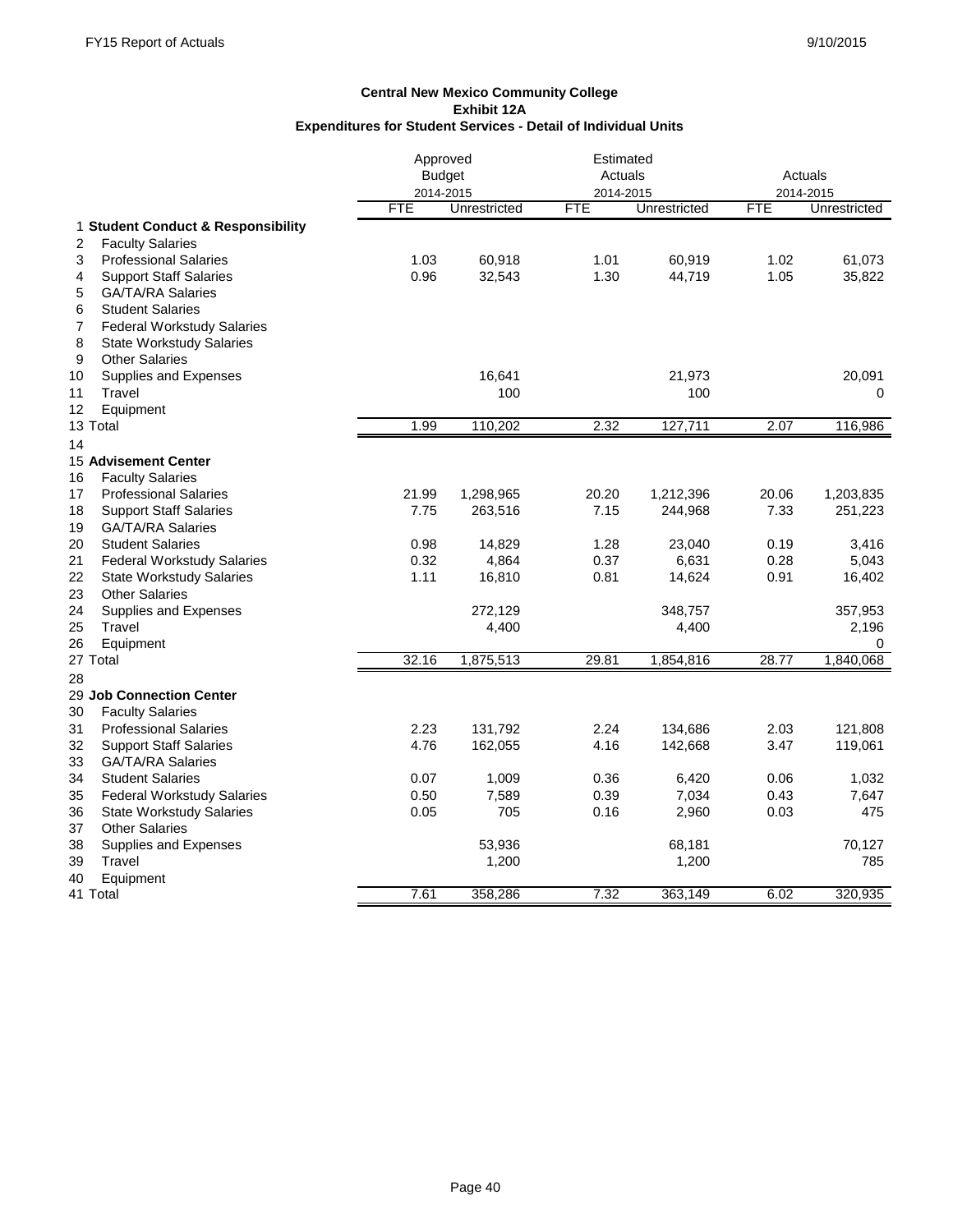|                                         | Approved      |              | Estimated  |              |            |              |
|-----------------------------------------|---------------|--------------|------------|--------------|------------|--------------|
|                                         | <b>Budget</b> |              | Actuals    |              |            | Actuals      |
|                                         | 2014-2015     |              | 2014-2015  |              |            | 2014-2015    |
|                                         | <b>FTE</b>    | Unrestricted | <b>FTE</b> | Unrestricted | <b>FTE</b> | Unrestricted |
| 1 Assessment Center                     |               |              |            |              |            |              |
| 2<br><b>Faculty Salaries</b>            |               |              |            |              |            |              |
| <b>Professional Salaries</b><br>3       | 2.78          | 164,350      | 3.41       | 204,499      | 3.44       | 206,549      |
| 4<br><b>Support Staff Salaries</b>      | 18.20         | 619,175      | 15.90      | 544,783      | 15.80      | 541,430      |
| 5<br><b>GA/TA/RA Salaries</b>           |               |              |            |              |            |              |
| 6<br><b>Student Salaries</b>            | 0.00          | 0            | 1.07       | 19,200       | 0.01       | 219          |
| <b>Federal Workstudy Salaries</b><br>7  | 1.09          | 16,443       | 0.31       | 5,526        | 0.18       | 3,309        |
| 8<br><b>State Workstudy Salaries</b>    | 0.42          | 6,401        | 0.49       | 8,853        | 0.42       | 7,559        |
| <b>Other Salaries</b><br>9              |               |              |            |              |            |              |
| Supplies and Expenses<br>10             |               | 397,131      |            | 421,278      |            | 441,845      |
| 11<br>Travel                            |               | 3,500        |            | 3,500        |            | 2,297        |
| Equipment<br>12                         |               |              |            |              |            |              |
| 13 Total                                | 22.50         | 1,207,000    | 21.17      | 1,207,639    | 19.85      | 1,203,208    |
| 14                                      |               |              |            |              |            |              |
| 15 Financial Aid                        |               |              |            |              |            |              |
| 16<br><b>Faculty Salaries</b>           |               |              |            |              |            |              |
| 17<br><b>Professional Salaries</b>      | 14.60         | 862,529      | 14.15      | 849,354      | 14.26      | 856,169      |
| 18<br><b>Support Staff Salaries</b>     | 16.18         | 550,250      | 15.75      | 539,854      | 15.77      | 540,318      |
| <b>GA/TA/RA Salaries</b><br>19          |               |              |            |              |            |              |
| 20<br><b>Student Salaries</b>           | 0.00          | 0            | 1.78       | 31,980       | 0.37       | 6,702        |
| 21<br><b>Federal Workstudy Salaries</b> | 0.32          | 4,757        | 0.51       | 9,204        | 0.40       | 7,109        |
| 22<br><b>State Workstudy Salaries</b>   | 1.50          | 22,672       | 1.00       | 17,877       | 1.21       | 21,709       |
| 23<br><b>Other Salaries</b>             |               |              |            |              |            |              |
| 24<br>Supplies and Expenses             |               | 240,766      |            | 338,405      |            | 349,201      |
| 25<br>Travel                            |               | 9,000        |            | 9,000        |            | 6,419        |
| 26<br>Equipment                         |               |              |            |              |            |              |
| 27 Total                                | 32.60         | 1,689,974    | 33.19      | 1,795,674    | 32.01      | 1,787,627    |
| 28                                      |               |              |            |              |            |              |
| <b>29 Enrollment Services</b>           |               |              |            |              |            |              |
| 30<br><b>Faculty Salaries</b>           |               |              |            |              |            |              |
| <b>Professional Salaries</b><br>31      | 12.30         | 726,407      | 13.05      | 783,062      | 13.44      | 806,613      |
| 32<br><b>Support Staff Salaries</b>     | 44.78         | 1,523,183    | 32.20      | 1,103,420    | 31.95      | 1,094,842    |
| 33<br><b>GA/TA/RA Salaries</b>          |               |              |            |              |            |              |
| 34<br><b>Student Salaries</b>           | 0.62          | 9,322        | 1.21       | 21,720       | 0.20       | 3,670        |
| 35<br><b>Federal Workstudy Salaries</b> | 0.29          | 4,435        | 0.24       | 4,251        | 0.27       | 4,782        |
| 36<br><b>State Workstudy Salaries</b>   | 0.87          | 13,112       | 0.94       | 16,884       | 0.86       | 15,418       |
| <b>Other Salaries</b><br>37             |               |              |            |              |            |              |
| 38<br>Supplies and Expenses             |               | 491,089      |            | 574,254      |            | 558,858      |
| Travel<br>39                            |               | 1,588        |            | 1,588        |            | 15,204       |
| 40<br>Equipment                         |               | 0            |            | 0            |            | 16,536       |
| 41 Total                                | 58.86         | 2,769,136    | 47.63      | 2,505,179    | 46.72      | 2,515,923    |
|                                         |               |              |            |              |            |              |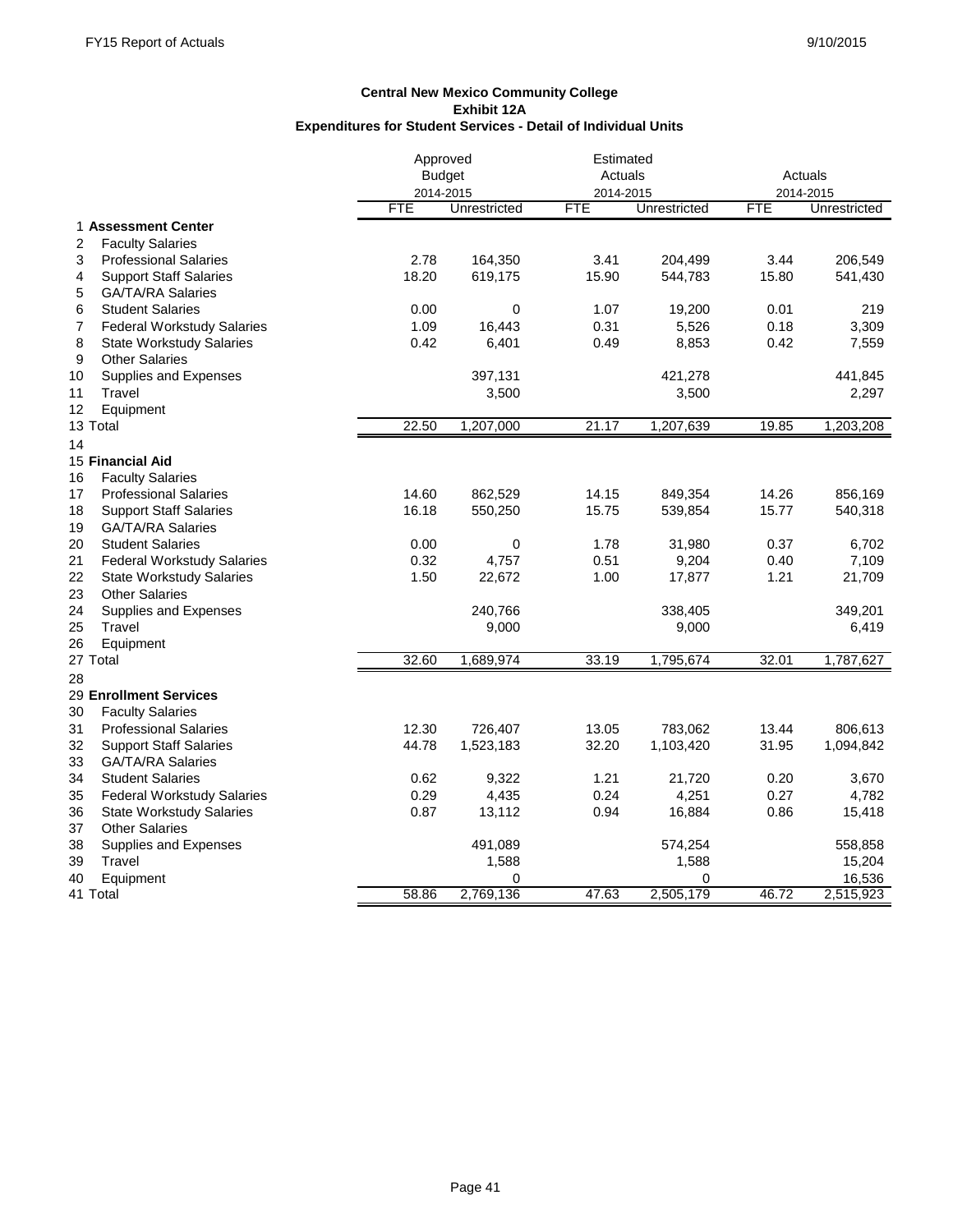$\mathbf{r}$ 

|                                         | Approved       | Estimated     |                |              |            |              |
|-----------------------------------------|----------------|---------------|----------------|--------------|------------|--------------|
|                                         |                | <b>Budget</b> | Actuals        |              |            | Actuals      |
|                                         |                | 2014-2015     | 2014-2015      |              |            | 2014-2015    |
|                                         | <b>FTE</b>     | Unrestricted  | <b>FTE</b>     | Unrestricted | <b>FTE</b> | Unrestricted |
| 1 Dean of Students                      |                |               |                |              |            |              |
| 2<br><b>Faculty Salaries</b>            | 0              | 0             | 0.12           | 6,992        | 0.10       | 6,048        |
| 3<br><b>Professional Salaries</b>       | $\overline{2}$ | 126,083       | 2              | 126,084      | 2.12       | 127,304      |
| <b>Support Staff Salaries</b><br>4      | 1.11           | 37,590        | $\overline{2}$ | 52,835       | 1.34       | 45,792       |
| <b>GA/TA/RA Salaries</b><br>5           |                |               |                |              |            |              |
| <b>Student Salaries</b><br>6            | 1.10           | 16,623        | 1.99           | 35,820       | 0.22       | 3,894        |
| <b>Federal Workstudy Salaries</b><br>7  | 0.18           | 2,788         | 0.34           | 6,123        | 0.47       | 8,528        |
| 8<br><b>State Workstudy Salaries</b>    | 1.68           | 25,302        | 0.86           | 15,517       | 0.76       | 13,575       |
| <b>Other Salaries</b><br>9              |                |               |                |              |            |              |
| Supplies and Expenses<br>10             |                | 57,756        |                | 67,488       |            | 60,977       |
| Travel<br>11                            |                | 3,246         |                | 3,246        |            | 2,629        |
| 12<br>Equipment                         |                |               |                |              |            |              |
| 13 Total                                | 6.20           | 269,388.00    | 6.96           | 314,105.00   | 5.01       | 268,747      |
| 14                                      |                |               |                |              |            |              |
| 15 AARP - Back to Work                  |                |               |                |              |            |              |
| <b>Faculty Salaries</b><br>16           |                |               |                |              |            |              |
| 17<br><b>Professional Salaries</b>      | 0.00           | 0             | 0.00           | 0            | 0.27       | 16,029       |
| 18<br><b>Support Staff Salaries</b>     | 0.00           | $\Omega$      | 0.00           | $\Omega$     | 0.05       | 1,583        |
| 19<br><b>GA/TA/RA Salaries</b>          |                |               |                |              |            |              |
| <b>Student Salaries</b><br>20           |                |               |                |              |            |              |
| 21<br><b>Federal Workstudy Salaries</b> |                |               |                |              |            |              |
| 22<br><b>State Workstudy Salaries</b>   |                |               |                |              |            |              |
| 23<br><b>Other Salaries</b>             |                |               |                |              |            |              |
| 24<br>Supplies and Expenses             |                |               |                |              |            |              |
| 25<br>Travel                            |                |               |                |              |            | $\mathbf 0$  |
| 26<br>Equipment                         |                |               |                |              |            |              |
| 27 Total                                | 0.00           | 0             | 0.00           | 0            | 0.32       | 17,612       |
| 28                                      |                |               |                |              |            |              |
| 29 Outreach                             |                |               |                |              |            |              |
| 30<br><b>Faculty Salaries</b>           |                |               |                |              |            |              |
| 31<br><b>Professional Salaries</b>      | 2.94           | 173,485       | 2.22           | 133,485      | 2.32       | 139,163      |
| 32<br><b>Support Staff Salaries</b>     |                |               |                |              |            |              |
| 33<br><b>GA/TA/RA Salaries</b>          |                |               |                |              |            |              |
| 34<br><b>Student Salaries</b>           |                |               |                |              |            |              |
| 35<br><b>Federal Workstudy Salaries</b> |                |               |                |              |            |              |
| 36<br><b>State Workstudy Salaries</b>   |                |               |                |              |            |              |
| <b>Other Salaries</b><br>37             |                |               |                |              |            |              |
| 38<br>Supplies and Expenses             |                | 49,857        |                | 56,326       |            | 63,130       |
| Travel<br>39                            |                | 0             |                | 7,000        |            | 10,039       |
| 40<br>Equipment                         |                |               |                |              |            |              |
| 41 Total                                | 2.94           | 223,342       | 2.22           | 196,811      | 2.32       | 212,332      |
|                                         |                |               |                |              |            |              |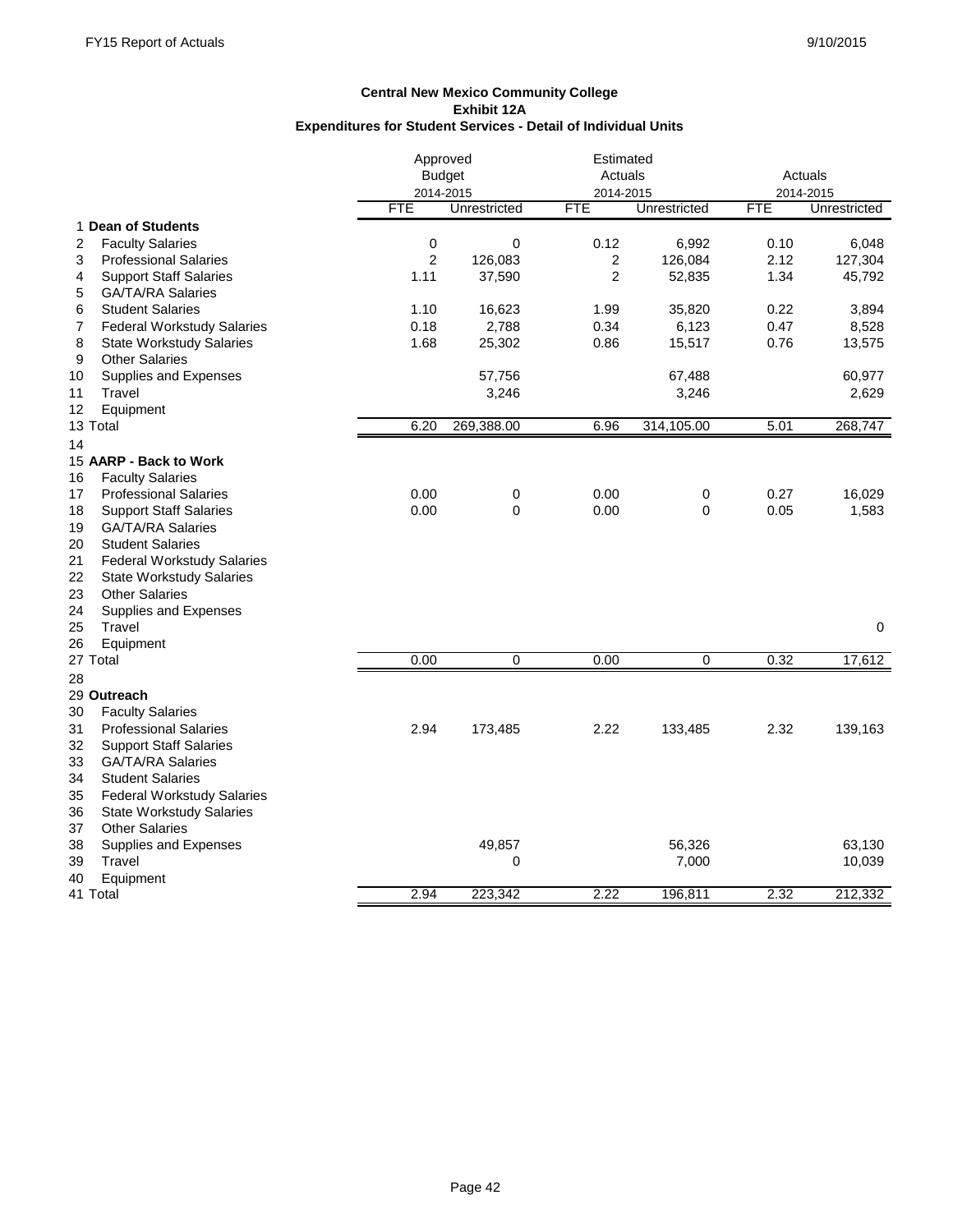|                                         | Approved   | Estimated     |            |              |            |              |
|-----------------------------------------|------------|---------------|------------|--------------|------------|--------------|
|                                         |            | <b>Budget</b> | Actuals    |              | Actuals    |              |
|                                         |            | 2014-2015     | 2014-2015  |              |            | 2014-2015    |
|                                         | <b>FTE</b> | Unrestricted  | <b>FTE</b> | Unrestricted | <b>FTE</b> | Unrestricted |
| 1 Associate VP Student Services         |            |               |            |              |            |              |
| 2<br><b>Faculty Salaries</b>            |            |               |            |              |            |              |
| <b>Professional Salaries</b><br>3       | 4.46       | 263,379       | 3.94       | 236,406      | 4.36       | 261,567      |
| 4<br><b>Support Staff Salaries</b>      | 10.91      | 371,113       | 10.85      | 371,665      | 11.32      | 388,083      |
| <b>GA/TA/RA Salaries</b><br>5           |            |               |            |              |            |              |
| <b>Student Salaries</b><br>6            | 0.05       | 784           | 2.57       | 46,080       | 0.11       | 2,062        |
| <b>Federal Workstudy Salaries</b><br>7  | 1.48       | 22,362        | 0.68       | 12,261       | 0.79       | 14,194       |
| 8<br><b>State Workstudy Salaries</b>    | 0.50       | 7,607         | 0.68       | 12,248       | 0.53       | 9,589        |
| <b>Other Salaries</b><br>9              |            |               |            |              |            |              |
| Supplies and Expenses<br>10             |            | 92,811        |            | 134,307      |            | 138,997      |
| Travel<br>11                            |            | 1,000         |            | 1,000        |            | 1,142        |
| Equipment<br>12                         |            |               |            |              |            |              |
| 13 Total                                | 17.41      | 759,056       | 18.72      | 813,967      | 17.11      | 815,634      |
| 14                                      |            |               |            |              |            |              |
| 15 CNM Graduation                       |            |               |            |              |            |              |
| 16<br><b>Faculty Salaries</b>           |            |               |            |              |            |              |
| 17<br><b>Professional Salaries</b>      |            |               |            |              |            |              |
| 18<br><b>Support Staff Salaries</b>     |            |               |            |              |            |              |
| 19<br><b>GA/TA/RA Salaries</b>          |            |               |            |              |            |              |
| 20<br><b>Student Salaries</b>           |            |               |            |              |            |              |
| 21<br><b>Federal Workstudy Salaries</b> |            |               |            |              |            |              |
| 22<br><b>State Workstudy Salaries</b>   |            |               |            |              |            |              |
| 23<br><b>Other Salaries</b>             |            |               |            |              |            |              |
| 24<br>Supplies and Expenses             |            | 75,000        |            | 100,000      |            | 107,117      |
| 25<br>Travel                            |            |               |            |              |            | 0            |
| 26<br>Equipment                         |            | 10,000        |            | 0            |            | 0            |
| 27 Total                                | 0.00       | 85,000        | 0.00       | 100,000      | 0.00       | 107,117      |
| 28                                      |            |               |            |              |            |              |
| <b>29 Student Activities</b>            |            |               |            |              |            |              |
| <b>Faculty Salaries</b><br>30           |            |               |            |              |            |              |
| <b>Professional Salaries</b><br>31      | 0.66       | 39,148        | 0.65       | 39,149       | 0.65       | 38,857       |
| 32<br><b>Support Staff Salaries</b>     | 3.21       | 109,117       | 3.27       | 111,908      | 3.32       | 113,790      |
| 33<br><b>GA/TA/RA Salaries</b>          |            |               |            |              |            |              |
| 34<br><b>Student Salaries</b>           |            |               |            |              |            |              |
| 35<br><b>Federal Workstudy Salaries</b> |            |               |            |              |            |              |
| 36<br><b>State Workstudy Salaries</b>   |            |               |            |              |            |              |
| <b>Other Salaries</b><br>37             |            |               |            |              |            |              |
| Supplies and Expenses<br>38             |            | 41,580        |            | 60,634       |            | 59,934       |
| Travel<br>39                            |            | 100           |            | 100          |            | 0            |
| 40<br>Equipment                         |            |               |            |              |            |              |
| 41 Total                                | 3.87       | 189,945       | 3.92       | 211,791      | 3.97       | 212,581      |
|                                         |            |               |            |              |            |              |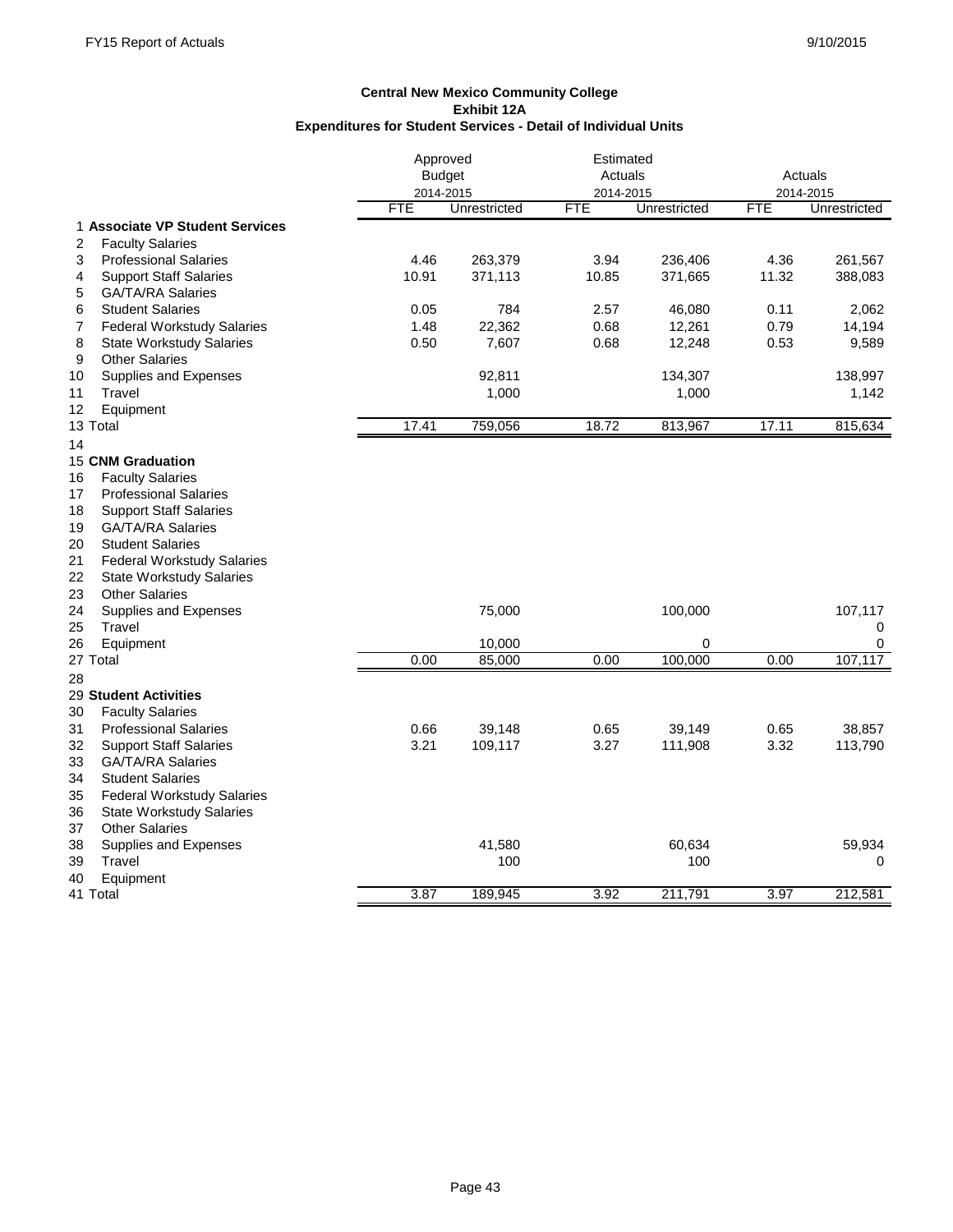|                                         |            | Approved<br><b>Budget</b><br>2014-2015 |            | Estimated<br>Actuals<br>2014-2015 |             | Actuals<br>2014-2015 |  |
|-----------------------------------------|------------|----------------------------------------|------------|-----------------------------------|-------------|----------------------|--|
|                                         | <b>FTE</b> | Unrestricted                           | <b>FTE</b> | Unrestricted                      | <b>FTE</b>  | Unrestricted         |  |
| 1 Student Services Admin                |            |                                        |            |                                   |             |                      |  |
| <b>Faculty Salaries</b><br>2            |            |                                        |            |                                   |             |                      |  |
| 3<br><b>Professional Salaries</b>       |            |                                        |            |                                   |             |                      |  |
| <b>Support Staff Salaries</b><br>4      | 0          | 0                                      | 0.43       | 14,683                            | $\mathbf 0$ | 0                    |  |
| <b>GA/TA/RA Salaries</b><br>5           |            |                                        |            |                                   |             |                      |  |
| <b>Student Salaries</b><br>6            |            |                                        |            |                                   |             |                      |  |
| 7<br><b>Federal Workstudy Salaries</b>  |            |                                        |            |                                   |             |                      |  |
| <b>State Workstudy Salaries</b><br>8    |            |                                        |            |                                   |             |                      |  |
| <b>Other Salaries</b><br>9              |            |                                        |            |                                   |             |                      |  |
| Supplies and Expenses<br>10             |            |                                        |            |                                   |             |                      |  |
| Travel<br>11                            |            |                                        |            |                                   |             | 0                    |  |
| 12<br>Equipment                         |            |                                        |            |                                   |             |                      |  |
| 13 Total                                | 0.00       | 0                                      | 0.43       | 14,683                            | 0.00        | $\overline{0}$       |  |
| 14                                      |            |                                        |            |                                   |             |                      |  |
| 15 Multi-Campus Student Services        |            |                                        |            |                                   |             |                      |  |
| 16<br><b>Faculty Salaries</b>           |            |                                        |            |                                   |             |                      |  |
| 17<br><b>Professional Salaries</b>      | 1.81       | 107,009                                | 1.95       | 116,939                           | 1.81        | 108,534              |  |
| 18<br><b>Support Staff Salaries</b>     | 4.11       | 139,640                                | 5.65       | 193,706                           | 5.11        | 175,020              |  |
| 19<br><b>GA/TA/RA Salaries</b>          |            |                                        |            |                                   |             |                      |  |
| <b>Student Salaries</b><br>20           |            |                                        |            |                                   |             |                      |  |
| 21<br><b>Federal Workstudy Salaries</b> |            |                                        |            |                                   |             |                      |  |
| 22<br><b>State Workstudy Salaries</b>   |            |                                        |            |                                   |             |                      |  |
| 23<br><b>Other Salaries</b>             |            |                                        |            |                                   |             |                      |  |
| 24<br>Supplies and Expenses             |            | 37,258                                 |            | 71,657                            |             | 75,270               |  |
| 25<br>Travel                            |            |                                        |            |                                   |             | 0                    |  |
| 26<br>Equipment                         |            |                                        |            |                                   |             |                      |  |
| 27 Total                                | 5.92       | 283,907                                | 7.60       | 382,302                           | 6.92        | 358,824              |  |
| 28                                      |            |                                        |            |                                   |             |                      |  |
| 29 Student Services Technology          |            |                                        |            |                                   |             |                      |  |
| 30<br><b>Faculty Salaries</b>           |            |                                        |            |                                   |             |                      |  |
| 31<br><b>Professional Salaries</b>      |            |                                        |            |                                   |             |                      |  |
| 32<br><b>Support Staff Salaries</b>     |            |                                        |            |                                   |             |                      |  |
| 33<br><b>GA/TA/RA Salaries</b>          |            |                                        |            |                                   |             |                      |  |
| <b>Student Salaries</b><br>34           |            |                                        |            |                                   |             |                      |  |
| 35<br><b>Federal Workstudy Salaries</b> |            |                                        |            |                                   |             |                      |  |
| 36<br><b>State Workstudy Salaries</b>   |            |                                        |            |                                   |             |                      |  |
| <b>Other Salaries</b><br>37             |            |                                        |            |                                   |             |                      |  |
| 38<br>Supplies and Expenses             |            | 137,990                                |            | 926,221                           |             | 760,494              |  |
| 39<br>Travel                            |            |                                        |            |                                   |             | 0                    |  |
| Equipment<br>40                         |            |                                        |            |                                   |             |                      |  |
| 41 Total                                | 0.00       | 137.990                                | 0.00       | 926.221                           | 0.00        | 760.494              |  |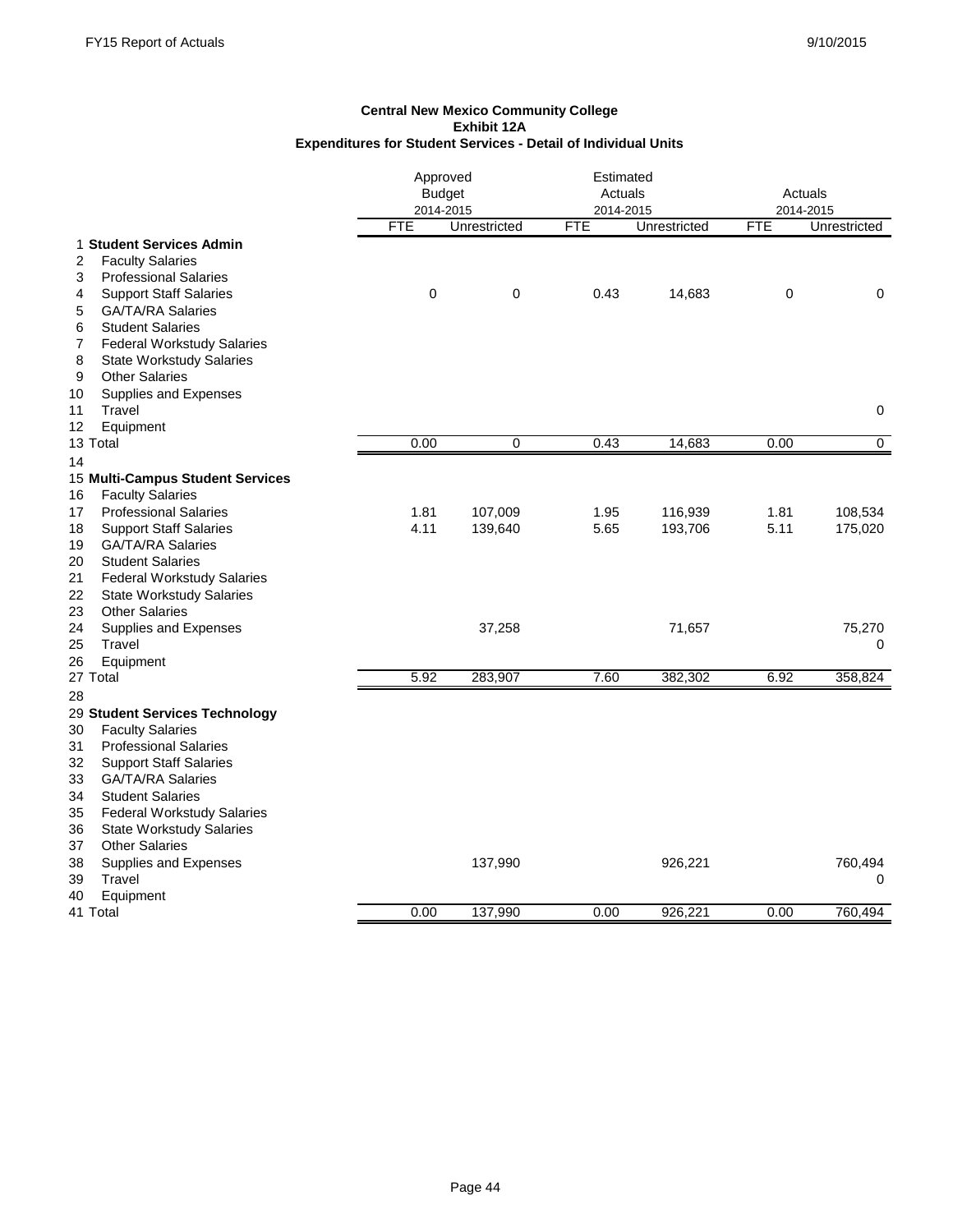|    |                                            | Approved   |               | Estimated  |              |                      |              |
|----|--------------------------------------------|------------|---------------|------------|--------------|----------------------|--------------|
|    |                                            |            | <b>Budget</b> | Actuals    |              | Actuals<br>2014-2015 |              |
|    |                                            |            | 2014-2015     | 2014-2015  |              |                      |              |
|    |                                            | <b>FTE</b> | Unrestricted  | <b>FTE</b> | Unrestricted | <b>FTE</b>           | Unrestricted |
|    | <b>Total Unrestricted Student Services</b> |            |               |            |              |                      |              |
| 1  | <b>Faculty Salaries</b>                    |            |               | 0.12       | 6,992        |                      | 6,048        |
| 2  | <b>Professional Salaries</b>               | 91.97      | 5,432,937     | 90.30      | 5,420,429    | 90.83                | 5,451,894    |
| 3  | <b>Support Staff Salaries</b>              | 176.73     | 6,011,018     | 163.57     | 5,605,226    | 160.00               | 5,482,813    |
| 4  | <b>GA/TA/RA Salaries</b>                   | 0.00       | 0             | 0.00       | O            | 0.00                 | $\Omega$     |
| 5. | <b>Student Salaries</b>                    | 5.31       | 80.102        | 14.04      | 252,060      | 1.33                 | 23,801       |
| 6  | <b>Federal Workstudy Salaries</b>          | 7.70       | 116,119       | 4.04       | 72,543       | 4.72                 | 84,756       |
| 7  | <b>State Workstudy Salaries</b>            | 7.18       | 108,225       | 6.47       | 116,225      | 6.07                 | 108,969      |
| 8  | <b>Other Salaries</b>                      | 0.00       | 0             | 0.00       | 0            | 0.00                 | 0            |
| 9  | Supplies and Expenses                      | 0.00       | 3,469,728     | 0.00       | 4,939,659    |                      | 4,657,338    |
| 10 | Travel                                     | 0.00       | 32,105        | 0.00       | 39,105       |                      | 50,312       |
| 11 | Equipment                                  | 0.00       | 10,000        | 0.00       | 0            |                      | 16,536       |
|    | 12 Total                                   | 288.89     | 15.260.234    | 278.54     | 16.452.239   | 262.95               | 15,882,467   |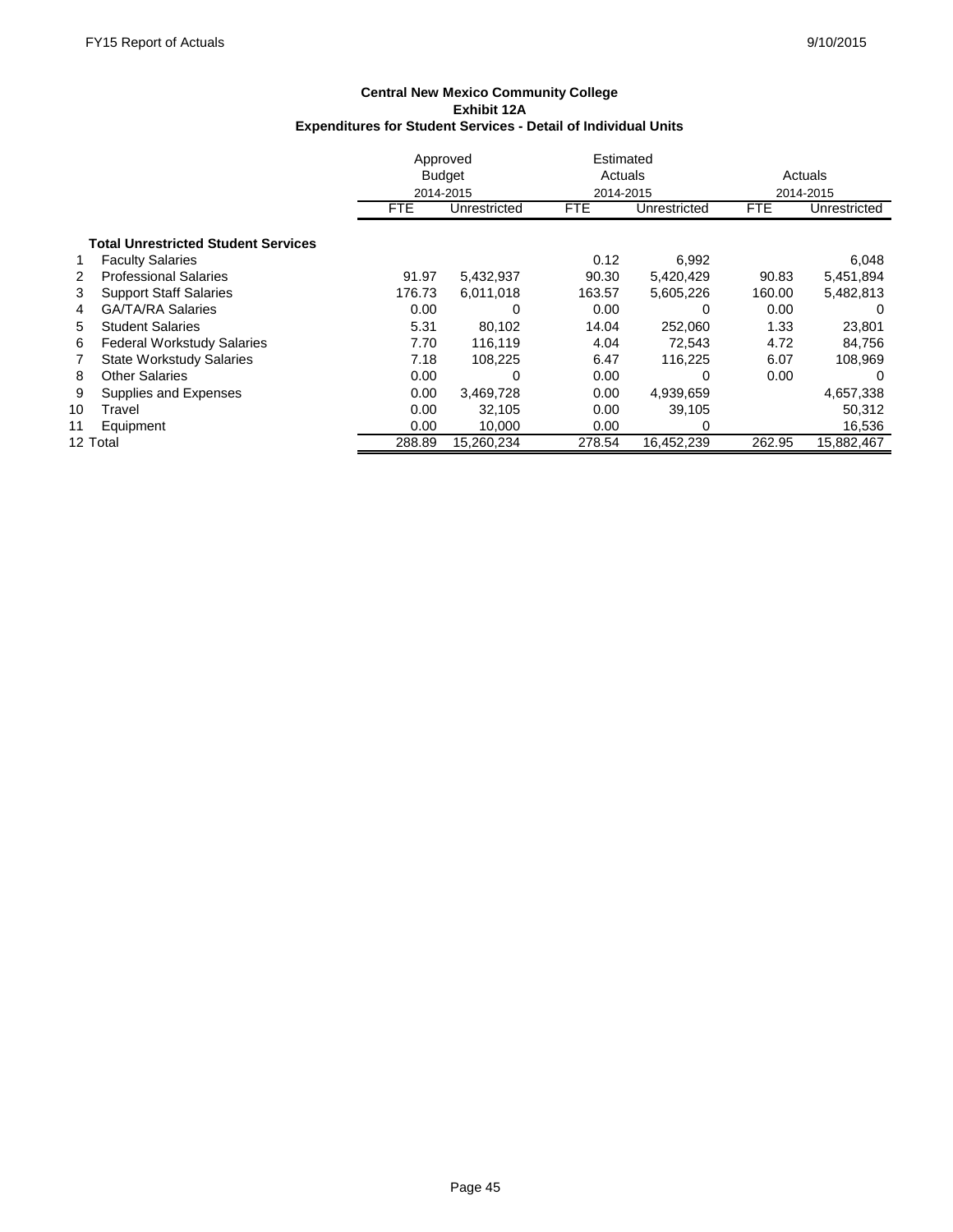|                                         |            | Approved<br><b>Budget</b> |            | Estimated<br>Actuals |            | Actuals    |  |
|-----------------------------------------|------------|---------------------------|------------|----------------------|------------|------------|--|
|                                         | 2014-2015  |                           | 2014-2015  |                      |            | 2014-2015  |  |
|                                         | <b>FTE</b> | Restricted                | <b>FTE</b> | Restricted           | <b>FTE</b> | Restricted |  |
| 1 CNM FND- UW Young Leaders for CCHS    |            |                           |            |                      |            |            |  |
| <b>Faculty Salaries</b><br>2            |            |                           |            |                      |            |            |  |
| 3<br><b>Professional Salaries</b>       | 0.00       | 0                         | 0.00       | 0                    | 0.10       | 6,219      |  |
| <b>Support Staff Salaries</b><br>4      | 0          | 0                         | 0.15       | 5,212                | 0          | $\Omega$   |  |
| <b>GA/TA/RA Salaries</b><br>5           |            |                           |            |                      |            |            |  |
| <b>Student Salaries</b><br>6            |            |                           |            |                      |            |            |  |
| <b>Federal Workstudy Salaries</b><br>7  |            |                           |            |                      |            |            |  |
| <b>State Workstudy Salaries</b><br>8    |            |                           |            |                      |            |            |  |
| <b>Other Salaries</b><br>9              |            |                           |            |                      |            |            |  |
| Supplies and Expenses<br>10             |            |                           |            |                      |            |            |  |
| Travel<br>11                            |            |                           |            |                      |            |            |  |
| 12<br>Equipment                         |            |                           |            |                      |            |            |  |
| 13 Total                                | 0.00       | $\mathbf 0$               | 0.15       | 5,212                | 0.10       | 6,219      |  |
| 14                                      |            |                           |            |                      |            |            |  |
| 15 CNM Foundation-In-kind               |            |                           |            |                      |            |            |  |
| 16<br><b>Faculty Salaries</b>           |            |                           |            |                      |            |            |  |
| <b>Professional Salaries</b><br>17      |            |                           |            |                      |            |            |  |
| 18<br><b>Support Staff Salaries</b>     |            |                           |            |                      |            |            |  |
| 19<br><b>GA/TA/RA Salaries</b>          |            |                           |            |                      |            |            |  |
| <b>Student Salaries</b><br>20           |            |                           |            |                      |            |            |  |
| <b>Federal Workstudy Salaries</b><br>21 |            |                           |            |                      |            |            |  |
| 22<br><b>State Workstudy Salaries</b>   |            |                           |            |                      |            |            |  |
| 23<br><b>Other Salaries</b>             |            |                           |            |                      |            |            |  |
| 24<br>Supplies and Expenses             |            | 225,000                   |            | 225,000              |            | 94,491     |  |
| Travel<br>25                            |            |                           |            |                      |            |            |  |
| 26<br>Equipment                         |            |                           |            |                      |            |            |  |
| 27 Total                                | 0.00       | 225,000                   | 0.00       | 225,000              | 0.00       | 94,491     |  |
| 28                                      |            |                           |            |                      |            |            |  |
| 29 CNM Fdn. - Financial Coaching        |            |                           |            |                      |            |            |  |
| <b>Faculty Salaries</b><br>30           |            |                           |            |                      |            |            |  |
| <b>Professional Salaries</b><br>31      | 0.12       | 7,008                     | 0.32       | 18,917               | 0.37       | 22,211     |  |
| 32<br><b>Support Staff Salaries</b>     |            |                           |            |                      |            |            |  |
| <b>GA/TA/RA Salaries</b><br>33          |            |                           |            |                      |            |            |  |
| <b>Student Salaries</b><br>34           |            |                           |            |                      |            |            |  |
| 35<br><b>Federal Workstudy Salaries</b> |            |                           |            |                      |            |            |  |
| 36<br><b>State Workstudy Salaries</b>   |            |                           |            |                      |            |            |  |
| <b>Other Salaries</b><br>37             |            |                           |            |                      |            |            |  |
| 38<br>Supplies and Expenses             |            | 0                         |            | 196,739              |            | 575        |  |
| 39<br>Travel                            |            | 2,457                     |            | 5,561                |            | 244        |  |
| Equipment<br>40                         |            |                           |            |                      |            |            |  |
| 41 Total                                | 0.12       | 9,465                     | 0.32       | 221,217              | 0.37       | 23,030     |  |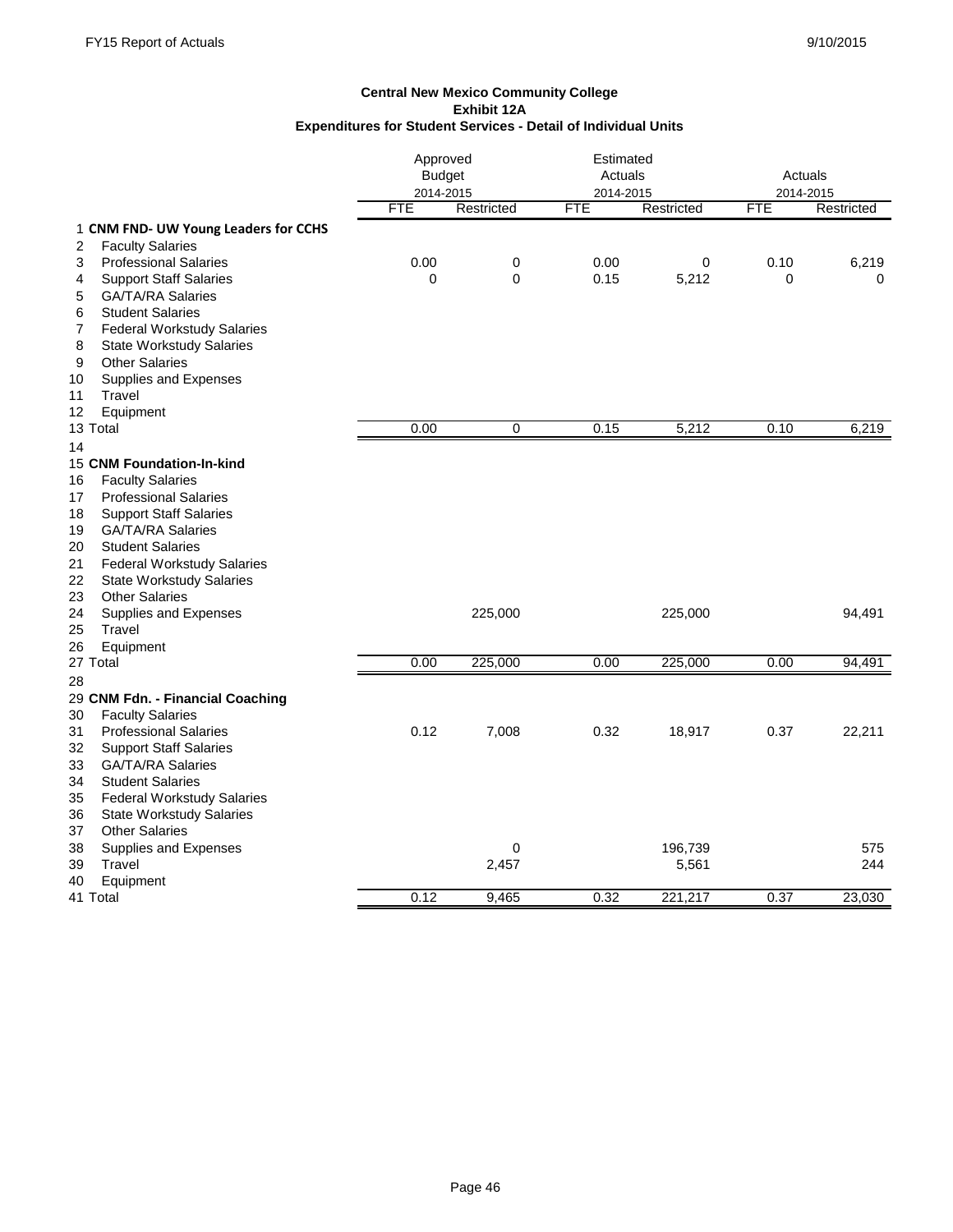|                                         | Approved      | Estimated  |            |            |            |             |
|-----------------------------------------|---------------|------------|------------|------------|------------|-------------|
|                                         | <b>Budget</b> |            | Actuals    |            | Actuals    |             |
|                                         | 2014-2015     |            | 2014-2015  |            |            | 2014-2015   |
|                                         | <b>FTE</b>    | Restricted | <b>FTE</b> | Restricted | <b>FTE</b> | Restricted  |
| 1 CNM/UNM STEM UP                       |               |            |            |            |            |             |
| <b>Faculty Salaries</b><br>2            | 0             | 2,916      | 0.00       |            |            |             |
| <b>Professional Salaries</b><br>3       | 2.20          | 129,994    | 3.46       | 207,983    | 2.37       | 142,164     |
| <b>Support Staff Salaries</b><br>4      | 3.91          | 133,057    | 4.13       | 141,381    | 4.14       | 142,036     |
| <b>GA/TA/RA Salaries</b><br>5           |               |            |            |            |            |             |
| <b>Student Salaries</b><br>6            | 5.33          | 80,435     | 2.67       | 47,951     | 3.64       | 65,307      |
| <b>Federal Workstudy Salaries</b><br>7  |               |            |            |            |            |             |
| <b>State Workstudy Salaries</b><br>8    |               |            |            |            |            |             |
| <b>Other Salaries</b><br>9              |               |            |            |            |            |             |
| Supplies and Expenses<br>10             |               | 79,354     |            | 101,709    |            | 45,372      |
| 11<br>Travel                            |               |            |            | 1,500      |            | 447         |
| 12<br>Equipment                         |               |            |            |            |            |             |
| 13 Total                                | 11.50         | 425,756    | 10.26      | 500,524    | 10.15      | 395,326     |
| 14                                      |               |            |            |            |            |             |
| 15 CNM Fnd-Verizon for CCHS             |               |            |            |            |            |             |
| <b>Faculty Salaries</b><br>16           |               |            |            |            |            |             |
| 17<br><b>Professional Salaries</b>      | 0.00          | $\pmb{0}$  | 0.15       | 8,912      | 0.07       | 4,085       |
| 18<br><b>Support Staff Salaries</b>     |               |            |            |            |            |             |
| <b>GA/TA/RA Salaries</b><br>19          |               |            |            |            |            |             |
| 20<br><b>Student Salaries</b>           |               |            |            |            |            |             |
| 21<br><b>Federal Workstudy Salaries</b> |               |            |            |            |            |             |
| 22<br><b>State Workstudy Salaries</b>   |               |            |            |            |            |             |
| 23<br><b>Other Salaries</b>             |               |            |            |            |            |             |
| 24<br>Supplies and Expenses             |               |            |            | 1,805      |            | 831         |
| 25<br>Travel                            |               |            |            |            |            |             |
| 26<br>Equipment                         |               |            |            |            |            |             |
| 27 Total                                | 0.00          | 0          | 0.15       | 10,717     | 0.07       | 4,916       |
| 28                                      |               |            |            |            |            |             |
| 29 Delta-CNM/DVR Collaboration          |               |            |            |            |            |             |
| 30<br><b>Faculty Salaries</b>           |               |            |            |            |            |             |
| 31<br><b>Professional Salaries</b>      |               |            |            |            |            |             |
| 32<br><b>Support Staff Salaries</b>     |               |            |            |            |            |             |
| 33<br><b>GA/TA/RA Salaries</b>          |               |            |            |            |            |             |
| 34<br><b>Student Salaries</b>           |               |            |            |            |            |             |
| 35<br><b>Federal Workstudy Salaries</b> |               |            |            |            |            |             |
| 36<br><b>State Workstudy Salaries</b>   |               |            |            |            |            |             |
| <b>Other Salaries</b><br>37             |               |            |            |            |            |             |
| 38<br>Supplies and Expenses             |               | 8,290      |            | 8,290      |            | $\mathbf 0$ |
| Travel<br>39                            |               |            |            |            |            |             |
| 40<br>Equipment                         |               |            |            |            |            |             |
| 41 Total                                | 0.00          | 8,290      | 0.00       | 8,290      | 0.00       | $\mathbf 0$ |
|                                         |               |            |            |            |            |             |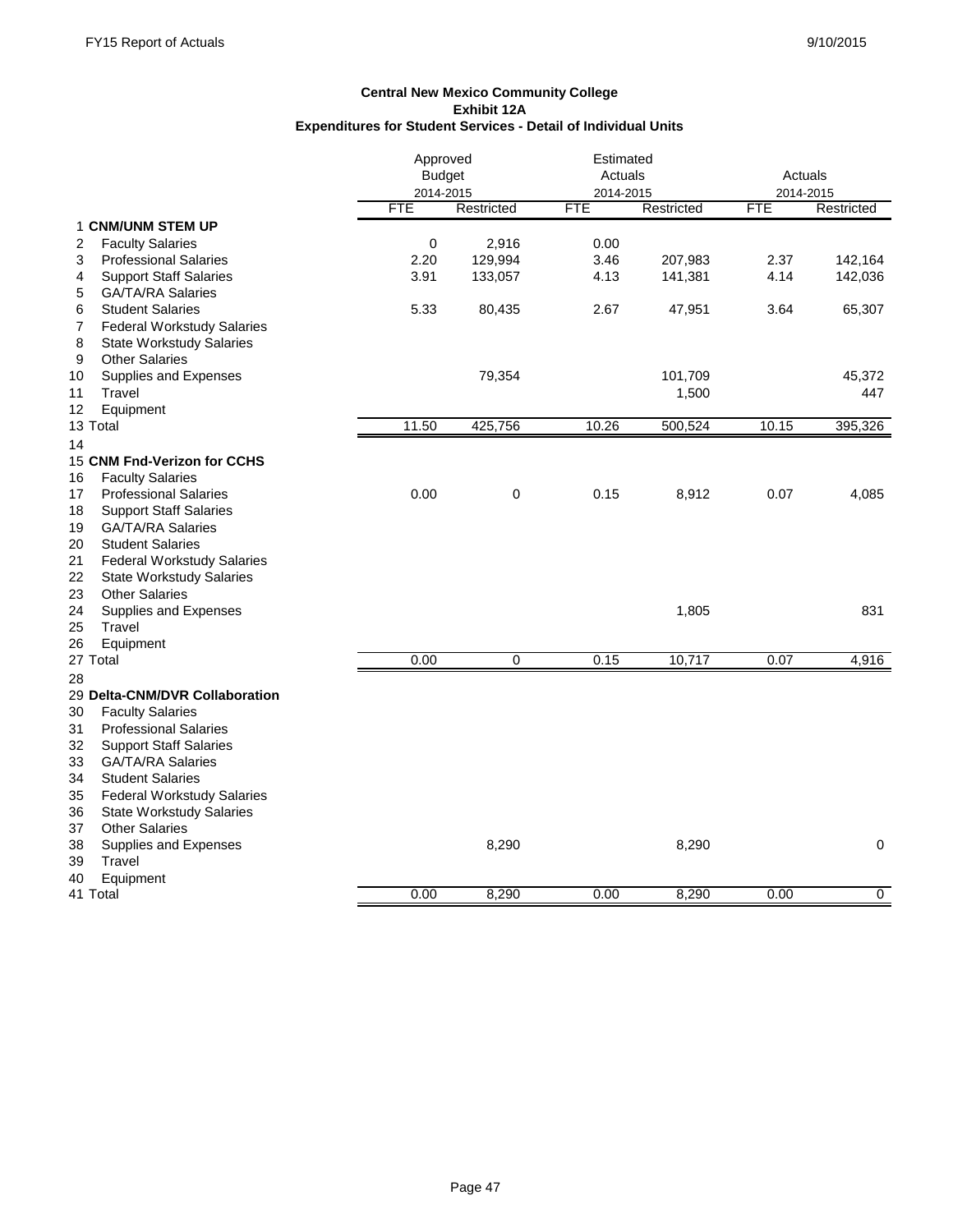|                                                                                  | Approved      |            |            | Estimated  |            |            |  |
|----------------------------------------------------------------------------------|---------------|------------|------------|------------|------------|------------|--|
|                                                                                  | <b>Budget</b> |            | Actuals    |            | Actuals    |            |  |
|                                                                                  | 2014-2015     |            | 2014-2015  |            |            | 2014-2015  |  |
|                                                                                  | <b>FTE</b>    | Restricted | <b>FTE</b> | Restricted | <b>FTE</b> | Restricted |  |
| 1 Trio Grant                                                                     |               |            |            |            |            |            |  |
| 2<br><b>Faculty Salaries</b>                                                     |               |            |            |            |            |            |  |
| <b>Professional Salaries</b><br>3                                                | 2.00          | 110,000    | 2.00       | 131,671    | 1.83       | 109,601    |  |
| <b>Support Staff Salaries</b><br>4                                               | 1.58          | 53,599     | 1.93       | 65,997     | 1.60       | 54,728     |  |
| <b>GA/TA/RA Salaries</b><br>5                                                    |               |            |            |            |            |            |  |
| <b>Student Salaries</b><br>6                                                     |               |            |            |            |            |            |  |
| <b>Federal Workstudy Salaries</b><br>7                                           |               |            |            |            |            |            |  |
| 8<br><b>State Workstudy Salaries</b>                                             |               |            |            |            |            |            |  |
| <b>Other Salaries</b><br>9                                                       |               |            |            |            |            |            |  |
| Supplies and Expenses<br>10                                                      |               | 23,101     |            | 30,810     |            | 28,048     |  |
| Travel<br>11                                                                     |               |            |            | 2,815      |            | 993        |  |
| 12<br>Equipment                                                                  |               |            |            |            |            |            |  |
| 13 Total                                                                         | 3.58          | 186,700    | 3.93       | 231,293    | 3.43       | 193,370    |  |
| 14                                                                               |               |            |            |            |            |            |  |
| 15 Ameri Corps Clinic Aide WS Program                                            |               |            |            |            |            |            |  |
| <b>Faculty Salaries</b><br>16                                                    |               |            |            |            |            |            |  |
| <b>Professional Salaries</b><br>17                                               |               |            |            |            |            |            |  |
| 18<br><b>Support Staff Salaries</b>                                              |               |            |            |            |            |            |  |
| <b>GA/TA/RA Salaries</b><br>19                                                   |               |            |            |            |            |            |  |
| <b>Student Salaries</b><br>20                                                    | 0.00          | 0          | 0.05       | 1,730      | 0.05       | 1,730      |  |
|                                                                                  |               |            |            |            |            |            |  |
| 21<br><b>Federal Workstudy Salaries</b><br>22<br><b>State Workstudy Salaries</b> |               |            |            |            |            |            |  |
|                                                                                  |               |            |            |            |            |            |  |
| <b>Other Salaries</b><br>23                                                      |               |            |            |            |            |            |  |
| 24<br>Supplies and Expenses                                                      |               |            |            |            |            |            |  |
| Travel<br>25                                                                     |               |            |            |            |            |            |  |
| 26<br>Equipment                                                                  |               |            |            | 1,730      |            |            |  |
| 27 Total                                                                         | 0.00          | 0          | 0.05       |            | 0.05       | 1,730      |  |
| 28                                                                               |               |            |            |            |            |            |  |
| 29                                                                               |               |            |            |            |            |            |  |
| 30 CNM Fnd-CNM Connect                                                           |               |            |            |            |            |            |  |
| 31<br><b>Faculty Salaries</b>                                                    |               |            |            |            |            |            |  |
| 32<br><b>Professional Salaries</b>                                               |               |            |            |            |            |            |  |
| <b>Support Staff Salaries</b><br>33                                              |               |            |            |            |            |            |  |
| 34<br><b>GA/TA/RA Salaries</b>                                                   |               |            |            |            |            |            |  |
| 35<br><b>Student Salaries</b>                                                    |               |            |            |            |            |            |  |
| 36<br><b>Federal Workstudy Salaries</b>                                          |               |            |            |            |            |            |  |
| 37<br><b>State Workstudy Salaries</b>                                            |               |            |            |            |            |            |  |
| <b>Other Salaries</b><br>38                                                      |               |            |            |            |            |            |  |
| Supplies and Expenses<br>39                                                      |               | 0          |            | 200        |            | 0          |  |
| 40<br>Travel                                                                     |               |            |            |            |            |            |  |
| Equipment<br>41                                                                  |               |            |            |            |            |            |  |
| 42 Total                                                                         | 0.00          | 0          | 0.00       | 200        | 0.00       | 0          |  |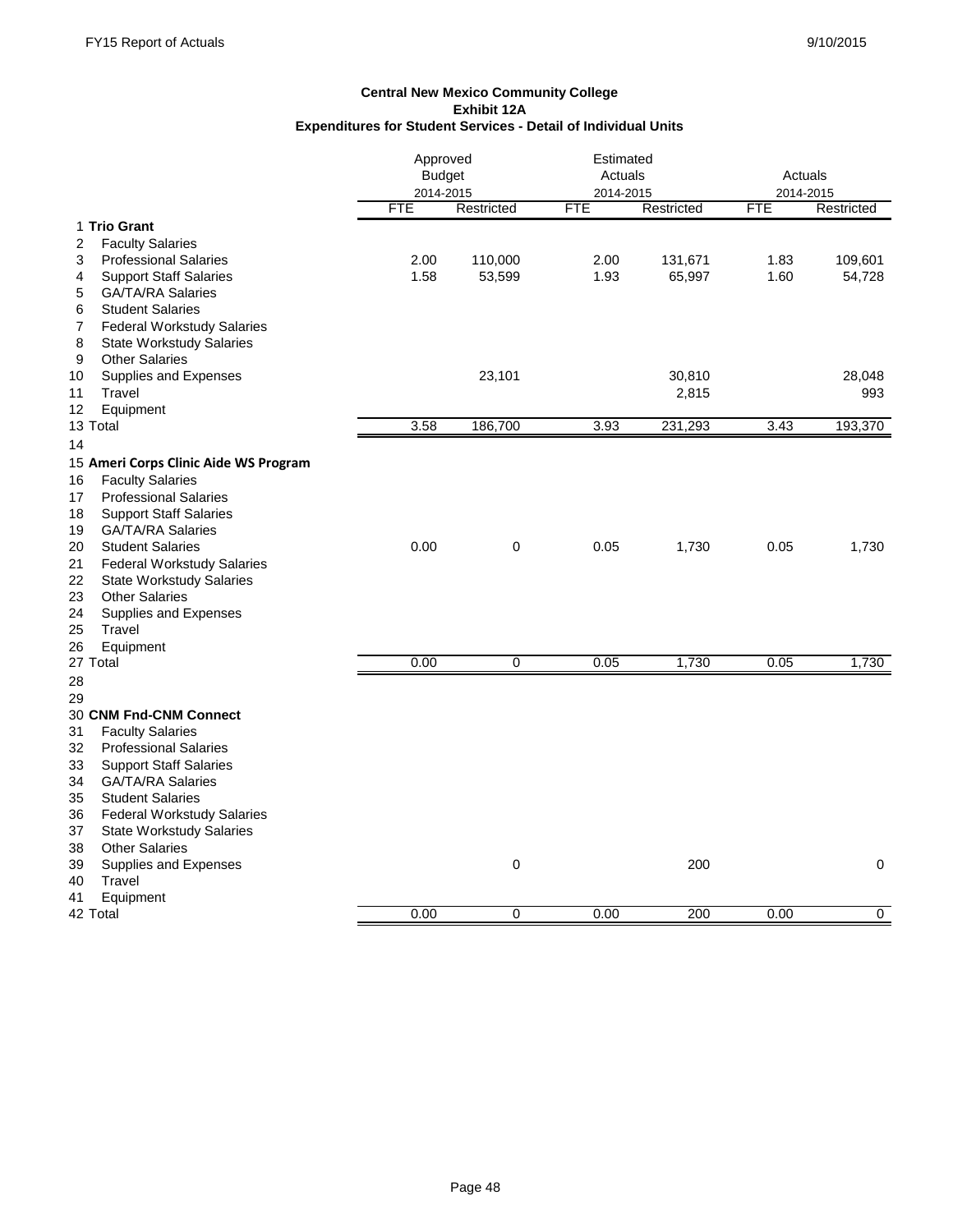|                                         | Approved      |            | Estimated  |            |            |             |
|-----------------------------------------|---------------|------------|------------|------------|------------|-------------|
|                                         | <b>Budget</b> |            | Actuals    |            | Actuals    |             |
|                                         | 2014-2015     |            | 2014-2015  |            | 2014-2015  |             |
|                                         | <b>FTE</b>    | Restricted | <b>FTE</b> | Restricted | <b>FTE</b> | Restricted  |
| 1 Skill Up                              |               |            |            |            |            |             |
| <b>Faculty Salaries</b><br>2            |               |            |            |            |            |             |
| <b>Professional Salaries</b><br>3       |               |            |            |            |            |             |
| <b>Support Staff Salaries</b><br>4      | 0.12          | 4,085      | 0.17       | 5,904      | 0.07       | 2,520       |
| <b>GA/TA/RA Salaries</b><br>5           |               |            |            |            |            |             |
| <b>Student Salaries</b><br>6            |               |            |            |            |            |             |
| <b>Federal Workstudy Salaries</b><br>7  |               |            |            |            |            |             |
| <b>State Workstudy Salaries</b><br>8    |               |            |            |            |            |             |
| <b>Other Salaries</b><br>9              |               |            |            |            |            |             |
| 10<br>Supplies and Expenses             |               | 0          |            | 617        |            | 220         |
| 11<br>Travel                            |               | 0          |            | 2,100      |            | $\mathbf 0$ |
| 12<br>Equipment                         |               |            |            |            |            |             |
| 13 Total                                | 0.12          | 4,085      | 0.17       | 8,621      | 0.07       | 2,740       |
| 14                                      |               |            |            |            |            |             |
| 15 Lumina Fnd - UNM Unidos Project      |               |            |            |            |            |             |
| <b>Faculty Salaries</b><br>16           |               |            |            |            |            |             |
| 17<br><b>Professional Salaries</b>      | 0.35          | 20,455     | 0.45       | 27,000     | 0.07       | 3,963       |
| 18<br><b>Support Staff Salaries</b>     |               |            |            |            |            |             |
| <b>GA/TA/RA Salaries</b><br>19          |               |            |            |            |            |             |
| <b>Student Salaries</b><br>20           |               |            |            |            |            |             |
| 21<br><b>Federal Workstudy Salaries</b> |               |            |            |            |            |             |
| 22<br><b>State Workstudy Salaries</b>   |               |            |            |            |            |             |
| <b>Other Salaries</b><br>23             |               |            |            |            |            |             |
| 24<br>Supplies and Expenses             |               |            |            |            |            |             |
| 25<br>Travel                            |               |            |            |            |            |             |
| 26<br>Equipment                         |               |            |            |            |            |             |
| 27 Total                                | 0.35          | 20,455     | 0.45       | 27,000     | 0.07       | 3,963       |
| 28                                      |               |            |            |            |            |             |
| 29 CTE Open House                       |               |            |            |            |            |             |
| <b>Faculty Salaries</b><br>30           |               |            |            |            |            |             |
| <b>Professional Salaries</b><br>31      |               |            |            |            |            |             |
| 32<br><b>Support Staff Salaries</b>     |               |            |            |            |            |             |
| <b>GA/TA/RA Salaries</b><br>33          |               |            |            |            |            |             |
| <b>Student Salaries</b><br>34           |               |            |            |            |            |             |
| 35<br><b>Federal Workstudy Salaries</b> |               |            |            |            |            |             |
| <b>State Workstudy Salaries</b><br>36   |               |            |            |            |            |             |
| <b>Other Salaries</b><br>37             |               |            |            |            |            |             |
| Supplies and Expenses<br>38             |               | 0          |            | 10,000     |            | 8,002       |
| Travel<br>39                            |               |            |            |            |            |             |
| 40<br>Equipment                         |               |            |            |            |            |             |
| 41 Total                                | 0.00          | 0          | 0.00       | 10,000     | 0.00       | 8,002       |
|                                         |               |            |            |            |            |             |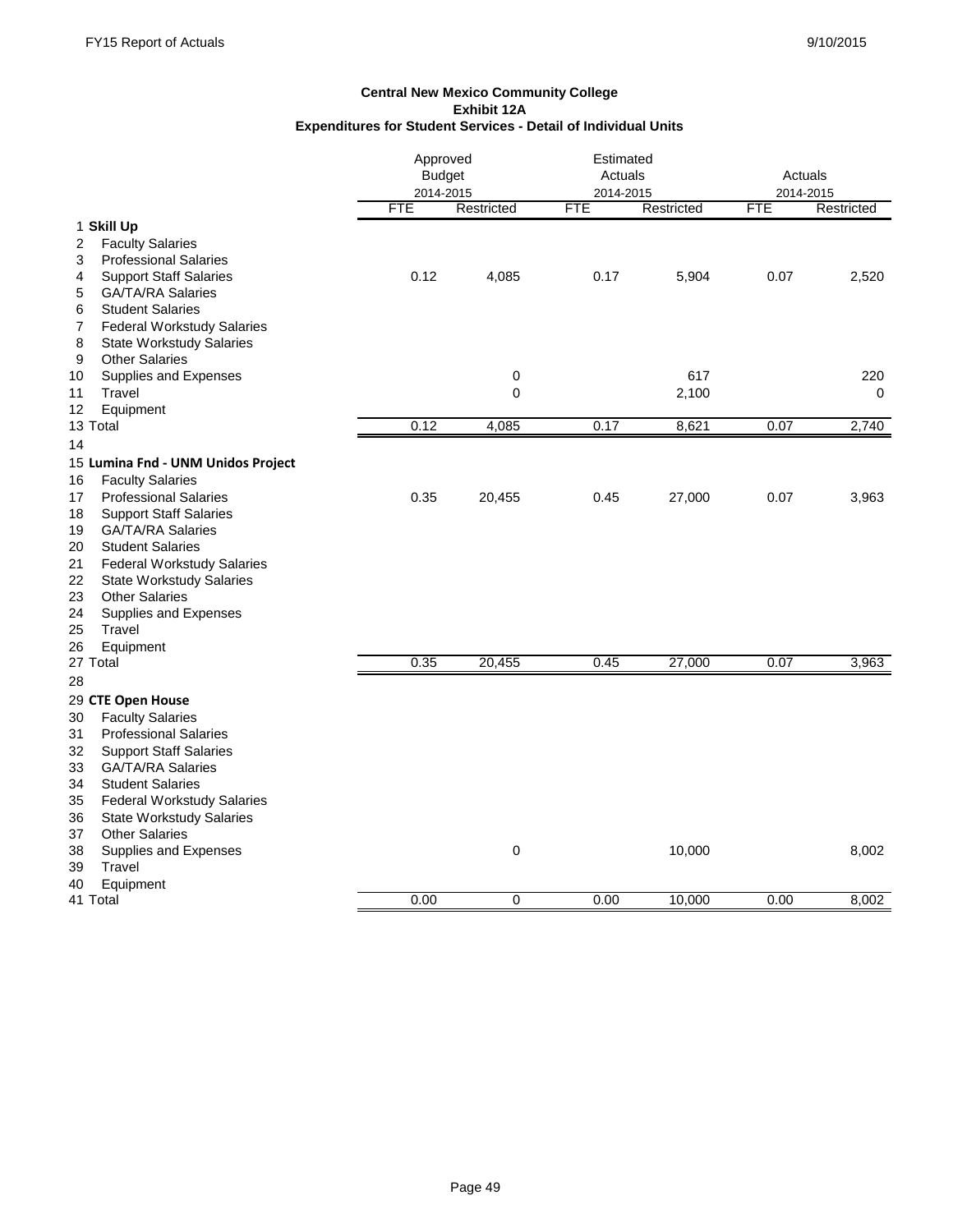|                                         | Approved      |                | Estimated  |                |            |             |
|-----------------------------------------|---------------|----------------|------------|----------------|------------|-------------|
|                                         | <b>Budget</b> |                | Actuals    |                |            | Actuals     |
|                                         | 2014-2015     |                | 2014-2015  |                |            | 2014-2015   |
|                                         | <b>FTE</b>    | Restricted     | <b>FTE</b> | Restricted     | <b>FTE</b> | Restricted  |
| 1 Kellogg Fnd-Working Families          |               |                |            |                |            |             |
| <b>Faculty Salaries</b><br>2            |               |                |            |                |            |             |
| 3<br><b>Professional Salaries</b>       | 0.00          | 0              | 0.00       | 0              | 0.20       | 11,719      |
| <b>Support Staff Salaries</b><br>4      |               |                |            |                |            |             |
| <b>GA/TA/RA Salaries</b><br>5           |               |                |            |                |            |             |
| 6<br><b>Student Salaries</b>            |               |                |            |                |            |             |
| 7<br><b>Federal Workstudy Salaries</b>  |               |                |            |                |            |             |
| 8<br><b>State Workstudy Salaries</b>    |               |                |            |                |            |             |
| <b>Other Salaries</b><br>9              |               |                |            |                |            |             |
| Supplies and Expenses<br>10             |               | $\mathbf 0$    |            | 0              |            | 12,865      |
| Travel<br>11                            |               | 0              |            | 0              |            | 7,017       |
| 12<br>Equipment                         |               |                |            |                |            |             |
| 13 Total                                | 0.00          | $\mathbf 0$    | 0.00       | $\pmb{0}$      | 0.20       | 31,601      |
| 14                                      |               |                |            |                |            |             |
| 15 AARP Fnd-Back to Work WESI           |               |                |            |                |            |             |
| 16<br><b>Faculty Salaries</b>           |               |                |            |                |            |             |
| <b>Professional Salaries</b><br>17      |               |                |            |                |            |             |
| 18<br><b>Support Staff Salaries</b>     |               |                |            |                |            |             |
| <b>GA/TA/RA Salaries</b><br>19          |               |                |            |                |            |             |
| 20<br><b>Student Salaries</b>           |               |                |            |                |            |             |
| 21<br><b>Federal Workstudy Salaries</b> |               |                |            |                |            |             |
| 22<br><b>State Workstudy Salaries</b>   |               |                |            |                |            |             |
| <b>Other Salaries</b><br>23             |               |                |            |                |            |             |
| 24<br>Supplies and Expenses             |               | 0              |            | 0              |            | 524         |
| Travel<br>25                            |               | $\Omega$       |            | 0              |            | 2,926       |
| 26<br>Equipment                         |               |                |            |                |            |             |
| 27 Total                                | 0.00          | $\overline{0}$ | 0.00       | $\overline{0}$ | 0.00       | 3,450       |
| 28                                      |               |                |            |                |            |             |
| 29 Total Restricted Student Services    |               |                |            |                |            |             |
| 30<br><b>Faculty Salaries</b>           | 0.05          | 2,916          | 0.00       | 0              | 0.00       | 0           |
| 31<br><b>Professional Salaries</b>      | 4.32          | 267,457        | 5.93       | 394,483        | 4.93       | 299,962     |
| 32<br><b>Support Staff Salaries</b>     | 5.61          | 190,741        | 6.38       | 218,494        | 5.82       | 199,284     |
| 33<br><b>GA/TA/RA Salaries</b>          |               | 0              |            | 0              |            | 0           |
| 34<br><b>Student Salaries</b>           | 5.33          | 80,435         | 2.72       | 49,681         | 3.64       | 67,037      |
| <b>Federal Workstudy Salaries</b><br>35 |               | 0              |            | 0              |            | 0           |
| <b>State Workstudy Salaries</b><br>36   |               | 0              |            | 0              |            | $\mathbf 0$ |
| <b>Other Salaries</b><br>37             | 0.00          | 0              | 0.00       | 0              | 0.00       | $\Omega$    |
| 38<br>Supplies and Expenses             |               | 335,745        |            | 575,170        |            | 190,928     |
| Travel<br>39                            |               | 2,457          |            | 11,976         |            | 11,627      |
| 40<br>Equipment                         |               | 0              |            | 0              |            | 0           |
| 41 Total                                | 15.31         | 879,751        | 15.03      | 1,249,804      | 14.38      | 768,838     |
|                                         |               |                |            |                |            |             |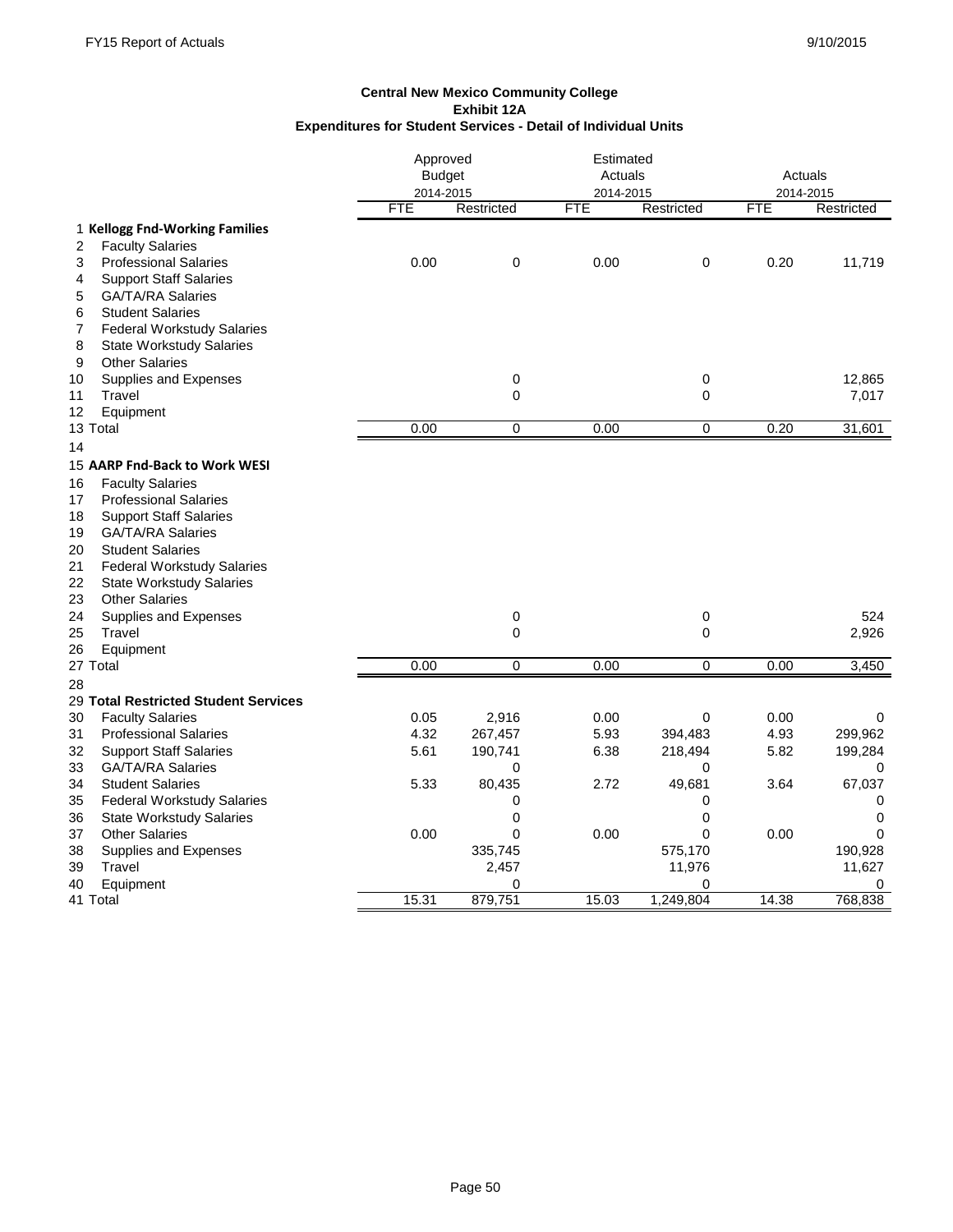### **Central New Mexico Community College Expenditures for Institutional Support Exhibit 13**

|    |                                        | Approved             |             |                       | Estimated<br>Actuals |                      |                |
|----|----------------------------------------|----------------------|-------------|-----------------------|----------------------|----------------------|----------------|
|    |                                        | <b>Budget</b>        |             |                       |                      | Actuals<br>2014-2015 |                |
|    |                                        | 2014-2015<br>Unrest. | Rest.       | 2014-2015<br>Unrest.  | Rest.                | Unrest.              | Rest.          |
|    | 1 Executive Management                 |                      |             |                       |                      |                      |                |
| 2  | <b>President's Office</b>              | 1,166,729            |             | 1,361,252             | 336,444              | 1,297,247            |                |
| 3  | Governing Board                        | 67,270               |             | 44,270                |                      | 46,114               |                |
| 4  | Vice President - Academic Affairs      | 414,114              |             | 393,569               |                      | 364,189              |                |
| 5  | Vice President - Student Services      | 326,314              |             | 287,084               |                      | 296,248              |                |
| 6  | Vice President - Finance & Operations  | 267,417              |             | 287,917               |                      | 289,097              |                |
|    | 7 Total Executive Management           | 2,241,844            |             | $\Omega$<br>2,374,092 | 336,444              | 2,292,895            | $\mathbf 0$    |
| 8  |                                        |                      |             |                       |                      |                      |                |
|    | 9 Fiscal Operations                    |                      |             |                       |                      |                      |                |
| 10 | <b>Business Office</b>                 | 2,681,104            |             | 2,747,477             |                      | 2,693,494            |                |
| 11 | <b>Internal Audit</b>                  | 288,994              |             | 273,128               |                      | 260,424              |                |
| 12 | Ingenuity-Support                      | 0                    |             | 20,000                |                      | 11,775               |                |
| 13 | <b>Professional Fees</b>               | 2,100,500            |             | 1,703,518             |                      | 1,501,388            |                |
|    | 14 Total Fiscal Operations             | 5,070,598            | $\mathbf 0$ | 4,744,123             | $\mathbf 0$          | 4,467,081            | $\overline{0}$ |
| 15 |                                        |                      |             |                       |                      |                      |                |
|    | 16 General Administration              |                      |             |                       |                      |                      |                |
| 17 | Planning, Budget, Inst. Research       |                      |             |                       |                      |                      |                |
| 18 | <b>Staff Training and Development</b>  | 207,618              |             | 181,620               |                      | 157,496              |                |
| 19 | <b>Human Resources</b>                 | 1,090,150            |             | 1,548,607             |                      | 1,469,524            |                |
| 20 | Diversity/Employee Assistance Prog.    | 84,027               |             | 75,700                |                      | 59,743               |                |
| 21 | Multi-campus                           | 496,371              |             | 527,782               |                      | 512,550              |                |
| 22 | Westside Site & Rio Rancho Sites       | 75,523               |             | 45,654                |                      | 32,819               |                |
| 23 | South Valley Campus                    | 51,078               |             | 24,509                |                      | 28,805               |                |
| 24 | Labor Relations Board                  | 15,000               |             | 12,000                |                      | 13,303               |                |
| 25 | <b>Institutional Support</b>           | 457,000              |             | 174,377               |                      | 144,755              |                |
| 27 | Planning & Institutional Effectiveness | 734,512              |             | 664,964               |                      | 645,037              |                |
| 28 | Governing Board/Bond Election          | 300,000              |             | 300,000               |                      | 234,368              |                |
|    | 29 Total General Administration        | 3,511,279            | 0           | 3,555,213             | 0                    | 3,298,400            | $\mathbf 0$    |
| 30 |                                        |                      |             |                       |                      |                      |                |
|    | 31 Logistic Services                   |                      |             |                       |                      |                      |                |
| 32 | Purchasing                             | 615,223              |             | 656,651               |                      | 643,123              |                |
| 33 | Security                               | 3,470,112            |             | 3,123,150             |                      | 3,040,147            |                |
| 34 | Safety                                 | 284,180              |             | 226,727               |                      | 234,025              |                |
| 35 | Telecommunications                     | 282,222              |             | 236,600               |                      | 226,495              |                |
| 36 | Warehouse                              | 218,373              |             | 241,974               |                      | 221,577              |                |
| 37 | <b>Records Retention</b>               | 163,045              |             | 185,549               |                      | 182,793              |                |
|    | 38 Total Logistic Services             | 5,033,155            |             | $\Omega$<br>4,670,651 | 0                    | 4,548,160            | $\Omega$       |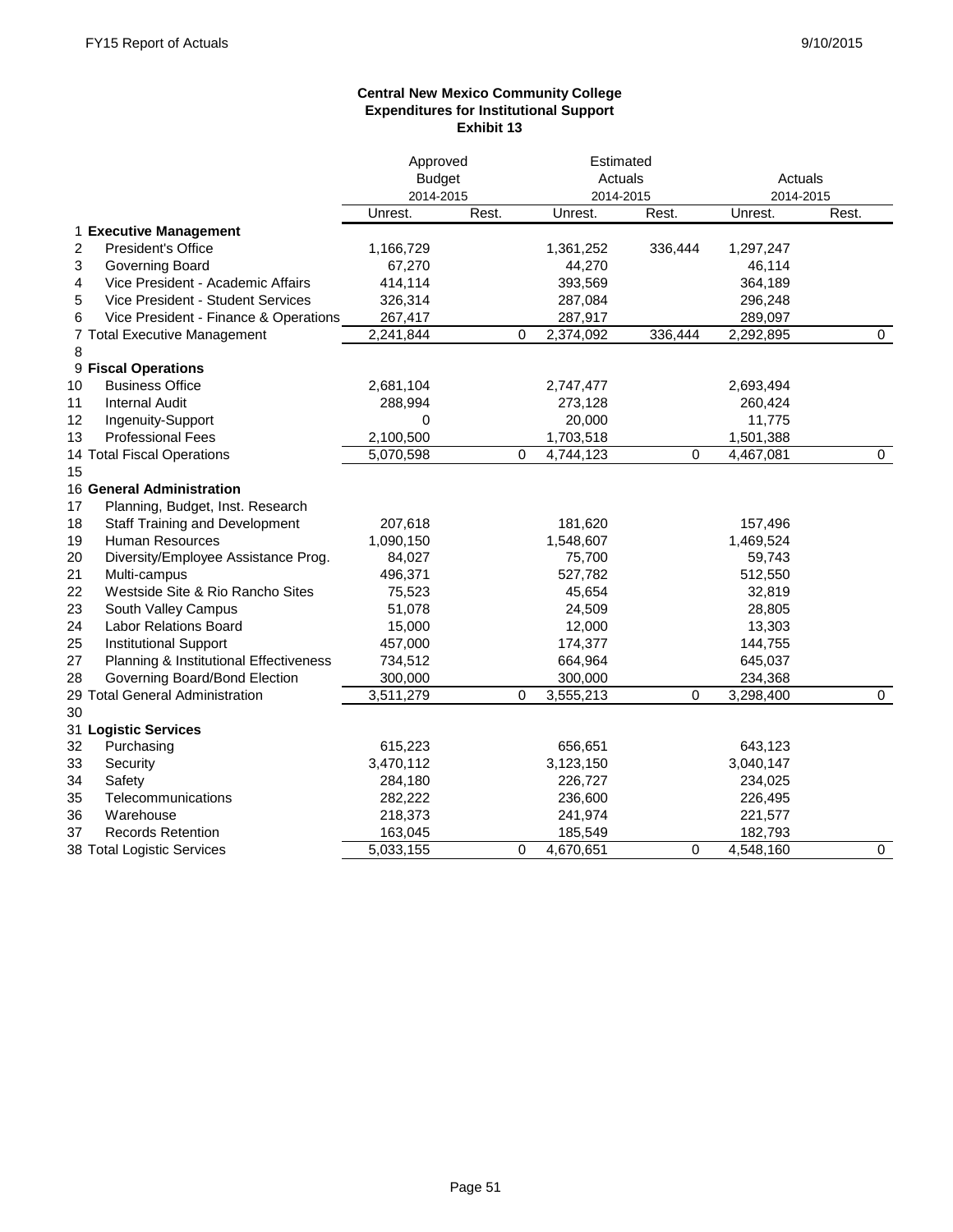### **Central New Mexico Community College Expenditures for Institutional Support Exhibit 13**

|                                           | Approved      |           | Estimated  |           |            |           |  |
|-------------------------------------------|---------------|-----------|------------|-----------|------------|-----------|--|
|                                           | <b>Budget</b> |           | Actuals    |           | Actuals    |           |  |
|                                           |               | 2014-2015 |            | 2014-2015 |            | 2014-2015 |  |
|                                           | Unrest.       | Rest.     | Unrest.    | Rest.     | Unrest.    | Rest.     |  |
| 1 Community Relations/Development         |               |           |            |           |            |           |  |
| Marketing / Communications<br>2           | 1,013,324     |           | 928,609    |           | 873,939    |           |  |
| Development Office<br>3                   | 580,610       | 271,325   | 629,232    | 200,000   | 663,376    | 270,303   |  |
| 4 Total Community Relations/Development   | 1,593,934     | 271,325   | .557,841   | 200,000   | 1,537,315  | 270,303   |  |
| 5                                         |               |           |            |           |            |           |  |
| 6                                         |               |           |            |           |            |           |  |
|                                           |               |           |            |           |            |           |  |
| 8                                         |               |           |            |           |            |           |  |
| 9 State Workstudy                         |               | 194,603   |            | 198,436   |            | 221,668   |  |
| 10 Federal Workstudy                      |               | 60,301    |            | 88,986    |            | 59,135    |  |
| 11 Retirement                             | 1,257,607     |           | 1,406,607  | 23,222    | 1,408,622  | 6,644     |  |
| 12 Social Security                        | 697,614       |           | 731,614    | 10,008    | 744,735    | 4,437     |  |
| 13 Group Insurance                        | 1,265,804     |           | 1,272,403  | 20,984    | 1,207,836  | 3,824     |  |
| 14 Worker's Compensation                  | 68,451        |           | 131,051    |           | 79,656     | 19        |  |
| 15 Unemployment                           | 37,125        |           | 68,125     |           | 38,987     |           |  |
| 16 Retiree Health                         | 190,978       |           | 202,278    | 3,342     | 201,661    | 956       |  |
| 17 Tuition Waivers                        | 25,467        |           | 92,360     |           | 54,720     |           |  |
| 18 Total Items not Included in 13A's      | 3,543,045     | 254,904   | 3,904,438  | 344,978   | 3,736,217  | 296,683   |  |
| 19                                        |               |           |            |           |            |           |  |
| 20                                        |               |           |            |           |            |           |  |
| 21 Total Expenditures for Instit. Support | 20,993,855    | 526,229   | 20,806,358 | 881,422   | 19,880,068 | 566,986   |  |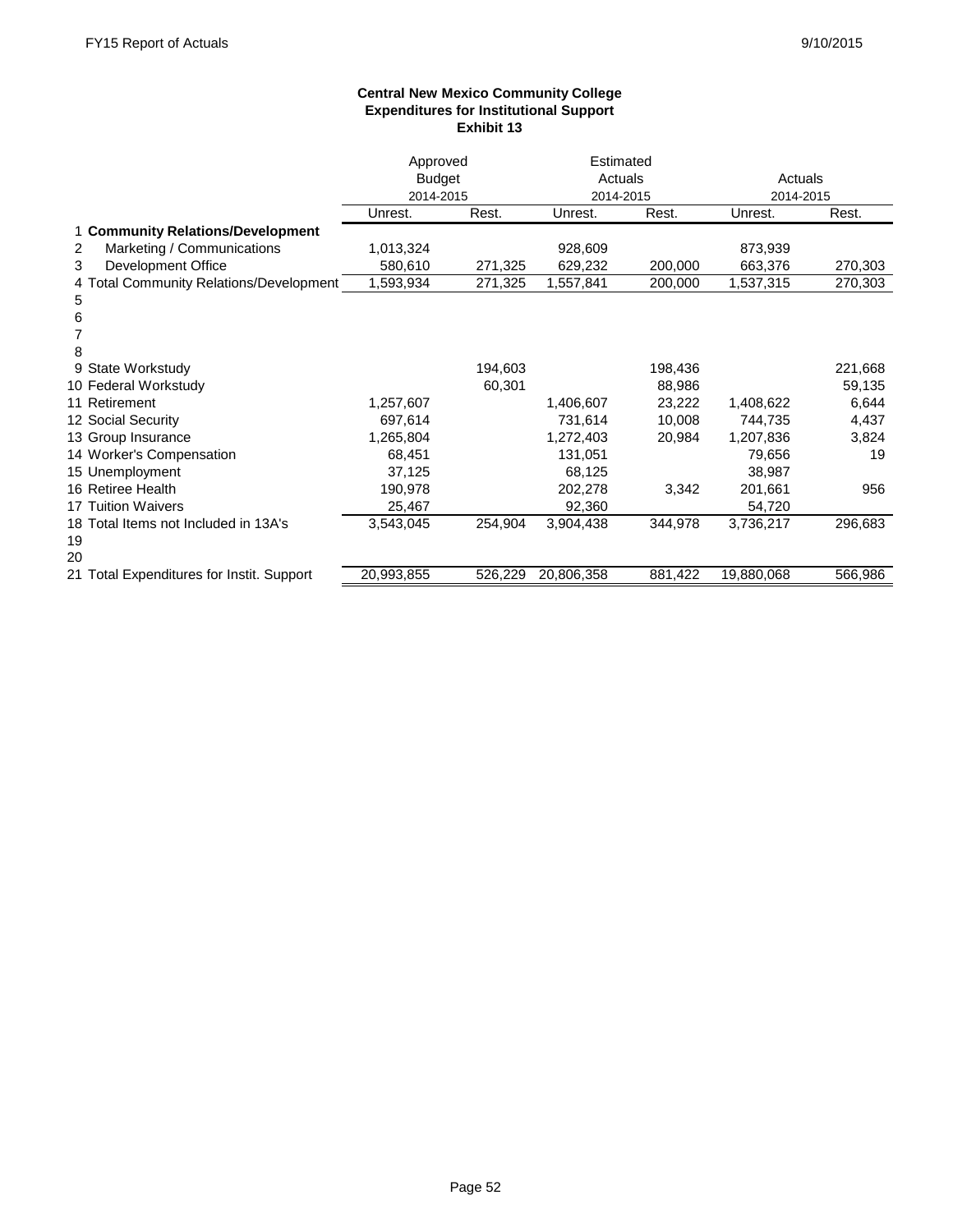# **Expenditures for Institutional Support - Detail of Individual Units Exhibit 13A Central New Mexico Community College**

|                                                                     | Approved<br><b>Budget</b><br>2014-2015 |              |            | Estimated<br>Actuals<br>2014-2015 |            | Actuals<br>2014-2015 |  |
|---------------------------------------------------------------------|----------------------------------------|--------------|------------|-----------------------------------|------------|----------------------|--|
|                                                                     | <b>FTE</b>                             | Unrestricted | <b>FTE</b> | Unrestricted                      | <b>FTE</b> | Unrestricted         |  |
| 1 President's Office<br>$\overline{2}$<br><b>Faculty Salaries</b>   |                                        |              |            |                                   |            | 0                    |  |
| 3<br><b>Professional Salaries</b>                                   | 4.50                                   | 499,741      | 4.50       | 706,238                           | 4.50       | 733,576              |  |
| <b>Support Staff Salaries</b><br>4                                  | 2.25                                   | 82,699       | 2.25       | 82,771                            | 2.25       | 84,658               |  |
| <b>GA/TA/RA Salaries</b><br>5                                       |                                        |              |            |                                   |            |                      |  |
| <b>Student Salaries</b><br>6                                        |                                        |              |            |                                   |            |                      |  |
| $\overline{7}$<br><b>Federal Workstudy Salaries</b>                 |                                        |              |            |                                   |            |                      |  |
| 8<br><b>State Workstudy Salaries</b>                                |                                        |              |            |                                   |            |                      |  |
| <b>Other Salaries</b><br>9                                          |                                        |              |            |                                   |            |                      |  |
| 10<br>Supplies and Expenses                                         |                                        | 572,715      |            | 560,669                           |            | 469,472              |  |
| 11<br>Travel                                                        |                                        | 11,574       |            | 11,574                            |            | 9,541                |  |
| 12<br>Equipment                                                     |                                        |              |            |                                   |            | 0                    |  |
| 13 Total                                                            | 6.75                                   | 1,166,729    | 6.75       | 1,361,252                         | 6.75       | 1,297,247            |  |
| 14                                                                  |                                        |              |            |                                   |            |                      |  |
| 15 Governing Board                                                  |                                        |              |            |                                   |            |                      |  |
| <b>Faculty Salaries</b><br>16<br>17<br><b>Professional Salaries</b> |                                        |              |            |                                   |            |                      |  |
| 18<br><b>Support Staff Salaries</b>                                 |                                        |              |            |                                   |            |                      |  |
| <b>GA/TA/RA Salaries</b><br>19                                      |                                        |              |            |                                   |            |                      |  |
| <b>Student Salaries</b><br>20                                       |                                        |              |            |                                   |            |                      |  |
| 21<br><b>Federal Workstudy Salaries</b>                             |                                        |              |            |                                   |            |                      |  |
| 22<br><b>State Workstudy Salaries</b>                               |                                        |              |            |                                   |            |                      |  |
| 23<br><b>Other Salaries</b>                                         |                                        |              |            |                                   |            |                      |  |
| 24<br>Supplies and Expenses                                         |                                        | 60,270       |            | 37,270                            |            | 44,246               |  |
| 25<br>Travel                                                        |                                        | 7,000        |            | 7,000                             |            | 1,868                |  |
| 26<br>Equipment                                                     |                                        |              |            |                                   |            |                      |  |
| 27 Total                                                            | 0.00                                   | 67,270       | 0.00       | 44,270                            | 0.00       | 46,114               |  |
| 28                                                                  |                                        |              |            |                                   |            |                      |  |
| 29 Vice President Academic Affairs                                  |                                        |              |            |                                   |            |                      |  |
| <b>Faculty Salaries</b><br>30                                       |                                        |              |            |                                   |            |                      |  |
| 31<br><b>Professional Salaries</b>                                  | 1.00                                   | 164,487      | 1.00       | 164,488                           | 2.81       | 168,369              |  |
| 32<br><b>Support Staff Salaries</b>                                 | 2.24                                   | 76,331       | 3.15       | 107,780                           | 3.21       | 109,907              |  |
| 33<br><b>GA/TA/RA Salaries</b>                                      |                                        |              |            |                                   |            |                      |  |
| 34<br><b>Student Salaries</b>                                       |                                        |              | 0.21       | 3,840                             | 0.01       | 181                  |  |
| 35<br><b>Federal Workstudy Salaries</b>                             |                                        |              | 0.06       | 1,105                             | 0.05       | 984                  |  |
| 36<br><b>State Workstudy Salaries</b>                               | 0.07                                   | 1,000        | 0.14       | 2,602                             | 0.16       | 2,907                |  |
| 37<br><b>Other Salaries</b>                                         |                                        |              |            |                                   |            |                      |  |
| 38<br>Supplies and Expenses                                         |                                        | 94,267       |            | 71,958                            |            | 56,813               |  |
| <b>Travel</b><br>39                                                 |                                        | 8,000        |            | 8,000                             |            | 7,145                |  |
| 40<br>Equipment                                                     |                                        |              |            |                                   |            |                      |  |
| 41 Total                                                            | 3.31                                   | 344,085      | 4.57       | 359,773                           | 6.24       | 346,306              |  |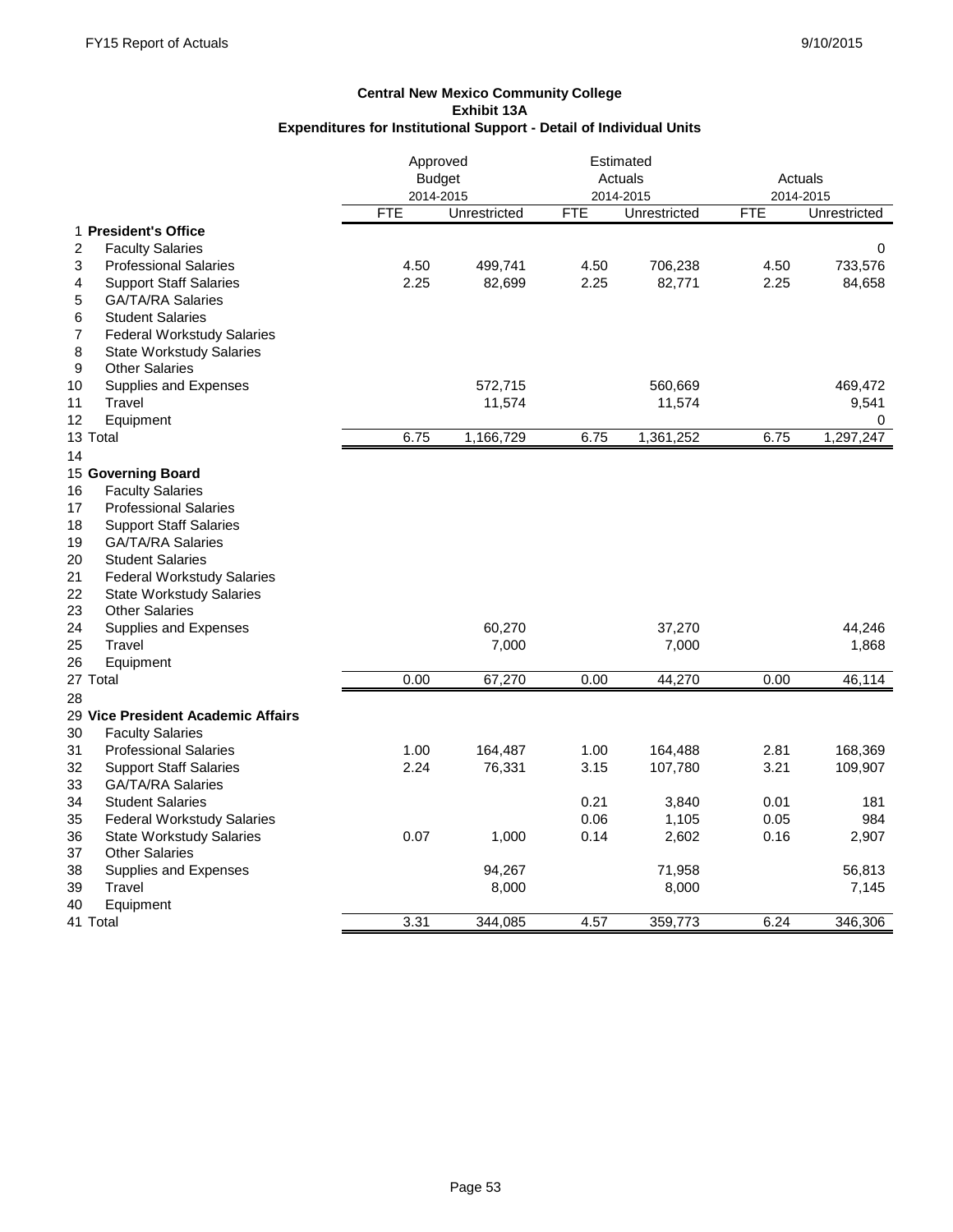|                                                     | Approved      |              | Estimated  |              |            |              |
|-----------------------------------------------------|---------------|--------------|------------|--------------|------------|--------------|
|                                                     | <b>Budget</b> |              |            | Actuals      |            | Actuals      |
|                                                     | 2014-2015     |              |            | 2014-2015    |            | 2014-2015    |
|                                                     | <b>FTE</b>    | Unrestricted | <b>FTE</b> | Unrestricted | <b>FTE</b> | Unrestricted |
| 1 Vice President - Student Services                 |               |              |            |              |            |              |
| $\boldsymbol{2}$<br><b>Faculty Salaries</b>         |               |              |            |              |            |              |
| 3<br><b>Professional Salaries</b>                   | 1.00          | 164,487      | 2.00       | 207,829      | 3.49       | 209,353      |
| <b>Support Staff Salaries</b><br>4                  | 1.56          | 52,948       | 0.10       | 3,358        | 0.18       | 6,005        |
| 5<br><b>GA/TA/RA Salaries</b>                       |               |              |            |              |            |              |
| 6<br><b>Student Salaries</b>                        | 0.00          | 0            | 0.14       | 2,580        | 0.00       | 0            |
| $\overline{7}$<br><b>Federal Workstudy Salaries</b> | 0.00          | 0            | 0.04       | 743          | 0.05       | 911          |
| 8<br><b>State Workstudy Salaries</b>                | 0.05          | 747          | 0.05       | 890          | 0.02       | 277          |
| 9<br><b>Other Salaries</b>                          |               |              |            |              |            |              |
| 10<br>Supplies and Expenses                         |               | 105,332      |            | 68,883       |            | 71,227       |
| 11<br>Travel                                        |               | 2,800        |            | 2,801        |            | 8,475        |
| 12<br>Equipment                                     |               |              |            |              |            |              |
| 13 Total                                            | 2.61          | 326,314      | 2.33       | 287,084      | 3.74       | 296,248      |
| 14                                                  |               |              |            |              |            |              |
| <b>15 Business Office</b>                           |               |              |            |              |            |              |
| <b>Faculty Salaries</b><br>16                       |               |              |            |              |            |              |
| 17<br><b>Professional Salaries</b>                  | 25.29         | 1,493,978    | 24.20      | 1,452,321    | 24.04      | 1,442,702    |
| 18<br><b>Support Staff Salaries</b>                 | 22.04         | 749,601      | 20.80      | 712,855      | 20.79      | 712,476      |
| <b>GA/TA/RA Salaries</b><br>19                      |               |              |            |              |            |              |
| 20<br><b>Student Salaries</b>                       |               |              | 0.36       | 6,420        | 0.05       | 912          |
| <b>Federal Workstudy Salaries</b><br>21             | 0.09          | 1,409        | 0.10       | 1,848        | 0.06       | 1,039        |
| 22<br><b>State Workstudy Salaries</b>               | 0.09          | 1,357        | 0.13       | 2,411        | 0.11       | 2,060        |
| 23<br><b>Other Salaries</b>                         |               |              |            |              |            |              |
| 24<br>Supplies and Expenses                         |               | 427,259      |            | 549,084      |            | 525,566      |
| 25<br>Travel                                        |               | 7,500        |            | 22,538       |            | 8,739        |
| 26<br>Equipment                                     |               |              |            |              |            | 0            |
| 27 Total                                            | 47.51         | 2,681,104    | 45.59      | 2,747,477    | 45.05      | 2,693,494    |
| 28                                                  |               |              |            |              |            |              |
| 29 Vice President for Finance and Operations        |               |              |            |              |            |              |
| <b>Faculty Salaries</b><br>30                       |               |              |            |              |            |              |
| 31<br><b>Professional Salaries</b>                  | 1.00          | 164,487      | 2.00       | 217,255      | 3.78       | 226,933      |
| 32<br><b>Support Staff Salaries</b>                 | 1.25          | 42,425       | 0.36       | 12,428       | 0.34       | 11,620       |
| 33<br><b>GA/TA/RA Salaries</b>                      |               |              |            |              |            |              |
| 34<br><b>Student Salaries</b>                       |               |              |            |              |            |              |
| 35<br><b>Federal Workstudy Salaries</b>             |               |              |            |              |            |              |
| 36<br><b>State Workstudy Salaries</b>               | 0.07          | 1,041        | 0.01       | 171          | 0.01       | 170          |
| 37<br><b>Other Salaries</b>                         |               |              |            |              |            |              |
| Supplies and Expenses<br>38                         |               | 55,764       |            | 54,363       |            | 48,878       |
| 39<br>Travel                                        |               | 3,700        |            | 3,700        |            | 1,496        |
| 40<br>Equipment                                     |               |              |            |              |            |              |
| 41 Total                                            | 2.32          | 267,417      | 2.37       | 287,917      | 4.13       | 289,097      |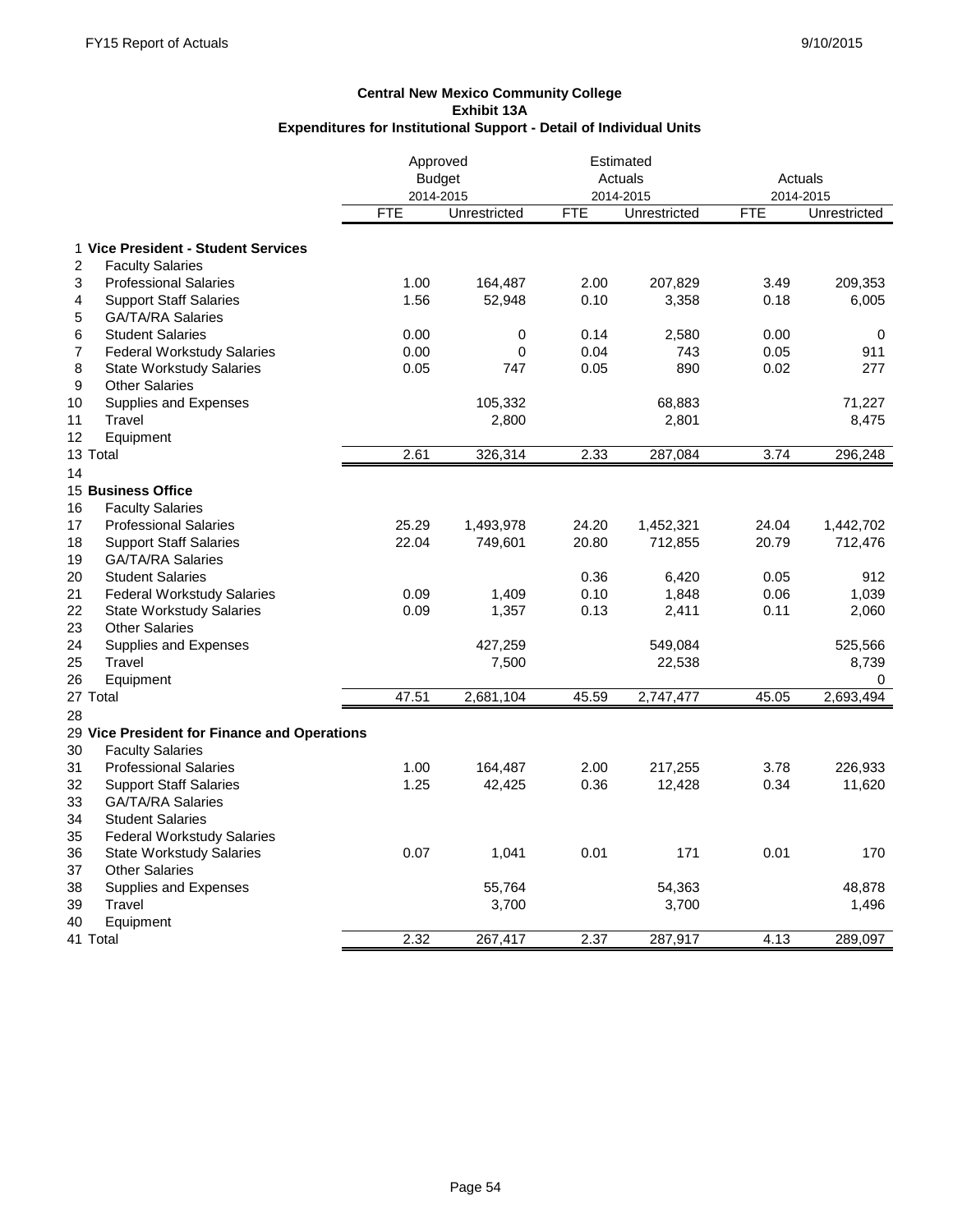|                                                               | Approved  |               | Estimated |              |            |              |  |
|---------------------------------------------------------------|-----------|---------------|-----------|--------------|------------|--------------|--|
|                                                               |           | <b>Budget</b> |           | Actuals      |            | Actuals      |  |
|                                                               | 2014-2015 |               |           | 2014-2015    | 2014-2015  |              |  |
|                                                               | FTE       | Unrestricted  | FTE       | Unrestricted | <b>FTE</b> | Unrestricted |  |
|                                                               |           |               |           |              |            |              |  |
| 1 Communications                                              |           |               |           |              |            |              |  |
| $\overline{\mathbf{c}}$<br><b>Faculty Salaries</b>            |           |               |           |              |            |              |  |
| 3<br><b>Professional Salaries</b>                             | 2.01      | 118,465       | 1.97      | 118,466      | 2.01       | 120,554      |  |
| 4<br><b>Support Staff Salaries</b>                            |           |               |           |              |            |              |  |
| 5<br><b>GA/TA/RA Salaries</b><br>6<br><b>Student Salaries</b> |           |               |           |              |            |              |  |
| $\overline{7}$<br><b>Federal Workstudy Salaries</b>           |           |               |           |              |            |              |  |
| 8<br><b>State Workstudy Salaries</b>                          |           |               |           |              |            |              |  |
| 9<br><b>Other Salaries</b>                                    |           |               |           |              |            |              |  |
| Supplies and Expenses<br>10                                   |           | 14,650        |           | 22,108       |            | 15,138       |  |
| Travel<br>11                                                  |           |               |           |              |            |              |  |
| 12<br>Equipment                                               |           |               |           |              |            |              |  |
| 13 Total                                                      | 2.01      | 133,115       | 1.97      | 140,574      | 2.01       | 135,692      |  |
| 14                                                            |           |               |           |              |            |              |  |
| 15 Diversity Initiatives                                      |           |               |           |              |            |              |  |
| <b>Faculty Salaries</b><br>16                                 |           |               |           |              |            |              |  |
| 17<br><b>Professional Salaries</b>                            |           |               |           |              |            |              |  |
| 18<br><b>Support Staff Salaries</b>                           |           |               |           |              |            |              |  |
| <b>GA/TA/RA Salaries</b><br>19                                |           |               |           |              |            |              |  |
| 20<br><b>Student Salaries</b>                                 |           |               |           |              |            |              |  |
| 21<br><b>Federal Workstudy Salaries</b>                       |           |               |           |              |            |              |  |
| 22<br><b>State Workstudy Salaries</b>                         |           |               |           |              |            |              |  |
| <b>Other Salaries</b><br>23                                   |           |               |           |              |            |              |  |
| 24<br>Supplies and Expenses                                   |           | 84,027        |           | 75,700       |            | 59,743       |  |
| 25<br>Travel                                                  |           |               |           |              |            |              |  |
| 26<br>Equipment                                               |           |               |           |              |            |              |  |
| 27 Total                                                      | 0.00      | 84,027        | 0.00      | 75,700       | 0.00       | 59,743       |  |
| 28                                                            |           |               |           |              |            |              |  |
| 29 Internal Audit                                             |           |               |           |              |            |              |  |
| 30<br><b>Faculty Salaries</b>                                 |           |               |           |              |            |              |  |
| 31<br><b>Professional Salaries</b>                            | 3.00      | 227,223       | 3.00      | 227,226      | 3.00       | 227,569      |  |
| 32<br><b>Support Staff Salaries</b>                           |           |               |           |              |            |              |  |
| 33<br><b>GA/TA/RA Salaries</b>                                |           |               |           |              |            |              |  |
| <b>Student Salaries</b><br>34                                 |           |               |           |              |            |              |  |
| <b>Federal Workstudy Salaries</b><br>35                       |           |               |           |              |            |              |  |
| 36<br><b>State Workstudy Salaries</b>                         |           |               |           |              |            |              |  |
| 37<br><b>Other Salaries</b>                                   |           |               |           |              |            |              |  |
| 38<br>Supplies and Expenses                                   |           | 60,771        |           | 44,902       |            | 32,855       |  |
| 39<br><b>Travel</b>                                           |           | 1,000         |           | 1,000        |            | 0            |  |
| Equipment<br>40                                               |           |               |           |              |            |              |  |
| 41 Total                                                      | 3.00      | 288,994       | 3.00      | 273,128      | 3.00       | 260,424      |  |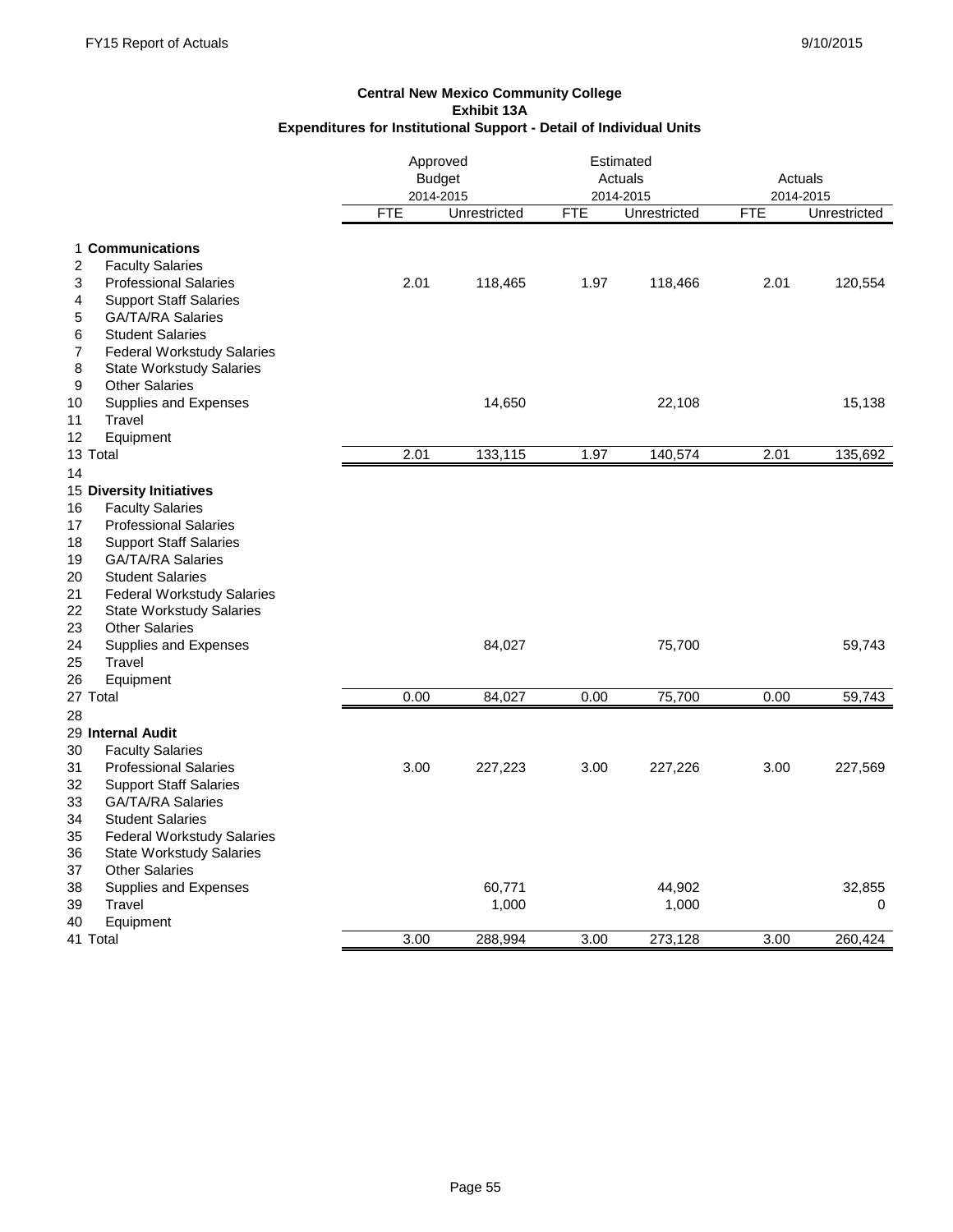|                                                     | Approved   |               | Estimated |              |            |              |
|-----------------------------------------------------|------------|---------------|-----------|--------------|------------|--------------|
|                                                     |            | <b>Budget</b> |           | Actuals      | Actuals    |              |
|                                                     | 2014-2015  |               |           | 2014-2015    |            | 2014-2015    |
|                                                     | <b>FTE</b> | Unrestricted  | FTE       | Unrestricted | <b>FTE</b> | Unrestricted |
| 1 Human Resources                                   |            |               |           |              |            |              |
| <b>Faculty Salaries</b><br>2                        |            |               |           |              |            |              |
| 3<br><b>Professional Salaries</b>                   | 13.68      | 808,362       | 14.84     | 890,931      | 14.43      | 866,035      |
| 4<br><b>Support Staff Salaries</b>                  | 4.43       | 150,704       | 5.14      | 176,044      | 4.63       | 158,519      |
| 5<br><b>GA/TA/RA Salaries</b>                       |            |               |           |              |            |              |
| 6<br><b>Student Salaries</b>                        | 0.00       | 0             | 0.28      | 5,100        | 0.06       | 1,006        |
| <b>Federal Workstudy Salaries</b><br>$\overline{7}$ | 0.00       | $\Omega$      | 0.08      | 1,468        | 0.08       | 1,411        |
| 8<br><b>State Workstudy Salaries</b>                | 0.19       | 2,858         | 0.16      | 2,852        | 0.19       | 3,423        |
| 9<br><b>Other Salaries</b>                          |            |               |           |              |            |              |
| Supplies and Expenses<br>10                         |            | 128,226       |           | 457,412      |            | 418,066      |
| Travel<br>11                                        |            | 0             |           | 14,800       |            | 21,064       |
| Equipment<br>12                                     |            |               |           |              |            |              |
| 13 Total                                            | 18.30      | 1,090,150     | 20.50     | 1,548,607    | 19.39      | 1,469,524    |
| 14                                                  |            |               |           |              |            |              |
| 15 Multi-Campus                                     |            |               |           |              |            |              |
| <b>Faculty Salaries</b><br>16                       |            |               |           |              |            |              |
| 17<br><b>Professional Salaries</b>                  | 2.74       | 162,013       | 3.41      | 204,908      | 3.51       | 210,782      |
| 18<br><b>Support Staff Salaries</b>                 | 6.84       | 232,740       | 4.28      | 146,740      | 3.91       | 134,061      |
| 19<br><b>GA/TA/RA Salaries</b>                      |            |               |           |              |            |              |
| 20<br><b>Student Salaries</b>                       | 0.72       | 10,907        | 1.00      | 17,940       | 0.01       | 206          |
| 21<br><b>Federal Workstudy Salaries</b>             | 0.03       | 379           | 0.22      | 3,861        | 0.17       | 3,049        |
| 22<br><b>State Workstudy Salaries</b>               | 0.11       | 1,719         | 0.27      | 4,828        | 0.28       | 5,106        |
| 23<br><b>Other Salaries</b>                         |            |               |           |              |            |              |
| 24<br>Supplies and Expenses                         |            | 88,613        |           | 149,005      |            | 157,373      |
| Travel<br>25                                        |            |               |           | 500          |            | 1,973        |
| 26<br>Equipment                                     |            |               |           |              |            |              |
| 27 Total                                            | 10.45      | 496,371       | 9.18      | 527,782      | 7.88       | 512,550      |
| 28                                                  |            |               |           |              |            |              |
| 29 JMMC Campus                                      |            |               |           |              |            |              |
| 30<br><b>Faculty Salaries</b>                       |            |               |           |              |            |              |
| 31<br><b>Professional Salaries</b>                  |            |               |           |              |            |              |
| 32<br><b>Support Staff Salaries</b>                 |            |               |           |              |            |              |
| 33<br><b>GA/TA/RA Salaries</b>                      |            |               |           |              |            |              |
| 34<br><b>Student Salaries</b>                       | 1.33       | 20,052        | 0.64      | 11,520       | 0.13       | 2,423        |
| 35<br><b>Federal Workstudy Salaries</b>             | 0.03       | 437           | 0.18      | 3,315        | 0.11       | 2,022        |
| 36<br><b>State Workstudy Salaries</b>               | 0.47       | 7,148         | 0.43      | 7,681        | 0.48       | 8,706        |
| <b>Other Salaries</b><br>37                         |            |               |           |              |            |              |
| 38<br>Supplies and Expenses                         |            | 42,392        |           | 11,280       |            | 3,947        |
| Travel<br>39                                        |            | 0             |           | 0            |            | 785          |
| 40<br>Equipment                                     |            |               |           |              |            |              |
| 41 Total                                            | 1.83       | 70,029        | 1.25      | 33,796       | 0.74       | 17,883       |
|                                                     |            |               |           |              |            |              |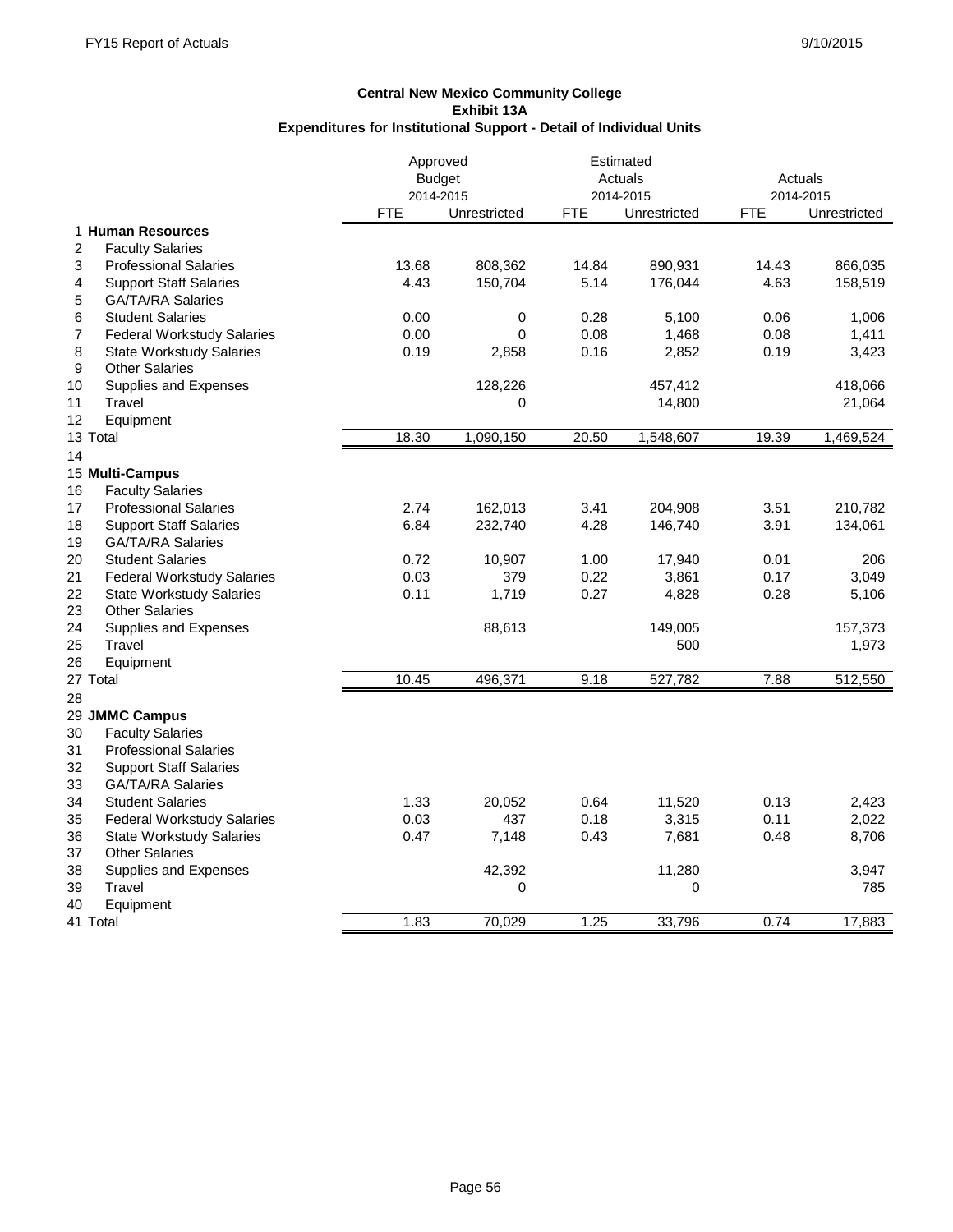|                                                                            | Approved<br>2014-2015 | <b>Budget</b> | Estimated<br>Actuals<br>2014-2015 |              | Actuals<br>2014-2015 |              |
|----------------------------------------------------------------------------|-----------------------|---------------|-----------------------------------|--------------|----------------------|--------------|
|                                                                            | FTE                   | Unrestricted  | <b>FTE</b>                        | Unrestricted | <b>FTE</b>           | Unrestricted |
| 1 Labor Relations Board                                                    |                       |               |                                   |              |                      |              |
| <b>Faculty Salaries</b><br>2                                               |                       |               |                                   |              |                      |              |
| 3<br><b>Professional Salaries</b>                                          |                       |               |                                   |              |                      |              |
| <b>Support Staff Salaries</b><br>4                                         |                       |               |                                   |              |                      |              |
| GA/TA/RA Salaries<br>5                                                     |                       |               |                                   |              |                      |              |
| <b>Student Salaries</b><br>6                                               |                       |               |                                   |              |                      |              |
| $\overline{7}$<br><b>Federal Workstudy Salaries</b>                        |                       |               |                                   |              |                      |              |
| 8<br><b>State Workstudy Salaries</b>                                       |                       |               |                                   |              |                      |              |
| 9<br><b>Other Salaries</b>                                                 |                       |               |                                   |              |                      |              |
| 10<br>Supplies and Expenses                                                |                       | 15,000        |                                   | 10,960       |                      | 13,303       |
| 11<br>Travel                                                               |                       | 0             |                                   | 1,040        |                      | 0            |
| 12<br>Equipment                                                            |                       |               |                                   |              |                      |              |
| 13 Total                                                                   | 0.00                  | 15,000        | 0.00                              | 12,000       | 0.00                 | 13,303       |
| 14                                                                         |                       |               |                                   |              |                      |              |
| 15 Institutional Support                                                   |                       |               |                                   |              |                      |              |
| 16<br><b>Faculty Salaries</b>                                              |                       |               |                                   |              |                      |              |
| 17<br><b>Professional Salaries</b>                                         |                       |               |                                   |              |                      |              |
| 18<br><b>Support Staff Salaries</b>                                        |                       |               |                                   |              |                      |              |
| 19<br><b>GA/TA/RA Salaries</b><br><b>Student Salaries</b>                  |                       |               |                                   |              |                      |              |
| 20<br>21                                                                   |                       |               |                                   |              |                      |              |
| <b>Federal Workstudy Salaries</b><br>22<br><b>State Workstudy Salaries</b> |                       |               |                                   |              |                      |              |
| 23<br><b>Other Salaries</b>                                                | 3.02                  | 80,000        | 0.43                              | 11,972       | 0.00                 | 0            |
| 24<br>Supplies and Expenses                                                |                       | 377,000       |                                   | 162,405      |                      | 144,755      |
| 25<br>Travel                                                               |                       |               |                                   |              |                      |              |
| 26<br>Equipment                                                            |                       |               |                                   |              |                      |              |
| 27 Total                                                                   | 3.02                  | 457,000       | 0.43                              | 174,377      | 0.00                 | 144,755      |
| 28                                                                         |                       |               |                                   |              |                      |              |
| 29 Westside Site and Rio Rancho Sites                                      |                       |               |                                   |              |                      |              |
| 30<br><b>Faculty Salaries</b>                                              |                       |               |                                   |              |                      |              |
| 31<br><b>Professional Salaries</b>                                         |                       |               |                                   |              |                      |              |
| 32<br><b>Support Staff Salaries</b>                                        |                       |               |                                   |              |                      |              |
| 33<br><b>GA/TA/RA Salaries</b>                                             |                       |               |                                   |              |                      |              |
| 34<br><b>Student Salaries</b>                                              | 1.01                  | 15,252        | 0.79                              | 14,100       | 0.12                 | 2,197        |
| 35<br><b>Federal Workstudy Salaries</b>                                    | 0.00                  | 0             | 0.18                              | 3,316        | 0.17                 | 3,127        |
| 36<br><b>State Workstudy Salaries</b>                                      | 0.26                  | 3,966         | 0.52                              | 9,256        | 0.56                 | 10,013       |
| <b>Other Salaries</b><br>37                                                |                       |               |                                   |              |                      |              |
| 38<br>Supplies and Expenses                                                |                       | 56,305        |                                   | 18,482       |                      | 16,648       |
| 39<br>Travel                                                               |                       | 0             |                                   | 500          |                      | 834          |
| Equipment<br>40                                                            |                       |               |                                   |              |                      |              |
| 41 Total                                                                   | 1.27                  | 75,523        | 1.49                              | 45,654       | 0.85                 | 32,819       |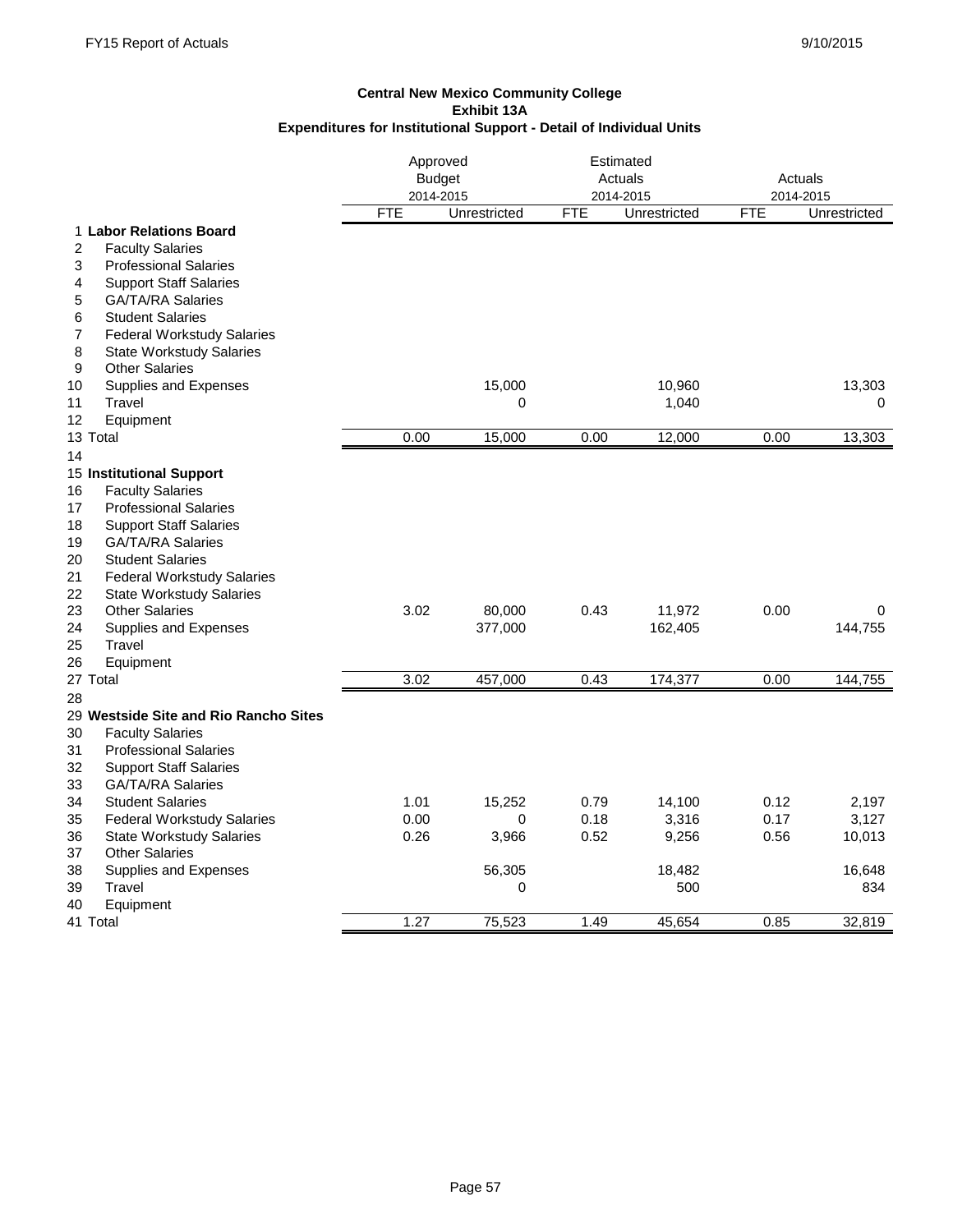|                                                     | Approved      |              | Estimated  |              |            |              |
|-----------------------------------------------------|---------------|--------------|------------|--------------|------------|--------------|
|                                                     | <b>Budget</b> |              |            | Actuals      | Actuals    |              |
|                                                     | 2014-2015     |              |            | 2014-2015    |            | 2014-2015    |
|                                                     | <b>FTE</b>    | Unrestricted | <b>FTE</b> | Unrestricted | <b>FTE</b> | Unrestricted |
| 1 Purchasing                                        |               |              |            |              |            |              |
| $\overline{2}$<br><b>Faculty Salaries</b>           |               |              |            |              |            |              |
| 3<br><b>Professional Salaries</b>                   | 7.98          | 471,363      | 7.70       | 462,372      | 7.55       | 453,041      |
| <b>Support Staff Salaries</b><br>4                  | 1.99          | 67,557       | 1.97       | 67,568       | 2.09       | 71,473       |
| 5<br><b>GA/TA/RA Salaries</b>                       |               |              |            |              |            |              |
| <b>Student Salaries</b><br>6                        | 0.96          | 14,503       | 0.14       | 2,580        |            |              |
| $\overline{7}$<br><b>Federal Workstudy Salaries</b> |               |              | 0.13       | 2,319        | 0.15       | 2,749        |
| 8<br><b>State Workstudy Salaries</b>                | 0.07          | 1,038        | 0.02       | 390          | 0.01       | 200          |
| 9<br><b>Other Salaries</b>                          |               |              |            |              |            |              |
| 10<br>Supplies and Expenses                         |               | 59,256       |            | 109,576      |            | 107,630      |
| 11<br>Travel                                        |               | 1,506        |            | 11,846       |            | 8,030        |
| 12<br>Equipment                                     |               |              |            |              |            |              |
| 13 Total                                            | 11.00         | 615,223      | 9.97       | 656,651      | 9.80       | 643,123      |
| 14                                                  |               |              |            |              |            |              |
| 15 Campus Security                                  |               |              |            |              |            |              |
| <b>Faculty Salaries</b><br>16                       |               |              |            |              |            |              |
| 17<br><b>Professional Salaries</b>                  | 2.62          | 154,734      | 1.42       | 85,067       | 1.30       | 78,112       |
| 18<br><b>Support Staff Salaries</b>                 | 12.00         | 408,179      | 13.88      | 475,545      | 13.70      | 469,497      |
| <b>GA/TA/RA Salaries</b><br>19                      |               |              |            |              |            |              |
| 20<br><b>Student Salaries</b>                       | 0.00          | 0            | 0.64       | 11,520       | 0.09       | 1,535        |
| 21<br><b>Federal Workstudy Salaries</b>             | 0.16          | 2,453        | 0.18       | 3,315        | 0.04       | 782          |
| 22<br><b>State Workstudy Salaries</b>               | 0.19          | 2,814        | 0.14       | 2,578        | 0.20       | 3,573        |
| 23<br><b>Other Salaries</b>                         | 83.92         | 2,221,795    | 69.05      | 1,939,699    | 68.31      | 1,918,892    |
| 24<br>Supplies and Expenses                         |               | 677,882      |            | 603,171      |            | 567,756      |
| 25<br>Travel                                        |               | 2,255        |            | 2,255        |            | 0            |
| 26<br>Equipment                                     |               |              |            |              |            |              |
| 27 Total                                            | 98.89         | 3,470,112    | 85.31      | 3,123,150    | 83.64      | 3,040,147    |
|                                                     |               |              |            |              |            |              |
| 28<br>29 Campus Safety                              |               |              |            |              |            |              |
|                                                     |               |              |            |              |            |              |
| 30<br><b>Faculty Salaries</b>                       | 1.50          |              |            |              | 0.89       |              |
| 31<br><b>Professional Salaries</b>                  |               | 88,621       | 0.90       | 53,800       |            | 53,519       |
| 32<br><b>Support Staff Salaries</b>                 | 0.96          | 32,543       | 0.94       | 32,124       | 0.90       | 30,788       |
| 33<br><b>GA/TA/RA Salaries</b>                      |               |              |            |              |            |              |
| 34<br><b>Student Salaries</b>                       |               |              |            |              |            |              |
| 35<br><b>Federal Workstudy Salaries</b>             |               |              |            |              |            |              |
| 36<br><b>State Workstudy Salaries</b>               |               |              |            |              |            |              |
| 37<br><b>Other Salaries</b>                         | 2.18          | 57,751       | 1.40       | 39,443       | 1.07       | 29,949       |
| 38<br>Supplies and Expenses                         |               | 104,141      |            | 100,236      |            | 119,769      |
| Travel<br>39                                        |               | 1,124        |            | 1,124        |            | $\Omega$     |
| 40<br>Equipment                                     |               |              |            |              |            |              |
| 41 Total                                            | 4.64          | 284,180      | 3.24       | 226,727      | 2.86       | 234,025      |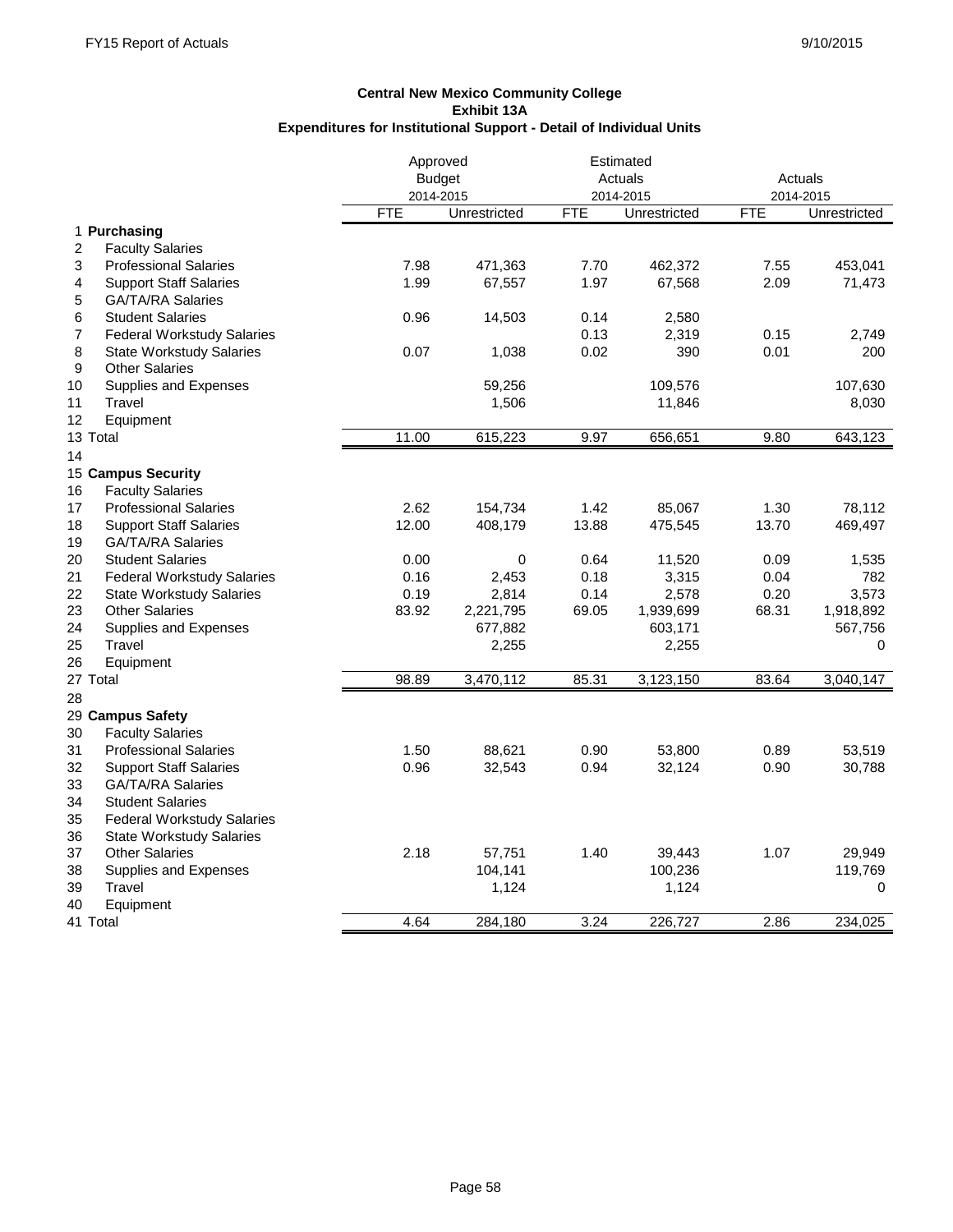|                                                     | Approved      |              | Estimated  |              |            |              |
|-----------------------------------------------------|---------------|--------------|------------|--------------|------------|--------------|
|                                                     | <b>Budget</b> |              |            | Actuals      |            | Actuals      |
|                                                     | 2014-2015     |              |            | 2014-2015    |            | 2014-2015    |
|                                                     | <b>FTE</b>    | Unrestricted | <b>FTE</b> | Unrestricted | <b>FTE</b> | Unrestricted |
| 1 Telecommunications                                |               |              |            |              |            |              |
| 2<br><b>Faculty Salaries</b>                        |               |              |            |              |            |              |
| 3<br><b>Professional Salaries</b>                   | 2.17          | 128,408      | 2.14       | 128,409      | 2.16       | 129,632      |
| <b>Support Staff Salaries</b><br>4                  | 2.22          | 75,585       | 1.13       | 38,796       | 1.13       | 38,583       |
| 5<br><b>GA/TA/RA Salaries</b>                       |               |              |            |              |            |              |
| <b>Student Salaries</b><br>6                        |               |              |            |              |            |              |
| $\overline{7}$<br><b>Federal Workstudy Salaries</b> |               |              |            |              |            |              |
| 8<br><b>State Workstudy Salaries</b>                |               |              |            |              |            |              |
| 9<br><b>Other Salaries</b>                          |               |              |            |              |            |              |
| 10<br>Supplies and Expenses                         |               | 77,024       |            | 68,190       |            | 58,280       |
| 11<br>Travel                                        |               | 1,205        |            | 1,205        |            | 0            |
| Equipment<br>12                                     |               |              |            |              |            |              |
| 13 Total                                            | 4.40          | 282,222      | 3.27       | 236,600      | 3.29       | 226,495      |
| 14                                                  |               |              |            |              |            |              |
| 15 Marketing                                        |               |              |            |              |            |              |
| 16<br><b>Faculty Salaries</b>                       |               |              |            |              |            |              |
| 17<br><b>Professional Salaries</b>                  | 7.24          | 427,821      | 5.29       | 317,439      | 5.41       | 324,691      |
| 18<br><b>Support Staff Salaries</b>                 | 1.21          | 41,214       | 1.19       | 40,863       | 1.23       | 42,283       |
| 19<br><b>GA/TA/RA Salaries</b>                      |               |              |            |              |            |              |
| <b>Student Salaries</b><br>20                       | 1.23          | 18,493       | 0.94       | 16,848       | 0.25       | 4,468        |
| 21<br><b>Federal Workstudy Salaries</b>             | 0.03          | 477          | 0.18       | 3,208        | 0.16       | 2,877        |
| 22<br><b>State Workstudy Salaries</b>               | 0.21          | 3,123        | 0.23       | 4,198        | 0.23       | 4,166        |
| 23<br><b>Other Salaries</b>                         |               |              |            |              |            |              |
| 24<br>Supplies and Expenses                         |               | 388,101      |            | 404,499      |            | 359,007      |
| 25<br>Travel                                        |               | 980          |            | 980          |            | 755          |
| 26<br>Equipment                                     |               |              |            |              |            | 0            |
| 27 Total                                            | 9.92          | 880,209      | 7.83       | 788,035      | 7.28       | 738,247      |
| 28                                                  |               |              |            |              |            |              |
| 29 Warehouse                                        |               |              |            |              |            |              |
| 30<br><b>Faculty Salaries</b>                       |               |              |            |              |            |              |
| 31<br><b>Professional Salaries</b>                  | 0.45          | 26,415       | 0.44       | 26,416       | 0.38       | 23,104       |
| 32<br><b>Support Staff Salaries</b>                 | 4.59          | 156,132      | 4.74       | 162,332      | 4.73       | 162,105      |
| <b>GA/TA/RA Salaries</b><br>33                      |               |              |            |              |            |              |
| 34<br><b>Student Salaries</b>                       | 0.00          | 0            | 0.28       | 5,100        | 0.06       | 1,140        |
| 35<br><b>Federal Workstudy Salaries</b>             | 0.00          | 0            | 0.08       | 1,468        | 0.00       | 0            |
| 36<br><b>State Workstudy Salaries</b>               | 0.27          | 3,997        | 0.20       | 3,534        | 0.27       | 4,790        |
| 37<br><b>Other Salaries</b>                         |               |              |            |              |            |              |
| 38<br>Supplies and Expenses                         |               | 31,829       |            | 43,124       |            | 30,438       |
| Travel<br>39                                        |               |              |            |              |            |              |
| 40<br>Equipment                                     |               |              |            |              |            |              |
| 41 Total                                            | 5.30          | 218,373      | 5.74       | 241,974      | 5.44       | 221,577      |
|                                                     |               |              |            |              |            |              |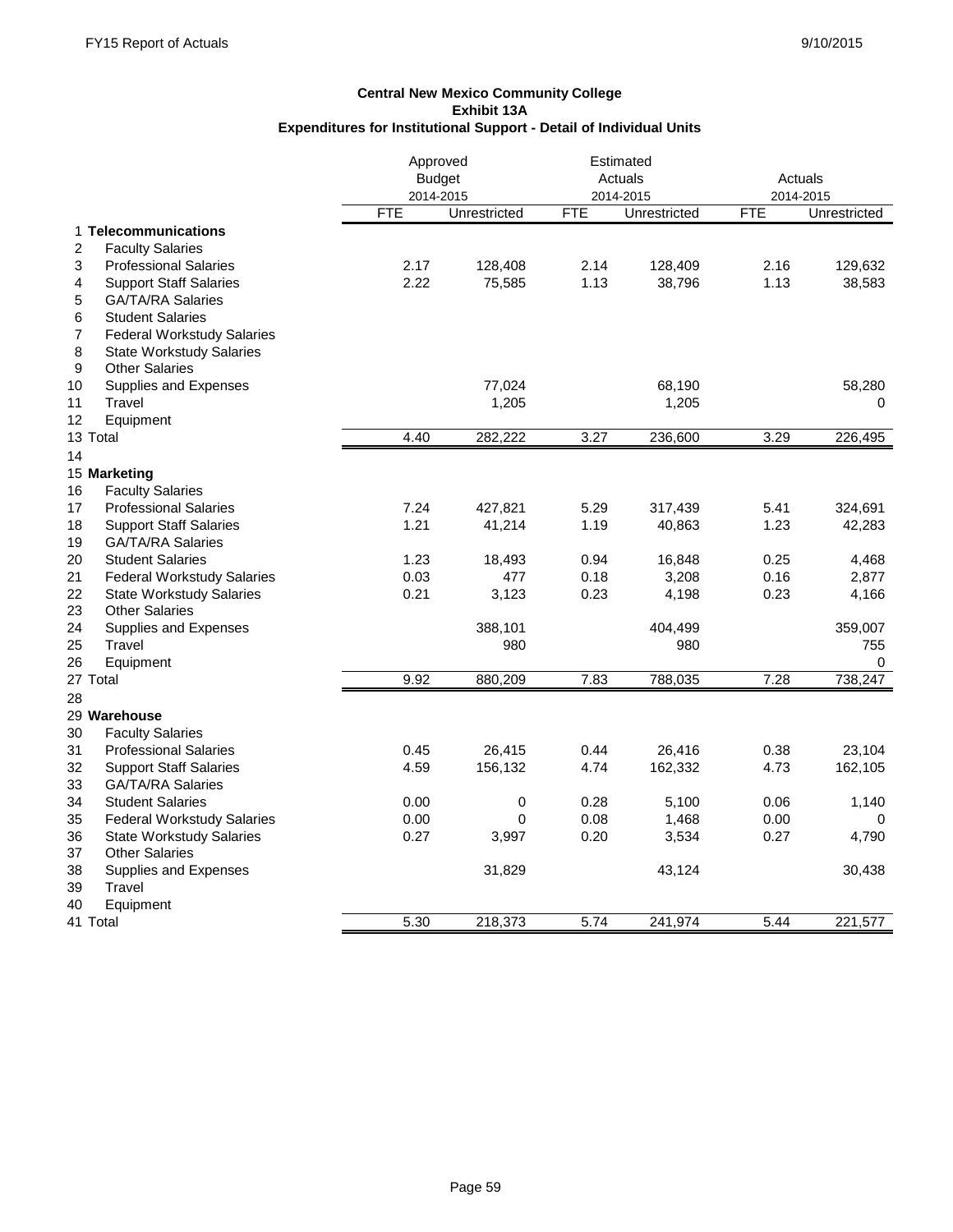|                                                     | Approved |               | Estimated |              |            |              |
|-----------------------------------------------------|----------|---------------|-----------|--------------|------------|--------------|
|                                                     |          | <b>Budget</b> |           | Actuals      |            | Actuals      |
|                                                     |          | 2014-2015     |           | 2014-2015    |            | 2014-2015    |
|                                                     | FTE      | Unrestricted  | FTE       | Unrestricted | <b>FTE</b> | Unrestricted |
| 1 Employee Training                                 |          |               |           |              |            |              |
| 2<br><b>Faculty Salaries</b>                        | 0.15     | 8,323         | 0.10      | 6,172        | 0.06       | 3,769        |
| 3<br><b>Professional Salaries</b>                   | 1.72     | 101,495       | 2.00      | 94,536       | 1.49       | 89,513       |
| <b>Support Staff Salaries</b><br>4                  | 0.96     | 32,543        | 0.03      | 1,123        | 0.03       | 1,122        |
| 5<br><b>GA/TA/RA Salaries</b>                       |          |               |           |              |            |              |
| 6<br><b>Student Salaries</b>                        | 0.00     | 0             | 0.14      | 2,580        | 0.00       | 86           |
| $\overline{7}$<br><b>Federal Workstudy Salaries</b> | 0.00     | 0             | 0.04      | 743          | 0.01       | 247          |
| 8<br><b>State Workstudy Salaries</b>                | 0.00     | 0             | 0.07      | 1,190        | 0.05       | 915          |
| 9<br><b>Other Salaries</b>                          |          |               |           |              |            |              |
| 10<br>Supplies and Expenses                         |          | 63,007        |           | 73,026       |            | 60,870       |
| 11<br>Travel                                        |          | 2,250         |           | 2,250        |            | 974          |
| Equipment<br>12                                     |          |               |           |              |            |              |
| 13 Total                                            | 2.82     | 207,618       | 2.39      | 181,620      | 1.64       | 157,496      |
| 14                                                  |          |               |           |              |            |              |
| 15 Records Retention                                |          |               |           |              |            |              |
| 16<br><b>Faculty Salaries</b>                       |          |               |           |              |            |              |
| <b>Professional Salaries</b><br>17                  | 0.98     | 57,716        | 1.06      | 63,488       | 1.06       | 63,678       |
| 18<br><b>Support Staff Salaries</b>                 | 2.33     | 79,376        | 2.32      | 79,386       | 2.32       | 79,525       |
| 19<br><b>GA/TA/RA Salaries</b>                      |          |               |           |              |            |              |
| 20<br><b>Student Salaries</b>                       | 0.00     | 0             | 0.14      | 2,580        | 0.10       | 1,832        |
| 21<br><b>Federal Workstudy Salaries</b>             | 0.00     | 0             | 0.04      | 743          | 0.00       | 0            |
| 22<br><b>State Workstudy Salaries</b>               | 0.12     | 1,863         | 0.11      | 2,052        | 0.15       | 2,661        |
| 23<br><b>Other Salaries</b>                         |          |               |           |              |            |              |
| 24<br>Supplies and Expenses                         |          | 24,090        |           | 37,300       |            | 35,097       |
| 25<br>Travel                                        |          |               |           |              |            |              |
| 26<br>Equipment                                     |          |               |           |              |            | 0            |
| 27 Total                                            | 3.43     | 163,045       | 3.67      | 185,549      | 3.63       | 182,793      |
| 28                                                  |          |               |           |              |            |              |
| 29 Governing Board/Bond Election                    |          |               |           |              |            |              |
| 30<br><b>Faculty Salaries</b>                       |          |               |           |              |            |              |
| 31<br><b>Professional Salaries</b>                  |          |               |           |              |            |              |
| 32<br><b>Support Staff Salaries</b>                 |          |               |           |              |            |              |
| 33<br><b>GA/TA/RA Salaries</b>                      |          |               |           |              |            |              |
| 34<br><b>Student Salaries</b>                       |          |               |           |              |            |              |
| 35<br><b>Federal Workstudy Salaries</b>             |          |               |           |              |            |              |
|                                                     |          |               |           |              |            |              |
| 36<br><b>State Workstudy Salaries</b>               |          |               |           |              |            |              |
| 37<br><b>Other Salaries</b><br>38                   |          |               |           |              |            |              |
| Supplies and Expenses                               |          | 300,000       |           | 300,000      |            | 234,368      |
| 39<br><b>Travel</b>                                 |          |               |           |              |            |              |
| 40<br>Equipment                                     |          |               |           |              |            |              |
| 41 Total                                            | 0.00     | 300,000       | 0.00      | 300,000      | 0.00       | 234,368      |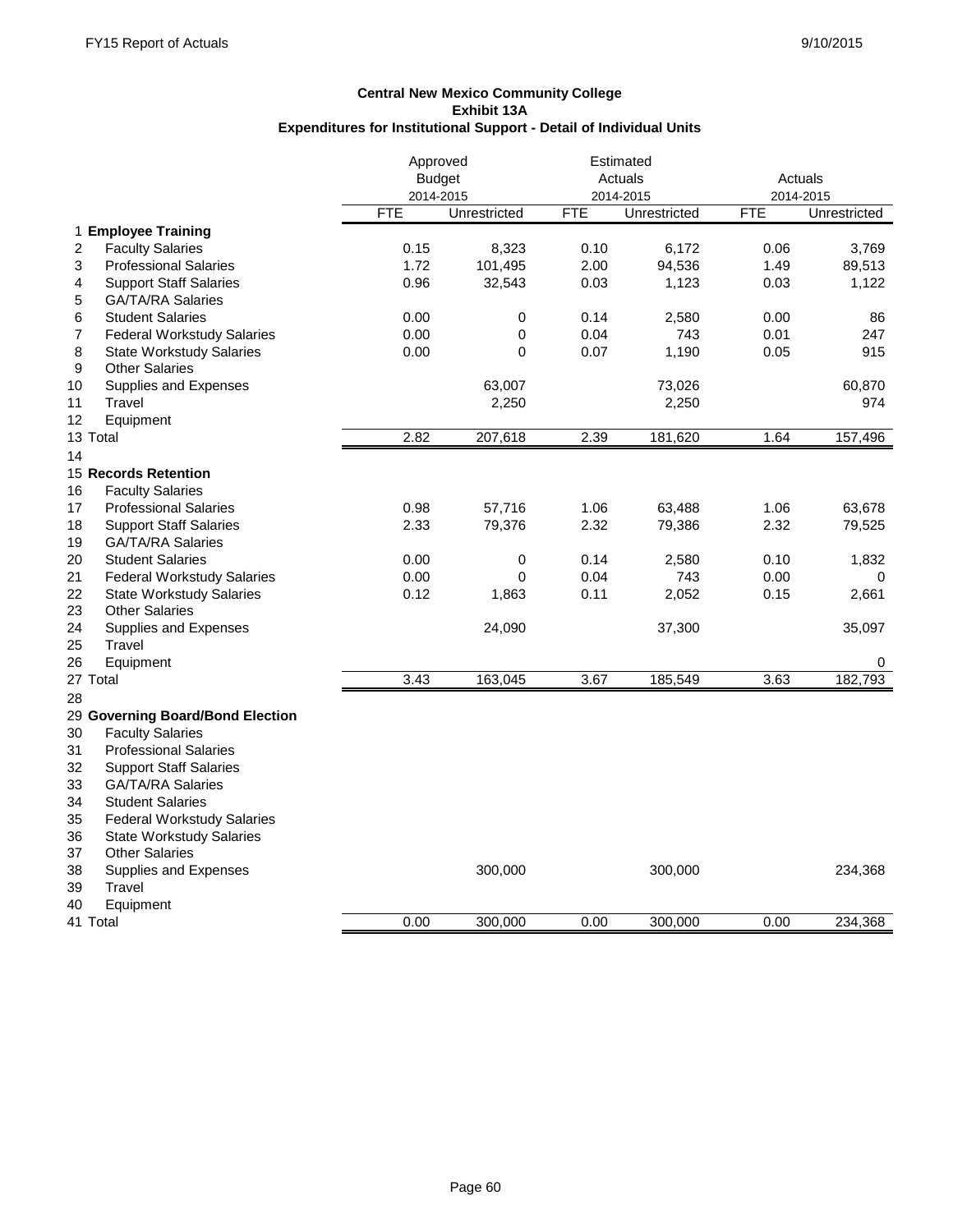|                                                     |            | Approved      |            | Estimated    |            |              |
|-----------------------------------------------------|------------|---------------|------------|--------------|------------|--------------|
|                                                     |            | <b>Budget</b> |            | Actuals      | Actuals    |              |
|                                                     |            | 2014-2015     |            | 2014-2015    |            | 2014-2015    |
|                                                     | <b>FTE</b> | Unrestricted  | <b>FTE</b> | Unrestricted | <b>FTE</b> | Unrestricted |
| 1 Planning & Institutional Effectiveness            |            |               |            |              |            |              |
| $\overline{2}$<br><b>Faculty Salaries</b>           | 0.70       | 39,327        | 0.31       | 18,206       | 0.28       | 16,763       |
| <b>Professional Salaries</b><br>3                   | 8.20       | 484,200       | 7.67       | 460,317      | 7.74       | 464,554      |
| 4<br><b>Support Staff Salaries</b>                  | 2.04       | 69,346        | 1.05       | 35,836       | 1.00       | 34,202       |
| 5<br><b>GA/TA/RA Salaries</b>                       |            |               |            |              |            |              |
| <b>Student Salaries</b><br>6                        |            |               | 0          | 1,260        |            |              |
| $\overline{7}$<br><b>Federal Workstudy Salaries</b> |            |               |            |              |            |              |
| 8<br><b>State Workstudy Salaries</b>                | 0.06       | 899           |            |              |            |              |
| 9<br><b>Other Salaries</b>                          |            |               |            |              |            |              |
| 10<br>Supplies and Expenses                         |            | 133,240       |            | 141,845      |            | 127,494      |
| 11<br>Travel                                        |            | 7,500         |            | 7,500        |            | 2,024        |
| 12<br>Equipment                                     |            |               |            |              |            |              |
| 13 Total                                            | 11.00      | 734,512       | 9.09       | 664,964      | 9.02       | 645,037      |
| 14                                                  |            |               |            |              |            |              |
| 15 South Valley Campus                              |            |               |            |              |            |              |
| <b>Faculty Salaries</b><br>16                       |            |               |            |              |            |              |
| 17<br><b>Professional Salaries</b>                  |            |               |            |              |            |              |
| 18<br><b>Support Staff Salaries</b>                 |            |               |            |              |            |              |
| <b>GA/TA/RA Salaries</b><br>19                      |            |               |            |              |            |              |
| 20<br><b>Student Salaries</b>                       | 0.00       | 0             | 0.21       | 3,840        | 0.05       | 974          |
| 21<br><b>Federal Workstudy Salaries</b>             | 0.17       | 2,618         | 0.06       | 1,105        | 0.03       | 504          |
| 22<br><b>State Workstudy Salaries</b>               | 0.20       | 3,064         | 0.18       | 3,205        | 0.23       | 4,190        |
| 23<br>Other Salaries                                |            |               |            |              |            |              |
| 24<br>Supplies and Expenses                         |            | 45,396        |            | 16,109       |            | 22,805       |
| Travel<br>25                                        |            | 0             |            | 250          |            | 332          |
| 26<br>Equipment                                     |            |               |            |              |            |              |
| 27 Total                                            | 0.38       | 51,078        | 0.45       | 24,509       | 0.31       | 28,805       |
| 28                                                  |            |               |            |              |            |              |
| 29 Community Engagement                             |            |               |            |              |            |              |
| 30<br><b>Faculty Salaries</b>                       |            |               |            |              |            |              |
| 31<br><b>Professional Salaries</b>                  |            |               |            |              |            |              |
| 32<br><b>Support Staff Salaries</b>                 |            |               |            |              |            |              |
| 33<br><b>GA/TA/RA Salaries</b>                      |            |               |            |              |            |              |
| <b>Student Salaries</b><br>34                       |            |               |            |              |            |              |
| 35<br><b>Federal Workstudy Salaries</b>             |            |               |            |              |            |              |
| 36<br><b>State Workstudy Salaries</b>               |            |               |            |              |            |              |
| <b>Other Salaries</b><br>37                         |            |               |            |              |            |              |
| 38<br>Supplies and Expenses                         |            | $\pmb{0}$     |            | 20,000       |            | 11,775       |
| Travel<br>39                                        |            |               |            |              |            |              |
| Equipment<br>40                                     |            |               |            |              |            |              |
| 41 Total                                            | 0.00       | 0             | 0.00       | 20,000       | 0.00       | 11,775       |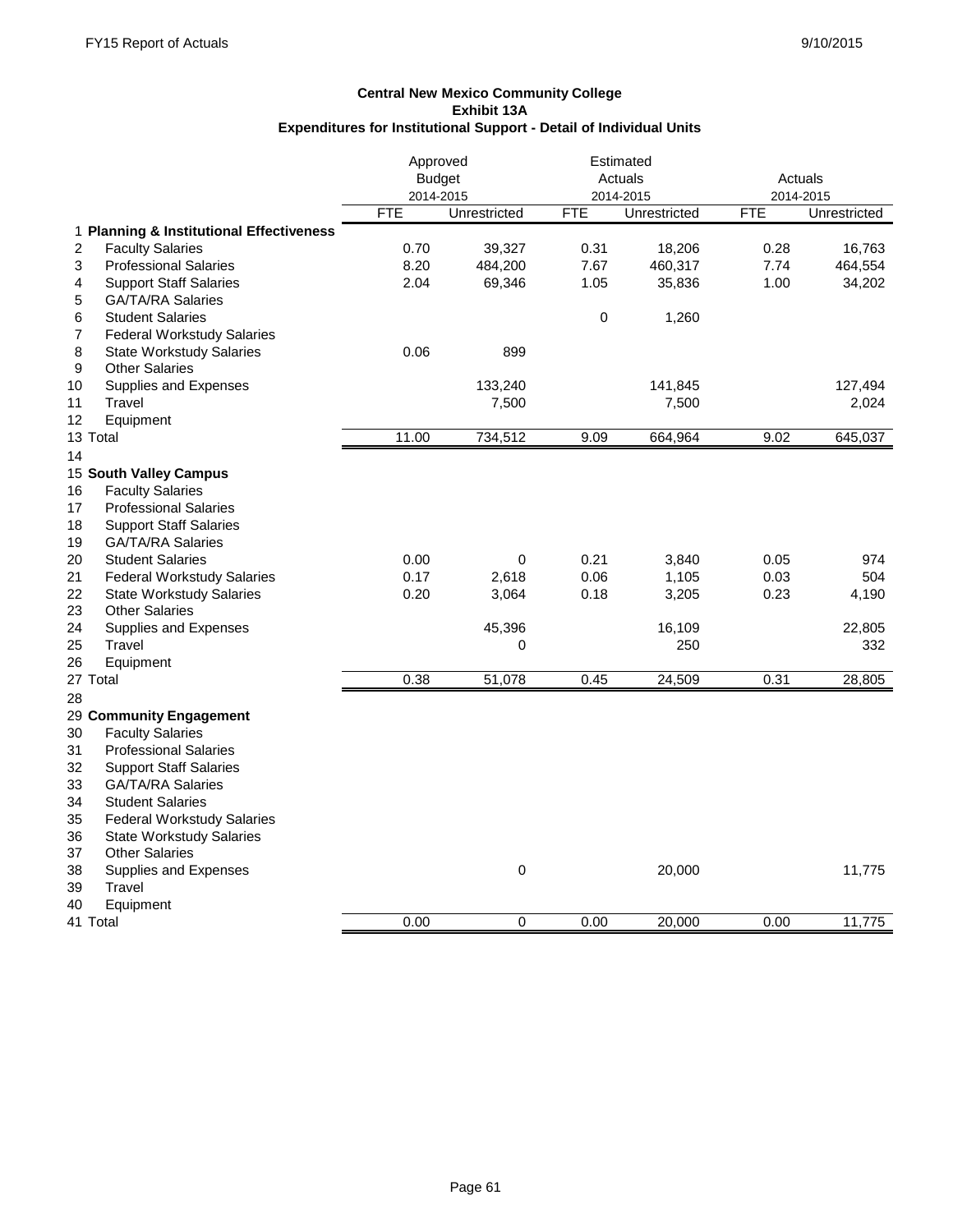|                                           | Approved   | Estimated     |            |              |      |              |
|-------------------------------------------|------------|---------------|------------|--------------|------|--------------|
|                                           |            | <b>Budget</b> |            | Actuals      |      | Actuals      |
|                                           |            | 2014-2015     |            | 2014-2015    |      | 2014-2015    |
|                                           | <b>FTE</b> | Unrestricted  | <b>FTE</b> | Unrestricted | FTE  | Unrestricted |
| 1 Development Office                      |            |               |            |              |      |              |
| $\overline{2}$<br><b>Faculty Salaries</b> |            |               |            |              |      |              |
| <b>Professional Salaries</b><br>3         | 5.07       | 299,794       | 4.39       | 263,686      | 4.69 | 281,596      |
| <b>Support Staff Salaries</b><br>4        | 4.20       | 142,937       | 2.74       | 94,020       | 2.78 | 95,331       |
| <b>GA/TA/RA Salaries</b><br>5             |            |               |            |              |      |              |
| <b>Student Salaries</b><br>6              | 0.84       | 12,711        | 0.21       | 3,840        | 0.04 | 802          |
| 7<br><b>Federal Workstudy Salaries</b>    |            |               | 0.06       | 1,105        | 0.00 | 11           |
| 8<br><b>State Workstudy Salaries</b>      | 0.17       | 2,542         | 0.10       | 1,771        | 0.12 | 2,228        |
| 9<br><b>Other Salaries</b>                |            |               |            |              |      |              |
| 10<br>Supplies and Expenses               |            | 97,138        |            | 222,184      |      | 247,966      |
| 11<br>Travel                              |            | 488           |            | 738          |      | 331          |
| 12<br>Equipment                           |            |               |            |              |      |              |
| 13 Total                                  | 10.29      | 555,610       | 7.51       | 587,344      | 7.63 | 628,265      |
| 14                                        |            |               |            |              |      |              |
| 15 Professional Fees                      |            |               |            |              |      |              |
| 16<br><b>Faculty Salaries</b>             |            |               |            |              |      |              |
| 17<br><b>Professional Salaries</b>        |            |               |            |              |      |              |
| 18<br><b>Support Staff Salaries</b>       |            |               |            |              |      |              |
|                                           |            |               |            |              |      |              |
| <b>GA/TA/RA Salaries</b><br>19            |            |               |            |              |      |              |
| 20<br><b>Student Salaries</b>             |            |               |            |              |      |              |
| 21<br><b>Federal Workstudy Salaries</b>   |            |               |            |              |      |              |
| 22<br><b>State Workstudy Salaries</b>     |            |               |            |              |      |              |
| 23<br><b>Other Salaries</b>               |            |               |            |              |      |              |
| 24<br>Supplies and Expenses               |            | 2,100,500     |            | 1,703,518    |      | 1,501,388    |
| 25<br>Travel                              |            |               |            |              |      |              |
| 26<br>Equipment                           |            |               |            |              |      |              |
| 27 Total                                  | 0.00       | 2,100,500     | 0.00       | 1,703,518    | 0.00 | 1,501,388    |
| 28                                        |            |               |            |              |      |              |
| 29 Pepsi Support                          |            |               |            |              |      |              |
| 30<br><b>Faculty Salaries</b>             |            |               |            |              |      |              |
| 31<br><b>Professional Salaries</b>        |            |               |            |              |      |              |
| 32<br><b>Support Staff Salaries</b>       |            |               |            |              |      |              |
| 33<br><b>GA/TA/RA Salaries</b>            |            |               |            |              |      |              |
| 34<br><b>Student Salaries</b>             |            |               |            |              |      |              |
| 35<br><b>Federal Workstudy Salaries</b>   |            |               |            |              |      |              |
| 36<br><b>State Workstudy Salaries</b>     |            |               |            |              |      |              |
| 37<br><b>Other Salaries</b>               |            |               |            |              |      |              |
| 38<br>Supplies and Expenses               |            | 25,000        |            | 41,888       |      | 34,529       |
| 39<br>Travel                              |            |               |            |              |      |              |
| 40<br>Equipment                           |            |               |            |              |      |              |
| 41 Total                                  | 0.00       | 25,000        | 0.00       | 41,888       | 0.00 | 34,529       |
|                                           |            |               |            |              |      |              |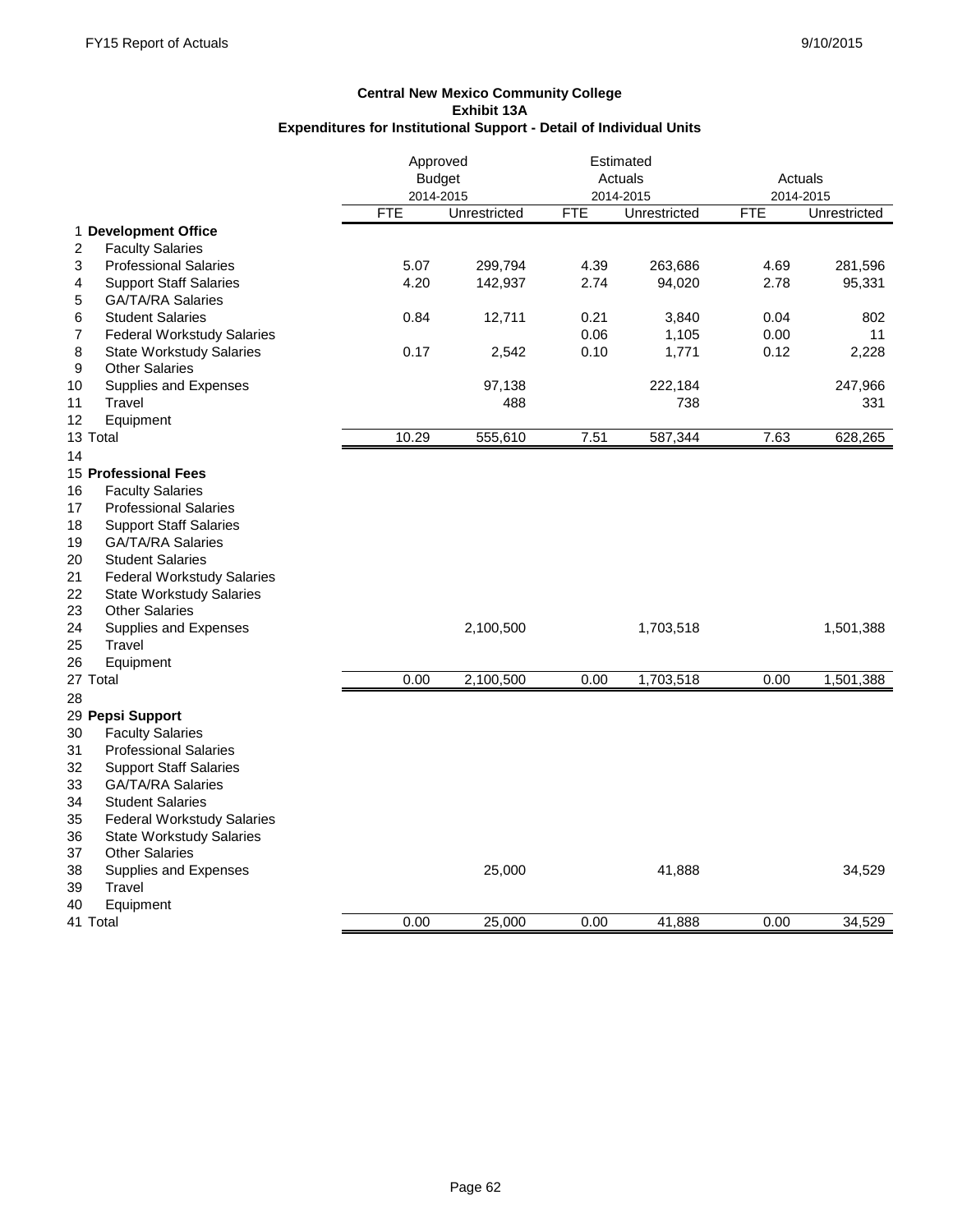|          |                                             | Approved      |              |            | Estimated    |            |              |
|----------|---------------------------------------------|---------------|--------------|------------|--------------|------------|--------------|
|          |                                             | <b>Budget</b> |              |            | Actuals      |            | Actuals      |
|          |                                             | 2014-2015     |              |            | 2014-2015    |            | 2014-2015    |
|          |                                             | <b>FTE</b>    | Unrestricted | <b>FTE</b> | Unrestricted | <b>FTE</b> | Unrestricted |
| 15       |                                             |               |              |            |              |            |              |
|          | 16 Ingenuity                                |               |              |            |              |            |              |
| 17       | <b>Faculty Salaries</b>                     |               |              |            |              |            |              |
| 18       | <b>Professional Salaries</b>                | 0.00          | 0            | 0.00       | 0            | 0.01       | 416          |
| 19       | <b>Support Staff Salaries</b>               |               |              |            |              |            |              |
| 20       | <b>GA/TA/RA Salaries</b>                    |               |              |            |              |            |              |
| 21       | <b>Student Salaries</b>                     |               |              |            |              |            |              |
| 22       | <b>Federal Workstudy Salaries</b>           |               |              |            |              |            |              |
| 23       | <b>State Workstudy Salaries</b>             |               |              |            |              |            |              |
| 24       | <b>Other Salaries</b>                       |               |              |            |              |            |              |
| 25       | Supplies and Expenses                       |               | 0            |            | 0            |            | 166          |
| 26       | Travel                                      |               |              |            |              |            |              |
| 27       | Equipment                                   |               |              |            |              |            |              |
| 28 Total |                                             | 0.00          | $\mathbf 0$  | 0.00       | 0            | 0.01       | 582          |
| 29       |                                             |               |              |            |              |            |              |
|          | 30 Total Unrestricted Institutional Support |               |              |            |              |            |              |
| 31       | <b>Faculty Salaries</b>                     | 0.85          | 47,650       | 0.41       | 24,378       | 0.35       | 20,532       |
| 32       | <b>Professional Salaries</b>                | 92.15         | 6,043,810    | 89.93      | 6,145,192    | 94.24      | 6,167,729    |
| 33       | <b>Support Staff Salaries</b>               | 73.11         | 2,492,860    | 66.06      | 2,269,569    | 65.21      | 2,242,155    |
| 34       | <b>GA/TA/RA Salaries</b>                    | 0.00          | 0            | 0.00       | 0            | 0.00       | 0            |
| 35       | <b>Student Salaries</b>                     | 6.10          | 91,918       | 6.22       | 111,648      | 0.99       | 17,762       |
| 36       | <b>Federal Workstudy Salaries</b>           | 0.52          | 7,773        | 1.65       | 29,662       | 1.10       | 19,713       |
| 37       | <b>State Workstudy Salaries</b>             | 2.60          | 39,176       | 2.76       | 49,609       | 3.08       | 55,385       |
| 38       | <b>Other Salaries</b>                       | 89.13         | 2,359,546    | 70.88      | 1,991,114    | 69.37      | 1,948,841    |
| 39       | Supplies and Expenses                       |               | 6,309,195    | 0          | 6,179,147    | $\Omega$   | 5,597,368    |
| 40       | Travel                                      |               | 58,882       |            | 101,601      |            | 74,366       |
| 41       | Equipment                                   |               | $\Omega$     |            | 0            |            | 0            |
| 42 Total |                                             | 264.45        | 17,450,810   | 237.92     | 16,901,920   | 234.34     | 16,143,851   |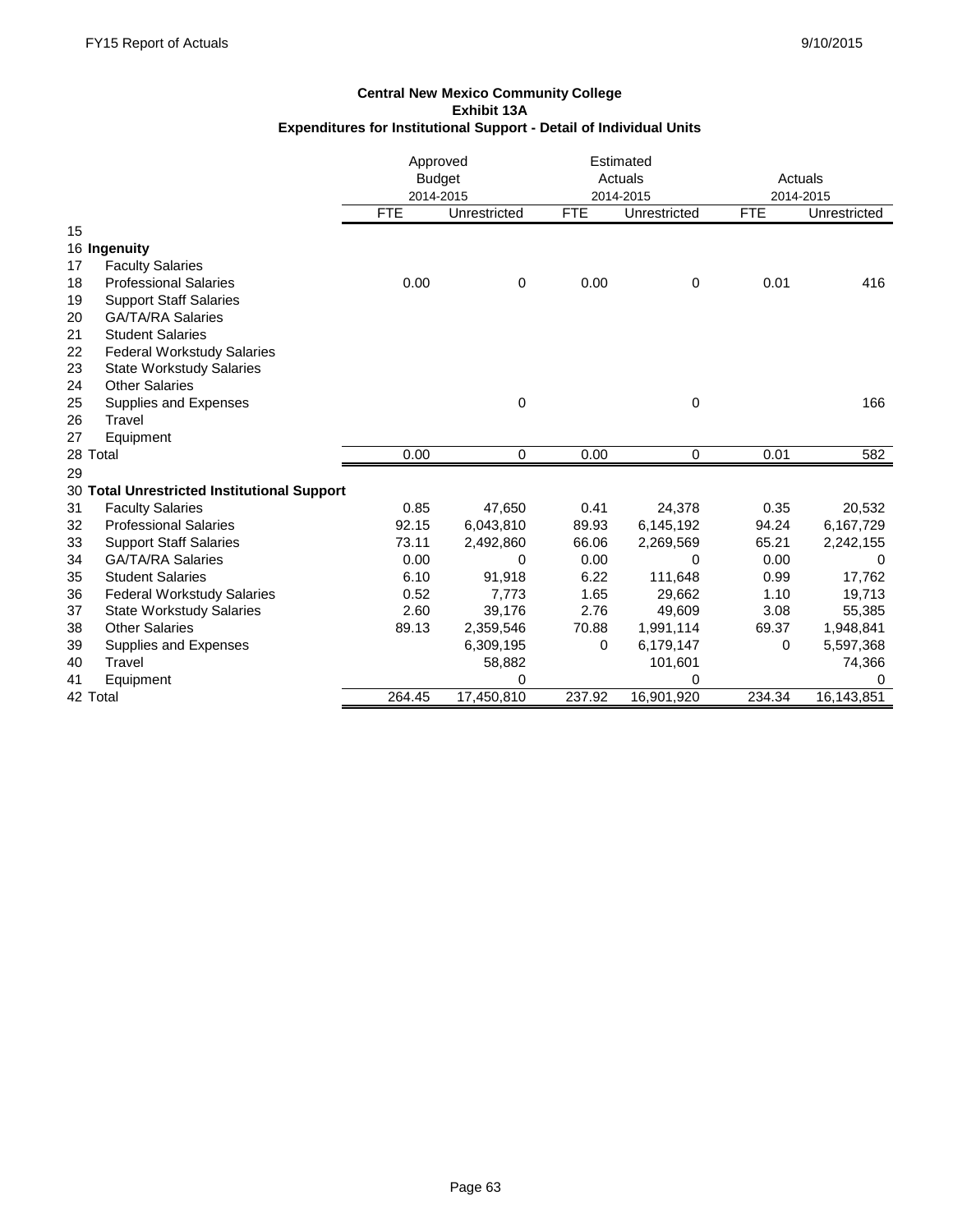|                                                                    | Approved<br><b>Budget</b><br>2014-2015 |            | Estimated<br>Actuals<br>2014-2015 |                 | Actuals<br>2014-2015 |                 |
|--------------------------------------------------------------------|----------------------------------------|------------|-----------------------------------|-----------------|----------------------|-----------------|
|                                                                    | <b>FTE</b>                             | Restricted | <b>FTE</b>                        | Restricted      | <b>FTE</b>           | Restricted      |
| 1 McCune Fnd-Ingenuity                                             |                                        |            |                                   |                 |                      |                 |
| <b>Faculty Salaries</b><br>2                                       |                                        |            |                                   |                 |                      |                 |
| <b>Professional Salaries</b><br>3                                  |                                        |            |                                   |                 |                      |                 |
| 4<br><b>Support Staff Salaries</b>                                 |                                        |            |                                   |                 |                      |                 |
| <b>GA/TA/RA Salaries</b><br>5                                      |                                        |            |                                   |                 |                      |                 |
| 6<br><b>Student Salaries</b>                                       |                                        |            |                                   |                 |                      |                 |
| <b>Federal Workstudy Salaries</b><br>7                             |                                        |            |                                   |                 |                      |                 |
| 8<br><b>State Workstudy Salaries</b><br>9<br><b>Other Salaries</b> |                                        |            |                                   |                 |                      |                 |
| 10<br>Supplies and Expenses                                        |                                        |            |                                   |                 |                      | 10,828          |
| Travel<br>11                                                       |                                        |            |                                   |                 |                      |                 |
| 12<br>Equipment                                                    |                                        |            |                                   |                 |                      |                 |
| 13 Total                                                           | 0.00                                   | 0          | 0.00                              | 0               | 0.00                 | 10,828          |
| 14                                                                 |                                        |            |                                   |                 |                      |                 |
| 15 Ingenuity-Daniel's Fund                                         |                                        |            |                                   |                 |                      |                 |
| <b>Faculty Salaries</b><br>16                                      |                                        |            | 0.50                              | 29,630          | 0.75                 | 44,158          |
| 17<br><b>Professional Salaries</b>                                 |                                        |            | 2.50                              | 149,814         | 0.24                 | 14,698          |
| 18<br><b>Support Staff Salaries</b>                                |                                        |            |                                   |                 |                      |                 |
| 19<br><b>GA/TA/RA Salaries</b>                                     |                                        |            |                                   |                 |                      |                 |
| 20<br><b>Student Salaries</b>                                      |                                        |            |                                   |                 |                      |                 |
| 21<br><b>Federal Workstudy Salaries</b>                            |                                        |            |                                   |                 |                      |                 |
| 22<br><b>State Workstudy Salaries</b>                              |                                        |            |                                   |                 |                      |                 |
| 23<br><b>Other Salaries</b>                                        |                                        |            |                                   |                 |                      |                 |
| 24<br>Supplies and Expenses<br>25<br>Travel                        |                                        |            |                                   | 50,000<br>7,000 |                      | 21,612<br>6,287 |
| 26<br>Equipment                                                    |                                        |            |                                   |                 |                      |                 |
| 27 Total                                                           | 0.00                                   | 0          | 3.00                              | 236,444         | 0.99                 | 86,755          |
| 28                                                                 |                                        |            |                                   |                 |                      |                 |
| 29 Intel Corp-STEMulus Center FUSE                                 |                                        |            |                                   |                 |                      |                 |
| 30<br><b>Faculty Salaries</b>                                      |                                        |            |                                   |                 |                      |                 |
| 31<br><b>Professional Salaries</b>                                 |                                        |            |                                   |                 |                      |                 |
| 32<br><b>Support Staff Salaries</b>                                |                                        |            |                                   |                 |                      |                 |
| 33<br><b>GA/TA/RA Salaries</b>                                     |                                        |            |                                   |                 |                      |                 |
| <b>Student Salaries</b><br>34                                      |                                        |            |                                   |                 |                      |                 |
| 35<br><b>Federal Workstudy Salaries</b>                            |                                        |            |                                   |                 |                      |                 |
| 36<br><b>State Workstudy Salaries</b>                              |                                        |            |                                   |                 |                      |                 |
| <b>Other Salaries</b><br>37                                        |                                        |            |                                   |                 |                      |                 |
| 38<br>Supplies and Expenses                                        |                                        |            |                                   | 100,000         |                      | 100,000         |
| 39<br>Travel                                                       |                                        |            |                                   |                 |                      |                 |
| 40<br>Equipment                                                    |                                        |            |                                   |                 |                      |                 |
| 41 Total                                                           | 0.00                                   | 0          | 0.00                              | 100,000         | 0.00                 | 100,000         |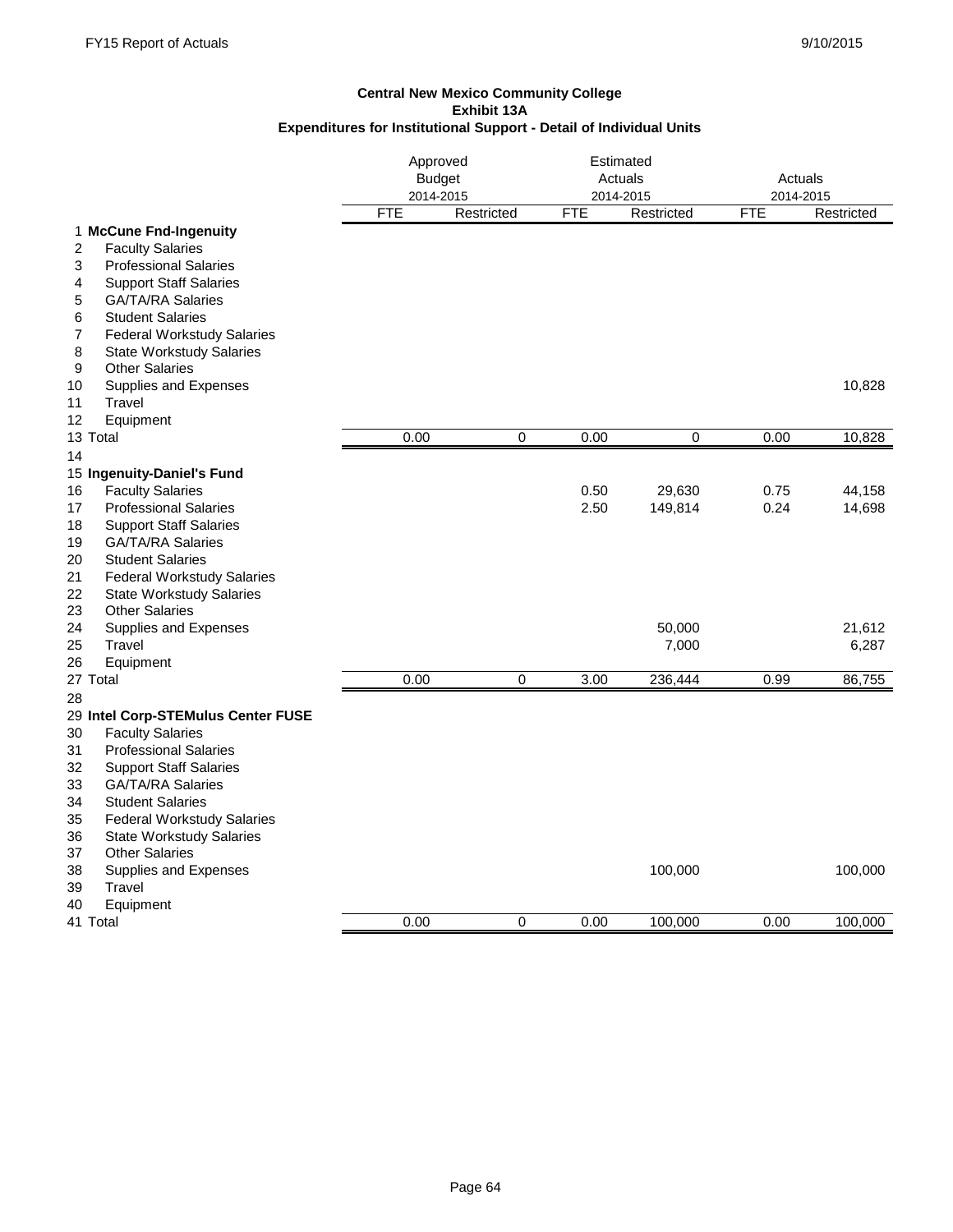|                                                                                                          | Approved<br><b>Budget</b><br>2014-2015 |            | Estimated<br>Actuals<br>2014-2015 |            | Actuals<br>2014-2015 |            |
|----------------------------------------------------------------------------------------------------------|----------------------------------------|------------|-----------------------------------|------------|----------------------|------------|
|                                                                                                          | <b>FTE</b>                             | Restricted | <b>FTE</b>                        | Restricted | <b>FTE</b>           | Restricted |
| 1 CNM Foundation - In-kind<br><b>Faculty Salaries</b><br>2                                               |                                        |            |                                   |            |                      |            |
| <b>Professional Salaries</b><br>3<br><b>Support Staff Salaries</b><br>4<br>5<br><b>GA/TA/RA Salaries</b> |                                        |            |                                   |            |                      |            |
| 6<br><b>Student Salaries</b><br>7<br><b>Federal Workstudy Salaries</b>                                   |                                        |            |                                   |            |                      |            |
| 8<br><b>State Workstudy Salaries</b>                                                                     |                                        |            |                                   |            |                      |            |
| 9<br><b>Other Salaries</b><br>10                                                                         |                                        | 200,000    |                                   | 200,000    |                      | 70,554     |
| Supplies and Expenses<br>11<br>Travel                                                                    |                                        |            |                                   |            |                      |            |
| 12<br>Equipment                                                                                          |                                        |            |                                   |            |                      |            |
| 13 Total                                                                                                 | 0.00                                   | 200,000    | 0.00                              | 200,000    | 0.00                 | 70,554     |
| 14                                                                                                       |                                        |            |                                   |            |                      |            |
| 15 CNM Fnd- Pres Office Subaward                                                                         |                                        |            |                                   |            |                      |            |
| <b>Faculty Salaries</b><br>16                                                                            |                                        |            |                                   |            |                      |            |
| 17<br><b>Professional Salaries</b>                                                                       |                                        |            |                                   |            |                      |            |
| 18<br><b>Support Staff Salaries</b>                                                                      |                                        |            |                                   |            |                      |            |
| 19<br><b>GA/TA/RA Salaries</b>                                                                           |                                        |            |                                   |            |                      |            |
| 20<br><b>Student Salaries</b>                                                                            |                                        |            |                                   |            |                      |            |
| 21<br><b>Federal Workstudy Salaries</b>                                                                  |                                        |            |                                   |            |                      |            |
| 22<br><b>State Workstudy Salaries</b>                                                                    |                                        |            |                                   |            |                      |            |
| <b>Other Salaries</b><br>23                                                                              |                                        |            |                                   |            |                      |            |
| 23<br>Supplies and Expenses                                                                              |                                        | $\pmb{0}$  |                                   |            |                      |            |
| Travel<br>24                                                                                             |                                        |            |                                   |            |                      |            |
| 25<br>Equipment                                                                                          |                                        |            |                                   |            |                      |            |
| 26 Total                                                                                                 | 0.00                                   | 0          | 0.00                              | 0          | 0.00                 | 0          |
| 27<br>28                                                                                                 |                                        |            |                                   |            |                      |            |
| 29 CNM Fnd-Making Money Work                                                                             |                                        |            |                                   |            |                      |            |
| 30<br><b>Faculty Salaries</b>                                                                            |                                        |            |                                   |            |                      |            |
| <b>Professional Salaries</b><br>31                                                                       |                                        |            |                                   |            |                      |            |
| 32<br><b>Support Staff Salaries</b>                                                                      |                                        |            |                                   |            |                      |            |
| <b>GA/TA/RA Salaries</b><br>33                                                                           |                                        |            |                                   |            |                      |            |
| <b>Student Salaries</b><br>34                                                                            |                                        |            |                                   |            |                      |            |
| 35<br><b>Federal Workstudy Salaries</b>                                                                  |                                        |            |                                   |            |                      |            |
| 36<br><b>State Workstudy Salaries</b>                                                                    |                                        |            |                                   |            |                      |            |
| 37<br><b>Other Salaries</b>                                                                              |                                        |            |                                   |            |                      |            |
| 38<br>Supplies and Expenses                                                                              |                                        | 65,325     |                                   |            |                      |            |
| 39<br><b>Travel</b>                                                                                      |                                        | 6,000      |                                   |            |                      | 1,166      |
| 40<br>Equipment                                                                                          |                                        |            |                                   |            |                      |            |
| 41 Total                                                                                                 | 0.00                                   | 71,325     | 0.00                              | 0          | 0.00                 | 1,166      |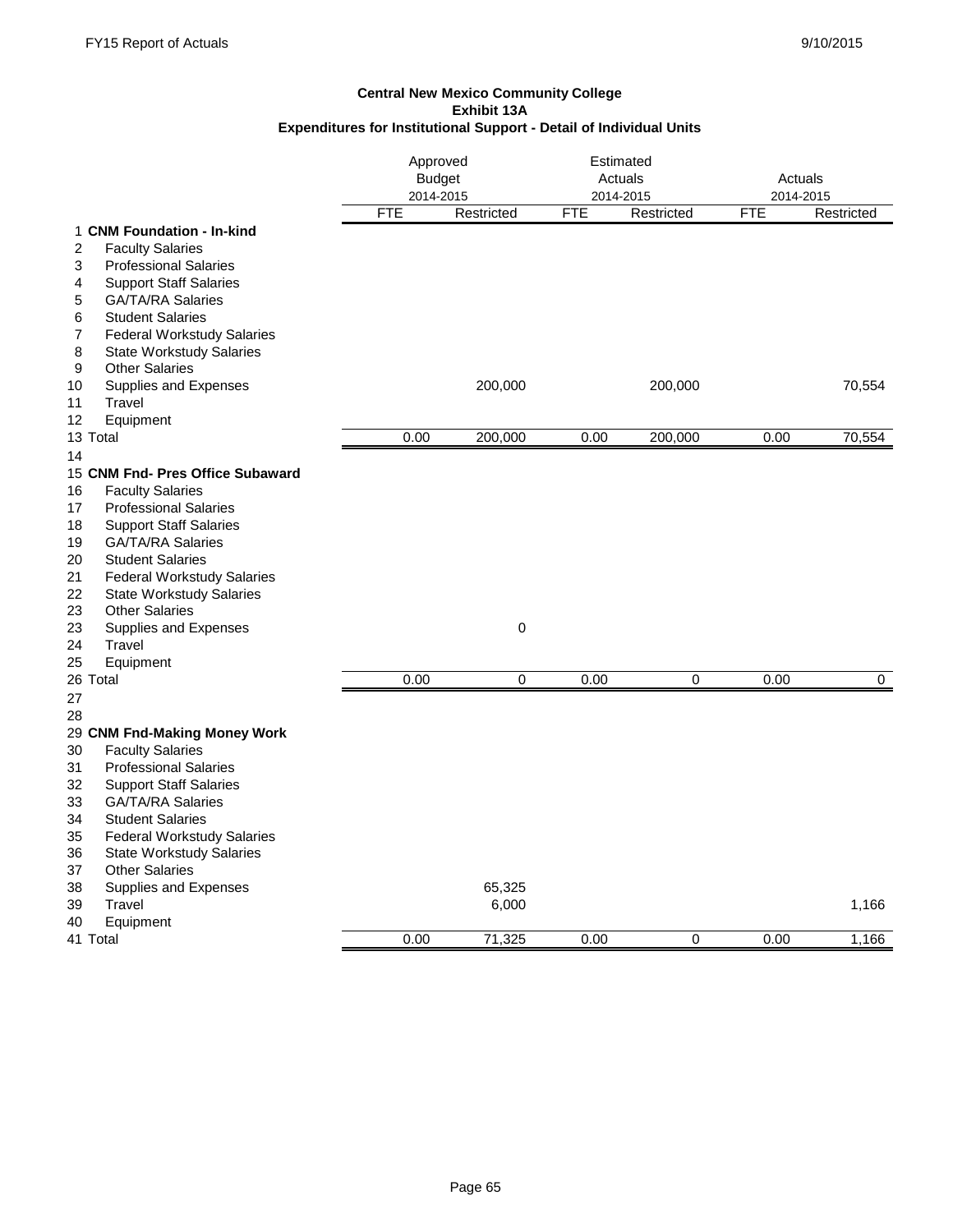|                     |                                           | Approved<br><b>Budget</b><br>2014-2015 |            |            | Estimated<br>Actuals<br>2014-2015 |            | Actuals<br>2014-2015 |
|---------------------|-------------------------------------------|----------------------------------------|------------|------------|-----------------------------------|------------|----------------------|
|                     |                                           | <b>FTE</b>                             | Restricted | <b>FTE</b> | Restricted                        | <b>FTE</b> | Restricted           |
|                     | 1 Kellogg Fnd-STEMulus Center             |                                        |            |            |                                   |            |                      |
| 2                   | <b>Faculty Salaries</b>                   |                                        |            |            |                                   |            |                      |
| 3                   | <b>Professional Salaries</b>              |                                        |            |            |                                   |            |                      |
| 4                   | <b>Support Staff Salaries</b>             |                                        |            |            |                                   |            |                      |
| 5                   | <b>GA/TA/RA Salaries</b>                  |                                        |            |            |                                   |            |                      |
| 6                   | <b>Student Salaries</b>                   |                                        |            |            |                                   |            |                      |
| 7                   | <b>Federal Workstudy Salaries</b>         |                                        |            |            |                                   |            |                      |
| 8                   | <b>State Workstudy Salaries</b>           |                                        |            |            |                                   |            |                      |
| 9                   | <b>Other Salaries</b>                     |                                        |            |            |                                   |            |                      |
| 10                  | Supplies and Expenses                     |                                        | 0          |            |                                   |            | 1,000                |
| Travel<br>11        |                                           |                                        |            |            |                                   |            |                      |
| 12                  | Equipment                                 |                                        |            |            |                                   |            |                      |
| 13 Total            |                                           | 0.00                                   | 0          | 0.00       | 0                                 | 0.00       | 1,000                |
| 14                  |                                           |                                        |            |            |                                   |            |                      |
| 15                  |                                           |                                        |            |            |                                   |            |                      |
|                     | 16 Total Restricted Institutional Support |                                        |            |            |                                   |            |                      |
| 17                  | <b>Faculty Salaries</b>                   | 0.00                                   | 0          | 0.50       | 29,630                            | 0.75       | 44,158               |
| 18                  | <b>Professional Salaries</b>              | 0.00                                   | 0          | 2.50       | 149,814                           | 0.24       | 14,698               |
| 19                  | <b>Support Staff Salaries</b>             | 0.00                                   | 0          | 0.00       | 0                                 | 0.00       | 0                    |
| 20                  | <b>GA/TA/RA Salaries</b>                  | 0.00                                   | 0          | 0.00       | 0                                 | 0.00       | 0                    |
| 21                  | <b>Student Salaries</b>                   | 0.00                                   | 0          | 0.00       | 0                                 | 0.00       | 0                    |
| 22                  | <b>Federal Workstudy Salaries</b>         | 0.00                                   | 0          | 0.00       | 0                                 | 0.00       | 0                    |
| 23                  | <b>State Workstudy Salaries</b>           | 0.00                                   | 0          | 0.00       | 0                                 | 0.00       | 0                    |
| 24                  | <b>Other Salaries</b>                     | 0.00                                   | 0          | 0.00       | 0                                 | 0.00       | 0                    |
| 25                  | Supplies and Expenses                     |                                        | 265,325    |            | 350,000                           |            | 203,994              |
| <b>Travel</b><br>26 |                                           |                                        | 6,000      |            | 7,000                             |            | 7,453                |
| 27                  | Equipment                                 |                                        | 0          |            | $\Omega$                          |            | $\Omega$             |
| 28 Total            |                                           | 0.00                                   | 271,325    | 3.00       | 536,444                           | 0.99       | 270,303              |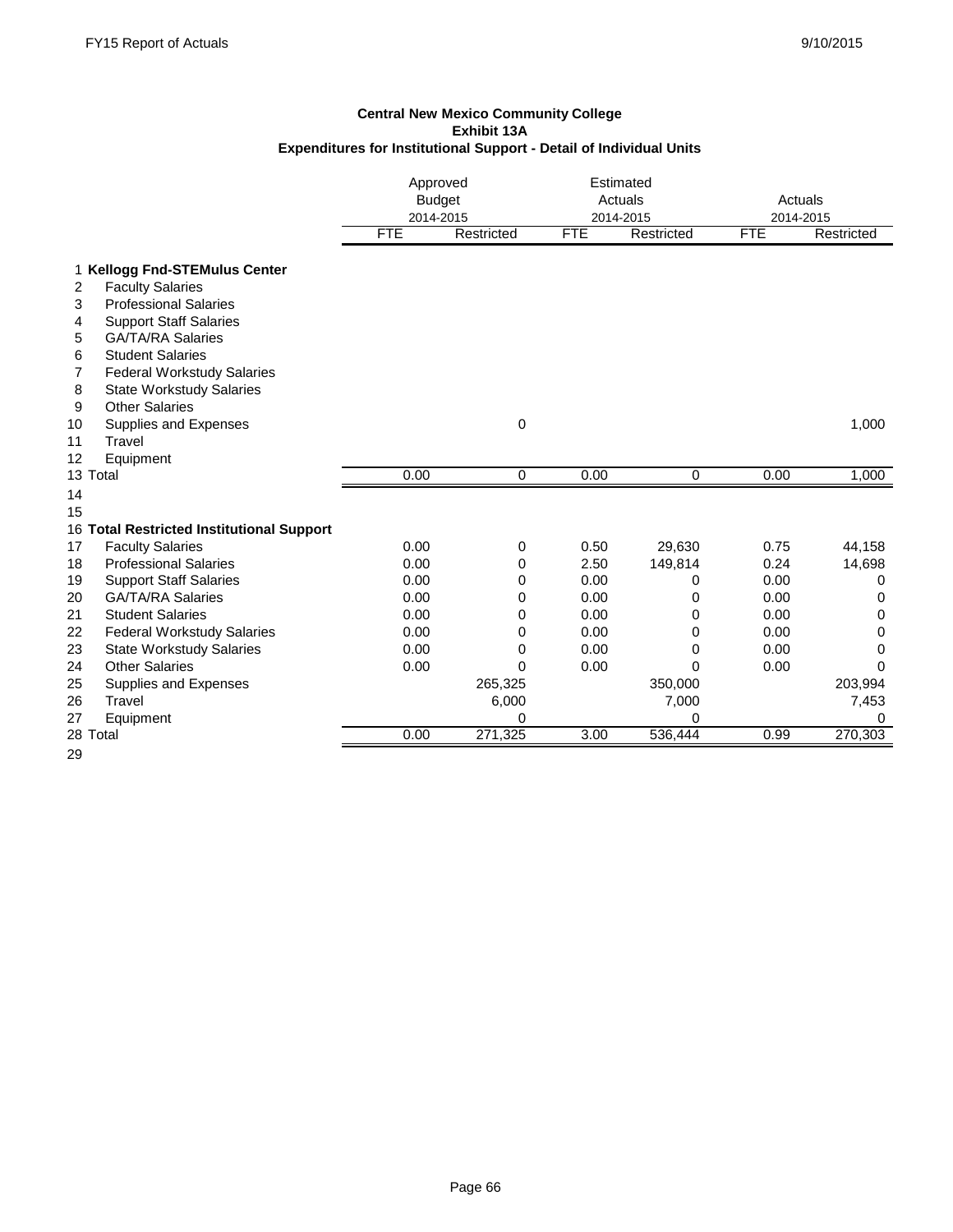# **Central New Mexico Community College Expenditures for Operations and Maintenance Exhibit 14**

|                                               | Approved<br><b>Budget</b> |        | Estimated<br>Actuals |        | Actuals    |        |  |
|-----------------------------------------------|---------------------------|--------|----------------------|--------|------------|--------|--|
|                                               | 2014-2015                 |        | 2014-2015            |        | 2014-2015  |        |  |
|                                               | Unrest.                   | Rest.  | Unrest.              | Rest.  | Unrest.    | Rest.  |  |
| 1 Facilities Administration<br>$\overline{2}$ | 1,232,407                 |        | 1,210,115            |        | 1,081,556  |        |  |
| 3 Plant Maintenance                           | 1,446,428                 |        | 2,445,370            |        | 2,572,480  |        |  |
| 4 Parking Leases                              | 1,038,800                 |        | 1,817,727            |        | 1,579,040  |        |  |
| 5 Custodial & Grounds                         | 3,161,783                 |        | 3,230,624            |        | 3,174,123  |        |  |
| 6 Deferred Maintenance                        | 300,000                   | 25,000 | 244,000              | 0      | 209,921    | 0      |  |
| 7 Operations & Maintenance Support            | 356,000                   |        | 627,784              |        | 570,441    |        |  |
| 8 Insurance<br>9                              | 1,382,626                 |        | 1,471,783            |        | 1,471,783  |        |  |
| 10 Utilities<br>11                            | 4,100,000                 |        | 4,100,000            | 0      | 3,701,776  | 5,000  |  |
| 12 Total Physical Plant<br>13                 | 13,018,044                | 25,000 | 15,147,403           | 0      | 14,361,120 | 5,000  |  |
| 14                                            |                           |        |                      |        |            |        |  |
| 15                                            |                           |        |                      |        |            |        |  |
| 16                                            |                           |        |                      |        |            |        |  |
| 17                                            |                           |        |                      |        |            |        |  |
| 18                                            |                           |        |                      |        |            |        |  |
| 19                                            |                           |        |                      |        |            |        |  |
| 20                                            |                           |        |                      |        |            |        |  |
| 21                                            |                           |        |                      |        |            |        |  |
| 22                                            |                           |        |                      |        |            |        |  |
| 23                                            |                           |        |                      |        |            |        |  |
| 24 State Workstudy                            |                           | 11,643 |                      | 14,168 |            | 3,468  |  |
| 25 Federal Workstudy                          |                           | 4,300  |                      | 10,539 |            | 5,897  |  |
| 26 Retirement                                 | 485,156                   |        | 539,496              |        | 556,059    |        |  |
| 27 Social Security                            | 277,783                   |        | 293,719              |        | 300,099    |        |  |
| 28 Group Insurance                            | 546,632                   |        | 607,913              |        | 592,108    |        |  |
| 29 Worker's Compensation                      | 27,956                    |        | 55,165               |        | 31,284     |        |  |
| 30 Unemployment                               | 15,071                    |        | 28,271               |        | 15,122     |        |  |
| 31 Retiree Health                             | 73,836                    |        | 78,173               |        | 80,010     |        |  |
| 32 Tuition Waivers                            | 5,471                     |        | 25,774               |        | 14,830     |        |  |
| 33 Total Items not Included in 14A's<br>34    | 1,431,905                 | 15,943 | 1,628,511            | 24,707 | 1,589,512  | 9,365  |  |
| 35                                            | 14,449,949                |        | 16,775,914           |        |            | 14,365 |  |
| 36 Total Expenditures for M & O               |                           | 40,943 |                      | 24,707 | 15,950,632 |        |  |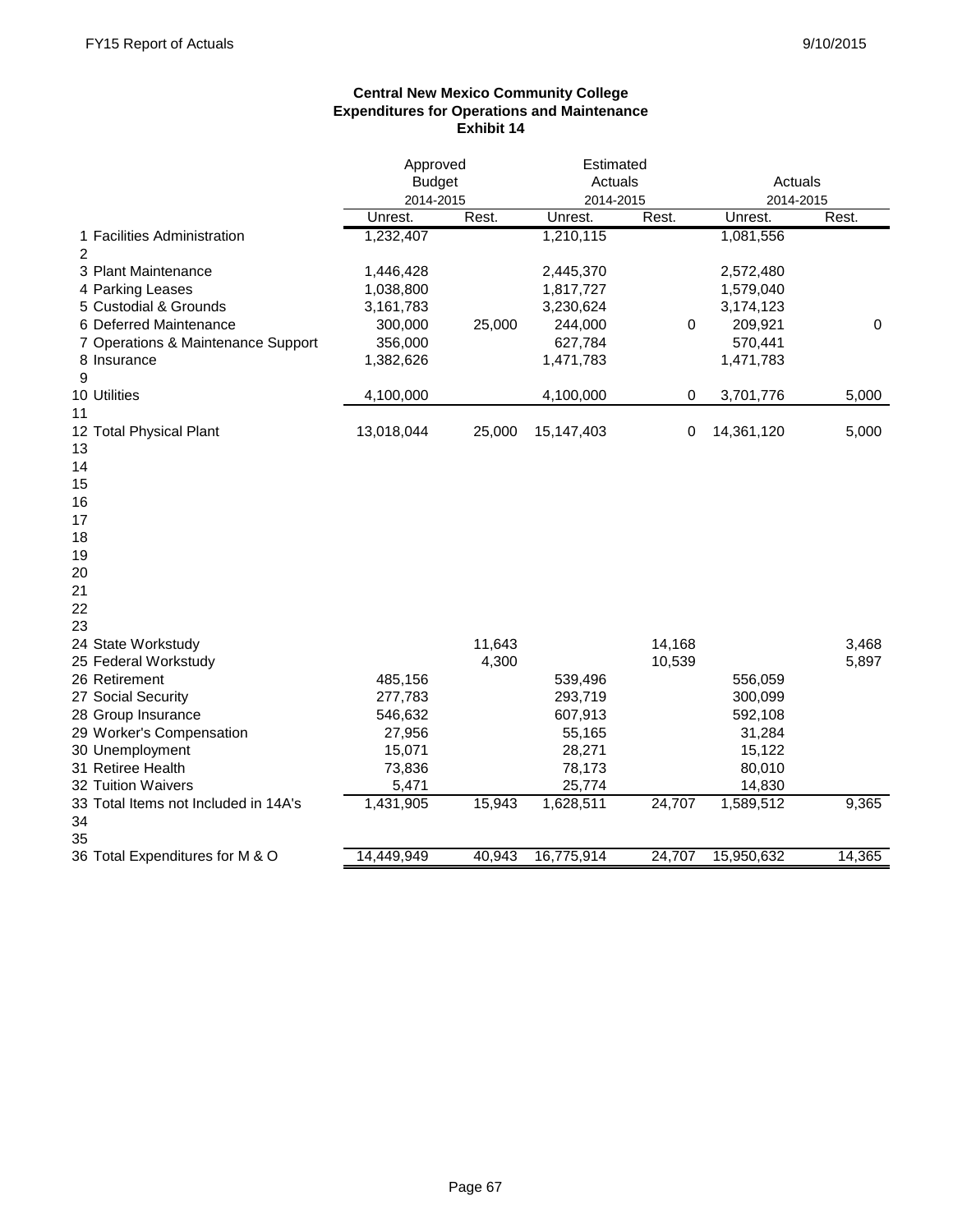### **Central New Mexico Community College Exhibit 14A Expenditures for Operations and Maintenance**

|                                                     |            | Approved      |             | Estimated    |            |              |
|-----------------------------------------------------|------------|---------------|-------------|--------------|------------|--------------|
|                                                     |            | <b>Budget</b> |             | Actuals      |            | Actuals      |
|                                                     | 2014-2015  |               |             | 2014-2015    |            | 2014-2015    |
|                                                     | <b>FTE</b> | Unrestricted  | <b>FTE</b>  | Unrestricted | <b>FTE</b> | Unrestricted |
| 1 Custodial & Grounds                               |            |               |             |              |            |              |
| 2<br><b>Faculty Salaries</b>                        |            |               |             |              |            |              |
| 3<br><b>Professional Salaries</b>                   |            |               |             |              | 1.62       | 97,120       |
| 4<br><b>Support Staff Salaries</b>                  |            |               | 0.35        | 11,832       | 0.35       | 12,051       |
| 5<br><b>GA/TA/RA Salaries</b>                       |            |               |             |              |            |              |
| 6<br><b>Student Salaries</b>                        |            |               | 0.21        | 3,840        |            |              |
| $\overline{7}$<br><b>Federal Workstudy Salaries</b> |            |               | 0.09        | 2,408        | 0.06       | 1,032        |
| 8<br><b>State Workstudy Salaries</b>                | 0.03       | 430           | $\mathbf 0$ | 1,771        |            |              |
| 9<br><b>Other Salaries</b>                          | 95.54      | 2,529,315     | 87.76       | 2,465,271    | 86.46      | 2,428,848    |
| Supplies and Expenses<br>10                         |            | 632,038       |             | 745,502      |            | 635,072      |
| Travel<br>11                                        |            |               |             |              |            |              |
| 12<br>Equipment                                     |            |               |             |              |            | 0            |
| 13 Total                                            | 95.57      | 3,161,783     | 88.46       | 3,230,624    | 88.49      | 3,174,123    |
| 14                                                  |            |               |             |              |            |              |
| 15 Maintenance                                      |            |               |             |              |            |              |
| 16<br><b>Faculty Salaries</b>                       |            |               |             |              |            |              |
| 17<br><b>Professional Salaries</b>                  |            |               |             |              |            |              |
| 18<br><b>Support Staff Salaries</b>                 |            |               |             |              |            |              |
| 19<br><b>GA/TA/RA Salaries</b>                      |            |               |             |              |            |              |
| 20<br><b>Student Salaries</b>                       |            |               |             |              |            |              |
| 21<br><b>Federal Workstudy Salaries</b>             |            |               |             |              |            |              |
| 22<br><b>State Workstudy Salaries</b>               |            |               |             |              |            |              |
| 23<br><b>Other Salaries</b>                         | 25.18      | 666,728       | 21.49       | 603,723      | 21.83      | 613,153      |
| 24<br>Supplies and Expenses                         |            | 779,700       |             | 1,826,247    |            | 1,896,772    |
| 25<br>Travel                                        |            |               |             |              |            |              |
| Equipment<br>26                                     |            | 0             |             | 15,400       |            | 62,555       |
| 27 Total                                            | 25.18      | 1,446,428     | 21.49       | 2,445,370    | 21.83      | 2,572,480    |
| 28                                                  |            |               |             |              |            |              |
| 29 Utilities                                        |            |               |             |              |            |              |
| 30<br>Gas                                           |            | 450,000       |             | 463,000      |            | 385,782      |
| Electricity<br>31                                   |            | 3,150,000     |             | 3,136,000    |            | 2,817,748    |
| 32<br>Water                                         |            | 300,000       |             | 301,000      |            | 294,894      |
| 33<br>Refuse                                        |            | 200,000       |             | 200,000      |            | 203,352      |
| 34                                                  |            |               |             |              |            |              |
| 35                                                  |            |               |             |              |            |              |
| 36                                                  |            |               |             |              |            |              |
| 37                                                  |            |               |             |              |            |              |
| 38                                                  |            |               |             |              |            |              |
| 39                                                  |            |               |             |              |            |              |
| 40                                                  |            |               |             |              |            |              |
| 41 Total                                            | 0.00       | 4,100,000     | 0.00        | 4,100,000    | 0.00       | 3,701,776    |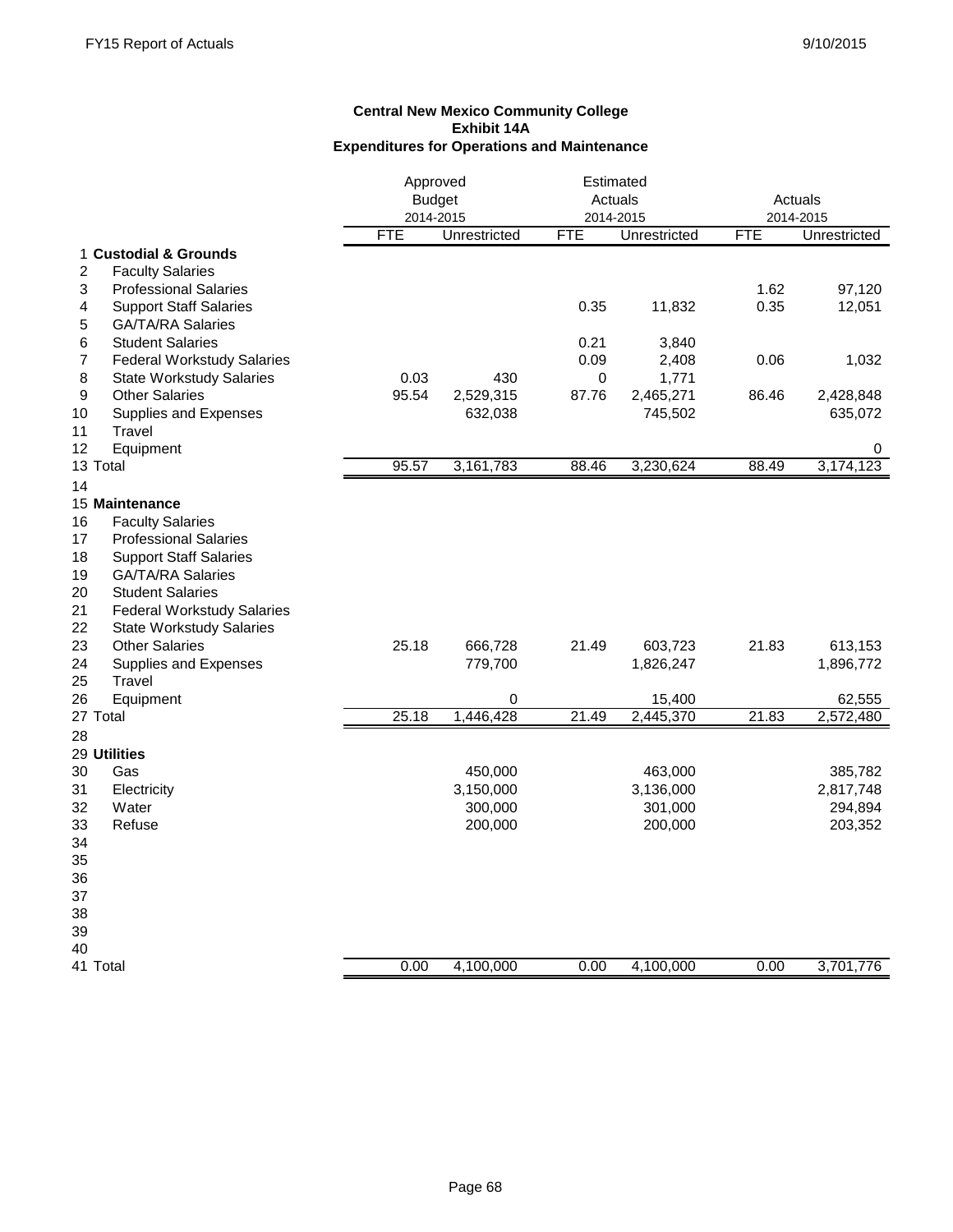|                                         | Approved   |               |            | Estimated    |            |              |
|-----------------------------------------|------------|---------------|------------|--------------|------------|--------------|
|                                         |            | <b>Budget</b> |            | Actuals      |            | Actuals      |
|                                         | 2014-2015  |               |            | 2014-2015    |            | 2014-2015    |
|                                         | <b>FTE</b> | Unrestricted  | <b>FTE</b> | Unrestricted | <b>FTE</b> | Unrestricted |
| 1 Facilities Administration             |            |               |            |              |            |              |
| 2<br><b>Faculty Salaries</b>            |            |               |            |              |            |              |
| 3<br><b>Professional Salaries</b>       | 15.30      | 903,961       | 13.36      | 801,924      | 11.45      | 687,360      |
| <b>Support Staff Salaries</b><br>4      | 6.08       | 206,899       | 6.44       | 220,648      | 6.41       | 219,672      |
| 5<br><b>GA/TA/RA Salaries</b>           |            |               |            |              |            |              |
| <b>Student Salaries</b><br>6            | 0.00       | 0             | 0.21       | 3,840        | 0.00       | 0            |
| 7<br><b>Federal Workstudy Salaries</b>  | 0.00       | $\mathbf 0$   | 0.06       | 1,105        | 0.08       | 1,503        |
| 8<br><b>State Workstudy Salaries</b>    | 0.14       | 2,171         | 0.10       | 1,771        | 0.05       | 866          |
| 9<br><b>Other Salaries</b>              |            |               |            |              |            |              |
| 10<br>Supplies and Expenses             |            | 113,526       |            | 174,977      |            | 166,355      |
| 11<br>Travel                            |            | 5,850         |            | 5,850        |            | 5,800        |
| 12<br>Equipment                         |            |               |            |              |            |              |
| 13 Total                                | 21.53      | 1,232,407     | 20.17      | 1,210,115    | 17.99      | 1,081,556    |
| 14                                      |            |               |            |              |            |              |
|                                         |            |               |            |              |            |              |
| 15 Operations & Maintenance Support     |            |               |            |              |            |              |
| <b>Faculty Salaries</b><br>16           |            |               |            |              |            |              |
| <b>Professional Salaries</b><br>17      |            |               |            |              |            |              |
| 18<br><b>Support Staff Salaries</b>     |            |               |            |              |            |              |
| 19<br><b>GA/TA/RA Salaries</b>          |            |               |            |              |            |              |
| 20<br><b>Student Salaries</b>           |            |               |            |              |            |              |
| 21<br><b>Federal Workstudy Salaries</b> |            |               |            |              |            |              |
| 22<br><b>State Workstudy Salaries</b>   |            |               |            |              |            |              |
| 23<br><b>Other Salaries</b>             |            | $\mathbf 0$   | 0.56       | 15,815       | 0.58       | 16,410       |
| 24<br>Supplies and Expenses             |            | 356,000       |            | 611,969      |            | 554,031      |
| 25<br>Travel                            |            |               |            |              |            |              |
| 26<br>Equipment                         |            |               |            |              |            |              |
| 27 Total                                | 0.00       | 356,000       | 0.56       | 627,784      | 0.58       | 570,441      |
| 28                                      |            |               |            |              |            |              |
| 29 Insurance                            |            |               |            |              |            |              |
| 30<br><b>Faculty Salaries</b>           |            |               |            |              |            |              |
| 31<br><b>Professional Salaries</b>      |            |               |            |              |            |              |
| 32<br><b>Support Staff Salaries</b>     |            |               |            |              |            |              |
| 33<br><b>GA/TA/RA Salaries</b>          |            |               |            |              |            |              |
| <b>Student Salaries</b><br>34           |            |               |            |              |            |              |
| 35                                      |            |               |            |              |            |              |
| <b>Federal Workstudy Salaries</b>       |            |               |            |              |            |              |
| 36<br><b>State Workstudy Salaries</b>   |            |               |            |              |            |              |
| 37<br><b>Other Salaries</b>             |            |               |            |              |            |              |
| Supplies and Expenses<br>38             |            | 1,382,626     |            | 1,471,783    |            | 1,471,783    |
| Travel<br>39                            |            |               |            |              |            |              |
| Equipment<br>40                         |            |               |            |              |            |              |
| 41 Total                                | 0.00       | 1,382,626     | 0.00       | 1,471,783    | 0.00       | 1,471,783    |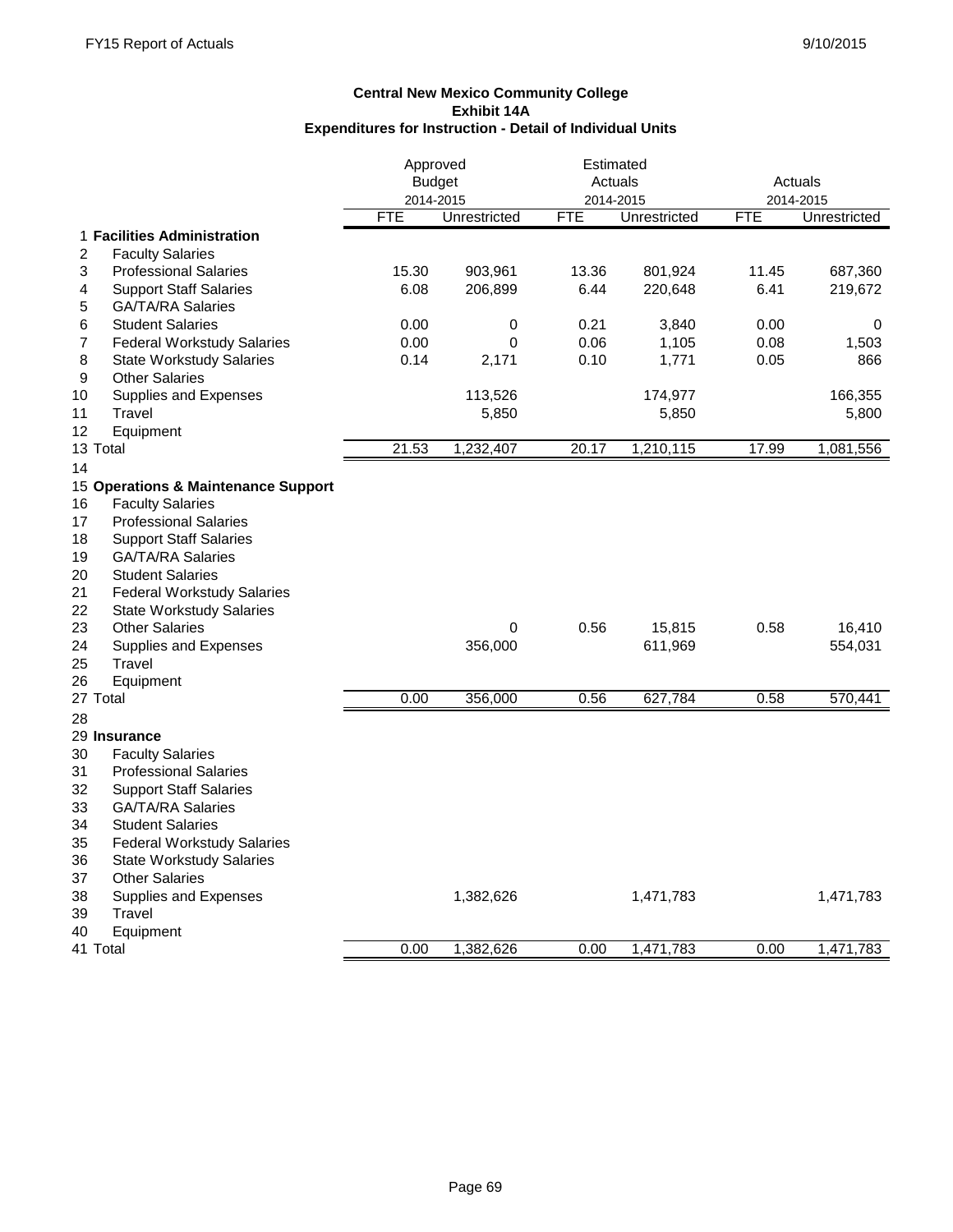|                                                  |            | Approved<br><b>Budget</b><br>2014-2015 |        | Estimated<br>Actuals<br>2014-2015 |             | Actuals                   |
|--------------------------------------------------|------------|----------------------------------------|--------|-----------------------------------|-------------|---------------------------|
|                                                  | <b>FTE</b> | Unrestricted                           | FTE    | Unrestricted                      | <b>FTE</b>  | 2014-2015<br>Unrestricted |
| <b>Deferred Maintenance</b>                      |            |                                        |        |                                   |             |                           |
| <b>Faculty Salaries</b><br>1                     |            |                                        |        |                                   |             |                           |
| 2<br><b>Professional Salaries</b>                |            |                                        |        |                                   |             |                           |
| 3<br><b>Support Staff Salaries</b>               |            |                                        |        |                                   |             |                           |
| <b>GA/TA/RA Salaries</b><br>4                    |            |                                        |        |                                   |             |                           |
| 5<br><b>Student Salaries</b>                     |            |                                        |        |                                   |             |                           |
| 6<br><b>Federal Workstudy Salaries</b>           |            |                                        |        |                                   |             |                           |
| 7<br><b>State Workstudy Salaries</b>             |            |                                        |        |                                   |             |                           |
| <b>Other Salaries</b><br>8                       |            |                                        |        |                                   |             |                           |
| 9<br>Supplies and Expenses                       |            | 300,000                                |        | 244,000                           |             | 209,921                   |
| Travel<br>10                                     |            |                                        |        |                                   |             |                           |
| Equipment<br>11                                  |            |                                        |        |                                   |             |                           |
| 12 Total                                         | 0.00       | 300,000                                | 0.00   | 244,000                           | 0.00        | 209,921                   |
| 13                                               |            |                                        |        |                                   |             |                           |
| 14 Leases                                        |            |                                        |        |                                   |             |                           |
| 15<br><b>Faculty Salaries</b>                    |            |                                        |        |                                   |             |                           |
| 16<br><b>Professional Salaries</b>               |            |                                        |        |                                   |             |                           |
| 17<br><b>Support Staff Salaries</b>              |            |                                        |        |                                   |             |                           |
| 18<br><b>GA/TA/RA Salaries</b>                   |            |                                        |        |                                   |             |                           |
| 19<br><b>Student Salaries</b>                    |            |                                        |        |                                   |             |                           |
| 20<br><b>Federal Workstudy Salaries</b>          |            |                                        |        |                                   |             |                           |
| 21<br><b>State Workstudy Salaries</b>            |            |                                        |        |                                   |             |                           |
| 22<br><b>Other Salaries</b>                      |            |                                        |        |                                   |             |                           |
| 23<br>Supplies and Expenses                      |            | 1,038,800                              |        | 1,817,727                         |             | 1,579,040                 |
| 24<br>Travel                                     |            |                                        |        |                                   |             |                           |
| 25<br>Equipment                                  |            |                                        |        |                                   |             |                           |
| 26 Total                                         | 0.00       | 1,038,800                              | 0.00   | 1,817,727                         | $\mathbf 0$ | 1,579,040                 |
| 27                                               |            |                                        |        |                                   |             |                           |
| 28 Total Unrestricted Operations and Maintenance |            |                                        |        |                                   |             |                           |
| <b>Faculty Salaries</b><br>29                    |            |                                        |        |                                   |             |                           |
| <b>Professional Salaries</b><br>30               | 15.30      | 903,961                                | 13.36  | 801,924                           | 13.07       | 784,480                   |
| 31<br><b>Support Staff Salaries</b>              | 6.08       | 206,899                                | 6.78   | 232,480                           | 6.76        | 231,723                   |
| 32<br><b>GA/TA/RA Salaries</b>                   | 0.00       | 0                                      | 0.00   | $\Omega$                          | 0.00        | 0                         |
| 33<br><b>Student Salaries</b>                    | 0.00       | 0                                      | 0.43   | 7,680                             | 0.00        | 0                         |
| 34<br><b>Federal Workstudy Salaries</b>          | 0.00       | 0                                      | 0.15   | 3,513                             | 0.14        | 2,535                     |
| <b>State Workstudy Salaries</b><br>35            | 0.17       | 2,601                                  | 0.16   | 3,542                             | 0.05        | 866                       |
| <b>Other Salaries</b><br>36                      | 120.72     | 3,196,043                              | 109.81 | 3,084,809                         | 108.87      | 3,058,411                 |
| Supplies and Expenses<br>37                      |            | 8,702,690                              |        | 10,992,205                        |             | 10,214,750                |
| Travel<br>38<br>39                               |            | 5,850<br>0                             |        | 5,850                             |             | 5,800                     |
| Equipment<br>40 Total                            | 142.28     | 13,018,044                             | 130.69 | 15,400                            | 128.89      | 62,555<br>14,361,120      |
|                                                  |            |                                        |        | 15,147,403                        |             |                           |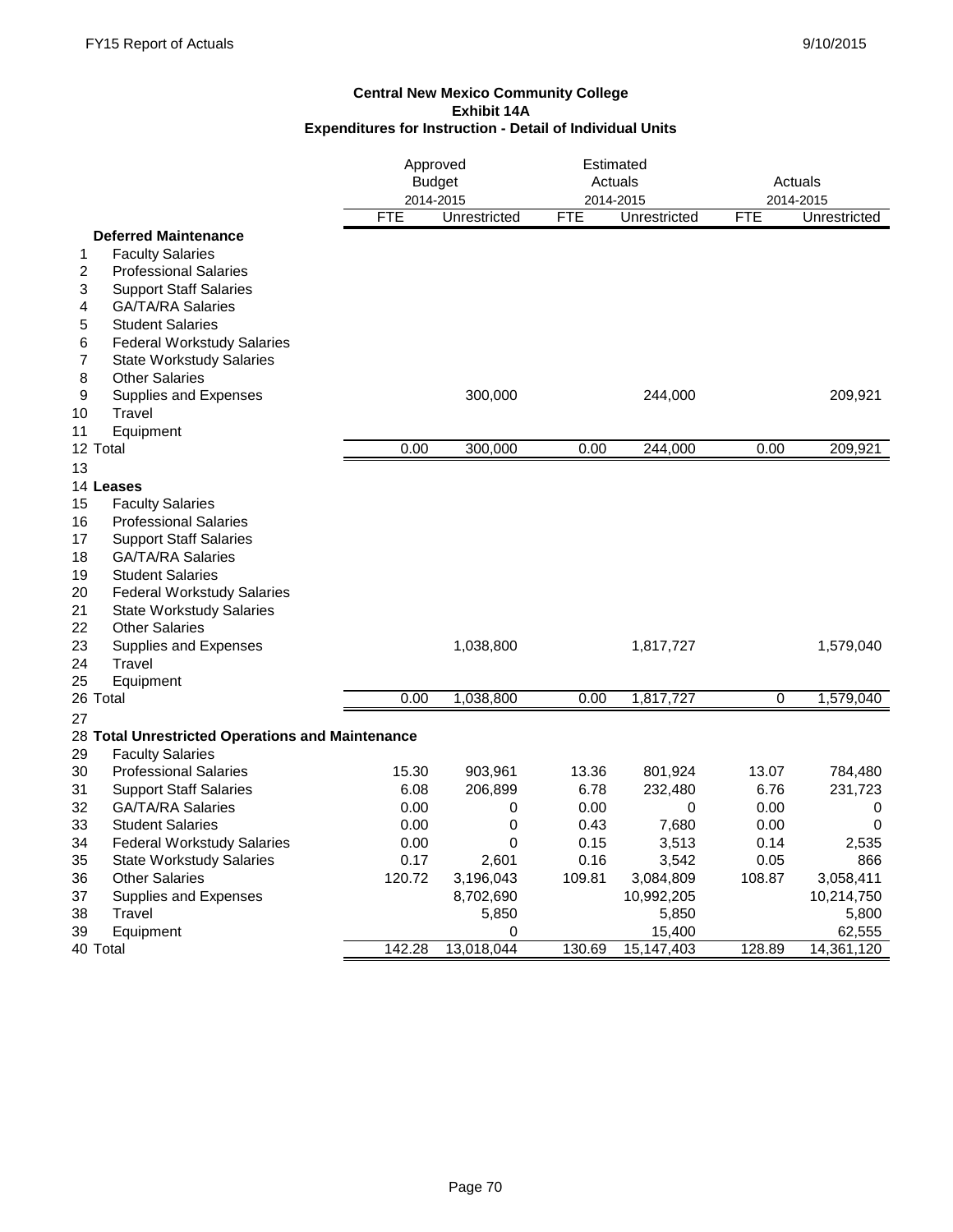|                                                | Approved                |             |                         | Estimated    |            |                         |
|------------------------------------------------|-------------------------|-------------|-------------------------|--------------|------------|-------------------------|
|                                                | <b>Budget</b>           |             | Actuals                 |              |            | Actuals                 |
|                                                | 2014-2015<br><b>FTE</b> | Restricted  | 2014-2015<br><b>FTE</b> | Restricted   | <b>FTE</b> | 2014-2015<br>Restricted |
| <b>CNM FND-PNM</b>                             |                         |             |                         |              |            |                         |
| <b>Faculty Salaries</b><br>1                   |                         |             |                         |              |            |                         |
| 2<br><b>Professional Salaries</b>              |                         |             |                         |              |            |                         |
| 3<br><b>Support Staff Salaries</b>             |                         |             |                         |              |            |                         |
| 4<br><b>GA/TA/RA Salaries</b>                  |                         |             |                         |              |            |                         |
| 5<br><b>Student Salaries</b>                   |                         |             |                         |              |            |                         |
| 6<br><b>Federal Workstudy Salaries</b>         |                         |             |                         |              |            |                         |
| 7<br><b>State Workstudy Salaries</b>           |                         |             |                         |              |            |                         |
| 8<br><b>Other Salaries</b>                     |                         |             |                         |              |            |                         |
| 9<br>Supplies and Expenses                     |                         | $\mathbf 0$ |                         | $\mathbf 0$  |            | 5,000                   |
| Travel<br>10                                   |                         |             |                         |              |            |                         |
| 11<br>Equipment                                |                         |             |                         |              |            |                         |
| 12 Total                                       | 0.00                    | $\mathbf 0$ | 0.00                    | 0            | 0.00       | 5,000                   |
| 13                                             |                         |             |                         |              |            |                         |
|                                                |                         |             |                         |              |            |                         |
| 14 FND- French Mortuary Emp Memorial           |                         |             |                         |              |            |                         |
| <b>Faculty Salaries</b><br>15                  |                         |             |                         |              |            |                         |
| <b>Professional Salaries</b><br>16             |                         |             |                         |              |            |                         |
| <b>Support Staff Salaries</b><br>17            |                         |             |                         |              |            |                         |
| 18<br><b>GA/TA/RA Salaries</b>                 |                         |             |                         |              |            |                         |
| 19<br><b>Student Salaries</b>                  |                         |             |                         |              |            |                         |
| 20<br><b>Federal Workstudy Salaries</b>        |                         |             |                         |              |            |                         |
| 21<br><b>State Workstudy Salaries</b>          |                         |             |                         |              |            |                         |
| 22<br><b>Other Salaries</b>                    |                         |             |                         |              |            |                         |
| 23<br>Supplies and Expenses                    |                         | 25,000      |                         | $\mathbf 0$  |            | 0                       |
| Travel<br>24                                   |                         |             |                         |              |            |                         |
| 25<br>Equipment                                |                         |             |                         |              |            |                         |
| 26 Total                                       | 0.00                    | 25,000      | 0.00                    | $\mathbf 0$  | 0.00       | 0                       |
| 27                                             |                         |             |                         |              |            |                         |
| 28 Total Restricted Operations and Maintenance |                         |             |                         |              |            |                         |
| <b>Faculty Salaries</b><br>29                  |                         |             |                         |              |            |                         |
| 30<br><b>Professional Salaries</b>             | 0.00                    | 0           | 0.00                    | 0            | 0.00       | 0                       |
| <b>Support Staff Salaries</b><br>31            | 0.00                    | 0           | 0.00                    | $\mathbf 0$  | 0.00       | $\mathsf 0$             |
| <b>GA/TA/RA Salaries</b><br>32                 | 0.00                    | 0           | 0.00                    | 0            | 0.00       | $\mathbf 0$             |
| 33<br><b>Student Salaries</b>                  | 0.00                    | 0           | 0.00                    | 0            | 0.00       | $\mathsf 0$             |
| <b>Federal Workstudy Salaries</b><br>34        | 0.00                    | 0           | 0.00                    | 0            | 0.00       | 0                       |
| <b>State Workstudy Salaries</b><br>35          | 0.00                    | 0           | 0.00                    | 0            | 0.00       | 0                       |
| <b>Other Salaries</b><br>36                    | 0.00                    | 0           | 0.00                    | 0            | 0.00       | 0                       |
| 37<br>Supplies and Expenses                    |                         | 25,000      |                         | 0            |            | 5,000                   |
| Travel<br>38                                   |                         | 0           |                         | 0            |            | 0                       |
| 39<br>Equipment                                |                         | 0           |                         | 0            |            | 0                       |
| 40 Total                                       | 0.00                    | 25,000      | 0.00                    | $\mathbf{0}$ | 0.00       | 5,000                   |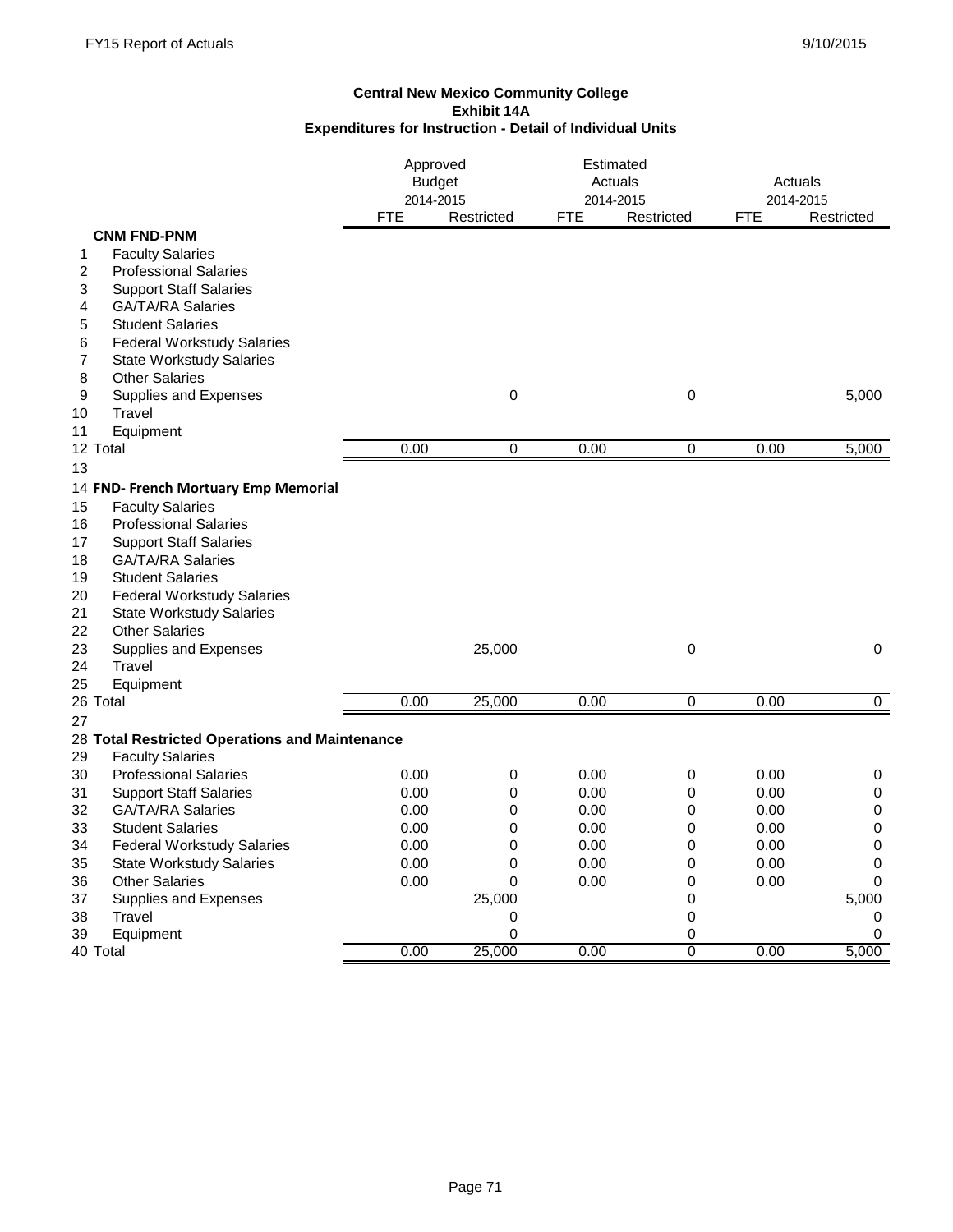# **Central New Mexico Community College Summary of Student Social and Cultural Development Activities Exhibit 15**

|                                                | Approved      |             | Estimated |                  |           |                |
|------------------------------------------------|---------------|-------------|-----------|------------------|-----------|----------------|
|                                                | <b>Budget</b> |             | Actuals   |                  | Actuals   |                |
|                                                | 2014-2015     |             | 2014-2015 |                  | 2014-2015 |                |
|                                                | Unrest.       | Rest.       | Unrest.   | Rest.            | Unrest.   | Rest.          |
| 1 Revenues                                     |               |             |           |                  |           |                |
| <b>Student Tuition and Fees</b><br>2           | 150,000       |             | 140,000   |                  | 123,286   |                |
| 3<br>Government Grants and Contracts           |               |             |           |                  |           |                |
| 4<br>Federal                                   |               |             |           | 2,000            |           |                |
| <b>State</b><br>5<br><b>Other Sources</b><br>3 |               |             |           | 2,000            |           |                |
| 4 Total Revenues                               | 150,000       | $\pmb{0}$   | 140,000   | 4,000            | 123,286   | 0              |
| 5                                              |               |             |           |                  |           |                |
| 6 Beginning Balance                            | 314,373       |             | 404,050   |                  | 404,050   |                |
| $\overline{7}$                                 |               |             |           |                  |           |                |
| 8 Total Available                              | 464,373       | $\pmb{0}$   | 544,050   | 4,000            | 527,336   | $\mathbf 0$    |
| 9                                              |               |             |           |                  |           |                |
| 10 Expenditures                                |               |             |           |                  |           |                |
| <b>Faculty Salaries</b><br>11                  |               |             |           |                  |           |                |
| <b>Professional Salaries</b><br>12             |               |             | 40,615    |                  | 32,602    |                |
| 13<br><b>Support Staff Salaries</b>            |               |             |           |                  |           |                |
| <b>GA/TA/RA Salaries</b><br>14                 |               |             |           |                  |           |                |
| <b>Student Salaries</b><br>15                  |               |             |           |                  |           |                |
| <b>Federal Workstudy Salaries</b><br>16        |               |             |           | 2,000            |           |                |
| <b>State Workstudy Salaries</b><br>17          |               |             |           | 2,000            |           |                |
| <b>Other Salaries</b><br>18<br>19              |               |             |           |                  |           |                |
| 20<br>Supplies and Expense                     | 198,352       |             | 130,000   |                  | 57,623    |                |
| Travel<br>21                                   | 5,000         |             | 5,000     |                  | 36,546    |                |
| 22<br>Equipment                                |               |             |           |                  |           |                |
| 23                                             |               |             |           |                  |           |                |
| <b>Fringe Benefits</b><br>24                   |               |             | 14,215    |                  | 7,670     |                |
| <b>Waiver of Tuition</b><br>25                 |               |             |           |                  | 0         |                |
| 26 Total Expenditures                          | 203,352       | $\pmb{0}$   | 189,830   | 4,000            | 134,441   | $\overline{0}$ |
| 27                                             |               |             |           |                  |           |                |
| 28 Transfers to (from)                         |               |             |           |                  |           |                |
| 29<br><b>Student Aid</b>                       | 3,600         |             | 3,600     |                  | 3,600     |                |
| <b>Plant Funds</b><br>30                       |               |             |           |                  |           |                |
| 31 Total Transfers                             | 3,600         | $\pmb{0}$   | 3,600     | $\pmb{0}$        | 3,600     | $\mathbf 0$    |
| 32                                             |               |             |           |                  |           |                |
| 33 Ending Balance                              | 257,421       | $\mathbf 0$ | 350,620   | $\boldsymbol{0}$ | 389,295   | $\pmb{0}$      |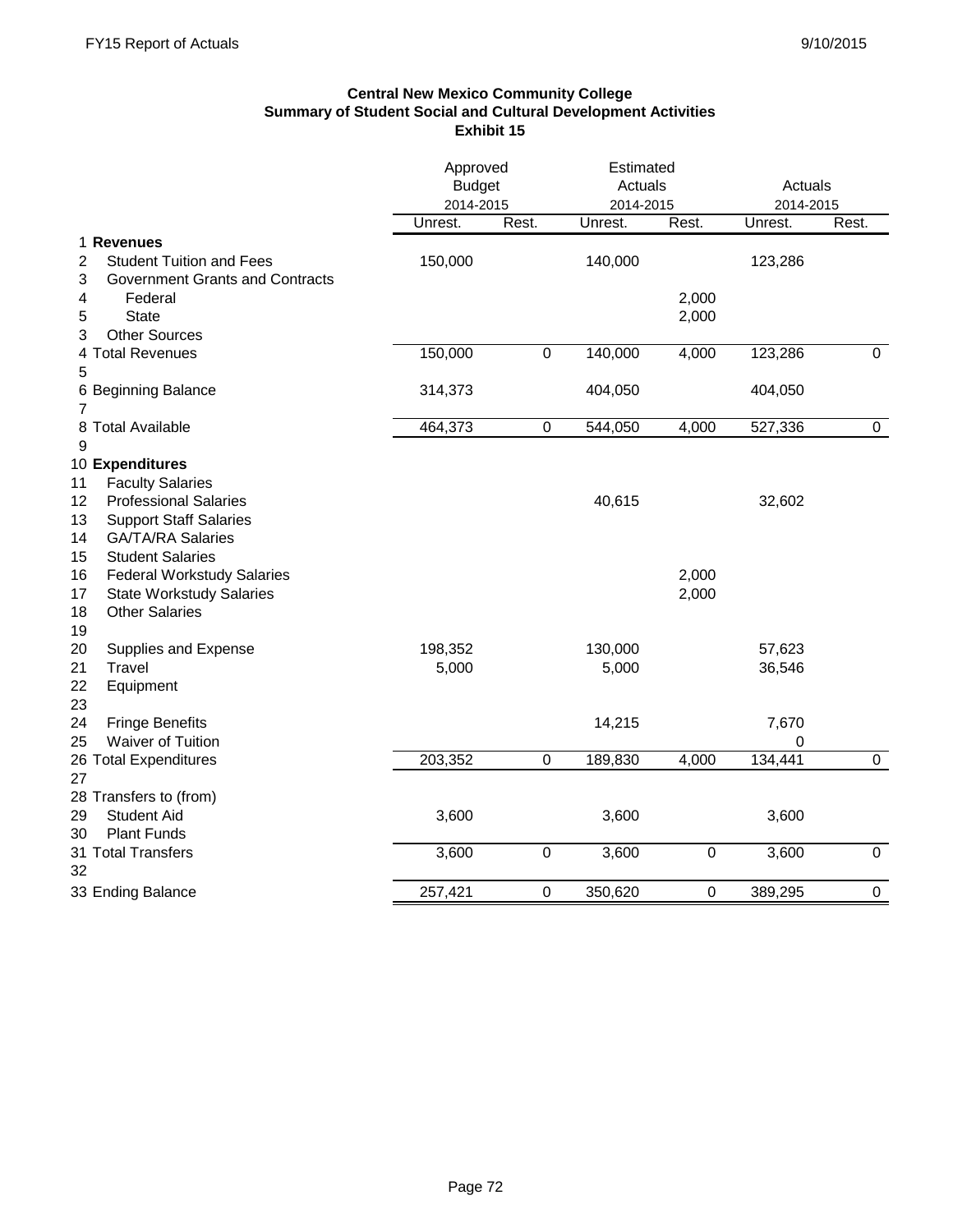#### **Central New Mexico Community College Summary of Public Service Exhibit 17**

|                                         | Approved      |              | Estimated    |          |             |                |
|-----------------------------------------|---------------|--------------|--------------|----------|-------------|----------------|
|                                         | <b>Budget</b> |              | Actuals      |          | Actuals     |                |
|                                         | 2014-2015     |              | 2014-2015    |          | 2014-2015   |                |
|                                         | Unrest.       | Rest.        | Unrest.      | Rest.    | Unrest.     | Rest.          |
| 1 Revenues                              |               |              |              |          |             |                |
| 2<br>Government Appropriations          |               |              |              |          |             |                |
| 3<br>State                              | $\mathbf 0$   | $\mathbf 0$  | $\mathbf 0$  | 0        | 0           | 0              |
| 4<br>Government Grants and Contracts    |               |              |              |          |             |                |
| 5<br>Federal                            | 0             | 43,378       | 0            | 41,378   | 0           | 41,378         |
| <b>State</b><br>6                       | 0             | 510,622      | 0            | 516,122  | 0           | 437,261        |
| 7<br>Local                              | 0             | 0            | 0            | 0        | $\Omega$    | 0              |
| 8<br>Sales and Service                  | 0             | 63,656       | $\mathbf{0}$ | 48,699   | $\Omega$    | 8,223          |
| <b>Other Sources</b><br>9               | 100,000       | 306,201      | 100,000      | 202,610  | 86,007      | 5,009          |
| 10 Total Revenues                       | 100,000       | 923,857      | 100,000      | 808,809  | 86,007      | 491,871        |
| 11                                      |               |              |              |          |             |                |
| 12 Beginning Balance                    | 161,899       | $\pmb{0}$    | 219,799      | 0        | 219,799     | 0              |
| 13                                      |               |              |              |          |             |                |
| 14 Total Available                      | 261,899       | 923,857      | 319,799      | 808,809  | 305,806     | 491,871        |
| 15                                      |               |              |              |          |             |                |
| 16 Expenditures                         |               |              |              |          |             |                |
| <b>Faculty Salaries</b><br>17           | 0             | 12,872       | 0            | 2,588    | 0           | 4.424          |
| <b>Professional Salaries</b><br>18      | 0             | 309,361      | 0            | 272,979  | 0           | 231,173        |
| 19<br><b>Support Staff Salaries</b>     | 0             | 89,072       | 0            | 99,932   | 0           | 71,374         |
| 20<br><b>GA/TA/RA Salaries</b>          | 0             | 0            | 0            | 0        | 0           | 0              |
| 21<br><b>Student Salaries</b>           | 0             | $\Omega$     | 0            | 0        | 0           | 0              |
| 22<br><b>Federal Workstudy Salaries</b> | 0             | 0            | 0            | 0        | 0           | 0              |
| 23<br><b>State Workstudy Salaries</b>   | 0             | 0            | $\mathbf 0$  | 0        | 0           | 0              |
| 24<br><b>Other Salaries</b>             | $\Omega$      | $\mathbf{0}$ | $\Omega$     | $\Omega$ | $\mathbf 0$ | $\pmb{0}$      |
| 25                                      |               |              |              |          |             |                |
| 26<br>Supplies and Expense              | 125,000       | 356,761      | 130,000      | 277,772  | 107,252     | 64,447         |
| 27<br>Travel                            | 0             | 19,189       | 0            | 4,020    | 0           | 1,819          |
| 28<br>Equipment                         | $\mathbf 0$   | 0            | $\mathbf 0$  | 0        | 0           | 0              |
| 29                                      |               |              |              |          |             |                |
| 30<br><b>Fringe Benefits</b>            | 0             | 136,602      | 0            | 151,518  | 0           | 118,634        |
| 31<br>Waiver of Tuition                 | 0             | 0            | 0            | 0        | 0           | 0              |
| 32 Total Expenditures                   | 125,000       | 923,857      | 130,000      | 808,809  | 107,252     | 491,871        |
| 33                                      |               |              |              |          |             |                |
| 34 Transfers to (from)                  |               |              |              |          |             |                |
| 35<br><b>Instruction and General</b>    | 0             | 0            | 0            | 0        | 0           | 0              |
| <b>Student Aid</b><br>36                | 0             | 0            | 0            | 0        | 0           | 0              |
| 37 Total Transfers                      | 0             | 0            | 0            | 0        | 0           | $\mathbf 0$    |
| 38                                      |               |              |              |          |             |                |
| 39 Ending Balance                       | 136,899       | 0            | 189,799      | 0        | 198,555     | $\overline{0}$ |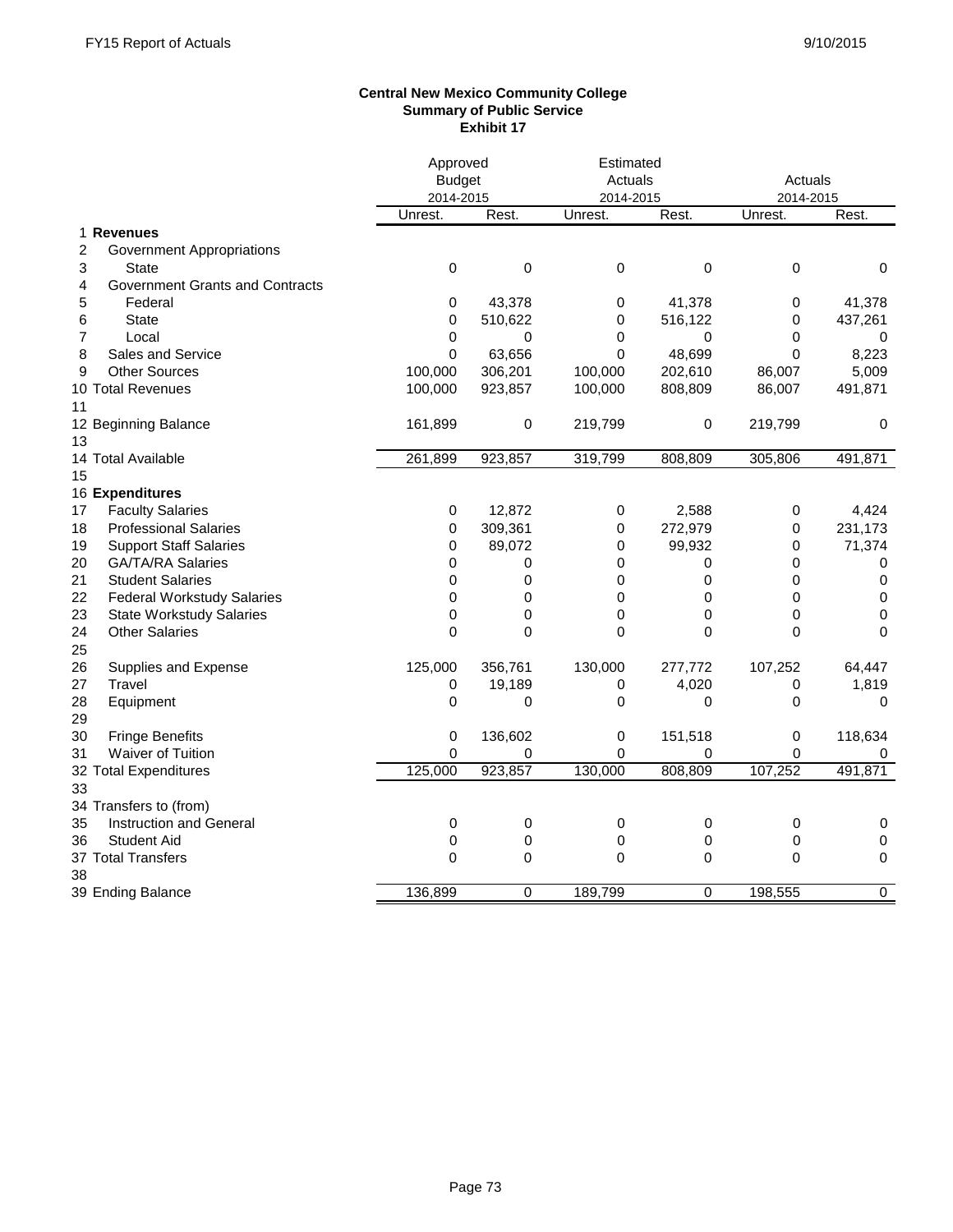#### **Central New Mexico Community College General Activity Exhibit 17A**

|          |                                                         |         | Approved<br><b>Budget</b><br>2014-2015 |             | Estimated<br>Actuals<br>2014-2015 | Actuals<br>2014-2015 |             |
|----------|---------------------------------------------------------|---------|----------------------------------------|-------------|-----------------------------------|----------------------|-------------|
|          |                                                         | Unrest. | Rest.                                  | Unrest.     | Rest.                             | Unrest.              | Rest.       |
|          | 1 Revenues                                              |         |                                        |             |                                   |                      |             |
| 2        | <b>Government Grants and Contracts</b>                  |         |                                        |             |                                   |                      |             |
| 3        | Federal                                                 |         |                                        |             |                                   |                      |             |
| 4        | <b>State</b>                                            |         |                                        |             |                                   |                      |             |
| 5        | Local                                                   |         |                                        |             |                                   |                      |             |
| 6        | Sales and Service                                       |         |                                        |             |                                   |                      |             |
| 7        | <b>Other Sources</b>                                    | 100,000 |                                        | 100,000     |                                   | 86,007               |             |
|          | 8 Total Revenues                                        | 100,000 | $\mathbf 0$                            | 100,000     | $\pmb{0}$                         | 86,007               | $\mathbf 0$ |
| 9        |                                                         |         |                                        |             |                                   |                      |             |
|          | 10 Beginning Balance                                    | 136,899 |                                        | 169,799     |                                   | 169,799              |             |
| 11       |                                                         |         |                                        |             |                                   |                      |             |
|          | 12 Total Available                                      | 236,899 | $\mathbf 0$                            | 269,799     | 0                                 | 255,806              | $\mathbf 0$ |
| 13       |                                                         |         |                                        |             |                                   |                      |             |
|          | 14 Expenditures                                         |         |                                        |             |                                   |                      |             |
| 15<br>16 | <b>Faculty Salaries</b><br><b>Professional Salaries</b> |         |                                        |             |                                   |                      |             |
|          |                                                         |         |                                        |             |                                   |                      |             |
| 17       | <b>Support Staff Salaries</b>                           |         |                                        |             |                                   |                      |             |
| 18       | <b>GA/TA/RA Salaries</b>                                |         |                                        |             |                                   |                      |             |
| 19       | <b>Student Salaries</b>                                 |         |                                        |             |                                   |                      |             |
| 20       | <b>Federal Workstudy Salaries</b>                       |         |                                        |             |                                   |                      |             |
| 21       | <b>State Workstudy Salaries</b>                         |         |                                        |             |                                   |                      |             |
| 22       | <b>Other Salaries</b>                                   |         |                                        |             |                                   |                      |             |
| 23       |                                                         |         |                                        |             |                                   |                      |             |
| 24       | Supplies and Expense                                    | 100,000 |                                        | 130,000     |                                   | 107,252              |             |
| 25       | Travel                                                  |         |                                        |             |                                   |                      |             |
| 26<br>27 | Equipment                                               |         |                                        |             |                                   |                      |             |
| 28       | <b>Fringe Benefits</b>                                  |         |                                        |             |                                   |                      |             |
| 29       | Waiver of Tuition                                       |         |                                        |             |                                   |                      |             |
|          | 30 Total Expenditures                                   | 100,000 | 0                                      | 130,000     | 0                                 | 107,252              | 0           |
| 31       |                                                         |         |                                        |             |                                   |                      |             |
|          | 32 Transfers to (from)                                  |         |                                        |             |                                   |                      |             |
| 33       | Instruction and General                                 |         |                                        |             |                                   |                      |             |
| 34       | <b>Plant Funds</b>                                      |         |                                        |             |                                   |                      |             |
|          | 35 Total Transfers                                      | 0       | $\mathbf 0$                            | $\mathbf 0$ | 0                                 | $\mathbf 0$          | $\mathbf 0$ |
| 36       |                                                         |         |                                        |             |                                   |                      |             |
|          | 37 Ending Balance                                       | 136,899 | $\mathbf 0$                            | 139,799     | $\mathbf 0$                       | 148,555              | $\mathbf 0$ |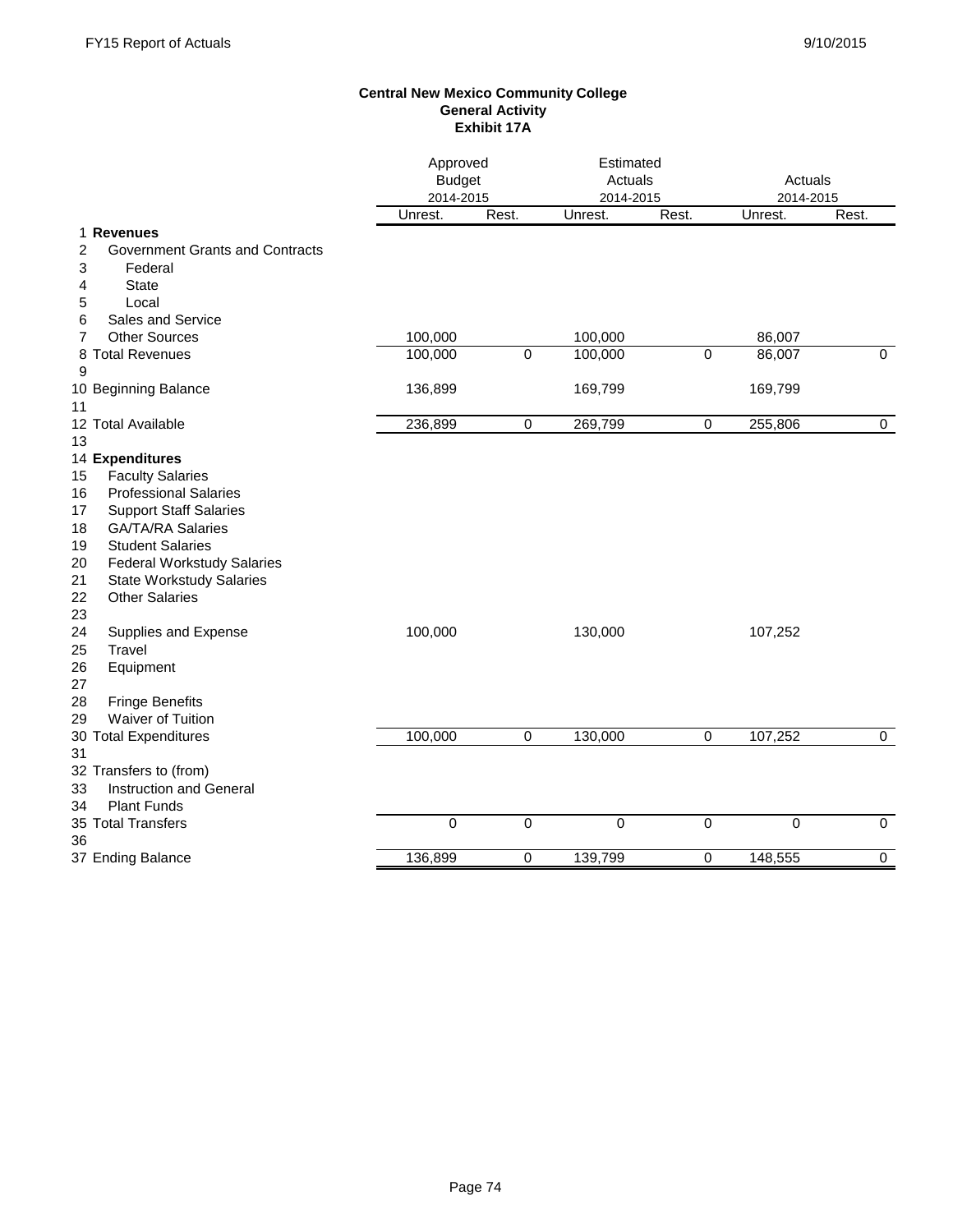### **Central New Mexico Community College Small Business Development Center - South Valley Exhibit 17A**

| Unrest.<br>Rest.<br>Rest.<br>Rest.<br>Unrest.<br>Unrest.<br>1 Revenues<br><b>Government Grants and Contracts</b><br>2<br>3<br>Federal<br>21,689<br>20,689<br>20,689<br><b>State</b><br>238,811<br>215,176<br>148,753<br>4<br>Local<br>5<br>Sales and Service<br>8,656<br>9,768<br>6<br><b>Other Sources</b><br>2,000<br>2,399<br>7<br>271,156<br>171,841<br>8 Total Revenues<br>0<br>$\mathbf 0$<br>245,633<br>$\mathbf 0$<br>9<br>10 Beginning Balance<br>12 Total Available<br>271,156<br>245,633<br>171,841<br>0<br>0<br>0<br>13<br>14 Expenditures<br>15<br><b>Faculty Salaries</b><br><b>Professional Salaries</b><br>16<br>135,453<br>104,894<br>61,136<br><b>Support Staff Salaries</b><br>42,853<br>38,300<br>17<br>31,895<br><b>GA/TA/RA Salaries</b><br>18<br><b>Student Salaries</b><br>19<br><b>Federal Workstudy Salaries</b><br>20<br>21<br><b>State Workstudy Salaries</b><br>22<br><b>Other Salaries</b><br>23<br>24<br>46,296<br>Supplies and Expense<br>34,625<br>37,083<br>25<br>Travel<br>2,500<br>3,407<br>1,714<br>26<br>Equipment<br>27<br>28<br><b>Fringe Benefits</b><br>55,012<br>59,854<br>33,608<br>29<br>Waiver of Tuition<br>30 Total Expenditures<br>$\Omega$<br>271,156<br>245,633<br>171,841<br>0<br>0<br>31<br>32 Transfers to (from)<br><b>Instruction and General</b><br>33<br><b>Plant Funds</b><br>34<br>$\overline{0}$<br>35 Total Transfers<br>$\overline{0}$<br>$\overline{0}$<br>0<br>$\overline{0}$<br>$\overline{0}$<br>36<br>0<br>0<br>0<br>0<br>0<br>0 |                   | Approved<br><b>Budget</b><br>2014-2015 |  | Estimated<br>Actuals<br>2014-2015 |  | Actuals<br>2014-2015 |
|------------------------------------------------------------------------------------------------------------------------------------------------------------------------------------------------------------------------------------------------------------------------------------------------------------------------------------------------------------------------------------------------------------------------------------------------------------------------------------------------------------------------------------------------------------------------------------------------------------------------------------------------------------------------------------------------------------------------------------------------------------------------------------------------------------------------------------------------------------------------------------------------------------------------------------------------------------------------------------------------------------------------------------------------------------------------------------------------------------------------------------------------------------------------------------------------------------------------------------------------------------------------------------------------------------------------------------------------------------------------------------------------------------------------------------------------------------------------------------------------------|-------------------|----------------------------------------|--|-----------------------------------|--|----------------------|
|                                                                                                                                                                                                                                                                                                                                                                                                                                                                                                                                                                                                                                                                                                                                                                                                                                                                                                                                                                                                                                                                                                                                                                                                                                                                                                                                                                                                                                                                                                      |                   |                                        |  |                                   |  |                      |
|                                                                                                                                                                                                                                                                                                                                                                                                                                                                                                                                                                                                                                                                                                                                                                                                                                                                                                                                                                                                                                                                                                                                                                                                                                                                                                                                                                                                                                                                                                      |                   |                                        |  |                                   |  |                      |
|                                                                                                                                                                                                                                                                                                                                                                                                                                                                                                                                                                                                                                                                                                                                                                                                                                                                                                                                                                                                                                                                                                                                                                                                                                                                                                                                                                                                                                                                                                      |                   |                                        |  |                                   |  |                      |
|                                                                                                                                                                                                                                                                                                                                                                                                                                                                                                                                                                                                                                                                                                                                                                                                                                                                                                                                                                                                                                                                                                                                                                                                                                                                                                                                                                                                                                                                                                      |                   |                                        |  |                                   |  |                      |
|                                                                                                                                                                                                                                                                                                                                                                                                                                                                                                                                                                                                                                                                                                                                                                                                                                                                                                                                                                                                                                                                                                                                                                                                                                                                                                                                                                                                                                                                                                      |                   |                                        |  |                                   |  |                      |
|                                                                                                                                                                                                                                                                                                                                                                                                                                                                                                                                                                                                                                                                                                                                                                                                                                                                                                                                                                                                                                                                                                                                                                                                                                                                                                                                                                                                                                                                                                      |                   |                                        |  |                                   |  |                      |
|                                                                                                                                                                                                                                                                                                                                                                                                                                                                                                                                                                                                                                                                                                                                                                                                                                                                                                                                                                                                                                                                                                                                                                                                                                                                                                                                                                                                                                                                                                      |                   |                                        |  |                                   |  |                      |
|                                                                                                                                                                                                                                                                                                                                                                                                                                                                                                                                                                                                                                                                                                                                                                                                                                                                                                                                                                                                                                                                                                                                                                                                                                                                                                                                                                                                                                                                                                      |                   |                                        |  |                                   |  |                      |
|                                                                                                                                                                                                                                                                                                                                                                                                                                                                                                                                                                                                                                                                                                                                                                                                                                                                                                                                                                                                                                                                                                                                                                                                                                                                                                                                                                                                                                                                                                      |                   |                                        |  |                                   |  |                      |
|                                                                                                                                                                                                                                                                                                                                                                                                                                                                                                                                                                                                                                                                                                                                                                                                                                                                                                                                                                                                                                                                                                                                                                                                                                                                                                                                                                                                                                                                                                      |                   |                                        |  |                                   |  |                      |
|                                                                                                                                                                                                                                                                                                                                                                                                                                                                                                                                                                                                                                                                                                                                                                                                                                                                                                                                                                                                                                                                                                                                                                                                                                                                                                                                                                                                                                                                                                      |                   |                                        |  |                                   |  |                      |
|                                                                                                                                                                                                                                                                                                                                                                                                                                                                                                                                                                                                                                                                                                                                                                                                                                                                                                                                                                                                                                                                                                                                                                                                                                                                                                                                                                                                                                                                                                      | 11                |                                        |  |                                   |  |                      |
|                                                                                                                                                                                                                                                                                                                                                                                                                                                                                                                                                                                                                                                                                                                                                                                                                                                                                                                                                                                                                                                                                                                                                                                                                                                                                                                                                                                                                                                                                                      |                   |                                        |  |                                   |  |                      |
|                                                                                                                                                                                                                                                                                                                                                                                                                                                                                                                                                                                                                                                                                                                                                                                                                                                                                                                                                                                                                                                                                                                                                                                                                                                                                                                                                                                                                                                                                                      |                   |                                        |  |                                   |  |                      |
|                                                                                                                                                                                                                                                                                                                                                                                                                                                                                                                                                                                                                                                                                                                                                                                                                                                                                                                                                                                                                                                                                                                                                                                                                                                                                                                                                                                                                                                                                                      |                   |                                        |  |                                   |  |                      |
|                                                                                                                                                                                                                                                                                                                                                                                                                                                                                                                                                                                                                                                                                                                                                                                                                                                                                                                                                                                                                                                                                                                                                                                                                                                                                                                                                                                                                                                                                                      |                   |                                        |  |                                   |  |                      |
|                                                                                                                                                                                                                                                                                                                                                                                                                                                                                                                                                                                                                                                                                                                                                                                                                                                                                                                                                                                                                                                                                                                                                                                                                                                                                                                                                                                                                                                                                                      |                   |                                        |  |                                   |  |                      |
|                                                                                                                                                                                                                                                                                                                                                                                                                                                                                                                                                                                                                                                                                                                                                                                                                                                                                                                                                                                                                                                                                                                                                                                                                                                                                                                                                                                                                                                                                                      |                   |                                        |  |                                   |  |                      |
|                                                                                                                                                                                                                                                                                                                                                                                                                                                                                                                                                                                                                                                                                                                                                                                                                                                                                                                                                                                                                                                                                                                                                                                                                                                                                                                                                                                                                                                                                                      |                   |                                        |  |                                   |  |                      |
|                                                                                                                                                                                                                                                                                                                                                                                                                                                                                                                                                                                                                                                                                                                                                                                                                                                                                                                                                                                                                                                                                                                                                                                                                                                                                                                                                                                                                                                                                                      |                   |                                        |  |                                   |  |                      |
|                                                                                                                                                                                                                                                                                                                                                                                                                                                                                                                                                                                                                                                                                                                                                                                                                                                                                                                                                                                                                                                                                                                                                                                                                                                                                                                                                                                                                                                                                                      |                   |                                        |  |                                   |  |                      |
|                                                                                                                                                                                                                                                                                                                                                                                                                                                                                                                                                                                                                                                                                                                                                                                                                                                                                                                                                                                                                                                                                                                                                                                                                                                                                                                                                                                                                                                                                                      |                   |                                        |  |                                   |  |                      |
|                                                                                                                                                                                                                                                                                                                                                                                                                                                                                                                                                                                                                                                                                                                                                                                                                                                                                                                                                                                                                                                                                                                                                                                                                                                                                                                                                                                                                                                                                                      |                   |                                        |  |                                   |  |                      |
|                                                                                                                                                                                                                                                                                                                                                                                                                                                                                                                                                                                                                                                                                                                                                                                                                                                                                                                                                                                                                                                                                                                                                                                                                                                                                                                                                                                                                                                                                                      |                   |                                        |  |                                   |  |                      |
|                                                                                                                                                                                                                                                                                                                                                                                                                                                                                                                                                                                                                                                                                                                                                                                                                                                                                                                                                                                                                                                                                                                                                                                                                                                                                                                                                                                                                                                                                                      |                   |                                        |  |                                   |  |                      |
|                                                                                                                                                                                                                                                                                                                                                                                                                                                                                                                                                                                                                                                                                                                                                                                                                                                                                                                                                                                                                                                                                                                                                                                                                                                                                                                                                                                                                                                                                                      |                   |                                        |  |                                   |  |                      |
|                                                                                                                                                                                                                                                                                                                                                                                                                                                                                                                                                                                                                                                                                                                                                                                                                                                                                                                                                                                                                                                                                                                                                                                                                                                                                                                                                                                                                                                                                                      |                   |                                        |  |                                   |  |                      |
|                                                                                                                                                                                                                                                                                                                                                                                                                                                                                                                                                                                                                                                                                                                                                                                                                                                                                                                                                                                                                                                                                                                                                                                                                                                                                                                                                                                                                                                                                                      |                   |                                        |  |                                   |  |                      |
|                                                                                                                                                                                                                                                                                                                                                                                                                                                                                                                                                                                                                                                                                                                                                                                                                                                                                                                                                                                                                                                                                                                                                                                                                                                                                                                                                                                                                                                                                                      |                   |                                        |  |                                   |  |                      |
|                                                                                                                                                                                                                                                                                                                                                                                                                                                                                                                                                                                                                                                                                                                                                                                                                                                                                                                                                                                                                                                                                                                                                                                                                                                                                                                                                                                                                                                                                                      |                   |                                        |  |                                   |  |                      |
|                                                                                                                                                                                                                                                                                                                                                                                                                                                                                                                                                                                                                                                                                                                                                                                                                                                                                                                                                                                                                                                                                                                                                                                                                                                                                                                                                                                                                                                                                                      |                   |                                        |  |                                   |  |                      |
|                                                                                                                                                                                                                                                                                                                                                                                                                                                                                                                                                                                                                                                                                                                                                                                                                                                                                                                                                                                                                                                                                                                                                                                                                                                                                                                                                                                                                                                                                                      |                   |                                        |  |                                   |  |                      |
|                                                                                                                                                                                                                                                                                                                                                                                                                                                                                                                                                                                                                                                                                                                                                                                                                                                                                                                                                                                                                                                                                                                                                                                                                                                                                                                                                                                                                                                                                                      |                   |                                        |  |                                   |  |                      |
|                                                                                                                                                                                                                                                                                                                                                                                                                                                                                                                                                                                                                                                                                                                                                                                                                                                                                                                                                                                                                                                                                                                                                                                                                                                                                                                                                                                                                                                                                                      |                   |                                        |  |                                   |  |                      |
|                                                                                                                                                                                                                                                                                                                                                                                                                                                                                                                                                                                                                                                                                                                                                                                                                                                                                                                                                                                                                                                                                                                                                                                                                                                                                                                                                                                                                                                                                                      |                   |                                        |  |                                   |  |                      |
|                                                                                                                                                                                                                                                                                                                                                                                                                                                                                                                                                                                                                                                                                                                                                                                                                                                                                                                                                                                                                                                                                                                                                                                                                                                                                                                                                                                                                                                                                                      |                   |                                        |  |                                   |  |                      |
|                                                                                                                                                                                                                                                                                                                                                                                                                                                                                                                                                                                                                                                                                                                                                                                                                                                                                                                                                                                                                                                                                                                                                                                                                                                                                                                                                                                                                                                                                                      | 37 Ending Balance |                                        |  |                                   |  |                      |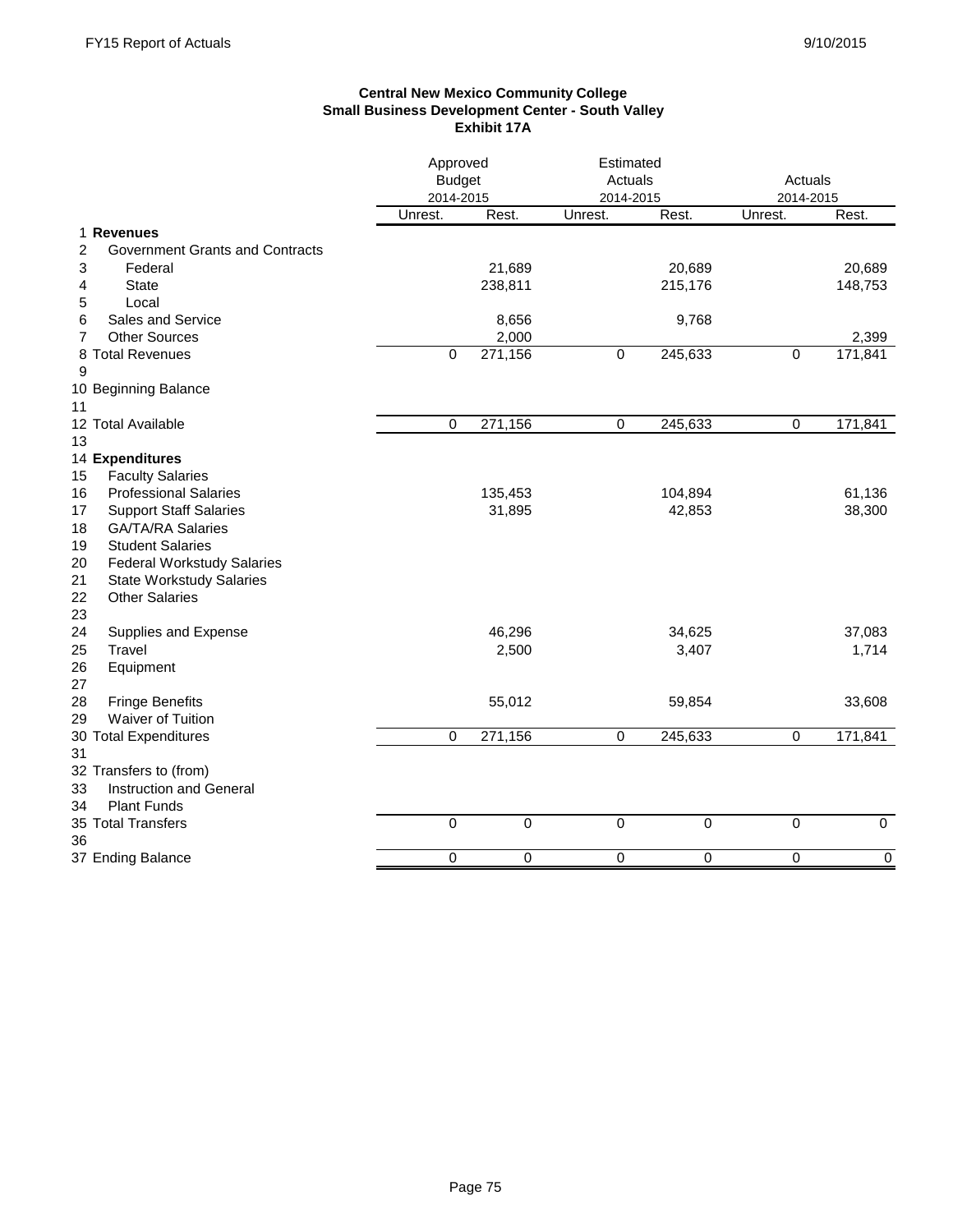### **Central New Mexico Community College Small Business Development Center - CNM Exhibit 17A**

| Unrest.<br>Rest.<br>Rest.<br>Unrest.<br>Rest.<br>Unrest.<br>1 Revenues<br>2<br>Government Grants and Contracts<br>20,689<br>3<br>Federal<br>21,689<br><b>State</b><br>271,811<br>300,946<br>4<br>Local<br>5<br>Sales and Service<br>55,000<br>38,931<br>6<br><b>Other Sources</b><br>7<br>8 Total Revenues<br>0<br>348,500<br>$\mathbf 0$<br>360,566<br>$\mathbf 0$<br>9<br>360,566<br>317,420<br>0<br>348,500<br>0<br>0<br><b>Faculty Salaries</b><br>11,000<br>2,588<br>4,424<br><b>Professional Salaries</b><br>129,067<br>166,657<br>168,609<br><b>Support Staff Salaries</b><br>57,177<br>57,079<br>33,074<br><b>GA/TA/RA Salaries</b><br><b>Student Salaries</b><br><b>Federal Workstudy Salaries</b><br><b>State Workstudy Salaries</b><br><b>Other Salaries</b><br>71,162<br>27,027<br>Supplies and Expense<br>42,810<br>Travel<br>4,000<br>613<br>105<br>Equipment<br><b>Fringe Benefits</b><br>76,094<br>90,819<br>84,181<br><b>Waiver of Tuition</b><br>360,566<br>$\Omega$<br>348,500<br>317,420<br>0<br>0<br>Instruction and General<br><b>Plant Funds</b><br>$\overline{0}$<br>$\overline{0}$<br>$\overline{0}$<br>0<br>$\overline{0}$ |                   |   | Approved<br><b>Budget</b><br>2014-2015 |   | Estimated<br>Actuals<br>2014-2015 | Actuals<br>2014-2015 |                |
|------------------------------------------------------------------------------------------------------------------------------------------------------------------------------------------------------------------------------------------------------------------------------------------------------------------------------------------------------------------------------------------------------------------------------------------------------------------------------------------------------------------------------------------------------------------------------------------------------------------------------------------------------------------------------------------------------------------------------------------------------------------------------------------------------------------------------------------------------------------------------------------------------------------------------------------------------------------------------------------------------------------------------------------------------------------------------------------------------------------------------------------------------|-------------------|---|----------------------------------------|---|-----------------------------------|----------------------|----------------|
|                                                                                                                                                                                                                                                                                                                                                                                                                                                                                                                                                                                                                                                                                                                                                                                                                                                                                                                                                                                                                                                                                                                                                      |                   |   |                                        |   |                                   |                      |                |
|                                                                                                                                                                                                                                                                                                                                                                                                                                                                                                                                                                                                                                                                                                                                                                                                                                                                                                                                                                                                                                                                                                                                                      |                   |   |                                        |   |                                   |                      |                |
|                                                                                                                                                                                                                                                                                                                                                                                                                                                                                                                                                                                                                                                                                                                                                                                                                                                                                                                                                                                                                                                                                                                                                      |                   |   |                                        |   |                                   |                      |                |
| 10 Beginning Balance<br>11<br>12 Total Available<br>13<br>14 Expenditures<br>15<br>16<br>17<br>18<br>19<br>20<br>21<br>22<br>23<br>24<br>25<br>26<br>27<br>28<br>29<br>30 Total Expenditures<br>31<br>32 Transfers to (from)<br>33<br>34<br>35 Total Transfers<br>36                                                                                                                                                                                                                                                                                                                                                                                                                                                                                                                                                                                                                                                                                                                                                                                                                                                                                 |                   |   |                                        |   |                                   |                      | 20,689         |
|                                                                                                                                                                                                                                                                                                                                                                                                                                                                                                                                                                                                                                                                                                                                                                                                                                                                                                                                                                                                                                                                                                                                                      |                   |   |                                        |   |                                   |                      | 288,508        |
|                                                                                                                                                                                                                                                                                                                                                                                                                                                                                                                                                                                                                                                                                                                                                                                                                                                                                                                                                                                                                                                                                                                                                      |                   |   |                                        |   |                                   |                      |                |
|                                                                                                                                                                                                                                                                                                                                                                                                                                                                                                                                                                                                                                                                                                                                                                                                                                                                                                                                                                                                                                                                                                                                                      |                   |   |                                        |   |                                   |                      | 8,223          |
|                                                                                                                                                                                                                                                                                                                                                                                                                                                                                                                                                                                                                                                                                                                                                                                                                                                                                                                                                                                                                                                                                                                                                      |                   |   |                                        |   |                                   |                      |                |
|                                                                                                                                                                                                                                                                                                                                                                                                                                                                                                                                                                                                                                                                                                                                                                                                                                                                                                                                                                                                                                                                                                                                                      |                   |   |                                        |   |                                   |                      | 317,420        |
|                                                                                                                                                                                                                                                                                                                                                                                                                                                                                                                                                                                                                                                                                                                                                                                                                                                                                                                                                                                                                                                                                                                                                      |                   |   |                                        |   |                                   |                      |                |
|                                                                                                                                                                                                                                                                                                                                                                                                                                                                                                                                                                                                                                                                                                                                                                                                                                                                                                                                                                                                                                                                                                                                                      |                   |   |                                        |   |                                   |                      |                |
|                                                                                                                                                                                                                                                                                                                                                                                                                                                                                                                                                                                                                                                                                                                                                                                                                                                                                                                                                                                                                                                                                                                                                      |                   |   |                                        |   |                                   |                      |                |
|                                                                                                                                                                                                                                                                                                                                                                                                                                                                                                                                                                                                                                                                                                                                                                                                                                                                                                                                                                                                                                                                                                                                                      |                   |   |                                        |   |                                   |                      |                |
|                                                                                                                                                                                                                                                                                                                                                                                                                                                                                                                                                                                                                                                                                                                                                                                                                                                                                                                                                                                                                                                                                                                                                      |                   |   |                                        |   |                                   |                      |                |
|                                                                                                                                                                                                                                                                                                                                                                                                                                                                                                                                                                                                                                                                                                                                                                                                                                                                                                                                                                                                                                                                                                                                                      |                   |   |                                        |   |                                   |                      |                |
|                                                                                                                                                                                                                                                                                                                                                                                                                                                                                                                                                                                                                                                                                                                                                                                                                                                                                                                                                                                                                                                                                                                                                      |                   |   |                                        |   |                                   |                      |                |
|                                                                                                                                                                                                                                                                                                                                                                                                                                                                                                                                                                                                                                                                                                                                                                                                                                                                                                                                                                                                                                                                                                                                                      |                   |   |                                        |   |                                   |                      |                |
|                                                                                                                                                                                                                                                                                                                                                                                                                                                                                                                                                                                                                                                                                                                                                                                                                                                                                                                                                                                                                                                                                                                                                      |                   |   |                                        |   |                                   |                      |                |
|                                                                                                                                                                                                                                                                                                                                                                                                                                                                                                                                                                                                                                                                                                                                                                                                                                                                                                                                                                                                                                                                                                                                                      |                   |   |                                        |   |                                   |                      |                |
|                                                                                                                                                                                                                                                                                                                                                                                                                                                                                                                                                                                                                                                                                                                                                                                                                                                                                                                                                                                                                                                                                                                                                      |                   |   |                                        |   |                                   |                      |                |
|                                                                                                                                                                                                                                                                                                                                                                                                                                                                                                                                                                                                                                                                                                                                                                                                                                                                                                                                                                                                                                                                                                                                                      |                   |   |                                        |   |                                   |                      |                |
|                                                                                                                                                                                                                                                                                                                                                                                                                                                                                                                                                                                                                                                                                                                                                                                                                                                                                                                                                                                                                                                                                                                                                      |                   |   |                                        |   |                                   |                      |                |
|                                                                                                                                                                                                                                                                                                                                                                                                                                                                                                                                                                                                                                                                                                                                                                                                                                                                                                                                                                                                                                                                                                                                                      |                   |   |                                        |   |                                   |                      |                |
|                                                                                                                                                                                                                                                                                                                                                                                                                                                                                                                                                                                                                                                                                                                                                                                                                                                                                                                                                                                                                                                                                                                                                      |                   |   |                                        |   |                                   |                      |                |
|                                                                                                                                                                                                                                                                                                                                                                                                                                                                                                                                                                                                                                                                                                                                                                                                                                                                                                                                                                                                                                                                                                                                                      |                   |   |                                        |   |                                   |                      |                |
|                                                                                                                                                                                                                                                                                                                                                                                                                                                                                                                                                                                                                                                                                                                                                                                                                                                                                                                                                                                                                                                                                                                                                      |                   |   |                                        |   |                                   |                      |                |
|                                                                                                                                                                                                                                                                                                                                                                                                                                                                                                                                                                                                                                                                                                                                                                                                                                                                                                                                                                                                                                                                                                                                                      |                   |   |                                        |   |                                   |                      |                |
|                                                                                                                                                                                                                                                                                                                                                                                                                                                                                                                                                                                                                                                                                                                                                                                                                                                                                                                                                                                                                                                                                                                                                      |                   |   |                                        |   |                                   |                      |                |
|                                                                                                                                                                                                                                                                                                                                                                                                                                                                                                                                                                                                                                                                                                                                                                                                                                                                                                                                                                                                                                                                                                                                                      |                   |   |                                        |   |                                   |                      |                |
|                                                                                                                                                                                                                                                                                                                                                                                                                                                                                                                                                                                                                                                                                                                                                                                                                                                                                                                                                                                                                                                                                                                                                      |                   |   |                                        |   |                                   |                      |                |
|                                                                                                                                                                                                                                                                                                                                                                                                                                                                                                                                                                                                                                                                                                                                                                                                                                                                                                                                                                                                                                                                                                                                                      |                   |   |                                        |   |                                   |                      |                |
|                                                                                                                                                                                                                                                                                                                                                                                                                                                                                                                                                                                                                                                                                                                                                                                                                                                                                                                                                                                                                                                                                                                                                      |                   |   |                                        |   |                                   |                      |                |
|                                                                                                                                                                                                                                                                                                                                                                                                                                                                                                                                                                                                                                                                                                                                                                                                                                                                                                                                                                                                                                                                                                                                                      |                   |   |                                        |   |                                   |                      |                |
|                                                                                                                                                                                                                                                                                                                                                                                                                                                                                                                                                                                                                                                                                                                                                                                                                                                                                                                                                                                                                                                                                                                                                      |                   |   |                                        |   |                                   |                      |                |
|                                                                                                                                                                                                                                                                                                                                                                                                                                                                                                                                                                                                                                                                                                                                                                                                                                                                                                                                                                                                                                                                                                                                                      |                   |   |                                        |   |                                   |                      | $\overline{0}$ |
|                                                                                                                                                                                                                                                                                                                                                                                                                                                                                                                                                                                                                                                                                                                                                                                                                                                                                                                                                                                                                                                                                                                                                      |                   |   |                                        |   |                                   |                      |                |
|                                                                                                                                                                                                                                                                                                                                                                                                                                                                                                                                                                                                                                                                                                                                                                                                                                                                                                                                                                                                                                                                                                                                                      | 37 Ending Balance | 0 | 0                                      | 0 | 0                                 | 0                    | $\mathbf 0$    |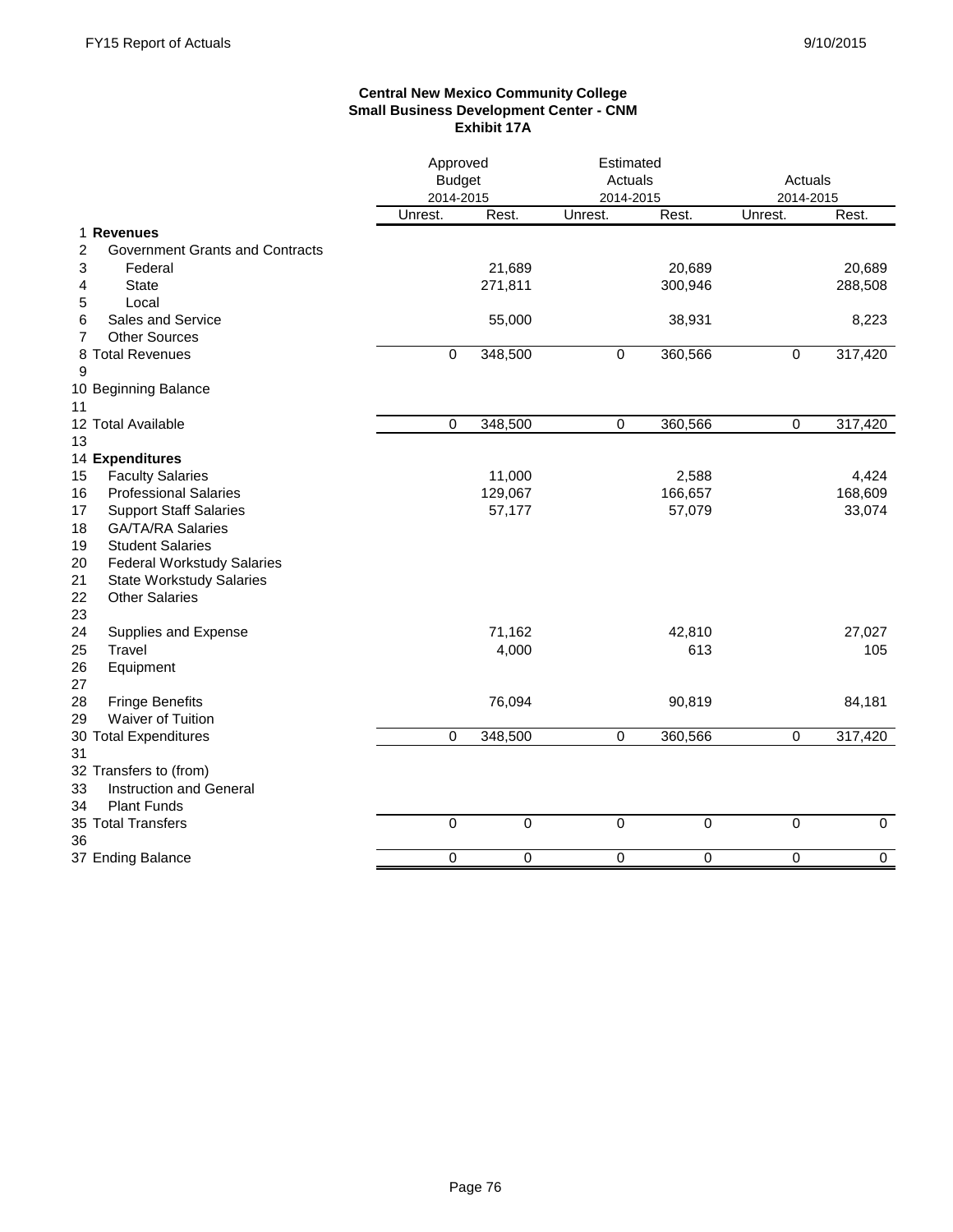#### **Central New Mexico Community College Public Service Support Exhibit 17A**

|                                         |             | Approved<br><b>Budget</b><br>2014-2015 |             | Estimated<br>Actuals<br>2014-2015 | Actuals<br>2014-2015 |             |
|-----------------------------------------|-------------|----------------------------------------|-------------|-----------------------------------|----------------------|-------------|
|                                         | Unrest.     | Rest.                                  | Unrest.     | Rest.                             | Unrest.              | Rest.       |
| 1 Revenues                              |             |                                        |             |                                   |                      |             |
| 2<br>Government Grants and Contracts    |             |                                        |             |                                   |                      |             |
| Federal<br>3                            |             |                                        |             |                                   |                      |             |
| <b>State</b><br>4                       |             |                                        |             |                                   |                      |             |
| Local<br>5                              |             |                                        |             |                                   |                      |             |
| Sales and Service<br>6                  |             |                                        |             |                                   |                      |             |
| <b>Other Sources</b><br>7               |             |                                        |             |                                   |                      |             |
| 8 Total Revenues                        | $\mathbf 0$ | $\mathbf 0$                            | $\mathbf 0$ | $\mathbf 0$                       | 0                    | 0           |
| 9                                       |             |                                        |             |                                   |                      |             |
| 10 Beginning Balance                    | 25,000      |                                        | 50,000      |                                   | 50,000               |             |
| 11<br>12 Total Available                |             | $\mathbf 0$                            |             | $\mathbf 0$                       |                      |             |
| 13                                      | 25,000      |                                        | 50,000      |                                   | 50,000               | $\mathbf 0$ |
| 14 Expenditures                         |             |                                        |             |                                   |                      |             |
| <b>Faculty Salaries</b><br>15           |             |                                        |             |                                   |                      |             |
| <b>Professional Salaries</b><br>16      |             |                                        |             |                                   |                      |             |
| <b>Support Staff Salaries</b><br>17     |             |                                        |             |                                   |                      |             |
| <b>GA/TA/RA Salaries</b><br>18          |             |                                        |             |                                   |                      |             |
| <b>Student Salaries</b><br>19           |             |                                        |             |                                   |                      |             |
| 20<br><b>Federal Workstudy Salaries</b> |             |                                        |             |                                   |                      |             |
| 21<br><b>State Workstudy Salaries</b>   |             |                                        |             |                                   |                      |             |
| 22<br><b>Other Salaries</b>             |             |                                        |             |                                   |                      |             |
| 23                                      |             |                                        |             |                                   |                      |             |
| 24<br>Supplies and Expense              | 25,000      |                                        | $\mathbf 0$ |                                   | $\pmb{0}$            |             |
| Travel<br>25                            |             |                                        |             |                                   |                      |             |
| 26<br>Equipment                         |             |                                        |             |                                   |                      |             |
| 27                                      |             |                                        |             |                                   |                      |             |
| 28<br><b>Fringe Benefits</b>            |             |                                        |             |                                   |                      |             |
| <b>Waiver of Tuition</b><br>29          |             |                                        |             |                                   |                      |             |
| 30 Total Expenditures                   | 25,000      | $\pmb{0}$                              | $\pmb{0}$   | $\mathbf 0$                       | $\pmb{0}$            | $\mathbf 0$ |
| 31                                      |             |                                        |             |                                   |                      |             |
| 32 Transfers to (from)                  |             |                                        |             |                                   |                      |             |
| 33<br>Instruction and General           |             |                                        |             |                                   |                      |             |
| <b>Plant Funds</b><br>34                |             |                                        |             |                                   |                      |             |
| 35 Total Transfers                      | $\mathbf 0$ | $\mathbf 0$                            | $\mathbf 0$ | $\mathbf 0$                       | 0                    | $\mathbf 0$ |
| 36                                      |             |                                        |             |                                   |                      |             |
| 37 Ending Balance                       | $\mathbf 0$ | $\overline{0}$                         | 50,000      | $\overline{0}$                    | 50,000               | $\mathbf 0$ |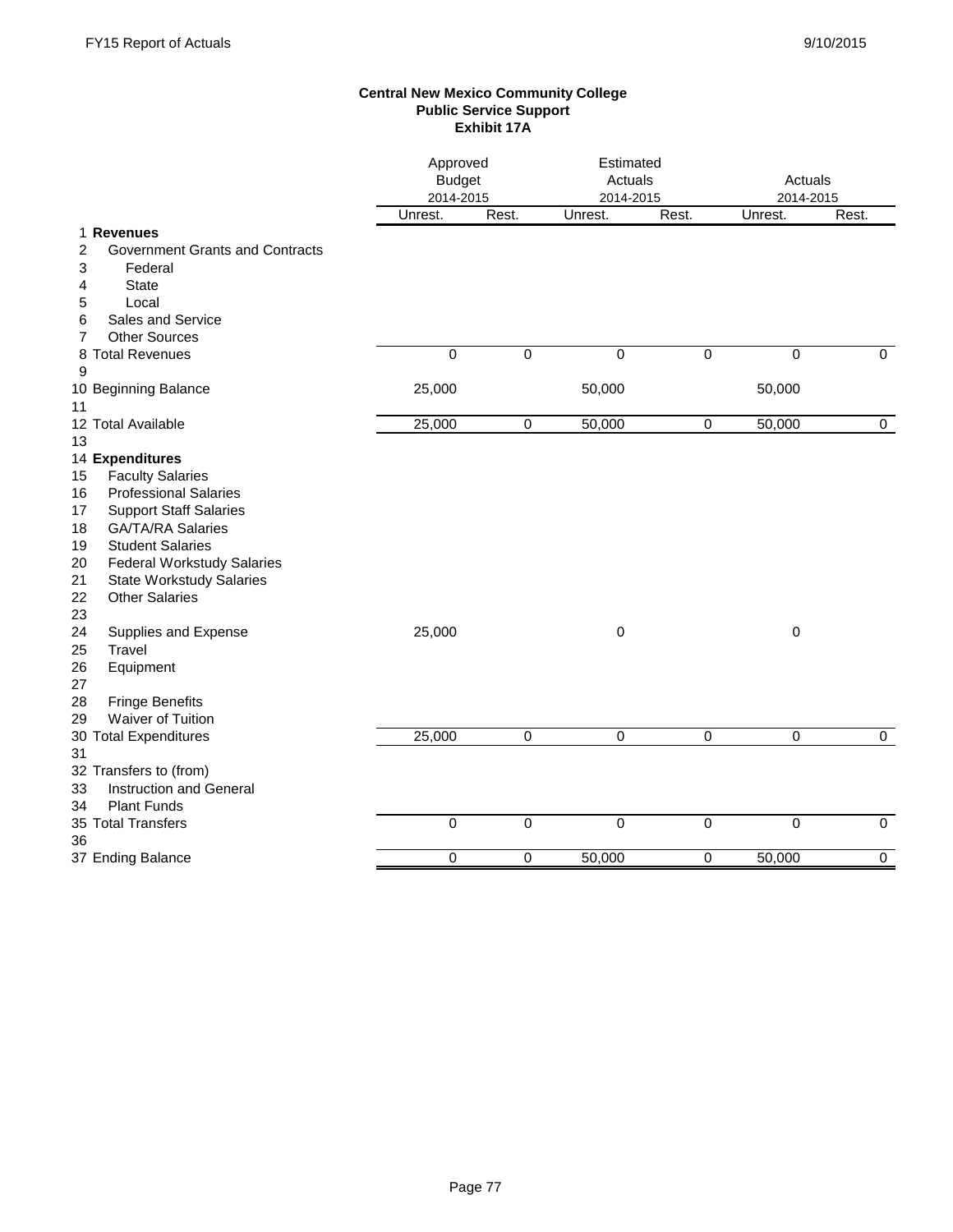#### **Central New Mexico Community College CNM Foundation In-Kind Exhibit 17A**

|                                                                | Approved<br><b>Budget</b><br>2014-2015 |             | Estimated<br>Actuals<br>2014-2015 |             | Actuals<br>2014-2015 |             |
|----------------------------------------------------------------|----------------------------------------|-------------|-----------------------------------|-------------|----------------------|-------------|
|                                                                | Unrest.                                | Rest.       | Unrest.                           | Rest.       | Unrest.              | Rest.       |
| 1 Revenues<br><b>Government Grants and Contracts</b><br>2      |                                        |             |                                   |             |                      |             |
| 3<br>Federal                                                   |                                        |             |                                   |             |                      |             |
| <b>State</b><br>4                                              |                                        |             |                                   |             |                      |             |
| Local<br>5                                                     |                                        |             |                                   |             |                      |             |
| Sales and Service<br>6                                         |                                        |             |                                   |             |                      |             |
| <b>Other Sources</b><br>7                                      |                                        | 200,000     |                                   | 200,000     |                      |             |
| 8 Total Revenues                                               | 0                                      | 200,000     | $\mathbf 0$                       | 200,000     | 0                    | 0           |
| 9                                                              |                                        |             |                                   |             |                      |             |
| 10 Beginning Balance                                           |                                        |             |                                   |             | 0                    |             |
| 11                                                             |                                        |             |                                   |             |                      |             |
| 12 Total Available                                             | $\pmb{0}$                              | 200,000     | $\mathbf 0$                       | 200,000     | $\pmb{0}$            | $\mathbf 0$ |
| 13                                                             |                                        |             |                                   |             |                      |             |
| 14 Expenditures<br><b>Faculty Salaries</b><br>15               |                                        |             |                                   |             |                      |             |
| <b>Professional Salaries</b><br>16                             |                                        |             |                                   |             |                      |             |
| <b>Support Staff Salaries</b><br>17                            |                                        |             |                                   |             |                      |             |
| <b>GA/TA/RA Salaries</b><br>18                                 |                                        |             |                                   |             |                      |             |
| <b>Student Salaries</b><br>19                                  |                                        |             |                                   |             |                      |             |
| <b>Federal Workstudy Salaries</b><br>20                        |                                        |             |                                   |             |                      |             |
| 21<br><b>State Workstudy Salaries</b>                          |                                        |             |                                   |             |                      |             |
| 22<br><b>Other Salaries</b>                                    |                                        |             |                                   |             |                      |             |
| 23                                                             |                                        |             |                                   |             |                      |             |
| 24<br>Supplies and Expense                                     |                                        | 200,000     |                                   | 200,000     |                      |             |
| 25<br>Travel                                                   |                                        |             |                                   |             |                      |             |
| 26<br>Equipment                                                |                                        |             |                                   |             |                      |             |
| 27                                                             |                                        |             |                                   |             |                      |             |
| 28<br><b>Fringe Benefits</b><br><b>Waiver of Tuition</b><br>29 |                                        |             |                                   |             |                      |             |
| 30 Total Expenditures                                          | 0                                      | 200,000     | 0                                 | 200,000     | 0                    | 0           |
| 31                                                             |                                        |             |                                   |             |                      |             |
| 32 Transfers to (from)                                         |                                        |             |                                   |             |                      |             |
| <b>Instruction and General</b><br>33                           |                                        |             |                                   |             |                      |             |
| <b>Plant Funds</b><br>34                                       |                                        |             |                                   |             |                      |             |
| 35 Total Transfers                                             | $\overline{0}$                         | $\mathbf 0$ | $\mathbf 0$                       | $\mathbf 0$ | 0                    | $\mathbf 0$ |
| 36                                                             |                                        |             |                                   |             |                      |             |
| 37 Ending Balance                                              | 0                                      | 0           | 0                                 | 0           | $\mathbf 0$          | 0           |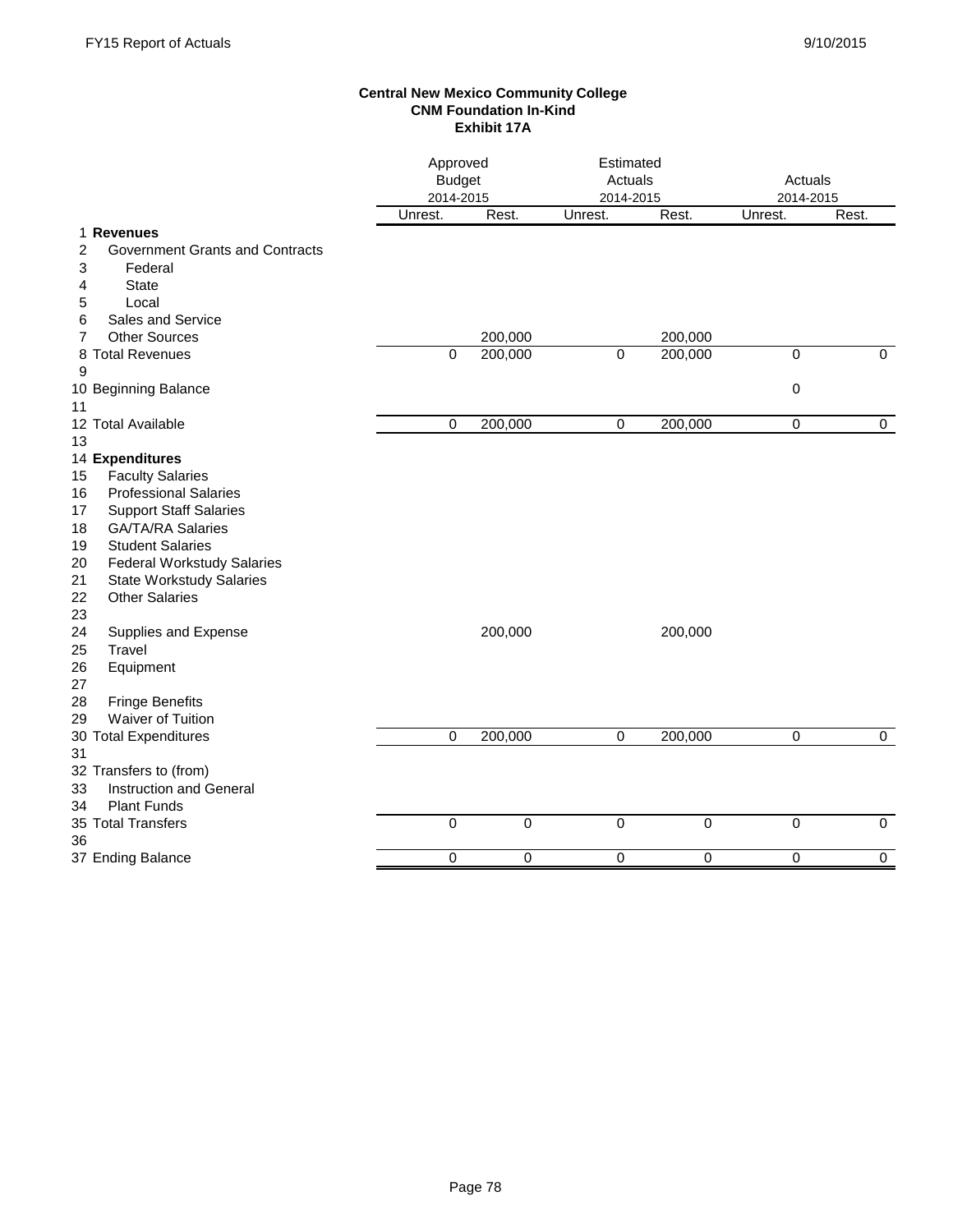#### **Central New Mexico Community College Intel Child Care Network Provider Exhibit 17A**

|                                             | Approved<br><b>Budget</b><br>2014-2015 |             |             | Estimated<br>Actuals<br>2014-2015 |             | Actuals<br>2014-2015 |  |
|---------------------------------------------|----------------------------------------|-------------|-------------|-----------------------------------|-------------|----------------------|--|
|                                             | Unrest.                                | Rest.       | Unrest.     | Rest.                             | Unrest.     | Rest.                |  |
| 1 Revenues                                  |                                        |             |             |                                   |             |                      |  |
| <b>Government Grants and Contracts</b><br>2 |                                        |             |             |                                   |             |                      |  |
| 3<br>Federal                                |                                        |             |             |                                   |             |                      |  |
| <b>State</b><br>4                           |                                        |             |             |                                   |             |                      |  |
| Local<br>5                                  |                                        |             |             |                                   |             |                      |  |
| Sales and Service<br>6                      |                                        |             |             |                                   |             |                      |  |
| <b>Other Sources</b><br>7                   |                                        | 104,201     |             | 2,610                             |             | 2,610<br>2,610       |  |
| 8 Total Revenues<br>9                       | $\mathbf 0$                            | 104,201     | $\mathsf 0$ | 2,610                             | $\pmb{0}$   |                      |  |
| 10 Beginning Balance                        |                                        |             |             |                                   | 0           |                      |  |
| 11                                          |                                        |             |             |                                   |             |                      |  |
| 12 Total Available                          | $\mathbf 0$                            | 104,201     | $\mathbf 0$ | 2,610                             | $\mathbf 0$ | 2,610                |  |
| 13                                          |                                        |             |             |                                   |             |                      |  |
| 14 Expenditures                             |                                        |             |             |                                   |             |                      |  |
| 15<br><b>Faculty Salaries</b>               |                                        | 1,872       |             |                                   |             |                      |  |
| 16<br><b>Professional Salaries</b>          |                                        | 44,841      |             | 1,428                             |             | 1,428                |  |
| <b>Support Staff Salaries</b><br>17         |                                        |             |             |                                   |             |                      |  |
| <b>GA/TA/RA Salaries</b><br>18              |                                        |             |             |                                   |             |                      |  |
| 19<br><b>Student Salaries</b>               |                                        |             |             |                                   |             |                      |  |
| 20<br><b>Federal Workstudy Salaries</b>     |                                        |             |             |                                   |             |                      |  |
| 21<br><b>State Workstudy Salaries</b>       |                                        |             |             |                                   |             |                      |  |
| 22<br><b>Other Salaries</b>                 |                                        |             |             |                                   |             |                      |  |
| 23                                          |                                        |             |             |                                   |             |                      |  |
| 24<br>Supplies and Expense                  |                                        | 39,303      |             | 337                               |             | 337                  |  |
| 25<br>Travel                                |                                        | 12,689      |             |                                   |             |                      |  |
| 26<br>Equipment                             |                                        |             |             |                                   |             |                      |  |
| 27                                          |                                        |             |             |                                   |             |                      |  |
| 28<br><b>Fringe Benefits</b>                |                                        | 5,496       |             | 845                               |             | 845                  |  |
| Waiver of Tuition<br>29                     |                                        |             |             |                                   |             |                      |  |
| 30 Total Expenditures                       | $\mathbf 0$                            | 104,201     | $\mathbf 0$ | 2,610                             | $\mathbf 0$ | 2,610                |  |
| 31                                          |                                        |             |             |                                   |             |                      |  |
| 32 Transfers to (from)                      |                                        |             |             |                                   |             |                      |  |
| Instruction and General<br>33               |                                        |             |             |                                   |             |                      |  |
| <b>Plant Funds</b><br>34                    |                                        |             |             |                                   |             |                      |  |
| 35 Total Transfers                          | $\mathbf 0$                            | $\mathbf 0$ | $\mathbf 0$ | 0                                 | $\mathbf 0$ | $\mathbf 0$          |  |
| 36                                          |                                        |             |             |                                   |             |                      |  |
| 37 Ending Balance                           | $\mathbf 0$                            | 0           | 0           | 0                                 | $\mathbf 0$ | 0                    |  |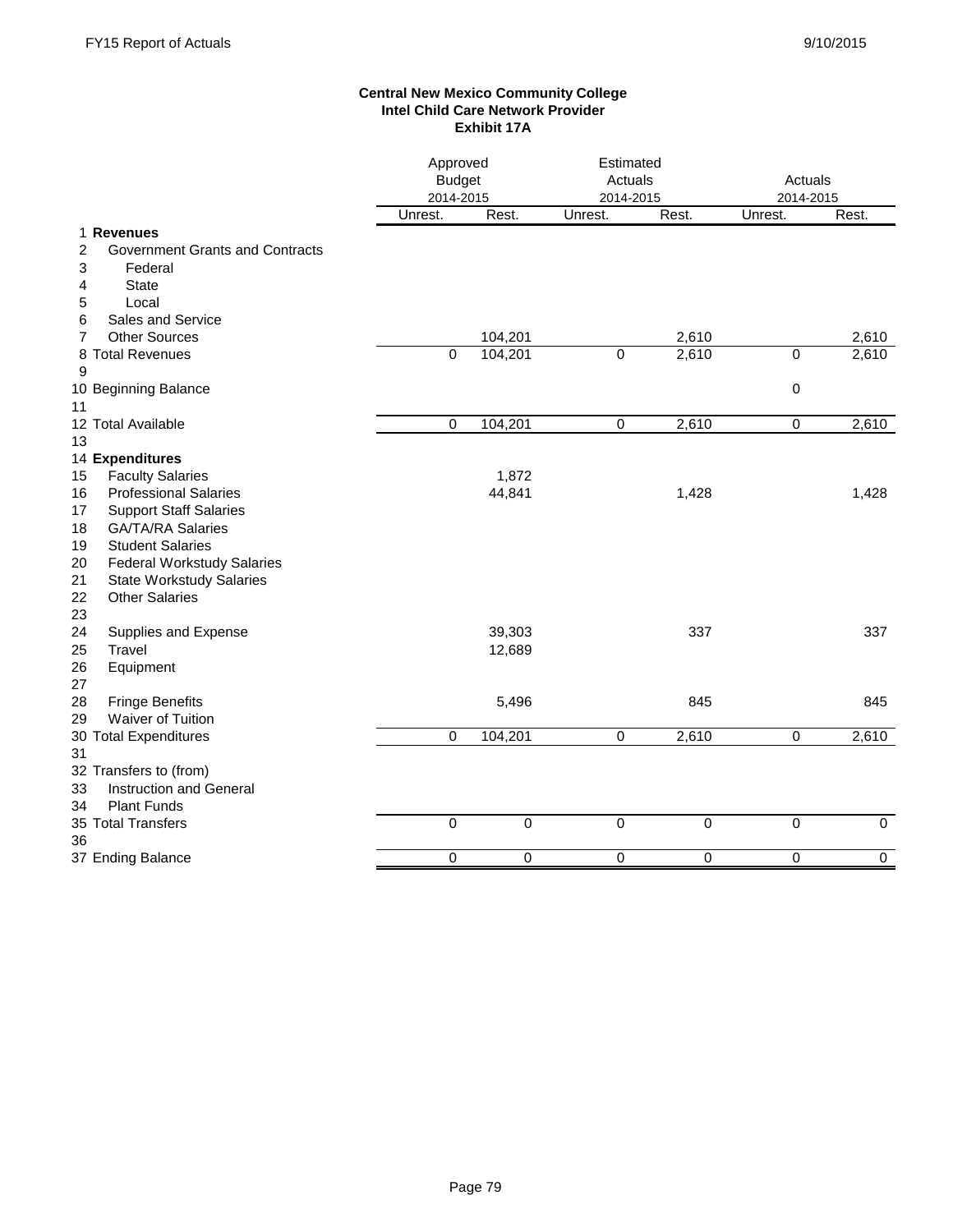#### **Central New Mexico Community College Summary of Internal Services Exhibit 18**

|    |                                         | Approved       |                | Estimated      |           |                  |             |
|----|-----------------------------------------|----------------|----------------|----------------|-----------|------------------|-------------|
|    |                                         | <b>Budget</b>  |                | Actuals        |           | Actuals          |             |
|    |                                         | 2014-2015      |                | 2014-2015      |           | 2014-2015        |             |
|    |                                         | Unrest.        | Rest.          | Unrest.        | Rest.     | Unrest.          | Rest.       |
|    | 1 Revenues                              |                |                |                |           |                  |             |
| 2  | <b>Federal Grants and Contracts</b>     | 0              | 11,000         | 0              | 27,979    | 0                | 26,258      |
| 3  | <b>State Grants and Contracts</b>       | 0              | 67,419         | 0              | 44,820    | 0                | 46,944      |
| 4  | Sales and Service                       | 50,000         | 0              | 25,000         | 0         | 18,045           | 0           |
| 5  | <b>Total Revenues</b>                   | 50,000         | 78,419         | 25,000         | 72,799    | 18,045           | 73,202      |
| 6  |                                         |                |                |                |           |                  |             |
|    | <b>Beginning Balance</b>                | 0              | 0              | 0              | 0         | 0                | 0           |
| 8  |                                         |                |                |                |           |                  |             |
| 9  | <b>Total Available</b>                  | 50,000         | 78,419         | 25,000         | 72,799    | 18,045           | 73,202      |
| 10 |                                         |                |                |                |           |                  |             |
|    | 11 Expenditures                         |                |                |                |           |                  |             |
| 12 | <b>Faculty Salaries</b>                 | 0              | 0              | 0              | 0         | 0                | 0           |
| 13 | <b>Professional Salaries</b>            | 2,648,771      | 0              | 3,032,967      | 0         | 2,850,778        | 0           |
| 14 | <b>Support Staff Salaries</b>           | 1,329,911      | 0              | 1,283,621      | 0         | 1,235,283        | 0           |
| 15 | <b>GA/TA/RA Salaries</b>                | 0              | 0              | 0              | 0         | 0                | 0           |
| 16 | <b>Student Salaries</b>                 | 17,272         | $\mathbf 0$    | 24,300         | 0         | 327              | 0           |
| 17 | <b>Federal Workstudy Salaries</b>       | 614            | 11,000         | 6,993          | 27,979    | 4,365            | 26,258      |
| 18 | <b>State Workstudy Salaries</b>         | 11,156         | 67,419         | 11,205         | 44,820    | 3,063            | 46,944      |
| 19 | <b>Other Salaries</b>                   | 0              | 0              | 39,401         | 0         | 43,167           | 0           |
| 20 |                                         | 0              | 0              | 0              | 0         | 0                | 0           |
| 21 | Supplies and Expense                    | 5,378,755      | 0              | 5,599,612      | 0         | 3,962,349        | 0           |
| 22 | Travel                                  | 26,065         | 0              | 28,365         | 0         | 42,341           | 0           |
| 23 | Equipment                               | 44,252         | 0              | 85,270         | 0         | 448,829          | 0           |
| 24 |                                         | 0              | 0              | 0              | 0         | 0                | 0           |
| 25 | <b>Fringe Benefits</b>                  | 1,463,663      | 0              | 1,635,103      | 0         | 1,520,538        | 0           |
| 26 | Waiver of Tuition                       | 6,314          | 0              | 19,168         | 0         | 13,495           | 0           |
|    | 27 Total Expenditures                   | 10,926,773     | 78,419         | 11,766,005     | 72,799    | 10,124,535       | 73,202      |
| 28 |                                         |                |                |                |           |                  |             |
|    | 29 Internal Department Charges          |                |                |                |           |                  |             |
| 30 | Data Processing                         | (10,062,576)   | 0              | (10,807,846)   | 0         | (9,405,400)      | 0           |
| 31 | Printing, Duplicating, and Postal       | (552, 837)     | 0              | (671, 799)     | 0         | (484, 741)       | 0           |
| 32 | Motor Pool                              | (261, 360)     | 0              | (261, 360)     | 0         | (216, 349)       | 0           |
|    | 33 Total Internal Department Charges    | (10, 876, 773) | $\mathbf 0$    | (11, 741, 005) | 0         | (10, 106, 490)   | 0           |
|    | 34 Expenditures Net of Internal Charges | 50,000         | 78,419         | 25,000         | 72,799    | 18,045           | 73,202      |
| 35 |                                         |                |                |                |           |                  |             |
|    | 36 Transfers to (from)                  |                |                |                |           |                  |             |
| 37 | Renewals and Replacements               | 0              | $\pmb{0}$      | 0              | 0         | $\pmb{0}$        | 0           |
| 38 | Instruction and General                 | $\mathbf 0$    | $\pmb{0}$      | 0              | 0         | 0                | 0           |
|    | 39 Total Transfers                      | $\mathbf 0$    | $\pmb{0}$      | $\overline{0}$ | 0         | $\mathbf 0$      | $\mathbf 0$ |
| 40 |                                         |                |                |                |           |                  |             |
|    | 41 Ending Balance                       | $\overline{0}$ | $\overline{0}$ | $\overline{0}$ | $\pmb{0}$ | $\overline{(0)}$ | $\mathbf 0$ |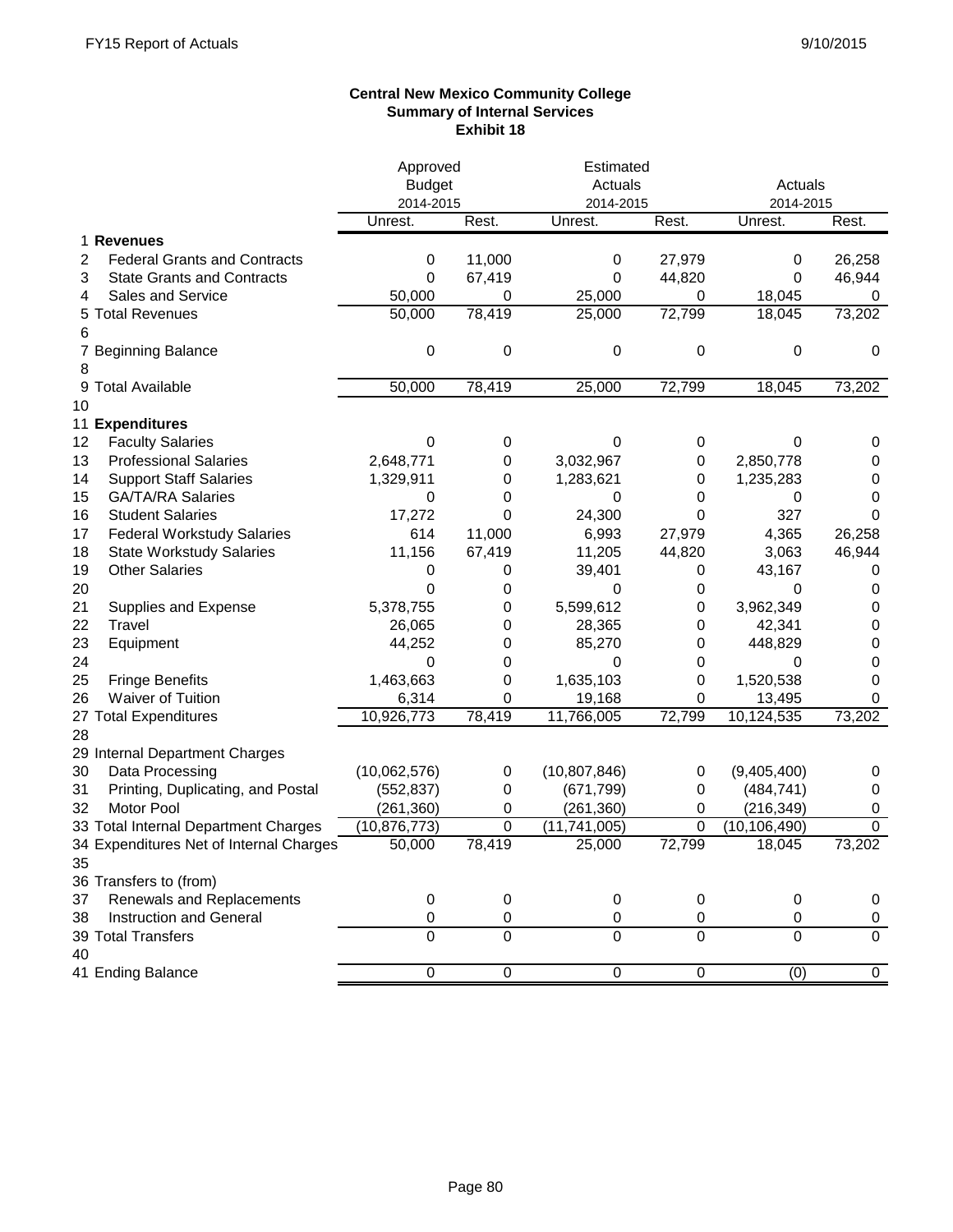### **Central New Mexico Community College Information Technology Services Exhibit 18A**

|                                                       | Approved<br><b>Budget</b><br>2014-2015 |        | Estimated<br>Actuals<br>2014-2015 |             | Actuals<br>2014-2015 |             |
|-------------------------------------------------------|----------------------------------------|--------|-----------------------------------|-------------|----------------------|-------------|
|                                                       | Unrest.                                | Rest.  | Unrest.                           | Rest.       | Unrest.              | Rest.       |
| 1 Revenues                                            |                                        |        |                                   |             |                      |             |
| <b>Federal Grants and Contracts</b><br>2              |                                        | 11,000 |                                   | 18,554      |                      | 13,164      |
| 3<br><b>State Grants and Contracts</b>                |                                        | 47,929 |                                   | 30,449      |                      | 34,691      |
| Sales and Service<br>4                                |                                        |        |                                   |             |                      |             |
| 5 Total Revenues                                      | 0                                      | 58,929 | 0                                 | 49,003      | $\mathbf 0$          | 47,855      |
| 6                                                     |                                        |        |                                   |             |                      |             |
| 7 Beginning Balance<br>8                              |                                        |        |                                   |             |                      |             |
|                                                       |                                        |        |                                   |             |                      |             |
| 9 Total Available                                     | 0                                      | 58,929 | 0                                 | 49,003      | 0                    | 47,855      |
| 10<br>11 Expenditures                                 |                                        |        |                                   |             |                      |             |
| <b>Faculty Salaries</b><br>12                         |                                        |        |                                   |             |                      |             |
| 13<br><b>Professional Salaries</b>                    | 2,622,835                              |        | 3,006,551                         |             | 2,821,720            |             |
| <b>Support Staff Salaries</b><br>14                   | 1,084,626                              |        | 1,072,346                         |             | 1,019,562            |             |
| 15<br><b>GA/TA/RA Salaries</b>                        |                                        |        |                                   |             |                      |             |
| <b>Student Salaries</b><br>16                         | 17,272                                 |        | 16,620                            |             | 327                  |             |
| 17<br><b>Federal Workstudy Salaries</b>               | 614                                    | 11,000 | 4,783                             | 18,554      | 0                    | 13,164      |
| 18<br><b>State Workstudy Salaries</b>                 | 7,671                                  | 47,929 | 7,664                             | 30,449      | 0                    | 34,691      |
| 19<br><b>Other Salaries</b>                           |                                        |        |                                   |             |                      |             |
| 20                                                    |                                        |        |                                   |             |                      |             |
| 21<br>Supplies and Expense<br>22<br>Travel            | 4,915,681<br>23,210                    |        | 5,090,517<br>25,510               |             | 3,680,465<br>42,341  |             |
| 23<br>Equipment                                       | 44,252                                 |        | 85,270                            |             | 443,596              |             |
| 24                                                    |                                        |        |                                   |             |                      |             |
| 25<br><b>Fringe Benefits</b>                          | 1,340,825                              |        | 1,483,652                         |             | 1,389,484            |             |
| Waiver of Tuition<br>26                               | 5,590                                  |        | 14,933                            |             | 7,905                |             |
| 27 Total Expenditures                                 | 10,062,576                             | 58,929 | 10,807,846                        | 49,003      | 9,405,400            | 47,855      |
| 28                                                    |                                        |        |                                   |             |                      |             |
| 29 Internal Department Charges                        |                                        |        |                                   |             |                      |             |
| Data Processing<br>30                                 | (10,062,576)                           |        | (10, 807, 846)                    |             | (9,405,400)          |             |
| Printing, Duplicating, and Postal<br>31<br>Motor Pool |                                        |        |                                   |             |                      |             |
| 32<br>33 Total Internal Department Charges            | (10,062,576)                           | 0      | (10, 807, 846)                    | 0           | (9,405,400)          | 0           |
| 34 Expenditures Net of Internal Charges               | 0                                      | 58,929 | 0                                 | 49,003      | 0                    | 47,855      |
| 35                                                    |                                        |        |                                   |             |                      |             |
| 36 Transfers to (from)                                |                                        |        |                                   |             |                      |             |
| Renewals and Replacements<br>37                       |                                        |        |                                   |             |                      |             |
| 38<br>Instruction and General                         |                                        |        |                                   |             |                      |             |
| 39 Total Transfers                                    | 0                                      | 0      | $\mathbf 0$                       | $\mathbf 0$ | 0                    | $\mathbf 0$ |
| 40                                                    |                                        |        |                                   |             |                      |             |
| 41 Ending Balance                                     | $\mathbf 0$                            | 0      | $\pmb{0}$                         | 0           | 0                    | 0           |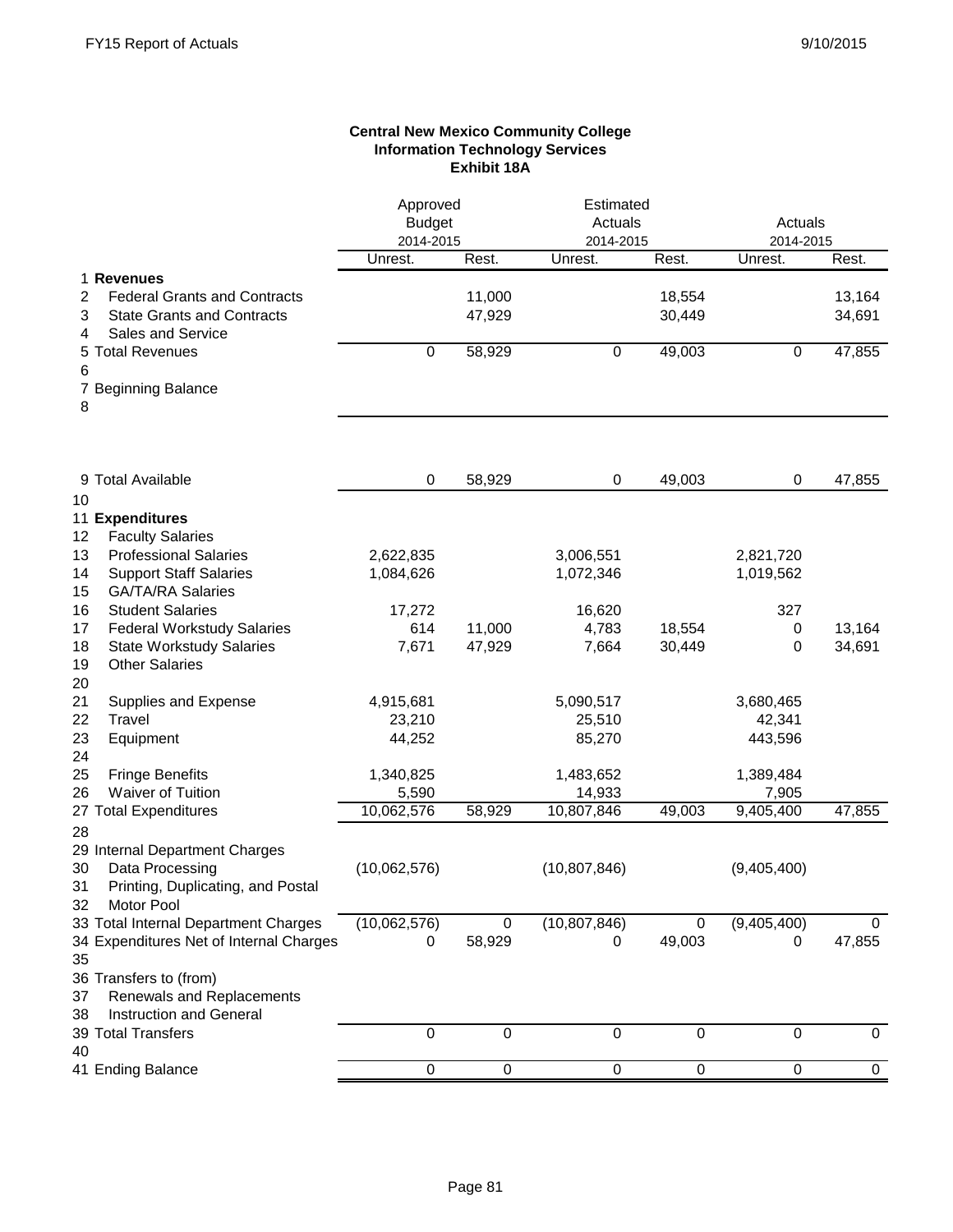### **Central New Mexico Community College Printing, Duplicating, and Postal Exhibit 18A**

|                                          | Approved      |           | Estimated   |                  |             |             |
|------------------------------------------|---------------|-----------|-------------|------------------|-------------|-------------|
|                                          | <b>Budget</b> |           | Actuals     |                  | Actuals     |             |
|                                          | 2014-2015     |           | 2014-2015   |                  | 2014-2015   |             |
|                                          | Unrest.       | Rest.     | Unrest.     | Rest.            | Unrest.     | Rest.       |
| 1 Revenues                               |               |           |             |                  |             |             |
| <b>Federal Grants and Contracts</b><br>2 |               |           |             | 9,425            |             | 13,094      |
| 3<br><b>State Grants and Contracts</b>   |               | 19,490    |             | 14,371           |             | 12,253      |
| Sales and Service<br>4                   | 50,000        |           | 25,000      |                  | 18,045      |             |
| 5 Total Revenues                         | 50,000        | 19,490    | 25,000      | 23,796           | 18,045      | 25,347      |
| 6                                        |               |           |             |                  |             |             |
| 7 Beginning Balance                      |               |           |             |                  |             |             |
| 8                                        |               |           |             |                  |             |             |
| 9 Total Available                        | 50,000        | 19,490    | 25,000      | 23,796           | 18,045      | 25,347      |
| 10                                       |               |           |             |                  |             |             |
| 11 Expenditures                          |               |           |             |                  |             |             |
| <b>Faculty Salaries</b><br>12            |               |           |             |                  |             |             |
| <b>Professional Salaries</b><br>13       | 25,936        |           | 26,416      |                  | 29,058      |             |
| 14<br><b>Support Staff Salaries</b>      | 201,275       |           | 211,275     |                  | 215,721     |             |
| <b>GA/TA/RA Salaries</b><br>15           |               |           |             |                  |             |             |
| <b>Student Salaries</b><br>16            |               |           | 7,680       |                  |             |             |
| <b>Federal Workstudy Salaries</b><br>17  |               |           | 2,210       | 9,425            | 4,365       | 13,094      |
| 18<br><b>State Workstudy Salaries</b>    | 3,485         | 19,490    | 3,541       | 14,371           | 3,063       | 12,253      |
| <b>Other Salaries</b><br>19              |               |           |             |                  |             |             |
| 20                                       |               |           |             |                  |             |             |
| 21<br>Supplies and Expense               | 269,942       |           | 311,917     |                  | 128,414     |             |
| Travel<br>22                             | 2,855         |           | 2,855       |                  |             |             |
| 23<br>Equipment                          |               |           |             |                  | 5,233       |             |
| 24                                       |               |           |             |                  |             |             |
| 25<br><b>Fringe Benefits</b>             | 98,620        |           | 126,670     |                  | 111,342     |             |
| Waiver of Tuition<br>26                  | 724           |           | 4,235       |                  | 5,590       |             |
| 27 Total Expenditures                    | 602,837       | 19,490    | 696,799     | 23,796           | 502,786     | 25,347      |
| 28                                       |               |           |             |                  |             |             |
| 29 Internal Department Charges           |               |           |             |                  |             |             |
| 30<br>Data Processing                    |               |           |             |                  |             |             |
| 31<br>Printing, Duplicating, and Postal  | (552, 837)    |           | (671, 799)  |                  | (484, 741)  |             |
| 32<br>Motor Pool                         |               |           |             |                  |             |             |
| 33 Total Internal Department Charges     | (552, 837)    | $\pmb{0}$ | (671, 799)  | $\boldsymbol{0}$ | (484, 741)  | 0           |
| 34 Expenditures Net of Internal Charges  | 50,000        | 19,490    | 25,000      | 23,796           | 18,045      | 25,347      |
| 35                                       |               |           |             |                  |             |             |
| 36 Transfers to (from)                   |               |           |             |                  |             |             |
| Renewals and Replacements<br>37          |               |           |             |                  |             |             |
| 38<br><b>Instruction and General</b>     |               |           |             |                  |             |             |
| 39 Total Transfers                       | $\mathbf 0$   | $\pmb{0}$ | $\mathbf 0$ | $\mathbf 0$      | $\mathbf 0$ | $\mathbf 0$ |
| 40                                       |               |           |             |                  |             |             |
| 41 Ending Balance                        | 0             | $\pmb{0}$ | 0           | 0                | (0)         | 0           |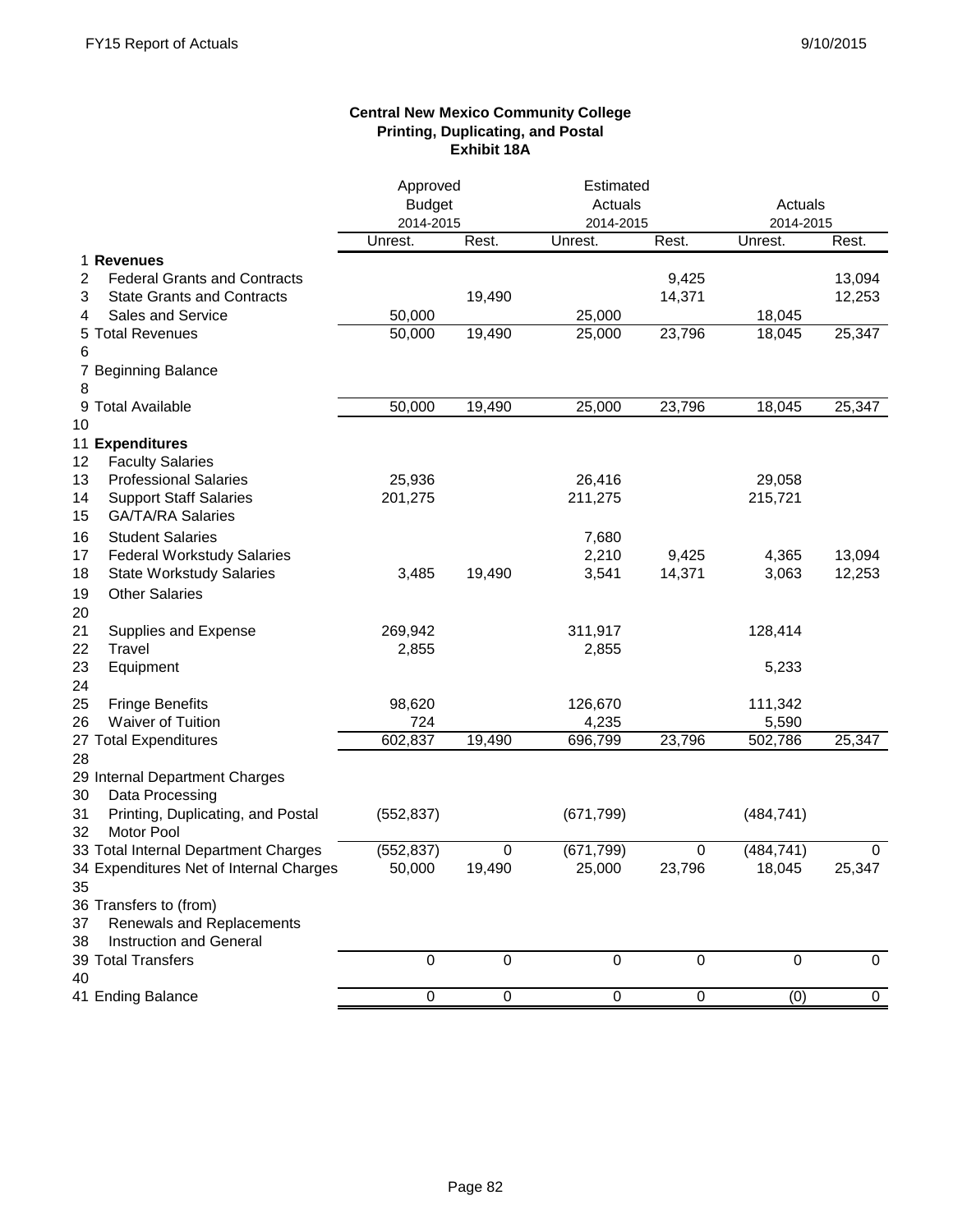### **Central New Mexico Community College Motor Pool Exhibit 18A**

|                                          | Approved                   |                  | Estimated            |                |                      |                  |
|------------------------------------------|----------------------------|------------------|----------------------|----------------|----------------------|------------------|
|                                          | <b>Budget</b><br>2014-2015 |                  | Actuals<br>2014-2015 |                | Actuals<br>2014-2015 |                  |
|                                          | Unrest.                    | Rest.            | Unrest.              | Rest.          | Unrest.              | Rest.            |
| 1 Revenues                               |                            |                  |                      |                |                      |                  |
| <b>Federal Grants and Contracts</b><br>2 |                            |                  |                      |                |                      |                  |
| <b>State Grants and Contracts</b><br>3   |                            |                  |                      |                |                      |                  |
| Sales and Service<br>4                   |                            |                  |                      |                |                      |                  |
| 5 Total Revenues                         | $\overline{0}$             | $\overline{0}$   | $\overline{0}$       | $\overline{0}$ | $\overline{0}$       | $\pmb{0}$        |
| 6                                        |                            |                  |                      |                |                      |                  |
| 7 Beginning Balance                      |                            |                  |                      |                |                      |                  |
| 8                                        |                            |                  |                      |                |                      |                  |
| 9 Total Available                        | 0                          | 0                | $\pmb{0}$            | $\pmb{0}$      | $\pmb{0}$            | $\mathbf 0$      |
| 10                                       |                            |                  |                      |                |                      |                  |
| 11 Expenditures                          |                            |                  |                      |                |                      |                  |
| <b>Faculty Salaries</b><br>12            |                            |                  |                      |                |                      |                  |
| <b>Professional Salaries</b><br>13       |                            |                  |                      |                |                      |                  |
| <b>Support Staff Salaries</b><br>14      | 44,010                     |                  | 0                    |                | 0                    |                  |
| <b>GA/TA/RA Salaries</b><br>15           |                            |                  |                      |                |                      |                  |
| <b>Student Salaries</b><br>16            |                            |                  |                      |                |                      |                  |
| <b>Federal Workstudy Salaries</b><br>17  |                            |                  |                      |                |                      |                  |
| 18<br><b>State Workstudy Salaries</b>    |                            |                  |                      |                |                      |                  |
| <b>Other Salaries</b><br>19              |                            |                  | 39,401               |                | 43,167               |                  |
| 20                                       |                            |                  |                      |                |                      |                  |
| 21<br>Supplies and Expense               | 193,132                    |                  | 197,178              |                | 153,470              |                  |
| Travel<br>22                             |                            |                  |                      |                |                      |                  |
| 23<br>Equipment                          |                            |                  |                      |                |                      |                  |
| 24                                       |                            |                  |                      |                |                      |                  |
| <b>Fringe Benefits</b><br>25             | 24,218                     |                  | 24,781               |                | 19,712               |                  |
| Waiver of Tuition<br>26                  |                            |                  |                      |                |                      |                  |
| 27 Total Expenditures                    | 261,360                    | $\pmb{0}$        | 261,360              | $\pmb{0}$      | 216,349              | $\pmb{0}$        |
| 28                                       |                            |                  |                      |                |                      |                  |
| 29 Internal Department Charges           |                            |                  |                      |                |                      |                  |
| 30<br>Data Processing                    |                            |                  |                      |                |                      |                  |
| 31<br>Printing, Duplicating, and Postal  |                            |                  |                      |                |                      |                  |
| Motor Pool<br>32                         | (261, 360)                 |                  | (261, 360)           |                | (216, 349)           |                  |
| 33 Total Internal Department Charges     | (261, 360)                 | $\boldsymbol{0}$ | (261, 360)           | 0              | (216, 349)           | 0                |
| 34 Expenditures Net of Internal Charges  | 0                          | $\pmb{0}$        | 0                    | 0              | 0                    | $\pmb{0}$        |
| 35                                       |                            |                  |                      |                |                      |                  |
| 36 Transfers to (from)                   |                            |                  |                      |                |                      |                  |
| Renewals and Replacements<br>37          |                            |                  |                      |                |                      |                  |
| 38<br>Instruction and General            |                            |                  |                      |                |                      |                  |
| 39 Total Transfers                       | $\mathbf 0$                | $\mathbf 0$      | $\mathbf 0$          | $\mathbf 0$    | $\mathbf 0$          | $\boldsymbol{0}$ |
| 40                                       |                            |                  |                      |                |                      |                  |
| 41 Ending Balance                        | 0                          | 0                | $\pmb{0}$            | $\pmb{0}$      | $\pmb{0}$            | $\pmb{0}$        |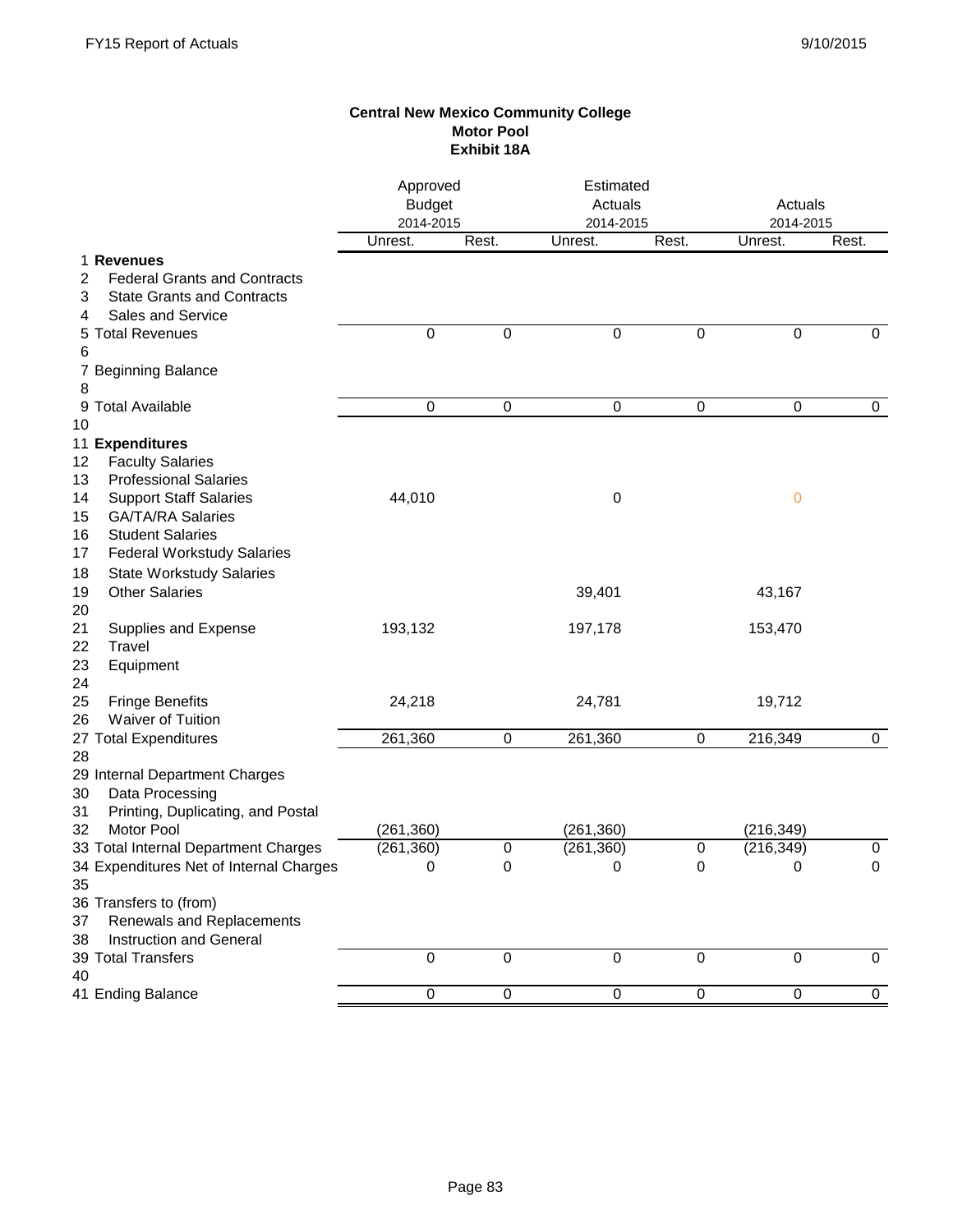#### **Central New Mexico Community College Student Aid Grants and Stipends Exhibit 19**

| Unrest.<br>Rest.<br>Unrest.<br>Rest.<br>Unrest.<br>Rest.<br>1 Revenues<br><b>Federal Government Appropriations</b><br>2<br>3<br><b>SEOG</b><br>555,243<br>571,505<br>563,154<br>4<br>PELL<br>45,000,000<br>35,000,000<br>27,989,753<br>5<br><b>State Government Appropriations</b><br>6<br><b>SSIG</b><br>2,335,392<br>2,289,529<br>2,288,309<br>7<br><b>HED Loan Scholarships</b><br>9,000<br>30,628<br>61,256<br>8<br>Legislative Endowment Scholarships<br>42,579<br>43,360<br>43,360<br>9<br><b>NM Scholars</b><br>6,000<br>158,017<br>4,076<br><b>ETB Pathways</b><br>0<br>150,000<br>156,000<br>10<br>1,300,000<br>Lottery Success Scholarships<br>642,660<br>1,229,260<br>11<br>12<br><b>HED Nursing Project</b><br>0<br>0<br>0<br><b>College Affordability Grant</b><br>497,374<br>13<br>488,206<br>494,735<br><b>Federal Govt Grants and Contracts</b><br>14<br>15<br><b>USDA Grant Scholarships</b><br>59,800<br>28,050<br>12,500<br>16<br><b>SSIG Federal</b><br>17<br><b>Startalk Grant</b><br>8,000<br>0<br>0<br><b>HED-FAFSA Grant</b><br>18<br>5,000<br>$\Omega$<br>0<br>AmeriCorps Program<br>150,000<br>130,000<br>98,059<br>19<br><b>State Govt Grants and Contracts</b><br>20<br>21<br><b>Local Govt Grants and Contracts</b><br><b>Private Sources</b><br>10,000<br>22<br>457,479<br>20,000<br>385,251<br>7,500<br>454,108<br>10,000<br>50,408,699<br>39,934,374<br>7,500<br>33,394,570<br>23 Total Revenues<br>20,000<br>24<br>0<br>124,484<br>124,484<br>25 Beginning Balance<br>26<br>27 Total Available<br>10,000<br>50,408,699<br>39,934,374<br>33,394,570<br>144,484<br>131,984<br>28<br>29 Expenditures<br><b>SEOG</b><br>30<br>185,081<br>555,243<br>260,502<br>571,505<br>188,670<br>563,154<br>31<br>Scholarship Programs<br>640,400<br>457,479<br>807,600<br>385,251<br>735,131<br>454,108<br>32<br>State Scholarships - 3%<br>847,570<br>847,570<br>846,996<br><b>SSIG</b><br>33<br>2,335,392<br>2,289,529<br>2,288,309<br>34<br>AmeriCorps Program<br>150,000<br>130,000<br>98,059<br>35<br><b>HED Loan Scholarships</b><br>9,000<br>30,628<br>61,256<br>PELL<br>45,000,000<br>35,000,000<br>27,989,753<br>36<br>37<br>Lottery Success Scholarships<br>1,300,000<br>1,229,260<br>642,660<br>38<br>CNM Tax Help<br>20,000<br>4,200<br>10,000<br>39<br>Pepsi Scholarships<br>10,000<br>20,000<br>0<br>8,000<br><b>Startalk Grant</b><br>40<br>CTE Scholarship<br>750,000<br>650,000<br>649,545<br>41<br>59,800<br>12,500<br>USDA Fit For Life<br>28,050<br>42<br>Legislative Endowment Scholarships<br>42,579<br>43,360<br>43,360<br>43<br><b>NM Scholars</b><br>4,076<br>6,000<br>158,017<br>44<br><b>ETB Pathways</b><br>150,000<br>156,000<br>0<br>45<br>488,206<br>497,374<br>494,735<br><b>College Affordability Grant</b><br>46<br><b>HED-FAFSA Grant</b><br>5,000<br>47<br>100,000<br><b>CNM Scholarship Support</b><br>10,000<br>0<br>48<br>33,394,570<br>50,408,699<br>2,605,672<br>39,934,374<br>2,424,542<br>49 Total Expenditures<br>2,553,051<br>50 Transfers to (from)<br>Instruction and General<br>(2,389,451)<br>(2,307,588)<br>(2,307,588)<br>51<br><b>Public Service</b><br>52<br>53<br><b>Student Social and Cultural</b><br>(3,600)<br>(3,600)<br>(3,600)<br><b>Auxiliaries</b><br>(150,000)<br>(150,000)<br>(150,000)<br>54<br>55 Net Transfers<br>(2,543,051)<br>(2,461,188)<br>(2,461,188)<br>0<br>0<br>0<br>$\overline{0}$<br>$\overline{0}$<br>0<br>168,630<br>56 Ending Balance<br>0<br>0 |  | Approved Budget<br>2014-2015 | <b>Estimated Actuals</b><br>2014-2015 |  | Acutals<br>2014-2015 |  |
|-----------------------------------------------------------------------------------------------------------------------------------------------------------------------------------------------------------------------------------------------------------------------------------------------------------------------------------------------------------------------------------------------------------------------------------------------------------------------------------------------------------------------------------------------------------------------------------------------------------------------------------------------------------------------------------------------------------------------------------------------------------------------------------------------------------------------------------------------------------------------------------------------------------------------------------------------------------------------------------------------------------------------------------------------------------------------------------------------------------------------------------------------------------------------------------------------------------------------------------------------------------------------------------------------------------------------------------------------------------------------------------------------------------------------------------------------------------------------------------------------------------------------------------------------------------------------------------------------------------------------------------------------------------------------------------------------------------------------------------------------------------------------------------------------------------------------------------------------------------------------------------------------------------------------------------------------------------------------------------------------------------------------------------------------------------------------------------------------------------------------------------------------------------------------------------------------------------------------------------------------------------------------------------------------------------------------------------------------------------------------------------------------------------------------------------------------------------------------------------------------------------------------------------------------------------------------------------------------------------------------------------------------------------------------------------------------------------------------------------------------------------------------------------------------------------------------------------------------------------------------------------------------------------------------------------------------------------------------------------------------------------------------------------------------------------------------------------------------------------------------------------------------------------------------------------------------------------------------------------------------------------------------------------------------------------------------------------------------------------------------------------------------------------------------------------------------------|--|------------------------------|---------------------------------------|--|----------------------|--|
|                                                                                                                                                                                                                                                                                                                                                                                                                                                                                                                                                                                                                                                                                                                                                                                                                                                                                                                                                                                                                                                                                                                                                                                                                                                                                                                                                                                                                                                                                                                                                                                                                                                                                                                                                                                                                                                                                                                                                                                                                                                                                                                                                                                                                                                                                                                                                                                                                                                                                                                                                                                                                                                                                                                                                                                                                                                                                                                                                                                                                                                                                                                                                                                                                                                                                                                                                                                                                                                     |  |                              |                                       |  |                      |  |
|                                                                                                                                                                                                                                                                                                                                                                                                                                                                                                                                                                                                                                                                                                                                                                                                                                                                                                                                                                                                                                                                                                                                                                                                                                                                                                                                                                                                                                                                                                                                                                                                                                                                                                                                                                                                                                                                                                                                                                                                                                                                                                                                                                                                                                                                                                                                                                                                                                                                                                                                                                                                                                                                                                                                                                                                                                                                                                                                                                                                                                                                                                                                                                                                                                                                                                                                                                                                                                                     |  |                              |                                       |  |                      |  |
|                                                                                                                                                                                                                                                                                                                                                                                                                                                                                                                                                                                                                                                                                                                                                                                                                                                                                                                                                                                                                                                                                                                                                                                                                                                                                                                                                                                                                                                                                                                                                                                                                                                                                                                                                                                                                                                                                                                                                                                                                                                                                                                                                                                                                                                                                                                                                                                                                                                                                                                                                                                                                                                                                                                                                                                                                                                                                                                                                                                                                                                                                                                                                                                                                                                                                                                                                                                                                                                     |  |                              |                                       |  |                      |  |
|                                                                                                                                                                                                                                                                                                                                                                                                                                                                                                                                                                                                                                                                                                                                                                                                                                                                                                                                                                                                                                                                                                                                                                                                                                                                                                                                                                                                                                                                                                                                                                                                                                                                                                                                                                                                                                                                                                                                                                                                                                                                                                                                                                                                                                                                                                                                                                                                                                                                                                                                                                                                                                                                                                                                                                                                                                                                                                                                                                                                                                                                                                                                                                                                                                                                                                                                                                                                                                                     |  |                              |                                       |  |                      |  |
|                                                                                                                                                                                                                                                                                                                                                                                                                                                                                                                                                                                                                                                                                                                                                                                                                                                                                                                                                                                                                                                                                                                                                                                                                                                                                                                                                                                                                                                                                                                                                                                                                                                                                                                                                                                                                                                                                                                                                                                                                                                                                                                                                                                                                                                                                                                                                                                                                                                                                                                                                                                                                                                                                                                                                                                                                                                                                                                                                                                                                                                                                                                                                                                                                                                                                                                                                                                                                                                     |  |                              |                                       |  |                      |  |
|                                                                                                                                                                                                                                                                                                                                                                                                                                                                                                                                                                                                                                                                                                                                                                                                                                                                                                                                                                                                                                                                                                                                                                                                                                                                                                                                                                                                                                                                                                                                                                                                                                                                                                                                                                                                                                                                                                                                                                                                                                                                                                                                                                                                                                                                                                                                                                                                                                                                                                                                                                                                                                                                                                                                                                                                                                                                                                                                                                                                                                                                                                                                                                                                                                                                                                                                                                                                                                                     |  |                              |                                       |  |                      |  |
|                                                                                                                                                                                                                                                                                                                                                                                                                                                                                                                                                                                                                                                                                                                                                                                                                                                                                                                                                                                                                                                                                                                                                                                                                                                                                                                                                                                                                                                                                                                                                                                                                                                                                                                                                                                                                                                                                                                                                                                                                                                                                                                                                                                                                                                                                                                                                                                                                                                                                                                                                                                                                                                                                                                                                                                                                                                                                                                                                                                                                                                                                                                                                                                                                                                                                                                                                                                                                                                     |  |                              |                                       |  |                      |  |
|                                                                                                                                                                                                                                                                                                                                                                                                                                                                                                                                                                                                                                                                                                                                                                                                                                                                                                                                                                                                                                                                                                                                                                                                                                                                                                                                                                                                                                                                                                                                                                                                                                                                                                                                                                                                                                                                                                                                                                                                                                                                                                                                                                                                                                                                                                                                                                                                                                                                                                                                                                                                                                                                                                                                                                                                                                                                                                                                                                                                                                                                                                                                                                                                                                                                                                                                                                                                                                                     |  |                              |                                       |  |                      |  |
|                                                                                                                                                                                                                                                                                                                                                                                                                                                                                                                                                                                                                                                                                                                                                                                                                                                                                                                                                                                                                                                                                                                                                                                                                                                                                                                                                                                                                                                                                                                                                                                                                                                                                                                                                                                                                                                                                                                                                                                                                                                                                                                                                                                                                                                                                                                                                                                                                                                                                                                                                                                                                                                                                                                                                                                                                                                                                                                                                                                                                                                                                                                                                                                                                                                                                                                                                                                                                                                     |  |                              |                                       |  |                      |  |
|                                                                                                                                                                                                                                                                                                                                                                                                                                                                                                                                                                                                                                                                                                                                                                                                                                                                                                                                                                                                                                                                                                                                                                                                                                                                                                                                                                                                                                                                                                                                                                                                                                                                                                                                                                                                                                                                                                                                                                                                                                                                                                                                                                                                                                                                                                                                                                                                                                                                                                                                                                                                                                                                                                                                                                                                                                                                                                                                                                                                                                                                                                                                                                                                                                                                                                                                                                                                                                                     |  |                              |                                       |  |                      |  |
|                                                                                                                                                                                                                                                                                                                                                                                                                                                                                                                                                                                                                                                                                                                                                                                                                                                                                                                                                                                                                                                                                                                                                                                                                                                                                                                                                                                                                                                                                                                                                                                                                                                                                                                                                                                                                                                                                                                                                                                                                                                                                                                                                                                                                                                                                                                                                                                                                                                                                                                                                                                                                                                                                                                                                                                                                                                                                                                                                                                                                                                                                                                                                                                                                                                                                                                                                                                                                                                     |  |                              |                                       |  |                      |  |
|                                                                                                                                                                                                                                                                                                                                                                                                                                                                                                                                                                                                                                                                                                                                                                                                                                                                                                                                                                                                                                                                                                                                                                                                                                                                                                                                                                                                                                                                                                                                                                                                                                                                                                                                                                                                                                                                                                                                                                                                                                                                                                                                                                                                                                                                                                                                                                                                                                                                                                                                                                                                                                                                                                                                                                                                                                                                                                                                                                                                                                                                                                                                                                                                                                                                                                                                                                                                                                                     |  |                              |                                       |  |                      |  |
|                                                                                                                                                                                                                                                                                                                                                                                                                                                                                                                                                                                                                                                                                                                                                                                                                                                                                                                                                                                                                                                                                                                                                                                                                                                                                                                                                                                                                                                                                                                                                                                                                                                                                                                                                                                                                                                                                                                                                                                                                                                                                                                                                                                                                                                                                                                                                                                                                                                                                                                                                                                                                                                                                                                                                                                                                                                                                                                                                                                                                                                                                                                                                                                                                                                                                                                                                                                                                                                     |  |                              |                                       |  |                      |  |
|                                                                                                                                                                                                                                                                                                                                                                                                                                                                                                                                                                                                                                                                                                                                                                                                                                                                                                                                                                                                                                                                                                                                                                                                                                                                                                                                                                                                                                                                                                                                                                                                                                                                                                                                                                                                                                                                                                                                                                                                                                                                                                                                                                                                                                                                                                                                                                                                                                                                                                                                                                                                                                                                                                                                                                                                                                                                                                                                                                                                                                                                                                                                                                                                                                                                                                                                                                                                                                                     |  |                              |                                       |  |                      |  |
|                                                                                                                                                                                                                                                                                                                                                                                                                                                                                                                                                                                                                                                                                                                                                                                                                                                                                                                                                                                                                                                                                                                                                                                                                                                                                                                                                                                                                                                                                                                                                                                                                                                                                                                                                                                                                                                                                                                                                                                                                                                                                                                                                                                                                                                                                                                                                                                                                                                                                                                                                                                                                                                                                                                                                                                                                                                                                                                                                                                                                                                                                                                                                                                                                                                                                                                                                                                                                                                     |  |                              |                                       |  |                      |  |
|                                                                                                                                                                                                                                                                                                                                                                                                                                                                                                                                                                                                                                                                                                                                                                                                                                                                                                                                                                                                                                                                                                                                                                                                                                                                                                                                                                                                                                                                                                                                                                                                                                                                                                                                                                                                                                                                                                                                                                                                                                                                                                                                                                                                                                                                                                                                                                                                                                                                                                                                                                                                                                                                                                                                                                                                                                                                                                                                                                                                                                                                                                                                                                                                                                                                                                                                                                                                                                                     |  |                              |                                       |  |                      |  |
|                                                                                                                                                                                                                                                                                                                                                                                                                                                                                                                                                                                                                                                                                                                                                                                                                                                                                                                                                                                                                                                                                                                                                                                                                                                                                                                                                                                                                                                                                                                                                                                                                                                                                                                                                                                                                                                                                                                                                                                                                                                                                                                                                                                                                                                                                                                                                                                                                                                                                                                                                                                                                                                                                                                                                                                                                                                                                                                                                                                                                                                                                                                                                                                                                                                                                                                                                                                                                                                     |  |                              |                                       |  |                      |  |
|                                                                                                                                                                                                                                                                                                                                                                                                                                                                                                                                                                                                                                                                                                                                                                                                                                                                                                                                                                                                                                                                                                                                                                                                                                                                                                                                                                                                                                                                                                                                                                                                                                                                                                                                                                                                                                                                                                                                                                                                                                                                                                                                                                                                                                                                                                                                                                                                                                                                                                                                                                                                                                                                                                                                                                                                                                                                                                                                                                                                                                                                                                                                                                                                                                                                                                                                                                                                                                                     |  |                              |                                       |  |                      |  |
|                                                                                                                                                                                                                                                                                                                                                                                                                                                                                                                                                                                                                                                                                                                                                                                                                                                                                                                                                                                                                                                                                                                                                                                                                                                                                                                                                                                                                                                                                                                                                                                                                                                                                                                                                                                                                                                                                                                                                                                                                                                                                                                                                                                                                                                                                                                                                                                                                                                                                                                                                                                                                                                                                                                                                                                                                                                                                                                                                                                                                                                                                                                                                                                                                                                                                                                                                                                                                                                     |  |                              |                                       |  |                      |  |
|                                                                                                                                                                                                                                                                                                                                                                                                                                                                                                                                                                                                                                                                                                                                                                                                                                                                                                                                                                                                                                                                                                                                                                                                                                                                                                                                                                                                                                                                                                                                                                                                                                                                                                                                                                                                                                                                                                                                                                                                                                                                                                                                                                                                                                                                                                                                                                                                                                                                                                                                                                                                                                                                                                                                                                                                                                                                                                                                                                                                                                                                                                                                                                                                                                                                                                                                                                                                                                                     |  |                              |                                       |  |                      |  |
|                                                                                                                                                                                                                                                                                                                                                                                                                                                                                                                                                                                                                                                                                                                                                                                                                                                                                                                                                                                                                                                                                                                                                                                                                                                                                                                                                                                                                                                                                                                                                                                                                                                                                                                                                                                                                                                                                                                                                                                                                                                                                                                                                                                                                                                                                                                                                                                                                                                                                                                                                                                                                                                                                                                                                                                                                                                                                                                                                                                                                                                                                                                                                                                                                                                                                                                                                                                                                                                     |  |                              |                                       |  |                      |  |
|                                                                                                                                                                                                                                                                                                                                                                                                                                                                                                                                                                                                                                                                                                                                                                                                                                                                                                                                                                                                                                                                                                                                                                                                                                                                                                                                                                                                                                                                                                                                                                                                                                                                                                                                                                                                                                                                                                                                                                                                                                                                                                                                                                                                                                                                                                                                                                                                                                                                                                                                                                                                                                                                                                                                                                                                                                                                                                                                                                                                                                                                                                                                                                                                                                                                                                                                                                                                                                                     |  |                              |                                       |  |                      |  |
|                                                                                                                                                                                                                                                                                                                                                                                                                                                                                                                                                                                                                                                                                                                                                                                                                                                                                                                                                                                                                                                                                                                                                                                                                                                                                                                                                                                                                                                                                                                                                                                                                                                                                                                                                                                                                                                                                                                                                                                                                                                                                                                                                                                                                                                                                                                                                                                                                                                                                                                                                                                                                                                                                                                                                                                                                                                                                                                                                                                                                                                                                                                                                                                                                                                                                                                                                                                                                                                     |  |                              |                                       |  |                      |  |
|                                                                                                                                                                                                                                                                                                                                                                                                                                                                                                                                                                                                                                                                                                                                                                                                                                                                                                                                                                                                                                                                                                                                                                                                                                                                                                                                                                                                                                                                                                                                                                                                                                                                                                                                                                                                                                                                                                                                                                                                                                                                                                                                                                                                                                                                                                                                                                                                                                                                                                                                                                                                                                                                                                                                                                                                                                                                                                                                                                                                                                                                                                                                                                                                                                                                                                                                                                                                                                                     |  |                              |                                       |  |                      |  |
|                                                                                                                                                                                                                                                                                                                                                                                                                                                                                                                                                                                                                                                                                                                                                                                                                                                                                                                                                                                                                                                                                                                                                                                                                                                                                                                                                                                                                                                                                                                                                                                                                                                                                                                                                                                                                                                                                                                                                                                                                                                                                                                                                                                                                                                                                                                                                                                                                                                                                                                                                                                                                                                                                                                                                                                                                                                                                                                                                                                                                                                                                                                                                                                                                                                                                                                                                                                                                                                     |  |                              |                                       |  |                      |  |
|                                                                                                                                                                                                                                                                                                                                                                                                                                                                                                                                                                                                                                                                                                                                                                                                                                                                                                                                                                                                                                                                                                                                                                                                                                                                                                                                                                                                                                                                                                                                                                                                                                                                                                                                                                                                                                                                                                                                                                                                                                                                                                                                                                                                                                                                                                                                                                                                                                                                                                                                                                                                                                                                                                                                                                                                                                                                                                                                                                                                                                                                                                                                                                                                                                                                                                                                                                                                                                                     |  |                              |                                       |  |                      |  |
|                                                                                                                                                                                                                                                                                                                                                                                                                                                                                                                                                                                                                                                                                                                                                                                                                                                                                                                                                                                                                                                                                                                                                                                                                                                                                                                                                                                                                                                                                                                                                                                                                                                                                                                                                                                                                                                                                                                                                                                                                                                                                                                                                                                                                                                                                                                                                                                                                                                                                                                                                                                                                                                                                                                                                                                                                                                                                                                                                                                                                                                                                                                                                                                                                                                                                                                                                                                                                                                     |  |                              |                                       |  |                      |  |
|                                                                                                                                                                                                                                                                                                                                                                                                                                                                                                                                                                                                                                                                                                                                                                                                                                                                                                                                                                                                                                                                                                                                                                                                                                                                                                                                                                                                                                                                                                                                                                                                                                                                                                                                                                                                                                                                                                                                                                                                                                                                                                                                                                                                                                                                                                                                                                                                                                                                                                                                                                                                                                                                                                                                                                                                                                                                                                                                                                                                                                                                                                                                                                                                                                                                                                                                                                                                                                                     |  |                              |                                       |  |                      |  |
|                                                                                                                                                                                                                                                                                                                                                                                                                                                                                                                                                                                                                                                                                                                                                                                                                                                                                                                                                                                                                                                                                                                                                                                                                                                                                                                                                                                                                                                                                                                                                                                                                                                                                                                                                                                                                                                                                                                                                                                                                                                                                                                                                                                                                                                                                                                                                                                                                                                                                                                                                                                                                                                                                                                                                                                                                                                                                                                                                                                                                                                                                                                                                                                                                                                                                                                                                                                                                                                     |  |                              |                                       |  |                      |  |
|                                                                                                                                                                                                                                                                                                                                                                                                                                                                                                                                                                                                                                                                                                                                                                                                                                                                                                                                                                                                                                                                                                                                                                                                                                                                                                                                                                                                                                                                                                                                                                                                                                                                                                                                                                                                                                                                                                                                                                                                                                                                                                                                                                                                                                                                                                                                                                                                                                                                                                                                                                                                                                                                                                                                                                                                                                                                                                                                                                                                                                                                                                                                                                                                                                                                                                                                                                                                                                                     |  |                              |                                       |  |                      |  |
|                                                                                                                                                                                                                                                                                                                                                                                                                                                                                                                                                                                                                                                                                                                                                                                                                                                                                                                                                                                                                                                                                                                                                                                                                                                                                                                                                                                                                                                                                                                                                                                                                                                                                                                                                                                                                                                                                                                                                                                                                                                                                                                                                                                                                                                                                                                                                                                                                                                                                                                                                                                                                                                                                                                                                                                                                                                                                                                                                                                                                                                                                                                                                                                                                                                                                                                                                                                                                                                     |  |                              |                                       |  |                      |  |
|                                                                                                                                                                                                                                                                                                                                                                                                                                                                                                                                                                                                                                                                                                                                                                                                                                                                                                                                                                                                                                                                                                                                                                                                                                                                                                                                                                                                                                                                                                                                                                                                                                                                                                                                                                                                                                                                                                                                                                                                                                                                                                                                                                                                                                                                                                                                                                                                                                                                                                                                                                                                                                                                                                                                                                                                                                                                                                                                                                                                                                                                                                                                                                                                                                                                                                                                                                                                                                                     |  |                              |                                       |  |                      |  |
|                                                                                                                                                                                                                                                                                                                                                                                                                                                                                                                                                                                                                                                                                                                                                                                                                                                                                                                                                                                                                                                                                                                                                                                                                                                                                                                                                                                                                                                                                                                                                                                                                                                                                                                                                                                                                                                                                                                                                                                                                                                                                                                                                                                                                                                                                                                                                                                                                                                                                                                                                                                                                                                                                                                                                                                                                                                                                                                                                                                                                                                                                                                                                                                                                                                                                                                                                                                                                                                     |  |                              |                                       |  |                      |  |
|                                                                                                                                                                                                                                                                                                                                                                                                                                                                                                                                                                                                                                                                                                                                                                                                                                                                                                                                                                                                                                                                                                                                                                                                                                                                                                                                                                                                                                                                                                                                                                                                                                                                                                                                                                                                                                                                                                                                                                                                                                                                                                                                                                                                                                                                                                                                                                                                                                                                                                                                                                                                                                                                                                                                                                                                                                                                                                                                                                                                                                                                                                                                                                                                                                                                                                                                                                                                                                                     |  |                              |                                       |  |                      |  |
|                                                                                                                                                                                                                                                                                                                                                                                                                                                                                                                                                                                                                                                                                                                                                                                                                                                                                                                                                                                                                                                                                                                                                                                                                                                                                                                                                                                                                                                                                                                                                                                                                                                                                                                                                                                                                                                                                                                                                                                                                                                                                                                                                                                                                                                                                                                                                                                                                                                                                                                                                                                                                                                                                                                                                                                                                                                                                                                                                                                                                                                                                                                                                                                                                                                                                                                                                                                                                                                     |  |                              |                                       |  |                      |  |
|                                                                                                                                                                                                                                                                                                                                                                                                                                                                                                                                                                                                                                                                                                                                                                                                                                                                                                                                                                                                                                                                                                                                                                                                                                                                                                                                                                                                                                                                                                                                                                                                                                                                                                                                                                                                                                                                                                                                                                                                                                                                                                                                                                                                                                                                                                                                                                                                                                                                                                                                                                                                                                                                                                                                                                                                                                                                                                                                                                                                                                                                                                                                                                                                                                                                                                                                                                                                                                                     |  |                              |                                       |  |                      |  |
|                                                                                                                                                                                                                                                                                                                                                                                                                                                                                                                                                                                                                                                                                                                                                                                                                                                                                                                                                                                                                                                                                                                                                                                                                                                                                                                                                                                                                                                                                                                                                                                                                                                                                                                                                                                                                                                                                                                                                                                                                                                                                                                                                                                                                                                                                                                                                                                                                                                                                                                                                                                                                                                                                                                                                                                                                                                                                                                                                                                                                                                                                                                                                                                                                                                                                                                                                                                                                                                     |  |                              |                                       |  |                      |  |
|                                                                                                                                                                                                                                                                                                                                                                                                                                                                                                                                                                                                                                                                                                                                                                                                                                                                                                                                                                                                                                                                                                                                                                                                                                                                                                                                                                                                                                                                                                                                                                                                                                                                                                                                                                                                                                                                                                                                                                                                                                                                                                                                                                                                                                                                                                                                                                                                                                                                                                                                                                                                                                                                                                                                                                                                                                                                                                                                                                                                                                                                                                                                                                                                                                                                                                                                                                                                                                                     |  |                              |                                       |  |                      |  |
|                                                                                                                                                                                                                                                                                                                                                                                                                                                                                                                                                                                                                                                                                                                                                                                                                                                                                                                                                                                                                                                                                                                                                                                                                                                                                                                                                                                                                                                                                                                                                                                                                                                                                                                                                                                                                                                                                                                                                                                                                                                                                                                                                                                                                                                                                                                                                                                                                                                                                                                                                                                                                                                                                                                                                                                                                                                                                                                                                                                                                                                                                                                                                                                                                                                                                                                                                                                                                                                     |  |                              |                                       |  |                      |  |
|                                                                                                                                                                                                                                                                                                                                                                                                                                                                                                                                                                                                                                                                                                                                                                                                                                                                                                                                                                                                                                                                                                                                                                                                                                                                                                                                                                                                                                                                                                                                                                                                                                                                                                                                                                                                                                                                                                                                                                                                                                                                                                                                                                                                                                                                                                                                                                                                                                                                                                                                                                                                                                                                                                                                                                                                                                                                                                                                                                                                                                                                                                                                                                                                                                                                                                                                                                                                                                                     |  |                              |                                       |  |                      |  |
|                                                                                                                                                                                                                                                                                                                                                                                                                                                                                                                                                                                                                                                                                                                                                                                                                                                                                                                                                                                                                                                                                                                                                                                                                                                                                                                                                                                                                                                                                                                                                                                                                                                                                                                                                                                                                                                                                                                                                                                                                                                                                                                                                                                                                                                                                                                                                                                                                                                                                                                                                                                                                                                                                                                                                                                                                                                                                                                                                                                                                                                                                                                                                                                                                                                                                                                                                                                                                                                     |  |                              |                                       |  |                      |  |
|                                                                                                                                                                                                                                                                                                                                                                                                                                                                                                                                                                                                                                                                                                                                                                                                                                                                                                                                                                                                                                                                                                                                                                                                                                                                                                                                                                                                                                                                                                                                                                                                                                                                                                                                                                                                                                                                                                                                                                                                                                                                                                                                                                                                                                                                                                                                                                                                                                                                                                                                                                                                                                                                                                                                                                                                                                                                                                                                                                                                                                                                                                                                                                                                                                                                                                                                                                                                                                                     |  |                              |                                       |  |                      |  |
|                                                                                                                                                                                                                                                                                                                                                                                                                                                                                                                                                                                                                                                                                                                                                                                                                                                                                                                                                                                                                                                                                                                                                                                                                                                                                                                                                                                                                                                                                                                                                                                                                                                                                                                                                                                                                                                                                                                                                                                                                                                                                                                                                                                                                                                                                                                                                                                                                                                                                                                                                                                                                                                                                                                                                                                                                                                                                                                                                                                                                                                                                                                                                                                                                                                                                                                                                                                                                                                     |  |                              |                                       |  |                      |  |
|                                                                                                                                                                                                                                                                                                                                                                                                                                                                                                                                                                                                                                                                                                                                                                                                                                                                                                                                                                                                                                                                                                                                                                                                                                                                                                                                                                                                                                                                                                                                                                                                                                                                                                                                                                                                                                                                                                                                                                                                                                                                                                                                                                                                                                                                                                                                                                                                                                                                                                                                                                                                                                                                                                                                                                                                                                                                                                                                                                                                                                                                                                                                                                                                                                                                                                                                                                                                                                                     |  |                              |                                       |  |                      |  |
|                                                                                                                                                                                                                                                                                                                                                                                                                                                                                                                                                                                                                                                                                                                                                                                                                                                                                                                                                                                                                                                                                                                                                                                                                                                                                                                                                                                                                                                                                                                                                                                                                                                                                                                                                                                                                                                                                                                                                                                                                                                                                                                                                                                                                                                                                                                                                                                                                                                                                                                                                                                                                                                                                                                                                                                                                                                                                                                                                                                                                                                                                                                                                                                                                                                                                                                                                                                                                                                     |  |                              |                                       |  |                      |  |
|                                                                                                                                                                                                                                                                                                                                                                                                                                                                                                                                                                                                                                                                                                                                                                                                                                                                                                                                                                                                                                                                                                                                                                                                                                                                                                                                                                                                                                                                                                                                                                                                                                                                                                                                                                                                                                                                                                                                                                                                                                                                                                                                                                                                                                                                                                                                                                                                                                                                                                                                                                                                                                                                                                                                                                                                                                                                                                                                                                                                                                                                                                                                                                                                                                                                                                                                                                                                                                                     |  |                              |                                       |  |                      |  |
|                                                                                                                                                                                                                                                                                                                                                                                                                                                                                                                                                                                                                                                                                                                                                                                                                                                                                                                                                                                                                                                                                                                                                                                                                                                                                                                                                                                                                                                                                                                                                                                                                                                                                                                                                                                                                                                                                                                                                                                                                                                                                                                                                                                                                                                                                                                                                                                                                                                                                                                                                                                                                                                                                                                                                                                                                                                                                                                                                                                                                                                                                                                                                                                                                                                                                                                                                                                                                                                     |  |                              |                                       |  |                      |  |
|                                                                                                                                                                                                                                                                                                                                                                                                                                                                                                                                                                                                                                                                                                                                                                                                                                                                                                                                                                                                                                                                                                                                                                                                                                                                                                                                                                                                                                                                                                                                                                                                                                                                                                                                                                                                                                                                                                                                                                                                                                                                                                                                                                                                                                                                                                                                                                                                                                                                                                                                                                                                                                                                                                                                                                                                                                                                                                                                                                                                                                                                                                                                                                                                                                                                                                                                                                                                                                                     |  |                              |                                       |  |                      |  |
|                                                                                                                                                                                                                                                                                                                                                                                                                                                                                                                                                                                                                                                                                                                                                                                                                                                                                                                                                                                                                                                                                                                                                                                                                                                                                                                                                                                                                                                                                                                                                                                                                                                                                                                                                                                                                                                                                                                                                                                                                                                                                                                                                                                                                                                                                                                                                                                                                                                                                                                                                                                                                                                                                                                                                                                                                                                                                                                                                                                                                                                                                                                                                                                                                                                                                                                                                                                                                                                     |  |                              |                                       |  |                      |  |
|                                                                                                                                                                                                                                                                                                                                                                                                                                                                                                                                                                                                                                                                                                                                                                                                                                                                                                                                                                                                                                                                                                                                                                                                                                                                                                                                                                                                                                                                                                                                                                                                                                                                                                                                                                                                                                                                                                                                                                                                                                                                                                                                                                                                                                                                                                                                                                                                                                                                                                                                                                                                                                                                                                                                                                                                                                                                                                                                                                                                                                                                                                                                                                                                                                                                                                                                                                                                                                                     |  |                              |                                       |  |                      |  |
|                                                                                                                                                                                                                                                                                                                                                                                                                                                                                                                                                                                                                                                                                                                                                                                                                                                                                                                                                                                                                                                                                                                                                                                                                                                                                                                                                                                                                                                                                                                                                                                                                                                                                                                                                                                                                                                                                                                                                                                                                                                                                                                                                                                                                                                                                                                                                                                                                                                                                                                                                                                                                                                                                                                                                                                                                                                                                                                                                                                                                                                                                                                                                                                                                                                                                                                                                                                                                                                     |  |                              |                                       |  |                      |  |
|                                                                                                                                                                                                                                                                                                                                                                                                                                                                                                                                                                                                                                                                                                                                                                                                                                                                                                                                                                                                                                                                                                                                                                                                                                                                                                                                                                                                                                                                                                                                                                                                                                                                                                                                                                                                                                                                                                                                                                                                                                                                                                                                                                                                                                                                                                                                                                                                                                                                                                                                                                                                                                                                                                                                                                                                                                                                                                                                                                                                                                                                                                                                                                                                                                                                                                                                                                                                                                                     |  |                              |                                       |  |                      |  |
|                                                                                                                                                                                                                                                                                                                                                                                                                                                                                                                                                                                                                                                                                                                                                                                                                                                                                                                                                                                                                                                                                                                                                                                                                                                                                                                                                                                                                                                                                                                                                                                                                                                                                                                                                                                                                                                                                                                                                                                                                                                                                                                                                                                                                                                                                                                                                                                                                                                                                                                                                                                                                                                                                                                                                                                                                                                                                                                                                                                                                                                                                                                                                                                                                                                                                                                                                                                                                                                     |  |                              |                                       |  |                      |  |
|                                                                                                                                                                                                                                                                                                                                                                                                                                                                                                                                                                                                                                                                                                                                                                                                                                                                                                                                                                                                                                                                                                                                                                                                                                                                                                                                                                                                                                                                                                                                                                                                                                                                                                                                                                                                                                                                                                                                                                                                                                                                                                                                                                                                                                                                                                                                                                                                                                                                                                                                                                                                                                                                                                                                                                                                                                                                                                                                                                                                                                                                                                                                                                                                                                                                                                                                                                                                                                                     |  |                              |                                       |  |                      |  |
|                                                                                                                                                                                                                                                                                                                                                                                                                                                                                                                                                                                                                                                                                                                                                                                                                                                                                                                                                                                                                                                                                                                                                                                                                                                                                                                                                                                                                                                                                                                                                                                                                                                                                                                                                                                                                                                                                                                                                                                                                                                                                                                                                                                                                                                                                                                                                                                                                                                                                                                                                                                                                                                                                                                                                                                                                                                                                                                                                                                                                                                                                                                                                                                                                                                                                                                                                                                                                                                     |  |                              |                                       |  |                      |  |
|                                                                                                                                                                                                                                                                                                                                                                                                                                                                                                                                                                                                                                                                                                                                                                                                                                                                                                                                                                                                                                                                                                                                                                                                                                                                                                                                                                                                                                                                                                                                                                                                                                                                                                                                                                                                                                                                                                                                                                                                                                                                                                                                                                                                                                                                                                                                                                                                                                                                                                                                                                                                                                                                                                                                                                                                                                                                                                                                                                                                                                                                                                                                                                                                                                                                                                                                                                                                                                                     |  |                              |                                       |  |                      |  |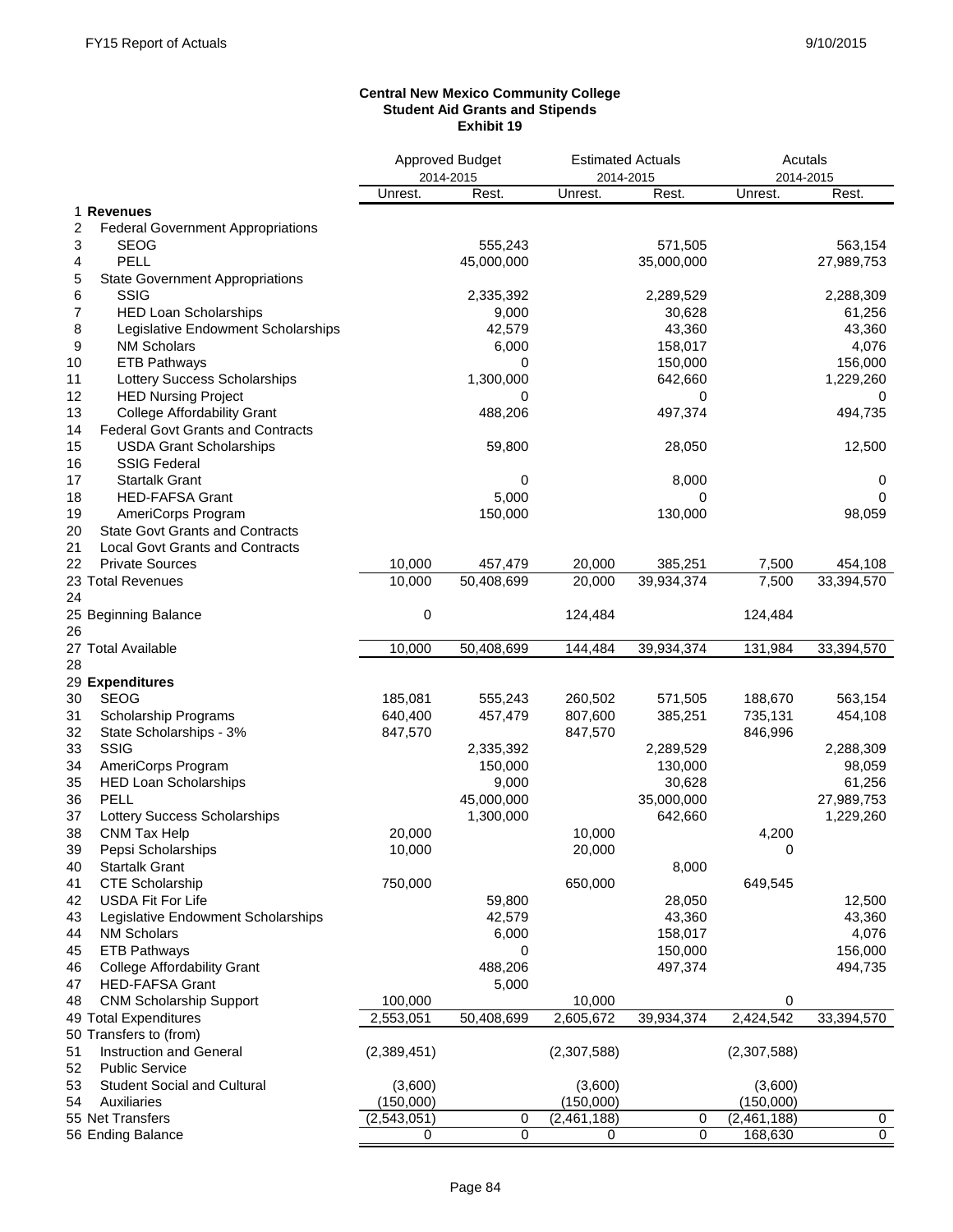### **Central New Mexico Community College Summary of Auxiliary Enterprises Exhibit 20**

|    |                                     |               | Approved         |             | Estimated   |             |                |  |
|----|-------------------------------------|---------------|------------------|-------------|-------------|-------------|----------------|--|
|    |                                     | <b>Budget</b> |                  | Actuals     |             | Actuals     |                |  |
|    |                                     | 2014-2015     |                  | 2014-2015   |             | 2014-2015   |                |  |
|    |                                     | Unrest.       | Rest.            | Unrest.     | Rest.       | Unrest.     | Rest.          |  |
|    | 1 Revenues                          |               |                  |             |             |             |                |  |
| 2  | <b>Federal Grants and Contracts</b> | 0             | 14,700           | 0           | 17,174      | 0           | 6,093          |  |
| 3  | <b>State Grants and Contracts</b>   | 0             | 30,209           | 0           | 28,008      | 0           | 25,207         |  |
| 4  | <b>Sales and Service</b>            | 3,489,750     | 0                | 3,920,500   | 0           | 3,149,744   | 0              |  |
| 5  | <b>Total Revenues</b>               | 3,489,750     | 44,909           | 3,920,500   | 45,182      | 3,149,744   | 31,300         |  |
| 6  |                                     |               |                  |             |             |             |                |  |
|    | 7 Beginning Balance                 | 2,447,396     | 0                | 3,323,993   | $\pmb{0}$   | 3,323,993   | 0              |  |
| 8  |                                     |               |                  |             |             |             |                |  |
|    | 9 Total Available                   | 5,937,146     | 44,909           | 7,244,493   | 45,182      | 6,473,737   | 31,300         |  |
| 10 |                                     |               |                  |             |             |             |                |  |
|    | 11 Expenditures                     |               |                  |             |             |             |                |  |
| 12 | <b>Faculty Salaries</b>             | 0             | $\boldsymbol{0}$ | $\mathbf 0$ | 0           | 0           | 0              |  |
| 13 | <b>Professional Salaries</b>        | 221,932       | 2,280            | 256,932     | 2,000       | 258,623     | 126            |  |
| 14 | <b>Support Staff Salaries</b>       | 86,185        | 0                | 14,106      | 0           | 13,777      | 0              |  |
| 15 | <b>GA/TA/RA Salaries</b>            | 0             | 0                | 0           | 0           | 0           | 0              |  |
| 16 | <b>Student Salaries</b>             | 1,428         | 0                | 4,008       | 0           | 1,394       | 0              |  |
| 17 | <b>Federal Workstudy Salaries</b>   | 0             | 11,700           | 743         | 14,174      | 1,969       | 5,910          |  |
| 18 | <b>State Workstudy Salaries</b>     | 7,037         | 30,209           | 8,163       | 28,008      | 6,362       | 25,207         |  |
| 19 | <b>Other Salaries</b>               | 233,896       | 0                | 140,840     | 0           | 129,312     | 0              |  |
| 20 |                                     | $\Omega$      | 0                | $\Omega$    | 0           | $\Omega$    | 0              |  |
| 21 | Supplies and Expense                | 2,480,859     | 0                | 1,793,265   | 280         | 1,367,979   | 0              |  |
| 22 | <b>Heating Fuel</b>                 | 15,982        | 0                | 12,982      | 0           | 9,331       | $\mathbf 0$    |  |
| 23 | Electricity                         | 105,566       | 0                | 85,566      | 0           | 65,307      | $\mathbf 0$    |  |
| 24 | Waste Disposal and Water            | 17,110        | 0                | 14,110      | 0           | 10,542      | $\mathbf 0$    |  |
| 25 | Travel                              | 3,900         | 0                | 3,900       | 0           | 3,105       | $\mathbf 0$    |  |
| 26 | Equipment                           | 0             | $\boldsymbol{0}$ | 0           | 0           | 22,808      | $\mathbf 0$    |  |
| 27 |                                     | $\Omega$      | 0                | $\mathbf 0$ | 0           | $\mathbf 0$ | $\mathbf 0$    |  |
| 28 | <b>Fringe Benefits</b>              | 111,241       | 720              | 150,335     | 720         | 142,676     | 57             |  |
| 29 | Waiver of Tuition                   | 982           | 0                | 1,917       | 0           | 330         | $\mathbf 0$    |  |
|    | 30 Total Expenditures               | 3,286,118     | 44,909           | 2,486,867   | 45,182      | 2,033,515   | 31,300         |  |
| 31 |                                     |               |                  |             |             |             |                |  |
|    | 32 Transfers to (from)              |               |                  |             |             |             |                |  |
| 33 | <b>Student Aid</b>                  | 150,000       | 0                | 150,000     | 0           | 150,000     | 0              |  |
| 34 | Renewals and Replacements           | 651,200       |                  | 0           |             | 0           | 0              |  |
| 35 | Instruction & General               |               |                  | 900,000     |             | 900,000     |                |  |
| 36 | Auxiliaries                         | 0             | $\pmb{0}$        | $\Omega$    | 0           | $\Omega$    | 0              |  |
|    | 37 Total Transfers                  | 801,200       | $\boldsymbol{0}$ | 1,050,000   | $\mathbf 0$ | 1,050,000   | $\overline{0}$ |  |
| 38 |                                     |               |                  |             |             |             |                |  |
|    | 39 Ending Balance                   | 1,849,828     | 0                | 3,707,626   | 0           | 3,390,222   | $\overline{0}$ |  |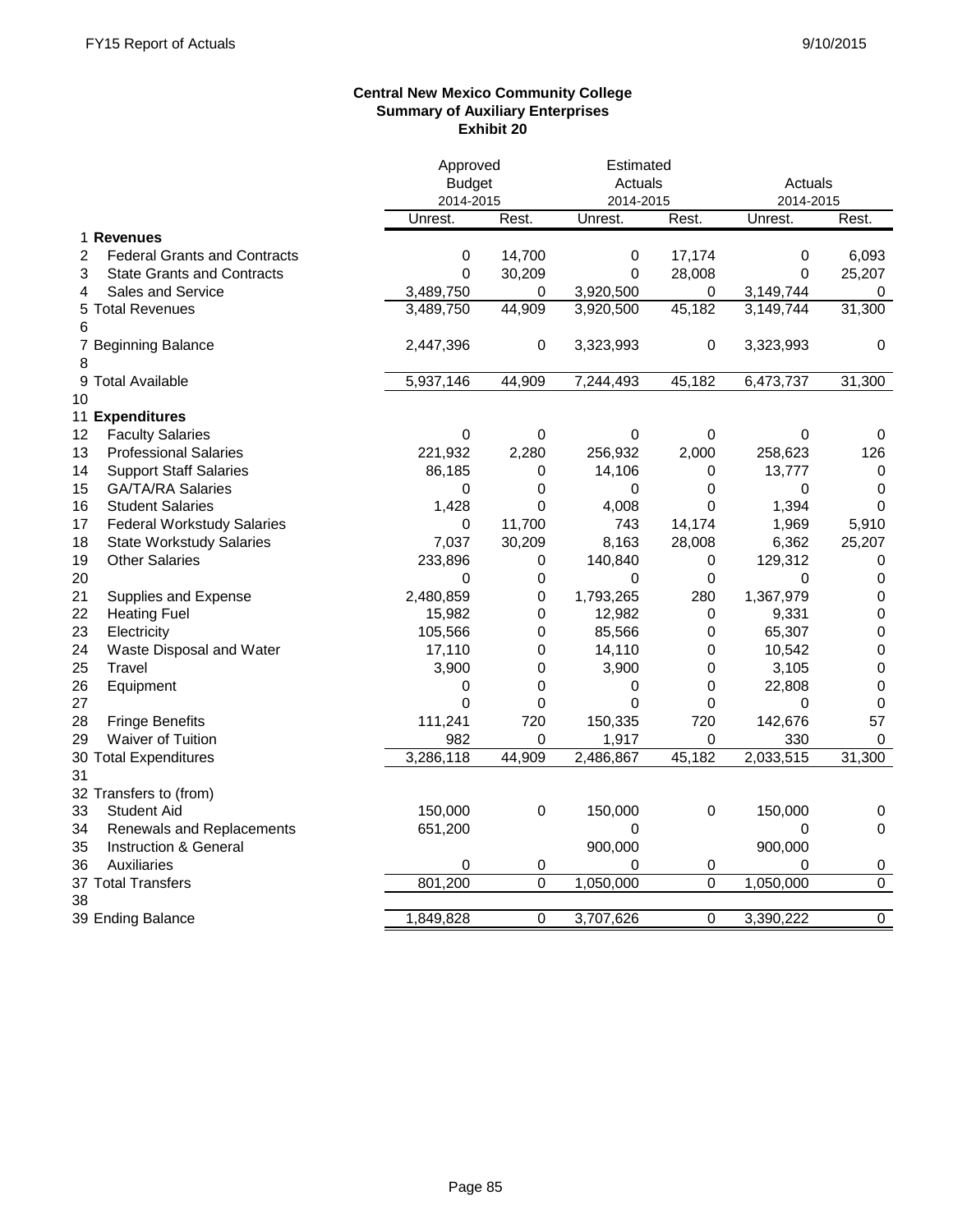#### **Central New Mexico Community College Bookstore Exhibit 20A**

|                                                                     | Approved<br><b>Budget</b><br>2014-2015 |                  | Estimated<br>Actuals<br>2014-2015 |           | (3,600)<br>(150,000)<br>2014-2015 |                |
|---------------------------------------------------------------------|----------------------------------------|------------------|-----------------------------------|-----------|-----------------------------------|----------------|
|                                                                     | Unrest.                                | Rest.            | Unrest.                           | Rest.     | Unrest.                           | Rest.          |
| 1 Revenues                                                          |                                        |                  |                                   |           |                                   |                |
| $\overline{c}$<br><b>Federal Grants and Contracts</b>               |                                        |                  |                                   |           |                                   |                |
| 3<br><b>State Grants and Contracts</b>                              |                                        |                  |                                   |           |                                   |                |
| Sales and Service<br>4                                              | 1,800,000                              |                  | 2,450,000                         |           | 1,807,125                         |                |
| 5 Total Revenues                                                    | 1,800,000                              | 0                | 2,450,000                         | 0         | 1,807,125                         | $\Omega$       |
| 6                                                                   |                                        |                  |                                   |           |                                   |                |
| 7 Beginning Balance                                                 | 2,143,313                              |                  | 2,773,229                         |           | 2,773,229                         |                |
| 8                                                                   |                                        |                  |                                   |           |                                   |                |
| <b>Total Available</b><br>9                                         | 3,943,313                              | $\boldsymbol{0}$ | 5,223,229                         | 0         | 4,580,354                         | $\mathbf 0$    |
| 10                                                                  |                                        |                  |                                   |           |                                   |                |
| 11 Expenditures                                                     |                                        |                  |                                   |           |                                   |                |
| <b>Faculty Salaries</b><br>12<br>13<br><b>Professional Salaries</b> |                                        |                  |                                   |           |                                   |                |
| <b>Support Staff Salaries</b>                                       |                                        |                  |                                   |           |                                   |                |
| 14<br><b>GA/TA/RA Salaries</b><br>15                                |                                        |                  |                                   |           |                                   |                |
| 16<br><b>Student Salaries</b>                                       |                                        |                  |                                   |           |                                   |                |
| <b>Federal Workstudy Salaries</b><br>17                             |                                        |                  |                                   |           |                                   |                |
| <b>State Workstudy Salaries</b><br>18                               |                                        |                  |                                   |           |                                   |                |
| <b>Other Salaries</b><br>19                                         |                                        |                  |                                   |           |                                   |                |
| 20                                                                  |                                        |                  |                                   |           |                                   |                |
| 21<br>Supplies and Expense                                          | 592,302                                |                  | 44,161                            |           | 8,760                             |                |
| <b>Heating Fuel</b><br>22                                           | 8,948                                  |                  | 5,948                             |           | 5,369                             |                |
| Electricity<br>23                                                   | 62,640                                 |                  | 42,640                            |           | 37,584                            |                |
| Waste Disposal and Water<br>24                                      | 9,944                                  |                  | 6,944                             |           | 5,966                             |                |
| Travel<br>25                                                        |                                        |                  |                                   |           |                                   |                |
| 26<br>Equipment                                                     |                                        |                  |                                   |           |                                   |                |
| 27                                                                  |                                        |                  |                                   |           |                                   |                |
| <b>Fringe Benefits</b><br>28                                        |                                        |                  |                                   |           |                                   |                |
| <b>Waiver of Tuition</b><br>29                                      |                                        |                  |                                   |           |                                   |                |
| 30 Total Expenditures                                               | 673,834                                | 0                | 99,693                            | $\pmb{0}$ | 57,679                            | $\mathbf 0$    |
| 31                                                                  |                                        |                  |                                   |           |                                   |                |
| 32 Transfers to (from)                                              |                                        |                  |                                   |           |                                   |                |
| <b>Student Aid</b><br>33                                            | 150,000                                |                  | 150,000                           |           | 150,000                           |                |
| 34<br><b>Instruction and General</b>                                |                                        |                  | 900,000                           |           | 900,000                           |                |
| Auxiliaries<br>35                                                   | 1,565,593                              |                  | 544,830                           |           | 544,830                           |                |
| 36 Total Transfers<br>37                                            | 1,715,593                              | $\pmb{0}$        | 1,594,830                         | 0         | 1,594,830                         | $\mathbf 0$    |
| 38 Ending Balance                                                   | 1,553,886                              | 0                | 3,528,706                         | 0         | 2,927,845                         | $\overline{0}$ |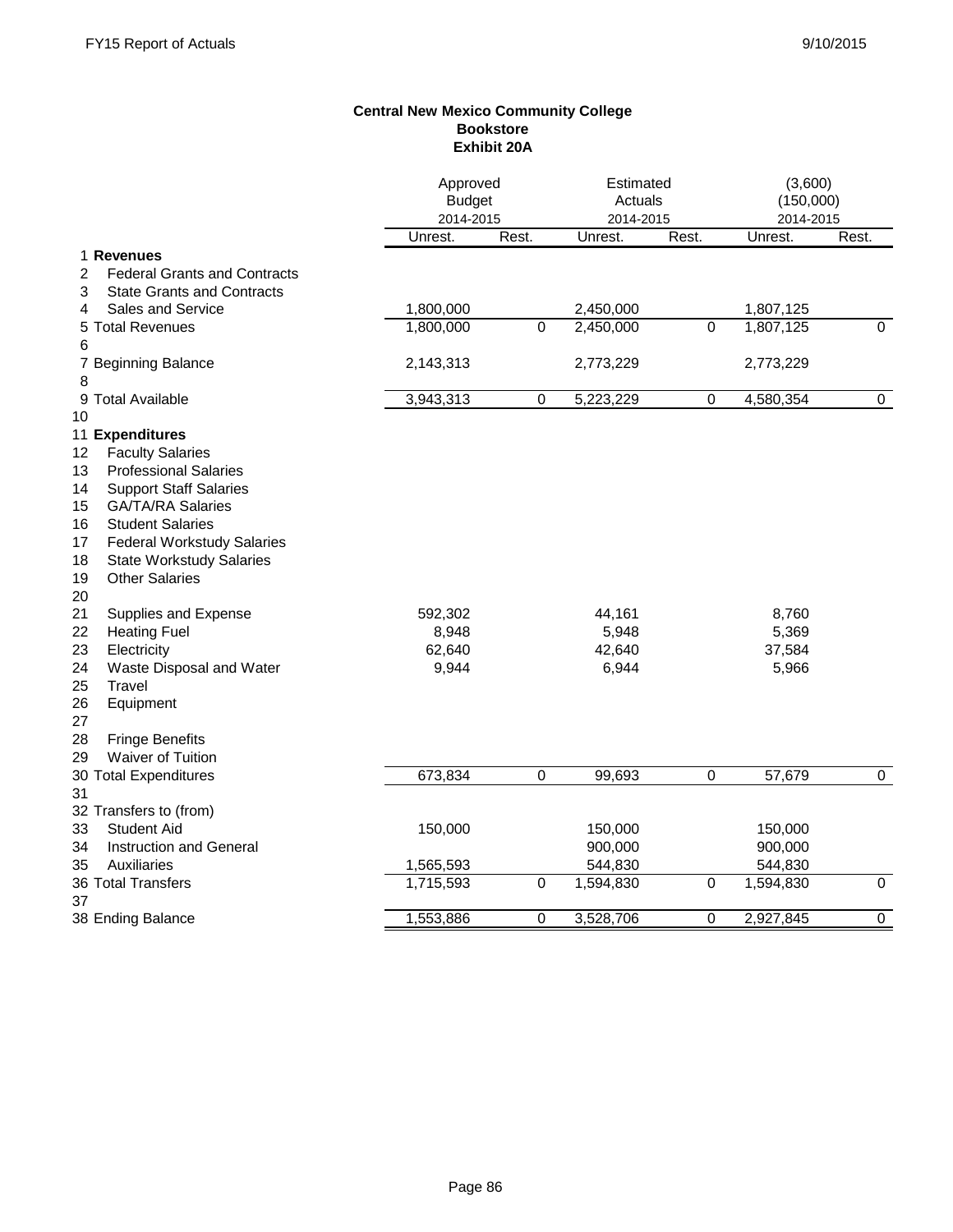### **Central New Mexico Community College Food Services Exhibit 20A**

|                                                                      | Approved<br><b>Budget</b><br>2014-2015 |                  | Estimated<br>Actuals<br>2014-2015 |                | Actuals<br>2014-2015 |                |
|----------------------------------------------------------------------|----------------------------------------|------------------|-----------------------------------|----------------|----------------------|----------------|
|                                                                      | Unrest.                                | Rest.            | Unrest.                           | Rest.          | Unrest.              | Rest.          |
| 1 Revenues                                                           |                                        |                  |                                   |                |                      |                |
| 2<br><b>Federal Grants and Contracts</b>                             |                                        |                  |                                   |                |                      |                |
| 3<br><b>State Grants and Contracts</b>                               |                                        |                  |                                   |                |                      |                |
| 4<br>Sales and Service                                               | 1,200,500                              |                  | 1,000,500                         |                | 936,045              |                |
| 5 Total Revenues                                                     | 1,200,500                              | $\overline{0}$   | 1,000,500                         | $\overline{0}$ | 936,045              | $\Omega$       |
| 6                                                                    |                                        |                  |                                   |                |                      |                |
| 7 Beginning Balance                                                  | 0                                      |                  | 290,618                           |                | 290,618              |                |
| 8                                                                    |                                        |                  |                                   |                |                      |                |
| 9 Total Available                                                    | 1,200,500                              | $\mathbf 0$      | 1,291,118                         | $\pmb{0}$      | 1,226,663            | $\mathbf 0$    |
| 10                                                                   |                                        |                  |                                   |                |                      |                |
| 11 Expenditures                                                      |                                        |                  |                                   |                |                      |                |
| 12<br><b>Faculty Salaries</b>                                        |                                        |                  |                                   |                |                      |                |
| 13<br><b>Professional Salaries</b>                                   |                                        |                  |                                   |                |                      |                |
| <b>Support Staff Salaries</b><br>14<br><b>GA/TA/RA Salaries</b>      |                                        |                  |                                   |                |                      |                |
| 15                                                                   |                                        |                  |                                   |                |                      |                |
| 16<br><b>Student Salaries</b><br>17                                  |                                        |                  |                                   |                |                      |                |
| <b>Federal Workstudy Salaries</b><br><b>State Workstudy Salaries</b> |                                        |                  |                                   |                |                      |                |
| 18<br><b>Other Salaries</b><br>19                                    |                                        |                  |                                   |                |                      |                |
| 20                                                                   |                                        |                  |                                   |                |                      |                |
| 21<br>Supplies and Expense                                           | 1,728,251                              |                  | 1,328,382                         |                | 1,087,196            |                |
| <b>Heating Fuel</b><br>22                                            | 4,910                                  |                  | 4,910                             |                | 2,946                |                |
| 23<br>Electricity                                                    | 34,364                                 |                  | 34,364                            |                | 20,618               |                |
| Waste Disposal and Water<br>24                                       | 5,454                                  |                  | 5,454                             |                | 3,273                |                |
| <b>Travel</b><br>25                                                  |                                        |                  |                                   |                |                      |                |
| 26<br>Equipment                                                      |                                        |                  |                                   |                |                      |                |
| 27                                                                   |                                        |                  |                                   |                |                      |                |
| <b>Fringe Benefits</b><br>28                                         |                                        |                  |                                   |                |                      |                |
| <b>Waiver of Tuition</b><br>29                                       |                                        |                  |                                   |                |                      |                |
| 30 Total Expenditures                                                | 1,772,979                              | $\boldsymbol{0}$ | 1,373,110                         | 0              | 1,114,033            | $\mathbf 0$    |
| 31                                                                   |                                        |                  |                                   |                |                      |                |
| 32 Transfers to (from)                                               |                                        |                  |                                   |                |                      |                |
| 33<br>Renewals and Replacements                                      | 651,200                                |                  | $\mathbf 0$                       |                |                      |                |
| <b>Auxiliaries</b><br>34                                             | (1, 223, 679)                          |                  | (81, 992)                         |                | (81, 992)            |                |
| 35 Total Transfers                                                   | (572, 479)                             | $\overline{0}$   | (81, 992)                         | $\overline{0}$ | (81, 992)            | $\overline{0}$ |
| 36                                                                   |                                        |                  |                                   |                |                      |                |
| 37 Ending Balance                                                    | $\overline{0}$                         | $\overline{0}$   | $\overline{0}$                    | 0              | 194,621              | $\overline{0}$ |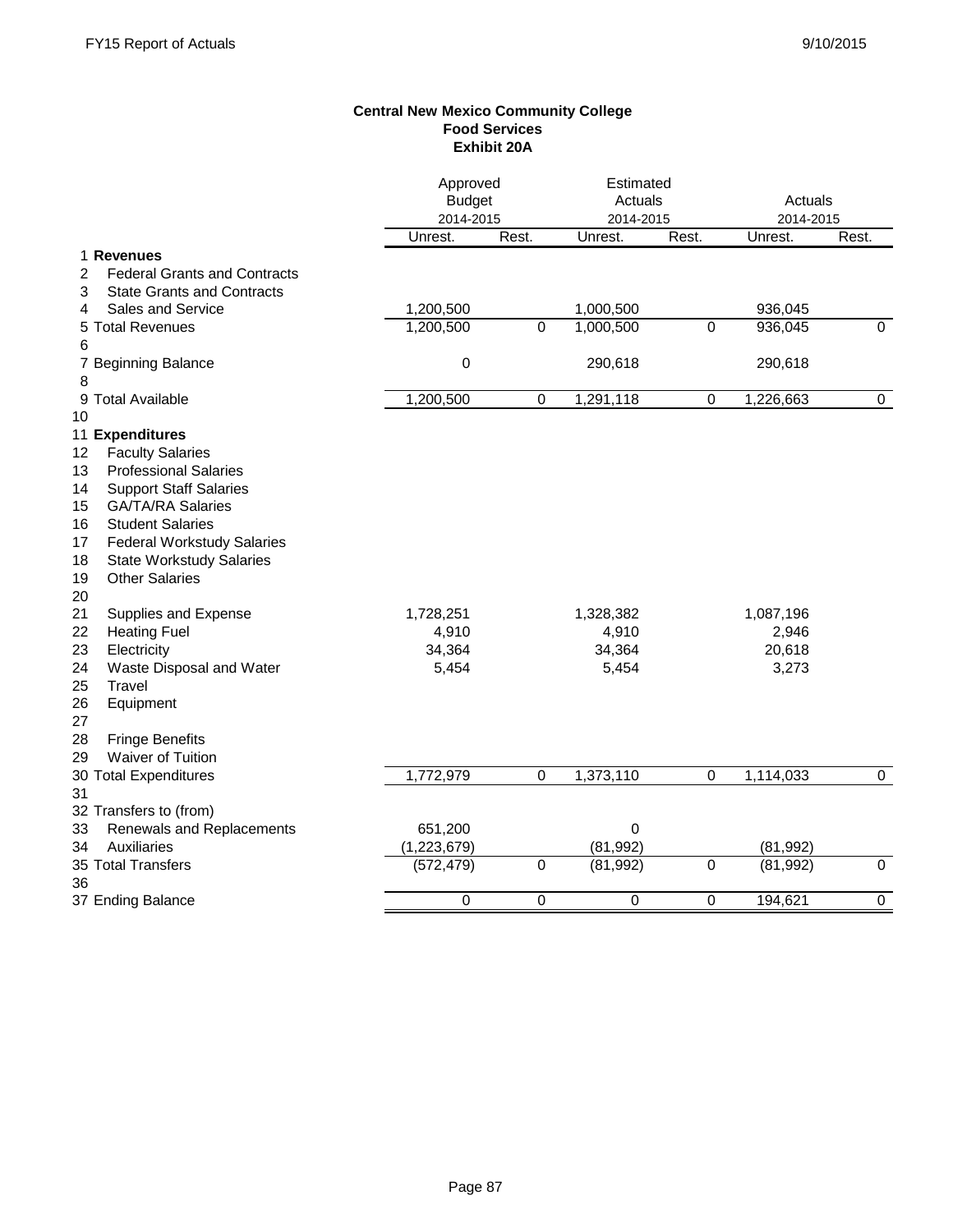#### **Central New Mexico Community College Health Center Exhibit 20A**

|                                          | Approved      |           | Estimated  |           |                      |                |
|------------------------------------------|---------------|-----------|------------|-----------|----------------------|----------------|
|                                          | <b>Budget</b> |           | Actuals    |           | Actuals<br>2014-2015 |                |
|                                          | 2014-2015     |           | 2014-2015  |           |                      |                |
|                                          | Unrest.       | Rest.     | Unrest.    | Rest.     | Unrest.              | Rest.          |
| 1 Revenues                               |               |           |            |           |                      |                |
| <b>Federal Grants and Contracts</b><br>2 |               | 11,200    |            | 14,174    |                      | 5,910          |
| 3<br><b>State Grants and Contracts</b>   |               | 29,964    |            | 26,604    |                      | 24,938         |
| <b>Sales and Service</b><br>4            | 80,000        |           | 70,000     |           | 65,599               |                |
| 5 Total Revenues                         | 80,000        | 41,164    | 70,000     | 40,778    | 65,599               | 30,848         |
| 6                                        |               |           |            |           |                      |                |
| 7 Beginning Balance                      | 0             |           | (42, 726)  |           | (42, 726)            |                |
| 8                                        |               |           |            |           |                      |                |
| 9 Total Available                        | 80,000        | 41,164    | 27,274     | 40,778    | 22,873               | 30,848         |
| 10                                       |               |           |            |           |                      |                |
| 11 Expenditures                          |               |           |            |           |                      |                |
| <b>Faculty Salaries</b><br>12            |               |           |            |           |                      |                |
| <b>Professional Salaries</b><br>13       | 179,237       |           | 213,447    |           | 214,490              |                |
| 14<br><b>Support Staff Salaries</b>      | 0             |           |            |           |                      |                |
| <b>GA/TA/RA Salaries</b><br>15           |               |           |            |           |                      |                |
| <b>Student Salaries</b><br>16            | 1,428         |           | 1,428      |           | 1,394                |                |
| 17<br><b>Federal Workstudy Salaries</b>  |               | 11,200    |            | 14,174    | 1,969                | 5,910          |
| 18<br><b>State Workstudy Salaries</b>    | 6,973         | 29,964    | 6,973      | 26,604    | 6,294                | 24,938         |
| <b>Other Salaries</b><br>19              |               |           |            |           |                      |                |
| 20                                       |               |           |            |           |                      |                |
| 21<br>Supplies and Expense               | 160,306       |           | 173,517    |           | 146,637              |                |
| 22<br><b>Heating Fuel</b>                | 1,758         |           | 1,758      |           | 796                  |                |
| 23<br>Electricity                        | 6,000         |           | 6,000      |           | 5,568                |                |
| Waste Disposal and Water<br>24           | 1,306         |           | 1,306      |           | 1,060                |                |
| 25<br>Travel                             | 2,850         |           | 2,850      |           | 3,117                |                |
| 26<br>Equipment                          |               |           |            |           | 22,808               |                |
| 27                                       |               |           |            |           |                      |                |
| <b>Fringe Benefits</b><br>28             | 61,756        |           | 82,833     |           | 73,637               |                |
| Waiver of Tuition<br>29                  | 300           |           |            |           |                      |                |
| 30 Total Expenditures                    | 421,914       | 41,164    | 490,112    | 40,778    | 477,770              | 30,848         |
| 31                                       |               |           |            |           |                      |                |
| 32 Transfers to (from)                   |               |           |            |           |                      |                |
| 33<br>Renewals and Replacements          |               |           | 0          |           |                      |                |
| <b>Auxiliaries</b><br>34                 | (341, 914)    |           | (462, 838) |           | (462, 838)           |                |
| 35 Total Transfers                       | (341, 914)    | $\pmb{0}$ | (462, 838) | $\pmb{0}$ | (462, 838)           | $\pmb{0}$      |
| 36                                       |               |           |            |           |                      |                |
| 37 Ending Balance                        | 0             | 0         | 0          | 0         | 7,941                | $\overline{0}$ |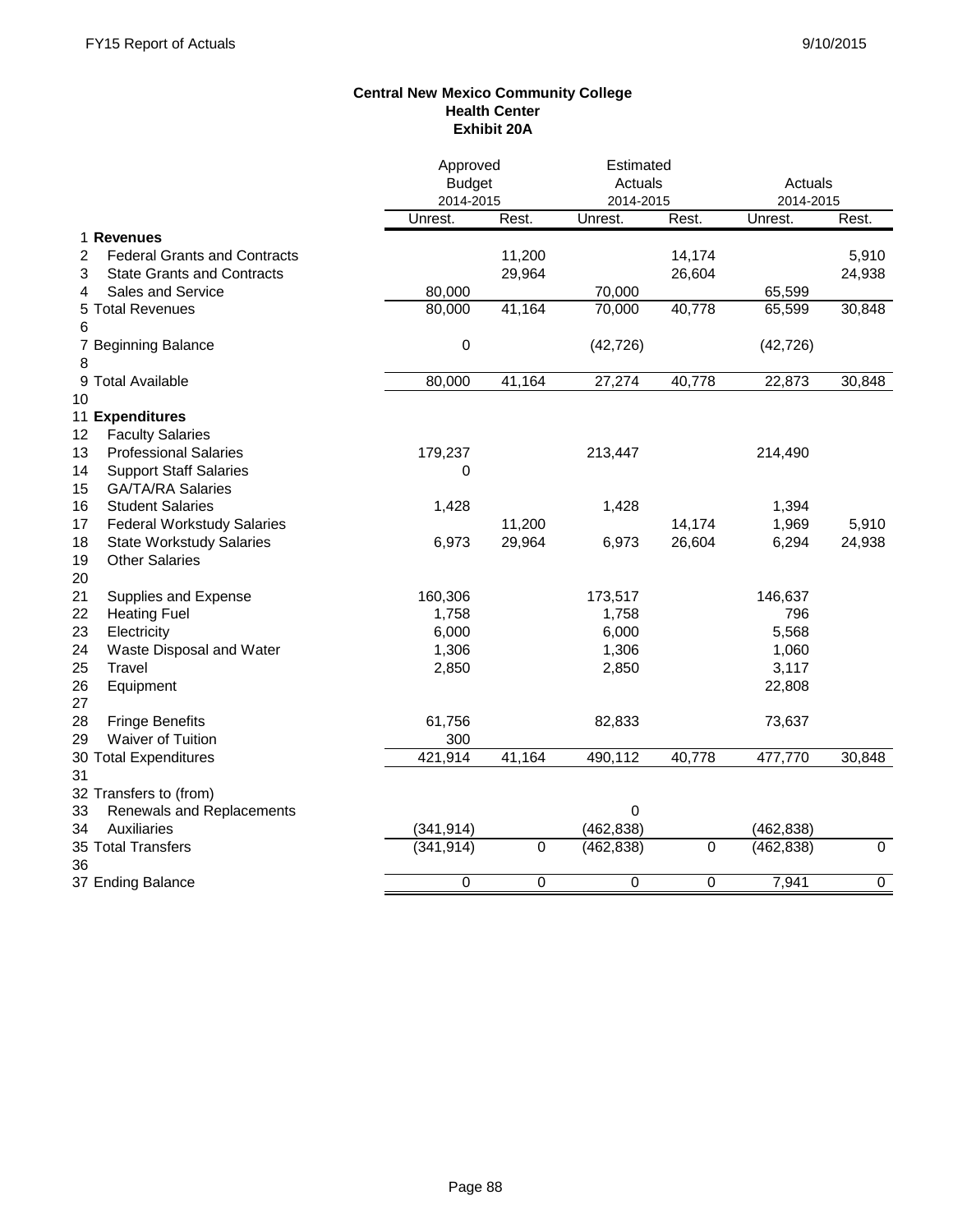### **Central New Mexico Community College Parking Exhibit 20A**

|                                          | Approved      |                  | Estimated |       |           |                |
|------------------------------------------|---------------|------------------|-----------|-------|-----------|----------------|
|                                          | <b>Budget</b> |                  | Actuals   |       | Actuals   |                |
|                                          | 2014-2015     |                  | 2014-2015 |       | 2014-2015 |                |
|                                          | Unrest.       | Rest.            | Unrest.   | Rest. | Unrest.   | Rest.          |
| 1 Revenues                               |               |                  |           |       |           |                |
| 2<br><b>Federal Grants and Contracts</b> |               | 500              |           | 0     |           |                |
| 3<br><b>State Grants and Contracts</b>   |               | 245              |           | 1,404 |           | 269            |
| 4<br><b>Sales and Service</b>            | 409,250       |                  | 400,000   |       | 340,975   |                |
| 5<br><b>Total Revenues</b>               | 409,250       | $\overline{745}$ | 400,000   | 1,404 | 340,975   | 269            |
| 6                                        |               |                  |           |       |           |                |
| 7 Beginning Balance                      | 304,083       |                  | 302,873   |       | 302,873   |                |
| 8                                        |               |                  |           |       |           |                |
| <b>Total Available</b><br>9              | 713,333       | $\overline{745}$ | 702,873   | 1,404 | 643,848   | 269            |
| 10                                       |               |                  |           |       |           |                |
| 11 Expenditures                          |               |                  |           |       |           |                |
| <b>Faculty Salaries</b><br>12            |               |                  |           |       |           |                |
| 13<br><b>Professional Salaries</b>       | 42,695        |                  | 43,485    |       | 44,133    |                |
| <b>Support Staff Salaries</b><br>14      | 86,185        |                  | 14,106    |       | 13,777    |                |
| 15<br><b>GA/TA/RA Salaries</b>           |               |                  |           |       |           |                |
| 16<br><b>Student Salaries</b>            |               |                  | 2,580     |       |           |                |
| 17<br><b>Federal Workstudy Salaries</b>  |               | 500              | 743       |       |           |                |
| 18<br><b>State Workstudy Salaries</b>    | 64            | 245              | 1,190     | 1,404 | 68        | 269            |
| <b>Other Salaries</b><br>19              | 233,896       |                  | 140,840   |       | 129,312   |                |
| 20                                       |               |                  |           |       |           |                |
| 21<br>Supplies and Expense               | 0             |                  | 247,205   |       | 125,386   |                |
| <b>Heating Fuel</b><br>22                | 366           |                  | 366       |       | 220       |                |
| 23<br>Electricity                        | 2,562         |                  | 2,562     |       | 1,537     |                |
| 24<br>Waste Disposal and Water           | 406           |                  | 406       |       | 243       |                |
| 25<br>Travel                             | 1,050         |                  | 1,050     |       | (12)      |                |
| 26<br>Equipment                          |               |                  |           |       |           |                |
| 27                                       |               |                  |           |       |           |                |
| 28<br><b>Fringe Benefits</b>             | 49,485        |                  | 67,502    |       | 69,039    |                |
| Waiver of Tuition<br>29                  | 682           |                  | 1,917     |       | 330       |                |
| 30 Total Expenditures                    | 417,391       | $\overline{745}$ | 523,952   | 1,404 | 384,033   | 269            |
| 31                                       |               |                  |           |       |           |                |
| 32 Transfers to (from)                   |               |                  |           |       |           |                |
| <b>Instruction and General</b><br>33     |               |                  |           |       |           |                |
| Auxiliaries<br>34                        |               |                  |           |       |           |                |
| 35 Total Transfers                       | 0             | $\mathbf 0$      | 0         | 0     | 0         | $\mathbf 0$    |
| 36                                       |               |                  |           |       |           |                |
| 37 Ending Balance                        | 295,942       | $\mathbf 0$      | 178,921   | 0     | 259,814   | $\overline{0}$ |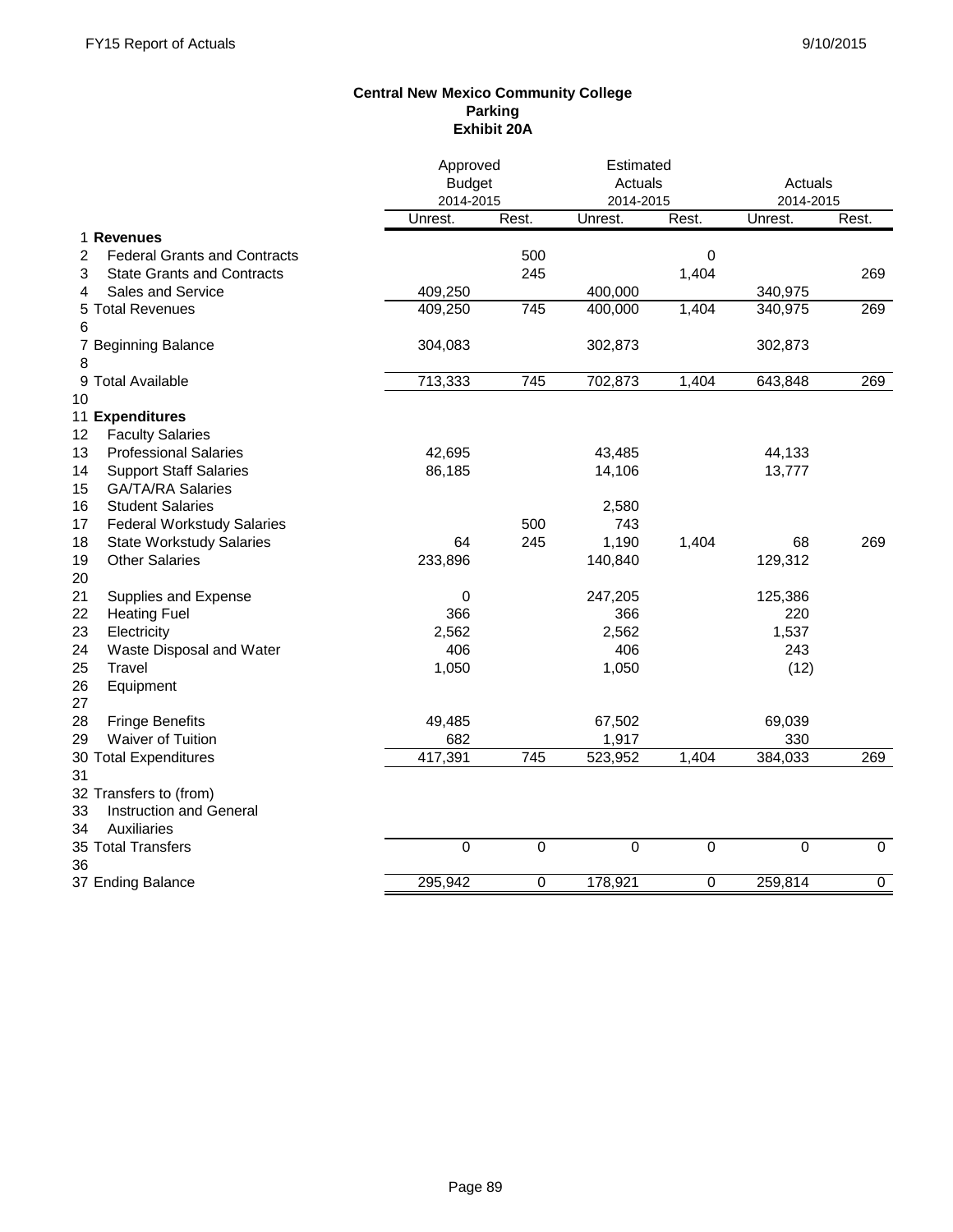### **Central New Mexico Community College NMDH Cancer Early Detection Program Exhibit 20A**

|                                                                                                              |                  | Approved<br><b>Budget</b><br>2014-2015 |             | Estimated<br>Actuals<br>2014-2015 |         | Actuals<br>2014-2015 |
|--------------------------------------------------------------------------------------------------------------|------------------|----------------------------------------|-------------|-----------------------------------|---------|----------------------|
|                                                                                                              | Unrest.          | Rest.                                  | Unrest.     | Rest.                             | Unrest. | Rest.                |
| 1 Revenues                                                                                                   |                  |                                        |             |                                   |         |                      |
| <b>Federal Grants and Contracts</b><br>2<br><b>State Grants and Contracts</b><br>3<br>Sales and Service<br>4 |                  | 3,000                                  |             | 3,000                             |         | 183                  |
| 5 Total Revenues                                                                                             | $\mathbf 0$      | 3,000                                  | 0           | 3,000                             | 0       | 183                  |
| 6                                                                                                            |                  |                                        |             |                                   |         |                      |
| 7 Beginning Balance<br>8                                                                                     |                  |                                        |             |                                   |         |                      |
| 9 Total Available                                                                                            | $\boldsymbol{0}$ | 3,000                                  | 0           | 3,000                             | 0       | 183                  |
| 10                                                                                                           |                  |                                        |             |                                   |         |                      |
| 11 Expenditures                                                                                              |                  |                                        |             |                                   |         |                      |
| 12<br><b>Faculty Salaries</b>                                                                                |                  |                                        |             |                                   |         |                      |
| <b>Professional Salaries</b><br>13                                                                           |                  | 2,280                                  |             | 2,000                             |         | 126                  |
| 14<br><b>Support Staff Salaries</b>                                                                          |                  |                                        |             |                                   |         |                      |
| 15<br><b>GA/TA/RA Salaries</b>                                                                               |                  |                                        |             |                                   |         |                      |
| <b>Student Salaries</b><br>16                                                                                |                  |                                        |             |                                   |         |                      |
| 17<br><b>Federal Workstudy Salaries</b>                                                                      |                  |                                        |             |                                   |         |                      |
| 18<br><b>State Workstudy Salaries</b>                                                                        |                  |                                        |             |                                   |         |                      |
| <b>Other Salaries</b><br>19                                                                                  |                  |                                        |             |                                   |         |                      |
| 20                                                                                                           |                  |                                        |             |                                   |         |                      |
| 21<br>Supplies and Expense                                                                                   |                  | 0                                      |             | 280                               |         |                      |
| 22<br><b>Heating Fuel</b>                                                                                    |                  |                                        |             |                                   |         |                      |
| 23<br>Electricity                                                                                            |                  |                                        |             |                                   |         |                      |
| 24<br>Waste Disposal and Water                                                                               |                  |                                        |             |                                   |         |                      |
| 25<br>Travel                                                                                                 |                  |                                        |             |                                   |         |                      |
| 26<br>Equipment                                                                                              |                  |                                        |             |                                   |         |                      |
| 27                                                                                                           |                  |                                        |             |                                   |         |                      |
| 28<br><b>Fringe Benefits</b><br>29<br>Waiver of Tuition                                                      |                  | 720                                    |             | 720                               |         | 57                   |
|                                                                                                              | 0                | 3,000                                  | 0           | 3,000                             | 0       | 183                  |
| 30 Total Expenditures<br>31                                                                                  |                  |                                        |             |                                   |         |                      |
| 32 Transfers to (from)                                                                                       |                  |                                        |             |                                   |         |                      |
| Instruction and General<br>33                                                                                |                  |                                        |             |                                   |         |                      |
| Auxiliaries<br>34                                                                                            |                  |                                        |             |                                   |         |                      |
| 35 Total Transfers                                                                                           | $\Omega$         | $\mathbf 0$                            | $\mathbf 0$ | $\mathbf 0$                       | 0       | $\mathbf 0$          |
| 36                                                                                                           |                  |                                        |             |                                   |         |                      |
| 37 Ending Balance                                                                                            | 0                | 0                                      | 0           | 0                                 | 0       | $\overline{0}$       |
|                                                                                                              |                  |                                        |             |                                   |         |                      |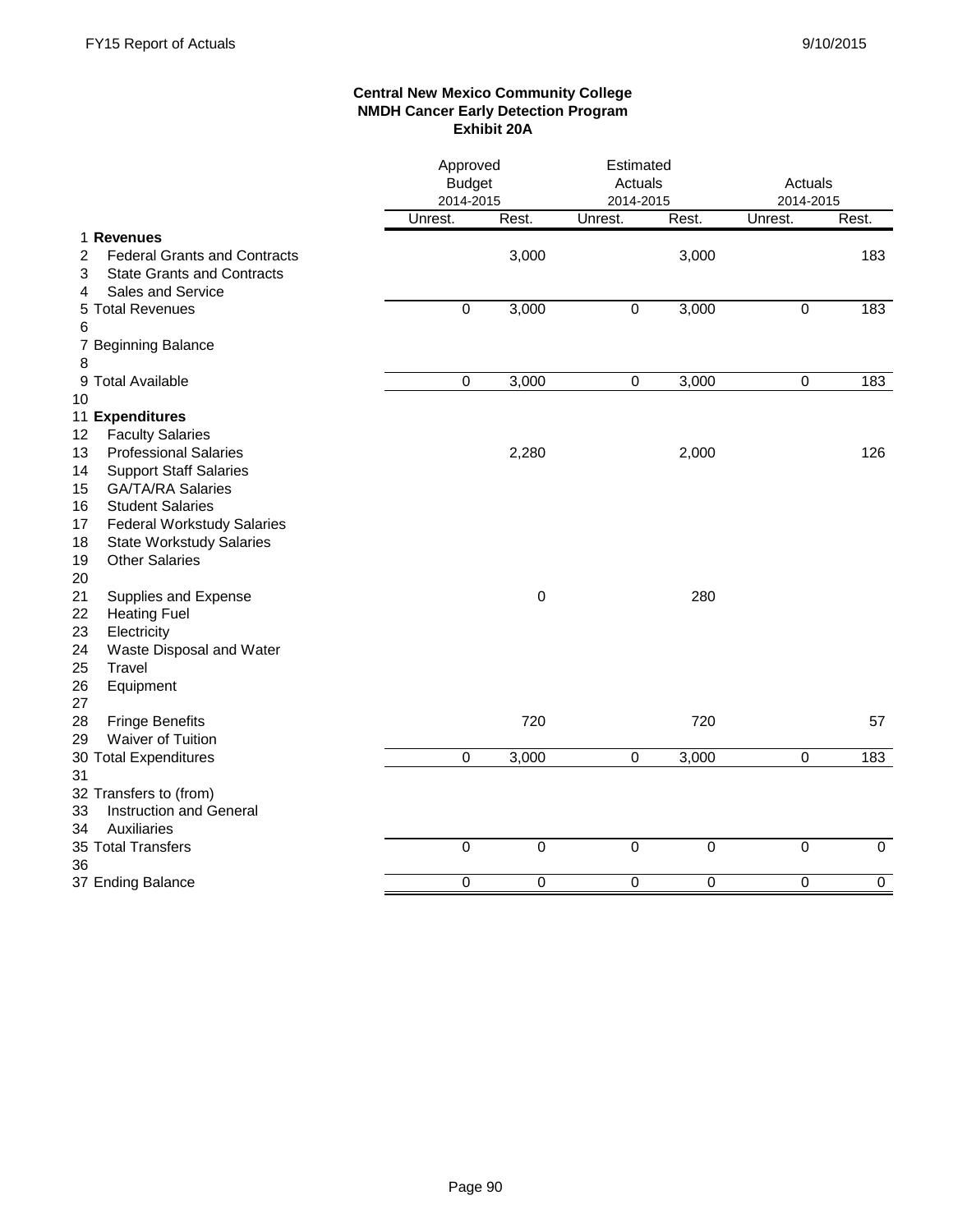# **Central New Mexico Community College Plant Funds Capital Outlay Exhibit I**

|                                                  | Approved<br><b>Budget</b><br>2014-2015 | Estimated<br>Actuals<br>2014-2015 | Actuals<br>2014-2015 |
|--------------------------------------------------|----------------------------------------|-----------------------------------|----------------------|
| 1 ALLOCATED                                      |                                        |                                   |                      |
| 2 Revenues                                       |                                        |                                   |                      |
| 3<br>Interest on Investments                     | 100,000                                | 100,000                           | 89,724               |
| State GO and STB Bond<br>4                       | 9,500,000                              | 9,930,000                         | 6,687,332            |
| <b>Other Bond</b><br>5                           | 30,000,000                             | 14,200,000                        | 8,848,337            |
| 6 Total Revenues                                 | 39,600,000                             | 24,230,000                        | 15,625,393           |
| 7                                                |                                        |                                   |                      |
| 8 Beginning Balance                              | 8,075,880                              | 8,068,351                         | 8,068,351            |
| 9                                                |                                        |                                   |                      |
| 10 Total Available                               | 47,675,880                             | 32,298,351                        | 23,693,744           |
| 11                                               |                                        |                                   |                      |
| 12 Expenditures                                  |                                        |                                   |                      |
| 13<br>Major Projects                             | 39,500,000                             | 24,000,000                        | 15,943,989           |
| Minor Capital Outlay<br>14                       | 200,000                                | 200,000                           |                      |
| 15 Total Expenditures                            | 39,700,000                             | 24,200,000                        | 15,943,989           |
| 16                                               |                                        |                                   |                      |
| 17 Transfers In (Out)<br>Instruction and General |                                        |                                   |                      |
| 18<br>19<br>Auxiliaries                          | 671,101                                | 671,101                           | 671,101              |
| 20                                               |                                        |                                   |                      |
| Renewals and Replacements<br>21 Total Transfers  | 671,101                                | 671,101                           | 671,101              |
| 22                                               |                                        |                                   |                      |
| 23 Ending Balance                                | 8,646,981                              | 8,769,452                         | 8,420,856            |
|                                                  |                                        |                                   |                      |
| 24 UNALLOCATED                                   |                                        |                                   |                      |
| 25 Revenues                                      |                                        |                                   |                      |
| Interest on Investments<br>26                    | 20,000                                 | 20,000                            | 8,514                |
| Other<br>27                                      |                                        |                                   |                      |
| 28 Total Revenues                                | 20,000                                 | 20,000                            | 8,514                |
| 29                                               |                                        |                                   |                      |
| 30 Beginning Balance                             | 3,358,147                              | 2,405,090                         | 2,405,090            |
| 31                                               |                                        |                                   |                      |
| 32 Total Available                               | 3,378,147                              | 2,425,090                         | 2,413,604            |
| 33                                               |                                        |                                   |                      |
| 34 Expenditures                                  |                                        |                                   |                      |
| <b>Major Projects</b><br>35                      |                                        |                                   |                      |
| 36<br><b>Minor Capital Outlay</b>                | 3,000,000                              | 2,000,000                         | 1,512,886            |
| 37 Total Expenditures                            | 3,000,000                              | 2,000,000                         | 1,512,886            |
| 38                                               |                                        |                                   |                      |
| 39 Transfers In (out)                            |                                        |                                   |                      |
| <b>Debt Service</b><br>40                        |                                        |                                   |                      |
| 41<br>Renewals and Replacements                  |                                        |                                   |                      |
| 42 Total Transfers                               | 0                                      | 0                                 | 0                    |
| 43                                               |                                        |                                   |                      |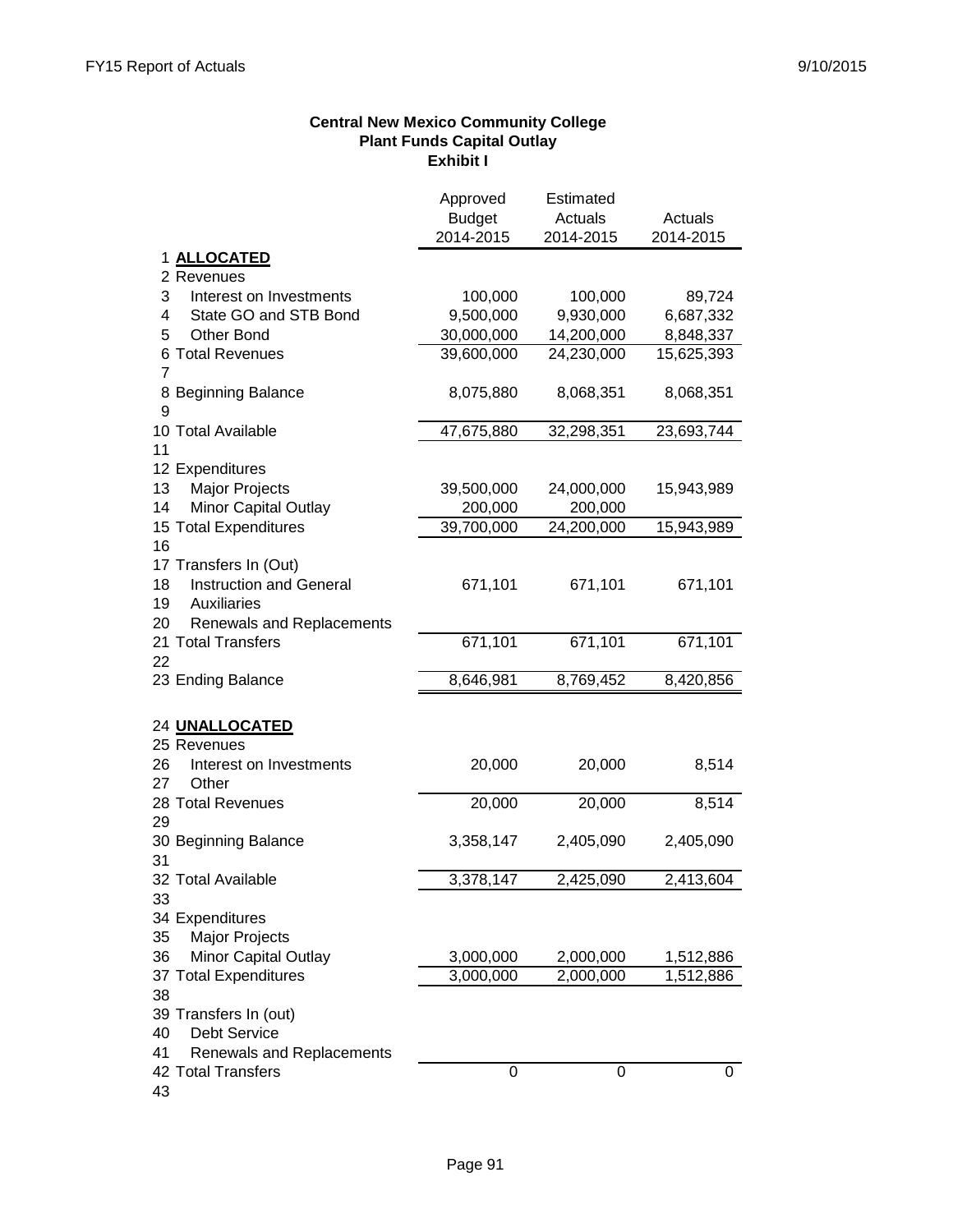| 44 Ending Balance | 378.147 | 425.090 | 900,718 |
|-------------------|---------|---------|---------|
|                   |         |         |         |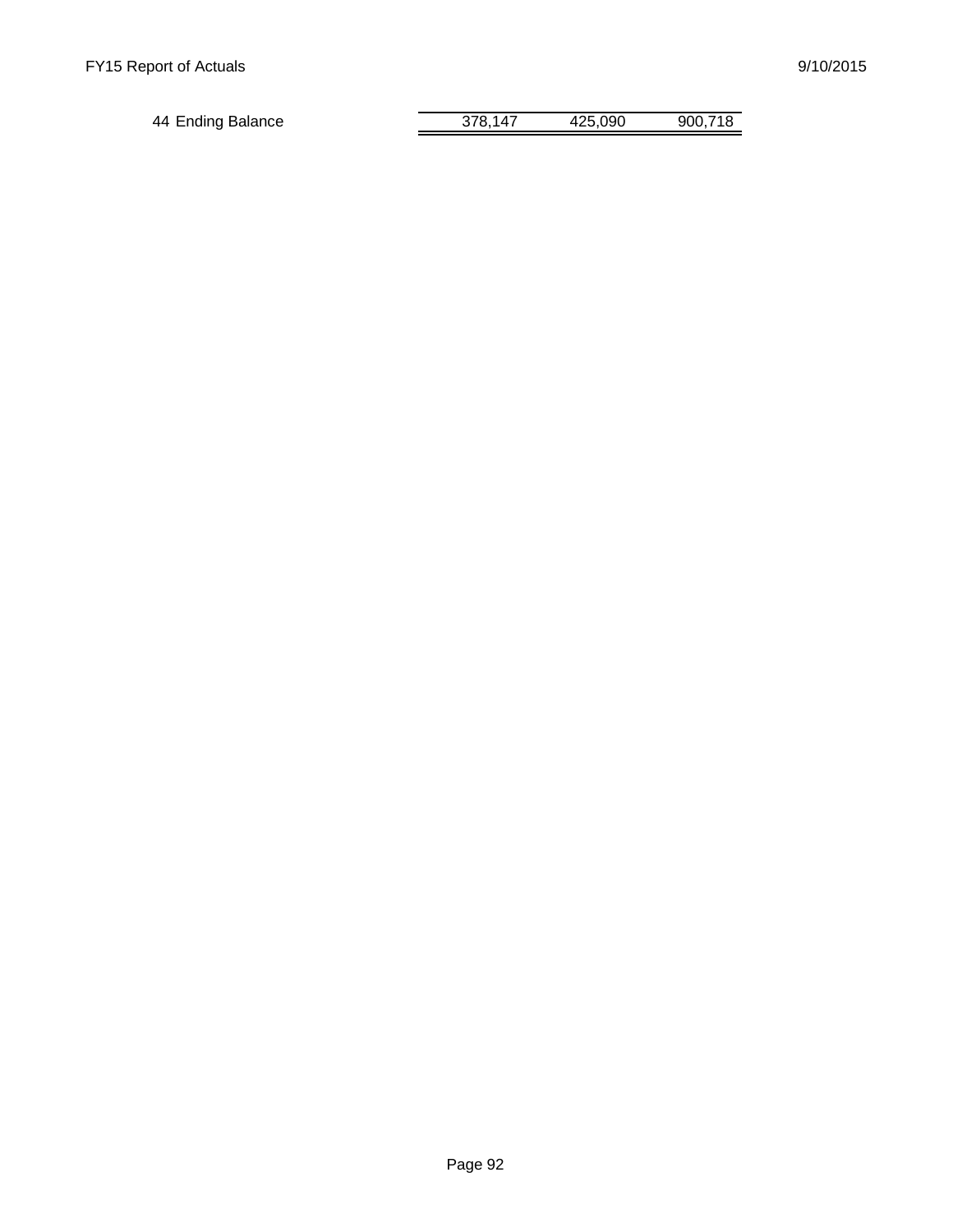### **Central New Mexico Community College Renewals and Replacements Exhibit II**

|    |                                        | Approved<br><b>Budget</b><br>2014-2015 | <b>Estimated</b><br>Actuals<br>2014-2015 | Actuals<br>2014-2015 |
|----|----------------------------------------|----------------------------------------|------------------------------------------|----------------------|
|    | <b>ALLOCATED</b>                       |                                        |                                          |                      |
|    | 2 Revenues                             |                                        |                                          |                      |
| 3  | For Instruction and General Operations |                                        |                                          |                      |
| 4  | Interest on Investments                | 30,000                                 | 30,000                                   | 20,721               |
| 5  | Other                                  | 2,275,828                              | 2,140,000                                | 1,990,596            |
| 6  | For Internal Service Operations        |                                        |                                          |                      |
| 7  | Other                                  |                                        |                                          |                      |
| 8  | <b>Total Revenues</b>                  | 2,305,828                              | 2,170,000                                | 2,011,317            |
| 9  |                                        |                                        |                                          |                      |
| 10 | <b>Beginning Balances</b>              | 10,951,794                             | 11,236,226                               | 11,236,226           |
| 11 |                                        |                                        |                                          |                      |
| 12 |                                        |                                        |                                          |                      |
| 13 |                                        |                                        |                                          |                      |
| 15 | 14 Expenditures                        | 8,666,308                              | 11,563,128                               | 7,832,391            |
| 16 |                                        |                                        |                                          |                      |
| 17 |                                        |                                        |                                          |                      |
|    | 18 Transfers In                        |                                        |                                          |                      |
| 19 | Required                               |                                        |                                          |                      |
| 20 | NonMandatory                           | 1,670,788                              | 1,019,588                                | 1,019,588            |
|    | 21 Total Transfers In                  | 1,670,788                              | 1,019,588                                | 1,019,588            |
| 22 |                                        |                                        |                                          |                      |
| 23 |                                        |                                        |                                          |                      |
| 24 |                                        |                                        |                                          |                      |
|    | 25 Total Transfers                     | 1,670,788                              | 1,019,588                                | 1,019,588            |
| 26 |                                        |                                        |                                          |                      |
|    | 27 Ending Balances                     | 6,262,102                              | 2,862,686                                | 6,434,740            |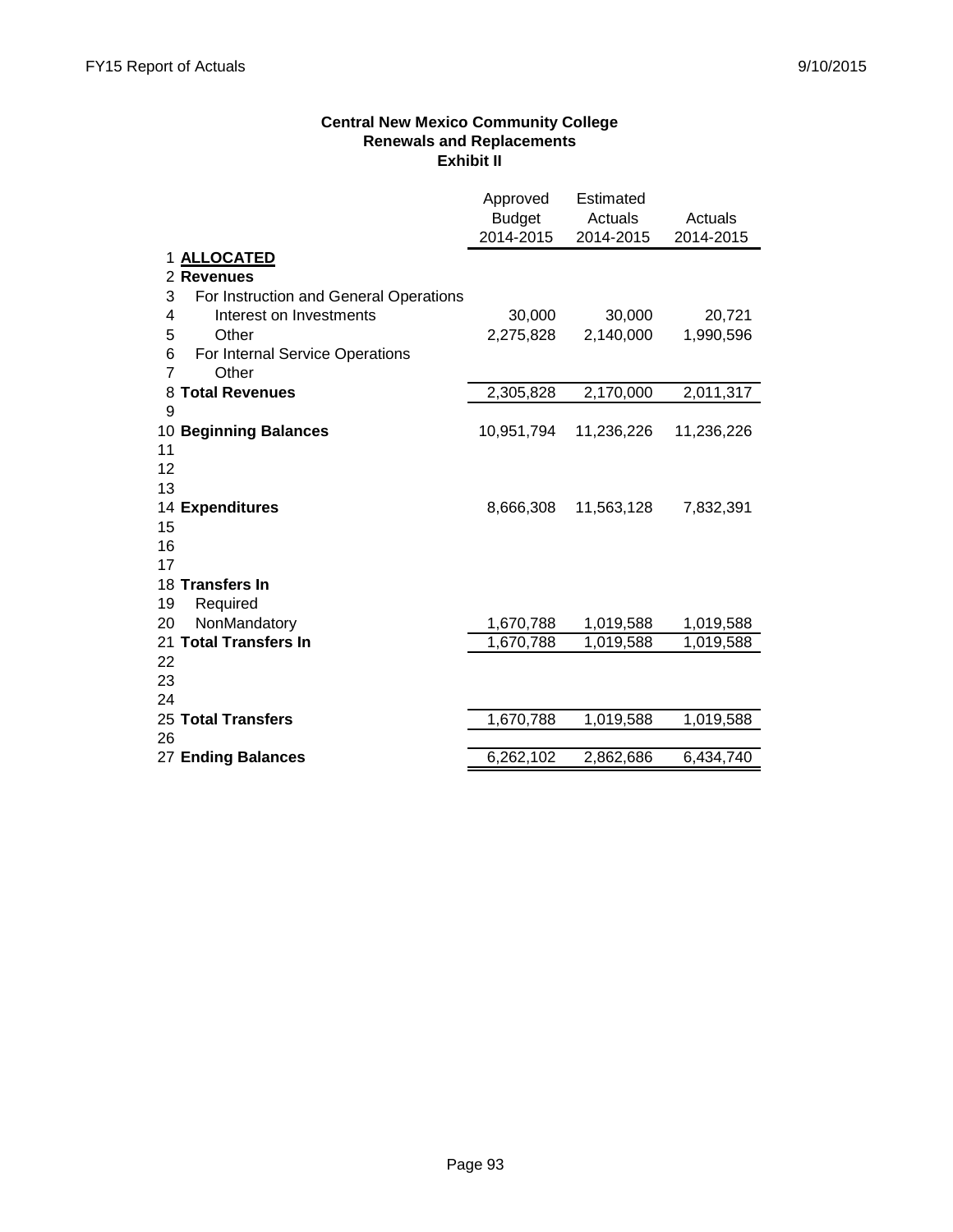## **Central New Mexico Community College Summary of Debt Service Exhibit III**

|                                      | Approved<br><b>Budget</b><br>2014-2015 | Estimated<br>Actuals<br>2014-2015 | Actuals<br>2014-2015 |
|--------------------------------------|----------------------------------------|-----------------------------------|----------------------|
| 1 Revenues                           |                                        |                                   |                      |
| Interest Income<br>2                 | 50,000                                 | 50,000                            | 6,372                |
| 3<br>Mill Levy                       | 9,500,000                              | 9,500,000                         | 9,439,922            |
| Premium on Bond Sales<br>4           |                                        |                                   |                      |
| <b>Total Revenues</b><br>5           | 9,550,000                              | 9,550,000                         | 9,446,294            |
| 6                                    |                                        |                                   |                      |
| <b>Beginning Balance</b><br>7        | 5,208,108                              | 5,973,925                         | 5,973,925            |
| 8                                    |                                        |                                   |                      |
| <b>Total Available</b><br>9          | 14,758,108                             | 15,523,925                        | 15,420,219           |
| 10                                   |                                        |                                   |                      |
| 11 Expenditures                      |                                        |                                   |                      |
| 12                                   |                                        |                                   |                      |
| 13<br><b>Retirement of Principal</b> | 7,500,000                              | 7,500,000                         | 7,125,000            |
| Payment of Interest<br>14            | 3,500,000                              | 3,500,000                         | 2,563,549            |
| 15<br>Service Charges/Issuing Costs  | 4,000                                  | 4,000                             | 1,638                |
| 16                                   |                                        |                                   |                      |
| 17 Total Expenditures<br>18          | 11,004,000                             | 11,004,000                        | 9,690,187            |
| 19 Transfers In                      |                                        |                                   |                      |
| <b>Instruction and General</b><br>20 |                                        |                                   |                      |
| <b>Capital Outlay</b><br>21          |                                        |                                   |                      |
| 22 Total Transfers                   | 0                                      | 0                                 | 0                    |
| 23                                   |                                        |                                   |                      |
| 24 Ending Balance                    | 3,754,108                              | 4,519,925                         | 5,730,031            |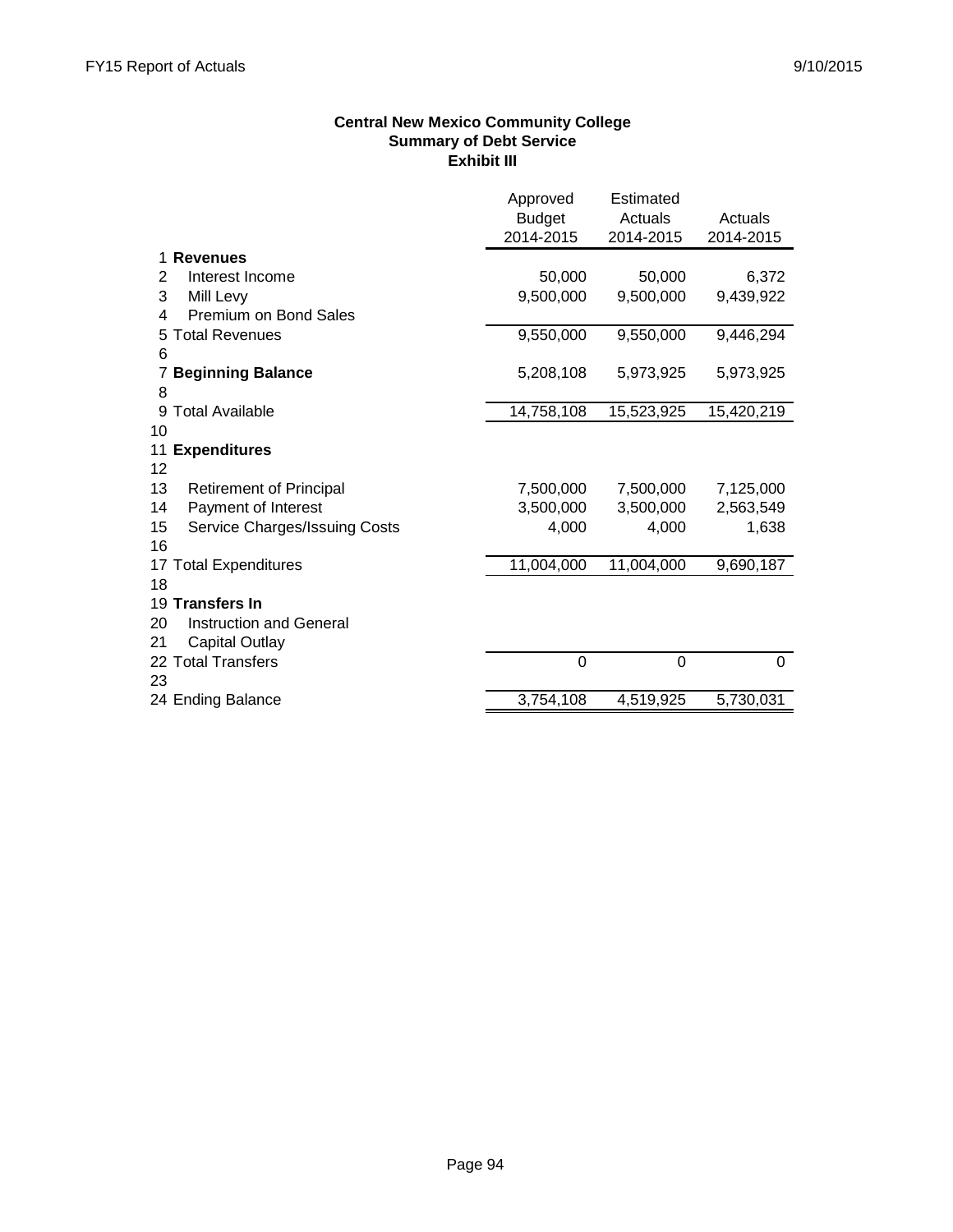#### **Central New Mexico Community College Summary of Current Fund Revenues By Source Exhibit a**

|    |                                    | Approved Budget |             |            | <b>Estimated Actuals</b> |            | Actuals    |  |
|----|------------------------------------|-----------------|-------------|------------|--------------------------|------------|------------|--|
|    |                                    | 2014-15         |             | 2014-15    |                          | 2014-15    |            |  |
|    |                                    | Unrestr         | Restr       | Unrestr    | Restr                    | Unrestr    | Restr      |  |
|    | 1 Tuition and Fees                 |                 |             |            |                          |            |            |  |
| 2  | <b>Instruction and General</b>     | 25,718,086      | 48,690      | 24,578,084 | 40,000                   | 22,611,667 | 8,457      |  |
| 3  | <b>Student Social and Cultural</b> | 150,000         | 0           | 140,000    |                          | 123,286    | 0          |  |
| 4  | <b>Public Service</b>              |                 | 0           |            |                          |            |            |  |
| 5  | <b>Internal Services</b>           |                 |             |            |                          |            |            |  |
| 6  | <b>Student Aid and Grants</b>      |                 |             |            |                          |            |            |  |
| 7  | <b>Auxiliary Enterprises</b>       |                 |             |            |                          |            |            |  |
|    | 8 Total Tuition and Fees           | 25,868,086      | 48,690      | 24,718,084 | 40,000                   | 22,734,953 | 8,457      |  |
|    | 9 Federal Govt Appropriations      |                 |             |            |                          |            |            |  |
| 10 | Instruction and General            |                 |             |            |                          |            |            |  |
| 11 | <b>Student Social and Cultural</b> |                 |             |            |                          |            |            |  |
| 12 | <b>Public Service</b>              |                 |             |            |                          |            |            |  |
| 13 | <b>Internal Services</b>           |                 |             |            |                          |            |            |  |
| 14 | <b>Student Aid and Grants</b>      |                 | 45,555,243  |            | 35,571,505               |            | 28,552,907 |  |
| 15 | <b>Auxiliary Enterprises</b>       |                 |             |            |                          |            |            |  |
|    | 16 Total Federal Govt Approp       | 0               | 45,555,243  | 0          | 35,571,505               | 0          | 28,552,907 |  |
|    | 17 State Govt Appropriations       |                 |             |            |                          |            |            |  |
| 18 | Instruction and General            | 55,644,400      | $\mathbf 0$ | 55,644,400 | 0                        | 55,644,425 | 0          |  |
| 19 | <b>Student Social and Cultural</b> |                 |             |            |                          |            |            |  |
| 20 | <b>Public Service</b>              |                 |             |            |                          |            |            |  |
| 21 | <b>Internal Services</b>           |                 |             |            |                          |            |            |  |
| 22 | <b>Student Aid and Grants</b>      |                 |             |            |                          |            |            |  |
| 23 | <b>Auxiliary Enterprises</b>       |                 |             |            |                          |            |            |  |
|    | 24 Total State Govt Approp         | 55,644,400      | 0           | 55,644,400 | 0                        | 55,644,425 | 0          |  |
|    | 25 Local Govt Appropriations       |                 |             |            |                          |            |            |  |
| 26 | Instruction and General            | 48,986,756      | 0           | 49,925,747 | 0                        | 49,257,788 | 0          |  |
| 27 | <b>Student Social and Cultural</b> |                 |             |            |                          |            |            |  |
| 28 | <b>Public Service</b>              |                 |             |            |                          |            |            |  |
| 29 | <b>Internal Services</b>           |                 |             |            |                          |            |            |  |
| 30 | <b>Student Aid and Grants</b>      |                 |             |            |                          |            |            |  |
| 31 | <b>Auxiliary Enterprises</b>       |                 |             |            |                          |            |            |  |
|    | 32 Total Local Govt Approp         | 48,986,756      | 0           | 49,925,747 | $\mathbf 0$              | 49,257,788 | 0          |  |
|    | 33 Federal Government Grants       |                 |             |            |                          |            |            |  |
| 34 | <b>Instruction and General</b>     | 260,000         | 3,576,633   | 260,000    | 3,907,707                | 72,418     | 3,125,192  |  |
| 35 | <b>Student Social and Cultural</b> |                 |             |            | 2,000                    |            |            |  |
| 36 | <b>Public Service</b>              | 0               | 43,378      | 0          | 41,378                   | 0          | 41,378     |  |
| 37 | <b>Internal Services</b>           | 0               | 11,000      | 0          | 27,979                   | 0          | 26,258     |  |
| 38 | <b>Student Aid and Grants</b>      | 0               | 214,800     | 0          | 166,050                  | 0          | 110,559    |  |
| 39 | <b>Auxiliary Enterprises</b>       | 0               | 14,700      | 0          | 17,174                   | 0          | 6,093      |  |
|    | 40 Total Federal Govt Grants       | 260,000         | 3,860,511   | 260,000    | 4,162,288                | 72,418     | 3,309,480  |  |
|    | 41 State Government Grants         |                 |             |            |                          |            |            |  |
| 42 | Instruction and General            | 115,038         | 1,772,864   | 141,426    | 1,855,122                | 121,426    | 1,977,853  |  |
| 43 | <b>Student Social and Cultural</b> |                 |             |            | 2,000                    |            |            |  |
| 44 | <b>Public Service</b>              | 0               | 510,622     | 0          | 516,122                  | 0          | 437,261    |  |
| 45 | <b>Internal Services</b>           | 0               | 67,419      | 0          | 44,820                   | 0          | 46,944     |  |
| 46 | <b>Student Aid and Grants</b>      | 0               | 4, 181, 177 | 0          | 3,811,568                | 0          | 4,276,996  |  |
| 47 | <b>Auxiliary Enterprises</b>       | 0               | 30,209      | 0          | 28,008                   | 0          | 25,207     |  |
|    | 48 Total State Govt Grants         | 115,038         |             | 141,426    | 6,257,640                | 121,426    | 6,764,261  |  |
|    |                                    |                 | 6,562,291   |            |                          |            |            |  |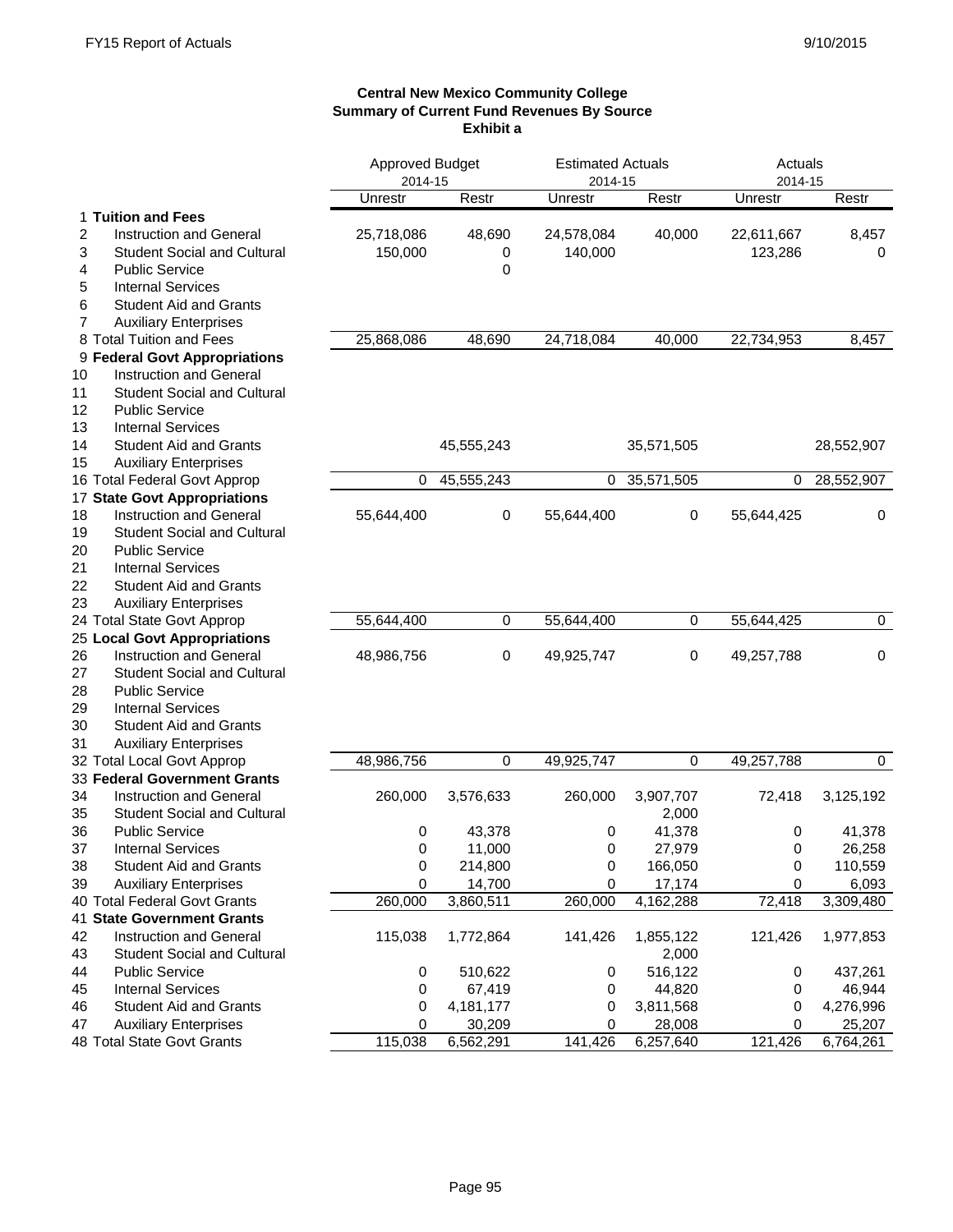#### **Central New Mexico Community College Summary of Current Fund Revenues By Source Exhibit a**

|                                                                   | Approved Budget        |             | <b>Estimated Actuals</b> |             | Actuals        |            |
|-------------------------------------------------------------------|------------------------|-------------|--------------------------|-------------|----------------|------------|
|                                                                   | 2014-15                |             | 2014-15                  |             | 2014-15        |            |
|                                                                   | Unrestr                | Restr       | Unrestr                  | Restr       | <b>Unrestr</b> | Restr      |
| 1 Local Government Grants                                         |                        |             |                          |             |                |            |
| $\overline{c}$<br>Instruction and General                         | 0                      | $\mathbf 0$ | 0                        | 10,000      | 0              | 9,734      |
| <b>Student Social and Cultural</b><br>3                           |                        |             |                          |             |                |            |
| <b>Public Service</b><br>4                                        |                        |             |                          |             |                |            |
| 5<br><b>Internal Services</b>                                     |                        |             |                          |             |                |            |
| <b>Student Aid and Grants</b><br>6                                |                        |             |                          |             |                |            |
| <b>Auxiliary Enterprises</b><br>7                                 |                        |             |                          |             |                |            |
| 8 Total Local Govt Grants                                         | 0                      | 0           | $\mathbf 0$              | 10,000      | 0              | 9,734      |
| 9 Private Grants and Contracts                                    |                        |             |                          |             |                |            |
| 10<br><b>Instruction and General</b>                              | 66,000                 | 1,447,262   | 63,500                   | 2,055,626   | 22,500         | 827,940    |
| 11<br><b>Student Social and Cultural</b>                          |                        |             |                          |             |                |            |
| 12<br><b>Public Service</b>                                       |                        |             |                          |             |                |            |
| 13<br><b>Internal Services</b>                                    |                        |             |                          |             |                |            |
| 14<br><b>Student Aid and Grants</b>                               | 10,000                 | 457,479     | 20,000                   | 385,251     | 7,500          | 454,108    |
| 15<br><b>Auxiliary Enterprises</b>                                |                        |             |                          |             |                |            |
| 16 Total Private Grants & Contracts                               | 76,000                 | 1,904,741   | 83,500                   | 2,440,877   | 30,000         | 1,282,048  |
| 17 Endowments, Land and Perm Funds                                |                        |             |                          |             |                |            |
| 18<br><b>Instruction and General</b>                              | 0                      | 30,745      | 0                        | 15,000      | 0              | 14,789     |
| 19<br><b>Student Social and Cultural</b>                          |                        |             |                          |             |                |            |
| 20<br><b>Public Service</b>                                       |                        |             |                          |             |                |            |
| 21<br><b>Internal Services</b>                                    |                        |             |                          |             |                |            |
| 22<br><b>Student Aid and Grants</b>                               |                        |             |                          |             |                |            |
| 23<br><b>Auxiliary Enterprises</b>                                |                        |             |                          |             |                |            |
| 24 Total Endow, Land & Perm Funds                                 | $\mathbf 0$            | 30,745      | 0                        | 15,000      | 0              | 14,789     |
| 25 Sales and Services                                             |                        |             |                          |             |                |            |
| 26<br><b>Instruction and General</b>                              | 1,016,500              | 0           | 1,351,000                | 0           | 1,371,036      | 0          |
| 27<br><b>Student Social and Cultural</b>                          |                        |             |                          |             |                |            |
| 28<br><b>Public Service</b>                                       | 0                      | 63,656      | 0                        | 48,699      | 0              | 8,223      |
| 29<br><b>Internal Services</b>                                    | 50,000                 | 0           | 25,000                   | 0           | 18,045         | 0          |
| 30<br><b>Student Aid and Grants</b>                               |                        |             |                          |             |                |            |
| 31<br><b>Auxiliary Enterprises</b>                                |                        |             |                          |             |                |            |
| 32 Total Sales and Services                                       | 3,489,750<br>4,556,250 | 0<br>63,656 | 3,920,500<br>5,296,500   | 0<br>48,699 | 3,149,744      | 0<br>8,223 |
| 33 Other Sources                                                  |                        |             |                          |             | 4,538,825      |            |
|                                                                   |                        |             |                          |             |                |            |
| 34<br><b>Instruction and General</b>                              | 2,353,330              | 0           | 2,488,589                | 0           | 2,704,161      | 0          |
| 35<br><b>Student Social and Cultural</b><br><b>Public Service</b> |                        |             |                          |             |                |            |
| 36                                                                | 100,000                | 306,201     | 100,000                  | 202,610     | 86,007         | 5,009      |
| 37<br>Internal Services                                           |                        |             |                          |             |                |            |
| 38<br><b>Student Aid and Grants</b>                               |                        |             |                          |             |                |            |
| 39<br><b>Auxiliary Enterprises</b>                                |                        |             |                          |             |                |            |
| 40 Total Other Sources                                            | 2,453,330              | 306,201     | 2,588,589                | 202,610     | 2,790,168      | 5,009      |
| 41 Total Current Fund Revenue                                     |                        |             |                          |             |                |            |
| 42<br>Instruction and General                                     | 134,160,110            | 6,876,194   | 134,452,746              | 7,883,455   | 131,805,422    | 5,963,965  |
| 43<br><b>Student Social and Cultural</b>                          | 150,000                | 0           | 140,000                  | 4,000       | 123,286        | 0          |
| 44<br><b>Public Service</b>                                       | 100,000                | 923,857     | 100,000                  | 808,809     | 86,007         | 491,871    |
| 45<br><b>Internal Services</b>                                    | 50,000                 | 78,419      | 25,000                   | 72,799      | 18,045         | 73,202     |
| 46<br><b>Student Aid and Grants</b>                               | 10,000                 | 50,408,699  | 20,000                   | 39,934,374  | 7,500          | 33,394,570 |
| <b>Auxiliary Enterprises</b><br>47                                | 3,489,750              | 44,909      | 3,920,500                | 45,182      | 3,149,744      | 31,300     |
| 48 Grand Total Current Fund Revenues                              | 137,959,860            | 58,332,078  | 138,658,246              | 48,748,619  | 135,190,004    | 39,954,908 |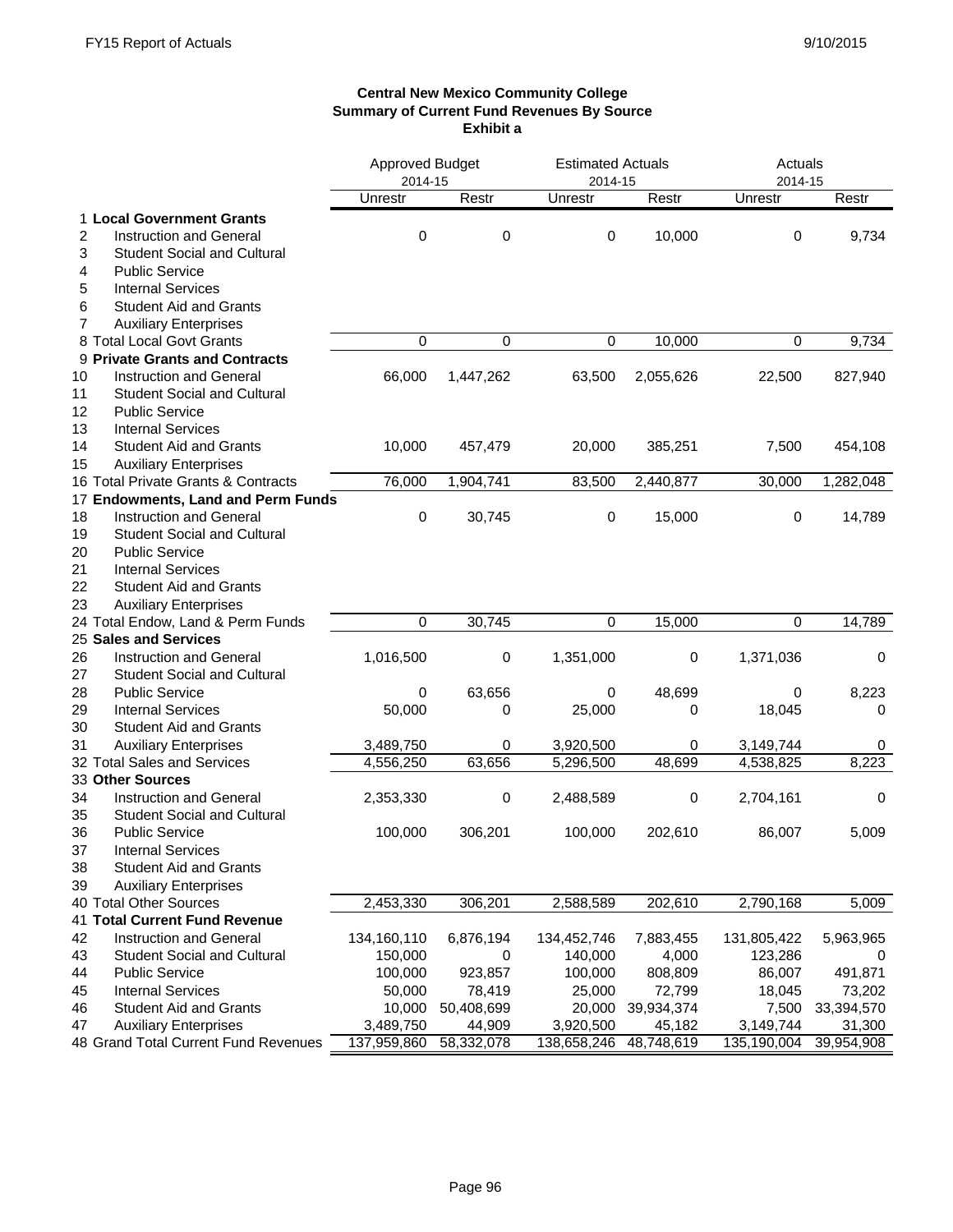#### **Central New Mexico Community College Summary of Salaries in All Current Funds Exhibit b**

|                |                                        | Approved Budget 2014-2015 |             |               |          | <b>Estimated Actuals 2014-2015</b> |             |            | <b>Actuals 2014-2015</b> |                |             |               |             |
|----------------|----------------------------------------|---------------------------|-------------|---------------|----------|------------------------------------|-------------|------------|--------------------------|----------------|-------------|---------------|-------------|
|                |                                        | Unrestricted              |             | Restricted    |          | Unrestricted                       |             | Restricted |                          | Unrestricted   |             | Restricted    |             |
|                |                                        | <b>FTE</b>                | Amount      | <b>FTE</b>    | Amount   | <b>FTE</b>                         | Amount      | <b>FTE</b> | Amount                   | <b>FTE</b>     | Amount      | <b>FTE</b>    | Amount      |
|                |                                        |                           |             |               |          |                                    |             |            |                          |                |             |               |             |
|                | 1 Faculty salaries<br>2 10 Instruction |                           |             |               |          |                                    |             |            |                          |                |             |               |             |
|                |                                        | 683.30                    | 38,211,736  | 13.29<br>1.07 | 743,163  | 601.28<br>7.40                     | 35,518,582  | 15.88      | 940,216                  | 615.21<br>7.22 | 36,341,949  | 12.52<br>0.64 | 739,464     |
| 3 11           | <b>Academic Support</b>                | 5.63                      | 299,200     |               | 60,000   |                                    | 444,304     | 1.25       | 73,896                   |                | 429,962     |               | 37,666      |
| 4 12           | <b>Student Services</b>                | 0.00                      | $\Omega$    | 0.05          | 2,916    | 0.12                               | 6,992       | 0.00       | $\Omega$                 | 0.00           | 6,048       | 0.00          | 0           |
| 5              | 13 Institutional Support               | 0.85                      | 47,650      | 0.00          | $\Omega$ | 0.41                               | 24,378      | 0.50       | 29,630                   | 0.35           | 20,532      | 0.75          | 44,158      |
| 6              | 14 Maintenance and Operations          | 0.00                      | 0           | 0.00          | $\Omega$ | 0.00                               | 0           | 0.00       | $\Omega$                 | 0.00           | $\Omega$    | 0.00          | $\mathbf 0$ |
| $\overline{7}$ | 15 Student Social and Cultural         |                           |             |               |          | 0.00                               |             |            |                          | 0.00           |             |               |             |
| 8              | 17 Public Service                      |                           | 0           | 0.22          | 12,872   | 0.00                               | $\Omega$    | 0.04       | 2,588                    | 0.00           | $\Omega$    | 0.07          | 4,424       |
| 9              | 18 Internal Services                   |                           | 0           |               |          | 0.00                               | $\Omega$    | 0.00       | $\Omega$                 | 0.00           | $\Omega$    | 0.00          | 0           |
| 10             | <b>Auxiliary Enterprises</b><br>-20    |                           | $\Omega$    |               |          | 0.00                               | $\Omega$    | 0.00       | $\Omega$                 | 0.00           | $\Omega$    | 0.00          | 0           |
|                | 11 Total Faculty Salaries              | 689.78                    | 38,558,586  | 14.65         | 818,951  | 609.21                             | 35,994,256  | 17.68      | 1,046,330                | 622.78         | 36,798,491  | 13.98         | 825,712     |
|                | 12 Professional Salaries               |                           |             |               |          |                                    |             |            |                          |                |             |               |             |
| 13             | Instruction                            | 4.25                      | 250,846     | 2.27          | 133,889  | 3.84                               | 230,294     | 5.60       | 335,017                  | 3.35           | 201,325     | 4.14          | 248,530     |
| 14             | Academic Support                       | 87.02                     | 5,140,900   | 0.00          | $\Omega$ | 92.71                              | 5,519,163   | 1.16       | 39,818                   | 92.93          | 5,577,844   | 0.00          | 0           |
| 15             | <b>Student Services</b>                | 91.97                     | 5,432,937   | 4.32          | 267,457  | 90.30                              | 5,420,429   | 5.93       | 394,483                  | 90.83          | 5,451,894   | 4.93          | 299,962     |
| 16             | <b>Institutional Support</b>           | 92.15                     | 6,043,810   | 0.00          | $\Omega$ | 89.93                              | 6,145,192   | 2.50       | 149,814                  | 94.24          | 6,167,729   | 0.24          | 14,698      |
| 17             | Maintenance and Operations             | 15.30                     | 903,961     | 0.00          | $\Omega$ | 13.36                              | 801,924     | 0.00       | $\Omega$                 | 13.07          | 784,480     | 0.00          | $\mathbf 0$ |
| 18             | <b>Student Social and Cultural</b>     |                           |             |               |          | 0.68                               | 40,615      |            |                          |                |             |               |             |
| 19             | <b>Public Service</b>                  | 0.00                      | $\mathbf 0$ | 5.15          | 309,361  | 0.00                               | $\Omega$    | 4.55       | 272,979                  | 0.00           | $\mathbf 0$ | 3.85          | 231,173     |
| 20             | <b>Internal Services</b>               | 44.13                     | 2,648,771   | 0.00          | $\Omega$ | 50.53                              | 3,032,967   | 0.00       | $\Omega$                 | 47.49          | 2,850,778   | 0.00          | 0           |
| 21             | <b>Auxiliary Enterprises</b>           | 3.70                      | 221,932     | 0.04          | 2,280    | 4.28                               | 256,932     | 0.03       | 2,000                    | 4.31           | 258,623     | 0.00          | 126         |
|                | 22 Total Professional Salaries         | 338.51                    | 20,643,157  | 11.78         | 712,987  | 345.63                             | 21,447,516  | 19.77      | 1,194,111                | 346.22         | 21,292,673  | 13.17         | 794,489     |
|                | 23 Support Staff Salaries              |                           |             |               |          |                                    |             |            |                          |                |             |               |             |
| 24             | Instruction                            | 48.73                     | 1,657,476   | 5.20          | 176,697  | 43.26                              | 1,482,506   | 4.95       | 187,365                  | 42.76          | 1.465.317   | 4.77          | 163,456     |
| 25             | Academic Support                       | 102.90                    | 3,499,772   | 1.90          | 65.000   | 89.56                              | 3,068,981   | 0.00       | $\Omega$                 | 88.92          | 3,046,953   | 0.00          | 0           |
| 26             | <b>Student Services</b>                | 176.73                    | 6,011,018   | 5.61          | 190,741  | 163.57                             | 5,605,226   | 6.38       | 218,494                  | 160.00         | 5,482,813   | 5.82          | 199,284     |
| 27             | <b>Institutional Support</b>           | 73.11                     | 2,492,860   | 0.00          | 0        | 66.06                              | 2,269,569   | 0.00       | $\mathbf 0$              | 65.21          | 2,242,155   | 0.00          | 0           |
| 28             | Maintenance and Operations             | 6.08                      | 206,899     | 0.00          | $\Omega$ | 6.78                               | 232,480     | 0.00       | $\Omega$                 | 6.76           | 231,723     | 0.00          | 0           |
| 29             | <b>Student Social and Cultural</b>     |                           |             |               |          |                                    |             |            |                          |                |             |               |             |
| 30             | <b>Public Service</b>                  | 0.00                      | $\mathbf 0$ | 2.60          | 89,072   | 0.00                               | $\mathbf 0$ | 2.92       | 99,932                   | 0.00           | 0           | 2.08          | 71,374      |
| 31             | <b>Internal Services</b>               | 38.81                     | 1,329,911   | 0.00          | 0        | 37.46                              | 1,283,621   | 0.00       | 0                        | 36.05          | 1,235,283   | 0.00          | 0           |
| 32             | <b>Auxiliary Enterprises</b>           | 2.52                      | 86,185      | 0.00          | $\Omega$ | 0.41                               | 14,106      | 0.00       | $\Omega$                 | 0.40           | 13,777      | 0.00          | 0           |
|                | 33 Total Support Staff Salaries        | 448.88                    | 15.284.121  | 15.30         | 521.510  | 407.11                             | 13.956.489  | 14.24      | 505.791                  | 400.10         | 13,718,021  | 12.67         | 434,114     |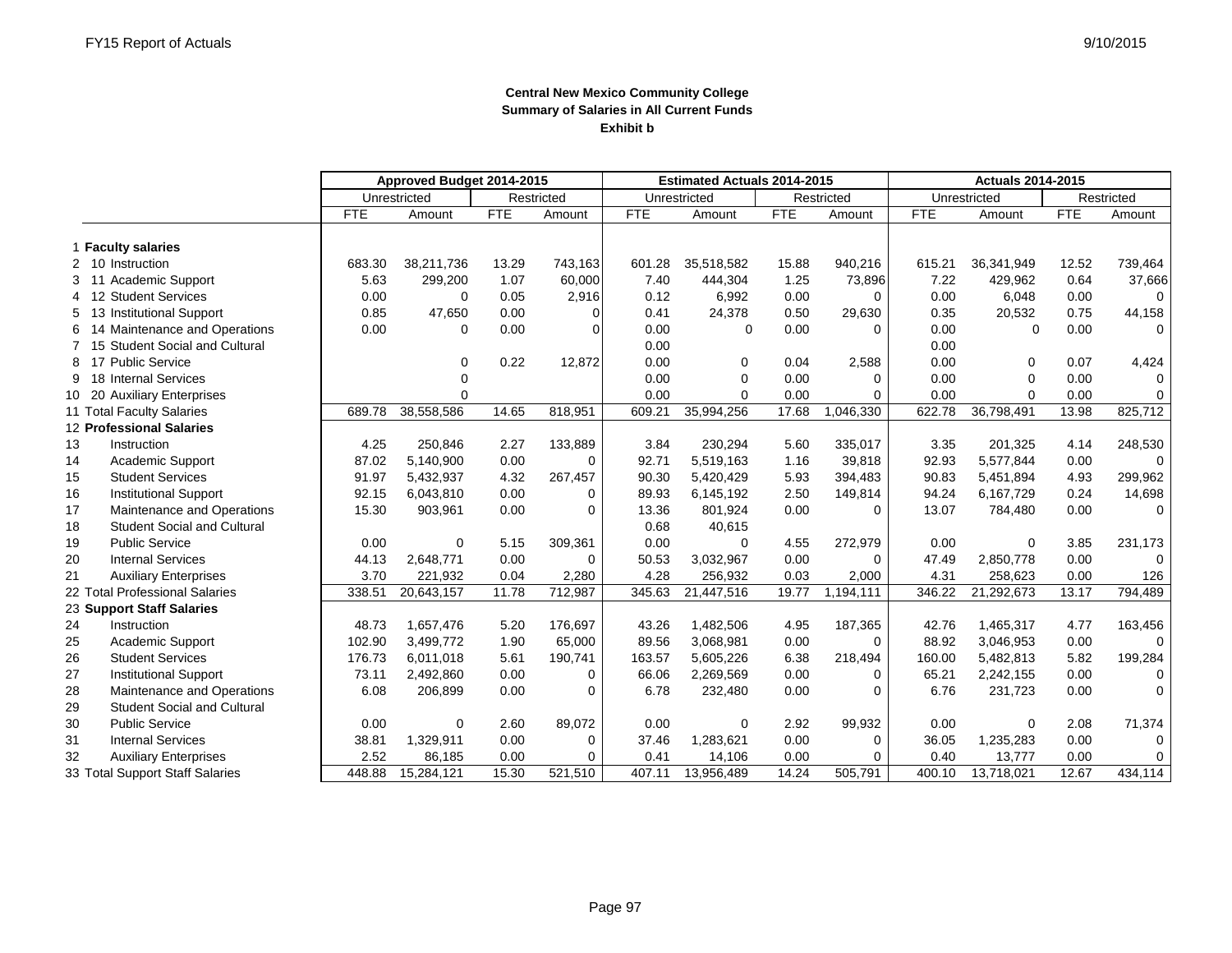#### **Central New Mexico Community College Summary of Salaries in All Current Funds Exhibit b**

|                                     |                                    | Approved Budget 2014-2015  |             |              |             |            | <b>Estimated Actuals 2014-2015</b> |              |             | <b>Actuals 2014-2015</b> |             |            |             |
|-------------------------------------|------------------------------------|----------------------------|-------------|--------------|-------------|------------|------------------------------------|--------------|-------------|--------------------------|-------------|------------|-------------|
|                                     |                                    | Unrestricted<br>Restricted |             | Unrestricted |             |            | Restricted                         | Unrestricted |             | Restricted               |             |            |             |
|                                     |                                    | <b>FTE</b>                 | Amount      | <b>FTE</b>   | Amount      | <b>FTE</b> | Amount                             | <b>FTE</b>   | Amount      | <b>FTE</b>               | Amount      | <b>FTE</b> | Amount      |
|                                     | 1 GA/TA Salaries                   |                            |             |              |             |            |                                    |              |             |                          |             |            |             |
| 2                                   | Instruction                        |                            |             |              |             |            |                                    |              |             |                          |             |            |             |
| 3                                   | Academic Support                   |                            |             |              |             |            |                                    |              |             |                          |             |            |             |
| 4                                   | <b>Student Services</b>            |                            |             |              |             |            |                                    |              |             |                          |             |            |             |
| 5                                   | <b>Institutional Support</b>       |                            |             |              |             |            |                                    |              |             |                          |             |            |             |
| 6                                   | Maintenance and Operations         |                            |             |              |             |            |                                    |              |             |                          |             |            |             |
| 7                                   | <b>Student Social and Cultural</b> |                            |             |              |             |            |                                    |              |             |                          |             |            |             |
| 8                                   | <b>Public Service</b>              |                            |             |              |             |            |                                    |              |             |                          |             |            |             |
| 9                                   | <b>Internal Services</b>           |                            |             |              |             |            |                                    |              |             |                          |             |            |             |
| 10                                  | <b>Auxiliary Enterprises</b>       |                            |             |              |             |            |                                    |              |             |                          |             |            |             |
|                                     | 11 Total GA/TA Salaries            | 0.00                       | $\mathbf 0$ | 0.00         | $\mathbf 0$ | 0.00       | $\mathbf 0$                        | 0.00         | $\mathbf 0$ | 0.00                     | $\Omega$    | 0.00       | 0           |
|                                     | 12 Student Salaries                |                            |             |              |             |            |                                    |              |             |                          |             |            |             |
| 13                                  | Instruction                        | 42.39                      | 639,177     | 0.00         | $\mathbf 0$ | 2.91       | 52,260                             | 0.00         | 0           | 0.78                     | 803,484     | 0.00       | 0           |
| 14                                  | Academic Support                   | 5.90                       | 89,028      | 0.00         | $\Omega$    | 7.81       | 142,020                            | 0.00         | $\Omega$    | 1.52                     | 27,142      | 0.00       | $\Omega$    |
| 15                                  | <b>Student Services</b>            | 5.31                       | 80,102      | 5.33         | 80,435      | 14.04      | 252,060                            | 2.72         | 49,681      | 1.33                     | 23,801      | 3.64       | 67,037      |
| 16                                  | <b>Institutional Support</b>       | 6.10                       | 91,918      | 0.00         | $\Omega$    | 6.22       | 111,648                            | 0.00         | $\Omega$    | 0.99                     | 17,762      | 0.00       | 0           |
| 17                                  | Maintenance and Operations         | 0.00                       | $\Omega$    | 0.00         | $\Omega$    | 0.43       | 7,680                              | 0.00         | $\Omega$    | 0.00                     | $\Omega$    | 0.00       | $\Omega$    |
| 18                                  | <b>Student Social and Cultural</b> |                            |             |              |             |            |                                    |              |             |                          |             |            |             |
| 19                                  | <b>Public Service</b>              | 0.00                       | $\Omega$    | 0.00         | $\mathbf 0$ | 0.00       | $\mathbf 0$                        | 0.00         | 0           | 0.00                     | $\mathbf 0$ | 0.00       | 0           |
| 20                                  | <b>Internal Services</b>           | 0.96                       | 17,272      | 0.00         | $\mathbf 0$ | 1.35       | 24,300                             | 0.00         | $\mathbf 0$ | 0.02                     | 327         | 0.00       | 0           |
| 21                                  | <b>Auxiliary Enterprises</b>       | 0.08                       | 1,428       | 0.00         | $\Omega$    | 0.22       | 4,008                              | 0.00         | $\Omega$    | 0.08                     | 1,394       | 0.00       | $\mathbf 0$ |
|                                     | 22 Total Student Salaries          | 60.75                      | 918,925     | 5.33         | 80,435      | 32.98      | 593,976                            | 2.72         | 49,681      | 4.71                     | 873,910     | 3.64       | 67,037      |
|                                     | 23 Federal Workstudy Salaries      |                            |             |              |             |            |                                    |              |             |                          |             |            |             |
| 24                                  | Instruction                        | 0.35                       | 8,385       | 0.00         | $\mathbf 0$ | 0.84       | 15,032                             | 0.00         | $\mathbf 0$ | 0.70                     | 12,639      | 0.00       | 0           |
| 25                                  | Academic Support                   | 2.73                       | 41,110      | 0.00         | 0           | 2.42       | 41,174                             | 0.00         | $\mathbf 0$ | 2.41                     | 43,221      | 0.00       | 0           |
| 26                                  | <b>Student Services</b>            | 7.70                       | 116,119     | 0.00         | $\Omega$    | 4.04       | 72,543                             | 0.00         | 0           | 4.72                     | 84,756      | 0.00       | 0           |
| 27                                  | <b>Institutional Support</b>       | 0.52                       | 7,773       | 0.00         | $\Omega$    | 1.65       | 29,662                             | 0.00         | $\Omega$    | 1.10                     | 19,713      | 0.00       | 0           |
| 28                                  | Maintenance and Operations         | 0.00                       | 0           | 0.00         | $\Omega$    | 0.15       | 3,513                              | 0.00         | 0           | 0.14                     | 2,535       | 0.00       | $\mathbf 0$ |
| 29                                  | <b>Student Social and Cultural</b> | 0.00                       | 0           | 0.00         | $\Omega$    | 0.00       | $\Omega$                           | 0.11         | 2,000       |                          |             |            |             |
| 30                                  | <b>Public Service</b>              | 0.00                       | $\Omega$    | 0.00         | $\sqrt{ }$  | 0.00       | $\Omega$                           | 0.00         | $\Omega$    | 0.00                     | $\mathbf 0$ | 0.00       | $\Omega$    |
| 31                                  | <b>Internal Services</b>           | 0.03                       | 614         | 0.61         | 11,000      | 0.39       | 6,993                              | 1.56         | 27,979      | 0.24                     | 4,365       | 1.46       | 26,258      |
| 32                                  | <b>Auxiliary Enterprises</b>       | 0.00                       | $\Omega$    | 0.65         | 11,700      | 0.04       | 743                                | 0.79         | 14,174      | 0.11                     | 1,969       | 0.33       | 5,910       |
| 33 Total Federal Workstudy Salaries |                                    | 11.32                      | 174,001     | 1.26         | 22,700      | 9.53       | 169,660                            | 2.46         | 44,153      | 9.42                     | 169,198     | 1.79       | 32,168      |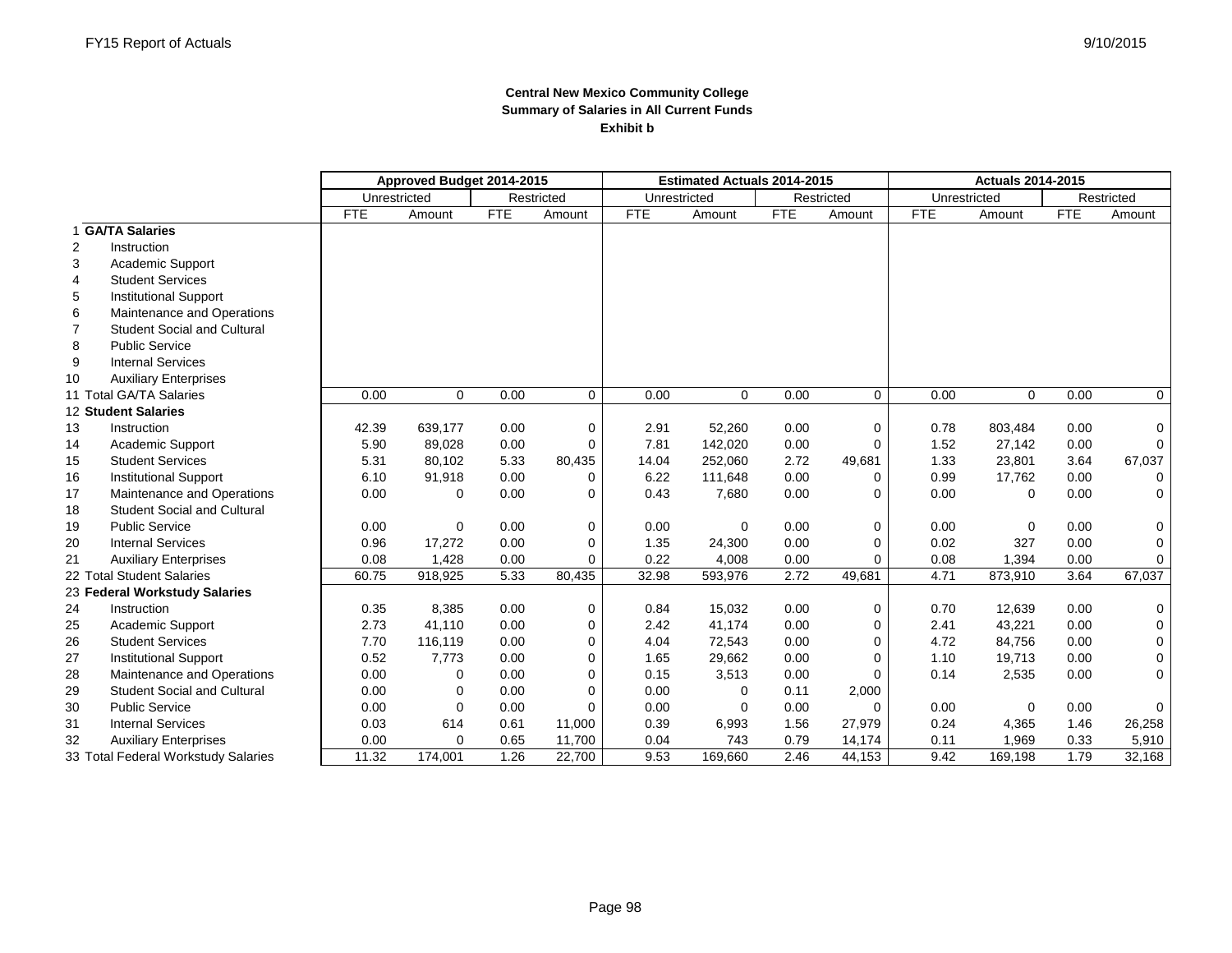#### **Central New Mexico Community College Summary of Salaries in All Current Funds Exhibit b**

|                                        |                                     | Approved Budget 2014-2015  |             |            | <b>Estimated Actuals 2014-2015</b> |            |             |            | <b>Actuals 2014-2015</b> |            |             |            |             |
|----------------------------------------|-------------------------------------|----------------------------|-------------|------------|------------------------------------|------------|-------------|------------|--------------------------|------------|-------------|------------|-------------|
|                                        |                                     | Restricted<br>Unrestricted |             |            | Unrestricted                       |            | Restricted  |            | Unrestricted             |            | Restricted  |            |             |
|                                        |                                     | <b>FTE</b>                 | Amount      | <b>FTE</b> | Amount                             | <b>FTE</b> | Amount      | <b>FTE</b> | Amount                   | <b>FTE</b> | Amount      | <b>FTE</b> | Amount      |
|                                        | <b>State Workstudy Salaries</b>     |                            |             |            |                                    |            |             |            |                          |            |             |            |             |
| $\overline{\mathbf{c}}$                | Instruction                         | 1.77                       | 28,449      | 0.00       | 0                                  | 1.41       | 25,292      | 0.00       | 0                        | 1.52       | 27,312      | 0.00       | $\mathbf 0$ |
| 3                                      | Academic Support                    | 3.79                       | 57,116      | 0.00       | 0                                  | 3.65       | 65,486      | 0.00       | $\mathbf 0$              | 3.68       | 66,015      | 0.00       | 0           |
| $\overline{4}$                         | <b>Student Services</b>             | 7.18                       | 108,225     | 0.00       | 0                                  | 6.47       | 116,225     | 0.00       | 0                        | 6.07       | 108,969     | 0.00       | 0           |
| 5                                      | <b>Institutional Support</b>        | 2.60                       | 39,176      | 0.00       | 0                                  | 2.76       | 49,609      | 0.00       | $\mathbf 0$              | 3.08       | 55,385      | 0.00       | $\mathbf 0$ |
| 6                                      | Maintenance and Operations          | 0.17                       | 2,601       | 0.00       | $\Omega$                           | 0.16       | 3,542       | 0.00       | $\Omega$                 | 0.05       | 866         | 0.00       | $\mathbf 0$ |
| $\overline{7}$                         | <b>Student Social and Cultural</b>  | 0.00                       | 0           | 0.00       | 0                                  | 0.00       | 0           | 0.11       | 2,000                    |            |             |            |             |
| 8                                      | <b>Public Service</b>               | 0.00                       | $\Omega$    | 0.00       | $\Omega$                           | 0.00       | $\Omega$    | 0.00       | $\Omega$                 | 0.00       | $\mathbf 0$ | 0.00       | $\mathbf 0$ |
| 9                                      | <b>Internal Services</b>            | 0.62                       | 11,156      | 3.75       | 67,419                             | 0.62       | 11,205      | 2.50       | 44,820                   | 0.17       | 3,063       | 2.61       | 46,944      |
| 10                                     | <b>Auxiliary Enterprises</b>        | 0.39                       | 7,037       | 1.68       | 30,209                             | 0.45       | 8,163       | 1.56       | 28,008                   | 0.35       | 6,362       | 1.40       | 25,207      |
|                                        | 11 Total State Workstudy Salaries   | 16.51                      | 253,760     | 5.44       | 97,628                             | 15.53      | 279,522     | 4.17       | 74,828                   | 14.92      | 267,972     | 4.02       | 72,151      |
|                                        | 12 Other Salaries                   |                            |             |            |                                    |            |             |            |                          |            |             |            |             |
| 13                                     | Instruction                         |                            |             |            |                                    |            |             |            |                          |            |             |            |             |
| 14                                     | <b>Academic Support</b>             | 0.33                       | 8,608       | 0.00       | 0                                  | 0.00       | $\Omega$    | 0.00       | $\mathbf 0$              | 0.00       | $\Omega$    | 0.00       | 0           |
| 15                                     | <b>Student Services</b>             | 0.00                       | $\Omega$    | 0.00       | 0                                  | 0.00       | $\Omega$    | 0.00       | $\mathbf 0$              | 0.00       | $\Omega$    | 0.00       | $\mathbf 0$ |
| 16                                     | <b>Institutional Support</b>        | 89.13                      | 2,359,546   | 0.00       | 0                                  | 70.88      | 1,991,114   | 0.00       | $\mathbf 0$              | 69.37      | 1,948,841   | 0.00       | $\mathbf 0$ |
| 17                                     | Maintenance and Operations          | 120.72                     | 3,196,043   | 0.00       | $\Omega$                           | 109.81     | 3,084,809   | 0.00       | $\Omega$                 | 108.87     | 3,058,411   | 0.00       | 0           |
| 18                                     | <b>Student Social and Cultural</b>  |                            |             |            |                                    |            |             |            |                          |            |             |            |             |
| 19                                     | <b>Public Service</b>               | 0.00                       | $\mathbf 0$ | 0.00       | 0                                  | 0.00       | $\mathbf 0$ | 0.00       | 0                        | 0.00       | $\mathbf 0$ | 0.00       | 0           |
| 20                                     | <b>Internal Services</b>            | 0.00                       | $\Omega$    | 0.00       | 0                                  | 1.40       | 39,401      | 0.00       | 0                        | 1.54       | 43,167      | 0.00       | 0           |
| 21                                     | <b>Auxiliary Enterprises</b>        | 8.33                       | 233,896     | 0.00       | $\Omega$                           | 5.01       | 140,840     | 0.00       | $\Omega$                 | 4.60       | 129,312     | 0.00       | 0           |
|                                        | 22 Total Other Salaries             | 218.50                     | 5,798,093   | 0.00       | $\Omega$                           | 187.10     | 5,256,164   | 0.00       | $\Omega$                 | 184.38     | 5,179,731   | 0.00       | $\mathbf 0$ |
|                                        | 23 Summary of Current Fund Salaries |                            |             |            |                                    |            |             |            |                          |            |             |            |             |
| 24                                     | Instruction                         | 780.78                     | 40,796,069  | 20.75      | 1,053,749                          | 653.53     | 37,323,966  | 26.43      | 1,462,598                | 664.33     | 38,852,026  | 21.43      | 1,151,450   |
| 25                                     | Academic Support                    | 208.29                     | 9,135,734   | 2.97       | 125,000                            | 203.55     | 9,281,128   | 2.41       | 113,714                  | 196.67     | 9,191,137   | 0.64       | 37,666      |
| 26                                     | <b>Student Services</b>             | 288.89                     | 11,748,401  | 15.31      | 541,549                            | 278.54     | 11,473,475  | 15.03      | 662,658                  | 262.94     | 11,158,281  | 14.38      | 566,283     |
| 27                                     | <b>Institutional Support</b>        | 264.45                     | 11,082,733  | 0.00       | 0                                  | 237.92     | 10,621,172  | 3.00       | 179,444                  | 234.34     | 10,472,117  | 0.99       | 58,856      |
| 28                                     | Maintenance and Operations          | 142.28                     | 4,309,504   | 0.00       | 0                                  | 130.69     | 4,133,948   | 0.00       | $\Omega$                 | 128.89     | 4,078,015   | 0.00       | 0           |
| 29                                     | <b>Student Social and Cultural</b>  | 0.00                       | 0           | 0.00       | $\Omega$                           | 0.68       | 40,615      | 0.22       | 4,000                    | 0.00       | $\Omega$    | 0.00       | $\Omega$    |
| 30                                     | <b>Public Service</b>               | 0.00                       | $\mathbf 0$ | 7.97       | 411,305                            | 0.00       | $\Omega$    | 7.51       | 375,499                  | 0.00       | $\mathbf 0$ | 6.01       | 306,971     |
| 31                                     | <b>Internal Services</b>            | 84.56                      | 4,007,724   | 4.37       | 78,419                             | 91.75      | 4,398,487   | 4.05       | 72,799                   | 85.51      | 4,136,983   | 4.08       | 73,202      |
| 32                                     | <b>Auxiliary Enterprises</b>        | 15.01                      | 550,478     | 2.37       | 44,189                             | 10.42      | 424,792     | 2.38       | 44,182                   | 9.86       | 411,437     | 1.74       | 31,243      |
| 33 Grand Total - Current Fund Salaries |                                     | 1,784.25                   | 81,630,643  | 53.74      | 2,254,211                          | 1,607.09   | 77,697,583  | 61.04      | 2,914,894                | 1,582.55   | 78,299,996  | 49.26      | 2,225,671   |